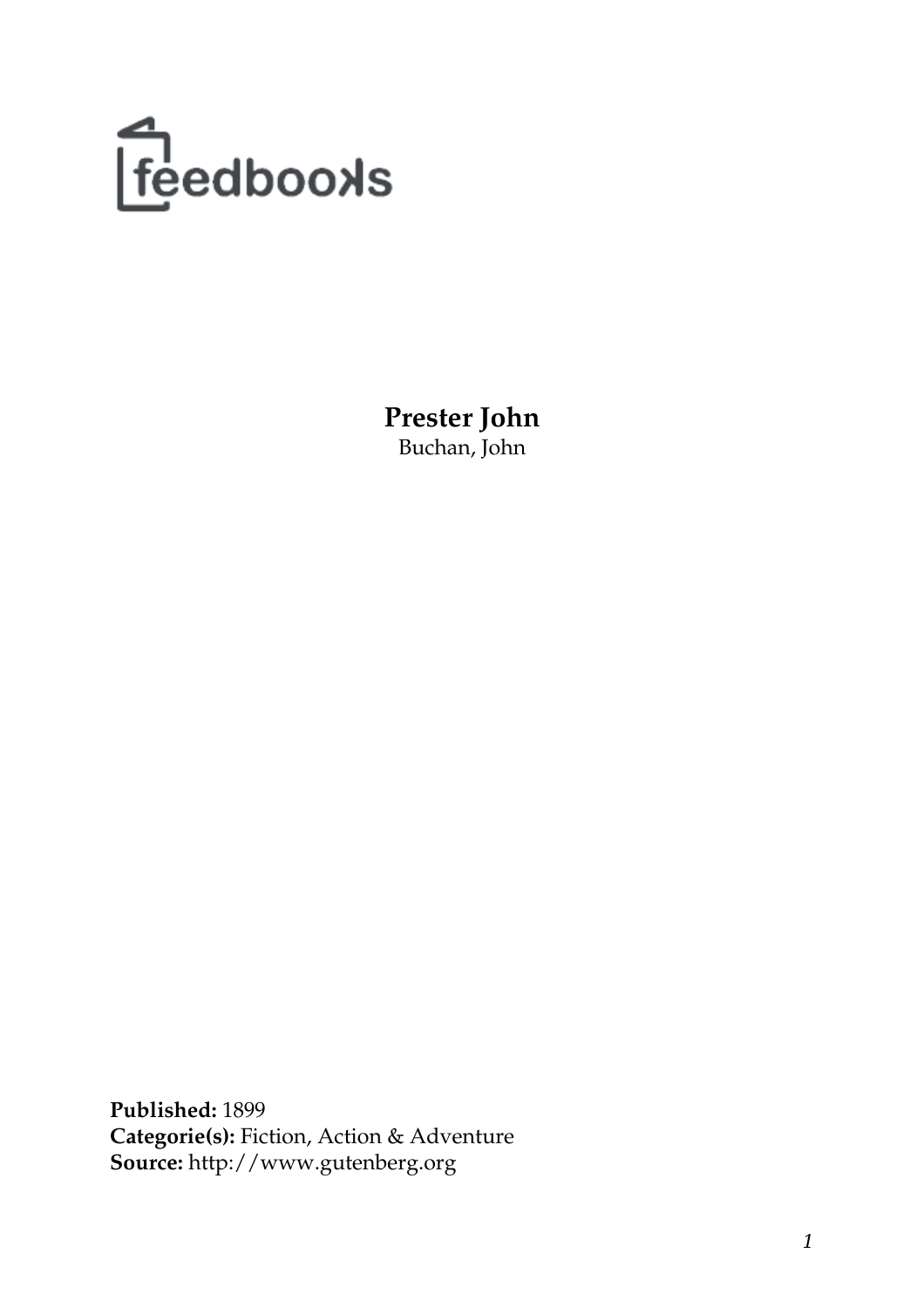#### **About Buchan:**

John Buchan, 1st Baron Tweedsmuir, GCMG, GCVO, CH, PC , was a Scottish novelist, best known for his novel The Thirty-Nine Steps, and Unionist politician who served as Governor General of Canada. Source: Wikipedia

#### **Also available on Feedbooks for Buchan:**

- *[The Thirty-Nine Steps](http://generation.feedbooks.com/book/41.pdf)* (1915)
- *[Greenmantle](http://generation.feedbooks.com/book/42.pdf)* (1916)
- *[The Three Hostages](http://generation.feedbooks.com/book/1184.pdf)* (1924)
- *[Witch Wood](http://generation.feedbooks.com/book/1191.pdf)* (1927)
- *[Mr Standfast](http://generation.feedbooks.com/book/43.pdf)* (1919)
- *[The Island of Sheep](http://generation.feedbooks.com/book/1211.pdf)* (1932)
- *[The Free Fishers](http://generation.feedbooks.com/book/1194.pdf)* (1934)
- *[Castle Gay](http://generation.feedbooks.com/book/1192.pdf)* (1930)
- *[Midwinter](http://generation.feedbooks.com/book/1185.pdf)* (1923)
- *[The Gap in the Curtain](http://generation.feedbooks.com/book/1189.pdf)* (1932)

**Copyright:** This work is available for countries where copyright is [Life+70](http://en.wikisource.org/wiki/Help:Public_domain#Copyright_terms_by_country) and in the USA.

**Note:** This book is brought to you by Feedbooks

<http://www.feedbooks.com>

Strictly for personal use, do not use this file for commercial purposes.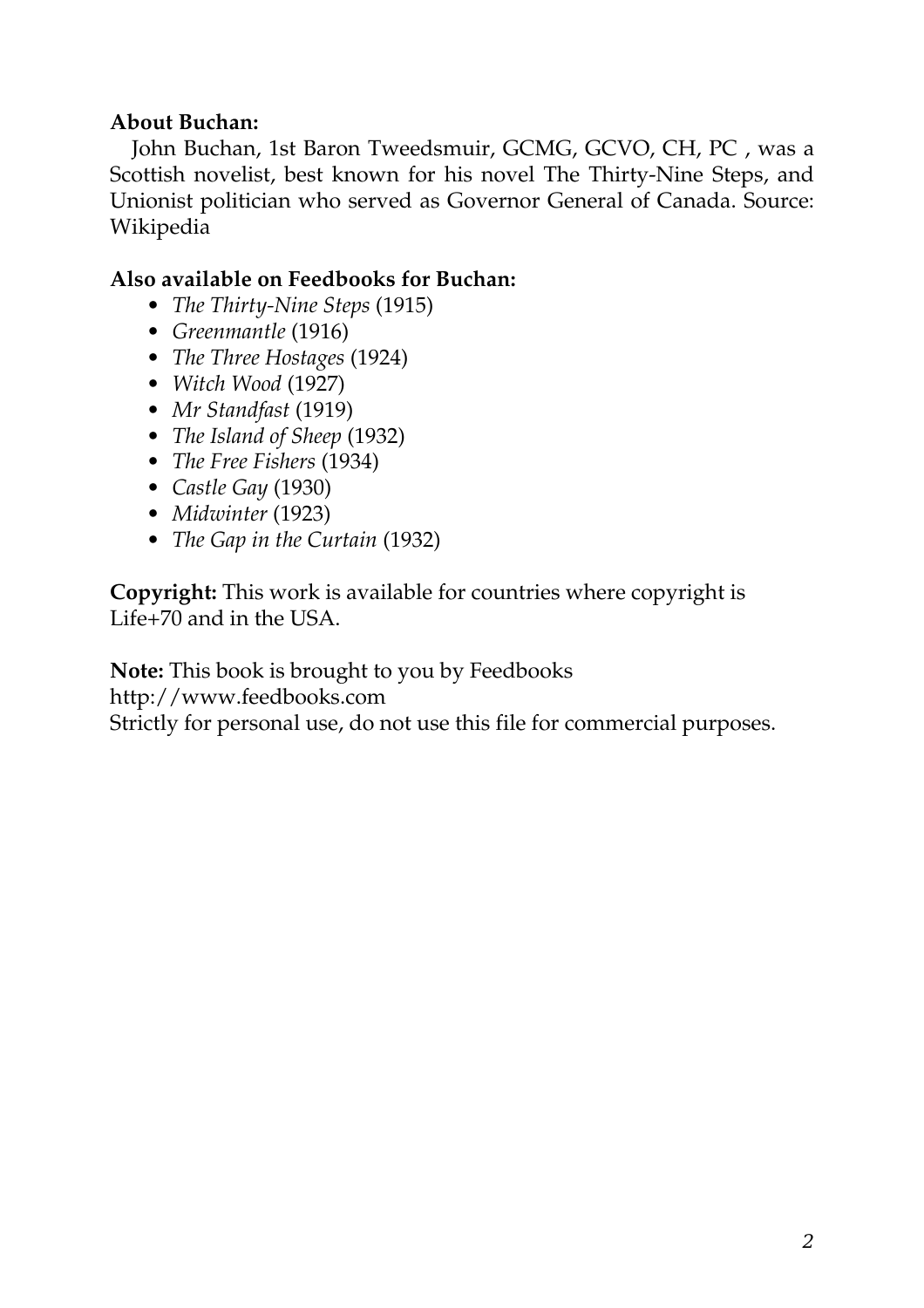TO

LIONEL PHILLIPS

Time, they say, must the best of us capture, And travel and battle and gems and gold No more can kindle the ancient rapture, For even the youngest of hearts grows old. But in you, I think, the boy is not over; So take this medley of ways and wars As the gift of a friend and a fellowlover Of the fairest country under the stars.

J. B.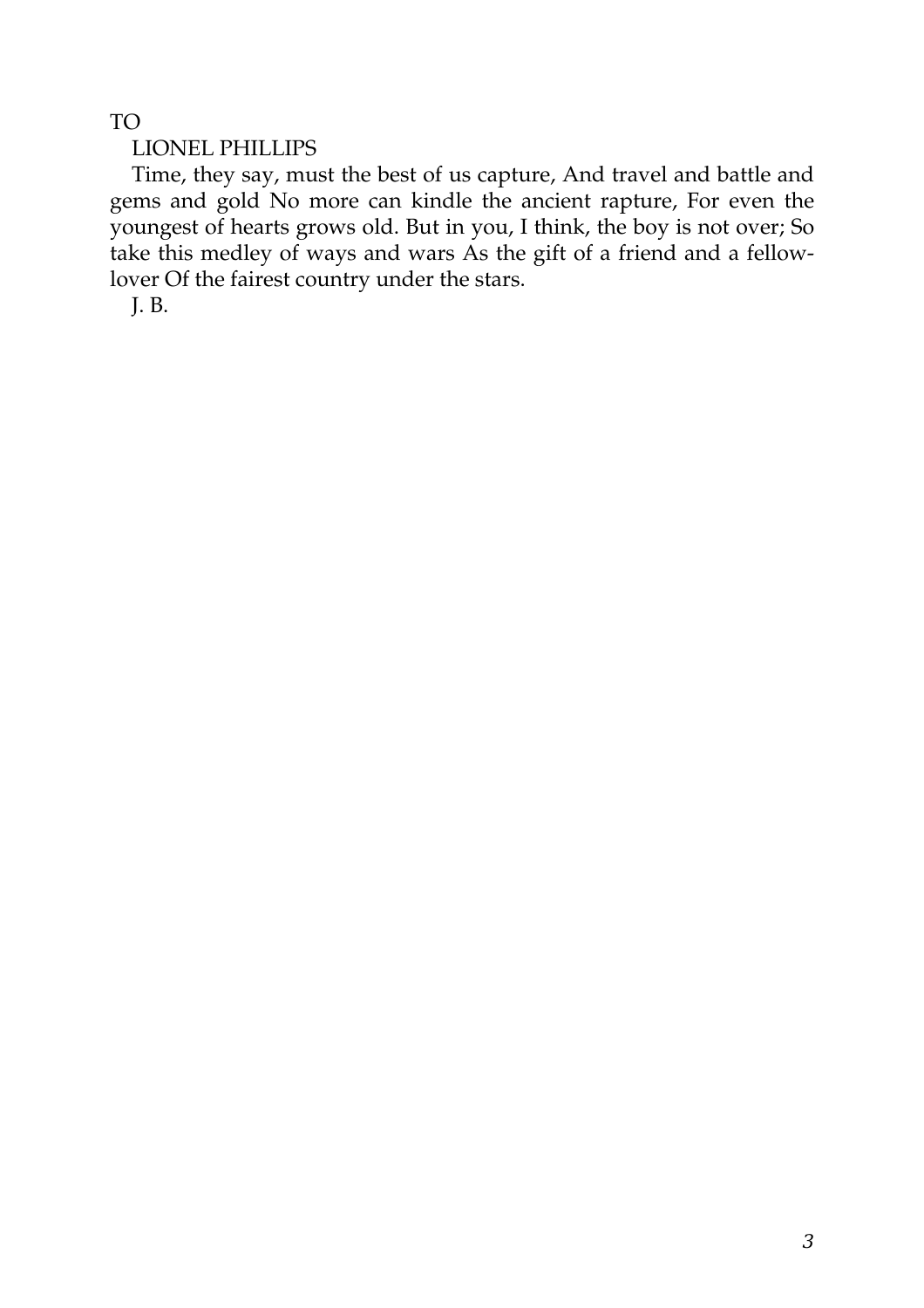### Chapter

#### **The Man on the Kirkcaple Shore**

I mind as if it were yesterday my first sight of the man. Little I knew at the time how big the moment was with destiny, or how often that face seen in the fitful moonlight would haunt my sleep and disturb my waking hours. But I mind yet the cold grue of terror I got from it, a terror which was surely more than the due of a few truant lads breaking the Sabbath with their play.

The town of Kirkcaple, of which and its adjacent parish of Portincross my father was the minister, lies on a hillside above the little bay of Caple, and looks squarely out on the North Sea. Round the horns of land which enclose the bay the coast shows on either side a battlement of stark red cliffs through which a burn or two makes a pass to the water's edge. The bay itself is ringed with fine clean sands, where we lads of the burgh school loved to bathe in the warm weather. But on long holidays the sport was to go farther afield among the cliffs; for there there were many deep caves and pools, where podleys might be caught with the line, and hid treasures sought for at the expense of the skin of the knees and the buttons of the trousers. Many a long Saturday I have passed in a crinkle of the cliffs, having lit a fire of driftwood, and made believe that I was a smuggler or a Jacobite new landed from France. There was a band of us in Kirkcaple, lads of my own age, including Archie Leslie, the son of my father's session-clerk, and Tam Dyke, the provost's nephew. We were sealed to silence by the blood oath, and we bore each the name of some historic pirate or sailorman. I was Paul Jones, Tam was Captain Kidd, and Archie, need I say it, was Morgan himself. Our tryst was a cave where a little water called the Dyve Burn had cut its way through the cliffs to the sea. There we forgathered in the summer evenings and of a Saturday afternoon in winter, and told mighty tales of our prowess and flattered our silly hearts. But the sober truth is that our deeds were of the humblest, and a dozen of fish or a handful of apples was all our booty, and our greatest exploit a fight with the roughs at the Dyve tan-work.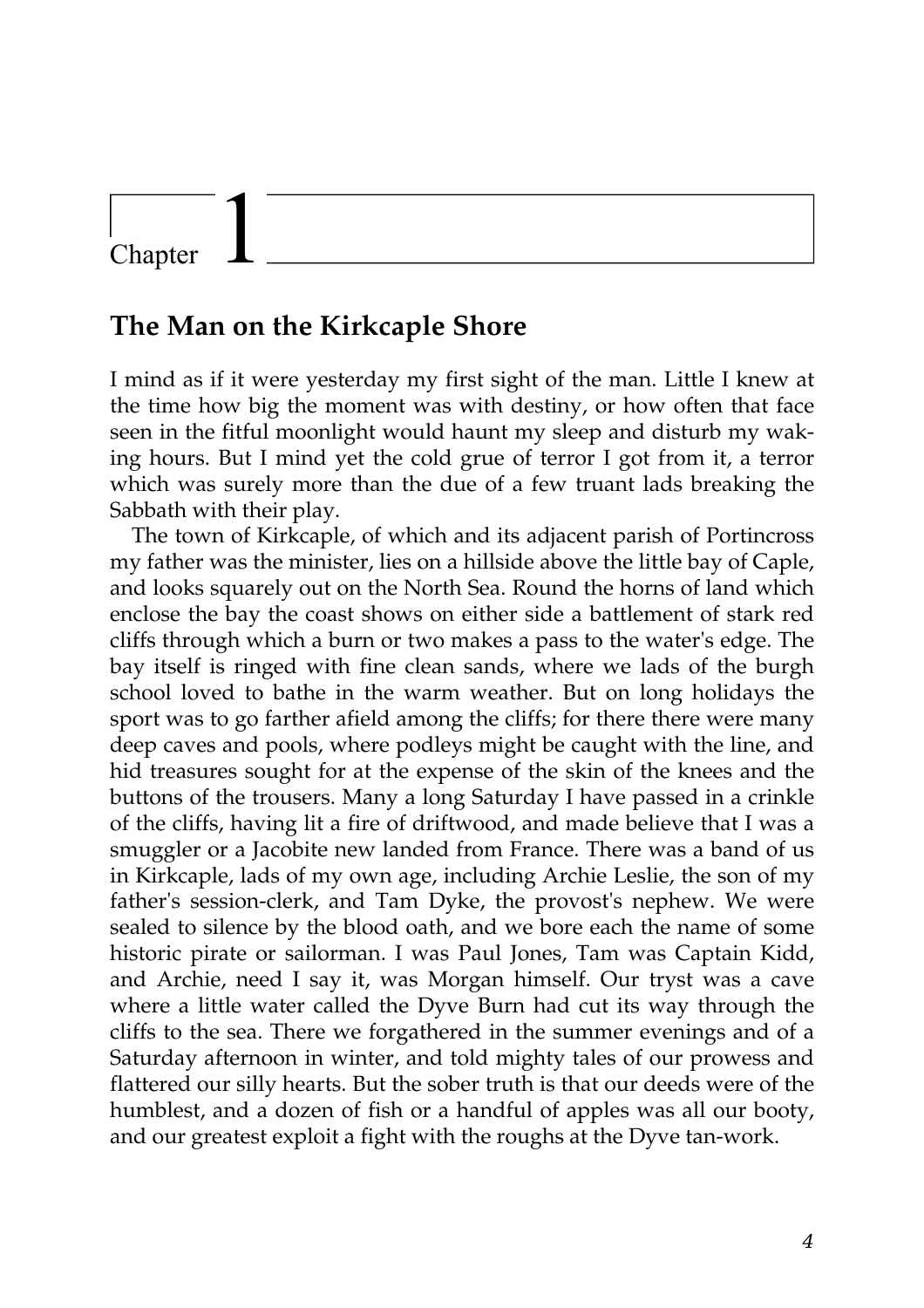My father's spring Communion fell on the last Sabbath of April, and on the particular Sabbath of which I speak the weather was mild and bright for the time of year. I had been surfeited with the Thursday's and Saturday's services, and the two long diets of worship on the Sabbath were hard for a lad of twelve to bear with the spring in his bones and the sun slanting through the gallery window. There still remained the service on the Sabbath evening - a doleful prospect, for the Rev. Mr Murdoch of Kilchristie, noted for the length of his discourses, had exchanged pulpits with my father. So my mind was ripe for the proposal of Archie Leslie, on our way home to tea, that by a little skill we might give the kirk the slip. At our Communion the pews were emptied of their regular occupants and the congregation seated itself as it pleased. The manse seat was full of the Kirkcaple relations of Mr Murdoch, who had been invited there by my mother to hear him, and it was not hard to obtain permission to sit with Archie and Tam Dyke in the cock-loft in the gallery. Word was sent to Tam, and so it happened that three abandoned lads duly passed the plate and took their seats in the cock-loft. But when the bell had done jowing, and we heard by the sounds of their feet that the elders had gone in to the kirk, we slipped down the stairs and out of the side door. We were through the churchyard in a twinkling, and hot-foot on the road to the Dyve Burn. It was the fashion of the genteel in Kirkcaple to put their boys into what were known as Eton suits - long trousers, cut- away jackets, and chimney-pot hats. I had been one of the earliest victims, and well I remember how I fled home from the Sabbath school with the snowballs of the town roughs rattling off my chimneypot. Archie had followed, his family being in all things imitators of mine. We were now clothed in this wearisome garb, so our first care was to secrete safely our hats in a marked spot under some whin bushes on the links. Tam was free from the bondage of fashion, and wore his ordinary best knickerbockers. From inside his jacket he unfolded his special treasure, which was to light us on our expedition - an evil-smelling old tin lantern with a shutter.

Tam was of the Free Kirk persuasion, and as his Communion fell on a different day from ours, he was spared the bondage of church attendance from which Archie and I had revolted. But notable events had happened that day in his church. A black man, the Rev. John Somethingor-other, had been preaching. Tam was full of the portent. 'A nagger,' he said, 'a great black chap as big as your father, Archie.' He seemed to have banged the bookboard with some effect, and had kept Tam, for once in his life, awake. He had preached about the heathen in Africa, and how a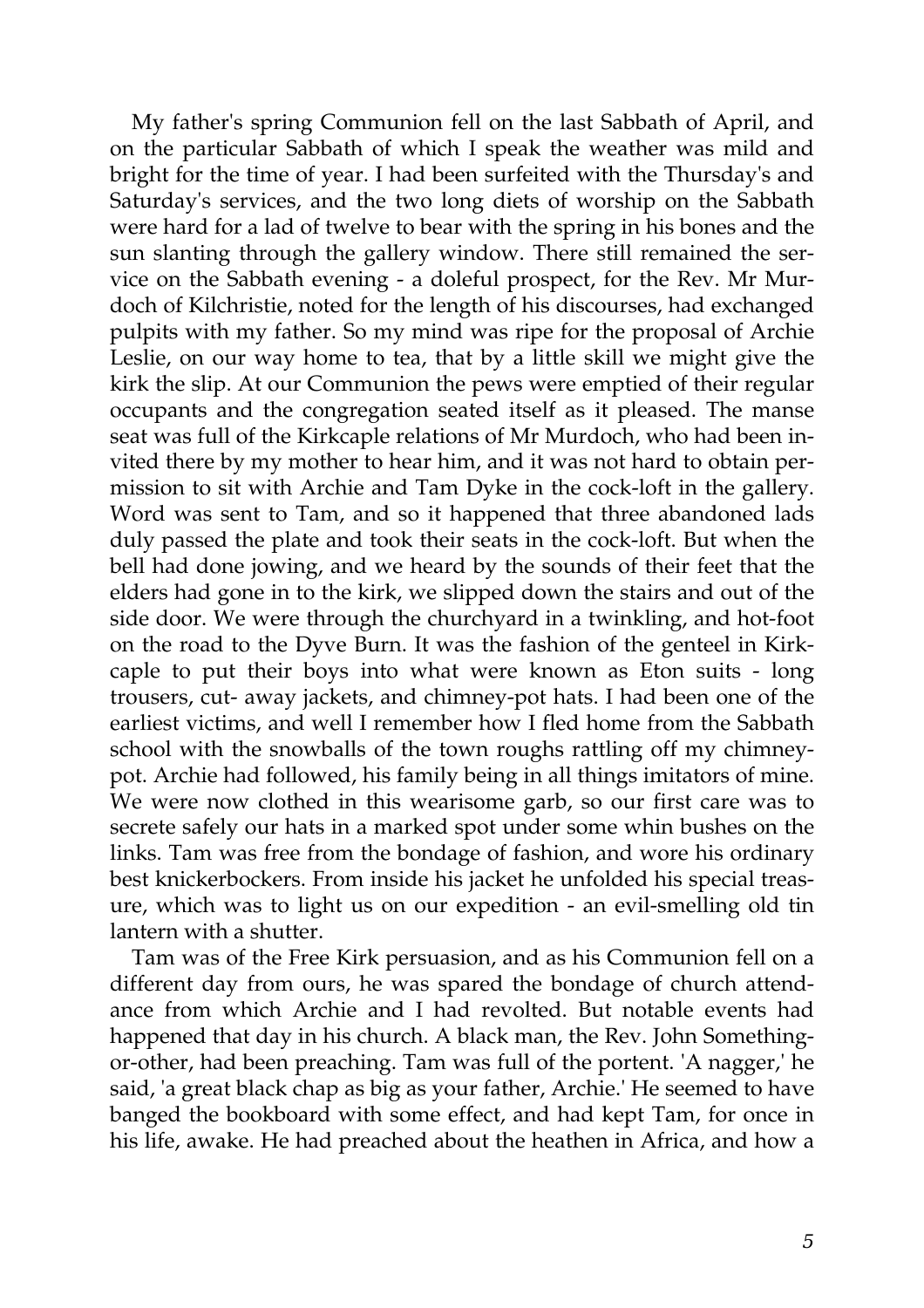black man was as good as a white man in the sight of God, and he had forecast a day when the negroes would have something to teach the British in the way of civilization. So at any rate ran the account of Tam Dyke, who did not share the preacher's views. 'It's all nonsense, Davie. The Bible says that the children of Ham were to be our servants. If I were the minister I wouldn't let a nigger into the pulpit. I wouldn't let him farther than the Sabbath school.'

Night fell as we came to the broomy spaces of the links, and ere we had breasted the slope of the neck which separates Kirkcaple Bay from the cliffs it was as dark as an April evening with a full moon can be. Tam would have had it darker. He got out his lantern, and after a prodigious waste of matches kindled the candle-end inside, turned the dark shutter, and trotted happily on. We had no need of his lighting till the Dyve Burn was reached and the path began to descend steeply through the rift in the crags.

It was here we found that some one had gone before us. Archie was great in those days at tracking, his ambition running in Indian paths. He would walk always with his head bent and his eyes on the ground, whereby he several times found lost coins and once a trinket dropped by the provost's wife. At the edge of the burn, where the path turns downward, there is a patch of shingle washed up by some spate. Archie was on his knees in a second. 'Lads,' he cried, 'there's spoor here;' and then after some nosing, 'it's a man's track, going downward, a big man with flat feet. It's fresh, too, for it crosses the damp bit of gravel, and the water has scarcely filled the holes yet.'

We did not dare to question Archie's woodcraft, but it puzzled us who the stranger could be. In summer weather you might find a party of picnickers here, attracted by the fine hard sands at the burn mouth. But at this time of night and season of the year there was no call for any one to be trespassing on our preserves. No fishermen came this way, the lobster-pots being all to the east, and the stark headland of the Red Neb made the road to them by the water's edge difficult. The tan- work lads used to come now and then for a swim, but you would not find a tanwork lad bathing on a chill April night. Yet there was no question where our precursor had gone. He was making for the shore. Tam unshuttered his lantern, and the steps went clearly down the corkscrew path. 'Maybe he is after our cave. We'd better go cannily.'

The glim was dowsed - the words were Archie's - and in the best contraband manner we stole down the gully. The business had suddenly taken an eerie turn, and I think in our hearts we were all a little afraid.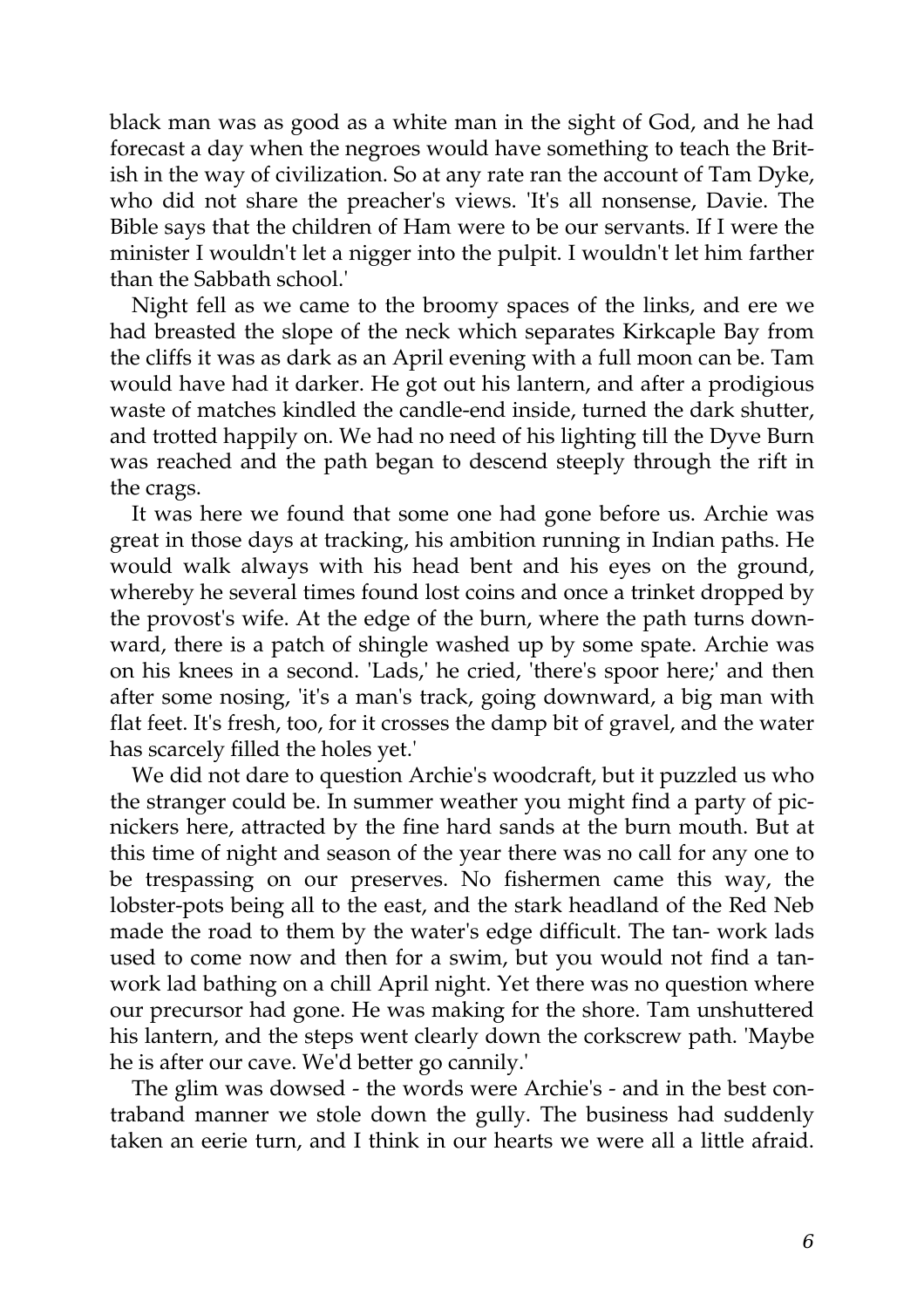But Tam had a lantern, and it would never do to turn back from an adventure which had all the appearance of being the true sort. Half way down there is a scrog of wood, dwarf alders and hawthorn, which makes an arch over the path. I, for one, was glad when we got through this with no worse mishap than a stumble from Tam which caused the lantern door to fly open and the candle to go out. We did not stop to relight it, but scrambled down the screes till we came to the long slabs of reddish rock which abutted on the beach. We could not see the track, so we gave up the business of scouts, and dropped quietly over the big boulder and into the crinkle of cliff which we called our cave.

There was nobody there, so we relit the lantern and examined our properties. Two or three fishing-rods for the burn, much damaged by weather; some sea-lines on a dry shelf of rock; a couple of wooden boxes; a pile of driftwood for fires, and a heap of quartz in which we thought we had found veins of gold - such was the modest furnishing of our den. To this I must add some broken clay pipes, with which we made believe to imitate our elders, smoking a foul mixture of coltsfoot leaves and brown paper. The band was in session, so following our ritual we sent out a picket. Tam was deputed to go round the edge of the cliff from which the shore was visible, and report if the coast was clear.

He returned in three minutes, his eyes round with amazement in the lantern light. 'There's a fire on the sands,' he repeated, 'and a man beside it.'

Here was news indeed. Without a word we made for the open, Archie first, and Tam, who had seized and shuttered his lantern, coming last. We crawled to the edge of the cliff and peered round, and there sure enough, on the hard bit of sand which the tide had left by the burn mouth, was a twinkle of light and a dark figure.

The moon was rising, and besides there was that curious sheen from the sea which you will often notice in spring. The glow was maybe a hundred yards distant, a little spark of fire I could have put in my cap, and, from its crackling and smoke, composed of dry seaweed and halfgreen branches from the burnside thickets. A man's figure stood near it, and as we looked it moved round and round the fire in circles which first of all widened and then contracted.

The sight was so unexpected, so beyond the beat of our experience, that we were all a little scared. What could this strange being want with a fire at half-past eight of an April Sabbath night on the Dyve Burn sands? We discussed the thing in whispers behind a boulder, but none of us had any solution. 'Belike he's come ashore in a boat,' said Archie. 'He's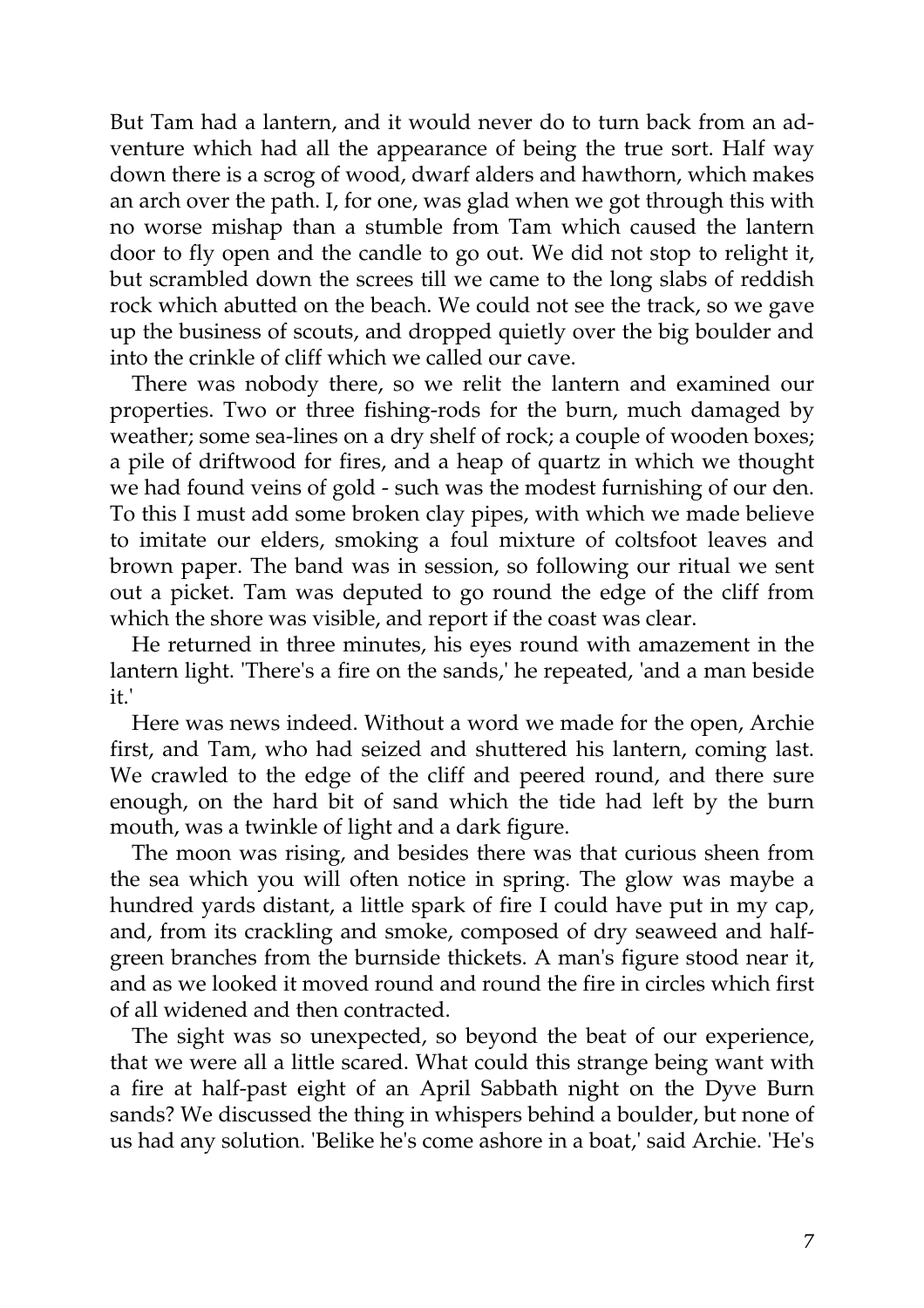maybe a foreigner.' But I pointed out that, from the tracks which Archie himself had found, the man must have come overland down the cliffs. Tam was clear he was a madman, and was for withdrawing promptly from the whole business.

But some spell kept our feet tied there in that silent world of sand and moon and sea. I remember looking back and seeing the solemn, frowning faces of the cliffs, and feeling somehow shut in with this unknown being in a strange union. What kind of errand had brought this interloper into our territory? For a wonder I was less afraid than curious. I wanted to get to the heart of the matter, and to discover what the man was up to with his fire and his circles.

The same thought must have been in Archie's head, for he dropped on his belly and began to crawl softly seawards. I followed, and Tam, with sundry complaints, crept after my heels. Between the cliffs and the fire lay some sixty yards of debris and boulders above the level of all but the high spring tides. Beyond lay a string of seaweedy pools and then the hard sands of the burnfoot. There was excellent cover among the big stones, and apart from the distance and the dim light, the man by the fire was too preoccupied in his task to keep much look-out towards the land. I remember thinking he had chosen his place well, for save from the sea he could not be seen. The cliffs are so undercut that unless a watcher on the coast were on their extreme edge he would not see the burnfoot sands.

Archie, the skilled tracker, was the one who all but betrayed us. His knee slipped on the seaweed, and he rolled off a boulder, bringing down with him a clatter of small stones. We lay as still as mice, in terror lest the man should have heard the noise and have come to look for the cause. By-and-by when I ventured to raise my head above a flat-topped stone I saw that he was undisturbed. The fire still burned, and he was pacing round it. On the edge of the pools was an outcrop of red sandstone much fissured by the sea. Here was an excellent vantage- ground, and all three of us curled behind it, with our eyes just over the edge. The man was not twenty yards off, and I could see clearly what manner of fellow he was. For one thing he was huge of size, or so he seemed to me in the halflight. He wore nothing but a shirt and trousers, and I could hear by the flap of his feet on the sand that he was barefoot.

Suddenly Tam Dyke gave a gasp of astonishment. 'Gosh, it's the black minister!' he said.

It was indeed a black man, as we saw when the moon came out of a cloud. His head was on his breast, and he walked round the fire with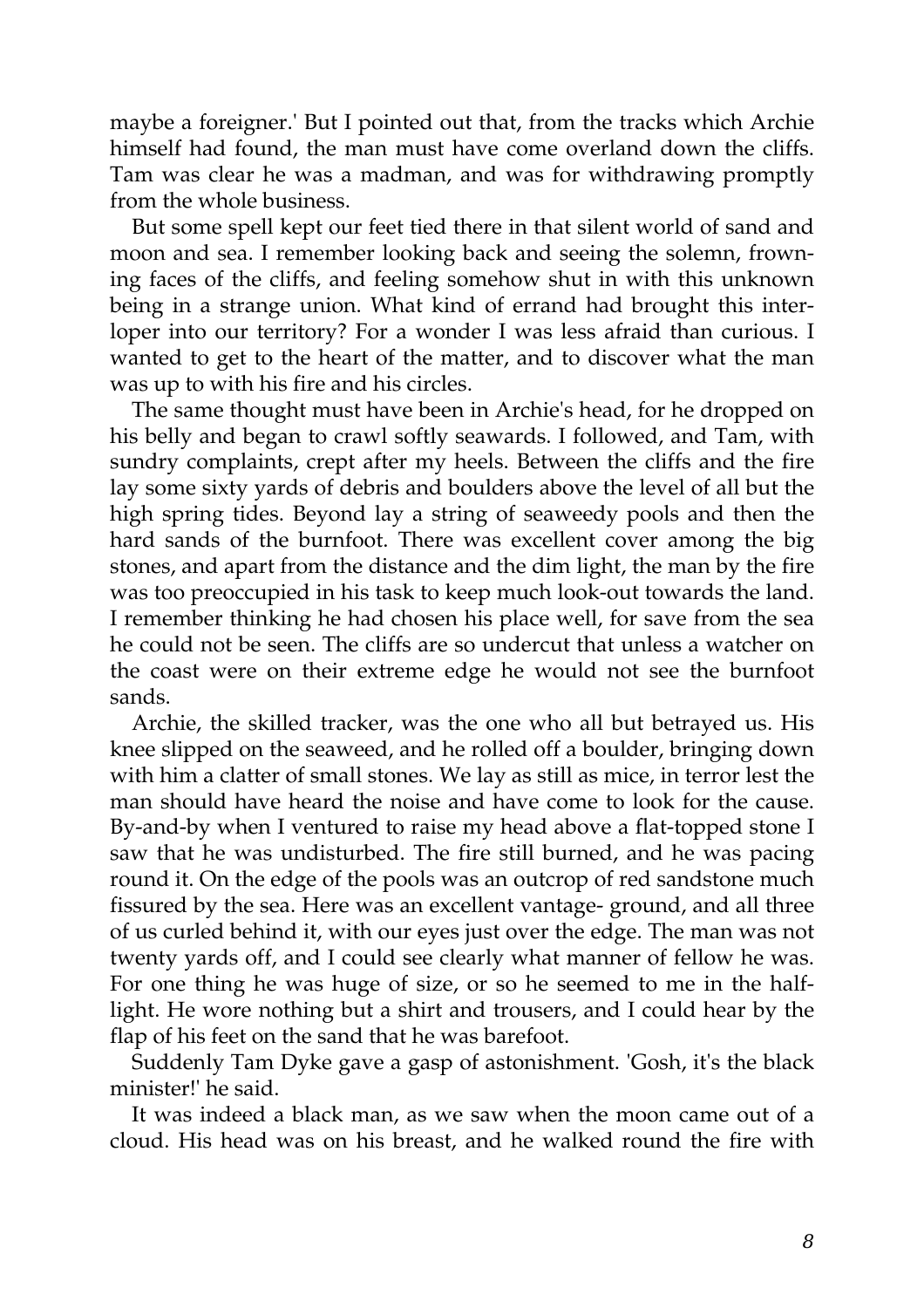measured, regular steps. At intervals he would stop and raise both hands to the sky, and bend his body in the direction of the moon. But he never uttered a word.

'It's magic,' said Archie. 'He's going to raise Satan. We must bide here and see what happens, for he'll grip us if we try to go back. The moon's ower high.'

The procession continued as if to some slow music. I had been in no fear of the adventure back there by our cave; but now that I saw the thing from close at hand, my courage began to ebb. There was something desperately uncanny about this great negro, who had shed his clerical garments, and was now practising some strange magic alone by the sea. I had no doubt it was the black art, for there was that in the air and the scene which spelled the unlawful. As we watched, the circles stopped, and the man threw something on the fire. A thick smoke rose of which we could feel the aromatic scent, and when it was gone the flame burned with a silvery blueness like moonlight. Still no sound came from the minister, but he took something from his belt, and began to make odd markings in the sand between the inner circle and the fire. As he turned, the moon gleamed on the implement, and we saw it was a great knife.

We were now scared in real earnest. Here were we, three boys, at night in a lonely place a few yards from a savage with a knife. The adventure was far past my liking, and even the intrepid Archie was having qualms, if I could judge from his set face. As for Tam, his teeth were chattering like a threshing-mill.

Suddenly I felt something soft and warm on the rock at my right hand. I felt again, and, lo! it was the man's clothes. There were his boots and socks, his minister's coat and his minister's hat.

This made the predicament worse, for if we waited till he finished his rites we should for certain be found by him. At the same time, to return over the boulders in the bright moonlight seemed an equally sure way to discovery. I whispered to Archie, who was for waiting a little longer. 'Something may turn up,' he said. It was always his way.

I do not know what would have turned up, for we had no chance of testing it. The situation had proved too much for the nerves of Tam Dyke. As the man turned towards us in his bowings and bendings, Tam suddenly sprang to his feet and shouted at him a piece of schoolboy rudeness then fashionable in Kirkcaple.

'Wha called ye partan-face, my bonny man?' Then, clutching his lantern, he ran for dear life, while Archie and I raced at his heels. As I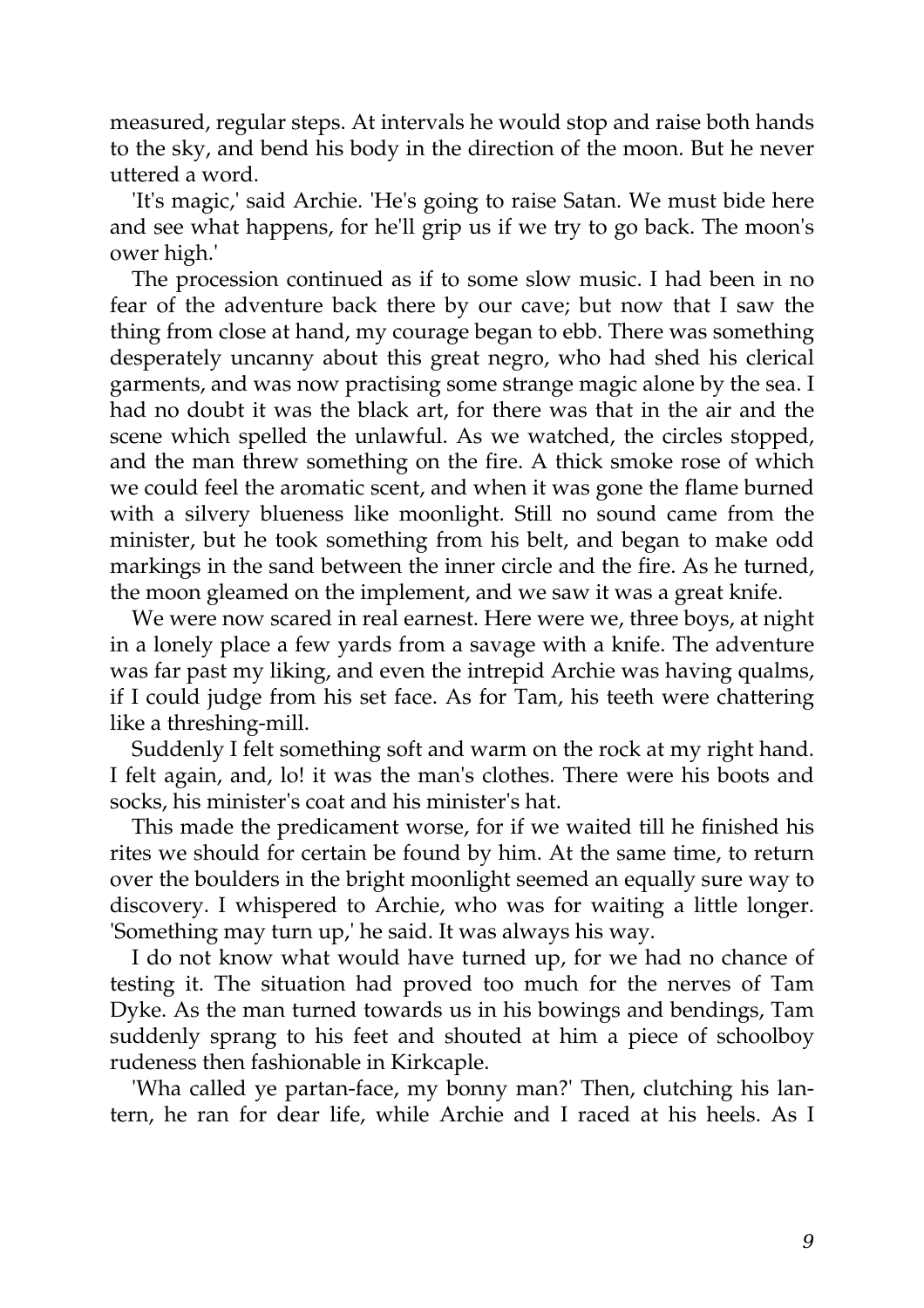turned I had a glimpse of a huge figure, knife in hand, bounding towards us.

Though I only saw it in the turn of a head, the face stamped itself indelibly upon my mind. It was black, black as ebony, but it was different from the ordinary negro. There were no thick lips and flat nostrils; rather, if I could trust my eyes, the nose was high-bridged, and the lines of the mouth sharp and firm. But it was distorted into an expression of such a devilish fury and amazement that my heart became like water.

We had a start, as I have said, of some twenty or thirty yards. Among the boulders we were not at a great disadvantage, for a boy can flit quickly over them, while a grown man must pick his way. Archie, as ever, kept his wits the best of us. 'Make straight for the burn,' he shouted in a hoarse whisper; we'll beat him on the slope.'

We passed the boulders and slithered over the outcrop of red rock and the patches of sea-pink till we reached the channel of the Dyve water, which flows gently among pebbles after leaving the gully. Here for the first time I looked back and saw nothing. I stopped involuntarily, and that halt was nearly my undoing. For our pursuer had reached the burn before us, but lower down, and was coming up its bank to cut us off.

At most times I am a notable coward, and in these days I was still more of one, owing to a quick and easily-heated imagination. But now I think I did a brave thing, though more by instinct than resolution. Archie was running first, and had already splashed through the burn; Tam came next, just about to cross, and the black man was almost at his elbow. Another second and Tam would have been in his clutches had I not yelled out a warning and made straight up the bank of the burn. Tam fell into the pool - I could hear his spluttering cry - but he got across; for I heard Archie call to him, and the two vanished into the thicket which clothes all the left bank of the gully. The pursuer, seeing me on his own side of the water, followed straight on; and before I knew it had become a race between the two of us.

I was hideously frightened, but not without hope, for the screes and shelves of this right side of the gully were known to me from many a day's exploring. I was light on my feet and uncommonly sound in wind, being by far the best long- distance runner in Kirkcaple. If I could only keep my lead till I reached a certain corner I knew of, I could outwit my enemy; for it was possible from that place to make a detour behind a waterfall and get into a secret path of ours among the bushes. I flew up the steep screes, not daring to look round; but at the top, where the rocks begin, I had a glimpse of my pursuer. The man could run. Heavy in build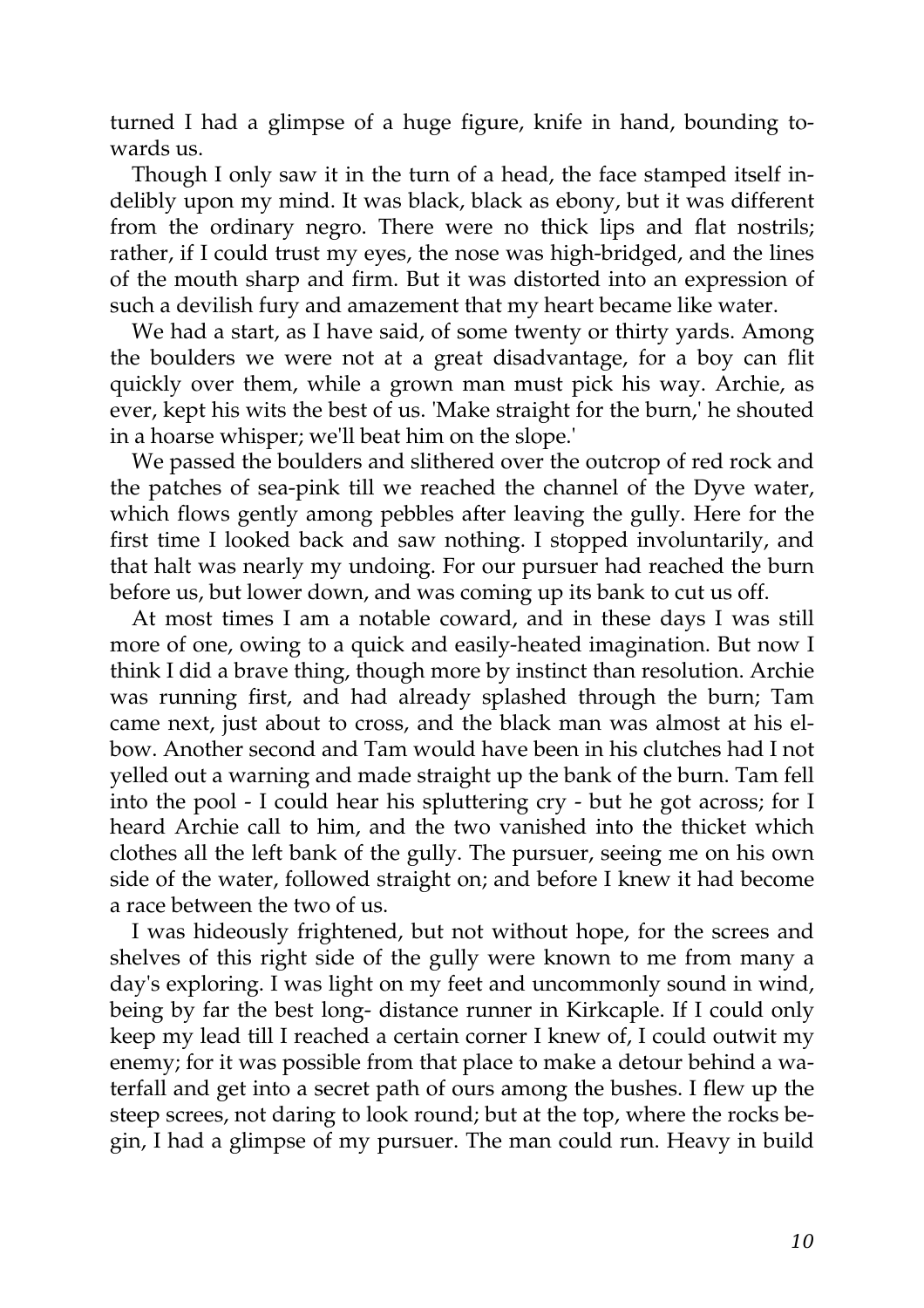though he was he was not six yards behind me, and I could see the white of his eyes and the red of his gums. I saw something else - a glint of white metal in his hand. He still had his knife.

Fear sent me up the rocks like a seagull, and I scrambled and leaped, making for the corner I knew of. Something told me that the pursuit was slackening, and for a moment I halted to look round. A second time a halt was nearly the end of me. A great stone flew through the air, and took the cliff an inch from my head, half-blinding me with splinters. And now I began to get angry. I pulled myself into cover, skirted a rock till I came to my corner, and looked back for the enemy. There he was scrambling by the way I had come, and making a prodigious clatter among the stones. I picked up a loose bit of rock and hurled it with all my force in his direction. It broke before it reached him, but a considerable lump, to my joy, took him full in the face. Then my terrors revived. I slipped behind the waterfall and was soon in the thicket, and toiling towards the top.

I think this last bit was the worst in the race, for my strength was failing, and I seemed to hear those horrid steps at my heels. My heart was in my mouth as, careless of my best clothes, I tore through the hawthorn bushes. Then I struck the path and, to my relief, came on Archie and Tam, who were running slowly in desperate anxiety about my fate. We then took hands and soon reached the top of the gully.

For a second we looked back. The pursuit had ceased, and far down the burn we could hear the sounds as of some one going back to the sands.

'Your face is bleeding, Davie. Did he get near enough to hit you?' Archie asked.

'He hit me with a stone. But I gave him better. He's got a bleeding nose to remember this night by.'

We did not dare take the road by the links, but made for the nearest human habitation. This was a farm about half a mile inland, and when we reached it we lay down by the stack- yard gate and panted.

'I've lost my lantern,' said Tam. 'The big black brute! See if I don't tell my father.'

'Ye'll do nothing of the kind,' said Archie fiercely. 'He knows nothing about us and can't do us any harm. But if the story got out and he found out who we were, he'd murder the lot of US.'

He made us swear secrecy, which we were willing enough to do, seeing very clearly the sense in his argument. Then we struck the highroad and trotted back at our best pace to Kirkcaple, fear of our families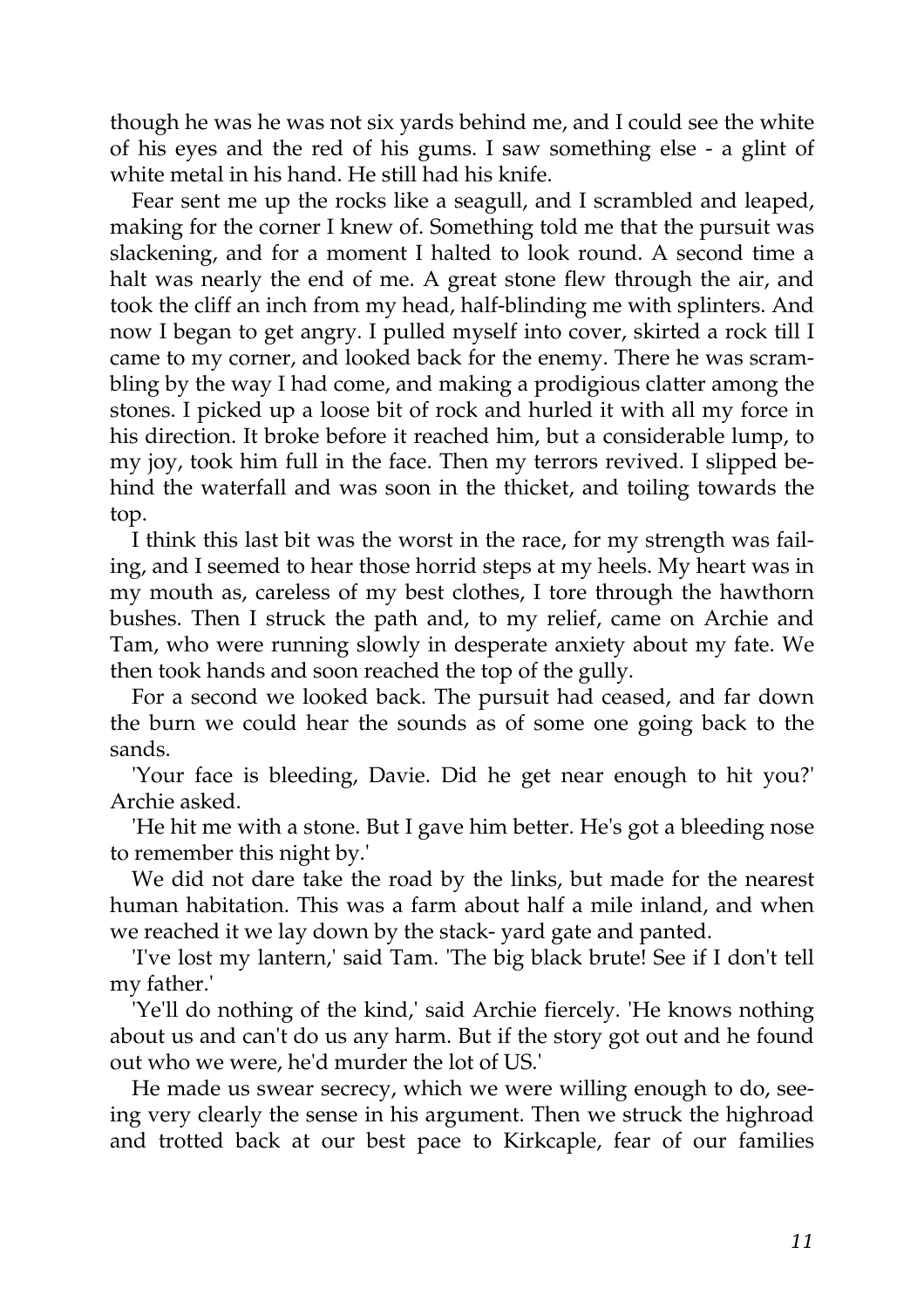gradually ousting fear of pursuit. In our excitement Archie and I forgot about our Sabbath hats, reposing quietly below a whin bush on the links.

We were not destined to escape without detection. As ill luck would have it, Mr Murdoch had been taken ill with the stomach-ache after the second psalm, and the congregation had been abruptly dispersed. My mother had waited for me at the church door, and, seeing no signs of her son, had searched the gallery. Then the truth came out, and, had I been only for a mild walk on the links, retribution would have overtaken my truantry. But to add to this I arrived home with a scratched face, no hat, and several rents in my best trousers. I was well cuffed and sent to bed, with the promise of full-dress chastisement when my father should come home in the morning.

My father arrived before breakfast next day, and I was duly and soundly whipped. I set out for school with aching bones to add to the usual depression of Monday morning. At the corner of the Nethergate I fell in with Archie, who was staring at a trap carrying two men which was coming down the street. It was the Free Church minister - he had married a rich wife and kept a horse - driving the preacher of yesterday to the railway station. Archie and I were in behind a doorpost in a twinkling, so that we could see in safety the last of our enemy. He was dressed in minister's clothes, with a heavy fur-coat and a brand new yellowleather Gladstone bag. He was talking loudly as he passed, and the Free Church minister seemed to be listening attentively. I heard his deep voice saying something about the 'work of God in this place.' But what I noticed specially - and the sight made me forget my aching hinder parts was that he had a swollen eye, and two strips of sticking-plaster on his cheek.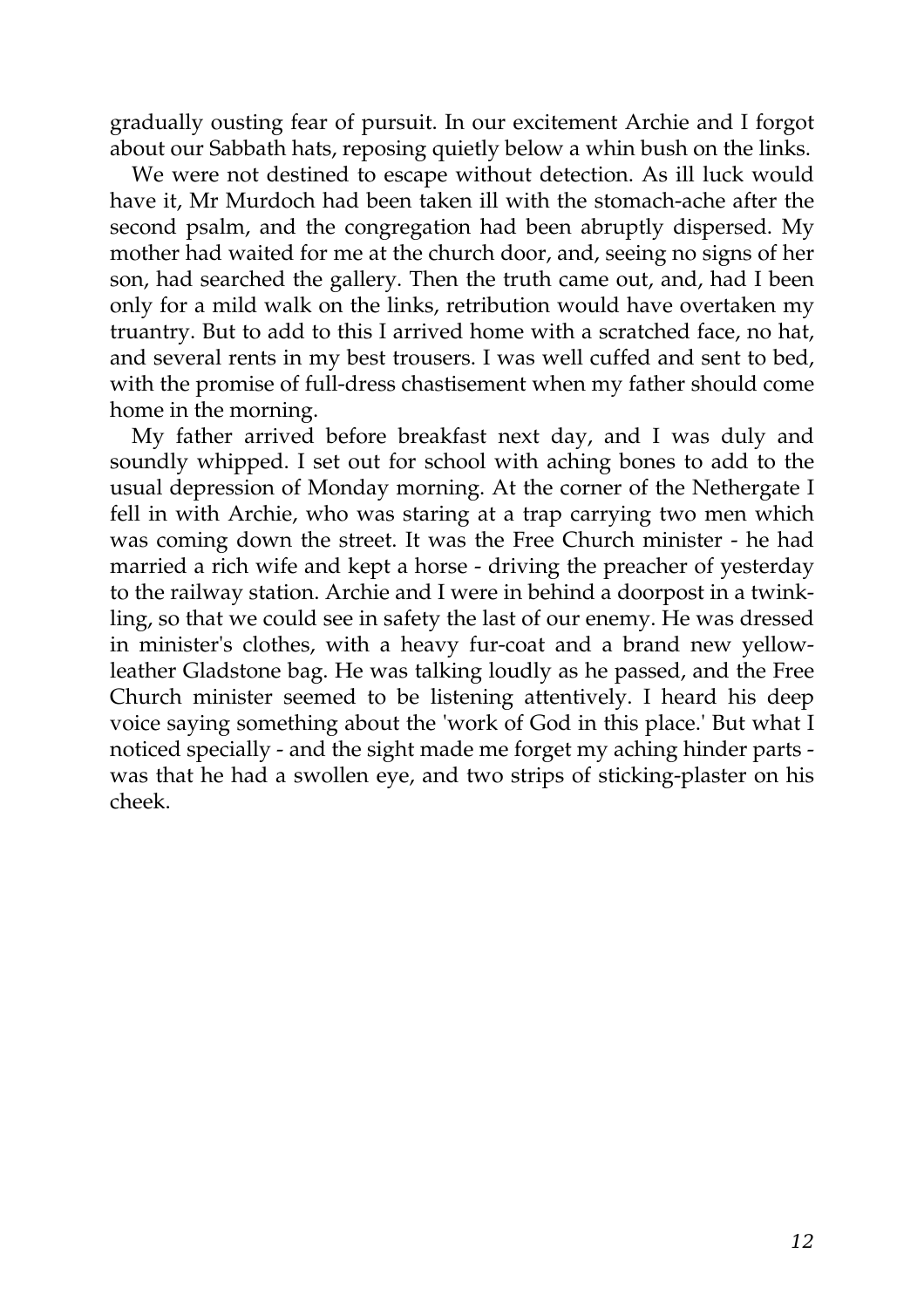## Chapter

### **Furth! Fortune!**

In this plain story of mine there will be so many wild doings ere the end is reached, that I beg my reader's assent to a prosaic digression. I will tell briefly the things which happened between my sight of the man on the Kirkcaple sands and my voyage to Africa. I continued for three years at the burgh school, where my progress was less notable in my studies than in my sports. One by one I saw my companions pass out of idle boyhood and be set to professions. Tam Dyke on two occasions ran off to sea in the Dutch schooners which used to load with coal in our port; and finally his father gave him his will, and he was apprenticed to the merchant service. Archie Leslie, who was a year my elder, was destined for the law, so he left Kirkcaple for an Edinburgh office, where he was also to take out classes at the college. I remained on at school till I sat alone by myself in the highest class - a position of little dignity and deep loneliness. I had grown a tall, square-set lad, and my prowess at Rugby football was renowned beyond the parishes of Kirkcaple and Portincross. To my father I fear I was a disappointment. He had hoped for something in his son more bookish and sedentary, more like his gentle, studious self.

On one thing I was determined: I should follow a learned profession. The fear of being sent to an office, like so many of my schoolfellows, inspired me to the little progress I ever made in my studies. I chose the ministry, not, I fear, out of any reverence for the sacred calling, but because my father had followed it before me. Accordingly I was sent at the age of sixteen for a year's finishing at the High School of Edinburgh, and the following winter began my Arts course at the university.

If Fate had been kinder to me, I think I might have become a scholar. At any rate I was just acquiring a taste for philosophy and the dead languages when my father died suddenly of a paralytic shock, and I had to set about earning a living.

My mother was left badly off, for my poor father had never been able to save much from his modest stipend. When all things were settled, it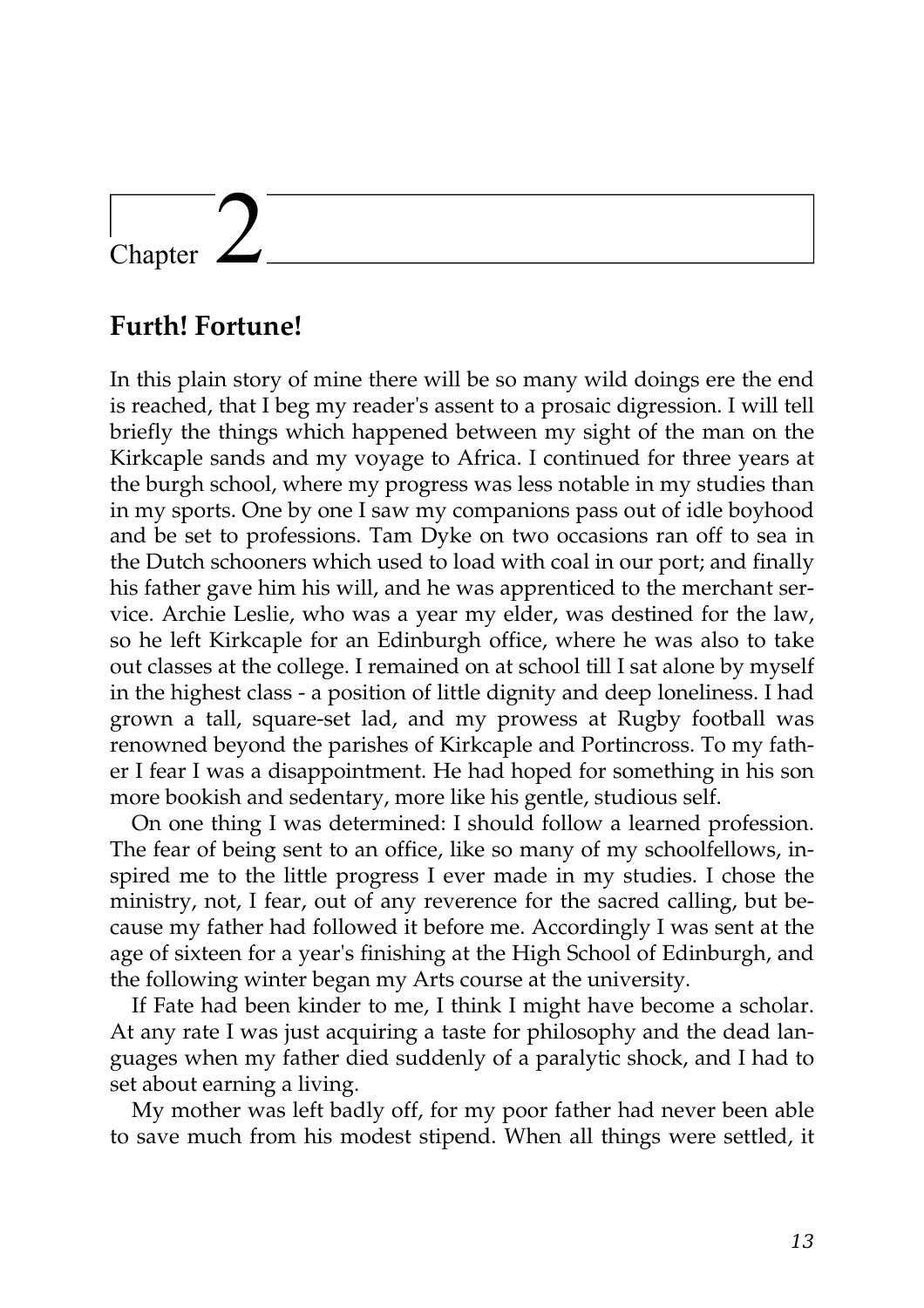turned out that she might reckon on an income of about fifty pounds a year. This was not enough to live on, however modest the household, and certainly not enough to pay for the colleging of a son. At this point an uncle of hers stepped forward with a proposal. He was a well-to-do bachelor, alone in the world, and he invited my mother to live with him and take care of his house. For myself he proposed a post in some mercantile concern, for he had much influence in the circles of commerce. There was nothing for it but to accept gratefully. We sold our few household goods, and moved to his gloomy house in Dundas Street. A few days later he announced at dinner that he had found for me a chance which might lead to better things.

'You see, Davie,' he explained, 'you don't know the rudiments of business life. There's no house in the country that would take you in except as a common clerk, and you would never earn much more than a hundred pounds a year all your days. If you want to better your future you must go abroad, where white men are at a premium. By the mercy of Providence I met yesterday an old friend, Thomas Mackenzie, who was seeing his lawyer about an estate he is bidding for. He is the head of one of the biggest trading and shipping concerns in the world - Mackenzie, Mure, and Oldmeadows - you may have heard the name. Among other things he has half the stores in South Africa, where they sell everything from Bibles to fish-hooks. Apparently they like men from home to manage the stores, and to make a long story short, when I put your case to him, he promised you a place. I had a wire from him this morning confirming the offer. You are to be assistant storekeeper at -' (my uncle fumbled in his pocket, and then read from the yellow slip) 'at Blaauwildebeestefontein. There's a mouthful for you.'

In this homely way I first heard of a place which was to be the theatre of so many strange doings.

'It's a fine chance for you,' my uncle continued. 'You'll only be assistant at first, but when you have learned your job you'll have a store of your own. Mackenzie's people will pay you three hundred pounds a year, and when you get a store you'll get a percentage on sales. It lies with you to open up new trade among the natives. I hear that Blaauw - something or other, is in the far north of the Transvaal, and I see from the map that it is in a wild, hilly country. You may find gold or diamonds up there, and come back and buy Portincross House.' My uncle rubbed his hands and smiled cheerily.

Truth to tell I was both pleased and sad. If a learned profession was denied me I vastly preferred a veld store to an Edinburgh office stool.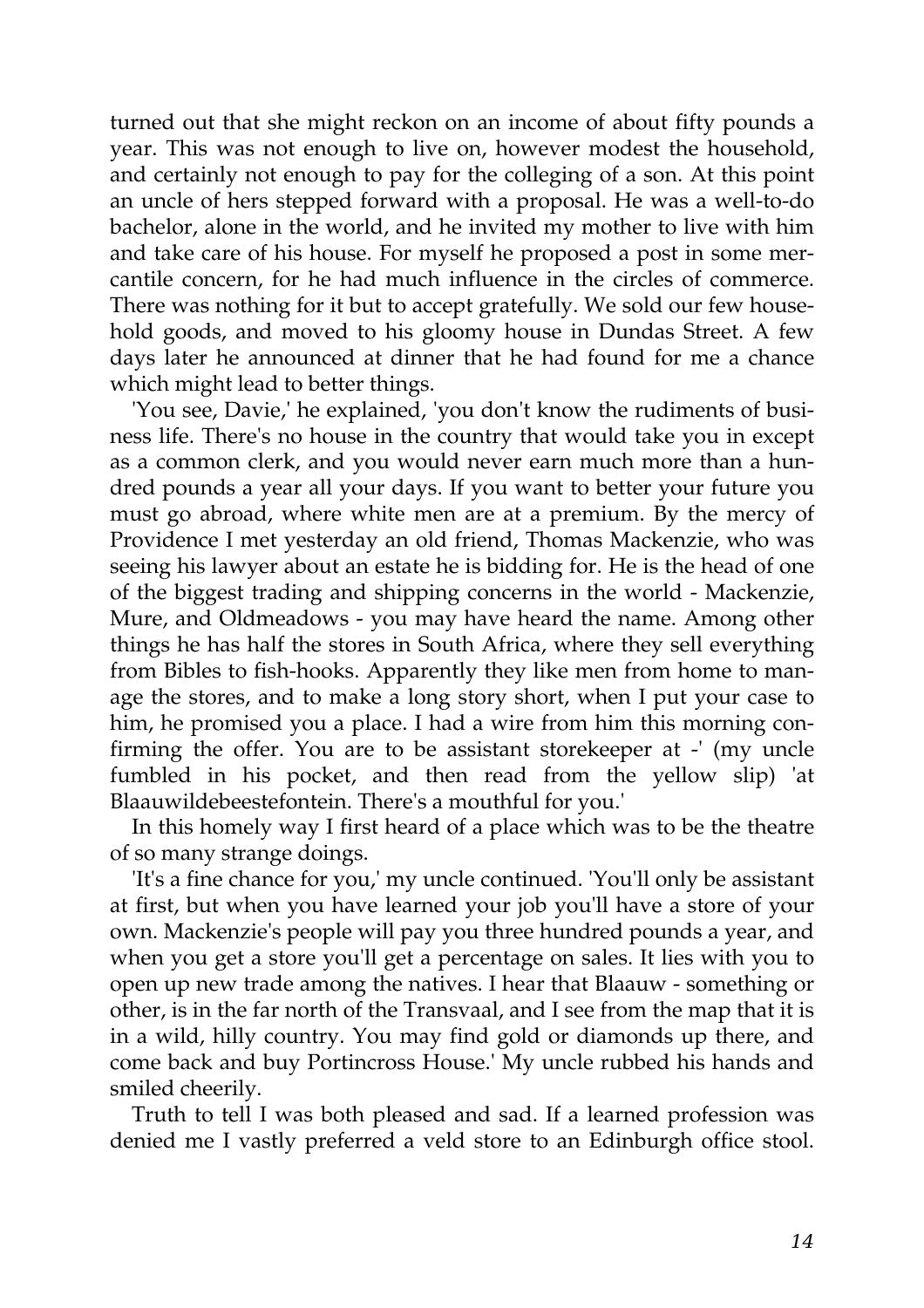Had I not been still under the shadow of my father's death I might have welcomed the chance of new lands and new folk. As it was, I felt the loneliness of an exile. That afternoon I walked on the Braid Hills, and when I saw in the clear spring sunlight the coast of Fife, and remembered Kirkcaple and my boyish days, I could have found it in me to sit down and cry.

A fortnight later I sailed. My mother bade me a tearful farewell, and my uncle, besides buying me an outfit and paying my passage money, gave me a present of twenty sovereigns. 'You'll not be your mother's son, Davie,' were his last words, 'if you don't come home with it multiplied by a thousand.' I thought at the time that I would give more than twenty thousand pounds to be allowed to bide on the windy shores of Forth.

I sailed from Southampton by an intermediate steamer, and went steerage to save expense. Happily my acute homesickness was soon forgotten in another kind of malady. It blew half a gale before we were out of the Channel, and by the time we had rounded Ushant it was as dirty weather as ever I hope to see. I lay mortal sick in my bunk, unable to bear the thought of food, and too feeble to lift my head. I wished I had never left home, but so acute was my sickness that if some one had there and then offered me a passage back or an immediate landing on shore I should have chosen the latter.

It was not till we got into the fair-weather seas around Madeira that I recovered enough to sit on deck and observe my fellow-passengers. There were some fifty of us in the steerage, mostly wives and children going to join relations, with a few emigrant artisans and farmers. I early found a friend in a little man with a yellow beard and spectacles, who sat down beside me and remarked on the weather in a strong Scotch accent. He turned out to be a Mr Wardlaw from Aberdeen, who was going out to be a schoolmaster. He was a man of good education, who had taken a university degree, and had taught for some years as an under-master in a school in his native town. But the east winds had damaged his lungs, and he had been glad to take the chance of a poorly paid country school in the veld. When I asked him where he was going I was amazed to be told, 'Blaauwildebeestefontein.'

Mr Wardlaw was a pleasant little man, with a sharp tongue but a cheerful temper. He laboured all day at primers of the Dutch and Kaffir languages, but in the evening after supper he would walk with me on the after-deck and discuss the future. Like me, he knew nothing of the land he was going to, but he was insatiably curious, and he affected me with his interest. 'This place, Blaauwildebeestefontein,' he used to say, 'is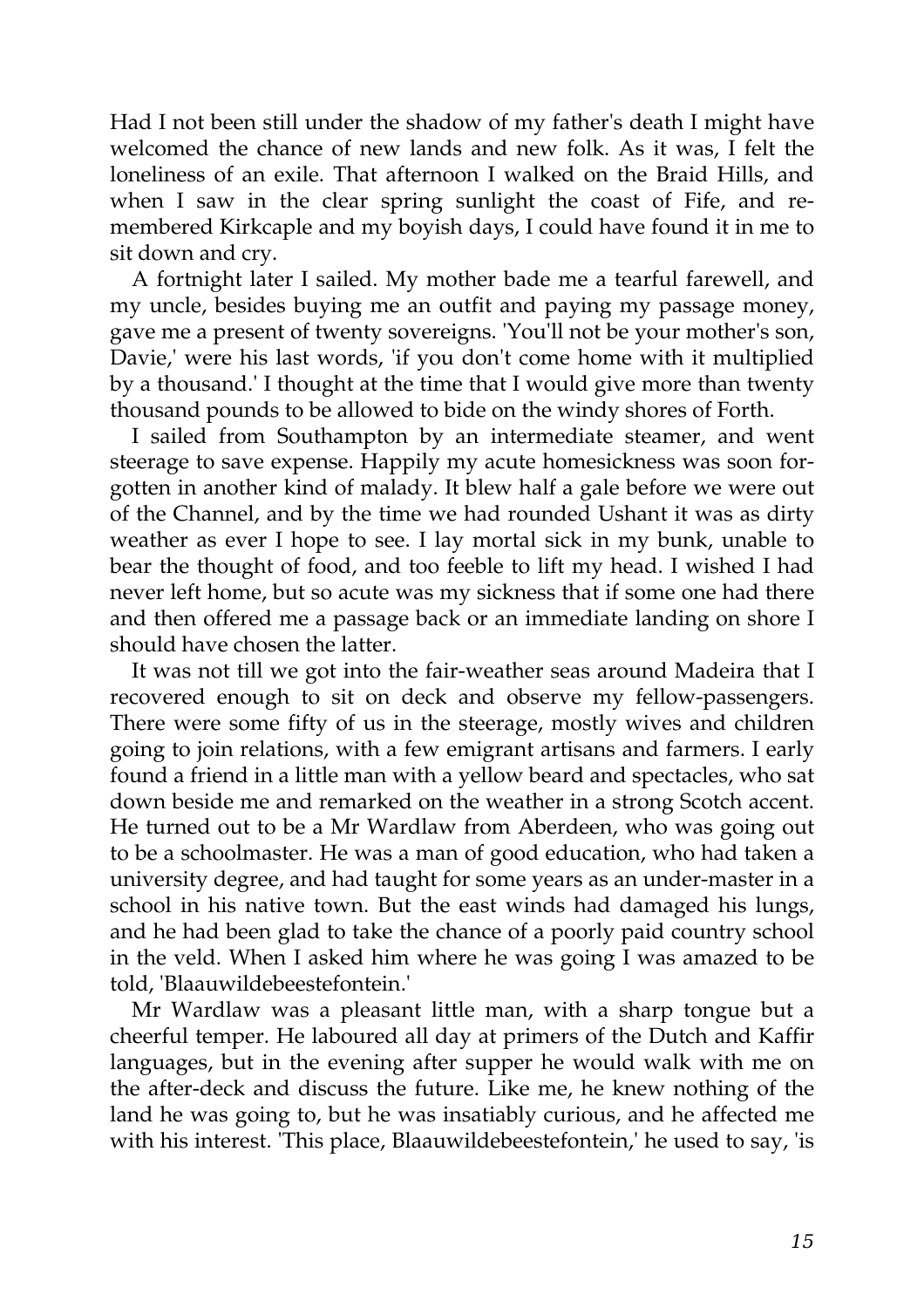among the Zoutpansberg mountains, and as far as I can see, not above ninety miles from the railroad. It looks from the map a well-watered country, and the Agent-General in London told me it was healthy or I wouldn't have taken the job. It seems we'll be in the heart of native reserves up there, for here's a list of chiefs - 'Mpefu, Sikitola, Majinje, Magata; and there are no white men living to the east of us because of the fever. The name means the "spring of the blue wildebeeste," whatever fearsome animal that may be. It sounds like a place for adventure, Mr Crawfurd. You'll exploit the pockets of the black men and I'll see what I can do with their minds.' There was another steerage passenger whom I could not help observing because of my dislike of his appearance. He, too, was a little man, by name Henriques, and in looks the most atrocious villain I have ever clapped eyes on. He had a face the colour of French mustard - a sort of dirty green - and bloodshot, beady eyes with the whites all yellowed with fever. He had waxed moustaches, and a curious, furtive way of walking and looking about him. We of the steerage were careless in our dress, but he was always clad in immaculate white linen, with pointed, yellow shoes to match his complexion. He spoke to no one, but smoked long cheroots all day in the stern of the ship, and studied a greasy pocket-book. Once I tripped over him in the dark, and he turned on me with a snarl and an oath. I was short enough with him in return, and he looked as if he could knife me.

'I'll wager that fellow has been a slave-driver in his time,' I told Mr Wardlaw, who said, 'God pity his slaves, then.'

And now I come to the incident which made the rest of the voyage pass all too soon for me, and foreshadowed the strange events which were to come. It was the day after we crossed the Line, and the first-class passengers were having deck sports. A tug-of-war had been arranged between the three classes, and a half-dozen of the heaviest fellows in the steerage, myself included, were invited to join. It was a blazing hot afternoon, but on the saloon deck there were awnings and a cool wind blowing from the bows. The first-class beat the second easily, and after a tremendous struggle beat the steerage also. Then they regaled us with iceddrinks and cigars to celebrate the victory.

I was standing at the edge of the crowd of spectators, when my eye caught a figure which seemed to have little interest in our games. A large man in clerical clothes was sitting on a deck-chair reading a book. There was nothing novel about the stranger, and I cannot explain the impulse which made me wish to see his face. I moved a few steps up the deck, and then I saw that his skin was black. I went a little farther, and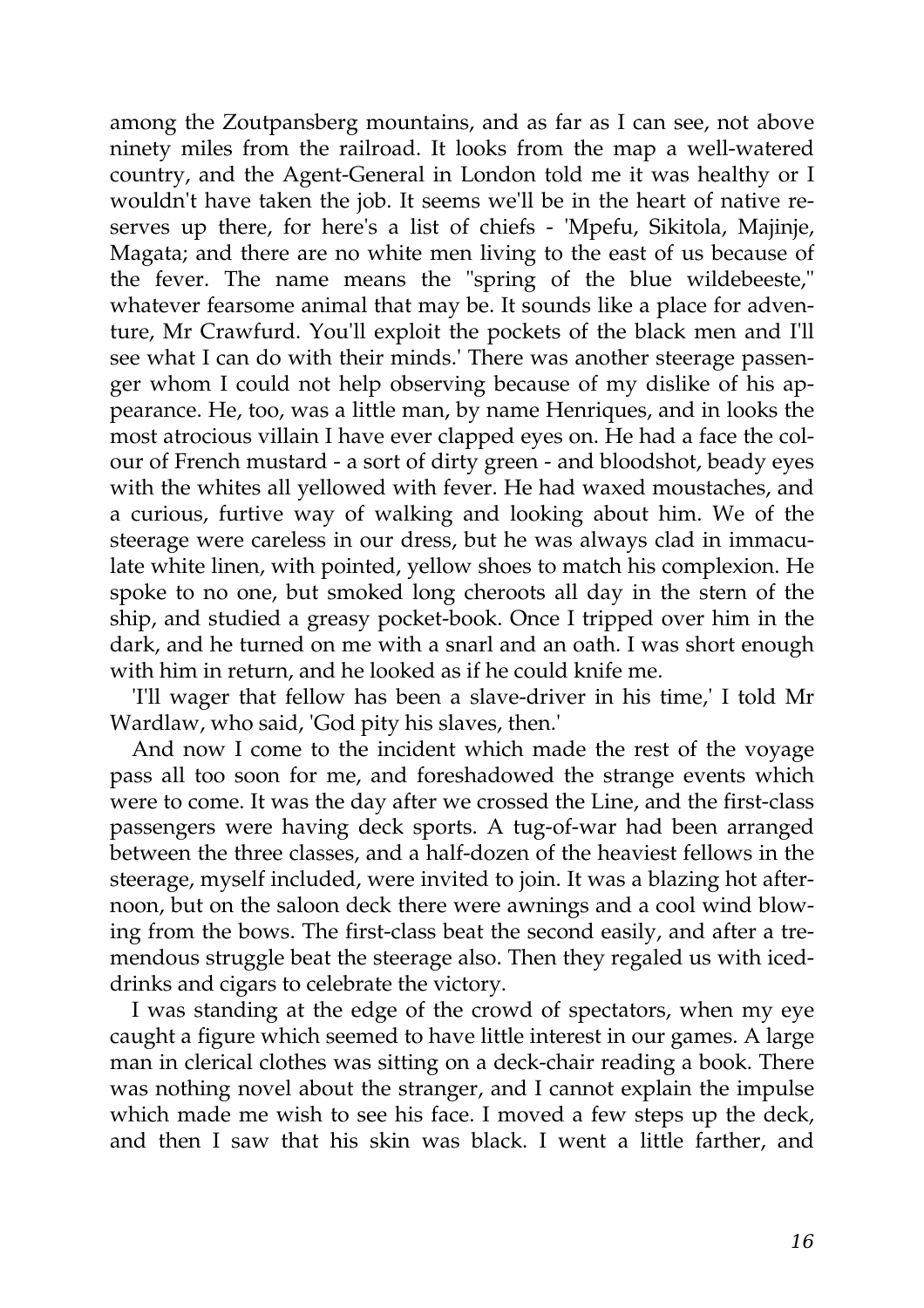suddenly he raised his eyes from his book and looked round. It was the face of the man who had terrified me years ago on the Kirkcaple shore.

I spent the rest of the day in a brown study. It was clear to me that some destiny had prearranged this meeting. Here was this man travelling prosperously as a first-class passenger with all the appurtenances of respectability. I alone had seen him invoking strange gods in the moonlight, I alone knew of the devilry in his heart, and I could not but believe that some day or other there might be virtue in that knowledge.

The second engineer and I had made friends, so I got him to consult the purser's list for the name of my acquaintance. He was down as the Rev. John Laputa, and his destination was Durban. The next day being Sunday, who should appear to address us steerage passengers but the black minister. He was introduced by the captain himself, a notably pious man, who spoke of the labours of his brother in the dark places of heathendom. Some of us were hurt in our pride in being made the target of a black man's oratory. Especially Mr Henriques, whose skin spoke of the tar-brush, protested with oaths against the insult. Finally he sat down on a coil of rope, and spat scornfully in the vicinity of the preacher.

For myself I was intensely curious, and not a little impressed. The man's face was as commanding as his figure, and his voice was the most wonderful thing that ever came out of human mouth. It was full and rich, and gentle, with the tones of a great organ. He had none of the squat and preposterous negro lineaments, but a hawk nose like an Arab, dark flashing eyes, and a cruel and resolute mouth. He was black as my hat, but for the rest he might have sat for a figure of a Crusader. I do not know what the sermon was about, though others told me that it was excellent. All the time I watched him, and kept saying to myself, 'You hunted me up the Dyve Burn, but I bashed your face for you.' Indeed, I thought I could see faint scars on his cheek.

The following night I had toothache, and could not sleep. It was too hot to breathe under cover, so I got up, lit a pipe, and walked on the after-deck to ease the pain. The air was very still, save for the whish of water from the screws and the steady beat of the engines. Above, a great yellow moon looked down on me, and a host of pale stars.

The moonlight set me remembering the old affair of the Dyve Burn, and my mind began to run on the Rev. John Laputa. It pleased me to think that I was on the track of some mystery of which I alone had the clue. I promised myself to search out the antecedents of the minister when I got to Durban, for I had a married cousin there, who might know something of his doings. Then, as I passed by the companion- way to the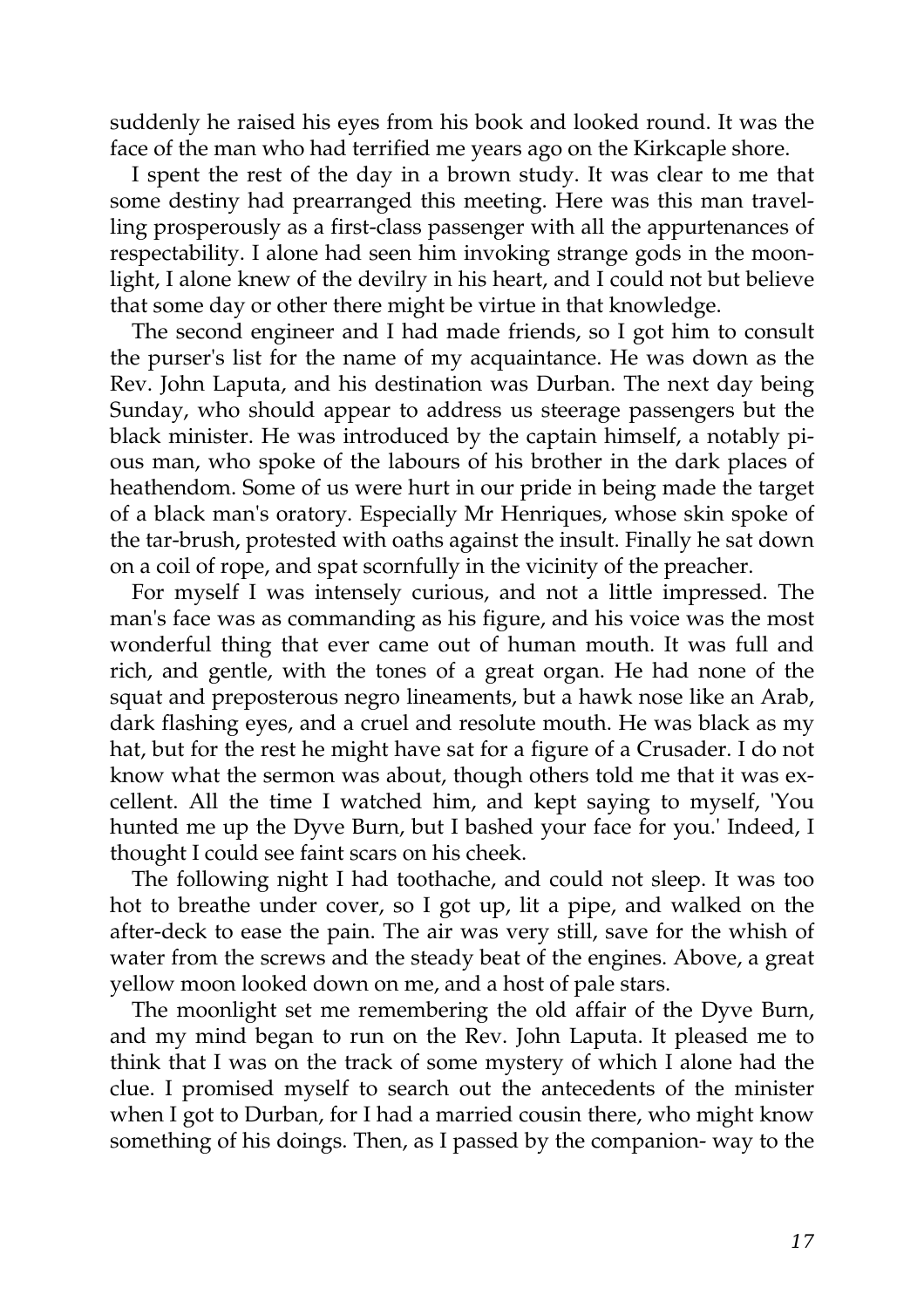lower deck, I heard voices, and peeping over the rail, I saw two men sitting in the shadow just beyond the hatch of the hold.

I thought they might be two of the sailors seeking coolness on the open deck, when something in the figure of one of them made me look again. The next second I had slipped back and stolen across the after-deck to a point just above them. For the two were the black minister and that ugly yellow villain, Henriques.

I had no scruples about eavesdropping, but I could make nothing of their talk. They spoke low, and in some tongue which may have been Kaffir or Portuguese, but was in any case unknown to me. I lay, cramped and eager, for many minutes, and was just getting sick of it when a familiar name caught my ear. Henriques said something in which I caught the word 'Blaauwildebeestefontein.' I listened intently, and there could be no mistake. The minister repeated the name, and for the next few minutes it recurred often in their talk. I went back stealthily to bed, having something to make me forget my aching tooth. First of all, Laputa and Henriques were allies. Second, the place I was bound for had something to do with their schemes.

I said nothing to Mr Wardlaw, but spent the next week in the assiduous toil of the amateur detective. I procured some maps and books from my friend, the second engineer, and read all I could about Blaauwildebeestefontein. Not that there was much to learn; but I remember I had quite a thrill when I discovered from the chart of the ship's run one day that we were in the same latitude as that uncouthly-named spot. I found out nothing, however, about Henriques or the Rev. John Laputa. The Portuguese still smoked in the stern, and thumbed his greasy notebook; the minister sat in his deck- chair, and read heavy volumes from the ship's library. Though I watched every night, I never found them again together.

At Cape Town Henriques went ashore and did not return. The minister did not budge from the ship the three days we lay in port, and, indeed, it seemed to me that he kept his cabin. At any rate I did not see his great figure on deck till we were tossing in the choppy seas round Cape Agulhas. Sea- sickness again attacked me, and with short lulls during our stoppages at Port Elizabeth and East London, I lay wretchedly in my bunk till we sighted the bluffs of Durban harbour.

Here it was necessary for me to change my ship, for in the interests of economy I was going by sea to Delagoa Bay, and thence by the cheap railway journey into the Transvaal. I sought out my cousin, who lived in a fine house on the Berea, and found a comfortable lodging for the three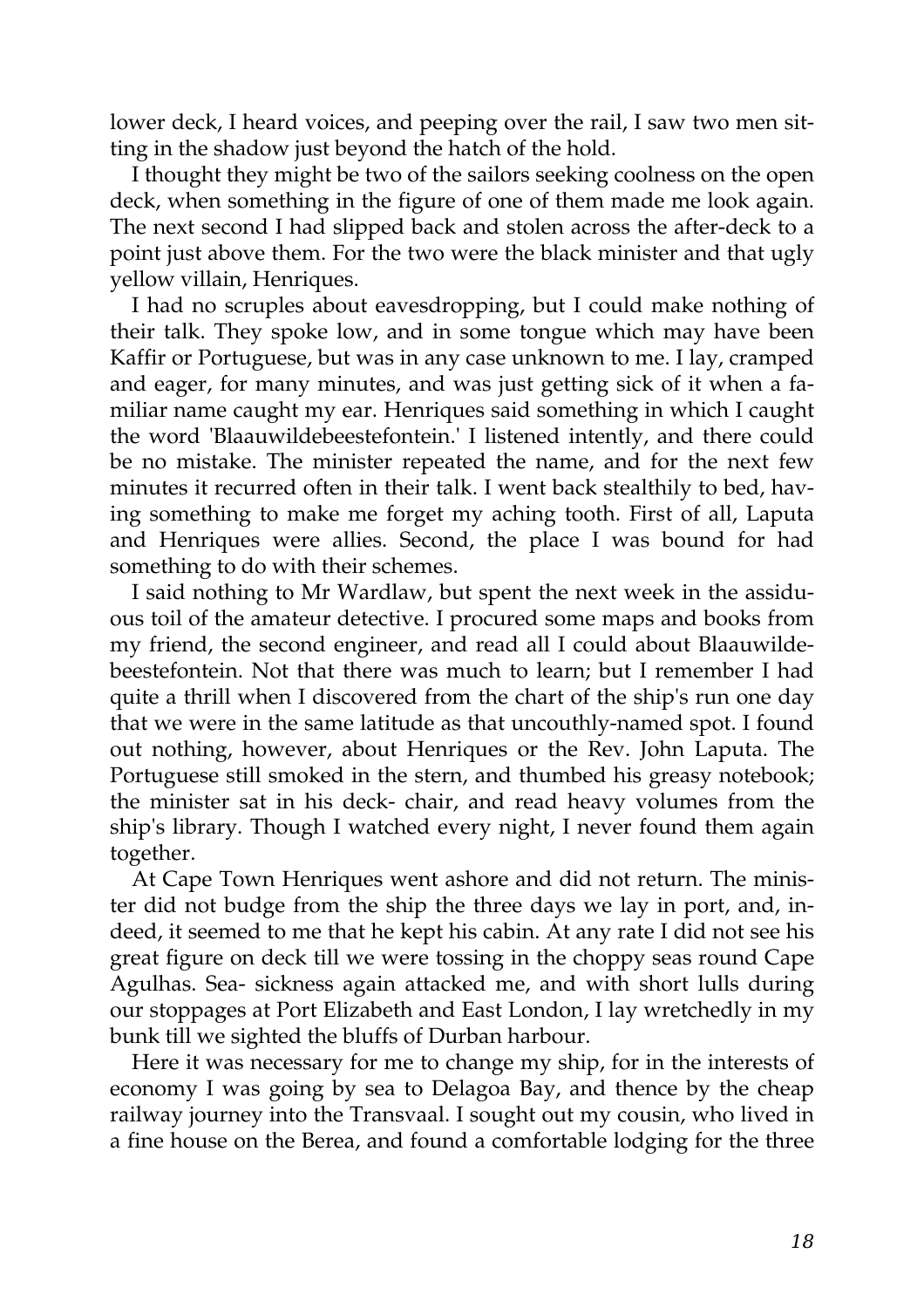days of my stay there. I made inquiries about Mr Laputa, but could hear nothing. There was no native minister of that name, said my cousin, who was a great authority on all native questions. I described the man, but got no further light. No one had seen or heard of such a being, 'unless,' said my cousin, 'he is one of those American Ethiopian rascals.'

My second task was to see the Durban manager of the firm which I had undertaken to serve. He was a certain Mr Colles, a big fat man, who welcomed me in his shirt-sleeves, with a cigar in his mouth. He received me pleasantly, and took me home to dinner with him.

'Mr Mackenzie has written about you,' he said. 'I'll be quite frank with you, Mr Crawfurd. The firm is not exactly satisfied about the way business has been going lately at Blaauwildebeestefontein. There's a grand country up there, and a grand opportunity for the man who can take it. Japp, who is in charge, is an old man now and past his best, but he has been long with the firm, and we don't want to hurt his feelings. When he goes, which must be pretty soon, you'll have a good chance of the place, if you show yourself an active young fellow.'

He told me a great deal more about Blaauwildebeestefontein, principally trading details. Incidentally he let drop that Mr Japp had had several assistants in the last few years. I asked him why they had left, and he hesitated.

'It's a lonely place, and they didn't like the life. You see, there are few white men near, and young fellows want society. They complained, and were moved on. But the firm didn't think the more of them.'

I told him I had come out with the new schoolmaster.

'Yes,' he said reflectively, 'the school. That's been vacant pretty often lately. What sort of fellow is this Wardlaw? Will he stay, I wonder?'

'From all accounts,' I said, 'Blaauwildebeestefontein does not seem popular.'

'It isn't. That's why we've got you out from home. The colonial-born doesn't find it fit in with his idea of comfort. He wants society, and he doesn't like too many natives. There's nothing up there but natives and a few back-veld Dutchmen with native blood in them. You fellows from home are less set on an easy life, or you wouldn't be here.'

There was something in Mr Colles's tone which made me risk another question.

'What's the matter with the place? There must be more wrong with it than loneliness to make everybody clear out. I have taken on this job, and I mean to stick to it, so you needn't be afraid to tell me.'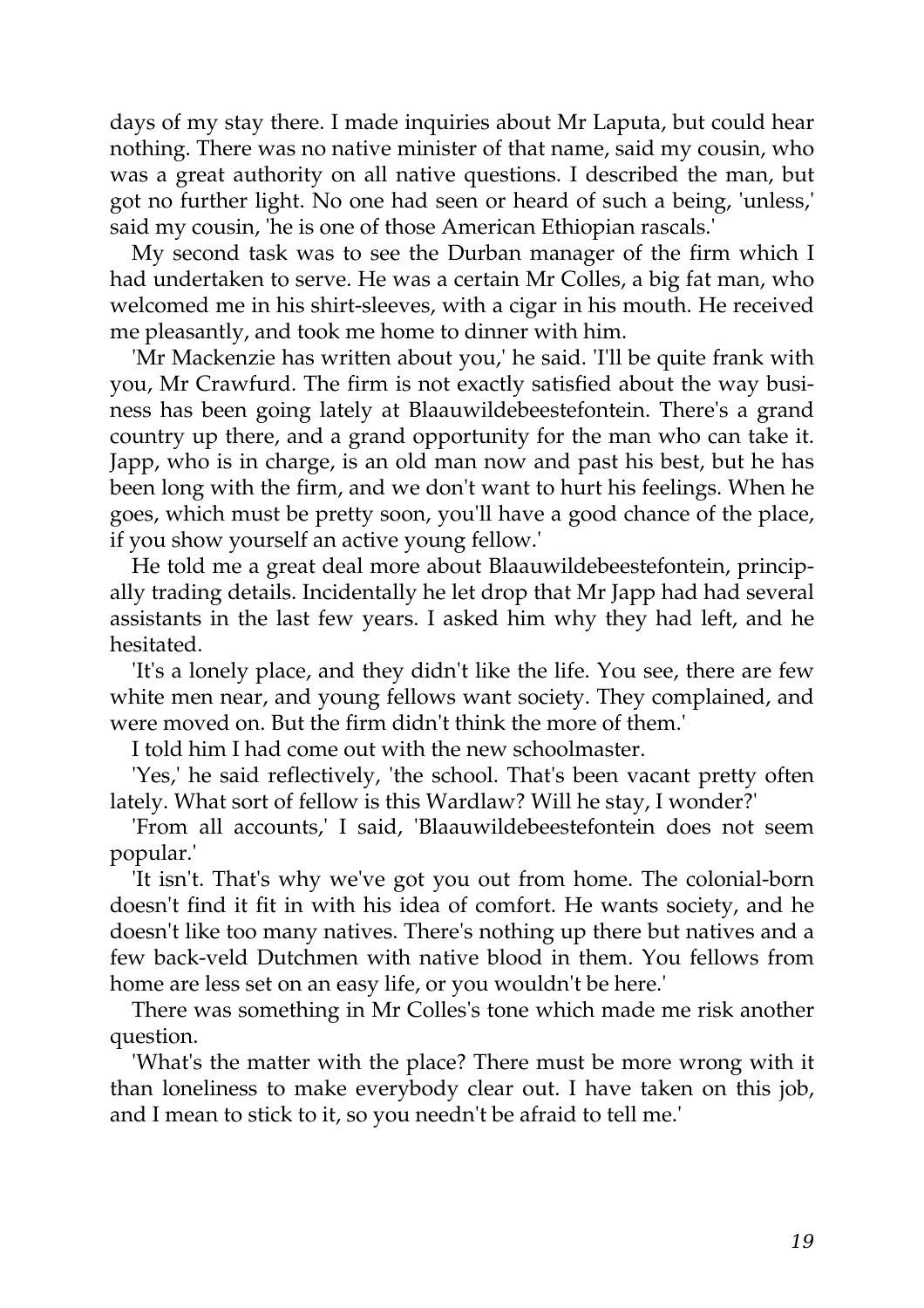The manager looked at me sharply. 'That's the way to talk, my lad. You look as if you had a stiff back, so I'll be frank with you. There is something about the place. It gives the ordinary man the jumps. What it is, I don't know, and the men who come back don't know themselves. I want you to find out for me. You'll be doing the firm an enormous service if you can get on the track of it. It may be the natives, or it may be the takhaars, or it may be something else. Only old Japp can stick it out, and he's too old and doddering to care about moving. I want you to keep your eyes skinned, and write privately to me if you want any help. You're not out here for your health, I can see, and here's a chance for you to get your foot on the ladder.

'Remember, I'm your friend,' he said to me again at the garden gate. 'Take my advice and lie very low. Don't talk, don't meddle with drink, learn all you can of the native jabber, but don't let on you understand a word. You're sure to get on the track of something. Good-bye, my boy,' and he waved a fat hand to me.

That night I embarked on a cargo-boat which was going round the coast to Delagoa Bay. It is a small world - at least for us far-wandering Scots. For who should I find when I got on board but my old friend Tam Dyke, who was second mate on the vessel? We wrung each other's hands, and I answered, as best I could, his questions about Kirkcaple. I had supper with him in the cabin, and went on deck to see the moorings cast.

Suddenly there was a bustle on the quay, and a big man with a handbag forced his way up the gangway. The men who were getting ready to cast off tried to stop him, but he elbowed his way forward, declaring he must see the captain. Tam went up to him and asked civilly if he had a passage taken. He admitted he had not, but said he would make it right in two minutes with the captain himself. The Rev. John Laputa, for some reason of his own, was leaving Durban with more haste than he had entered it.

I do not know what passed with the captain, but the minister got his passage right enough, and Tam was even turned out of his cabin to make room for him. This annoyed my friend intensely.

'That black brute must be made of money, for he paid through the nose for this, or I'm a Dutchman. My old man doesn't take to his black brethren any more than I do. Hang it all, what are we coming to, when we're turning into a blooming cargo boat for niggers?'

I had all too little of Tam's good company, for on the afternoon of the second day we reached the little town of Lourenco Marques. This was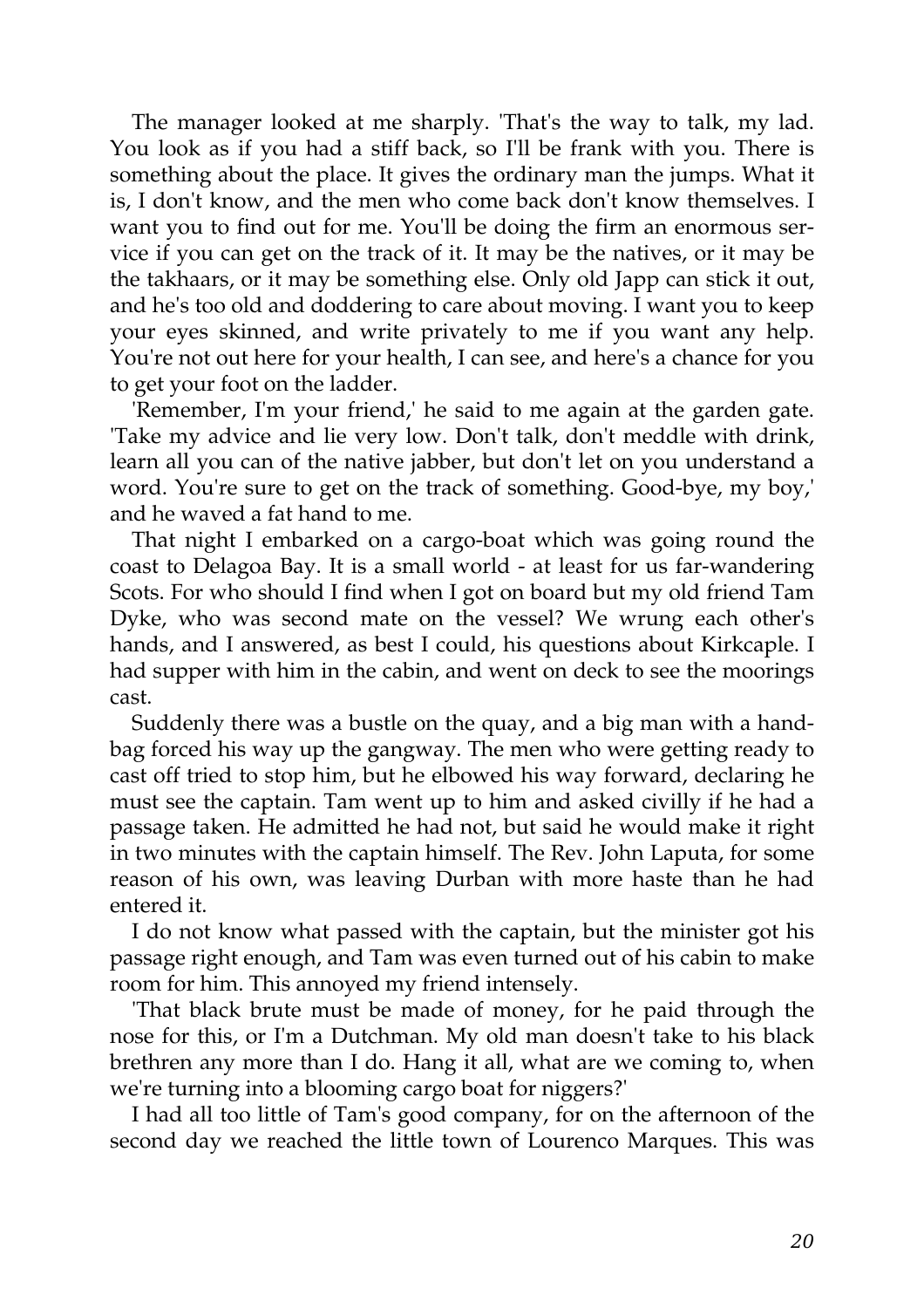my final landing in Africa, and I mind how eagerly I looked at the low, green shores and the bush-covered slopes of the mainland. We were landed from boats while the ship lay out in the bay, and Tam came ashore with me to spend the evening. By this time I had lost every remnant of homesickness. I had got a job before me which promised better things than colleging at Edinburgh, and I was as keen to get up country now as I had been loth to leave England. My mind being full of mysteries, I scanned every Portuguese loafer on the quay as if he had been a spy, and when Tam and I had had a bottle of Collates in a cafe I felt that at last I had got to foreign parts and a new world.

Tam took me to supper with a friend of his, a Scot by the name of Aitken, who was landing-agent for some big mining house on the Rand. He hailed from Fife and gave me a hearty welcome, for he had heard my father preach in his young days. Aitken was a strong, broad-shouldered fellow who had been a sergeant in the Gordons, and during the war he had done secret-service work in Delagoa. He had hunted, too, and traded up and down Mozambique, and knew every dialect of the Kaffirs. He asked me where I was bound for, and when I told him there was the same look in his eyes as I had seen with the Durban manager.

'You're going to a rum place, Mr Crawfurd,' he said.

'So I'm told. Do you know anything about it? You're not the first who has looked queer when I've spoken the name.'

'I've never been there,' he said, 'though I've been pretty near it from the Portuguese side. That's the funny thing about Blaauwildebeestefontein. Everybody has heard of it, and nobody knows it.'

'I wish you would tell me what you have heard.'

'Well, the natives are queer up thereaways. There's some kind of a holy place which every Kaffir from Algoa Bay to the Zambesi and away beyond knows about. When I've been hunting in the bush-veld I've often met strings of Kaffirs from hundreds of miles distant, and they've all been going or coming from Blaauwildebeestefontein. It's like Mecca to the Mohammedans, a place they go to on pilgrimage. I've heard of an old man up there who is believed to be two hundred years old. Anyway, there's some sort of great witch or wizard living in the mountains.'

Aitken smoked in silence for a time; then he said, 'I'll tell you another thing. I believe there's a diamond mine. I've often meant to go up and look for it.'

Tam and I pressed him to explain, which he did slowly after his fashion.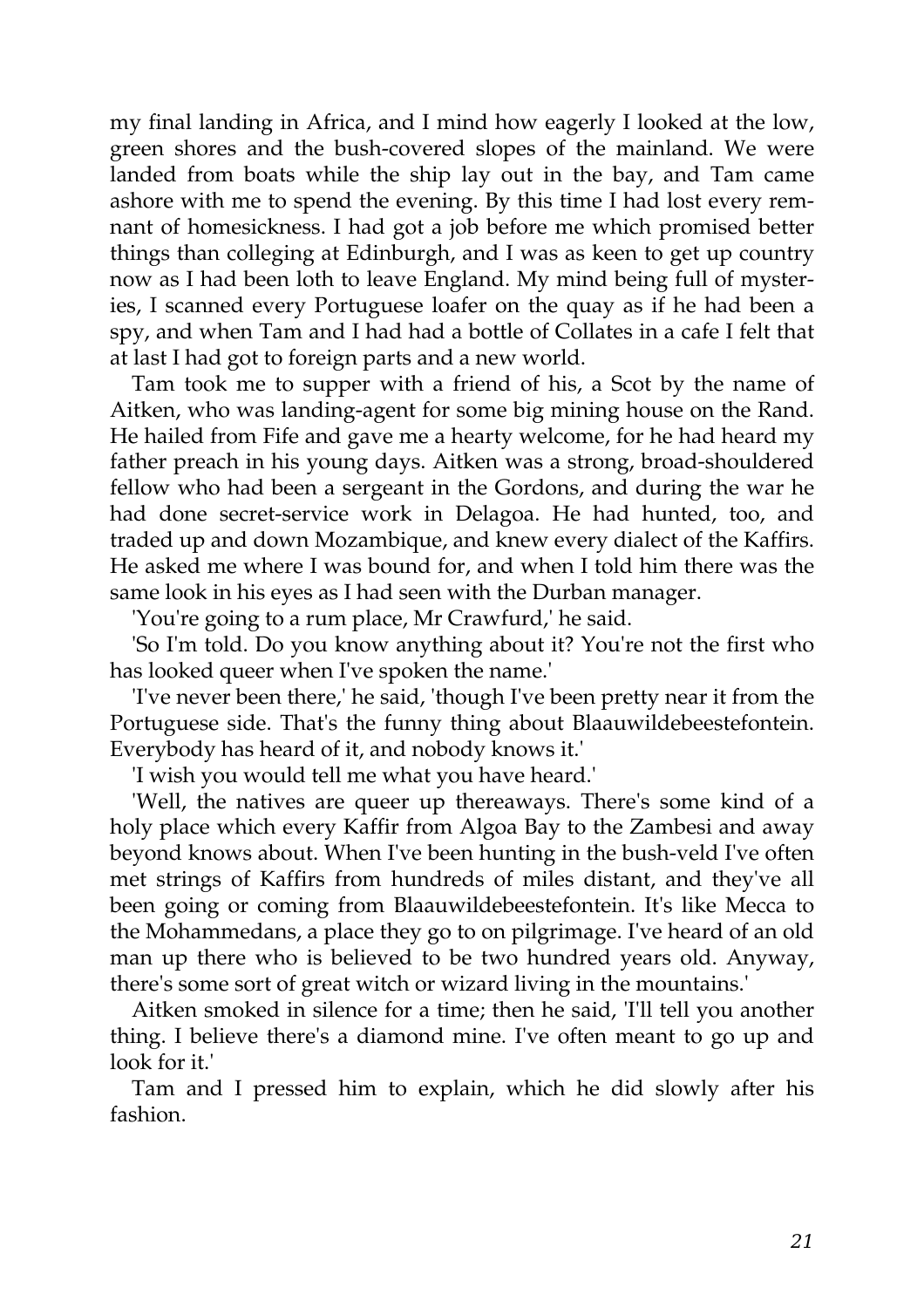'Did you ever hear of I.D.B. - illicit diamond broking?' he asked me. 'Well, it's notorious that the Kaffirs on the diamond fields get away with a fair number of stones, and they are bought by Jew and Portuguese traders. It's against the law to deal in them, and when I was in the intelligence here we used to have a lot of trouble with the vermin. But I discovered that most of the stones came from natives in one part of the country - more or less round Blaauwildebeestefontein - and I see no reason to think that they had all been stolen from Kimberley or the Premier. Indeed some of the stones I got hold of were quite different from any I had seen in South Africa before. I shouldn't wonder if the Kaffirs in the Zoutpansberg had struck some rich pipe, and had the sense to keep quiet about it. Maybe some day I'll take a run up to see you and look into the matter.'

After this the talk turned on other topics till Tam, still nursing his grievance, asked a question on his own account. 'Did you ever come across a great big native parson called Laputa? He came on board as we were leaving Durban, and I had to turn out of my cabin for him.' Tam described him accurately but vindictively, and added that 'he was sure he was up to no good.'

Aitken shook his head. 'No, I don't know the man. You say he landed here? Well, I'll keep a look-out for him. Big native parsons are not so common.'

Then I asked about Henriques, of whom Tam knew nothing. I described his face, his clothes, and his habits. Aitken laughed uproariously.

'Tut, my man, most of the subjects of his Majesty the King of Portugal would answer to that description. If he's a rascal, as you think, you may be certain he's in the I.D.B. business, and if I'm right about Blaauwildebeestefontein you'll likely have news of him there some time or other. Drop me a line if he comes, and I'll get on to his record.'

I saw Tam off in the boat with a fairly satisfied mind. I was going to a place with a secret, and I meant to find it out. The natives round Blaauwildebeestefontein were queer, and diamonds were suspected somewhere in the neighbourhood.

Henriques had something to do with the place, and so had the Rev. John Laputa, about whom I knew one strange thing. So did Tam by the way, but he had not identified his former pursuer, and I had told him nothing. I was leaving two men behind me, Colles at Durban and Aitken at Lourenco Marques, who would help me if trouble came. Things were shaping well for some kind of adventure.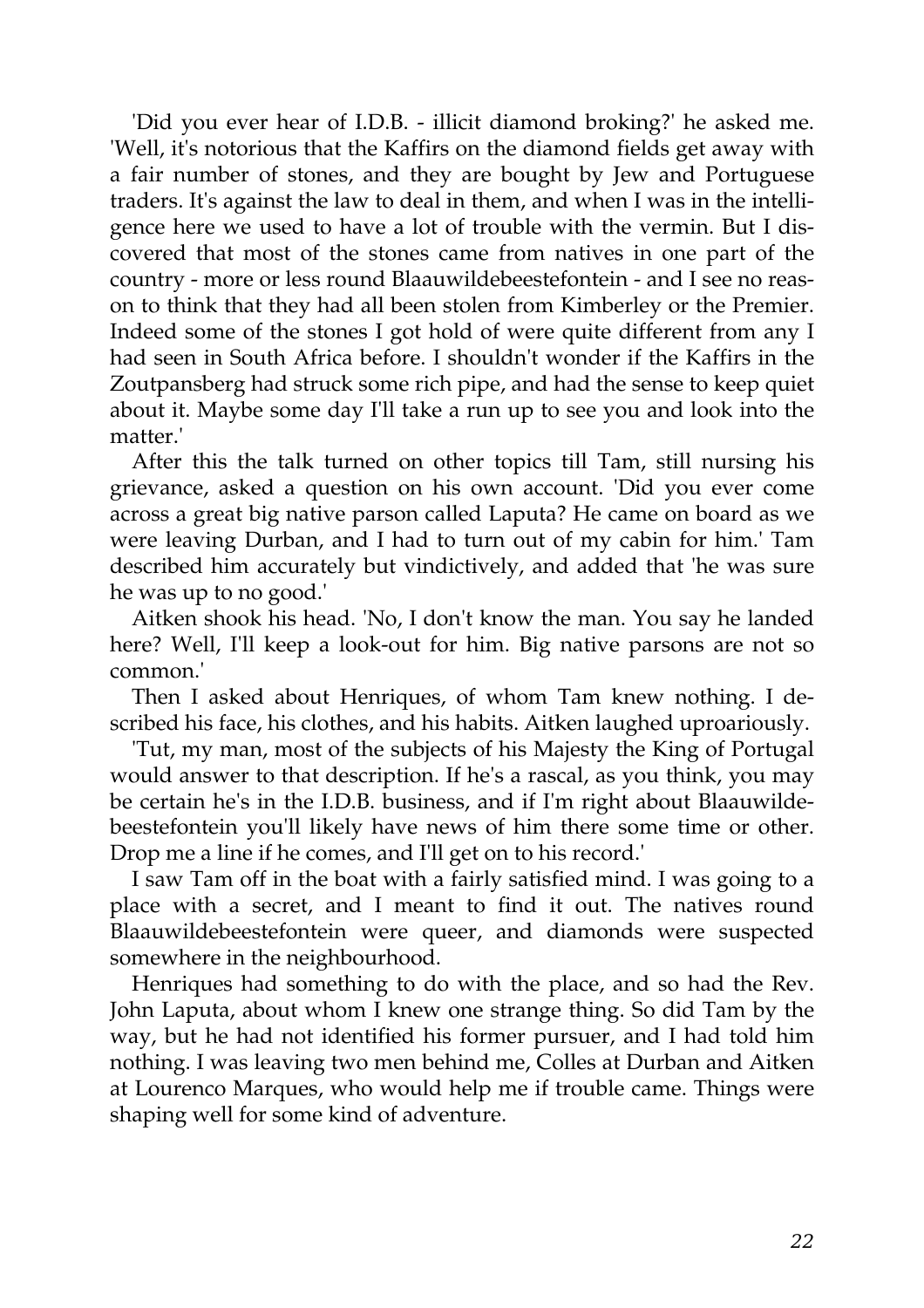The talk with Aitken had given Tam an inkling of my thoughts. His last words to me were an appeal to let him know if there was any fun going.

'I can see you're in for a queer job. Promise to let me hear from you if there's going to be a row, and I'll come up country, though I should have to desert the service. Send us a letter to the agents at Durban in case we should be in port. You haven't forgotten the Dyve Burn, Davie?'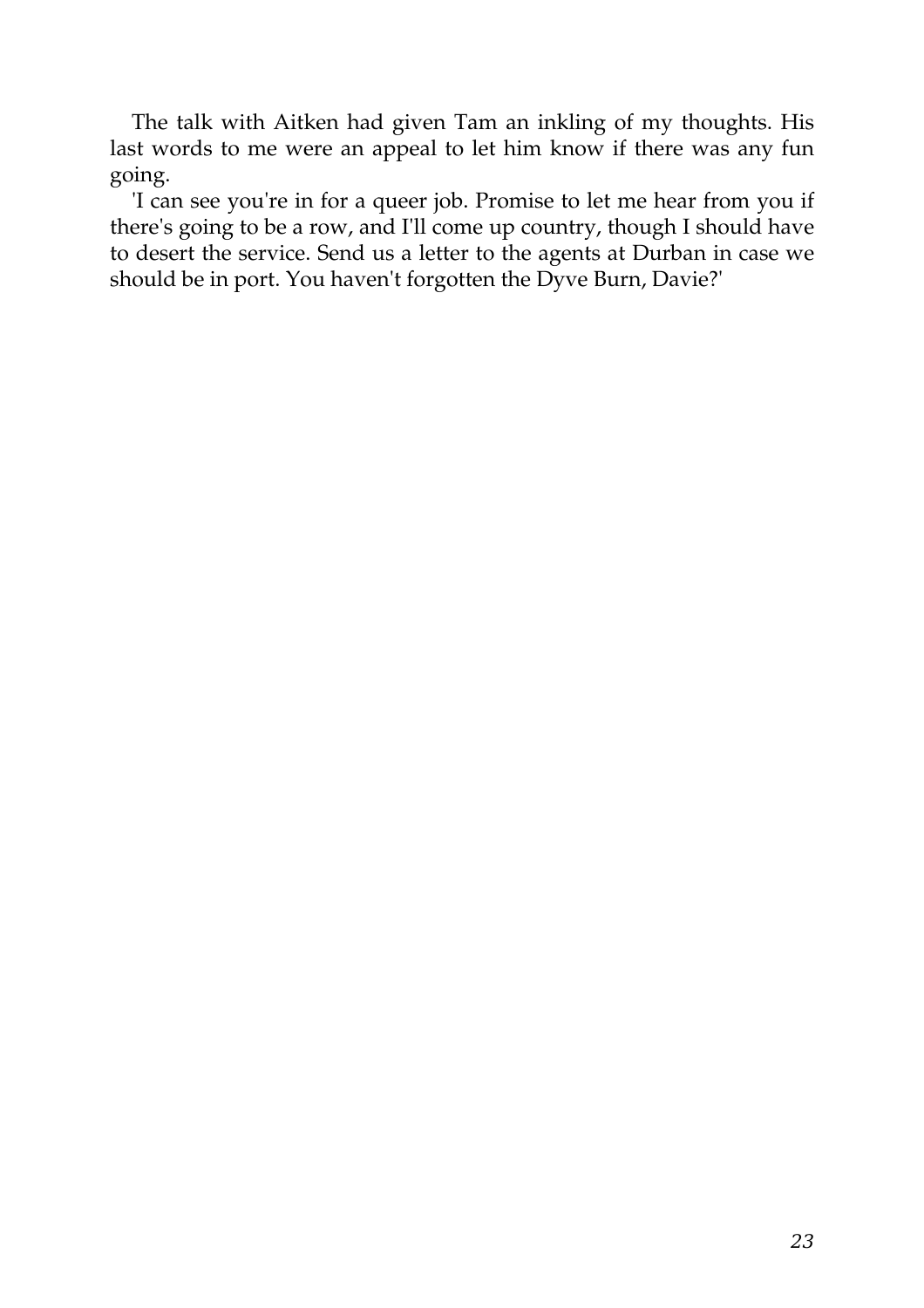# Chapter

### **Blaauwildebeestefontein**

The Pilgrim's Progress had been the Sabbath reading of my boyhood, and as I came in sight of Blaauwildebeestefontein a passage ran in my head. It was that which tells how Christian and Hopeful, after many perils of the way, came to the Delectable Mountains, from which they had a prospect of Canaan. After many dusty miles by rail, and a weariful journey in a Cape-cart through arid plains and dry and stony gorges, I had come suddenly into a haven of green. The Spring of the Blue Wildebeeste was a clear rushing mountain torrent, which swirled over blue rocks into deep fern-fringed pools. All around was a tableland of lush grass with marigolds and arum lilies instead of daisies and buttercups. Thickets of tall trees dotted the hill slopes and patched the meadows as if some landscape-gardener had been at work on them. Beyond, the glen fell steeply to the plains, which ran out in a faint haze to the horizon. To north and south I marked the sweep of the Berg, now rising high to a rocky peak and now stretching in a level rampart of blue. On the very edge of the plateau where the road dipped for the descent stood the shanties of Blaauwildebeestefontein. The fresh hill air had exhilarated my mind, and the aromatic scent of the evening gave the last touch of intoxication. Whatever serpent might lurk in it, it was a veritable Eden I had come to.

Blaauwildebeestefontein had no more than two buildings of civilized shape; the store, which stood on the left side of the river, and the schoolhouse opposite. For the rest, there were some twenty native huts, higher up the slope, of the type which the Dutch call rondavels. The schoolhouse had a pretty garden, but the store stood bare in a patch of dust with a few outhouses and sheds beside it. Round the door lay a few old ploughs and empty barrels, and beneath a solitary blue gum was a wooden bench with a rough table. Native children played in the dust, and an old Kaffir squatted by the wall.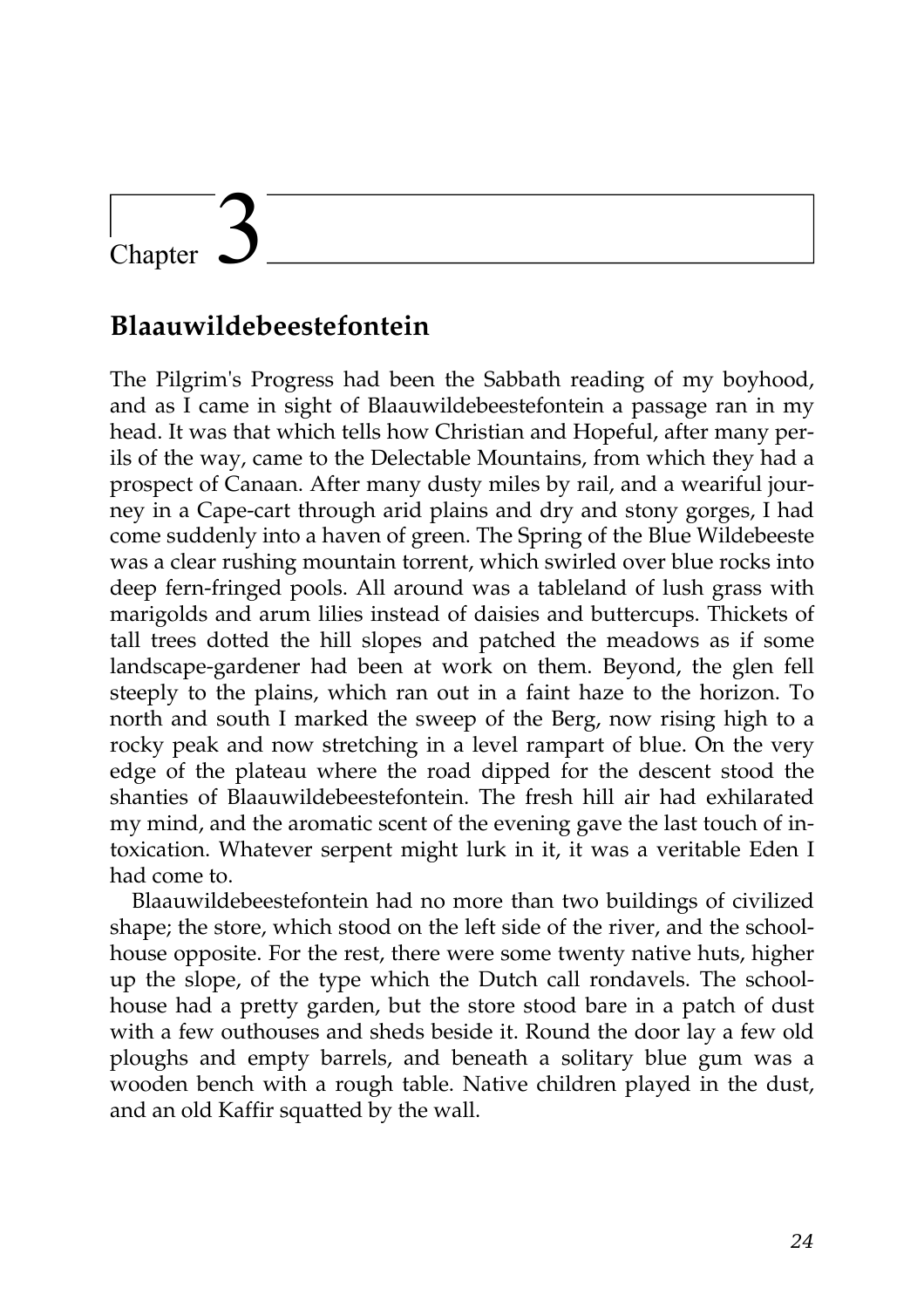My few belongings were soon lifted from the Cape-cart, and I entered the shop. It was the ordinary pattern of up-country store - a bar in one corner with an array of bottles, and all round the walls tins of canned food and the odds and ends of trade. The place was empty, and a cloud of flies buzzed over the sugar cask.

Two doors opened at the back, and I chose the one to the right. I found myself in a kind of kitchen with a bed in one corner, and a litter of dirty plates on the table. On the bed lay a man, snoring heavily. I went close to him, and found an old fellow with a bald head, clothed only in a shirt and trousers. His face was red and swollen, and his breath came in heavy grunts. A smell of bad whisky hung over everything. I had no doubt that this was Mr Peter Japp, my senior in the store. One reason for the indifferent trade at Blaauwildebeestefontein was very clear to me: the storekeeper was a sot.

I went back to the shop and tried the other door. It was a bedroom too, but clean and pleasant. A little native girl - Zeeta, I found they called her - was busy tidying it up, and when I entered she dropped me a curtsy. 'This is your room, Baas,' she said in very good English in reply to my question. The child had been well trained somewhere, for there was a cracked dish full of oleander blossom on the drawers'-head, and the pillow-slips on the bed were as clean as I could wish. She brought me water to wash, and a cup of strong tea, while I carried my baggage indoors and paid the driver of the cart. Then, having cleaned myself and lit a pipe, I walked across the road to see Mr Wardlaw.

I found the schoolmaster sitting under his own fig-tree reading one of his Kaffir primers. Having come direct by rail from Cape Town, he had been a week in the place, and ranked as the second oldest white resident.

'Yon's a bonny chief you've got, Davie,' were his first words. 'For three days he's been as fou as the Baltic.'

I cannot pretend that the misdeeds of Mr Japp greatly annoyed me. I had the reversion of his job, and if he chose to play the fool it was all in my interest. But the schoolmaster was depressed at the prospect of such company. 'Besides you and me, he's the only white man in the place. It's a poor look- out on the social side.'

The school, it appeared, was the merest farce. There were only five white children, belonging to Dutch farmers in the mountains. The native side was more flourishing, but the mission schools at the locations got most of the native children in the neighbourhood. Mr Wardlaw's educational zeal ran high. He talked of establishing a workshop and teaching carpentry and blacksmith's work, of which he knew nothing. He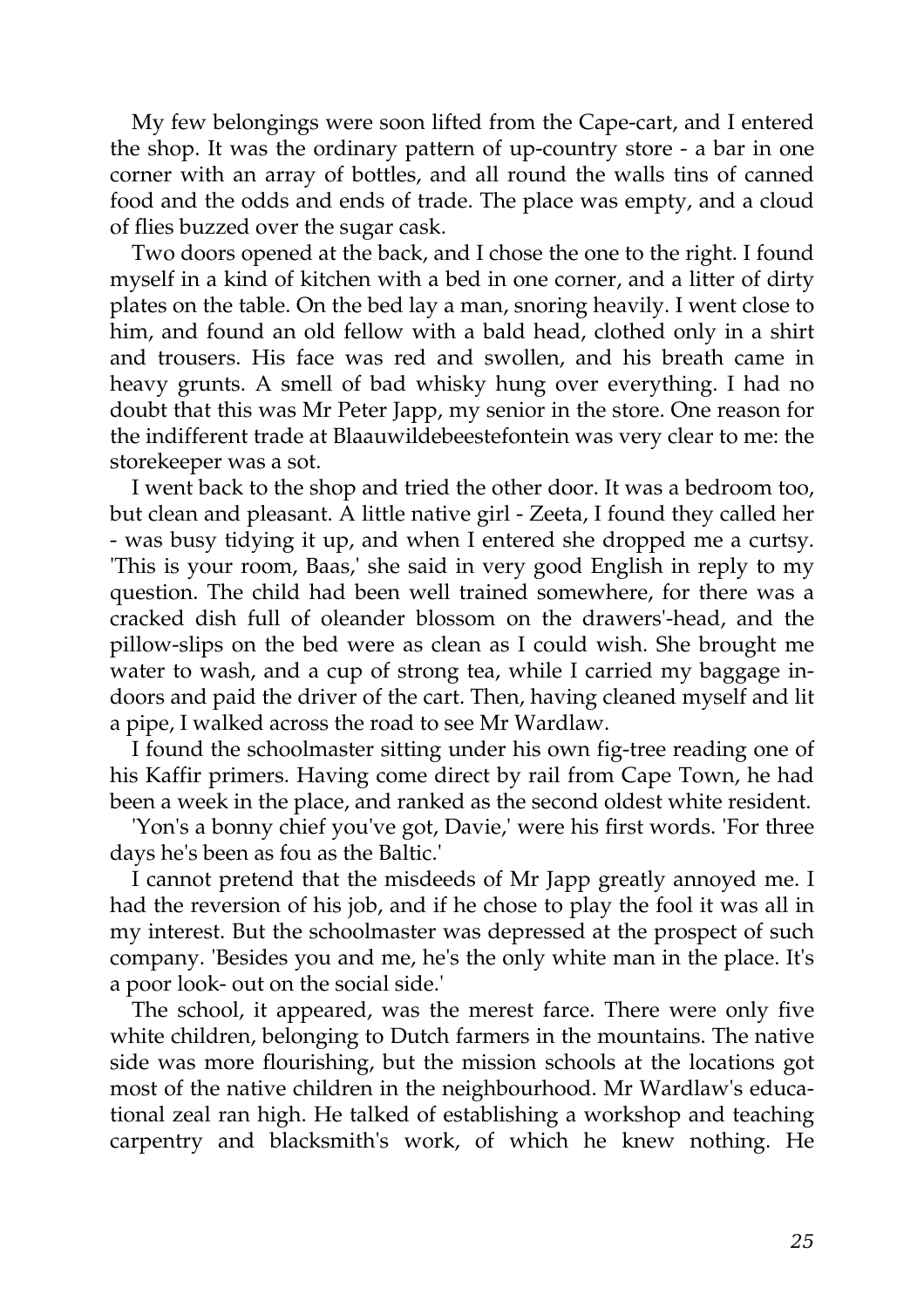rhapsodized over the intelligence of his pupils and bemoaned his inadequate gift of tongues. 'You and I, Davie,' he said, 'must sit down and grind at the business. It is to the interest of both of us. The Dutch is easy enough. It's a sort of kitchen dialect you can learn in a fortnight. But these native languages are a stiff job. Sesuto is the chief hereabouts, and I'm told once you've got that it's easy to get the Zulu. Then there's the thing the Shangaans speak - Baronga, I think they call it. I've got a Christian Kaffir living up in one of the huts who comes every morning to talk to me for an hour. You'd better join me.'

I promised, and in the sweet-smelling dust crossed the road to the store. Japp was still sleeping, so I got a bowl of mealie porridge from Zeeta and went to bed.

Japp was sober next morning and made me some kind of apology. He had chronic lumbago, he said, and 'to go on the bust' now and then was the best cure for it. Then he proceeded to initiate me into my duties in a tone of exaggerated friendliness. 'I took a fancy to you the first time I clapped eyes on you,' he said. 'You and me will be good friends, Crawfurd, I can see that. You're a spirited young fellow, and you'll stand no nonsense. The Dutch about here are a slim lot, and the Kaffirs are slimmer. Trust no man, that's my motto. The firm know that, and I've had their confidence for forty years.'

The first day or two things went well enough. There was no doubt that, properly handled, a fine trade could be done in Blaauwildebeestefontein. The countryside was crawling with natives, and great strings used to come through from Shangaan territory on the way to the Rand mines. Besides, there was business to be done with the Dutch farmers, especially with the tobacco, which I foresaw could be worked up into a profitable export. There was no lack of money either, and we had to give very little credit, though it was often asked for. I flung myself into the work, and in a few weeks had been all round the farms and locations. At first Japp praised my energy, for it left him plenty of leisure to sit indoors and drink. But soon he grew suspicious, for he must have seen that I was in a fair way to oust him altogether. He was very anxious to know if I had seen Colles in Durban, and what the manager had said. 'I have letters,' he told me a hundred times, 'from Mr Mackenzie himself praising me up to the skies. The firm couldn't get along without old Peter Japp, I can tell you.' I had no wish to quarrel with the old man, so I listened politely to all he said. But this did not propitiate him, and I soon found him so jealous as to be a nuisance. He was Colonial-born and was always airing the fact. He rejoiced in my rawness, and when I made a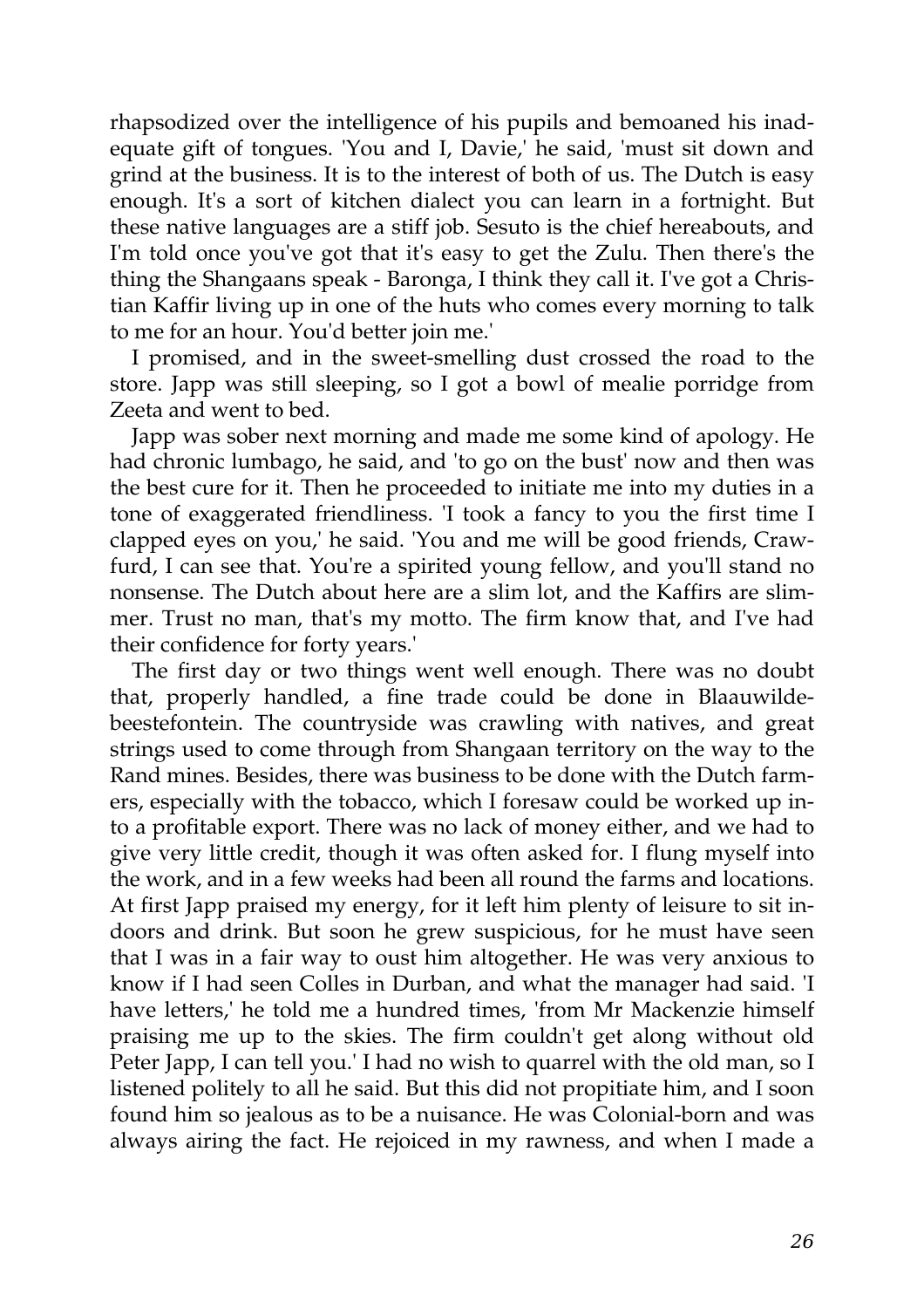blunder would crow over it for hours. 'It's no good, Mr Crawfurd; you new chums from England may think yourselves mighty clever, but we men from the Old Colony can get ahead of you every time. In fifty years you'll maybe learn a little about the country, but we know all about it before we start.' He roared with laughter at my way of tying a voorslag, and he made merry (no doubt with reason) on my management of a horse. I kept my temper pretty well, but I own there were moments when I came near to kicking Mr Japp.

The truth is he was a disgusting old ruffian. His character was shown by his treatment of Zeeta. The poor child slaved all day and did two men's work in keeping the household going. She was an orphan from a mission station, and in Japp's opinion a creature without rights. Hence he never spoke to her except with a curse, and used to cuff her thin shoulders till my blood boiled. One day things became too much for my temper. Zeeta had spilled half a glass of Japp's whisky while tidying up the room. He picked up a sjambok, and proceeded to beat her unmercifully till her cries brought me on the scene. I tore the whip from his hands, seized him by the scruff and flung him

on a heap of potato sacks, where he lay pouring out abuse and shaking with rage. Then I spoke my mind. I told him that if anything of the sort happened again I would report it at once to Mr Colles at Durban. I added that before making my report I would beat him within an inch of his degraded life. After a time he apologized, but I could see that thenceforth he regarded me with deadly hatred. There was another thing I noticed about Mr Japp. He might brag about his knowledge of how to deal with natives, but to my mind his methods were a disgrace to a white man. Zeeta came in for oaths and blows, but there were other Kaffirs whom he treated with a sort of cringing friendliness. A big black fellow would swagger into the shop, and be received by Japp as if he were his long-lost brother. The two would collogue for hours; and though at first I did not understand the tongue, I could see that it was the white man who fawned and the black man who bullied. Once when japp was away one of these fellows came into the store as if it belonged to him, but he went out quicker than he entered. Japp complained afterwards of my behaviour. ''Mwanga is a good friend of mine,' he said, 'and brings us a lot of business. I'll thank you to be civil to him the next time.' I replied very shortly that 'Mwanga or anybody else who did not mend his manners would feel the weight of my boot.

The thing went on, and I am not sure that he did not give the Kaffirs drink on the sly. At any rate, I have seen some very drunk natives on the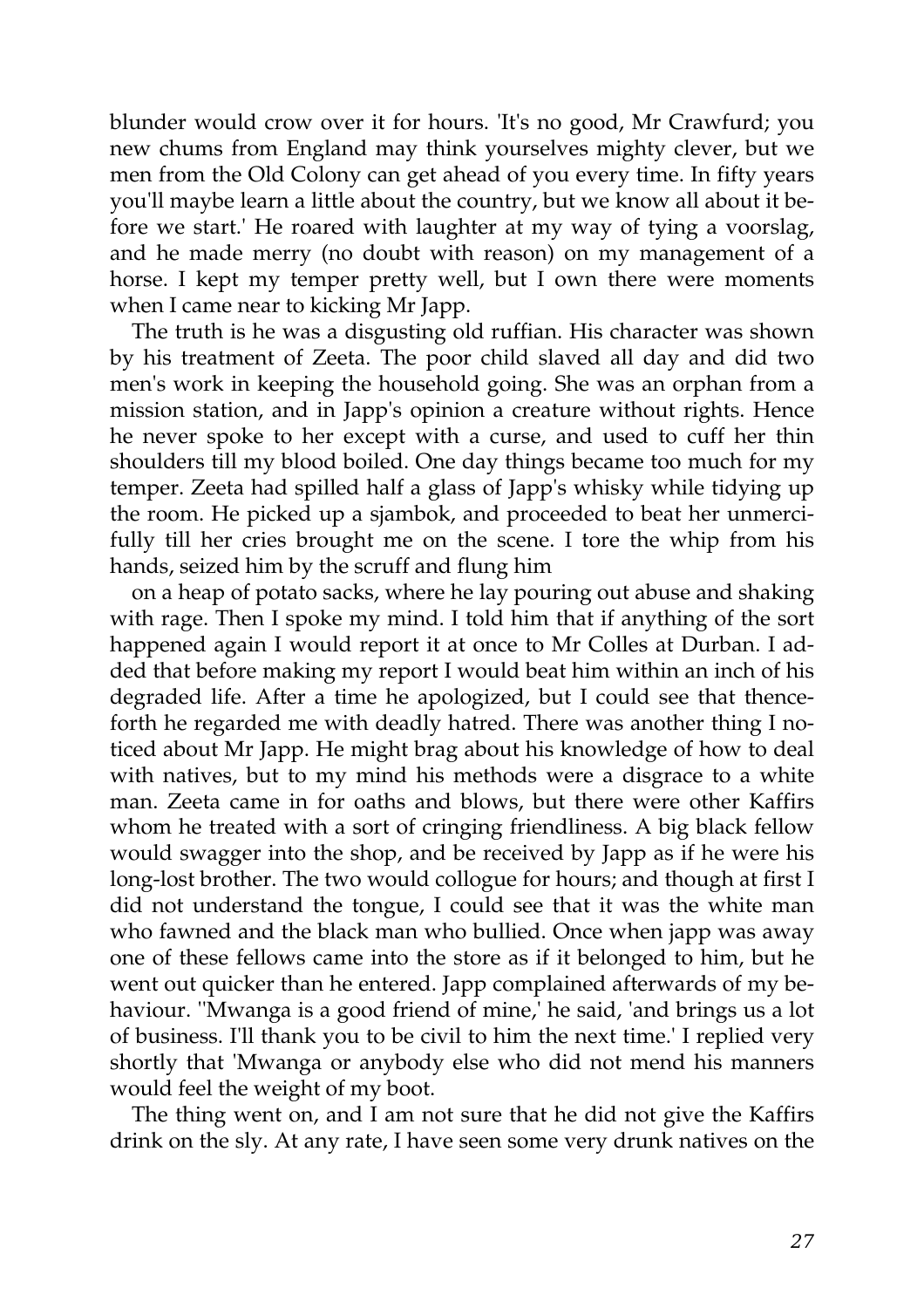road between the locations and Blaauwildebeestefontein, and some of them I recognized as Japp's friends. I discussed the matter with Mr Wardlaw, who said, 'I believe the old villain has got some sort of black secret, and the natives know it, and have got a pull on him.' And I was inclined to think he was right.

By-and-by I began to feel the lack of company, for Wardlaw was so full of his books that he was of little use as a companion. So I resolved to acquire a dog, and bought one from a prospector, who was stony-broke and would have sold his soul for a drink. It was an enormous Boer hunting-dog, a mongrel in whose blood ran mastiff and bulldog and foxhound, and Heaven knows what beside. In colour it was a kind of brindled red, and the hair on its back grew against the lie of the rest of its coat. Some one had told me, or I may have read it, that a back like this meant that a dog would face anything mortal, even to a charging lion, and it was this feature which first caught my fancy. The price I paid was ten shillings and a pair of boots, which I got at cost price from stock, and the owner departed with injunctions to me to beware of the brute's temper. Colin - for so I named him - began his career with me by taking the seat out of my breeches and frightening Mr Wardlaw into a tree. It took me a stubborn battle of a fortnight to break his vice, and my left arm today bears witness to the struggle. After that he became a second shadow, and woe betide the man who had dared to raise his hand to Colin's master. Japp declared that the dog was a devil, and Colin repaid the compliment with a hearty dislike.

With Colin, I now took to spending some of my ample leisure in exploring the fastnesses of the Berg. I had brought out a shot-gun of my own, and I borrowed a cheap Mauser sporting rifle from the store. I had been born with a good eye and a steady hand, and very soon I became a fair shot with a gun and, I believe, a really fine shot with the rifle. The sides of the Berg were full of quail and partridge and bush pheasant, and on the grassy plateau there was abundance of a bird not unlike our own blackcock, which the Dutch called korhaan. But the great sport was to stalk bush-buck in the thickets, which is a game in which the hunter is at small advantage. I have been knocked down by a wounded bush-buck ram, and but for Colin might have been badly damaged. Once, in a kloof not far from the Letaba, I killed a fine leopard, bringing him down with a single shot from a rocky shelf almost on the top of Colin. His skin lies by my fireside as I write this tale. But it was during the days I could spare for an expedition into the plains that I proved the great qualities of my dog. There we had nobler game to follow - wildebeest and hartebeest,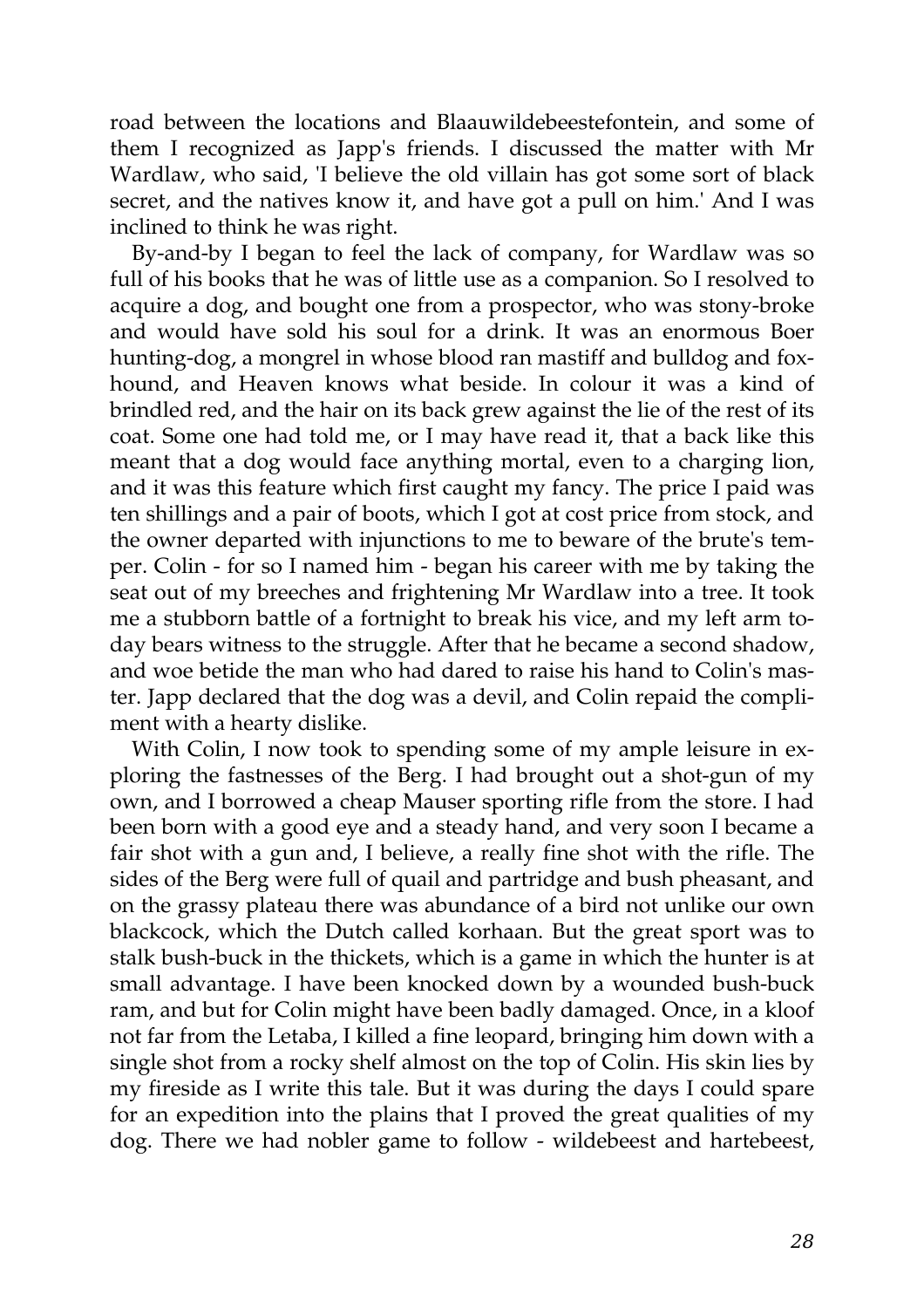impala, and now and then a koodoo. At first I was a complete duffer, and shamed myself in Colin's eyes. But by-and-by I learned something of veld-craft: I learned how to follow spoor, how to allow for the wind, and stalk under cover. Then, when a shot had crippled the beast, Colin was on its track like a flash to pull it down. The dog had the nose of a retriever, the speed of a greyhound, and the strength of a bull-terrier. I blessed the day when the wandering prospector had passed the store.

Colin slept at night at the foot of my bed, and it was he who led me to make an important discovery. For I now became aware that I was being subjected to constant espionage. It may have been going on from the start, but it was not till my third month at Blaauwildebeestefontein that I found it out. One night I was going to bed, when suddenly the bristles rose on the dog's back and he barked uneasily at the window. I had been standing in the shadow, and as I stepped to the window to look out I saw a black face disappear below the palisade of the backyard. The incident was trifling, but it put me on my guard. The next night I looked, but saw nothing. The third night I looked, and caught a glimpse of a face almost pressed to the pane. Thereafter I put up the shutters after dark, and shifted my bed to a part of the room out of line with the window.

It was the same out of doors. I would suddenly be conscious, as I walked on the road, that I was being watched. If I made as if to walk into the roadside bush there would be a faint rustling, which told that the watcher had retired. The stalking was brilliantly done, for I never caught a glimpse of one of the stalkers. Wherever I went - on the road, on the meadows of the plateau, or on the rugged sides of the Berg - it was the same. I had silent followers, who betrayed themselves now and then by the crackling of a branch, and eyes were always looking at me which I could not see. Only when I went down to the plains did the espionage cease. This thing annoyed Colin desperately, and his walks abroad were one continuous growl. Once, in spite of my efforts, he dashed into the thicket, and a squeal of pain followed. He had got somebody by the leg, and there was blood on the grass.

Since I came to Blaauwildebeestefontein I had forgotten the mystery I had set out to track in the excitement of a new life and my sordid contest with Japp. But now this espionage brought back my old preoccupation. I was being watched because some person or persons thought that I was dangerous. My suspicions fastened on Japp, but I soon gave up that clue. It was my presence in the store that was a danger to him, not my wanderings about the countryside. It might be that he had engineered the espionage so as to drive me out of the place in sheer annoyance; but I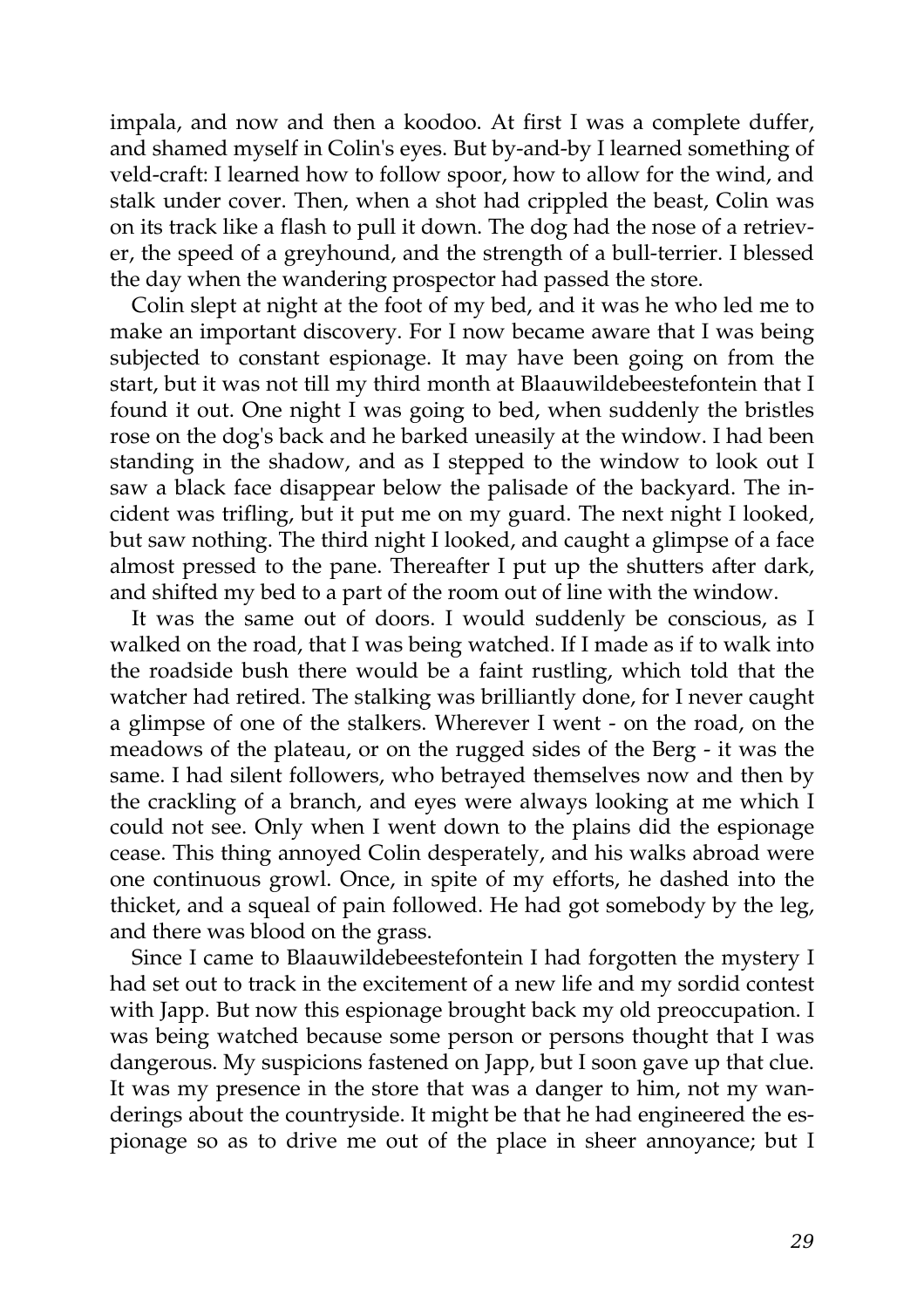flattered myself that Mr Japp knew me too well to imagine that such a game was likely to succeed.

The mischief was that I could not make out who the trackers were. I had visited all the surrounding locations, and was on good enough terms with all the chiefs. There was 'Mpefu, a dingy old fellow who had spent a good deal of his life in a Boer gaol before the war. There was a mission station at his place, and his people seemed to me to be well behaved and prosperous. Majinje was a chieftainess, a little girl whom nobody was allowed to see. Her location was a miserable affair, and her tribe was yearly shrinking in numbers. Then there was Magata farther north among the mountains. He had no quarrel with me, for he used to give me a meal when I went out hunting in that direction; and once he turned out a hundred of his young men, and I had a great battue of wild dogs. Sikitola, the biggest of all, lived some distance out in the flats. I knew less about him; but if his men were the trackers, they must have spent most of their days a weary way from their kraal. The Kaffirs in the huts at Blaauwildebeestefontein were mostly Christians, and quiet, decent fellows, who farmed their little gardens, and certainly preferred me to Japp. I thought at one time of riding into Pietersdorp to consult the Native Commissioner. But I discovered that the old man, who knew the country, was gone, and that his successor was a young fellow from Rhodesia, who knew nothing about anything. Besides, the natives round Blaauwildebeestefontein were well conducted, and received few official visitations. Now and then a couple of Zulu policemen passed in pursuit of some minor malefactor, and the collector came for the hut-tax; but we gave the Government little work, and they did not trouble their heads about us.

As I have said, the clues I had brought out with me to Blaauwildebeestefontein began to occupy my mind again; and the more I thought of the business the keener I grew. I used to amuse myself with setting out my various bits of knowledge. There was first of all the Rev. John Laputa, his doings on the Kirkcaple shore, his talk with Henriques about Blaauwildebeestefontein, and his strange behaviour at Durban. Then there was what Colles had told me about the place being queer, how nobody would stay long either in the store or the schoolhouse. Then there was my talk with Aitken at Lourenco Marques, and his story of a great wizard in the neighbourhood to whom all Kaffirs made pilgrimages, and the suspicion of a diamond pipe. Last and most important, there was this perpetual spying on myself. It was as clear as daylight that the place held some secret, and I wondered if old Japp knew. I was fool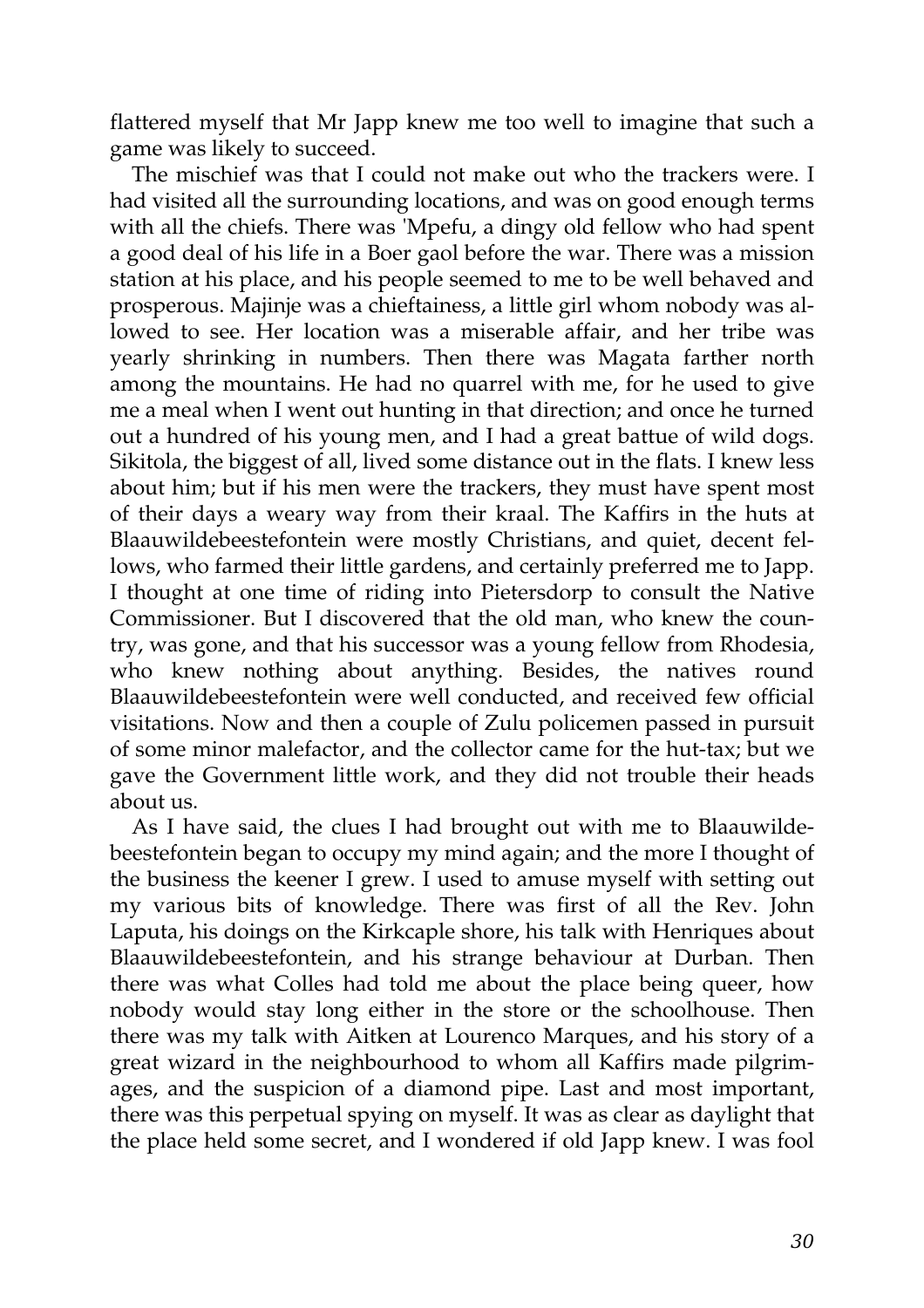enough one day to ask him about diamonds. He met me with contemptuous laughter. 'There's your ignorant Britisher,' he cried. 'If you had ever been to Kimberley you would know the look of a diamond country. You're as likely to find diamonds here as ocean pearls. But go out and scrape in the spruit if you like; you'll maybe find some garnets.'

I made cautious inquiries, too, chiefly through Mr Wardlaw, who was becoming a great expert at Kaffir, about the existence of Aitken's wizard, but he could get no news. The most he found out was that there was a good cure for fever among Sikitola's men, and that Majinje, if she pleased, could bring rain.

The upshot of it all was that, after much brooding, I wrote a letter to Mr Colles, and, to make sure of its going, gave it to a missionary to post in Pietersdorp. I told him frankly what Aitken had said, and I also told him about the espionage. I said nothing about old Japp, for, beast as he was, I did not want him at his age to be without a livelihood.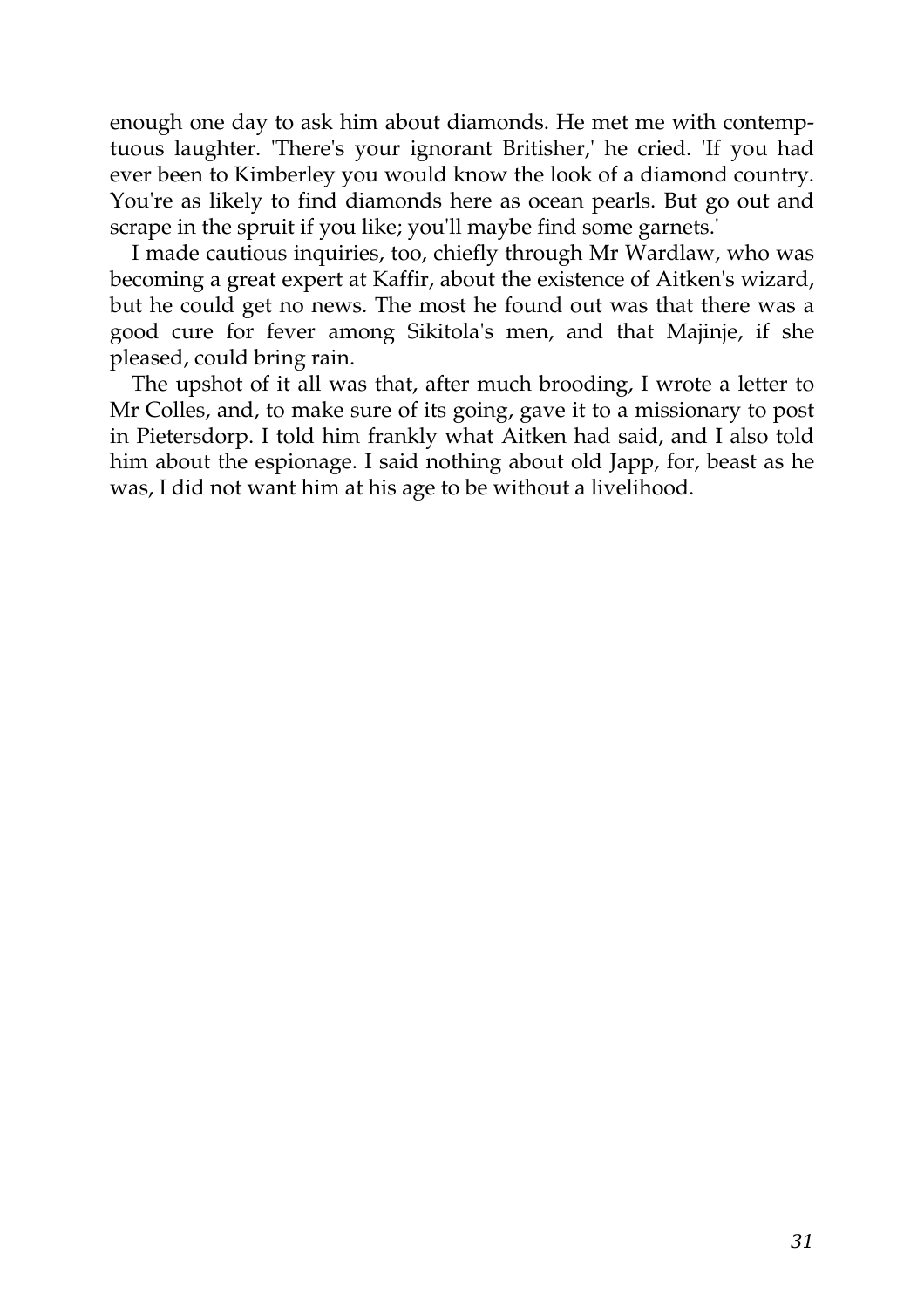# Chapter

### **My Journey to the Winter-Veld**

A reply came from Colles, addressed not to me but to Japp. It seemed that the old fellow had once suggested the establishment of a branch store at a place out in the plains called Umvelos', and the firm was now prepared to take up the scheme. Japp was in high good humour, and showed me the letter. Not a word was said of what I had written about, only the bare details about starting the branch. I was to get a couple of masons, load up two wagons with bricks and timber, and go down to Umvelos' and see the store built. The stocking of it and the appointment of a storekeeper would be matter for further correspondence. Japp was delighted, for, besides getting rid of me for several weeks, it showed that his advice was respected by his superiors. He went about bragging that the firm could not get on without him, and was inclined to be more insolent to me than usual in his new self-esteem. He also got royally drunk over the head of it.

I confess I was hurt by the manager's silence on what seemed to me more vital matters. But I soon reflected that if he wrote at all he would write direct to me, and I eagerly watched for the post-runner. No letter came, however, and I was soon too busy with preparations to look for one. I got the bricks and timber from Pietersdorp, and hired two Dutch masons to run the job. The place was not very far from Sikitola's kraal, so there would be no difficulty about native helpers. Having my eyes open for trade, I resolved to kill two birds with one stone. It was the fashion among the old- fashioned farmers on the high-veld to drive the cattle down into the bush-veld - which they call the winter-veld - for winter pasture. There is no fear of red-water about that season, and the grass of the plains is rich and thick compared with the uplands. I discovered that some big droves were passing on a certain day, and that the owners and their families were travelling with them in wagons. Accordingly I had a light naachtmaal fitted up as a sort of travelling store, and with my two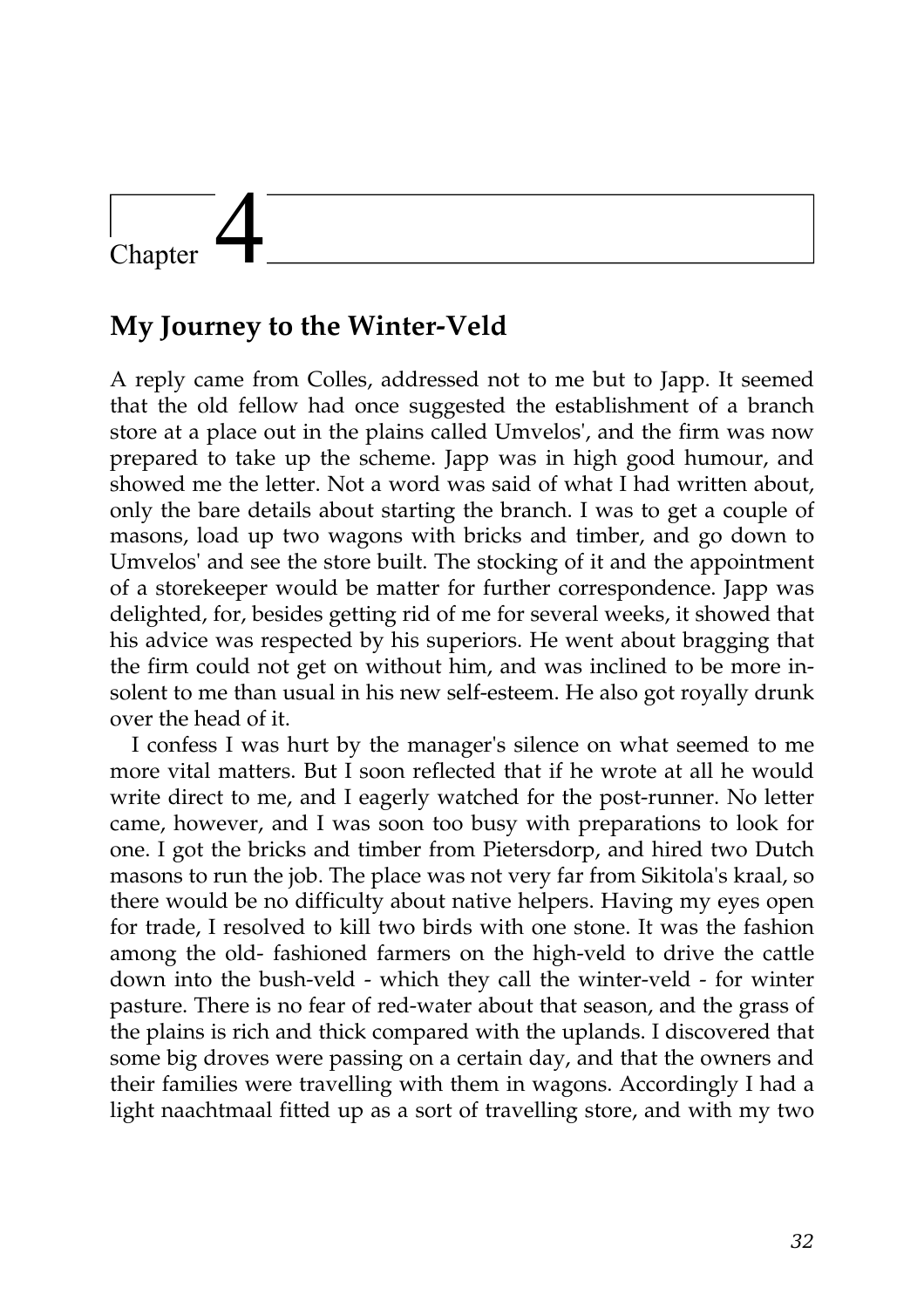wagons full of building material joined the caravan. I hoped to do good trade in selling little luxuries to the farmers on the road and at Umvelos'.

It was a clear cold morning when we started down the Berg. At first my hands were full with the job of getting my heavy wagons down the awesome precipice which did duty as a highway. We locked the wheels with chains, and tied great logs of wood behind to act as brakes. Happily my drivers knew their business, but one of the Boer wagons got a wheel over the edge, and it was all that ten men could do to get it back again.

After that the road was easier, winding down the side of a slowly opening glen. I rode beside the wagons, and so heavenly was the weather that I was content with my own thoughts. The sky was clear blue, the air warm, yet with a wintry tonic in it, and a thousand aromatic scents came out of the thickets. The pied birds called 'Kaffir queens' fluttered across the path. Below, the Klein Labongo churned and foamed in a hundred cascades. Its waters were no more the clear grey of the 'Blue Wildebeeste's Spring,' but growing muddy with its approach to the richer soil of the plains.

Oxen travel slow, and we outspanned that night half a day's march short of Umvelos'. I spent the hour before sunset lounging and smoking with the Dutch farmers. At first they had been silent and suspicious of a newcomer, but by this time I talked their taal fluently, and we were soon on good terms. I recall a discussion arising about a black thing in a tree about five hundred yards away. I thought it was an aasvogel, but another thought it was a baboon. Whereupon the oldest of the party, a farmer called Coetzee, whipped up his rifle and, apparently without sighting, fired. A dark object fell out of the branch, and when we reached it we found it a baviaan $^1$  sure enough, shot through the head. 'Which side are you on in the next war?' the old man asked me, and, laughing, I told him 'Yours.' . After supper, the ingredients of which came largely from my naachtmaal, we sat smoking and talking round the fire, the women and children being snug in the covered wagons. The Boers were honest companionable fellows, and when I had made a bowl of toddy in the Scotch fashion to keep out the evening chill, we all became excellent friends. They asked me how I got on with Japp. Old Coetzee saved me the trouble of answering, for he broke in with Skellum! Skellum!<sup>2</sup> I asked him his objection to the storekeeper, but he would say nothing beyond that he was too thick with the natives. I fancy at some time Mr Japp had sold him a bad plough.

<sup>1.</sup>Baboon

<sup>2.</sup>Schelm: Rascal.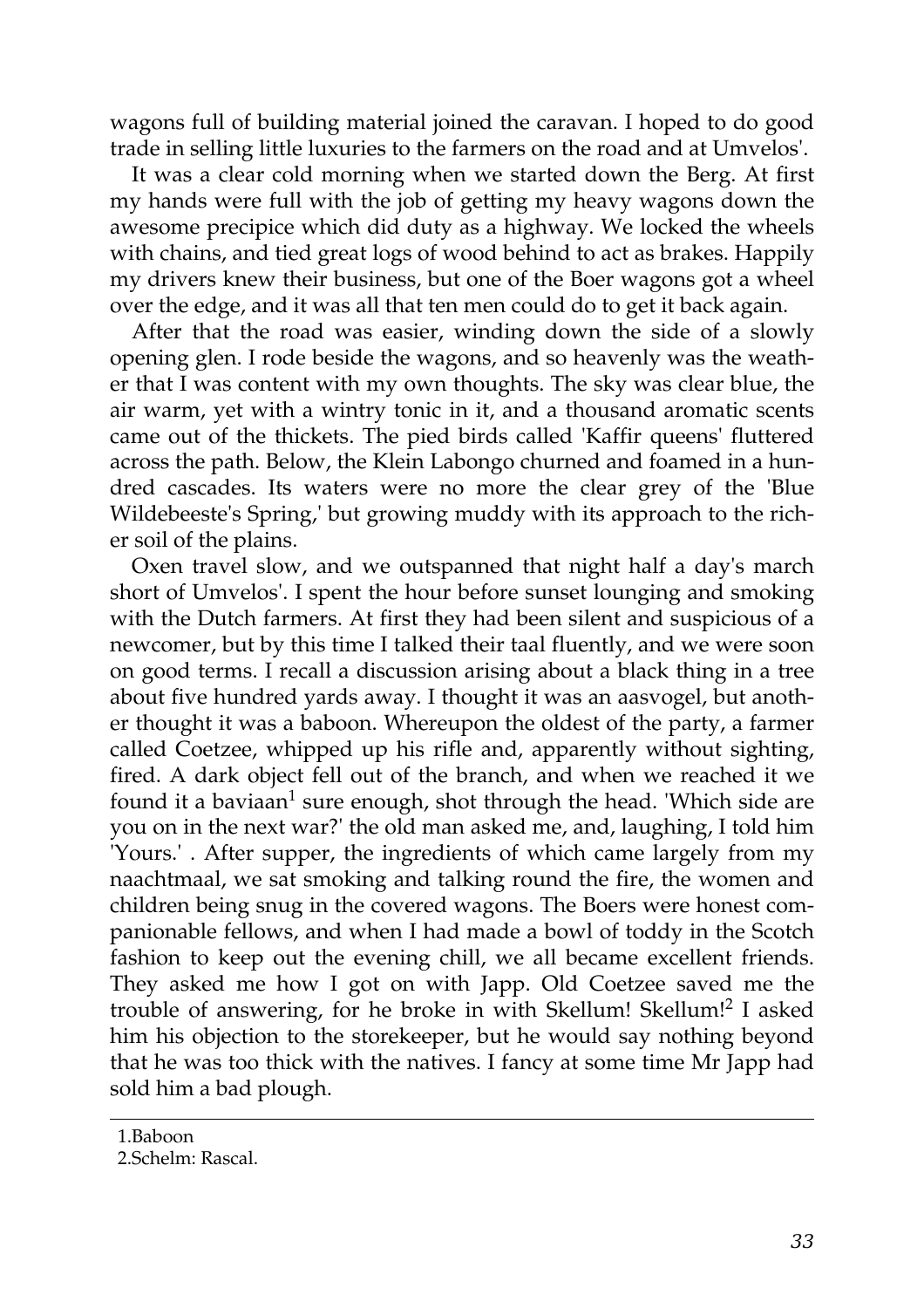We spoke of hunting, and I heard long tales of exploits - away on the Limpopo, in Mashonaland, on the Sabi and in the Lebombo. Then we verged on politics, and I listened to violent denunciations of the new land tax. These were old residenters, I reflected, and I might learn perhaps something of value. So very carefully I repeated a tale I said I had heard at Durban of a great wizard somewhere in the Berg, and asked if any one knew of it. They shook their heads. The natives had given up witchcraft and big medicine, they said, and were more afraid of a parson or a policeman than any witch-doctor. Then they were starting on reminiscences, when old Coetzee, who was deaf, broke in and asked to have my question repeated.

'Yes,' he said, 'I know. It is in the Rooirand. There is a devil dwells there.'

I could get no more out of him beyond the fact that there was certainly a great devil there. His grandfather and father had seen it, and he himself had heard it roaring when he had gone there as a boy to hunt. He would explain no further, and went to bed.

Next morning, close to Sikitola's kraal, I bade the farmers good-bye, after telling them that there would be a store in my wagon for three weeks at Umvelos' if they wanted supplies. We then struck more to the north towards our destination. As soon as they had gone I had out my map and searched it for the name old Coetzee had mentioned. It was a very bad map, for there had been no surveying east of the Berg, and most of the names were mere guesses. But I found the word 'Rooirand' marking an eastern continuation of the northern wall, and probably set down from some hunter's report. I had better explain here the chief features of the country, for they bulk largely in my story. The Berg runs north and south, and from it run the chief streams which water the plain. They are, beginning from the south, the Olifants, the Groot Letaba, the Letsitela, the Klein Letaba, and the Klein Labongo, on which stands Blaauwildebeestefontein. But the greatest river of the plain, into which the others ultimately flow, is the Groot Labongo, which appears fullborn from some subterranean source close to the place called Umvelos'. North from Blaauwildebeestefontein the Berg runs for some twenty miles, and then makes a sharp turn eastward, becoming, according to my map, the Rooirand.

I pored over these details, and was particularly curious about the Great Labongo. It seemed to me unlikely that a spring in the bush could produce so great a river, and I decided that its source must lie in the mountains to the north. As well as I could guess, the Rooirand, the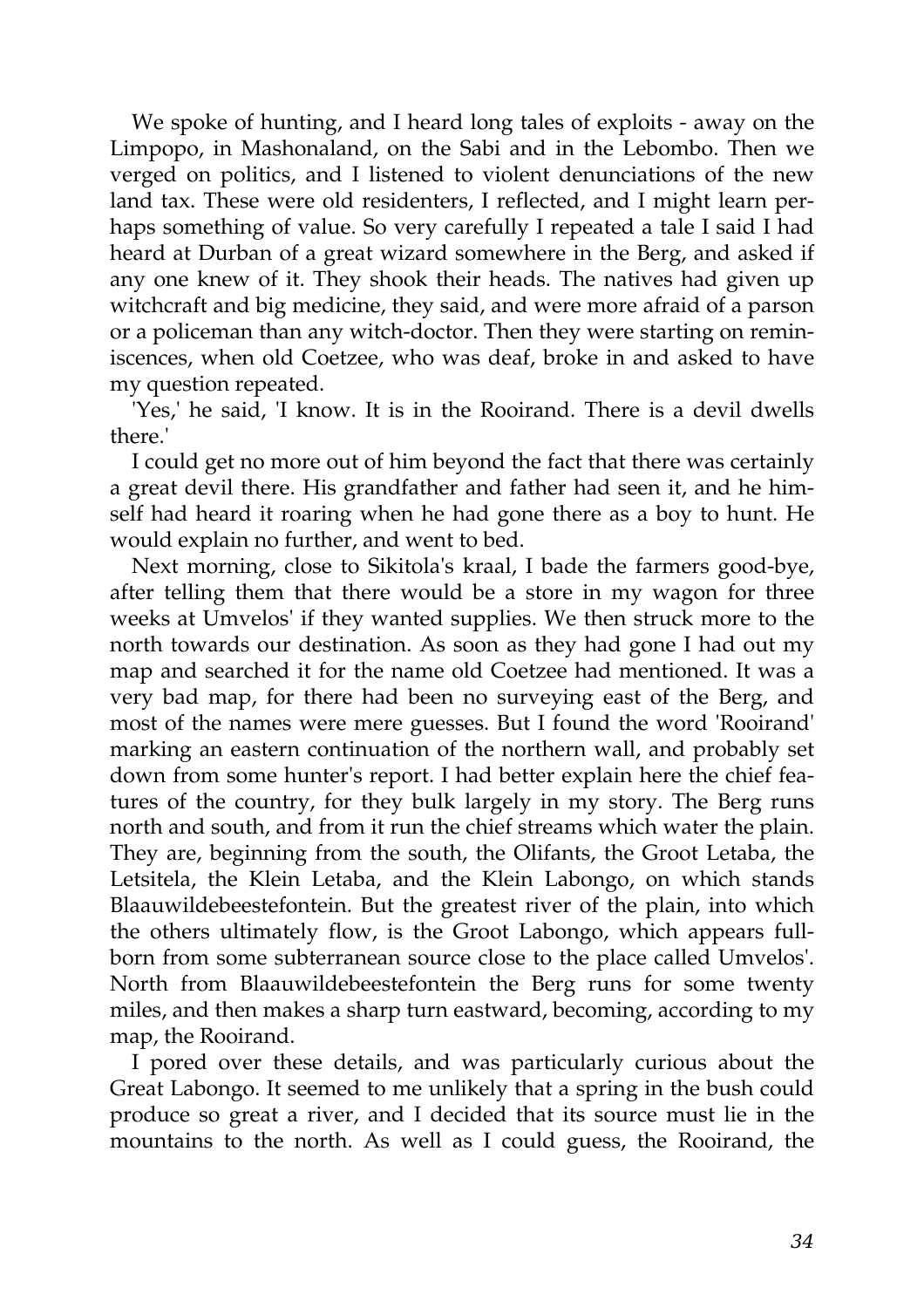nearest part of the Berg, was about thirty miles distant. Old Coetzee had said that there was a devil in the place, but I thought that if it were explored the first thing found would be a fine stream of water.

We got to Umvelos' after midday, and outspanned for our three weeks' work. I set the Dutchmen to unload and clear the ground for foundations, while I went off to Sikitola to ask for labourers. I got a dozen lusty blacks, and soon we had a business-like encampment, and the work went on merrily. It was rough architecture and rougher masonry. All we aimed at was a two-roomed shop with a kind of outhouse for stores. I was architect, and watched the marking out of the foundations and the first few feet of the walls. Sikitola's people proved themselves good helpers, and most of the building was left to them, while the Dutchmen worked at the carpentry. Bricks ran short before we got very far, and we had to set to brick- making on the bank of the Labongo, and finish off the walls with green bricks, which gave the place a queer piebald look.

I was not much of a carpenter, and there were plenty of builders without me, so I found a considerable amount of time on my hands. At first I acted as shopkeeper in the naachtmaal, but I soon cleared out my stores to the Dutch farmers and the natives. I had thought of going back for more, and then it occurred to me that I might profitably give some of my leisure to the Rooirand. I could see the wall of the mountains quite clear to the north, within an easy day's ride. So one morning I packed enough food for a day or two, tied my sleeping-bag on my saddle, and set off to explore, after appointing the elder of the Dutchmen foreman of the job in my absence.

It was very hot jogging along the native path with the eternal olivegreen bush around me. Happily there was no fear of losing the way, for the Rooirand stood very clear in front, and slowly, as I advanced, I began to make out the details of the cliffs. At luncheon-time, when I was about half-way, I sat down with my Zeiss glass - my mother's farewell gift - to look for the valley. But valley I saw none. The wall - reddish purple it looked, and, I thought, of porphyry - was continuous and unbroken. There were chimneys and fissures, but none great enough to hold a river. The top was sheer cliff; then came loose kranzes in tiers, like the seats in a gallery, and, below, a dense thicket of trees. I raked the whole line for a break, but there seemed none. 'It's a bad job for me,' I thought, 'if there is no water, for I must pass the night there.' The night was spent in a sheltered nook at the foot of the rocks, but my horse and I went to bed without a drink. My supper was some raisins and biscuits, for I did not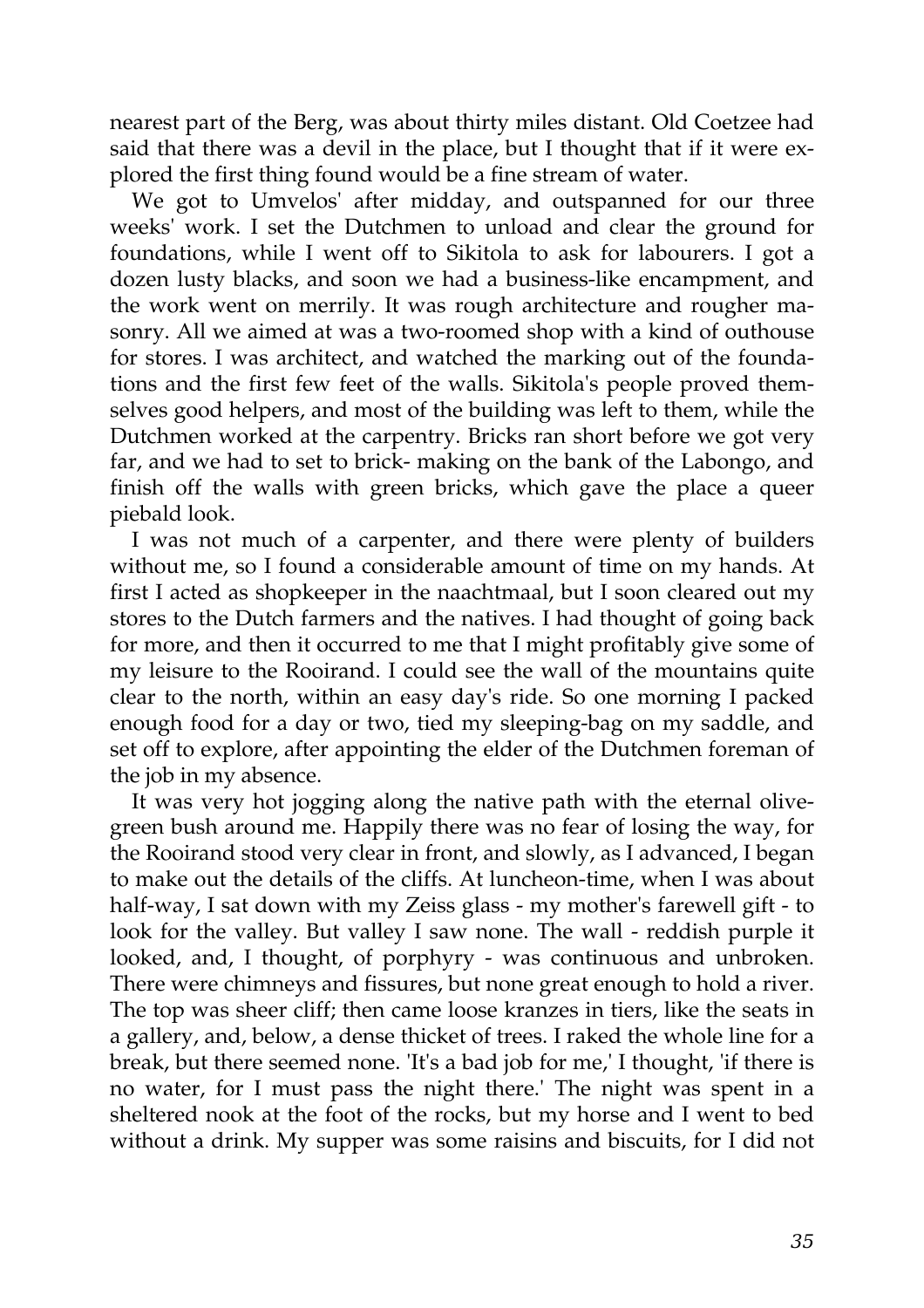dare to run the risk of increasing my thirst. I had found a great bank of debris sloping up to the kranzes, and thick wood clothing all the slope. The grass seemed wonderfully fresh, but of water there was no sign. There was not even the sandy channel of a stream to dig in.

In the morning I had a difficult problem to face. Water I must find at all costs, or I must go home. There was time enough for me to get back without suffering much, but if so I must give up my explorations. This I was determined not to do. The more I looked at these red cliffs the more eager I was to find out their secret. There must be water somewhere; otherwise how account for the lushness of the vegetation?

My horse was a veld pony, so I set him loose to see what he would do. He strayed back on the path to Umvelos'. This looked bad, for it meant that he did not smell water along the cliff front. If I was to find a stream it must be on the top, and I must try a little mountaineering.

Then, taking my courage in both my hands, I decided. I gave my pony a cut, and set him off on the homeward road. I knew he was safe to get back in four or five hours, and in broad day there was little fear of wild beasts attacking him. I had tied my sleeping bag on to the saddle, and had with me but two pocketfuls of food. I had also fastened on the saddle a letter to my Dutch foreman, bidding him send a native with a spare horse to fetch me by the evening. Then I started off to look for a chimney.

A boyhood spent on the cliffs at Kirkcaple had made me a bold cragsman, and the porphyry of the Rooirand clearly gave excellent holds. But I walked many weary miles along the cliff- foot before I found a feasible road. To begin with, it was no light task to fight one's way through the dense undergrowth of the lower slopes. Every kind of thorn-bush lay in wait for my skin, creepers tripped me up, high trees shut out the light, and I was in constant fear lest a black mamba might appear out of the tangle. It grew very hot, and the screes above the thicket were blistering to the touch. My tongue, too, stuck to the roof of my mouth with thirst.

The first chimney I tried ran out on the face into nothingness, and I had to make a dangerous descent. The second was a deep gully, but so choked with rubble that after nearly braining myself I desisted. Still going eastwards, I found a sloping ledge which took me to a platform from which ran a crack with a little tree growing in it. My glass showed me that beyond this tree the crack broadened into a clearly defined chimney which led to the top. If I can once reach that tree, I thought, the battle is won. The crack was only a few inches wide, large enough to let in an arm and a foot, and it ran slantwise up a perpendicular rock. I do not think I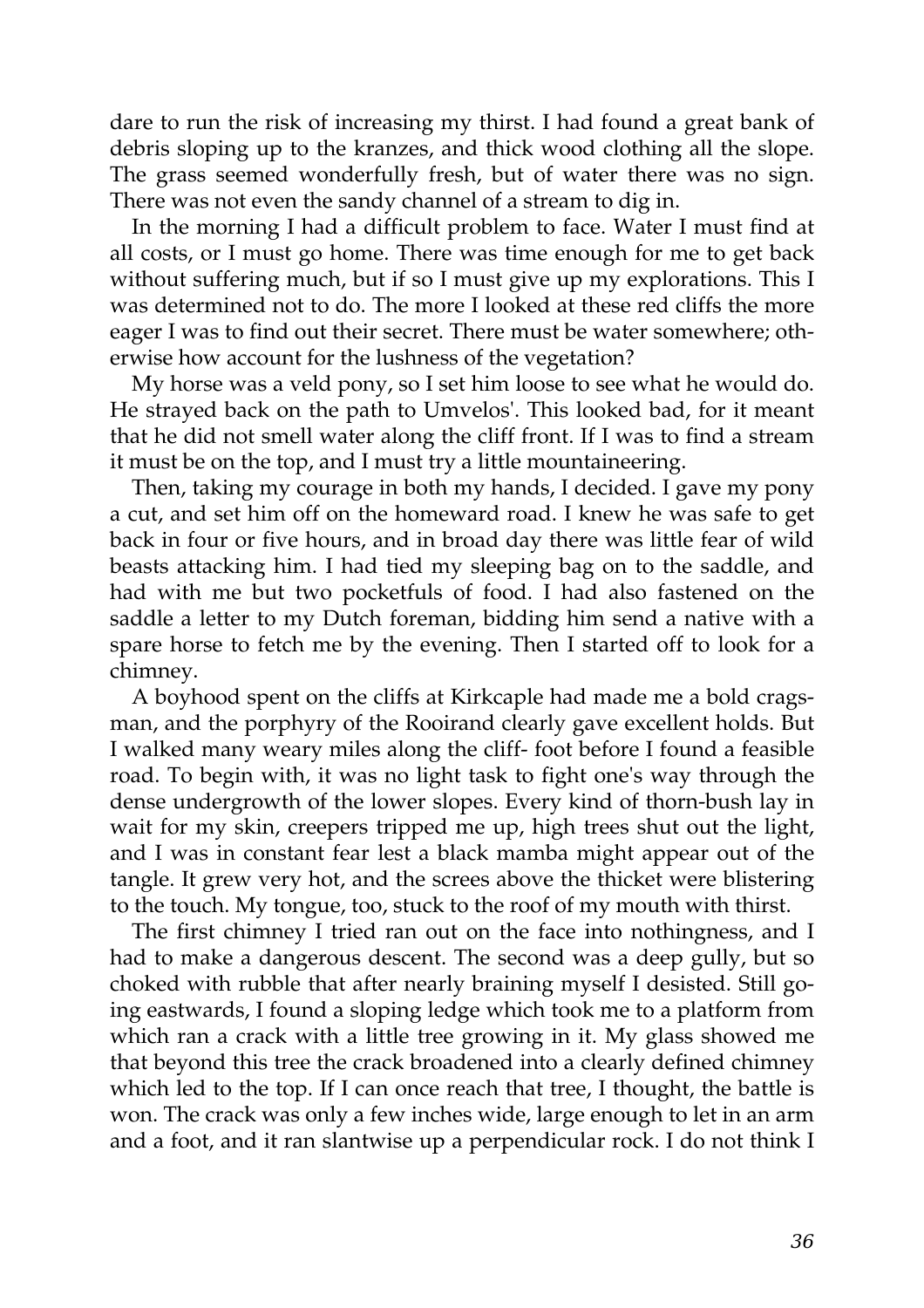realized how bad it was till I had gone too far to return. Then my foot jammed, and I paused for breath with my legs and arms cramping rapidly. I remember that I looked to the west, and saw through the sweat which kept dropping into my eyes that about half a mile off a piece of cliff which looked unbroken from the foot had a fold in it to the right. The darkness of the fold showed me that it was a deep, narrow gully. However, I had no time to think of this, for I was fast in the middle of my confounded crack. With immense labour I found a chockstone above my head, and managed to force my foot free. The next few yards were not so difficult, and then I stuck once more.

For the crack suddenly grew shallow as the cliff bulged out above me. I had almost given up hope, when I saw that about three feet above my head grew the tree. If I could reach it and swing out I might hope to pull myself up to the ledge on which it grew. I confess it needed all my courage, for I did not know but that the tree might be loose, and that it and I might go rattling down four hundred feet. It was my only hope, however, so I set my teeth, and wriggling up a few inches, made a grab at it. Thank God it held, and with a great effort I pulled my shoulder over the ledge, and breathed freely.

My difficulties were not ended, but the worst was past. The rest of the gully gave me good and safe climbing, and presently a very limp and weary figure lay on the cliff-top. It took me many minutes to get back my breath and to conquer the faintness which seized me as soon as the need for exertion was over.

When I scrambled to my feet and looked round, I saw a wonderful prospect. It was a plateau like the high-veld, only covered with bracken and little bushes like hazels. Three or four miles off the ground rose, and a shallow vale opened. But in the foreground, half a mile or so distant, a lake lay gleaming in the sun.

I could scarcely believe my eyes as I ran towards it, and doubts of a mirage haunted me. But it was no mirage, but a real lake, perhaps three miles in circumference, with bracken- fringed banks, a shore of white pebbles, and clear deep blue water. I drank my fill, and then stripped and swam in the blessed coolness. After that I ate some luncheon, and sunned myself on a flat rock. 'I have discovered the source of the Labongo,' I said to myself. 'I will write to the Royal Geographical Society, and they will give me a medal.'

I walked round the lake to look for an outlet. A fine mountain stream came in at the north end, and at the south end, sure enough, a considerable river debauched. My exploring zeal redoubled, and I followed its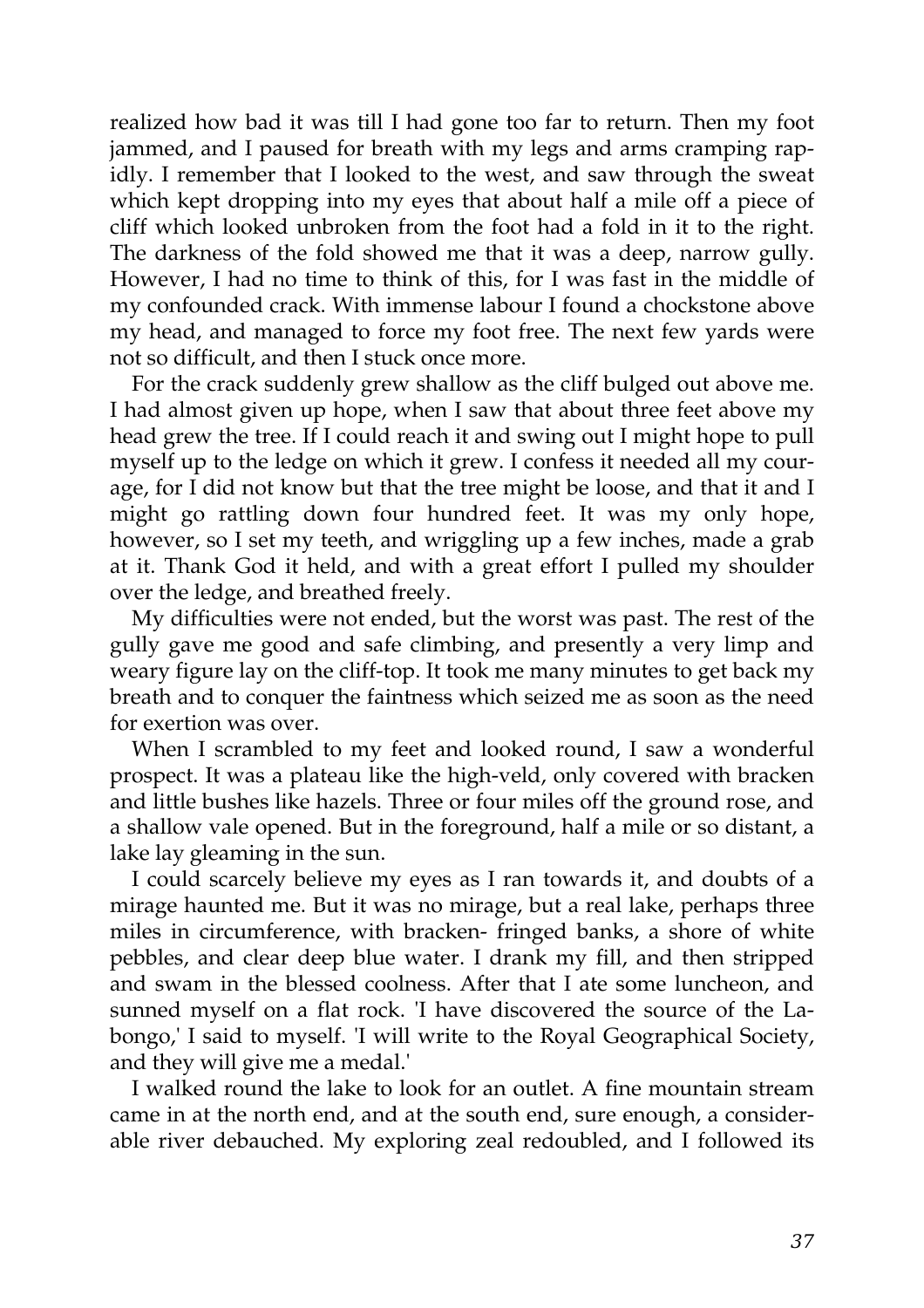course in a delirium of expectation. It was a noble stream, clear as crystal, and very unlike the muddy tropical Labongo at Umvelos'. Suddenly, about a quarter of a mile from the lake, the land seemed to grow over it, and with a swirl and a hollow roar, it disappeared into a mighty pothole. I walked a few steps on, and from below my feet came the most uncanny rumbling and groaning. Then I knew what old Coetzee's devil was that howled in the Rooirand.

Had I continued my walk to the edge of the cliff, I might have learned a secret which would have stood me in good stead later. But the descent began to make me anxious, and I retraced my steps to the top of the chimney whence I had come. I was resolved that nothing would make me descend by that awesome crack, so I kept on eastward along the top to look for a better way. I found one about a mile farther on, which, though far from easy, had no special risks save from the appalling looseness of the debris. When I got down at length, I found that it was near sunset. I went to the place I had bidden my native look for me at, but, as I had feared, there was no sign of him. So, making the best of a bad job, I had supper and a pipe, and spent a very chilly night in a hole among the boulders.

I got up at dawn stiff and cold, and ate a few raisins for breakfast. There was no sign of horses, so I resolved to fill up the time in looking for the fold of the cliff which, as I had seen from the horrible crack of yesterday, contained a gully. It was a difficult job, for to get the sidelong view of the cliff I had to scramble through the undergrowth of the slopes again, and even a certain way up the kranzes. At length I got my bearings, and fixed the place by some tall trees in the bush. Then I descended and walked westwards.

Suddenly, as I neared the place, I heard the strangest sound coming from the rocks. It was a deep muffled groaning, so eerie and unearthly that for the moment I stood and shivered. Then I remembered my river of yesterday. It must be above this place that it descended into the earth, and in the hush of dawn the sound was naturally louder. No wonder old Coetzee had been afraid of devils. It reminded me of the lines in Marmion -

'Diving as if condemned to lave Some demon's subterranean cave, Who, prisoned by enchanter's spell, Shakes the dark rock with groan and yell.'

While I was standing awestruck at the sound, I observed a figure moving towards the cliffs. I was well in cover, so I could not have been noticed. It was a very old man, very tall, but bowed in the shoulders, who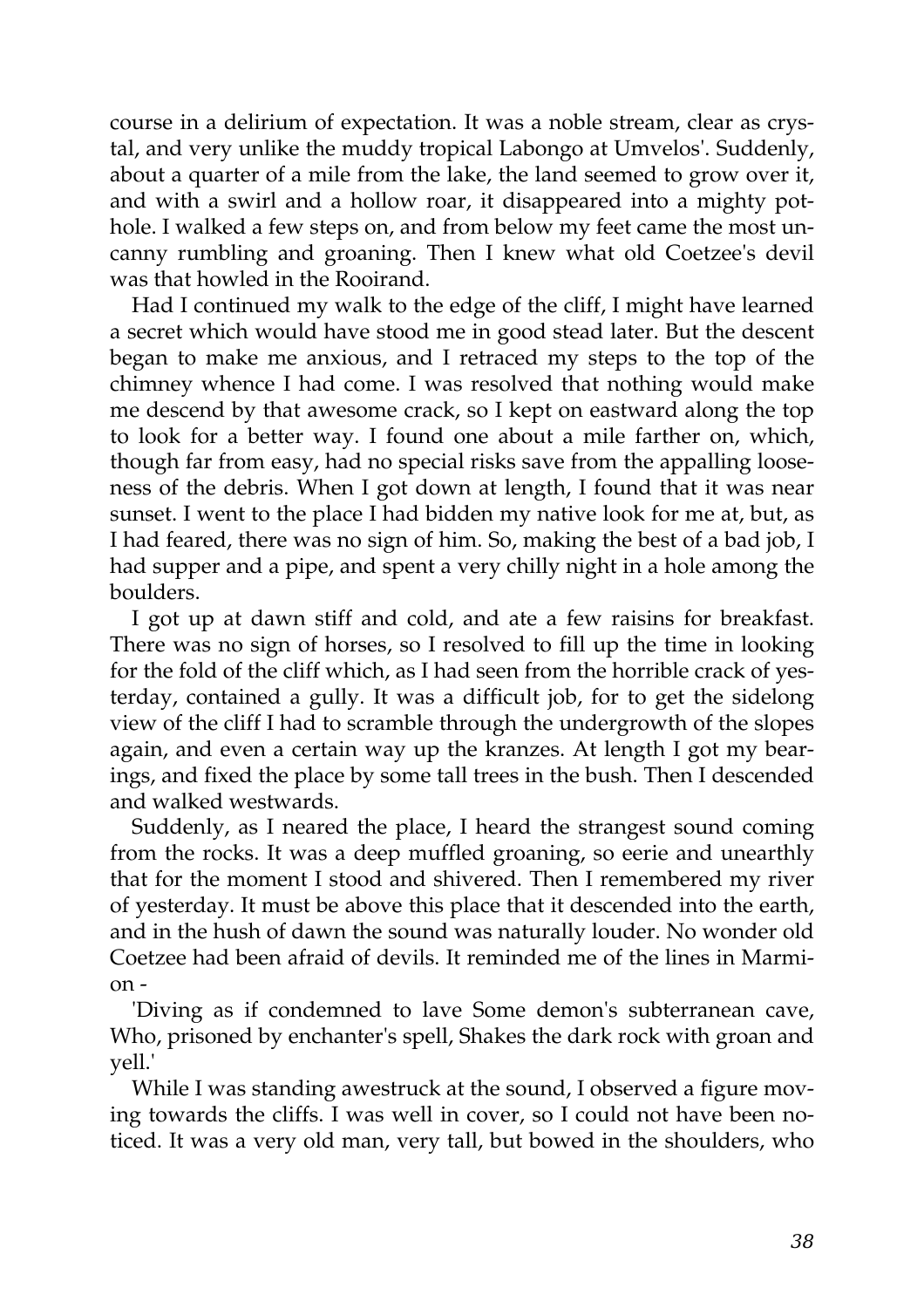was walking slowly with bent head. He could not have been thirty yards from me, so I had a clear view of his face. He was a native, but of a type I had never seen before. A long white beard fell on his breast, and a magnificent kaross of leopard skin covered his shoulders. His face was seamed and lined and shrunken, so that he seemed as old as Time itself.

Very carefully I crept after him, and found myself opposite the fold where the gully was. There was a clear path through the jungle, a path worn smooth by many feet. I followed it through the undergrowth and over the screes till it turned inside the fold of the gully. And then it stopped short. I was in a deep cleft, but in front was a slab of sheer rock. Above, the gully looked darker and deeper, but there was this great slab to pass. I examined the sides, but they were sheer rock with no openings.

Had I had my wits about me, I would have gone back and followed the spoor, noting where it stopped. But the whole thing looked black magic to me; my stomach was empty and my enterprise small. Besides, there was the terrible moaning of the imprisoned river in my ears. I am ashamed to confess it, but I ran from that gully as if the devil and all his angels had been following me. Indeed, I did not slacken till I had put a good mile between me and those uncanny cliffs. After that I set out to foot it back. If the horses would not come to me I must go to them.

I walked twenty-five miles in a vile temper, enraged at my Dutchmen, my natives, and everybody. The truth is, I had been frightened, and my pride was sore about it. It grew very hot, the sand rose and choked me, the mopani trees with their dull green wearied me, the 'Kaffir queens' and jays and rollers which flew about the path seemed to be there to mock me. About half-way home I found a boy and two horses, and roundly I cursed him. It seemed that my pony had returned right enough, and the boy had been sent to fetch me. He had got half-way before sunset the night before, and there he had stayed. I discovered from him that he was scared to death, and did not dare go any nearer the Rooirand. It was accursed, he said, for it was an abode of devils, and only wizards went near it. I was bound to admit to myself that I could not blame him. At last I had got on the track of something certain about this mysterious country, and all the way back I wondered if I should have the courage to follow it up.

*39*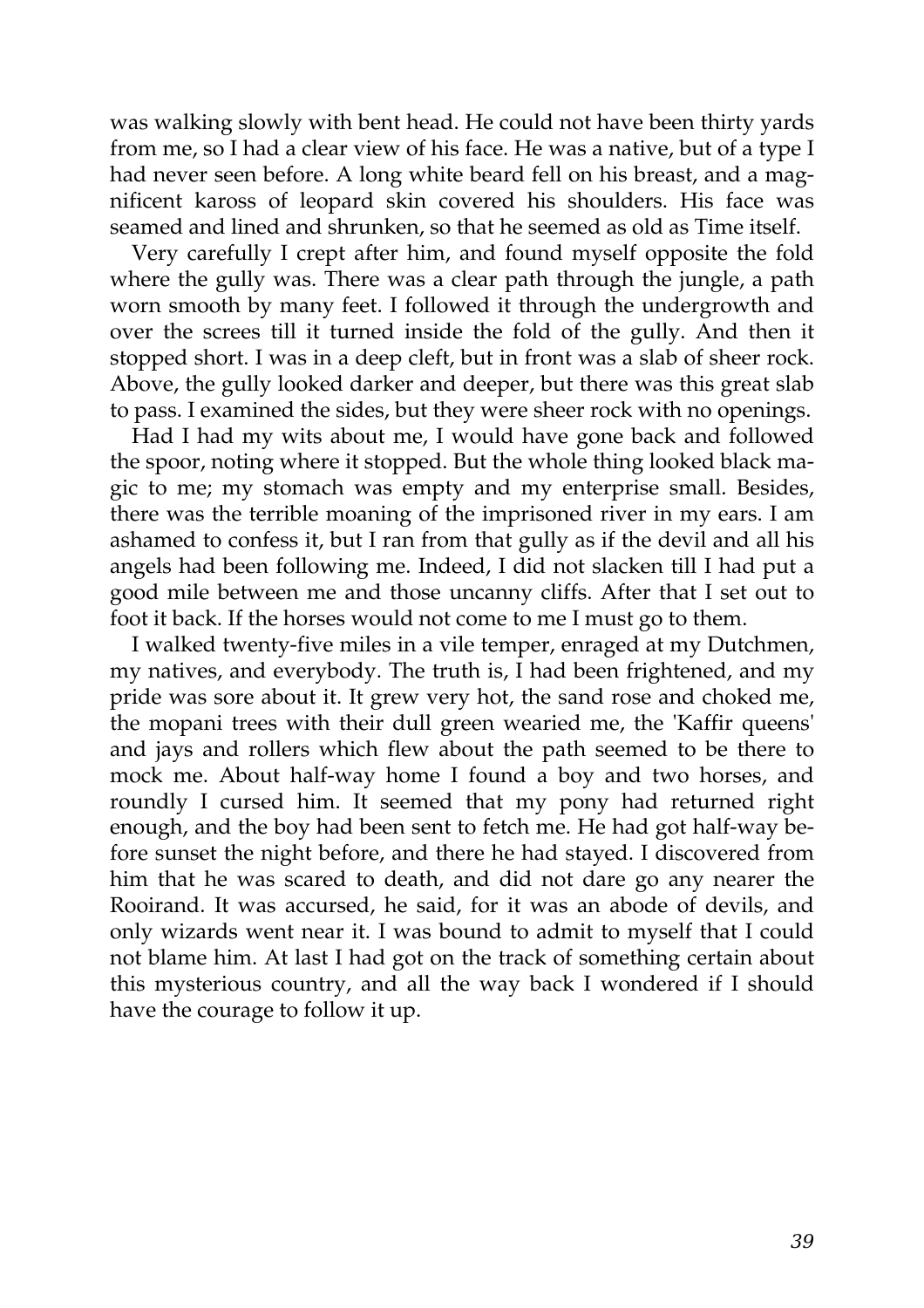## Chapter

#### **Mr Wardlaw Has a Premonition**

A week later the building job was finished, I locked the door of the new store, pocketed the key, and we set out for home. Sikitola was entrusted with the general care of it, and I knew him well enough to be sure that he would keep his people from doing mischief. I left my empty wagons to follow at their leisure and rode on, with the result that I arrived at Blaauwildebeestefontein two days before I was looked for.

I stabled my horse, and went round to the back to see Colin. (I had left him at home in case of fights with native dogs, for he was an ill beast in a crowd.) I found him well and hearty, for Zeeta had been looking after him. Then some whim seized me to enter the store through my bedroom window. It was open, and I crawled softly in to find the room fresh and clean from Zeeta's care. The door was ajar, and, hearing voices, I peeped into the shop.

Japp was sitting on the counter talking in a low voice to a big native the same 'Mwanga whom I had bundled out unceremoniously. I noticed that the outer door giving on the road was shut, a most unusual thing in the afternoon. Japp had some small objects in his hand, and the two were evidently arguing about a price. I had no intention at first of eavesdropping, and was just about to push the door open, when something in Japp's face arrested me. He was up to no good, and I thought it my business to wait.

The low tones went on for a little, both men talking in Kaffir, and then Japp lifted up one of the little objects between finger and thumb. It was a small roundish stone about the size of a bean, but even in that half light there was a dull lustre in it.

At that I shoved the door open and went in. Both men started as if they had been shot. Japp went as white as his mottled face permitted. 'What the -' he gasped, and he dropped the thing he was holding.

I picked it up, and laid it on the counter. 'So,' I said, 'diamonds, Mr Japp. You have found the pipe I was looking for. I congratulate you.'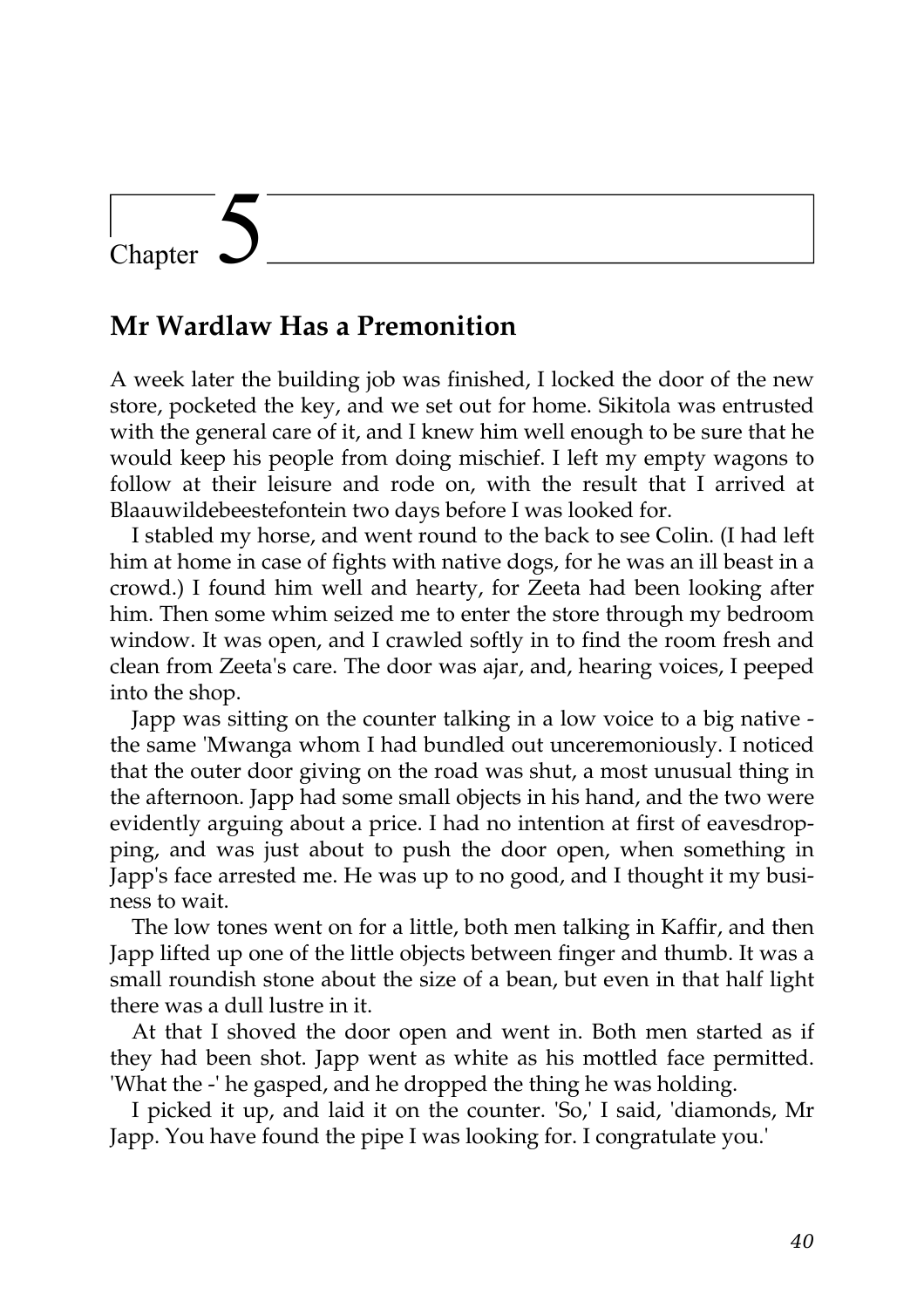My words gave the old ruffian his cue. 'Yes, yes,' he said, 'I have, or rather my friend 'Mwanga has. He has just been telling me about it.'

The Kaffir looked miserably uncomfortable. He shifted from one leg to the other, casting longing glances at the closed door.

'I tink I go,' he said. 'Afterwards we will speak more.'

I told him I thought he had better go, and opened the door for him. Then I bolted it again, and turned to Mr Japp.

'So that's your game,' I said. 'I thought there was something funny about you, but I didn't know it was I.D.B. you were up to.'

He looked as if he could kill me. For five minutes he cursed me with a perfection of phrase which I had thought beyond him. It was no I.D.B., he declared, but a pipe which 'Mwanga had discovered. 'In this kind of country?' I said, quoting his own words. 'Why, you might as well expect to find ocean pearls as diamonds. But scrape in the spruit if you like; you'll maybe find some garnets.'

He choked down his wrath, and tried a new tack. 'What will you take to hold your tongue? I'll make you a rich man if you'll come in with me.' And then he started with offers which showed that he had been making a good thing out of the traffic.

I stalked over to him, and took him by the shoulder. 'You old reprobate,' I roared, 'if you breathe such a proposal to me again, I'll tie you up like a sack and carry you to Pietersdorp.'

At this he broke down and wept maudlin tears, disgusting to witness. He said he was an old man who had always lived honestly, and it would break his heart if his grey hairs were to be disgraced. As he sat rocking himself with his hands over his face, I saw his wicked little eyes peering through the slits of his fingers to see what my next move would be.

'See here, Mr Japp,' I said, 'I'm not a police spy, and it's no business of mine to inform against you. I'm willing to keep you out of gaol, but it must be on my own conditions. The first is that you resign this job and clear out. You will write to Mr Colles a letter at my dictation, saying that you find the work too much for you. The second is that for the time you remain here the diamond business must utterly cease. If 'Mwanga or anybody like him comes inside the store, and if I get the slightest hint that you're back at the trade, in you go to Pietersdorp. I'm not going to have my name disgraced by being associated with you. The third condition is that when you leave this place you go clear away. If you come within twenty miles of Blaauwildebeestefontein and I find you, I will give you up.'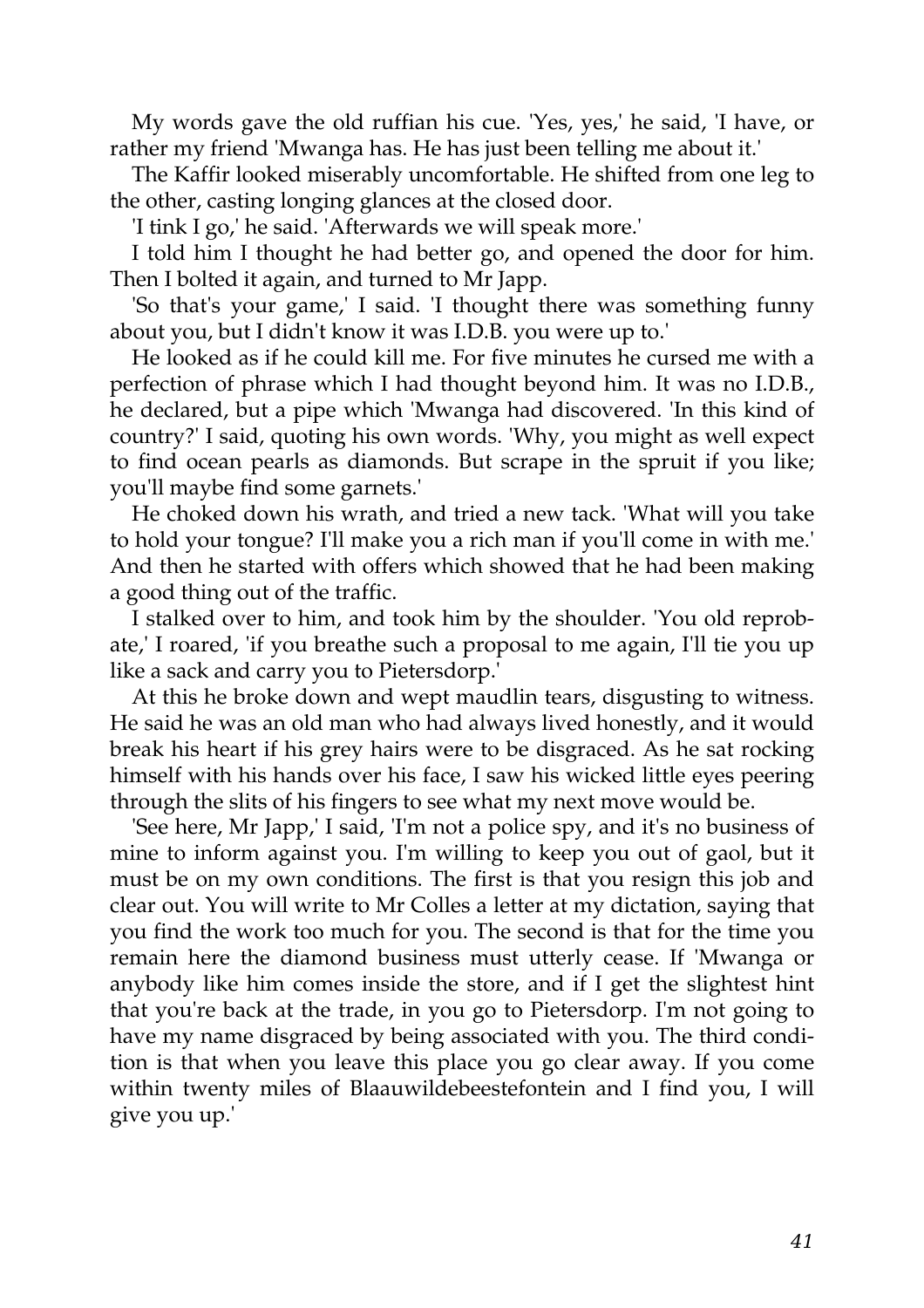He groaned and writhed at my terms, but in the end accepted them. He wrote the letter, and I posted it. I had no pity for the old scamp, who had feathered his nest well. Small wonder that the firm's business was not as good as it might be, when Japp was giving most of his time to buying diamonds from native thieves. The secret put him in the power of any Kaffir who traded him a stone. No wonder he cringed to ruffians like 'Mwanga.

The second thing I did was to shift my quarters. Mr Wardlaw had a spare room which he had offered me before, and now I accepted it. I wanted to be no more mixed up with Japp than I could help, for I did not know what villainy he might let me in for. Moreover, I carried Zeeta with me, being ashamed to leave her at the mercy of the old bully. Japp went up to the huts and hired a slattern to mind his house, and then drank heavily for three days to console himself.

That night I sat smoking with Mr Wardlaw in his sitting- room, where a welcome fire burned, for the nights on the Berg were chilly. I remember the occasion well for the queer turn the conversation took. Wardlaw, as I have said, had been working like a slave at the Kaffir tongues. I talked a kind of Zulu well enough to make myself understood, and I could follow it when spoken; but he had real scholarship in the thing, and knew all about the grammar and the different dialects. Further, he had read a lot about native history, and was full of the doings of Tchaka and Mosilikatse and Moshesh, and the kings of old. Having little to do in the way of teaching, he had made up for it by reading omnivorously. He used to borrow books from the missionaries, and he must have spent half his salary in buying new ones.

To-night as he sat and puffed in his armchair, he was full of stories about a fellow called Monomotapa. It seems he was a great black emperor whom the Portuguese discovered about the sixteenth century. He lived to the north in Mashonaland, and had a mountain full of gold. The Portuguese did not make much of him, but they got his son and turned him into a priest.

I told Wardlaw that he was most likely only a petty chief, whose exploits were magnified by distance, the same as the caciques in Mexico. But the schoolmaster would not accept this.

'He must have been a big man, Davie. You know that the old ruins in Rhodesia, called Zimbabwe, were long believed to be Phoenician in origin. I have a book here which tells all about them. But now it is believed that they were built by natives. I maintain that the men who could erect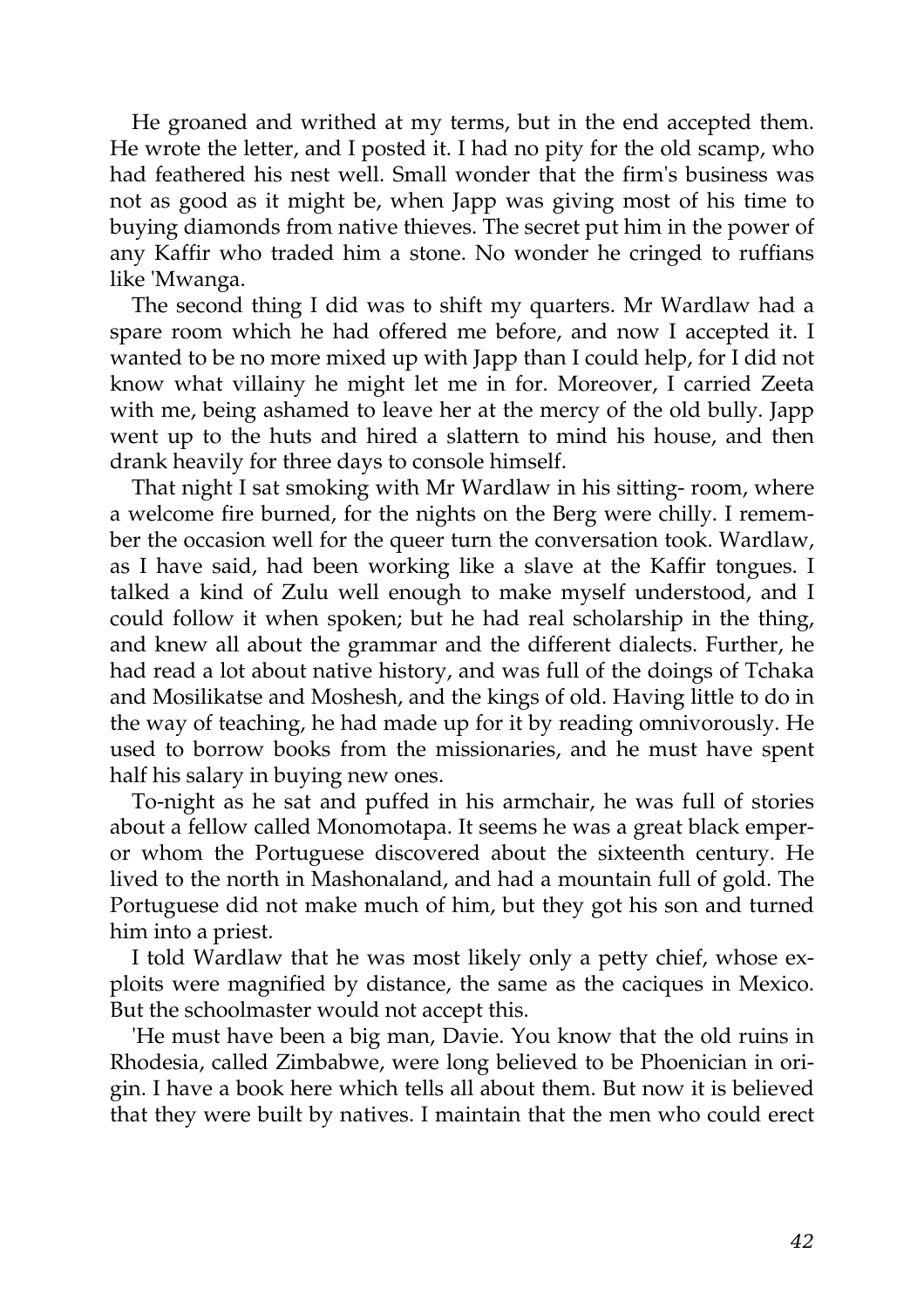piles like that' - and he showed me a picture - 'were something more than petty chiefs.'

Presently the object of this conversation appeared. Mr Wardlaw thought that we were underrating the capacity of the native. This opinion was natural enough in a schoolmaster, but not in the precise form Wardlaw put it. It was not his intelligence which he thought we underrated, but his dangerousness. His reasons, shortly, were these: There were five or six of them to every white man; they were all, roughly speaking, of the same stock, with the same tribal beliefs; they had only just ceased being a warrior race, with a powerful military discipline; and, most important, they lived round the rim of the high-veld plateau, and if they combined could cut off the white man from the sea. I pointed out to him that it would only be a matter of time before we opened the road again. 'Ay,' he said, 'but think of what would happen before then. Think of the lonely farms and the little dorps wiped out of the map. It would be a second and bloodier Indian mutiny. 'I'm not saying it's likely,' he went on, 'but I maintain it's possible. Supposing a second Tchaka turned up, who could get the different tribes to work together. It wouldn't be so very hard to smuggle in arms. Think of the long, unwatched coast in Gazaland and Tongaland. If they got a leader with prestige enough to organize a crusade against the white man, I don't see what could prevent a rising.'

'We should get wind of it in time to crush it at the start,' I said.

'I'm not so sure. They are cunning fellows, and have arts that we know nothing about. You have heard of native telepathy. They can send news over a thousand miles as quick as the telegraph, and we have no means of tapping the wires. If they ever combined they could keep it as secret as the grave. My houseboy might be in the rising, and I would never suspect it till one fine morning he cut my throat.'

'But they would never find a leader. If there was some exiled prince of Tchaka's blood, who came back like Prince Charlie to free his people, there might be danger; but their royalties are fat men with top hats and old frock-coats, who live in dirty locations.'

Wardlaw admitted this, but said that there might be other kinds of leaders. He had been reading a lot about Ethiopianism, which educated American negroes had been trying to preach in South Africa. He did not see why a kind of bastard Christianity should not be the motive of a rising. 'The Kaffir finds it an easy job to mix up Christian emotion and pagan practice. Look at Hayti and some of the performances in the Southern States.'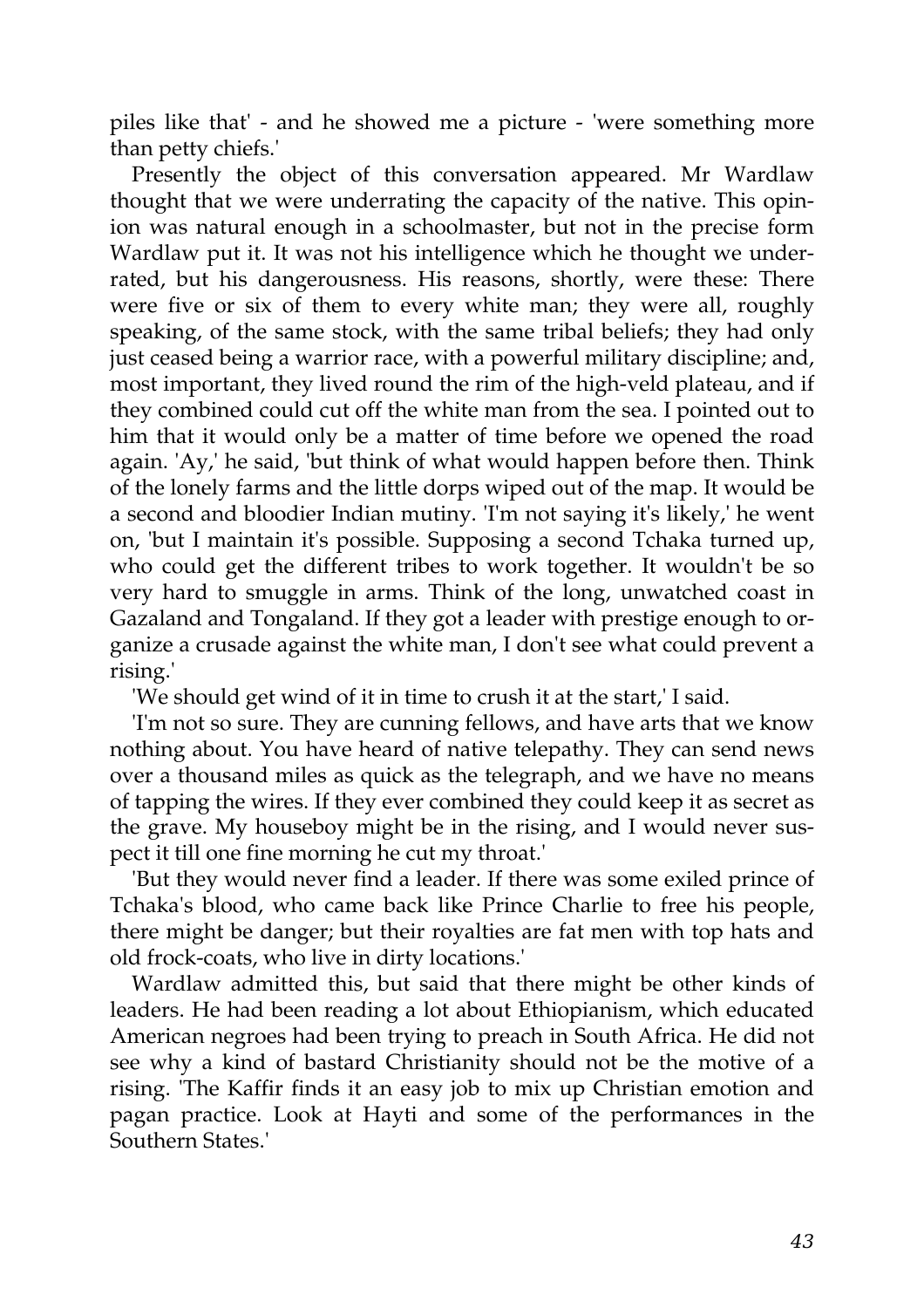Then he shook the ashes out of his pipe and leaned forward with a solemn face. 'I'll admit the truth to you, Davie. I'm black afraid.'

He looked so earnest and serious sitting there with his short- sighted eyes peering at me that I could not help being impressed.

'Whatever is the matter?' I asked. 'Has anything happened?'

He shook his head. 'Nothing I can put a name to. But I have a presentiment that some mischief is afoot in these hills. I feel it in my bones.'

I confess I was startled by these words. You must remember that I had never given a hint of my suspicions to Mr Wardlaw beyond asking him if a wizard lived in the neighbourhood - a question anybody might have put. But here was the schoolmaster discovering for himself some mystery in Blaauwildebeestefontein.

I tried to get at his evidence, but it was very little. He thought there were an awful lot of blacks about. 'The woods are full of them,' he said. I gathered he did not imagine he was being spied on, but merely felt that there were more natives about than could be explained. 'There's another thing,' he said. 'The native bairns have all left the school. I've only three scholars left, and they are from Dutch farms. I went to Majinje to find out what was up, and an old crone told me the place was full of bad men. I tell you, Davie, there's something brewing, and that something is not good for us.'

There was nothing new to me in what Wardlaw had to tell, and yet that talk late at night by a dying fire made me feel afraid for the second time since I had come to Blaauwildebeestefontein. I had a clue and had been on the look-out for mysteries, but that another should feel the strangeness for himself made it seem desperately real to me. Of course I scoffed at Mr Wardlaw's fears. I could not have him spoiling all my plans by crying up a native rising for which he had not a scrap of evidence.

'Have you been writing to anybody?' I asked him.

He said that he had told no one, but he meant to, unless things got better. 'I haven't the nerve for this job, Davie,' he said; 'I'll have to resign. And it's a pity, for the place suits my health fine. You see I know too much, and I haven't your whinstone nerve and total lack of imagination.'

I told him that it was simply fancy, and came from reading too many books and taking too little exercise. But I made him promise to say nothing to anybody either by word of mouth or letter, without telling me first. Then I made him a rummer of toddy and sent him to bed a trifle comforted.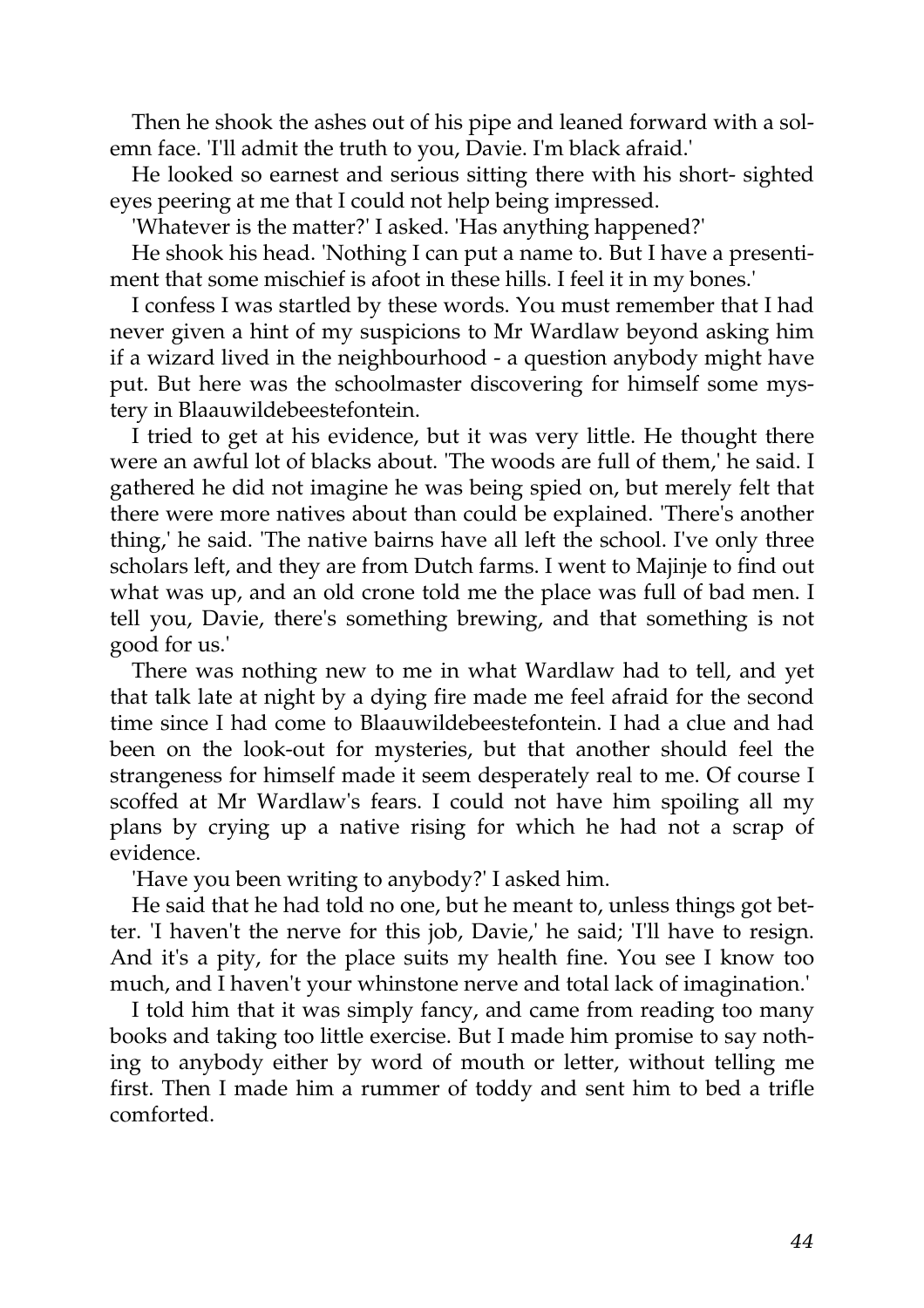The first thing I did in my new room was to shift the bed into the corner out of line with the window. There were no shutters, so I put up an old table-top and jammed it between the window frames. Also, I loaded my shot-gun and kept it by my bedside. Had Wardlaw seen these preparations he might have thought more of my imagination and less of my nerve. It was a real comfort to me to put out a hand in the darkness and feel Colin's shaggy coat.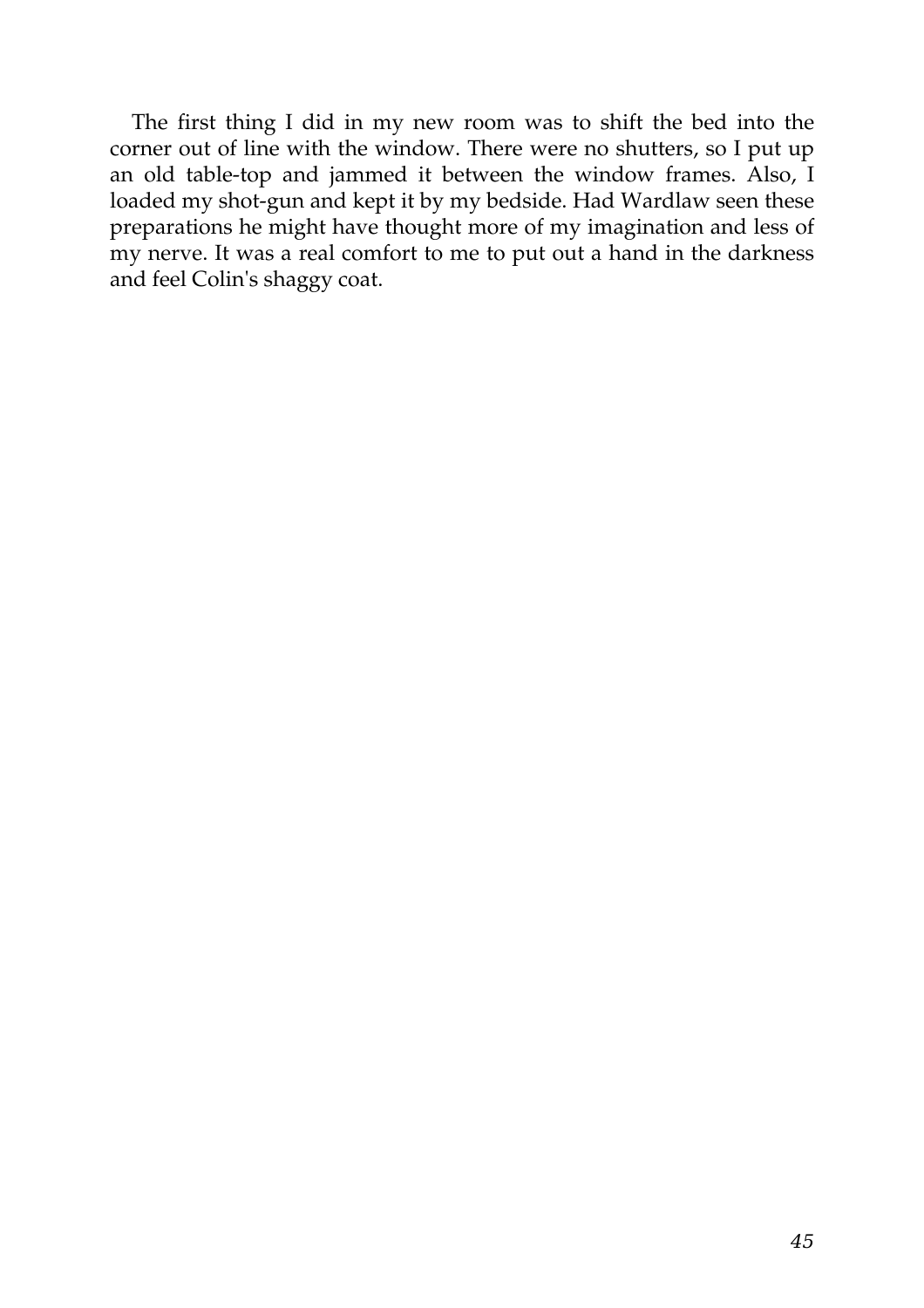# Chapter

#### **The Drums Beat at Sunset**

Japp was drunk for the next day or two, and I had the business of the store to myself. I was glad of this, for it gave me leisure to reflect upon the various perplexities of my situation. As I have said, I was really scared, more out of a sense of impotence than from dread of actual danger. I was in a fog of uncertainty. Things were happening around me which I could only dimly guess at, and I had no power to take one step in defence. That Wardlaw should have felt the same without any hint from me was the final proof that the mystery was no figment of my nerves. I had written to Colles and got no answer. Now the letter with Japp's resignation in it had gone to Durban. Surely some notice would be taken of that. If I was given the post, Colles was bound to consider what I had said in my earlier letter and give me some directions. Meanwhile it was my business to stick to my job till I was relieved.

A change had come over the place during my absence. The natives had almost disappeared from sight. Except the few families living round Blaauwildebeestefontein one never saw a native on the roads, and none came into the store. They were sticking close to their locations, or else they had gone after some distant business. Except a batch of three Shangaans returning from the Rand, I had nobody in the store for the whole of one day. So about four o'clock I shut it up, whistled on Colin, and went for a walk along the Berg.

If there were no natives on the road, there were plenty in the bush. I had the impression, of which Wardlaw had spoken, that the native population of the countryside had suddenly been hugely increased. The woods were simply hotching with them. I was being spied on as before, but now there were so many at the business that they could not all conceal their tracks. Every now and then I had a glimpse of a black shoulder or leg, and Colin, whom I kept on the leash, was half-mad with excitement. I had seen all I wanted, and went home with a preoccupied mind.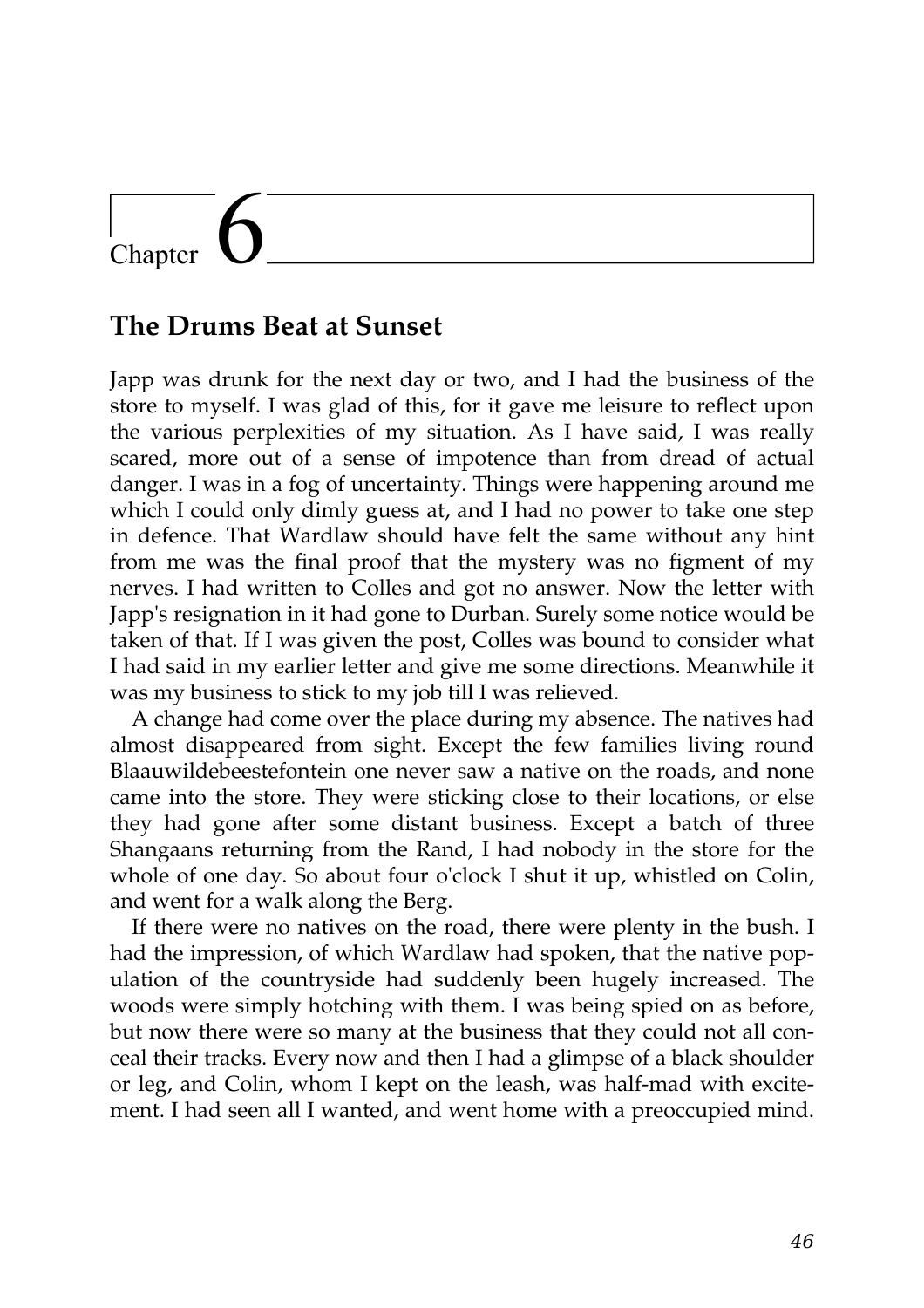I sat long on Wardlaw's garden-seat, trying to puzzle out the truth of this spying.

What perplexed me was that I had been left unmolested when I had gone to Umvelos'. Now, as I conjectured, the secret of the neighbourhood, whatever it was, was probably connected with the Rooirand. But when I had ridden in that direction and had spent two days in exploring, no one had troubled to watch me. I was quite certain about this, for my eye had grown quick to note espionage, and it is harder for a spy to hide in the spare bush of the flats than in the dense thickets on these uplands.

The watchers, then, did not mind my fossicking round their sacred place. Why, then, was I so closely watched in the harmless neighbourhood of the store? I thought for a long time before an answer occurred to me. The reason must be that going to the plains I was going into native country and away from civilization. But Blaauwildebeestefontein was near the frontier. There must be some dark business brewing of which they may have feared that I had an inkling. They wanted to see if I proposed to go to Pietersdorp or Wesselsburg and tell what I knew, and they clearly were resolved that I should not. I laughed, I remember, thinking that they had forgotten the post-bag. But then I reflected that I knew nothing of what might be happening daily to the post-bag.

When I had reached this conclusion, my first impulse was to test it by riding straight west on the main road. If I was right, I should certainly be stopped. On second thoughts, however, this seemed to me to be flinging up the game prematurely, and I resolved to wait a day or two before acting.

Next day nothing happened, save that my sense of loneliness increased. I felt that I was being hemmed in by barbarism, and cut off in a ghoulish land from the succour of my own kind. I only kept my courage up by the necessity of presenting a brave face to Mr Wardlaw, who was by this time in a very broken condition of nerves. I had often thought that it was my duty to advise him to leave, and to see him safely off, but I shrank from severing myself from my only friend. I thought, too, of the few Dutch farmers within riding distance, and had half a mind to visit them, but they were far off over the plateau and could know little of my anxieties.

The third day events moved faster. Japp was sober and wonderfully quiet. He gave me good-morning quite in a friendly tone, and set to posting up the books as if he had never misbehaved in his days. I was so busy with my thoughts that I, too, must have been gentler than usual, and the morning passed like a honeymoon, till I went across to dinner.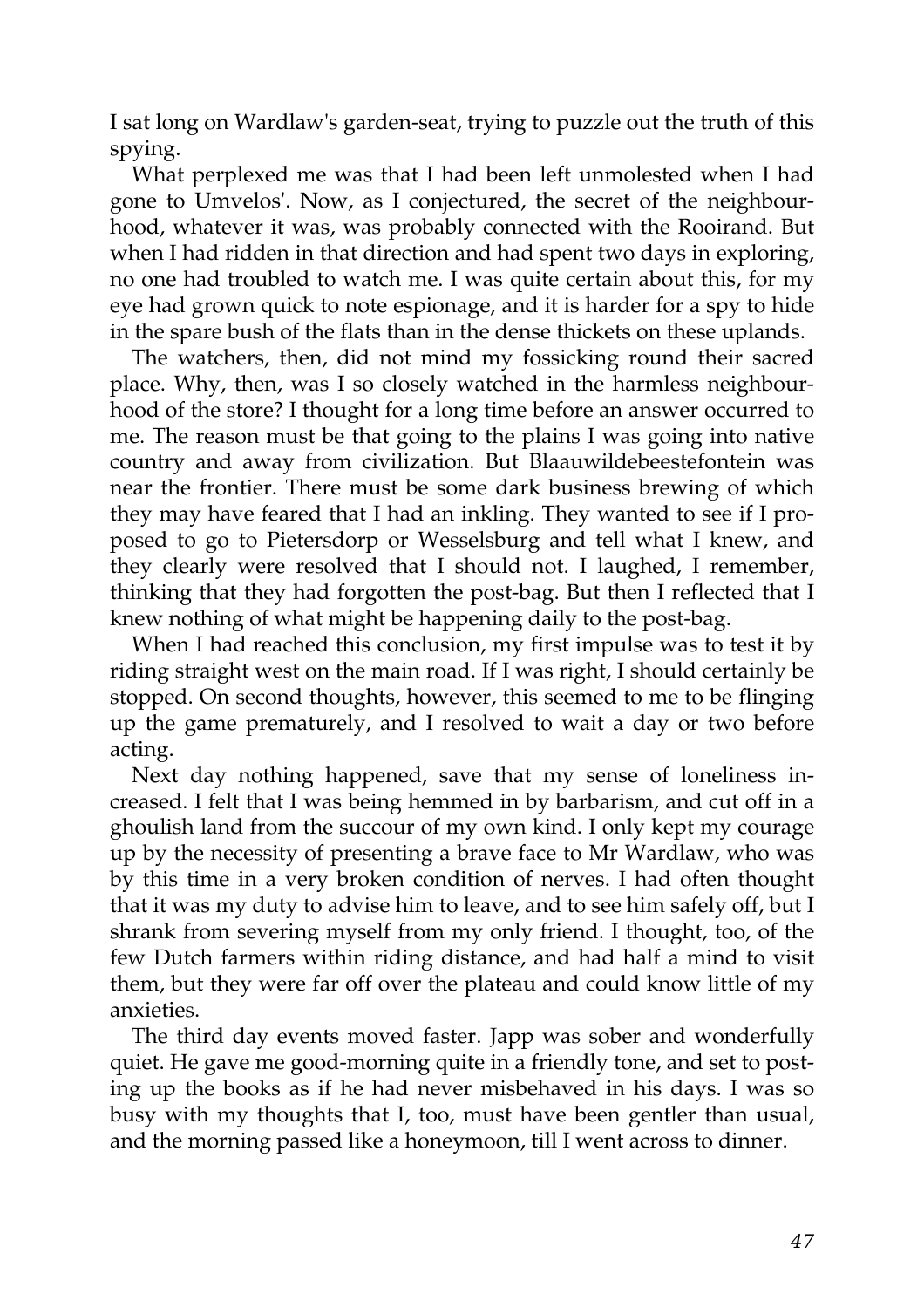I was just sitting down when I remembered that I had left my watch in my waistcoat behind the counter, and started to go back for it. But at the door I stopped short. For two horsemen had drawn up before the store.

One was a native with what I took to be saddle-bags; the other was a small slim man with a sun helmet, who was slowly dismounting. Something in the cut of his jib struck me as familiar. I slipped into the empty schoolroom and stared hard. Then, as he half-turned in handing his bridle to the Kaffir, I got a sight of his face. It was my former shipmate, Henriques. He said something to his companion, and entered the store.

You may imagine that my curiosity ran to fever-heat. My first impulse was to march over for my waistcoat, and make a third with Japp at the interview. Happily I reflected in time that Henriques knew my face, for I had grown no beard, having a great dislike to needless hair. If he was one of the villains in the drama, he would mark me down for his vengeance once he knew I was here, whereas at present he had probably forgotten all about me. Besides, if I walked in boldly I would get no news. If japp and he had a secret, they would not blab it in my presence.

My next idea was to slip in by the back to the room I had once lived in. But how was I to cross the road? It ran white and dry some distance each way in full view of the Kaffir with the horses. Further, the store stood on a bare patch, and it would be a hard job to get in by the back, assuming, as I believed, that the neighbourhood was thick with spies.

The upshot was that I got my glasses and turned them on the store. The door was open, and so was the window. In the gloom of the interior I made out Henriques' legs. He was standing by the counter, and apparently talking to Japp. He moved to shut the door, and came back inside my focus opposite the window. There he stayed for maybe ten minutes, while I hugged my impatience. I would have given a hundred pounds to be snug in my old room with japp thinking me out of the store.

Suddenly the legs twitched up, and his boots appeared above the counter. Japp had invited him to his bedroom, and the game was now to be played beyond my ken. This was more than I could stand, so I stole out at the back door and took to the thickest bush on the hillside. My notion was to cross the road half a mile down, when it had dropped into the defile of the stream, and then to come swiftly up the edge of the water so as to effect a back entrance into the store.

As fast as I dared I tore through the bush, and in about a quarter of an hour had reached the point I was making for. Then I bore down to the road, and was in the scrub about ten yards off it, when the clatter of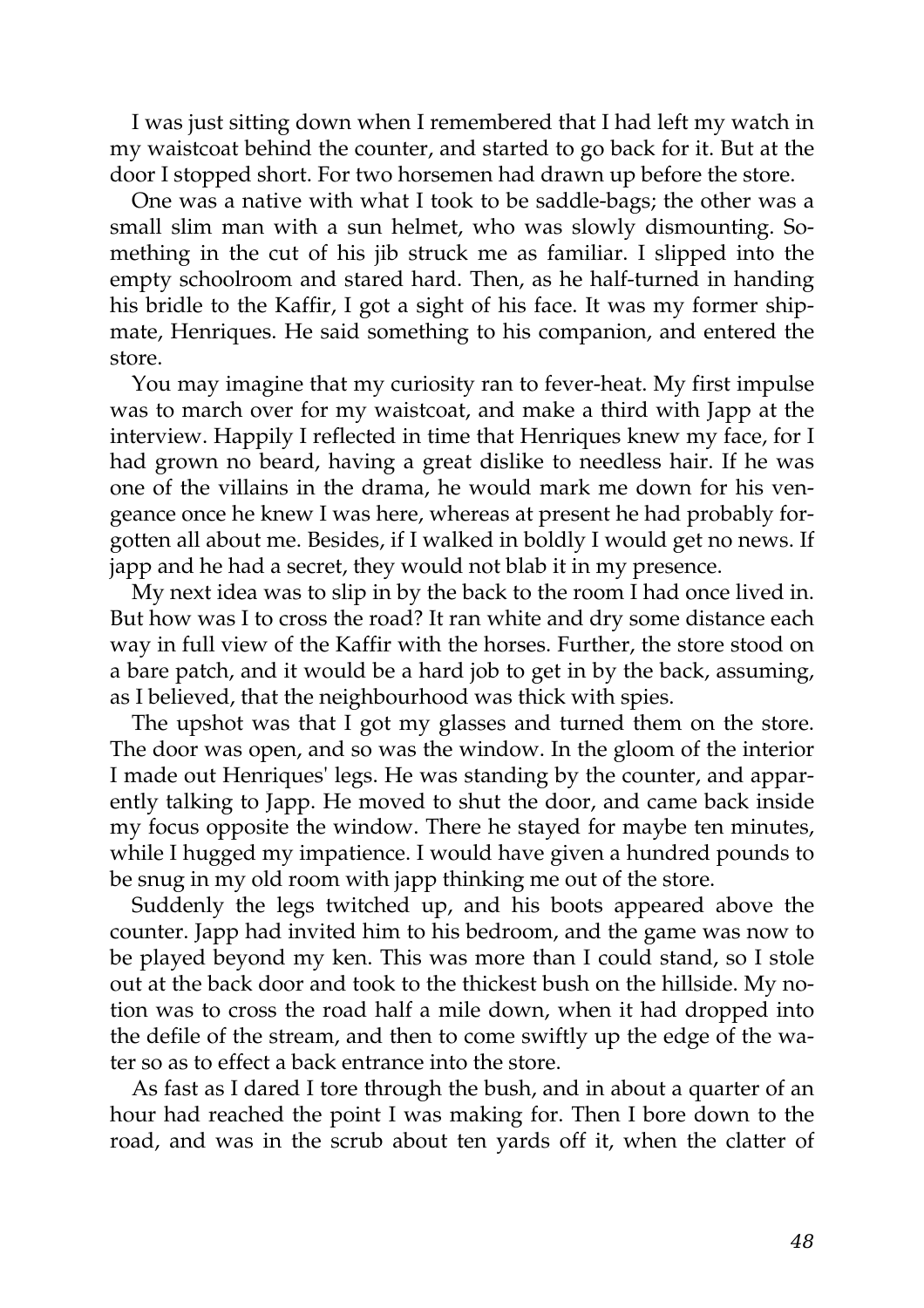horses pulled me up again. Peeping out I saw that it was my friend and his Kaffir follower, who were riding at a very good pace for the plains. Toilfully and crossly I returned on my tracks to my long-delayed dinner. Whatever the purport of their talk, Japp and the Portuguese had not taken long over it.

In the store that afternoon I said casually to Japp that I had noticed visitors at the door during my dinner hour. The old man looked me frankly enough in the face. 'Yes, it was Mr Hendricks,' he said, and explained that the man was a Portuguese trader from Delagoa way, who had a lot of Kaffir stores east of the Lebombo Hills. I asked his business, and was told that he always gave Japp a call in when he was passing.

'Do you take every man that calls into your bedroom, and shut the door?' I asked.

Japp lost colour and his lip trembled. 'I swear to God, Mr Crawfurd, I've been doing nothing wrong. I've kept the promise I gave you like an oath to my mother. I see you suspect me, and maybe you've cause, but I'll be quite honest with you. I have dealt in diamonds before this with Hendricks. But to-day, when he asked me, I told him that that business

was off. I only took him to my room to give him a drink. He likes brandy, and there's no supply in the shop.'

I distrusted Japp wholeheartedly enough, but I was convinced that in this case he spoke the truth. 'Had the man any news?' I asked.

'He had and he hadn't,' said Japp. 'He was always a sullen beggar, and never spoke much. But he said one queer thing. He asked me if I was going to retire, and when I told him "yes," he said I had put it off rather long. I told him I was as healthy as I ever was, and he laughed in his dirty Portugoose way. "Yes, Mr Japp," he says, "but the country is not so healthy." I wonder what the chap meant. He'll be dead of blackwater before many months, to judge by his eyes.'

This talk satisfied me about Japp, who was clearly in desperate fear of offending me, and disinclined to return for the present to his old ways. But I think the rest of the afternoon was the most wretched time in my existence. It was as plain as daylight that we were in for some grave trouble, trouble to which I believed that I alone held any kind of clue. I had a pile of evidence - the visit of Henriques was the last bit - which pointed to some great secret approaching its disclosure. I thought that that disclosure meant blood and ruin. But I knew nothing definite. If the commander of a British army had come to me then and there and offered help, I could have done nothing, only asked him to wait like me. The peril, whatever it was, did not threaten me only, though I and Wardlaw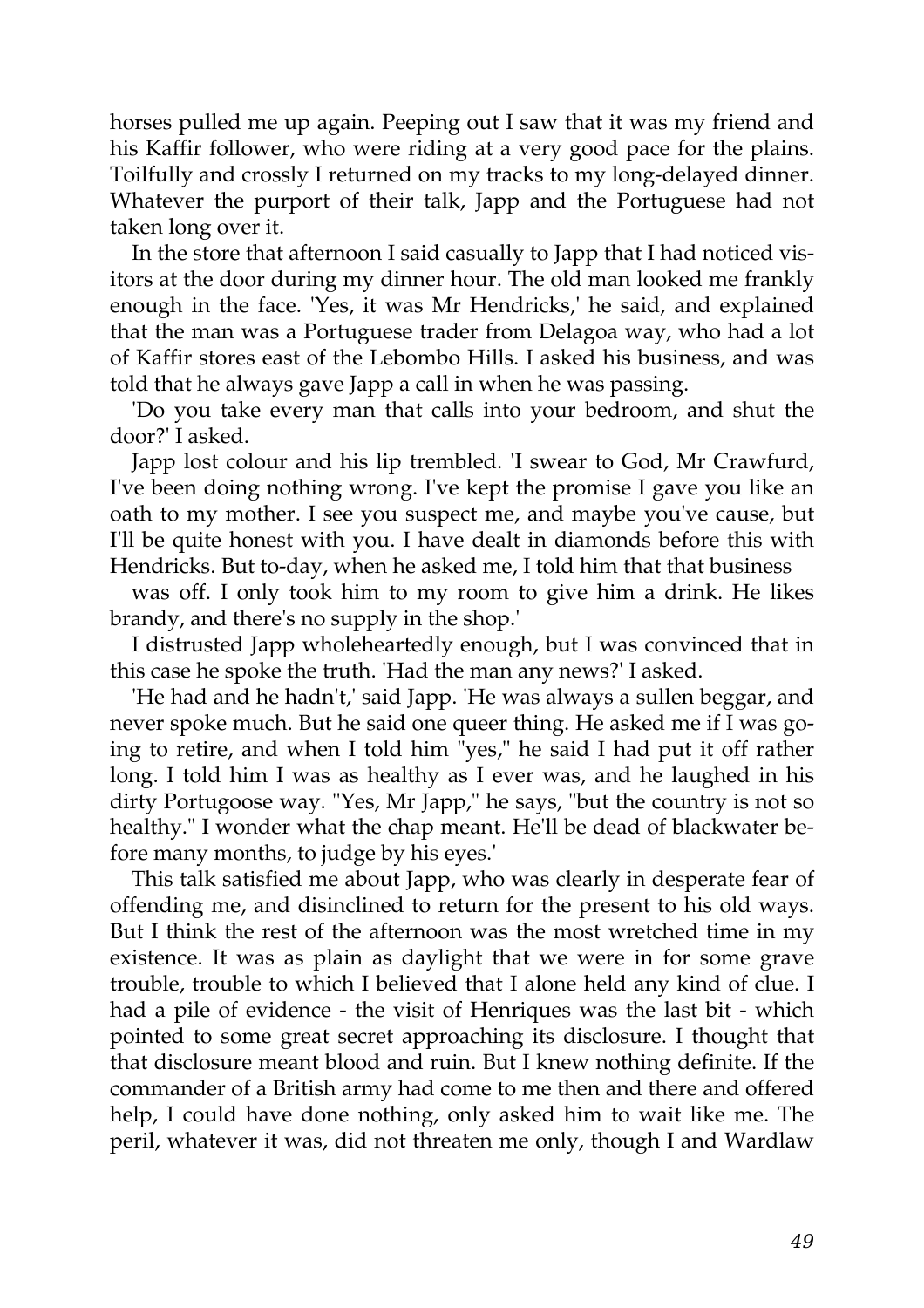and Japp might be the first to suffer; but I had a terrible feeling that I alone could do something to ward it off, and just what that something was I could not tell. I was horribly afraid, not only of unknown death, but of my impotence to play any manly part. I was alone, knowing too much and yet too little, and there was no chance of help under the broad sky. I cursed myself for not writing to Aitken at Lourenco Marques weeks before. He had promised to come up, and he was the kind of man who kept his word.

In the late afternoon I dragged Wardlaw out for a walk. In his presence I had to keep up a forced cheerfulness, and I believe the pretence did me good. We took a path up the Berg among groves of stinkwood and essenwood, where a failing stream made an easy route. It may have been fancy, but it seemed to me that the wood was emptier and that we were followed less closely. I remember it was a lovely evening, and in the clear fragrant gloaming every foreland of the Berg stood out like a great ship above the dark green sea of the bush. When we reached the edge of the plateau we saw the sun sinking between two far blue peaks in Makapan's country, and away to the south the great roll of the high veld. I longed miserably for the places where white men were thronged together in dorps and cities. As we gazed a curious sound struck our ears. It seemed to begin far up in the north - a low roll like the combing of breakers on the sand. Then it grew louder and travelled nearer - a roll, with sudden spasms of harsher sound in it; reminding me of the churning in one of the pot-holes of Kirkcaple cliffs. Presently it grew softer again as the sound passed south, but new notes were always emerging. The echo came sometimes, as it were, from stark rock, and sometimes from the deep gloom of the forests. I have never heard an eerier sound. Neither natural nor human it seemed, but the voice of that world between which is hid from man's sight and hearing.

Mr Wardlaw clutched my arm, and in that moment I guessed the explanation. The native drums were beating, passing some message from the far north down the line of the Berg, where the locations were thickest, to the great black population of the south.

'But that means war,' Mr Wardlaw cried.

'It means nothing of the kind,' I said shortly. 'It's their way of sending news. It's as likely to be some change in the weather or an outbreak of cattle disease.'

When we got home I found Japp with a face like grey paper. 'Did you hear the drums?'he asked.

'Yes,' I said shortly. 'What about them?'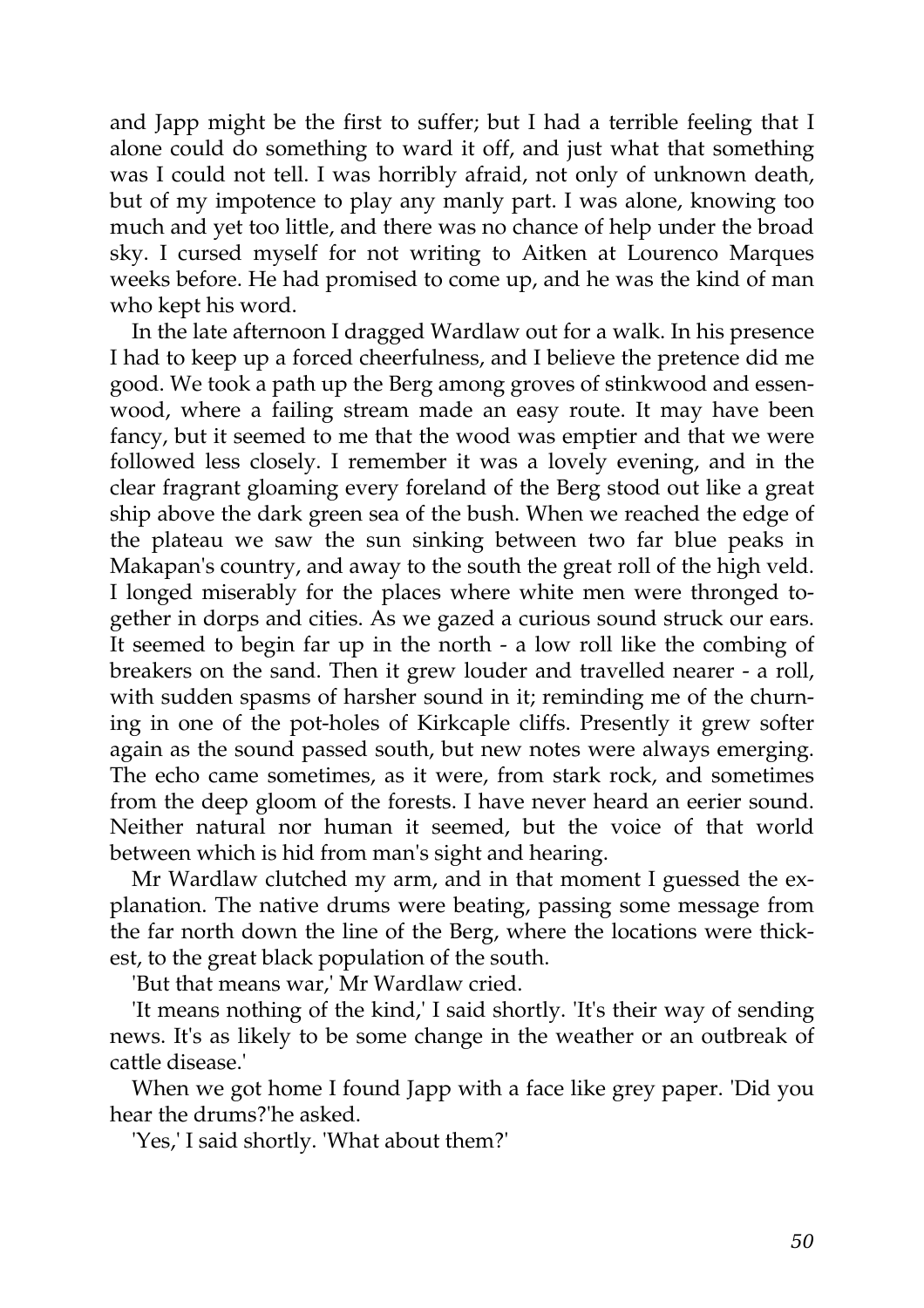'God forgive you for an ignorant Britisher,' he almost shouted. 'You may hear drums any night, but a drumming like that I only once heard before. It was in '79 in the 'Zeti valley. Do you know what happened next day? Cetewayo's impis came over the hills, and in an hour there wasn't a living white soul in the glen. Two men escaped, and one of them was called Peter Japp.'

'We are in God's hands then, and must wait on His will,' I said solemnly.

There was no more sleep for Wardlaw and myself that night. We made the best barricade we could of the windows, loaded all our weapons, and trusted to Colin to give us early news. Before supper I went over to get Japp to join us, but found that that worthy had sought help from his old protector, the bottle, and was already sound asleep with both door and window open.

I had made up my mind that death was certain, and yet my heart belied my conviction, and I could not feel the appropriate mood. If anything I was more cheerful since I had heard the drums. It was clearly now beyond the power of me or any man to stop the march of events. My thoughts ran on a native rising, and I kept telling myself how little that was probable. Where were the arms, the leader, the discipline? At any rate such arguments put me to sleep before dawn, and I wakened at eight to find that nothing had happened. The clear morning sunlight, as of old, made Blaauwildebeestefontein the place of a dream. Zeeta brought in my cup of coffee as if this day were just like all others, my pipe tasted as sweet, the fresh air from the Berg blew as fragrantly on my brow. I went over to the store in reasonably good spirits, leaving Wardlaw busy on the penitential Psalms.

The post-runner had brought the mail as usual, and there was one private letter for me. I opened it with great excitement, for the envelope bore the stamp of the firm. At last Colles had deigned to answer.

Inside was a sheet of the firm's notepaper, with the signature of Colles across the top. Below some one had pencilled these five words:

The Blesbok<sup>3</sup> are changing ground.

I looked to see that Japp had not suffocated himself, then shut up the store, and went back to my room to think out this new mystification.

The thing had come from Colles, for it was the private notepaper of the Durban office, and there was Colles' signature. But the pencilling was in a different hand. My deduction from this was that some one wished to send me a message, and that Colles had given that some one a sheet of

<sup>3.</sup>A species of buck.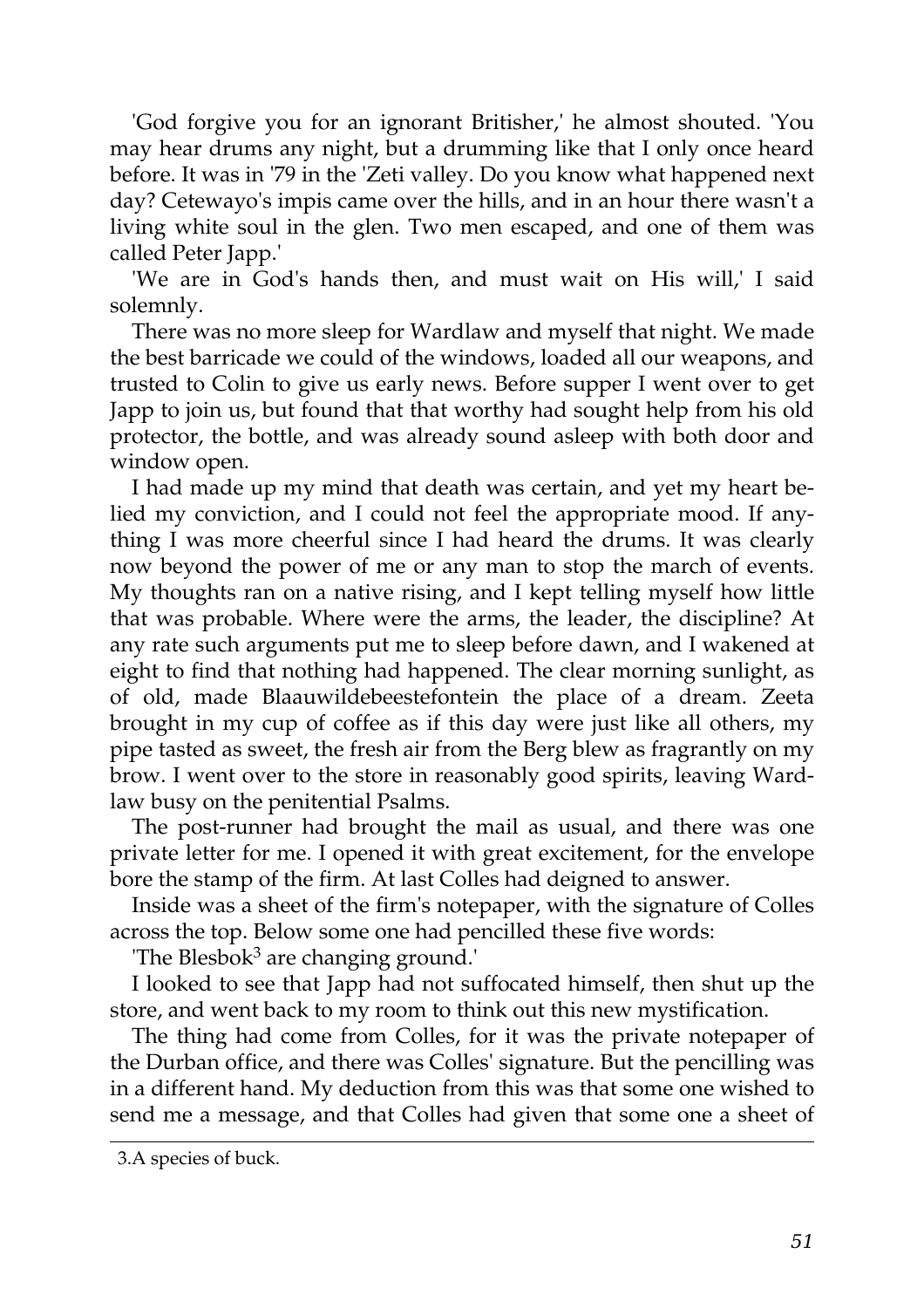signed paper to serve as a kind of introduction. I might take it, therefore, that the scribble was Colles' reply to my letter.

Now, my argument continued, if the unknown person saw fit to send me a message, it could not be merely one of warning. Colles must have told him that I was awake to some danger, and as I was in Blaauwildebeestefontein, I must be nearer the heart of things than any one else. The message must therefore be in the nature of some password, which I was to remember when I heard it again.

I reasoned the whole thing out very clearly, and I saw no gap in my logic. I cannot describe how that scribble had heartened me. I felt no more the crushing isolation of yesterday. There were others beside me in the secret. Help must be on the way, and the letter was the first tidings.

But how near? - that was the question; and it occurred to me for the first time to look at the postmark. I went back to the store and got the envelope out of the waste-paper basket. The postmark was certainly not Durban. The stamp was a Cape Colony one, and of the mark I could only read three letters, T. R. S. This was no sort of clue, and I turned the thing over, completely baffled. Then I noticed that there was no mark of the post town of delivery. Our letters to Blaauwildebeestefontein came through Pietersdorp and bore that mark. I compared the envelope with others. They all had a circle, and 'Pietersdorp' in broad black letters. But this envelope had nothing except the stamp.

I was still slow at detective work, and it was some minutes before the explanation flashed on me. The letter had never been posted at all. The stamp was a fake, and had been borrowed from an old envelope. There was only one way in which it could have come. It must have been put in the letter- bag while the postman was on his way from Pietersdorp. My unknown friend must therefore be somewhere within eighty miles of me. I hurried off to look for the post-runner, but he had started back an hour before. There was nothing for it but to wait on the coming of the unknown.

That afternoon I again took Mr Wardlaw for a walk. It is an ingrained habit of mine that I never tell anyone more of a business than is practically necessary. For months I had kept all my knowledge to myself, and breathed not a word to a soul. But I thought it my duty to tell Wardlaw about the letter, to let him see that we were not forgotten. I am afraid it did not encourage his mind. Occult messages seemed to him only the last proof of a deadly danger encompassing us, and I could not shake his opinion.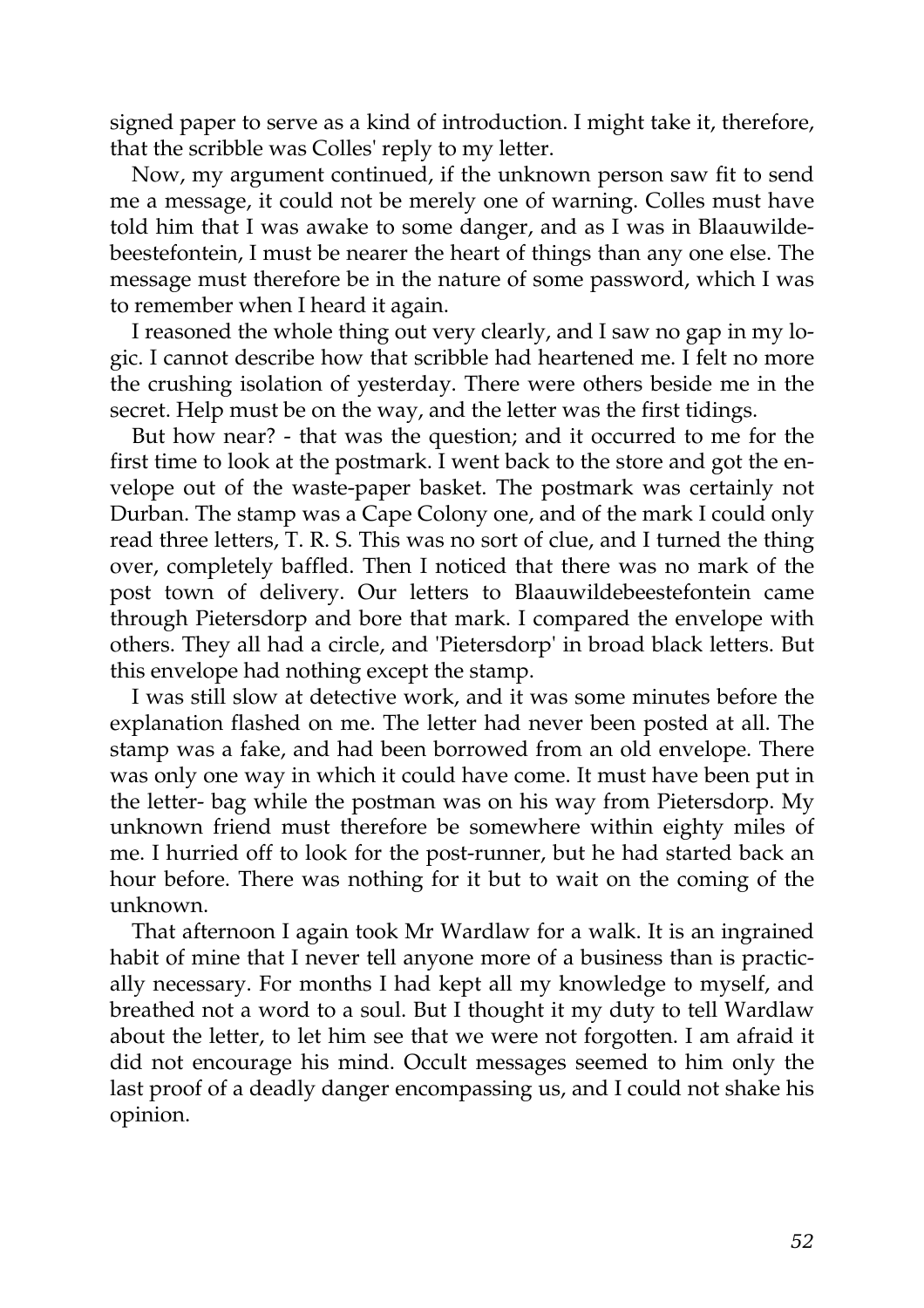We took the same road to the crown of the Berg, and I was confirmed in my suspicion that the woods were empty and the watchers gone. The place was as deserted as the bush at Umvelos'. When we reached the summit about sunset we waited anxiously for the sound of drums. It came, as we expected, louder and more menacing than before. Wardlaw stood pinching my arm as the great tattoo swept down the escarpment, and died away in the far mountains beyond the Olifants, Yet it no longer seemed to be a wall of sound, shutting us out from our kindred in the West. A message had pierced the wall. If the blesbok were changing ground, I believed that the hunters were calling out their hounds and getting ready for the chase.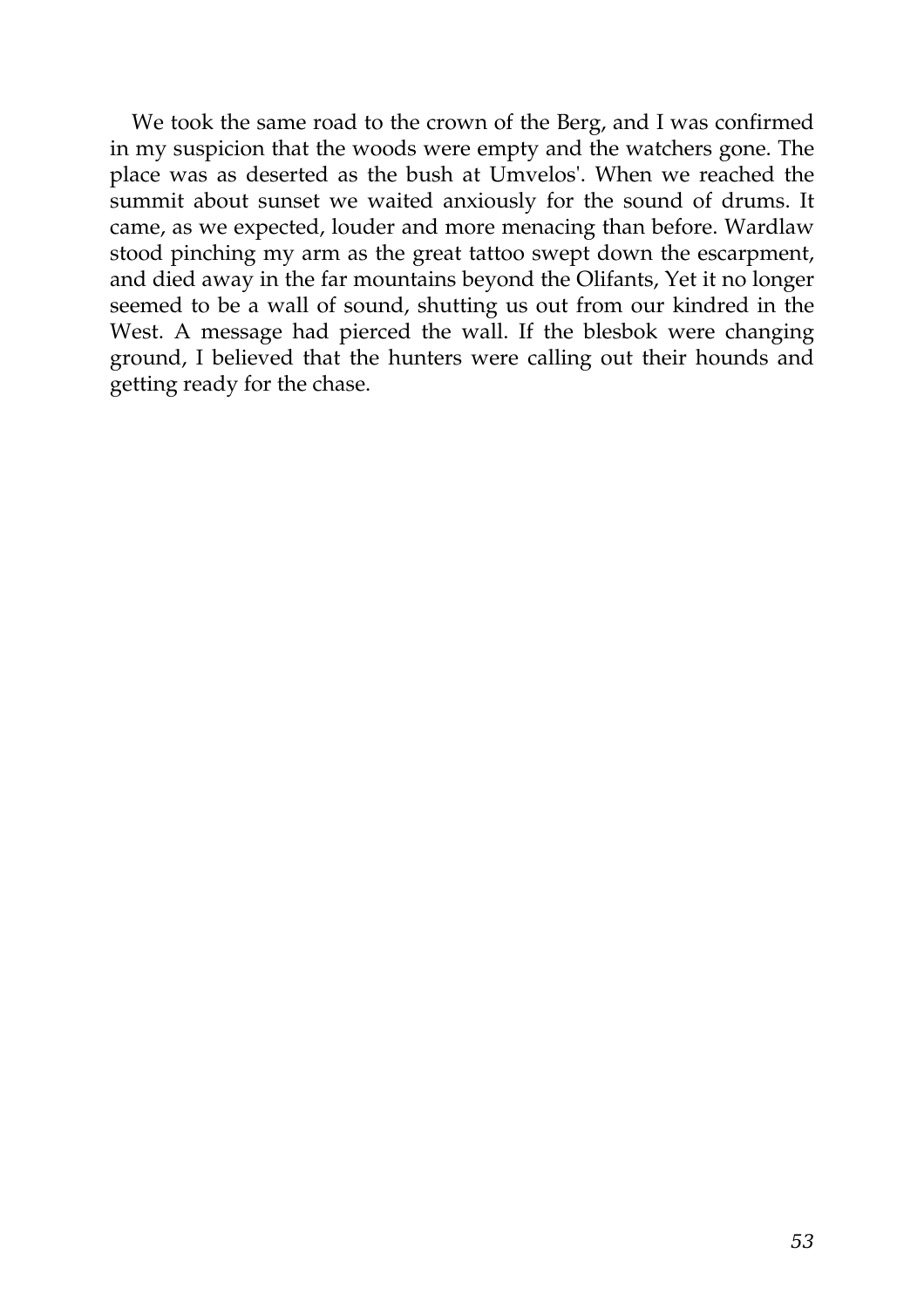### Chapter

### **Captain Arcoll Tells a Tale**

It froze in the night, harder than was common on the Berg even in winter, and as I crossed the road next morning it was covered with rime. All my fears had gone, and my mind was strung high with expectation. Five pencilled words may seem a small thing to build hope on, but it was enough for me, and I went about my work in the store with a reasonably light heart. One of the first things I did was to take stock of our armoury. There were five sporting Mausers of a cheap make, one Mauser pistol, a Lee-Speed carbine, and a little nickel- plated revolver. There was also Japp's shot-gun, an old hammered breech-loader, as well as the gun I had brought out with me. There was a good supply of cartridges, including a stock for a .400 express which could not be found. I pocketed the revolver, and searched till I discovered a good sheath-knife. If fighting was in prospect I might as well look to my arms.

All the morning I sat among flour and sugar possessing my soul in as much patience as I could command. Nothing came down the white road from the west. The sun melted the rime; the flies came out and buzzed in the window; Japp got himself out of bed, brewed strong coffee, and went back to his slumbers. Presently it was dinner-time, and I went over to a silent meal with Wardlaw. When I returned I must have fallen asleep over a pipe, for the next thing I knew I was blinking drowsily at the patch of sun in the door, and listening for footsteps. In the dead stillness of the afternoon I thought I could discern a shuffling in the dust. I got up and looked out, and there, sure enough, was some one coming down the road.

But it was only a Kaffir, and a miserable-looking object at that. I had never seen such an anatomy. It was a very old man, bent almost double, and clad in a ragged shirt and a pair of foul khaki trousers. He carried an iron pot, and a few belongings were tied up in a dirty handkerchief. He must have been a dacha<sup>4</sup> smoker, for he coughed hideously, twisting his

<sup>4.</sup>Hemp.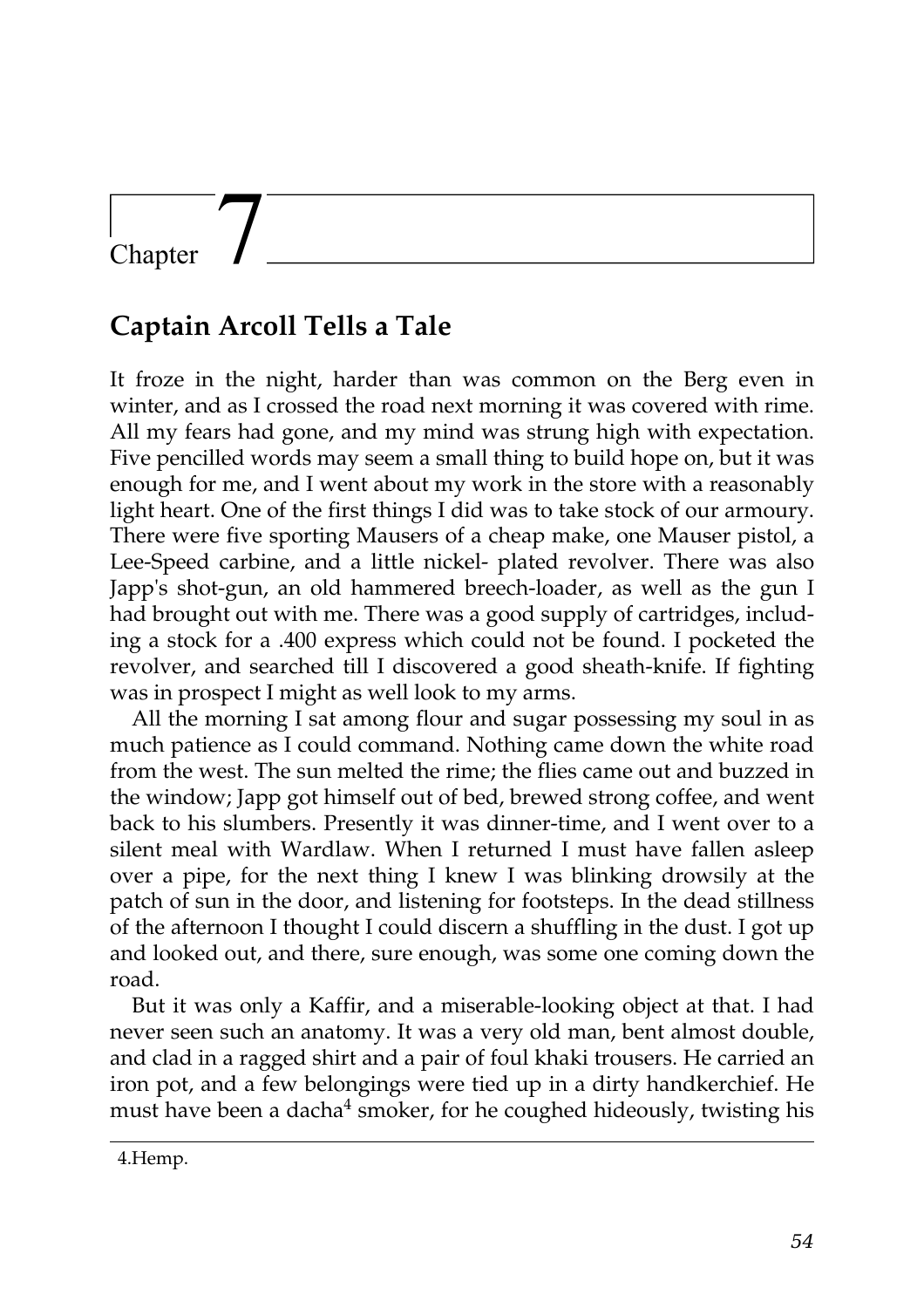body with the paroxysms. I had seen the type before - the old brokendown native who had no kin to support him, and no tribe to shelter him. They wander about the roads, cooking their wretched meals by their little fires, till one morning they are found stiff under a bush.

The native gave me a good-day in Kaffir, then begged for tobacco or a handful of mealie-meal.

I asked him where he came from.

'From the west, Inkoos,' he said, 'and before that from the south. It is a sore road for old bones.'

I went into the store to fetch some meal, and when I came out he had shuffled close to the door. He had kept his eyes on the ground, but now he looked up at me, and I thought he had very bright eyes for such an old wreck.

'The nights are cold, Inkoos,' he wailed, 'and my folk are scattered, and I have no kraal. The aasvogels follow me, and I can hear the blesbok.' 'What about the blesbok?' I asked with a start.

'The blesbok are changing ground,' he said, and looked me straight in the face.

'And where are the hunters?' I asked. 'They are here and behind me,' he said in English, holding out his pot for my meal, while he began to edge into the middle of the road.

I followed, and, speaking English, asked him if he knew of a man named Colles.

'I come from him, young Baas. Where is your house? Ah, the school. There will be a way in by the back window? See that it is open, for I'll be there shortly.' Then lifting up his voice he called down in Sesuto all manner of blessings on me for my kindness, and went shuffling down the sunlit road, coughing like a volcano.

In high excitement I locked up the store and went over to Mr Wardlaw. No children had come to school that day, and he was sitting idle, playing patience. 'Lock the door,' I said, 'and come into my room. We're on the brink of explanations.'

In about twenty minutes the bush below the back-window parted and the Kaffir slipped out. He grinned at me, and after a glance round, hopped very nimbly over the sill. Then he examined the window and pulled the curtains.

'Is the outer door shut?' he asked in excellent English. 'Well, get me some hot water, and any spare clothes you may possess, Mr Crawfurd. I must get comfortable before we begin our indaba.<sup>5</sup> We've the night

<sup>5.</sup>Council.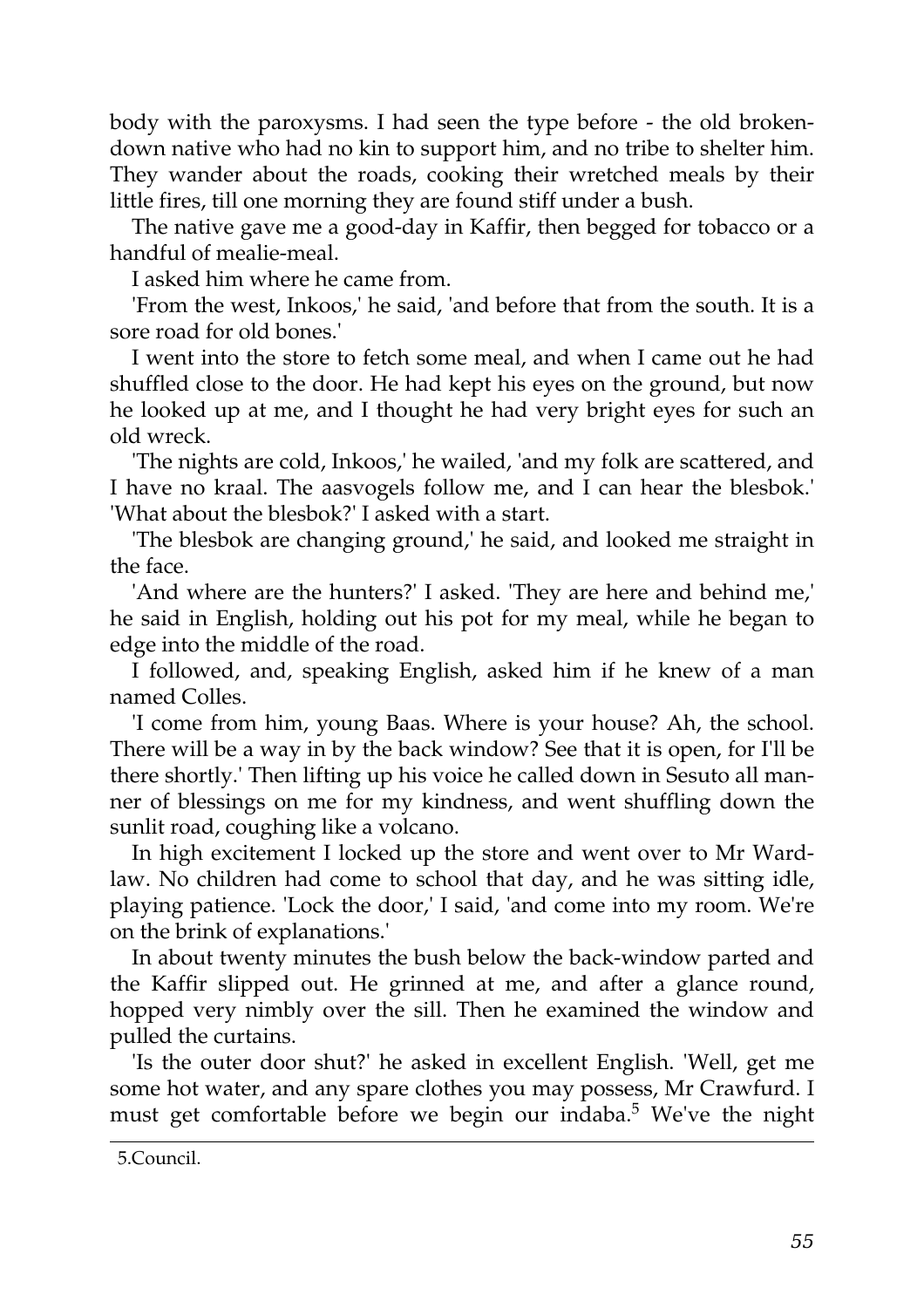before us, so there's plenty of time. But get the house clear, and see that nobody disturbs me at my toilet. I am a modest man, and sensitive about my looks.'

I brought him what he wanted, and looked on at an amazing transformation. Taking a phial from his bundle, he rubbed some liquid on his face and neck and hands, and got rid of the black colouring. His body and legs he left untouched, save that he covered them with shirt and trousers from my wardrobe. Then he pulled off a scaly wig, and showed beneath it a head of close-cropped grizzled hair. In ten minutes the old Kaffir had been transformed into an active soldierly-looking man of maybe fifty years. Mr Wardlaw stared as if he had seen a resurrection.

'I had better introduce myself,' he said, when he had taken the edge off his thirst and hunger. 'My name is Arcoll, Captain James Arcoll. I am speaking to Mr Crawfurd, the storekeeper, and Mr Wardlaw, the schoolmaster, of Blaauwildebeestefontein. Where, by the way, is Mr Peter Japp? Drunk? Ah, yes, it was always his failing. The quorum, however, is complete without him.'

By this time it was about sunset, and I remember I cocked my ear to hear the drums beat. Captain Arcoll noticed the movement as he noticed all else. 'You're listening for the drums, but you won't hear them. That business is over here. To-night they beat in Swaziland and down into the Tonga border. Three days more, unless you and I, Mr Crawfurd, are extra smart, and they'll be hearing them in Durban.'

It was not till the lamp was lit, the fire burning well, and the house locked and shuttered, that Captain Arcoll began his tale.

'First,' he said, 'let me hear what you know. Colles told me that you were a keen fellow, and had wind of some mystery here. You wrote him about the way you were spied on, but I told him to take no notice. Your affair, Mr Crawfurd, had to wait on more urgent matters. Now, what do you think is happening?' I spoke very shortly, weighing my words, for I felt I was on trial before these bright eyes. 'I think that some kind of native rising is about to commence.'

'Ay,' he said dryly, 'you would, and your evidence would be the spying and drumming. Anything more?'

'I have come on the tracks of a lot of I.D.B. work in the neighbourhood. The natives have some supply of diamonds, which they sell bit by bit, and I don't doubt but they have been getting guns with the proceeds.'

He nodded, 'Have you any notion who has been engaged in the job?'

I had it on my tongue to mention Japp, but forbore, remembering my promise. 'I can name one,' I said, 'a little yellow Portugoose, who calls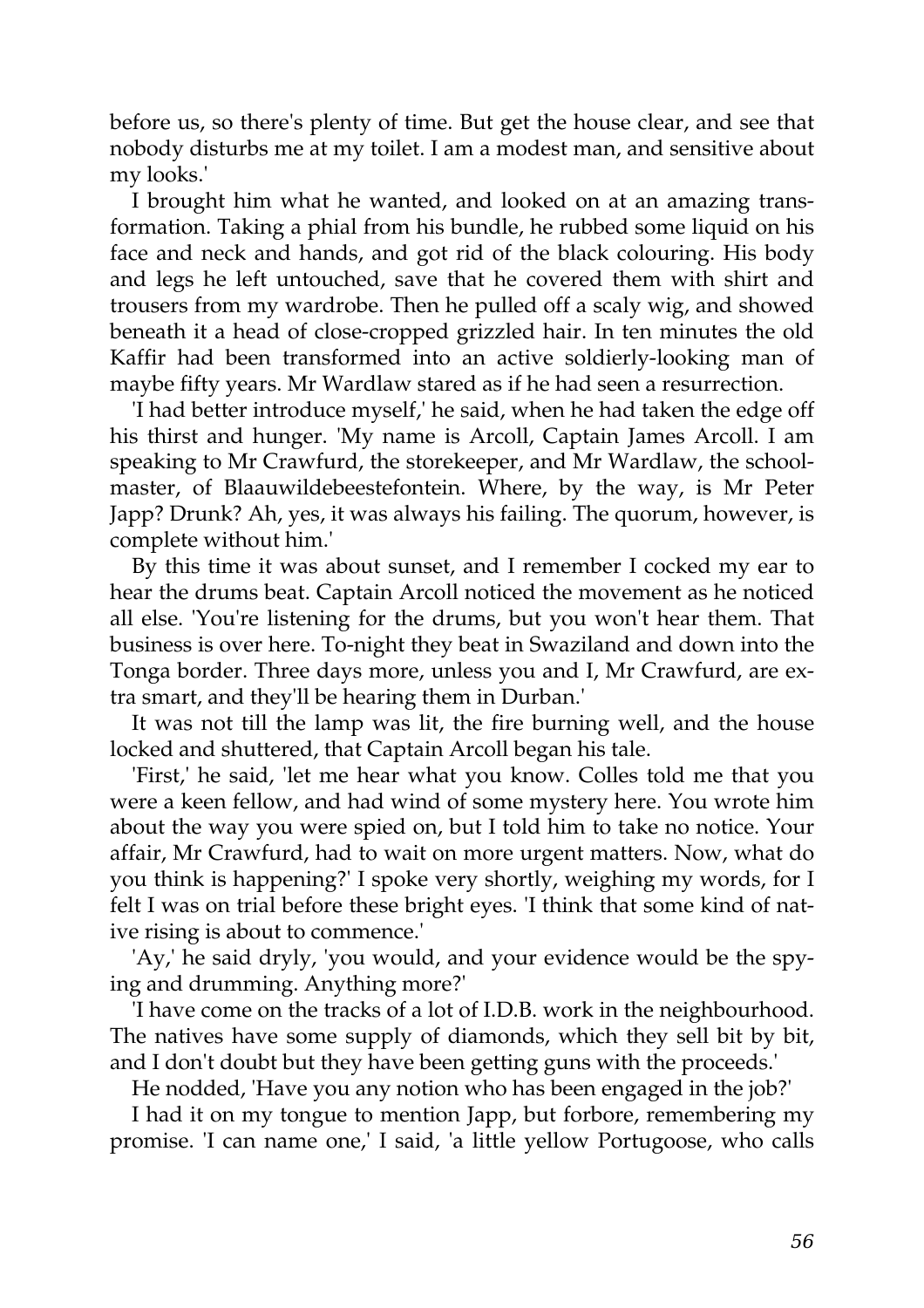himself Henriques or Hendricks. He passed by here the day before yesterday.'

Captain Arcoll suddenly was consumed with quiet laughter. 'Did you notice the Kaffir who rode with him and carried his saddlebags? Well, he's one of my men. Henriques would have a fit if he knew what was in those saddlebags. They contain my change of clothes, and other odds and ends. Henriques' own stuff is in a hole in the spruit. A handy way of getting one's luggage sent on, eh? The bags are waiting for me at a place I appointed.' And again Captain Arcoll indulged his sense of humour. Then he became grave, and returned to his examination. 'A rising, with diamonds as the sinews of war, and Henriques as the chief agent. Well and good! But who is to lead, and what are the natives going to rise about?'

'I know nothing further, but I have made some guesses.'

'Let's hear your guesses,' he said, blowing smoke rings from his pipe. 'I think the main mover is a great black minister who calls himself John Laputa.'

Captain Arcoll nearly sprang out of his chair. 'Now, how on earth did you find that out? Quick, Mr Crawfurd, tell me all you know, for this is desperately important.'

I began at the beginning, and told him the story of what happened on the Kirkcaple shore. Then I spoke of my sight of him on board ship, his talk with Henriques about Blaauwildebeestefontein, and his hurried departure from Durban.

Captain Arcoll listened intently, and at the mention of Durban he laughed. 'You and I seem to have been running on lines which nearly touched. I thought I had grabbed my friend Laputa that night in Durban, but I was too cocksure and he slipped off. Do you know, Mr Crawfurd, you have been on the right trail long before me? When did you say you saw him at his devil-worship? Seven years ago? Then you were the first man alive to know the Reverend John in his true colours. You knew seven years ago what I only found out last year.'

'Well, that's my story,' I said. 'I don't know what the rising is about, but there's one other thing I can tell you. There's some kind of sacred place for the Kaffirs, and I've found out where it is.' I gave him a short account of my adventures in the Rooirand.

He smoked silently for a bit after I had finished. 'You've got the skeleton of the whole thing right, and you only want the filling up. And you found out everything for yourself? Colles was right; you're not wanting in intelligence, Mr Crawfurd.'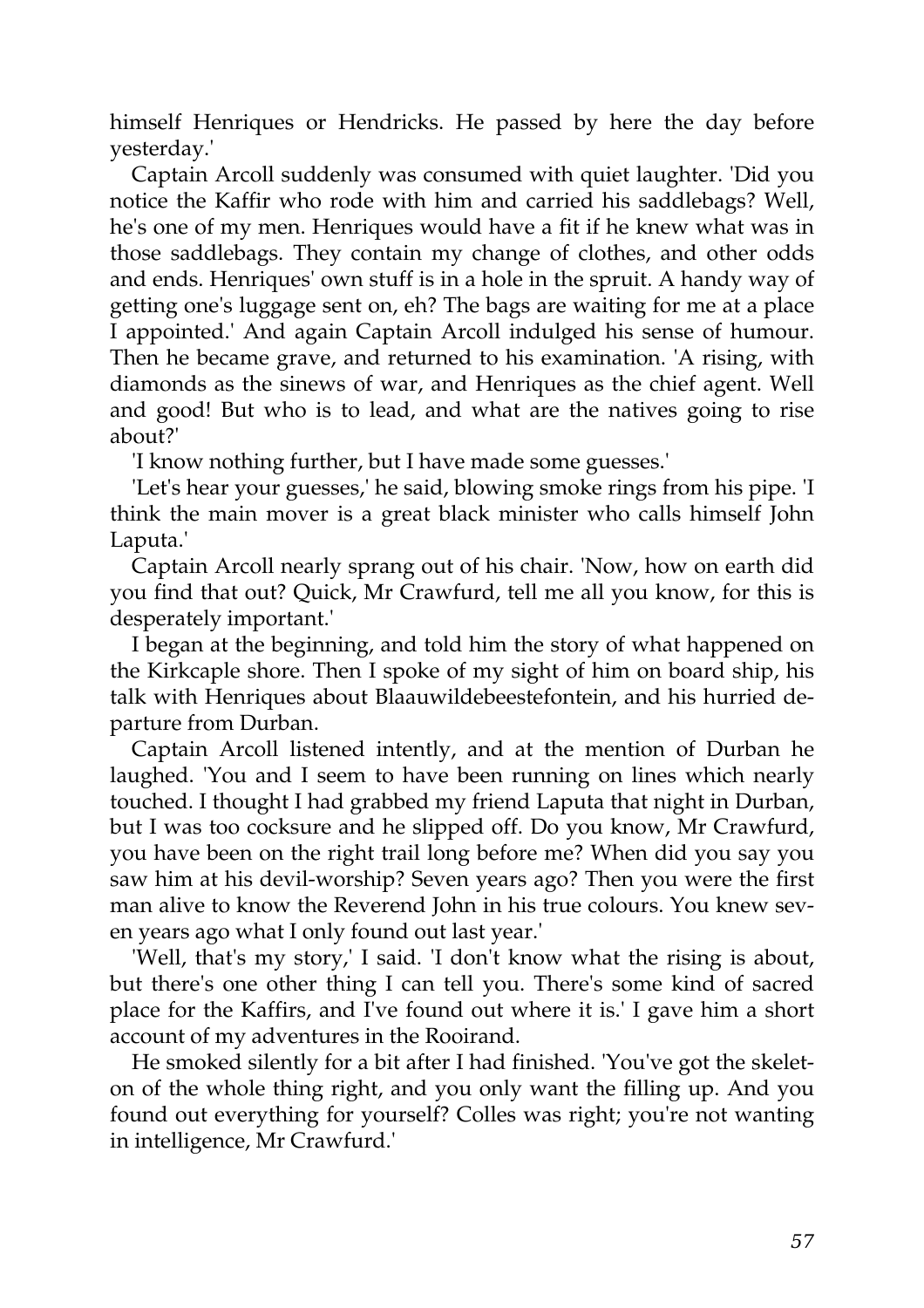It was not much of a compliment, but I have never been more pleased in my life. This slim, grizzled man, with his wrinkled face and bright eyes, was clearly not lavish in his praise. I felt it was no small thing to have earned a word of commendation.

'And now I will tell you my story,' said Captain Arcoll. 'It is a long story, and I must begin far back. It has taken me years to decipher it, and, remember, I've been all my life at this native business. I can talk every dialect, and I have the customs of every tribe by heart. I've travelled over every mile of South Africa, and Central and East Africa too. I was in both the Matabele wars, and I've seen a heap of other fighting which never got into the papers. So what I tell you you can take as gospel, for it is knowledge that was not learned in a day.'

He puffed away, and then asked suddenly, 'Did you ever hear of Prester John?'

'The man that lived in Central Asia?' I asked, with a reminiscence of a story-book I had as a boy. 'No, no,' said Mr Wardlaw, 'he means the King of Abyssinia in the fifteenth century. I've been reading all about him. He was a Christian, and the Portuguese sent expedition after expedition to find him, but they never got there. Albuquerque wanted to make an alliance with him and capture the Holy Sepulchre.'

Arcoll nodded. 'That's the one I mean. There's not very much known about him, except Portuguese legends. He was a sort of Christian, but I expect that his practices were as pagan as his neighbours'. There is no doubt that he was a great conqueror. Under him and his successors, the empire of Ethiopia extended far south of Abyssinia away down to the Great Lakes.'

'How long did this power last?' I asked wondering to what tale this was prologue.

'That's a mystery no scholar has ever been able to fathom. Anyhow, the centre of authority began to shift southward, and the warrior tribes moved in that direction. At the end of the sixteenth century the chief native power was round about the Zambesi. The Mazimba and the Makaranga had come down from the Lake Nyassa quarter, and there was a strong kingdom in Manicaland. That was the Monomotapa that the Portuguese thought so much of.'

Wardlaw nodded eagerly. The story was getting into ground that he knew about.

'The thing to remember is that all these little empires thought themselves the successors of Prester John. It took me a long time to find this out, and I have spent days in the best libraries in Europe over it. They all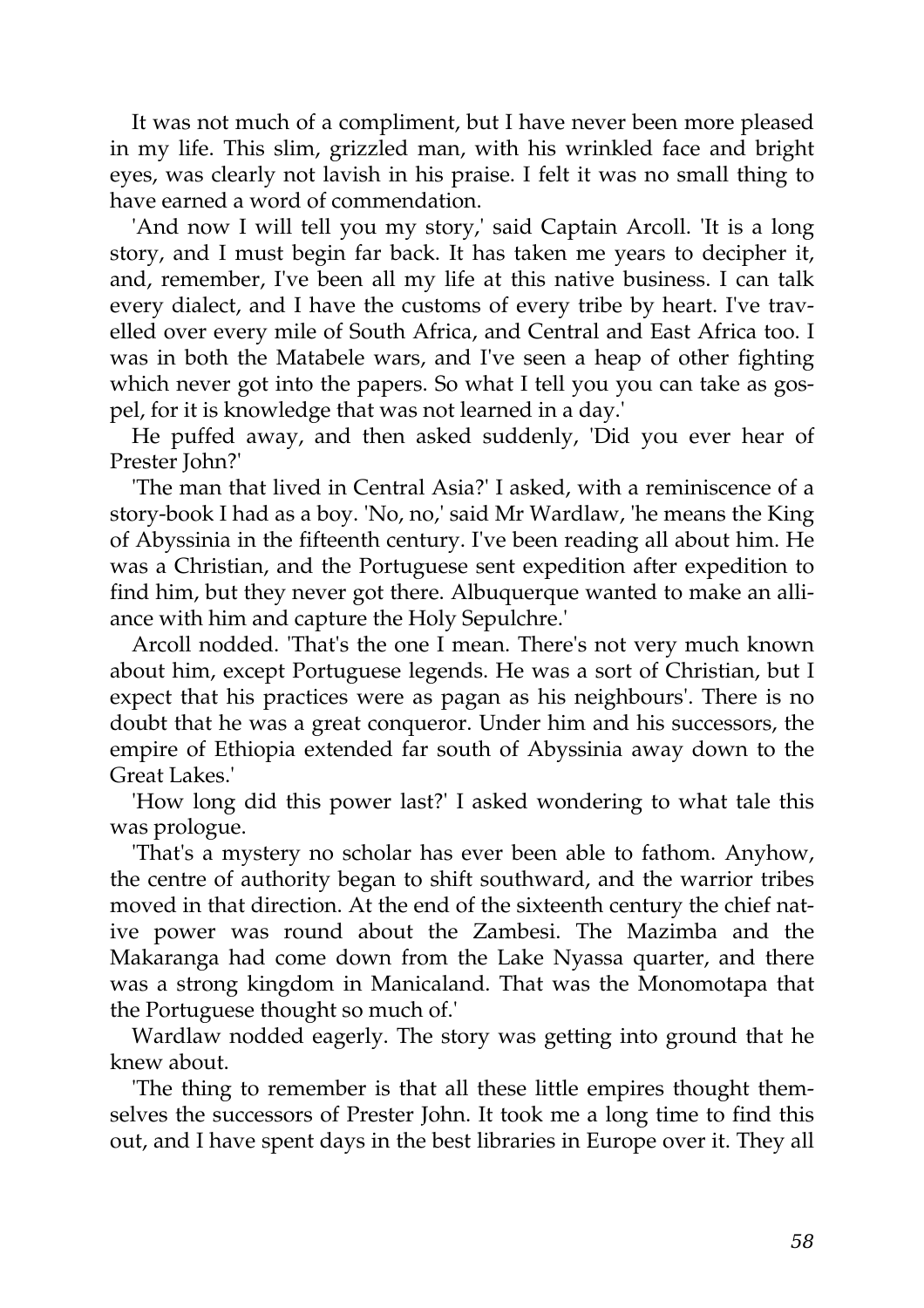looked back to a great king in the north, whom they called by about twenty different names. They had forgotten about his Christianity, but they remembered that he was a conqueror.

'Well, to make a long story short, Monomotapa disappeared in time, and fresh tribes came down from the north, and pushed right down to Natal and the Cape. That is how the Zulus first appeared. They brought with them the story of Prester John, but by this time it had ceased to be a historical memory, and had become a religious cult. They worshipped a great Power who had been their ancestor, and the favourite Zulu word for him was Umkulunkulu. The belief was perverted into fifty different forms, but this was the central creed - that Umkulunkulu had been the father of the tribe, and was alive as a spirit to watch over them.

'They brought more than a creed with them. Somehow or other, some fetich had descended from Prester John by way of the Mazimba and Angoni and Makaranga. What it is I do not know, but it was always in the hands of the tribe which for the moment held the leadership. The great native wars of the sixteenth century, which you can read about in the Portuguese historians, were not for territory but for leadership, and mainly for the possession of this fetich. Anyhow, we know that the Zulus brought it down with them. They called it Ndhlondhlo, which means the Great Snake, but I don't suppose that it was any kind of snake. The snake was their totem, and they would naturally call their most sacred possession after it.

'Now I will tell you a thing that few know. You have heard of Tchaka. He was a sort of black Napoleon early in the last century, and he made the Zulus the paramount power in South Africa, slaughtering about two million souls to accomplish it. Well, he had the fetich, whatever it was, and it was believed that he owed his conquests to it. Mosilikatse tried to steal it, and that was why he had to fly to Matabeleland. But with Tchaka it disappeared. Dingaan did not have it, nor Panda, and Cetewayo never got it, though he searched the length and breadth of the country for it. It had gone out of existence, and with it the chance of a Kaffir empire.'

Captain Arcoll got up to light his pipe, and I noticed that his face was grave. He was not telling us this yarn for our amusement.

'So much for Prester John and his charm,' he said. 'Now I have to take up the history at a different point. In spite of risings here and there, and occasional rows, the Kaffirs have been quiet for the better part of half a century. It is no credit to us. They have had plenty of grievances, and we are no nearer understanding them than our fathers were. But they are scattered and divided. We have driven great wedges of white settlement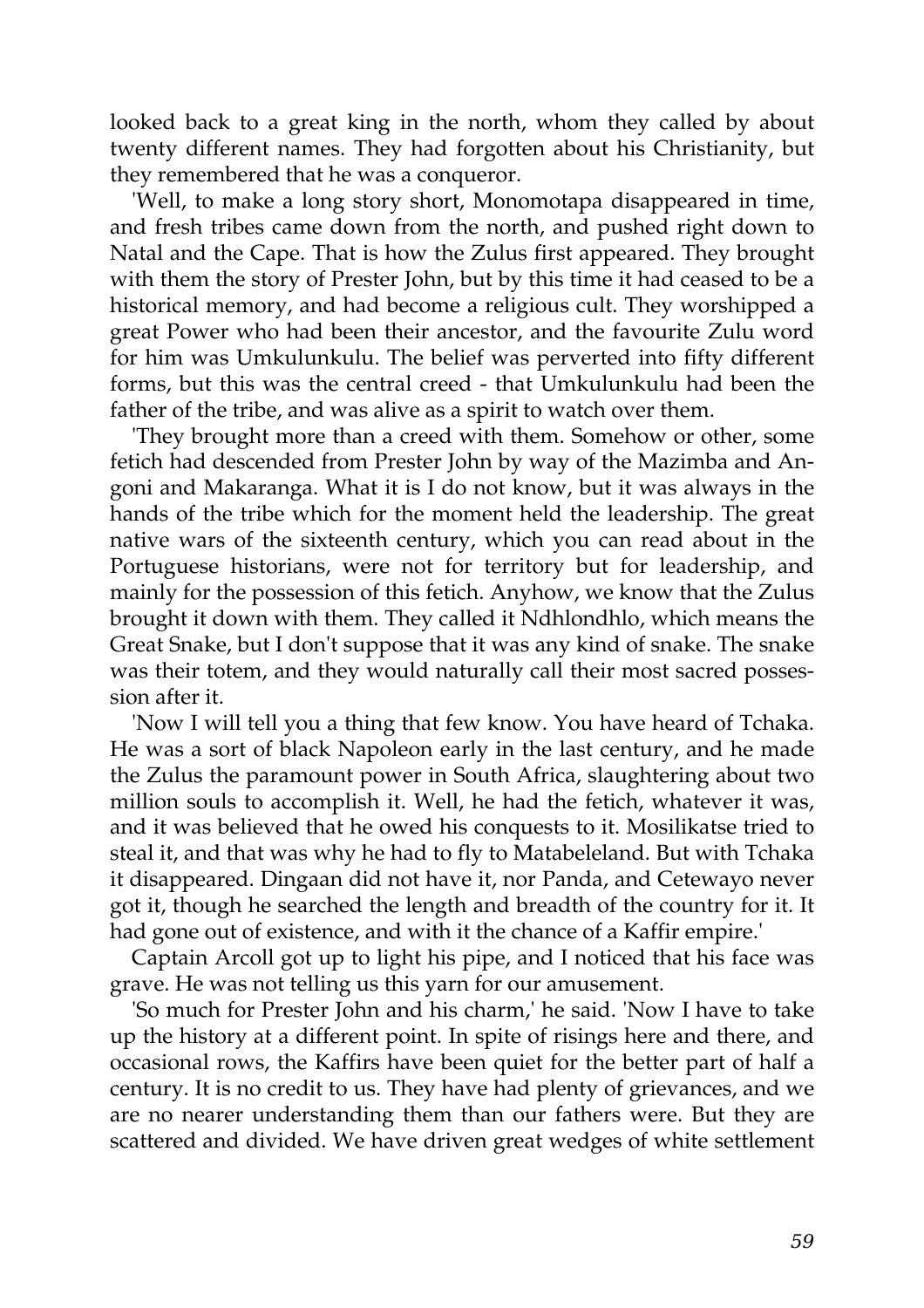into their territory, and we have taken away their arms. Still, they are six times as many as we are, and they have long memories, and a thoughtful man may wonder how long the peace will last. I have often asked myself that question, and till lately I used to reply, "For ever because they cannot find a leader with the proper authority, and they have no common cause to fight for." But a year or two ago I began to change my mind.

'It is my business to act as chief Intelligence officer among the natives. Well, one day, I came on the tracks of a curious person. He was a Christian minister called Laputa, and he was going among the tribes from Durban to the Zambesi as a roving evangelist. I found that he made an enormous impression, and yet the people I spoke to were chary of saying much about him. Presently I found that he preached more than the gospel. His word was "Africa for the Africans," and his chief point was that the natives had had a great empire in the past, and might have a great empire again. He used to tell the story of Prester John, with all kinds of embroidery of his own. You see, Prester John was a good argument for him, for he had been a Christian as well as a great potentate. 'For years there has been plenty of this talk in South Africa, chiefly among Christian Kaffirs. It is what they call "Ethiopianism," and American negroes are the chief apostles. For myself, I always thought the thing perfectly harmless. I don't care a fig whether the native missions break away from the parent churches in England and call themselves by fancy names. The more freedom they have in their religious life, the less they are likely to think about politics. But I soon found out that Laputa was none of your flabby educated negroes from America, and I began to watch him.

'I first came across him at a revival meeting in London, where he was a great success. He came and spoke to me about my soul, but he gave up when I dropped into Zulu. The next time I met him was on the lower Limpopo, when I had the pleasure of trying to shoot him from a boat.' Captain Arcoll took his pipe from his mouth and laughed at the recollection.

'I had got on to an I.D.B. gang, and to my amazement found the evangelist among them. But the Reverend John was too much for me. He went overboard in spite of the crocodiles, and managed to swim below water to the reed bed at the side. However, that was a valuable experience for me, for it gave me a clue.

'I next saw him at a Missionary Conference in Cape Town, and after that at a meeting of the Geographical Society in London, where I had a long talk with him. My reputation does not follow me home, and he thought I was an English publisher with an interest in missions. You see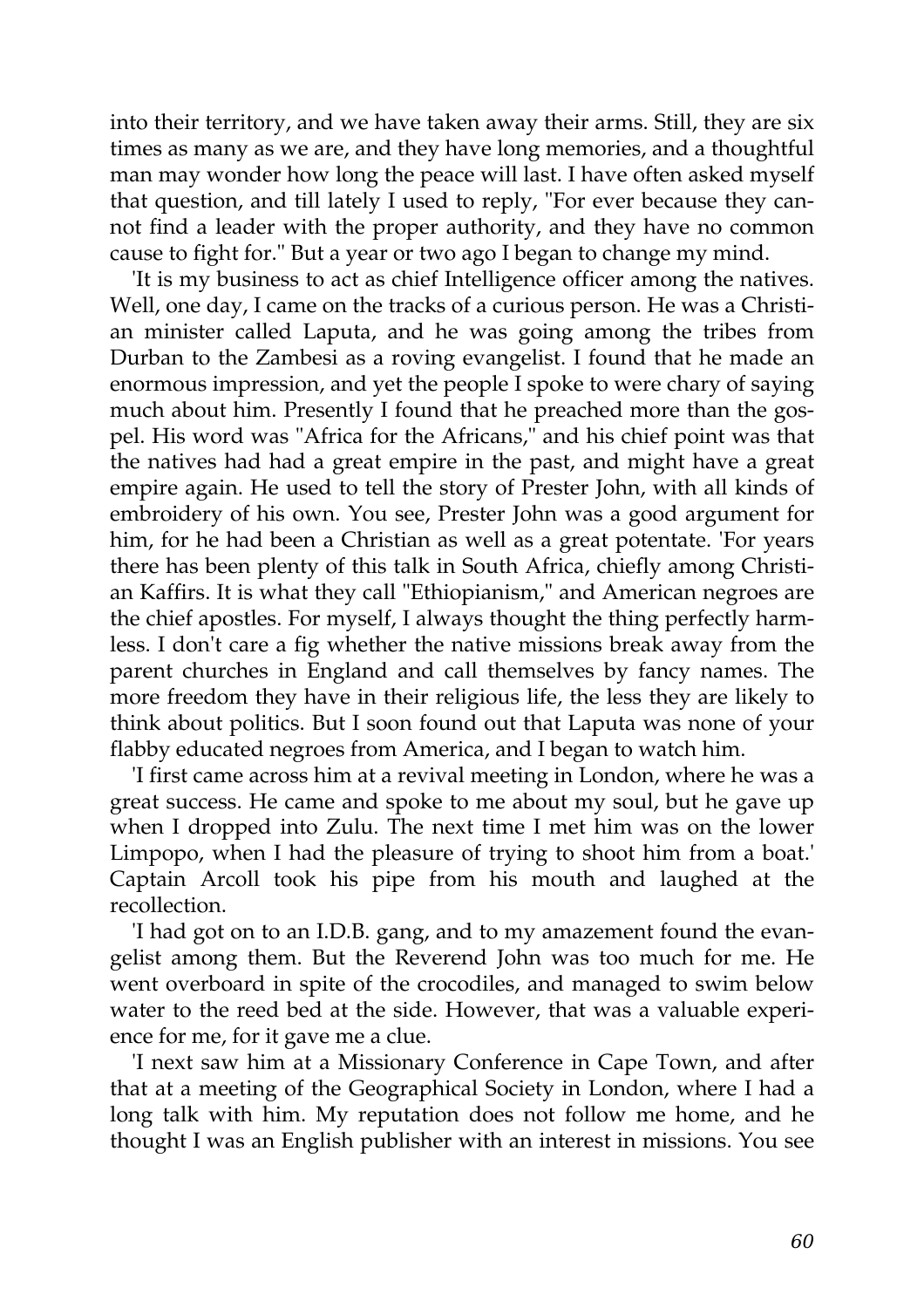I had no evidence to connect him with I.D.B., and besides I fancied that his real game was something bigger than that; so I just bided my time and watched.

'I did my best to get on to his dossier, but it was no easy job. However, I found out a few things. He had been educated in the States, and well educated too, for the man is a good scholar and a great reader, besides the finest natural orator I have ever heard. There was no doubt that he was of Zulu blood, but I could get no traces of his family. He must come of high stock, for he is a fine figure of a man. 'Very soon I found it was no good following him in his excursions into civilization. There he was merely the educated Kaffir; a great pet of missionary societies, and a favourite speaker at Church meetings. You will find evidence given by him in Blue-Books on native affairs, and he counted many members of Parliament at home among his correspondents. I let that side go, and resolved to dog him when on his evangelizing tours in the back-veld.

'For six months I stuck to him like a leech. I am pretty good at disguises, and he never knew who was the broken-down old Kaffir who squatted in the dirt at the edge of the crowd when he spoke, or the halfcaste who called him "Sir" and drove his Cape-cart. I had some queer adventures, but these can wait. The gist of the thing is, that after six months which turned my hair grey I got a glimmering of what he was after. He talked Christianity to the mobs in the kraals, but to the indunas<sup>6</sup> he told a different story.'

Captain Arcoll helped himself to a drink. 'You can guess what that story was, Mr Crawfurd. At full moon when the black cock was blooded, the Reverend John forgot his Christianity. He was back four centuries among the Mazimba sweeping down on the Zambesi. He told them, and they believed him, that he was the Umkulunkulu, the incarnated spirit of Prester John. He told them that he was there to lead the African race to conquest and empire. Ay, and he told them more: for he has, or says he has, the Great Snake itself, the necklet of Prester John.'

Neither of us spoke; we were too occupied with fitting this news into our chain of knowledge.

Captain Arcoll went on. 'Now that I knew his purpose, I set myself to find out his preparations. It was not long before I found a mighty organization at work from the Zambesi to the Cape. The great tribes were up to their necks in the conspiracy, and all manner of little sects had been taken in. I have sat at tribal councils and been sworn a blood brother, and I have used the secret password to get knowledge in odd places. It

<sup>6.</sup>Lesser chiefs.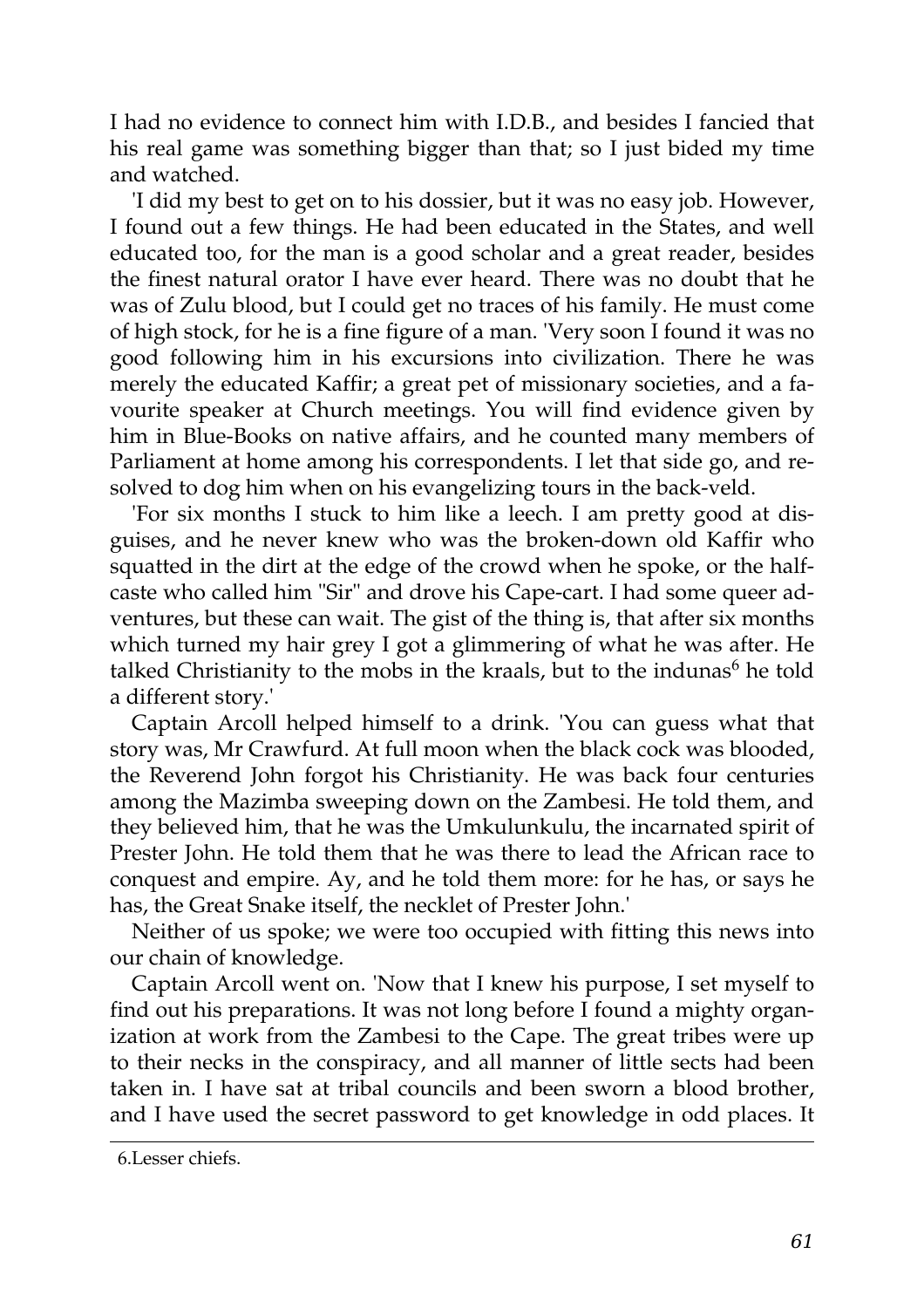was a dangerous game, and, as I have said, I had my adventures, but I came safe out of it - with my knowledge.

'The first thing I found out was that there was a great deal of wealth somewhere among the tribes. Much of it was in diamonds, which the labourers stole from the mines and the chiefs impounded. Nearly every tribe had its secret chest, and our friend Laputa had the use of them all. Of course the difficulty was changing the diamonds into coin, and he had to start I.D.B. on a big scale. Your pal, Henriques, was the chief agent for this, but he had others at Mozambique and Johannesburg, ay, and in London, whom I have on my list. With the money, guns and ammunition were bought, and it seems that a pretty flourishing trade has been going on for some time. They came in mostly overland through Portuguese territory, though there have been cases of consignments to Johannesburg houses, the contents of which did not correspond with the invoice. You ask what the Governments were doing to let this go on. Yes, and you may well ask. They were all asleep. They never dreamed of danger from the natives, and in any case it was difficult to police the Portuguese side. Laputa knew our weakness, and he staked everything on it.

'my first scheme was to lay Laputa by the heels; but no Government would act on my information. The man was strongly buttressed by public support at home, and South Africa has burned her fingers before this with arbitrary arrests. Then I tried to fasten I.D.B. on him, but I could not get my proofs till too late. I nearly had him in Durban, but he got away; and he never gave me a second chance. For five months he and Henriques have been lying low, because their scheme was getting very ripe. I have been following them through Zululand and Gazaland, and I have discovered that the train is ready, and only wants the match. For a month I have never been more than five hours behind him on the trail; and if he has laid his train, I have laid mine also.'

Arcoll's whimsical, humorous face had hardened into grimness, and in his eyes there was the light of a fierce purpose. The sight of him comforted me, in spite of his tale.

'But what can he hope to do?' I asked. 'Though he roused every Kaffir in South Africa he would be beaten. You say he is an educated man. He must know he has no chance in the long run.'

'I said he was an educated man, but he is also a Kaffir. He can see the first stage of a thing, and maybe the second, but no more. That is the native mind. If it was not like that our chance would be the worse.'

'You say the scheme is ripe,' I said; 'how ripe?'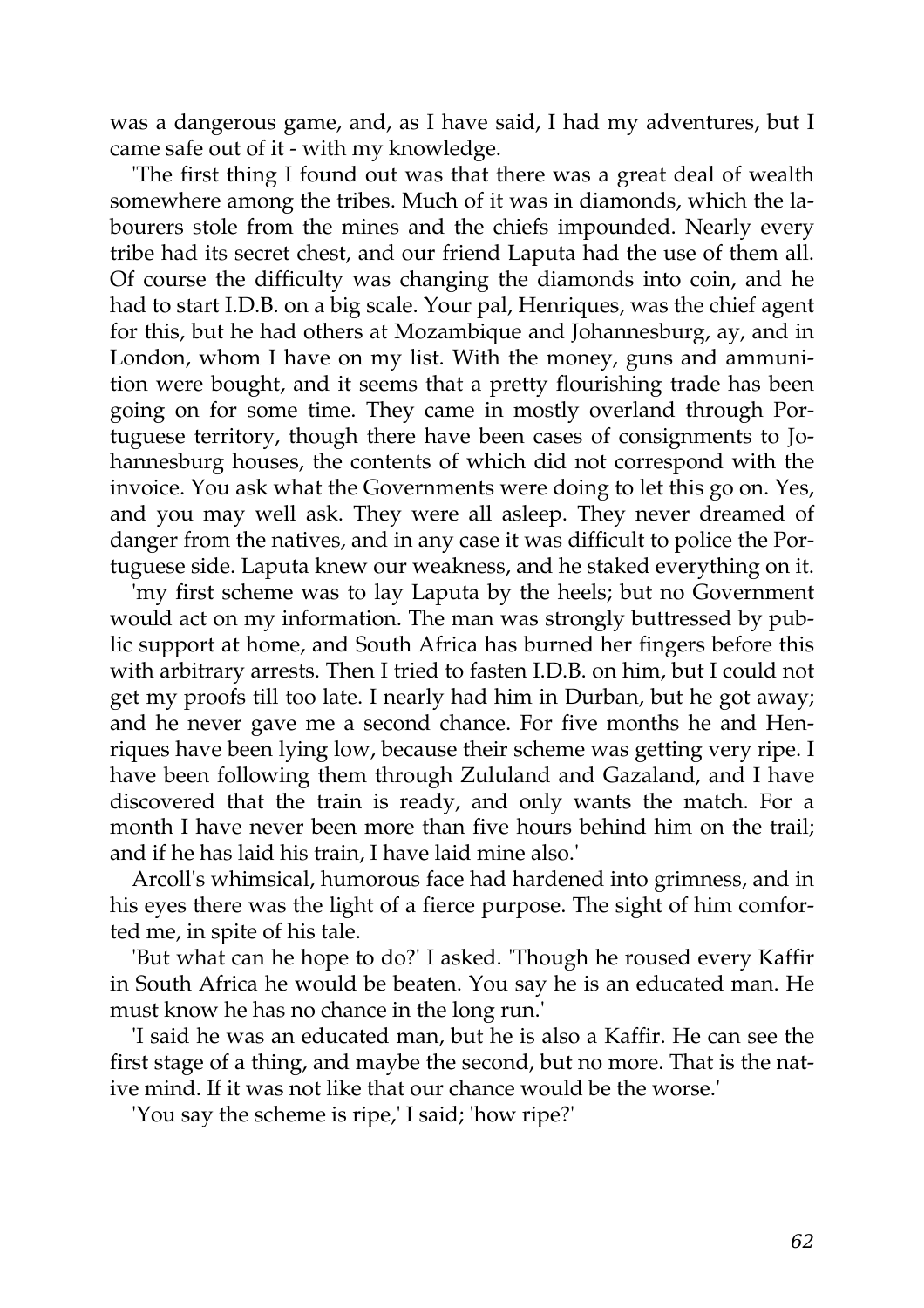Arcoll looked at the clock. 'In half an hour's time Laputa will be with 'Mpefu. There he will stay the night. To-morrow morning he goes to Umvelos' to meet Henriques. To-morrow evening the gathering begins.'

'One question,' I said. 'How big a man is Laputa?'

'The biggest thing that the Kaffirs have ever produced. I tell you, in my opinion he is a great genius. If he had been white he might have been a second Napoleon. He is a born leader of men, and as brave as a lion. There is no villainy he would not do if necessary, and yet I should hesitate to call him a blackguard. Ay, you may look surprised at me, you two pragmatical Scotsmen; but I have, so to speak, lived with the man for months, and there's fineness and nobility in him. He would be a terrible enemy, but a just one. He has the heart of a poet and a king, and it is God's curse that he has been born among the children of Ham. I hope to shoot him like a dog in a day or two, but I am glad to bear testimony to his greatness.'

'If the rising starts to-morrow,' I asked, 'have you any of his plans?'

He picked up a map from the table and opened it. 'The first rendezvous is somewhere near Sikitola's. Then they move south, picking up contingents; and the final concentration is to be on the high veld near Amsterdam, which is convenient for the Swazis and the Zulus. After that I know nothing, but of course there are local concentrations along the whole line of the Berg from Mashonaland to Basutoland. Now, look here. To get to Amsterdam they must cross the Delagoa Bay Railway. Well, they won't be allowed to. If they get as far, they will be scattered there. As I told you, I too have laid my train. We have the police ready all along the scarp of the Berg. Every exit from native territory is watched, and the frontier farmers are out on commando. We have regulars on the Delagoa Bay and Natal lines, and a system of field telegraphs laid which can summon further troops to any point. It has all been kept secret, because we are still in the dark ourselves. The newspaper public knows nothing about any rising, but in two days every white household in South Africa will be in a panic. Make no mistake, Mr Crawfurd; this is a grim business. We shall smash Laputa and his men, but it will be a fierce fight, and there will be much good blood shed. Besides, it will throw the country back another half-century. Would to God I had been man enough to put a bullet through his head in cold blood. But I could not do it - it was too like murder; and maybe I shall never have the chance now.'

'There's one thing puzzles me,' I said. 'What makes Laputa come up here to start with? Why doesn't he begin with Zululand?'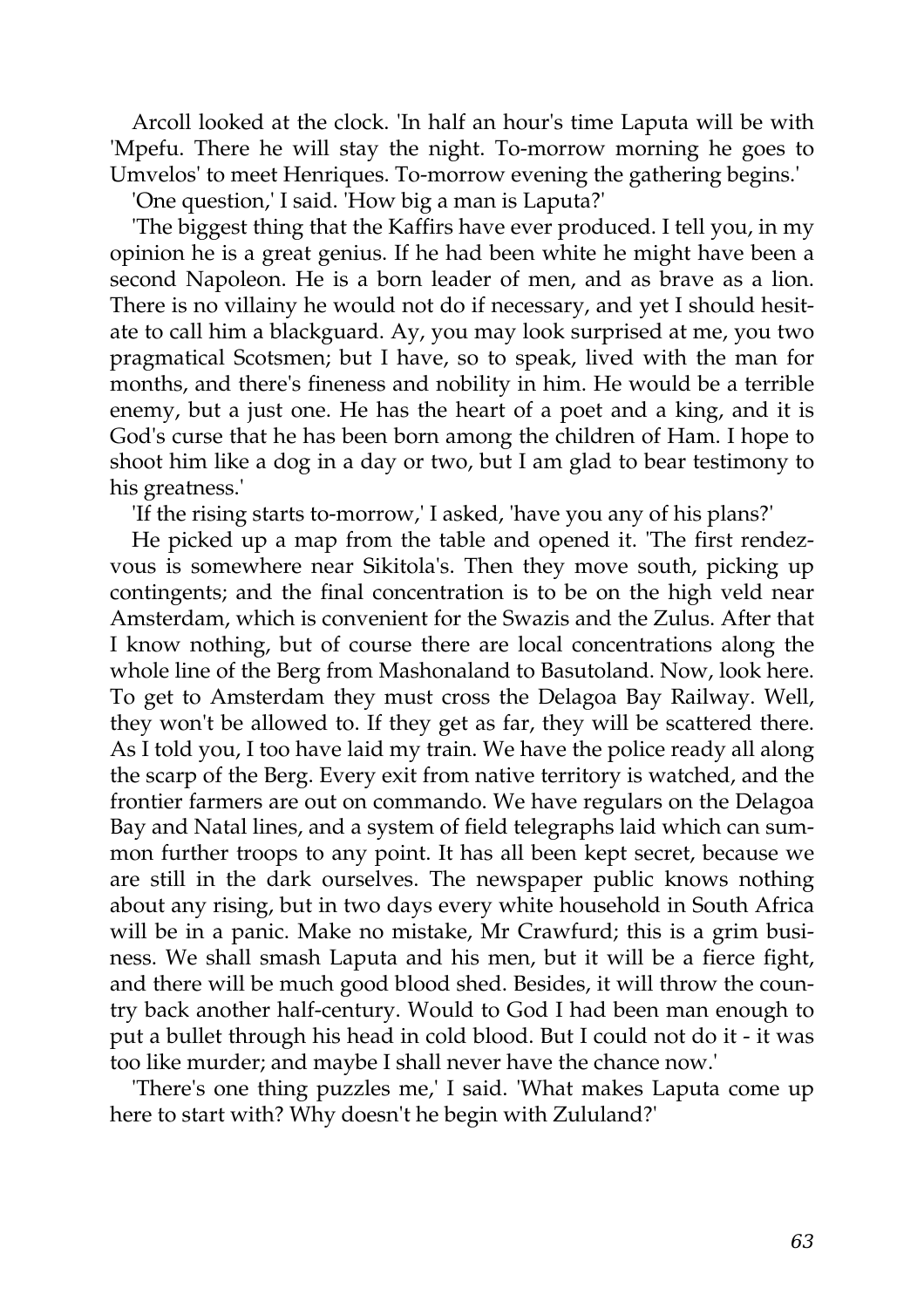'God knows! There's sure to be sense in it, for he does nothing without reason. We may know to-morrow.'

But as Captain Arcoll spoke, the real reason suddenly flashed into my mind: Laputa had to get the Great Snake, the necklet of Prester John, to give his leadership prestige. Apparently he had not yet got it, or Arcoll would have known. He started from this neighbourhood because the fetich was somewhere hereabouts. I was convinced that my guess was right, but I kept my own counsel.

'To-morrow Laputa and Henriques meet at Umvelos', probably at your new store, Mr Crawfurd. And so the ball commences.'

My resolution was suddenly taken.

'I think,' I said, 'I had better be present at the meeting, as representing the firm.'

Captain Arcoll stared at me and laughed. 'I had thought of going myself,' he said.

'Then you go to certain death, disguise yourself as you please. You cannot meet them in the store as I can. I'm there on my ordinary business, and they will never suspect. If you're to get any news, I'm the man to go.'

He looked at me steadily for a minute or so. 'I'm not sure that's such a bad idea of yours. I would be better employed myself on the Berg, and, as you say, I would have little chance of hearing anything. You're a plucky fellow, Mr Crawfurd. I suppose you understand that the risk is pretty considerable.'

'I suppose I do; but since I'm in this thing, I may as well see it out. Besides, I've an old quarrel with our friend Laputa.'

'Good and well,' said Captain Arcoll. 'Draw in your chair to the table, then, and I'll explain to you the disposition of my men. I should tell you that I have loyal natives in my pay in most tribes, and can count on early intelligence. We can't match their telepathy; but the new type of field telegraph is not so bad, and may be a trifle more reliable.'

Till midnight we pored over maps, and certain details were burned in on my memory. Then we went to bed and slept soundly, even Mr Wardlaw. It was strange how fear had gone from the establishment, now that we knew the worst and had a fighting man by our side.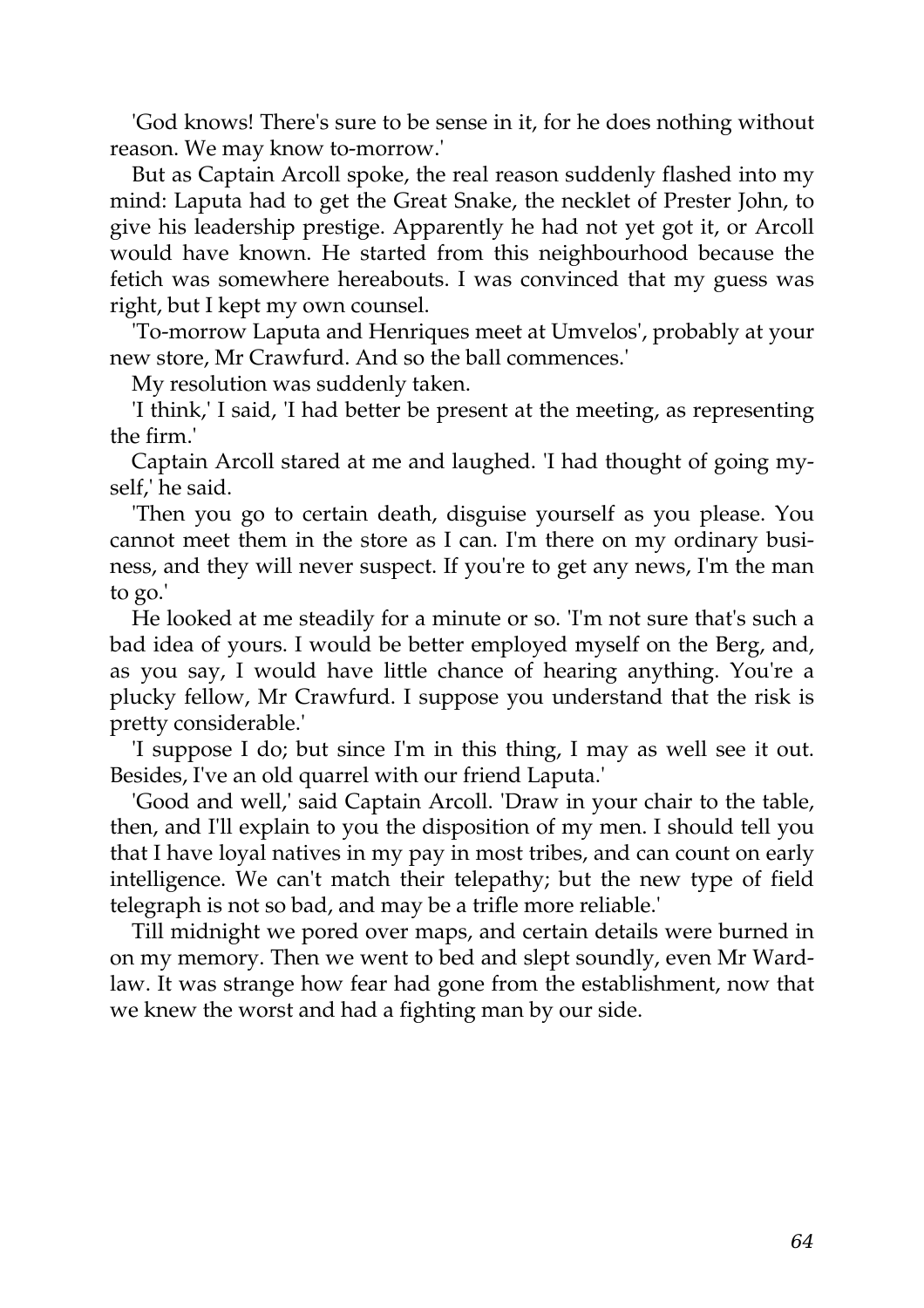# Chapter

### **I Fall in Again with the Reverend John Laputa**

Once, as a boy, I had earnestly desired to go into the army, and had hopes of rising to be a great general. Now that I know myself better, I do not think I would have been much good at a general's work. I would have shirked the loneliness of it, the isolation of responsibility. But I think I would have done well in a subaltern command, for I had a great notion of carrying out orders, and a certain zest in the mere act of obedience. Three days before I had been as nervous as a kitten because I was alone and it was 'up to me,' as Americans say, to decide on the next step. But now that I was only one wheel in a great machine of defence my nervousness seemed to have fled. I was well aware that the mission I was bound on was full of risk; but, to my surprise, I felt no fear. Indeed, I had much the same feeling as a boy on a Saturday's holiday who has planned a big expedition. One thing only I regretted - that Tam Dyke was not with me to see the fun. The thought of that faithful soul, now beating somewhere on the seas, made me long for his comradeship. As I shaved, I remember wondering if I would ever shave again, and the thought gave me no tremors. For once in my sober life I was strung up to the gambler's pitch of adventure.

My job was to go to Umvelos' as if on my ordinary business, and if possible find out something of the evening's plan of march. The question was how to send back a message to Arcoll, assuming I had any difficulty in getting away. At first this puzzled us both, and then I thought of Colin. I had trained the dog to go home at my bidding, for often when I used to go hunting I would have occasion to visit a kraal where he would have been a nuisance. Accordingly, I resolved to take Colin with me, and, if I got into trouble, to send word by him.

I asked about Laputa's knowledge of our preparations. Arcoll was inclined to think that he suspected little. The police and the commandos had been kept very secret, and, besides, they were moving on the high veld and out of the ken of the tribes. Natives, he told me, were not good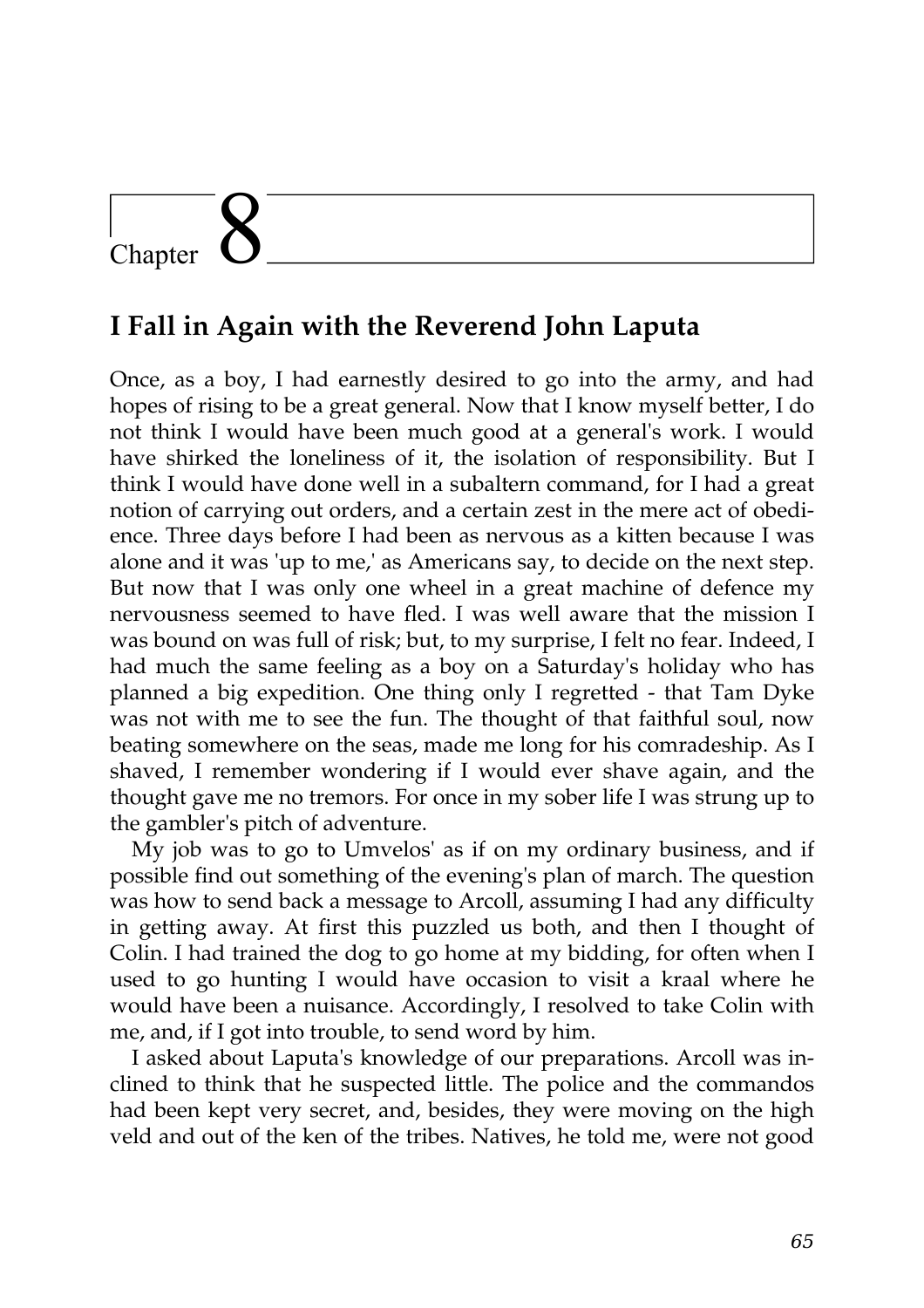scouts so far as white man's work was concerned, for they did not understand the meaning of what we did. On the other hand, his own native scouts brought him pretty accurate tidings of any Kaffir movements. He thought that all the bush country of the plain would be closely watched, and that no one would get through without some kind of pass. But he thought also that the storekeeper might be an exception, for his presence would give rise to no suspicions. Almost his last words to me were to come back hell-for-leather if I saw the game was hopeless, and in any case to leave as soon as I got any news. 'If you're there when the march begins,' he said, 'they'll cut your throat for a certainty.' I had all the various police posts on the Berg clear in my mind, so that I would know where to make for if the road to Blaauwildebeestefontein should be closed.

I said good-bye to Arcoll and Wardlaw with a light heart, though the schoolmaster broke down and implored me to think better of it. As I turned down into the gorge I heard the sound of horses' feet far behind, and, turning back, saw white riders dismounting at the dorp. At any rate I was leaving the country well guarded in my rear.

It was a fine morning in mid-winter, and I was in very good spirits as I jogged on my pony down the steep hill-road, with Colin running beside me. A month before I had taken the same journey, with no suspicion in my head of what the future was to bring. I thought about my Dutch companions, now with their cattle far out on the plains. Did they know of the great danger, I wondered. All the way down the glen I saw no sign of human presence. The game-birds mocked me from the thicket; a brace of white berghaan circled far up in the blue; and I had for pleasant comrade the brawling river. I dismounted once to drink, and in that green haven of flowers and ferns I was struck sharply with a sense of folly. Here were we wretched creatures of men making for each other's throats, and outraging the good earth which God had made so fair a habitation.

I had resolved on a short cut to Umvelos', avoiding the neighbourhood of Sikitola's kraal, so when the river emerged from the glen I crossed it and struck into the bush. I had not gone far before I realized that something strange was going on. It was like the woods on the Berg a week before. I had the impression of many people moving in the bush, and now and then I caught a glimpse of them. My first thought was that I should be stopped, but soon it appeared that these folk had business of their own which did not concern me. I was conscious of being watched, yet it was clear that the bush folk were not there for the purpose of watching me.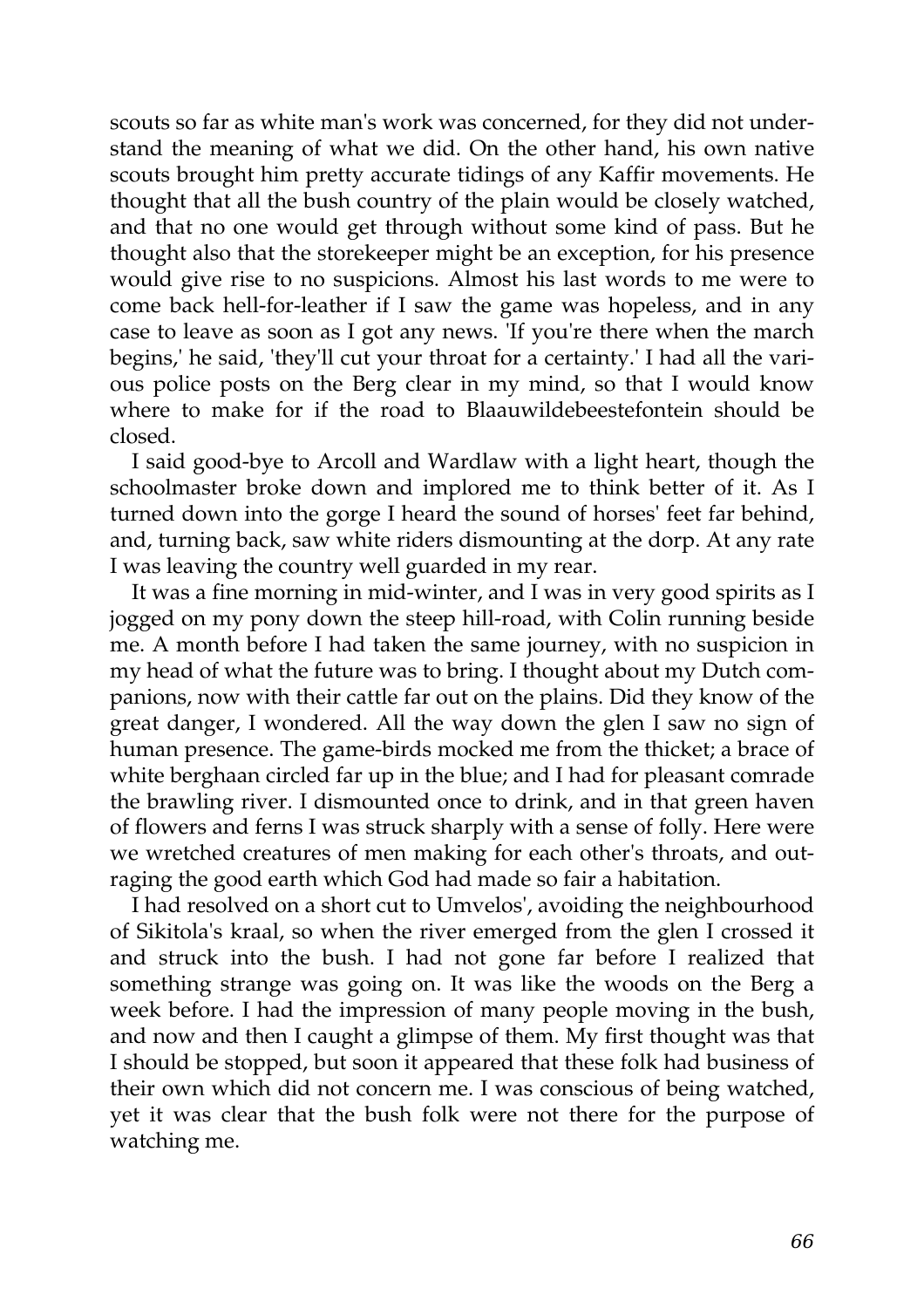For a little I kept my spirits, but as the hours passed with the same uncanny hurrying to and fro all about me my nerves began to suffer. Weeks of espionage at Blaauwildebeestefontein had made me jumpy. These people apparently meant me no ill, and had no time to spare on me, But the sensation of moving through them was like walking on a black-dark night with precipices all around. I felt odd quiverings between my shoulder blades where a spear might be expected to lodge. Overhead was a great blue sky and a blazing sun, and I could see the path running clear before me between the walls of scrub. But it was like midnight to me, a midnight of suspicion and unknown perils. I began to wish heartily I had never come.

I stopped for my midday meal at a place called Taqui, a grassy glade in the bush where a tiny spring of water crept out from below a big stone, only to disappear in the sand. Here I sat and smoked for half an hour, wondering what was going to become of me. The air was very still, but I could hear the rustle of movement somewhere within a hundred yards. The hidden folk were busy about their own ends, and I regretted that I had not taken the road by Sikitola's and seen how the kraals looked. They must be empty now, for the young men were already out on some mission. So nervous I got that I took my pocket-book and wrote down certain messages to my mother, which I implored whoever should find my body to transmit. Then, a little ashamed of my childishness, I pulled myself together, and remounted.

About three in the afternoon I came over a low ridge of bush and saw the corrugated iron roof of the store and the gleam of water from the Labongo. The sight encouraged me, for at any rate it meant the end of this disquieting ride. Here the bush changed to trees of some size, and after leaving the ridge the road plunged for a little into a thick shade. I had forgotten for a moment the folk in the bush, and when a man stepped out of the thicket I pulled up my horse with a start.

It was a tall native, who carried himself proudly, and after a glance at me, stalked along at my side. He wore curious clothes, for he had a kind of linen tunic, and around his waist hung a kilt of leopard-skin. In such a man one would have looked for a ting-kop<sup>7</sup>, but instead he had a mass of hair, not like a Kaffir's wool, but long and curled like some popular musician's. I should have been prepared for the face, but the sight of it sent a sudden chill of fright through my veins. For there was the curved nose, the deep flashing eyes, and the cruel lips of my enemy of the Kirkcaple shore.

<sup>7.</sup>The circlet into which, with the aid of gum, Zulu warriors weave their hair.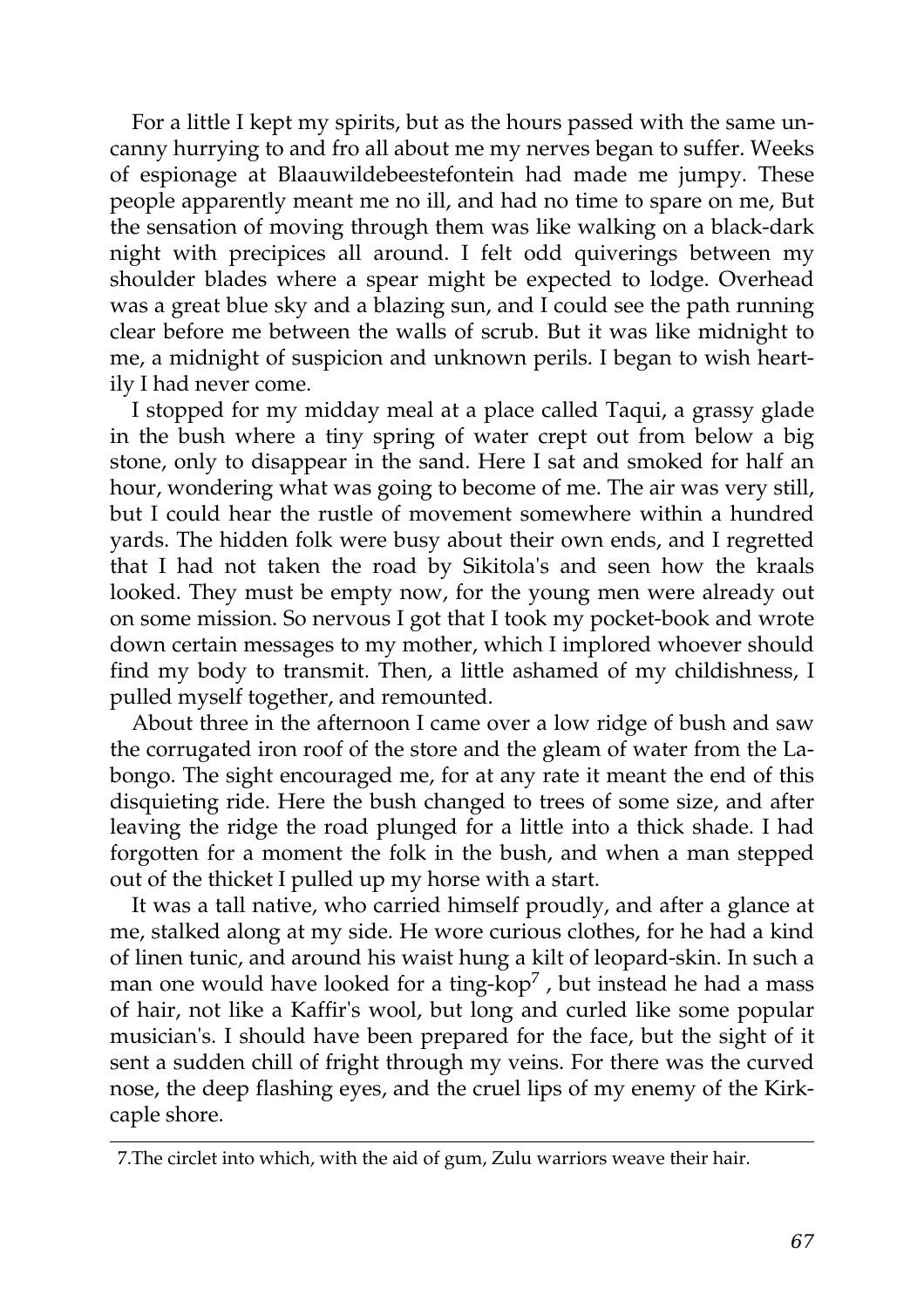Colin was deeply suspicious and followed his heels growling, but he never turned his head.

'The day is warm, father,' I said in Kaffir. 'Do you go far?'

He slackened his pace till he was at my elbow. 'But a short way, Baas,' he replied in English; 'I go to the store yonder.'

'Well met, then,' said I, 'for I am the storekeeper. You will find little in it, for it is newly built and not yet stocked. I have ridden over to see to it.'

He turned his face to me. 'That is bad news. I had hoped for food and drink yonder. I have travelled far, and in the chill nights I desire a cover for my head. Will the Baas allow me to sleep the night in an outhouse?'

By this time I had recovered my nerve, and was ready to play the part I had determined on. 'Willingly,' I said. 'You may sleep in the storeroom if you care. You will find sacks for bedding, and the place is snug enough on a cold night.'

He thanked me with a grave dignity which I had never seen in any Kaffir. As my eye fell on his splendid proportions I forgot all else in my admiration of the man. In his minister's clothes he had looked only a heavily built native, but now in his savage dress I saw how noble a figure he made. He must have been at least six feet and a half, but his chest was so deep and his shoulders so massive that one did not remark his height. He put a hand on my saddle, and I remember noting how slim and fine it was, more like a high-bred woman's than a man's. Curiously enough he filled me with a certain confidence. 'I do not think you will cut my throat,' I said to myself. 'Your game is too big for common murder.'

The store at Umvelos' stood as I had left it. There was the sjambok I had forgotten still lying on the window sill. I unlocked the door, and a stifling smell of new paint came out to meet me. Inside there was nothing but the chairs and benches, and in a corner the pots and pans I had left against my next visit. I unlocked the cupboard and got out a few stores, opened the windows of the bedroom next door, and flung my kaross on the cartel which did duty as bed. Then I went out to find Laputa standing patiently in the sunshine.

I showed him the outhouse where I had said he might sleep. It was the largest room in the store, but wholly unfurnished. A pile of barrels and packing-cases stood in the corner, and there was enough sacking to make a sort of bed.

'I am going to make tea,' I said. 'If you have come far you would maybe like a cup?' He thanked me, and I made a fire in the grate and put on the kettle to boil. Then I set on the table biscuits, and sardines, and a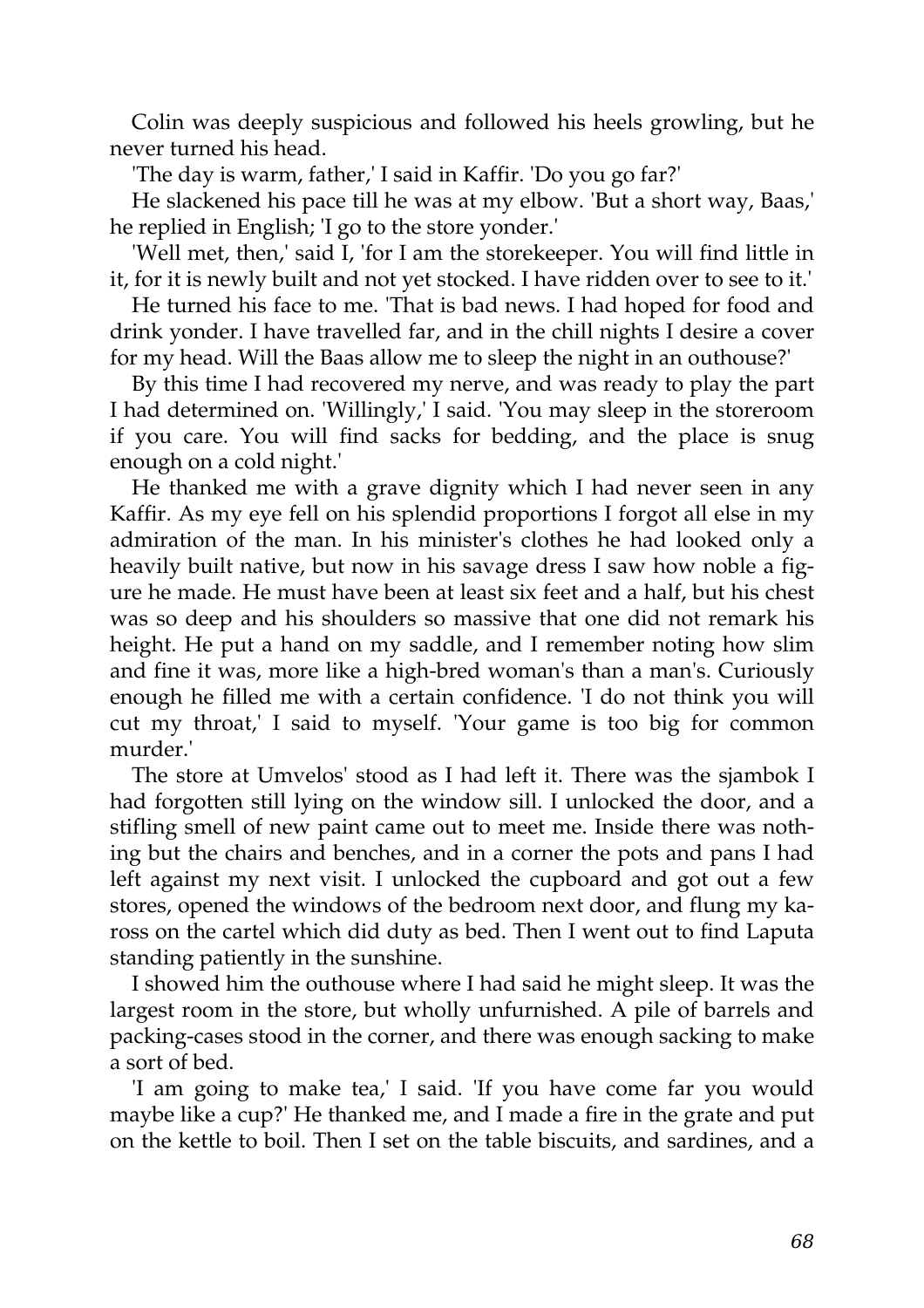pot of jam. It was my business now to play the fool, and I believe I succeeded to admiration in the part. I blush to-day to think of the stuff I talked. First I made him sit on a chair opposite me, a thing no white man in the country would have done. Then I told him affectionately that I liked natives, that they were fine fellows and better men than the dirty whites round about. I explained that I was fresh from England, and believed in equal rights for all men, white or coloured. God forgive me, but I think I said I hoped to see the day when Africa would belong once more to its rightful masters.

He heard me with an impassive face, his grave eyes studying every line of me. I am bound to add that he made a hearty meal, and drank three cups of strong tea of my brewing. I gave him a cigar, one of a lot I had got from a Dutch farmer who was experimenting with their manufacture - and all the while I babbled of myself and my opinions. He must have thought me half-witted, and indeed before long I began to be of the same opinion myself. I told him that I meant to sleep the night here, and go back in the morning to Blaauwildebeestefontein, and then to Pietersdorp for stores. By-and-by I could see that he had ceased to pay any attention to what I said. I was clearly set down in his mind as a fool. Instead he kept looking at Colin, who was lying blinking in the doorway, one wary eye cocked on the stranger.

'You have a fine dog,' he observed.

'Yes,' I agreed, with one final effort of mendacity, 'he's fine to look at, but he has no grit in him. Any mongrel from a kraal can make him turn tail. Besides, he is a born fool and can't find his way home. I'm thinking of getting rid of him.'

Laputa rose and his eye fell on the dog's back. I could see that he saw the lie of his coat, and that he did not agree with me.

'The food was welcome, Baas,' he said. 'If you will listen to me I can repay hospitality with advice. You are a stranger here. Trouble comes, and if you are wise you will go back to the Berg.'

'I don't know what you mean,' I said, with an air of cheerful idiocy. 'But back to the Berg I go the first thing in the morning. I hate these stinking plains.'

'It were wise to go to-night,' he said, with a touch of menace in his tone.

'I can't,' I said, and began to sing the chorus of a ridiculous music-hall song-

'There's no place like home - but I'm afraid to go home in the dark.'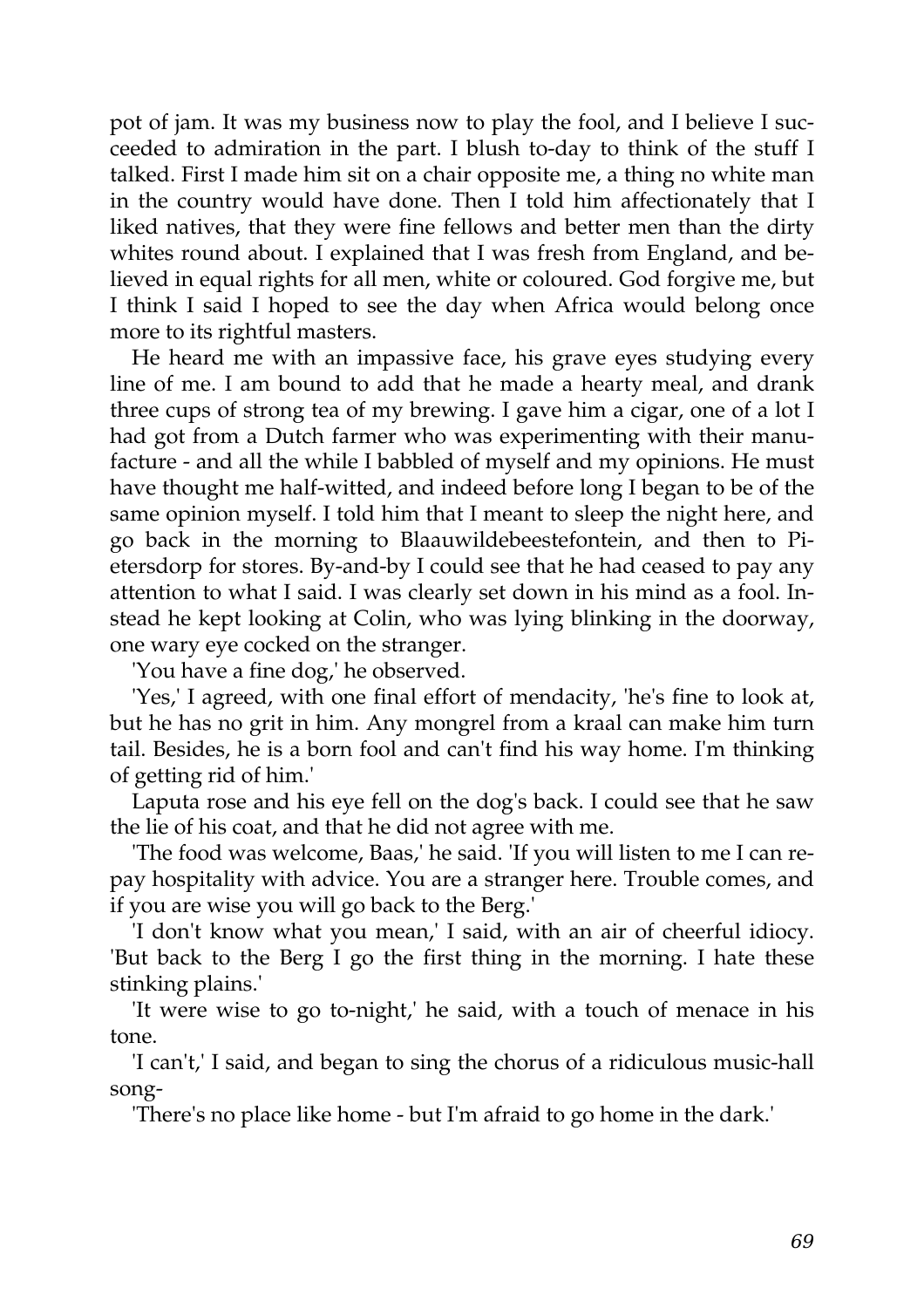Laputa shrugged his shoulders, stepped over the bristling Colin, and went out. When I looked after him two minutes later he had disappeared.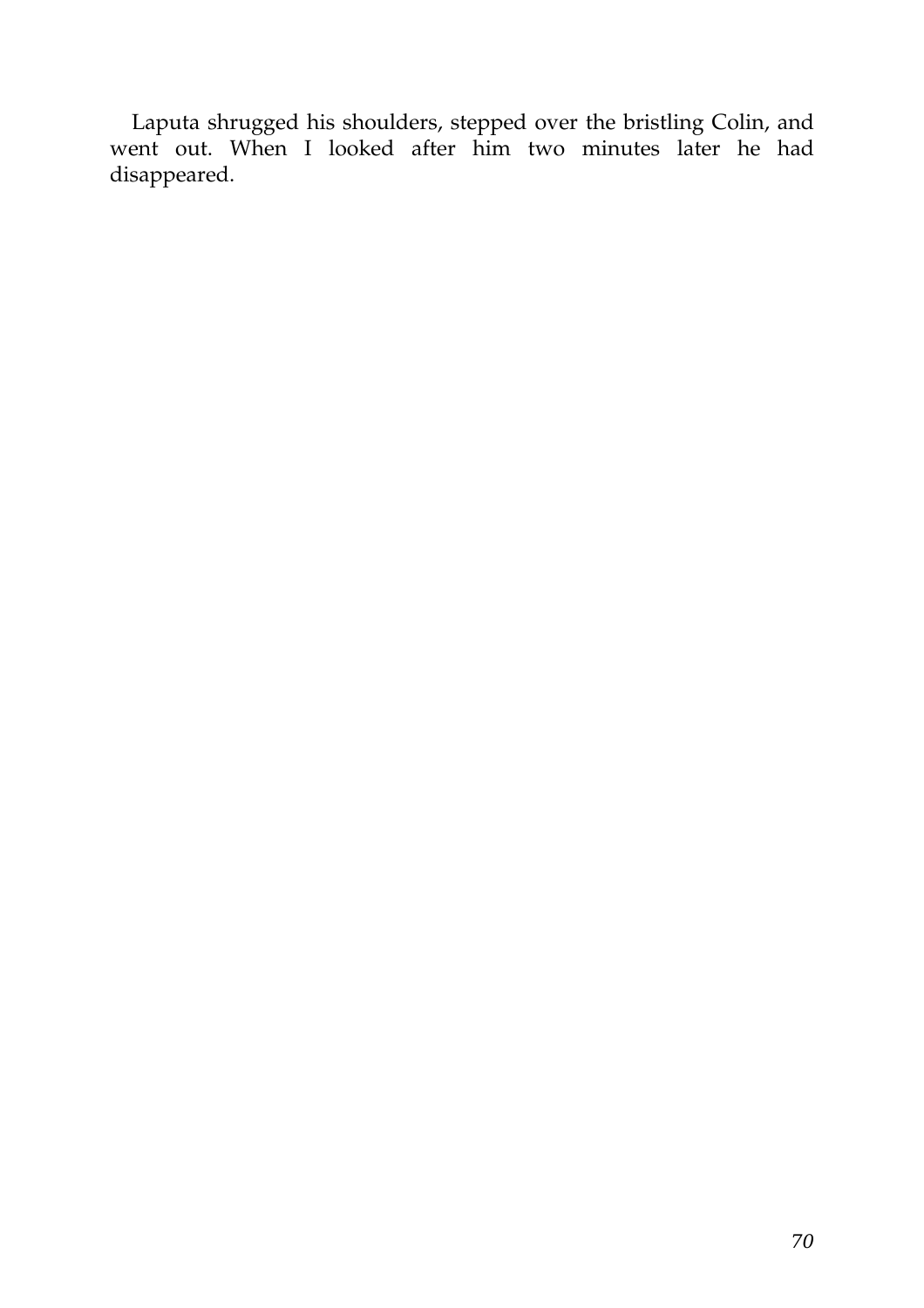# Chapter

### **The Store at Umvelos'**

I sat down on a chair and laboured to collect my thoughts. Laputa had gone, and would return sooner or later with Henriques. If I was to remain alive till morning, both of them must be convinced that I was harmless. Laputa was probably of that opinion, but Henriques would recognize me, and I had no wish to have that yellow miscreant investigating my character. There was only one way out of it - I must be incapably drunk. There was not a drop of liquor in the store, but I found an old whisky bottle half full of methylated spirits. With this I thought I might raise an atmosphere of bad whisky, and for the rest I must trust to my meagre gifts as an actor.

Supposing I escaped suspicion, Laputa and Henriques would meet in the outhouse, and I must find some means of overhearing them. Here I was fairly baffled. There was no window in the outhouse save in the roof, and they were sure to shut and bolt the door. I might conceal myself among the barrels inside; but apart from the fact that they were likely to search them before beginning their conference, it was quite certain that they would satisfy themselves that I was safe in the other end of the building before going to the outhouse.

Suddenly I thought of the cellar which we had built below the store. There was an entrance by a trap-door behind the counter, and another in the outhouse. I had forgotten the details, but my hope was that the second was among the barrels. I shut the outer door, prised up the trap, and dropped into the vault, which had been floored roughly with green bricks. Lighting match after match, I crawled to the other end and tried to lift the door. It would not stir, so I guessed that the barrels were on the top of it. Back to the outhouse I went, and found that sure enough a heavy packing-case was standing on a corner. I fixed it slightly open, so as to let me hear, and so arranged the odds and ends round about it that no one looking from the floor of the outhouse would guess at its existence. It occurred to me that the conspirators would want seats, so I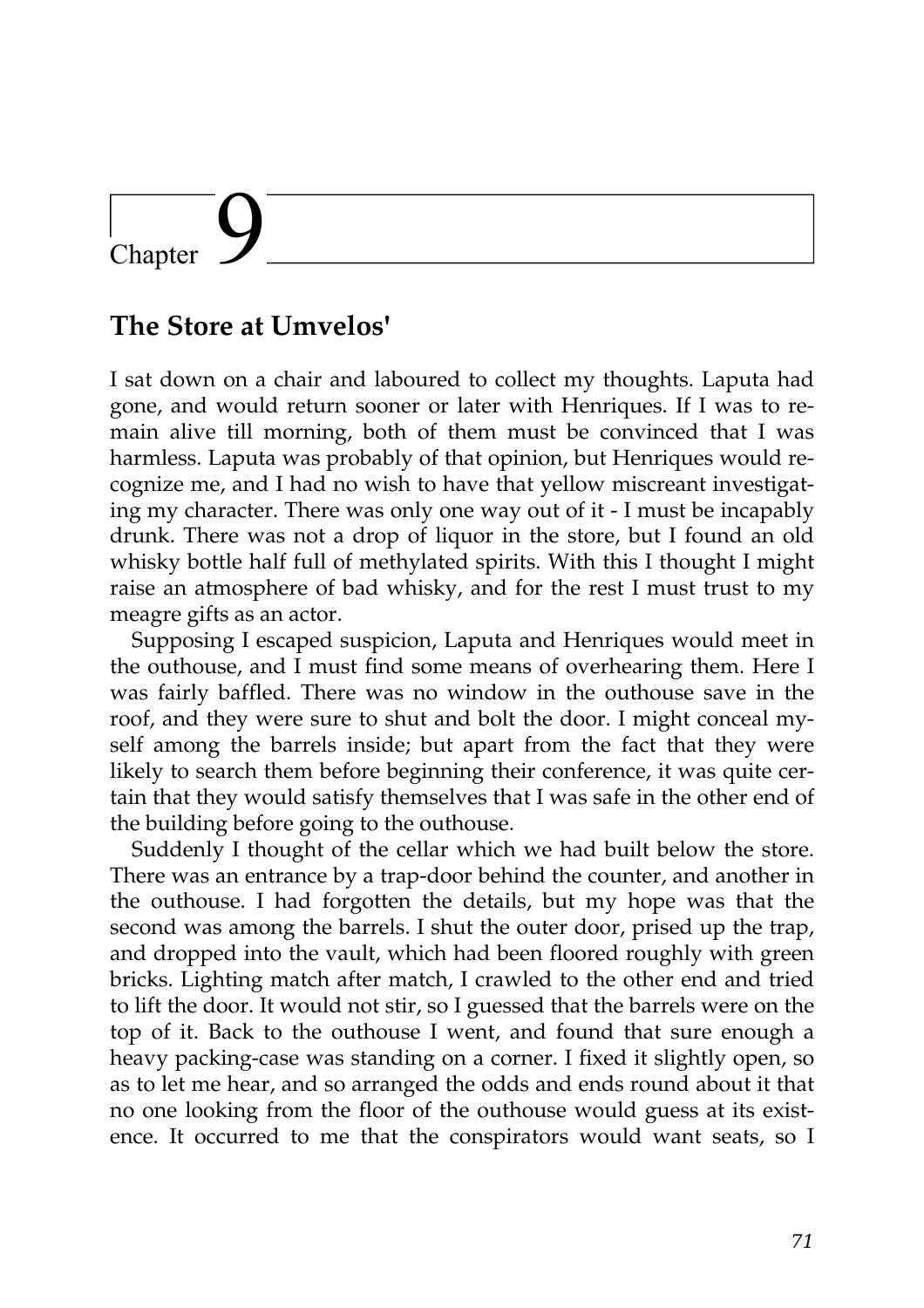placed two cases at the edge of the heap, that they might not be tempted to forage in the interior.

This done, I went back to the store and proceeded to rig myself out for my part. The cellar had made me pretty dirty, and I added some new daubs to my face. My hair had grown longish, and I ran my hands through it till it stood up like a cockatoo's crest. Then I cunningly disposed the methylated spirits in the places most likely to smell. I burned a little on the floor, I spilt some on the counter and on my hands, and I let it dribble over my coat. In five minutes I had made the room stink like a shebeen. I loosened the collar of my shirt, and when I looked at myself in the cover of my watch I saw a specimen of debauchery which would have done credit to a Saturday night's police cell.

By this time the sun had gone down, but I thought it better to kindle no light. It was the night of the full moon - for which reason, I supposed, Laputa had selected it - and in an hour or two the world would be lit with that ghostly radiance. I sat on the counter while the minutes passed, and I confess I found the time of waiting very trying for my courage. I had got over my worst nervousness by having something to do, but whenever I was idle my fears returned. Laputa had a big night's work before him, and must begin soon. My vigil, I told myself, could not be long.

My pony was stalled in a rough shed we had built opposite the store. I could hear him shaking his head and stamping the ground above the croaking of the frogs by the Labongo. Presently it seemed to me that another sound came from behind the store - the sound of horses' feet and the rattle of bridles. It was hushed for a moment, and then I heard human voices. The riders had tied up their horses to a tree and were coming nearer.

I sprawled gracefully on the counter, the empty bottle in my hand, and my eyes fixed anxiously on the square of the door, which was filled with the blue glimmer of the late twilight. The square darkened, and two men peered in. Colin growled from below the counter, but with one hand I held the scruff of his neck.

'Hullo,' I said, 'ish that my black friend? Awfly shorry, old man, but I've f'nish'd th' whisky. The bo-o-ottle shempty,' and I waved it upside down with an imbecile giggle.

Laputa said something which I did not catch. Henriques laughed an ugly laugh.

'We had better make certain of him,' he said.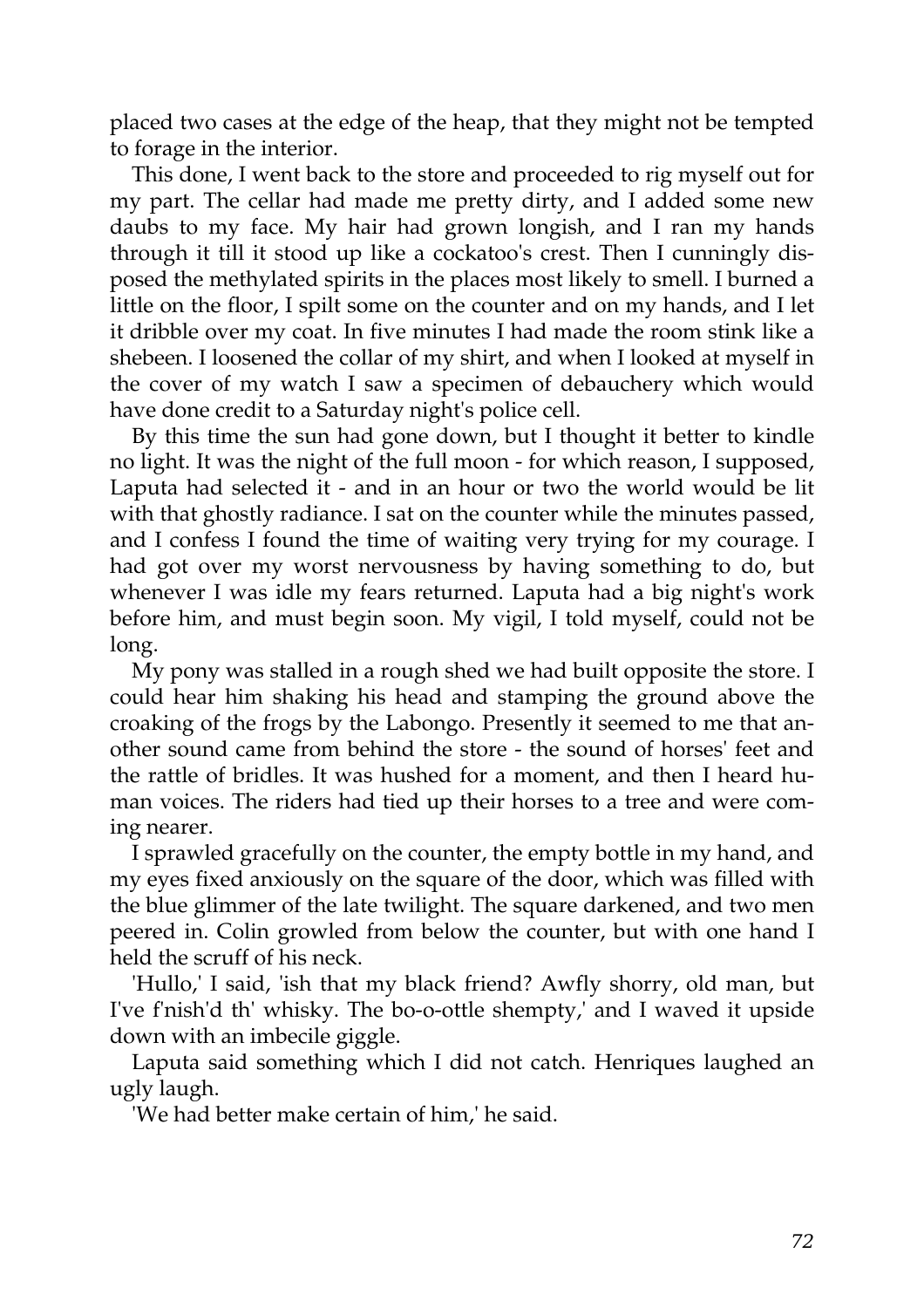The two argued for a minute, and then Laputa seemed to prevail. The door was shut and the key, which I had left in the lock, turned on me.

I gave them five minutes to get to the outhouse and settle to business. Then I opened the trap, got into the cellar, and crawled to the other end. A ray of light was coming through the partially raised door. By a blessed chance some old bricks had been left behind, and of these I made a footstool, which enabled me to get my back level with the door and look out. My laager of barrels was intact, but through a gap I had left I could see the two men sitting on the two cases I had provided for them. A lantern was set between them, and Henriques was drinking out of a metal flask.

He took something - I could not see what - out of his pocket, and held it before his companion.

'Spoils of war,' he said. 'I let Sikitola's men draw first blood. They needed it to screw up their courage. Now they are as wild as Umbooni's.

Laputa asked a question.

'It was the Dutchmen, who were out on the Koodoo Flats with their cattle. Man, it's no good being squeamish. Do you think you can talk over these surly back-veld fools? If we had not done it, the best of their horses would now be over the Berg to give warning. Besides, I tell you, Sikitola's men wanted blooding. I did for the old swine, Coetzee, with my own hands. Once he set his dogs on me, and I don't forget an injury.'

Laputa must have disapproved, for Henriques' voice grew high.

'Run the show the way you please,' he cried; 'but don't blame me if you make a hash of it. God, man, do you think you are going to work a revolution on skim milk? If I had my will, I would go in and stick a knife in the drunken hog next door.'

'He is safe enough,' Laputa replied. 'I gave him the chance of life, and he laughed at me. He won't get far on his road home.'

This was pleasant hearing for me, but I scarcely thought of myself. I was consumed with a passion of fury against the murdering yellow devil. With Laputa I was not angry; he was an open enemy, playing a fair game. But my fingers itched to get at the Portugoose - that double-dyed traitor to his race. As I thought of my kindly old friends, lying butchered with their kinsfolk out in the bush, hot tears of rage came to my eyes. Perfect love casteth out fear, the Bible says; but, to speak it reverently, so does perfect hate. Not for safety and a king's ransom would I have drawn back from the game. I prayed for one thing only, that God in His mercy would give me the chance of settling with Henriques.

I fancy I missed some of the conversation, being occupied with my own passion. At any rate, when I next listened the two were deep in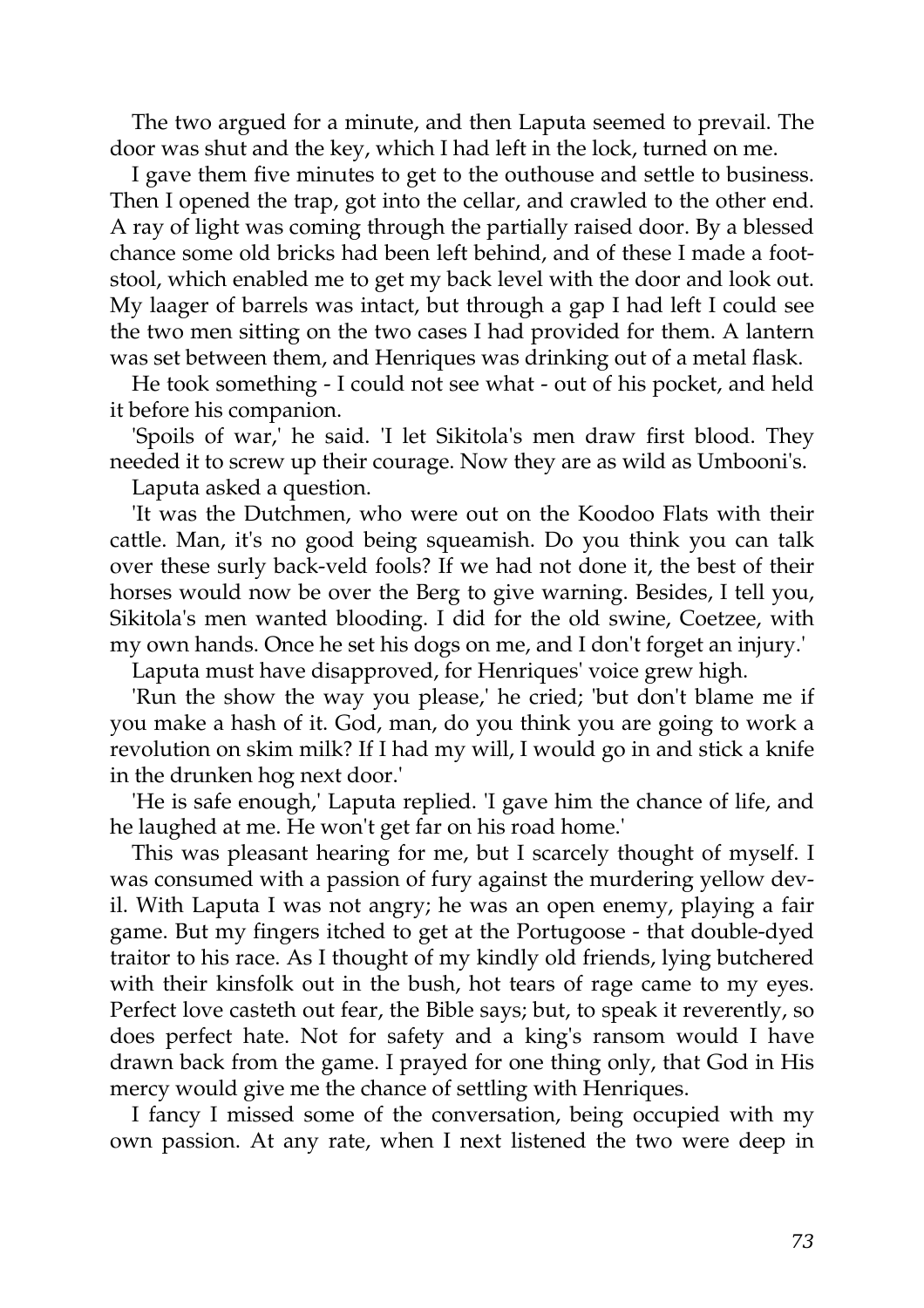plans. Maps were spread beside them, and Laputa's delicate forefinger was tracing a route. I strained my ears, but could catch only a few names. Apparently they were to keep in the plains till they had crossed the Klein Labongo and the Letaba. I thought I caught the name of the ford of the latter; it sounded like Dupree's Drift. After that the talk became plainer, for Laputa was explaining in his clear voice. The force would leave the bush, ascend the Berg by the glen of the Groot Letaba, and the first halt would be called at a place called Inanda's Kraal, where a promontory of the high- veld juts out behind the peaks called the Wolkberg or Cloud Mountains. All this was very much to the point, and the names sunk into my memory like a die into wax.

'Meanwhile,' said Laputa, 'there is the gathering at Ntabakaikonjwa $^8$ . It will take us three hours' hard riding to get there.'

Where on earth was Ntabakaikonjwa? It must be the native name for the Rooirand, for after all Laputa was not likely to use the Dutch word for his own sacred place.

'Nothing has been forgotten. The men are massed below the cliffs, and the chiefs and the great indunas will enter the Place of the Snake. The door will be guarded, and only the password will get a man through. That word is "Immanuel," which means, "God with us."'

'Well, when we get there, what happens?' Henriques asked with a laugh. 'What kind of magic will you spring on us?'

There was a strong contrast between the flippant tone of the Portugoose and the grave voice which answered him.

'The Keeper of the Snake will open the holy place, and bring forth the Isetembiso sami.<sup>9</sup> As the leader of my people, I will assume the collar of Umkulunkulu in the name of our God and the spirits of the great dead.'

'But you don't propose to lead the march in a necklace of rubies,' said Henriques, with a sudden eagerness in his voice.

Again Laputa spoke gravely, and, as it were, abstractedly. I heard the voice of one whose mind was fixed on a far horizon.

'When I am acclaimed king, I restore the Snake to its Keeper, and swear never to clasp it on my neck till I have led my people to victory.'

'I see,' said Henriques. 'What about the purification you mentioned?'

I had missed this before and listened earnestly.

'The vows we take in the holy place bind us till we are purged of them at Inanda's Kraal. Till then no blood must be shed and no flesh eaten. It was the fashion of our forefathers.'

<sup>8.</sup>Literally, 'The Hill which is not to be pointed at'.

<sup>9.</sup>Literally, 'Very sacred thing'.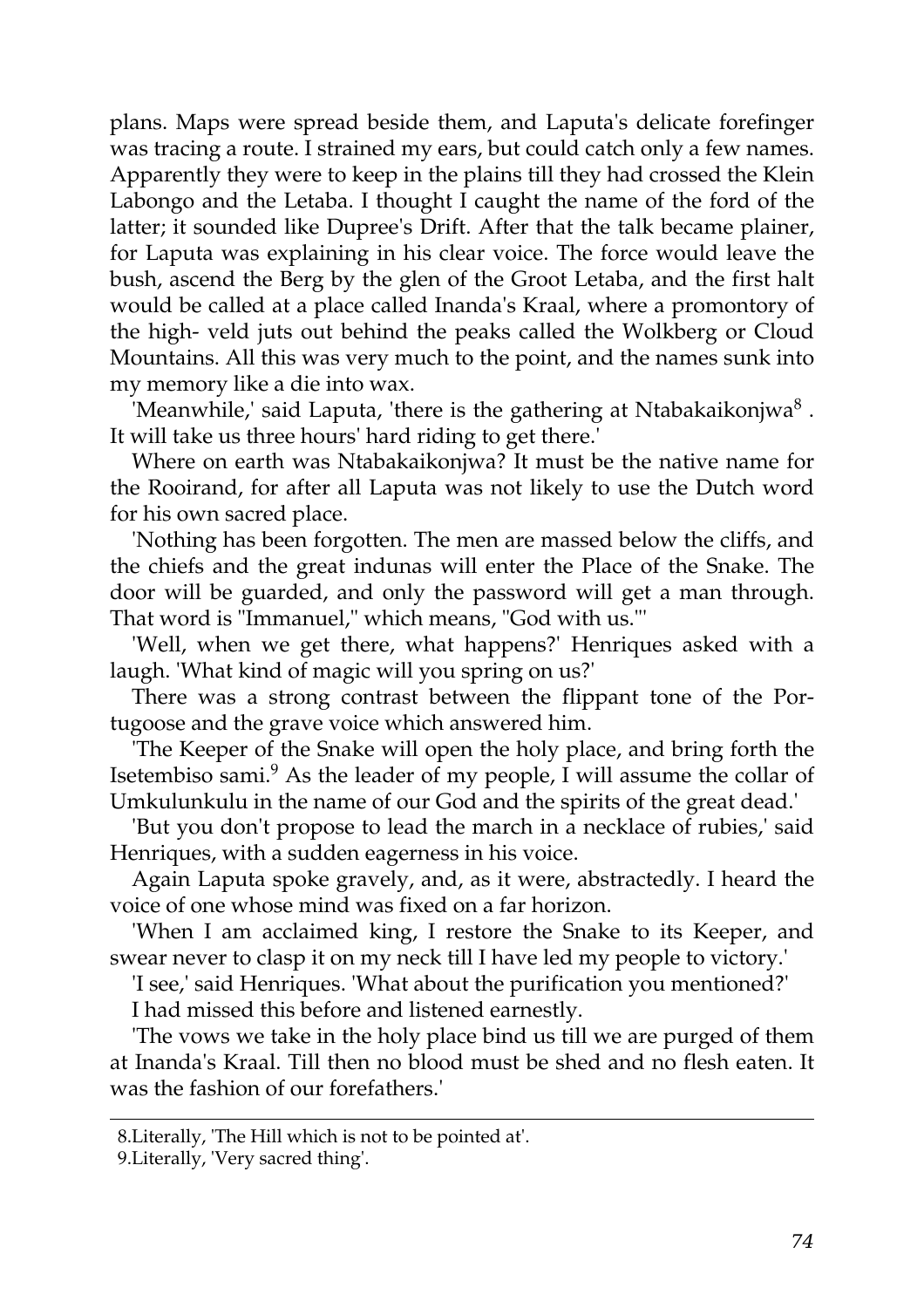'Well, I think you've taken on a pretty risky job,' Henriques said. 'You propose to travel a hundred miles, binding yourself not to strike a blow. It is simply putting yourself at the mercy of any police patrol.'

'There will be no patrol,' Laputa replied. 'Our march will be as secret and as swift as death. I have made my preparations.'

'But suppose you met with opposition,' the Portugoose persisted, 'would the rule hold?'

'If any try to stop us, we shall tie them hand and foot, and carry them with us. Their fate will be worse than if they had been slain in battle.'

'I see,' said Henriques, whistling through his teeth. 'Well, before we start this vow business, I think I'll go back and settle that storekeeper.'

Laputa shook his head. 'Will you be serious and hear me? We have no time to knife harmless fools. Before we start for Ntabakaikonjwa I must have from you the figures of the arming in the south. That is the one thing which remains to be settled.'

I am certain these figures would have been most interesting, but I never heard them. My feet were getting cramped with standing on the bricks, and I inadvertently moved them. The bricks came down with a rattle, and unfortunately in slipping I clutched at the trap. This was too much for my frail prop, and the door slammed down with a great noise.

Here was a nice business for the eavesdropper! I scurried along the passage as stealthily as I could and clambered back into the store, while I heard the sound of Laputa and Henriques ferreting among the barrels. I managed to throttle Colin and prevent him barking, but I could not get the confounded trap to close behind me. Something had jammed in it, and it remained half a foot open.

I heard the two approaching the door, and I did the best thing that occurred to me. I pulled Colin over the trap, rolled on the top of him, and began to snore heavily as if in a drunken slumber.

The key was turned, and the gleam of a lantern was thrown on the wall. It flew up and down as its bearer cast the light into the corners.

'By God, he's gone,' I heard Henriques say. 'The swine was listening, and he has bolted now.'

'He won't bolt far,' Laputa said. 'He is here. He is snoring behind the counter.'

These were anxious moments for me. I had a firm grip on Colin's throat, but now and then a growl escaped, which was fortunately blended with my snores. I felt that a lantern was flashed on me, and that the two men were peering down at the heap on the half-opened trap. I think that was the worst minute I ever spent, for, as I have said, my courage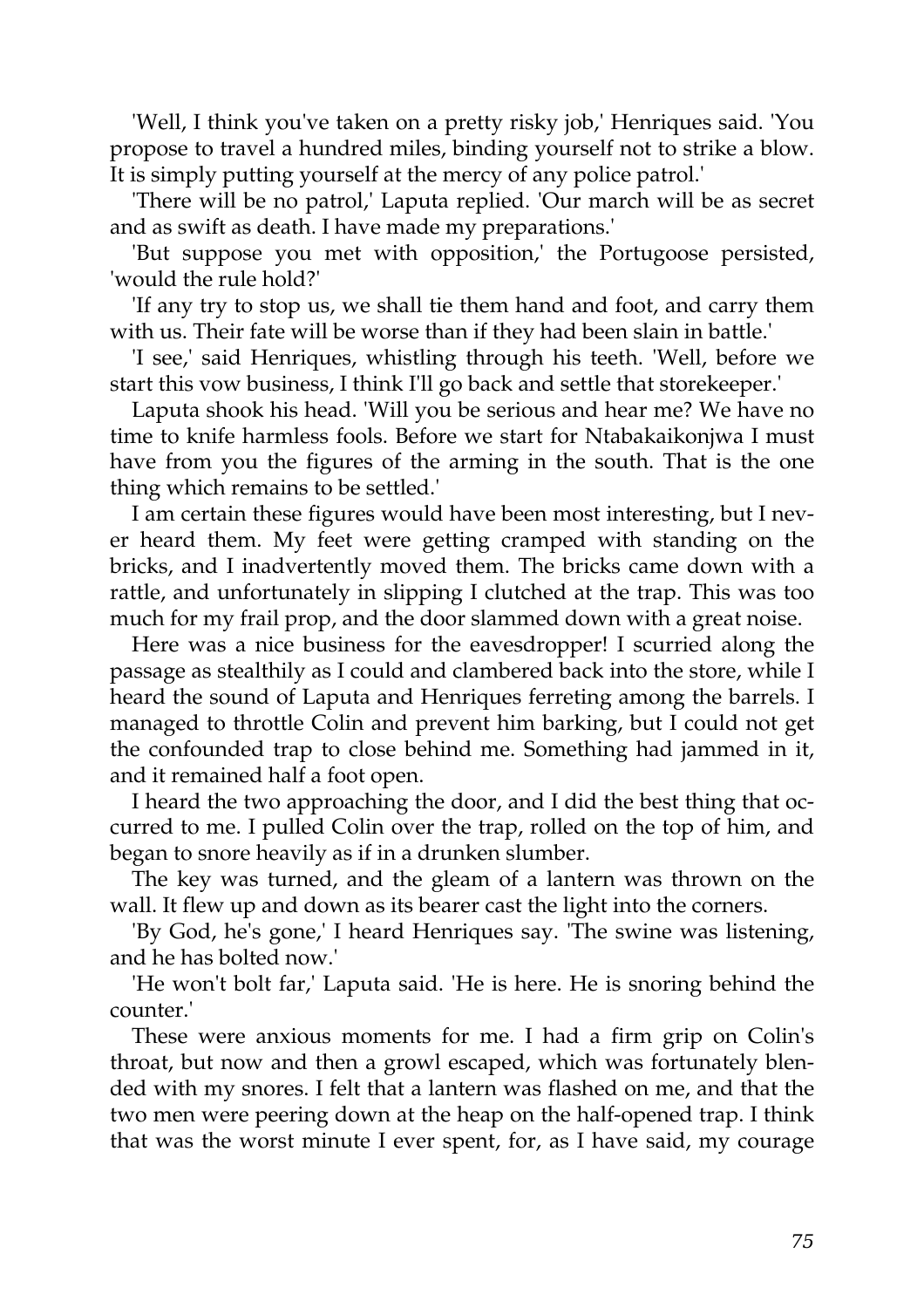was not so bad in action, but in a passive game it oozed out of my fingers.

'He is safe enough,' Laputa said, after what seemed to me an eternity. 'The noise was only the rats among the barrels.' I thanked my Maker that they had not noticed the other trap-door. 'All the same I think I'll make him safer,' said Henriques.

Laputa seemed to have caught him by the arm.

'Come back and get to business,' he said. 'I've told you I'll have no more murder. You will do as I tell you, Mr Henriques.'

I did not catch the answer, but the two went out and locked the door. I patted the outraged Colin, and got to my feet with an aching side where the confounded lid of the trap had been pressing. There was no time to lose for the two in the outhouse would soon be setting out, and I must be before them.

With no better light than a ray of the moon through the window, I wrote a message on a leaf from my pocket-book. I told of the plans I had overheard, and especially I mentioned Dupree's Drift on the Letaba. I added that I was going to the Rooirand to find the secret of the cave, and in one final sentence implored Arcoll to do justice on the Portugoose. That was all, for I had no time for more. I carefully tied the paper with a string below the collar of the dog.

Then very quietly I went into the bedroom next door - the side of the store farthest from the outhouse. The place was flooded with moonlight, and the window stood open, as I had left it in the afternoon. As softly as I could I swung Colin over the sill and clambered after him. In my haste I left my coat behind me with my pistol in the pocket.

Now came a check. My horse was stabled in the shed, and that was close to the outhouse. The sound of leading him out would most certainly bring Laputa and Henriques to the door. In that moment I all but changed my plans. I thought of slipping back to the outhouse and trying to shoot the two men as they came forth. But I reflected that, before I could get them both, one or other would probably shoot me. Besides, I had a queer sort of compunction about killing Laputa. I understood now why Arcoll had stayed his hand from murder, and I was beginning to be of his opinion on our arch-enemy.

Then I remembered the horses tied up in the bush. One of them I could get with perfect safety. I ran round the end of the store and into the thicket, keeping on soft grass to dull my tread. There, tied up to a merula tree, were two of the finest beasts I had seen in Africa. I selected the better, an Africander stallion of the blaauw-schimmel, or blue-roan type,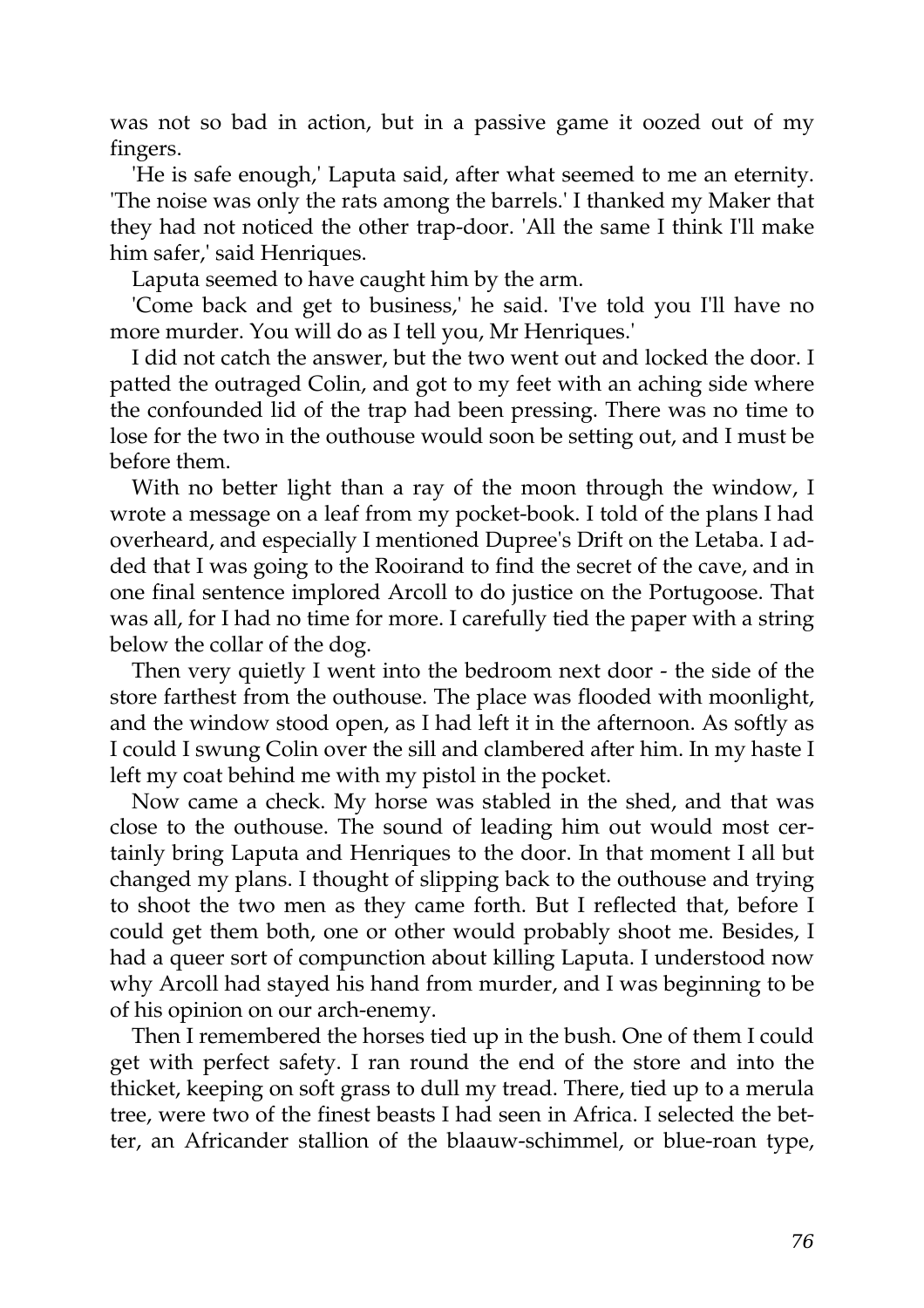which is famous for speed and endurance. Slipping his bridle from the branch, I led him a little way into the bush in the direction of the Rooirand.

Then I spoke to Colin. 'Home with you,' I said. 'Home, old man, as if you were running down a tsessebe.'<sup>10</sup>

The dog seemed puzzled. 'Home,' I said again, pointing west in the direction of the Berg. 'Home, you brute.'

And then he understood. He gave one low whine, and cast a reproachful eye on me and the blue roan. Then he turned, and with his head down set off with great lopes on the track of the road I had ridden in the morning.

A second later and I was in the saddle, riding hell-for-leather for the north.

<sup>10.</sup>A species of buck, famous for its speed.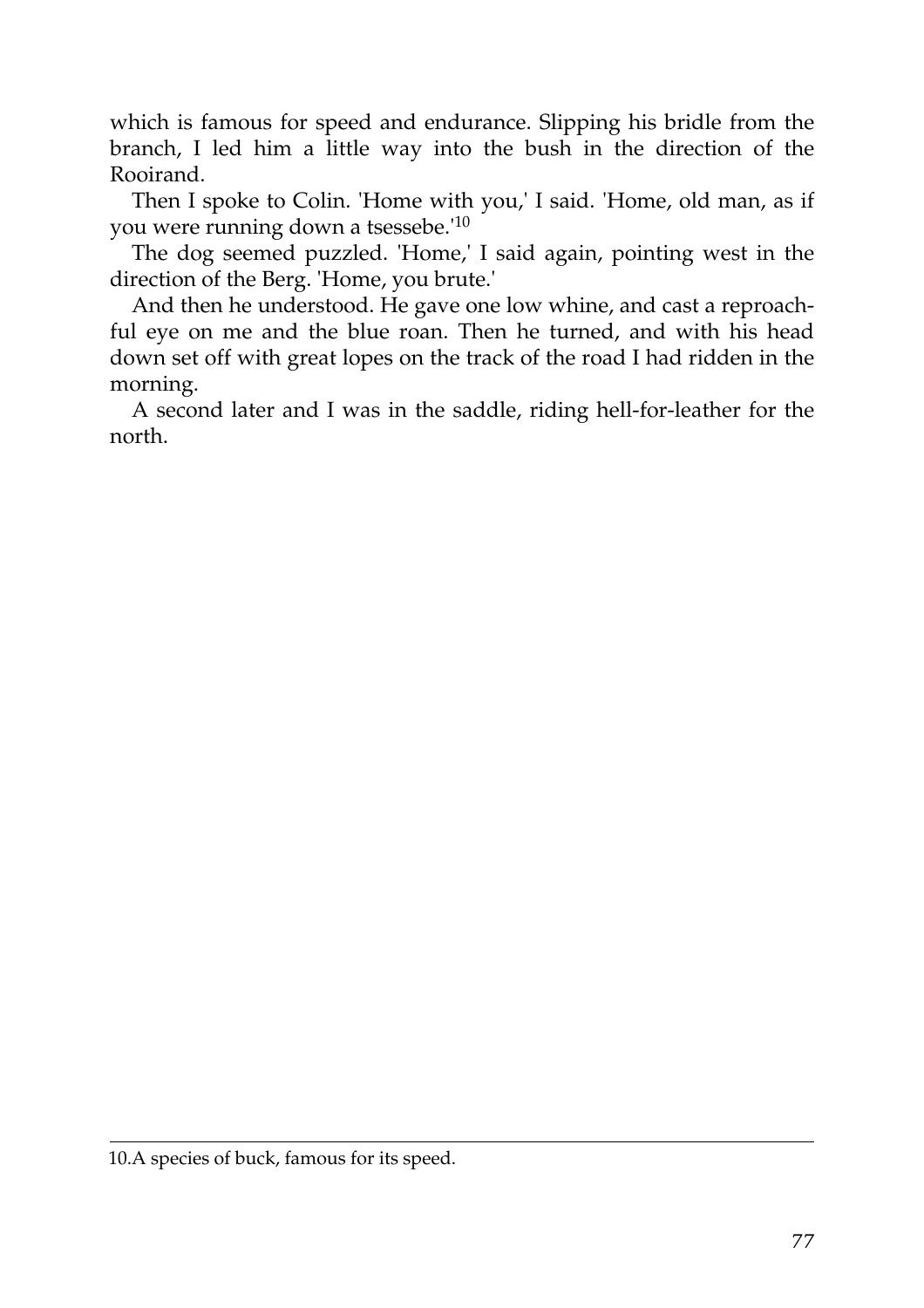# $\begin{array}{c} \begin{array}{c} \end{array}$  Chapter  $\begin{array}{c} \end{array}$

#### **I Go Treasure-Hunting**

For a mile or so I kept the bush, which was open and easy to ride through, and then turned into the path. The moon was high, and the world was all a dim dark green, with the track a golden ivory band before me. I had looked at my watch before I started, and seen that it was just after eight o'clock. I had a great horse under me, and less than thirty miles to cover. Midnight should see me at the cave. With the password I would gain admittance, and there would wait for Laputa and Henriques. Then, if my luck held, I should see the inner workings of the mystery which had puzzled me ever since the Kirkcaple shore. No doubt I should be roughly treated, tied up prisoner, and carried with the army when the march began. But till Inanda's Kraal my life was safe, and before that came the ford of the Letaba. Colin would carry my message to Arcoll, and at the Drift the tables would be turned on Laputa's men.

Looking back in cold blood, it seems the craziest chain of accidents to count on for preservation. A dozen possibilities might have shattered any link of it. The password might be wrong, or I might never get the length of those who knew it. The men in the cave might butcher me out of hand, or Laputa might think my behaviour a sufficient warrant for the breach of the solemnest vow. Colin might never get to Blaauwildebeestefontein, Laputa might change his route of march, or Arcoll's men might fail to hold the Drift. Indeed, the other day at Portincross I was so overcome by the recollection of the perils I had dared and God's goodness towards me that I built a new hall for the parish kirk as a token of gratitude.

Fortunately for mankind the brain in a life of action turns more to the matter in hand than to conjuring up the chances of the future. Certainly it was in no discomfort of mind that I swung along the moonlit path to the north. Truth to tell, I was almost happy. The first honours in the game had fallen to me. I knew more about Laputa than any man living save Henriques; I had my finger on the central pulse of the rebellion.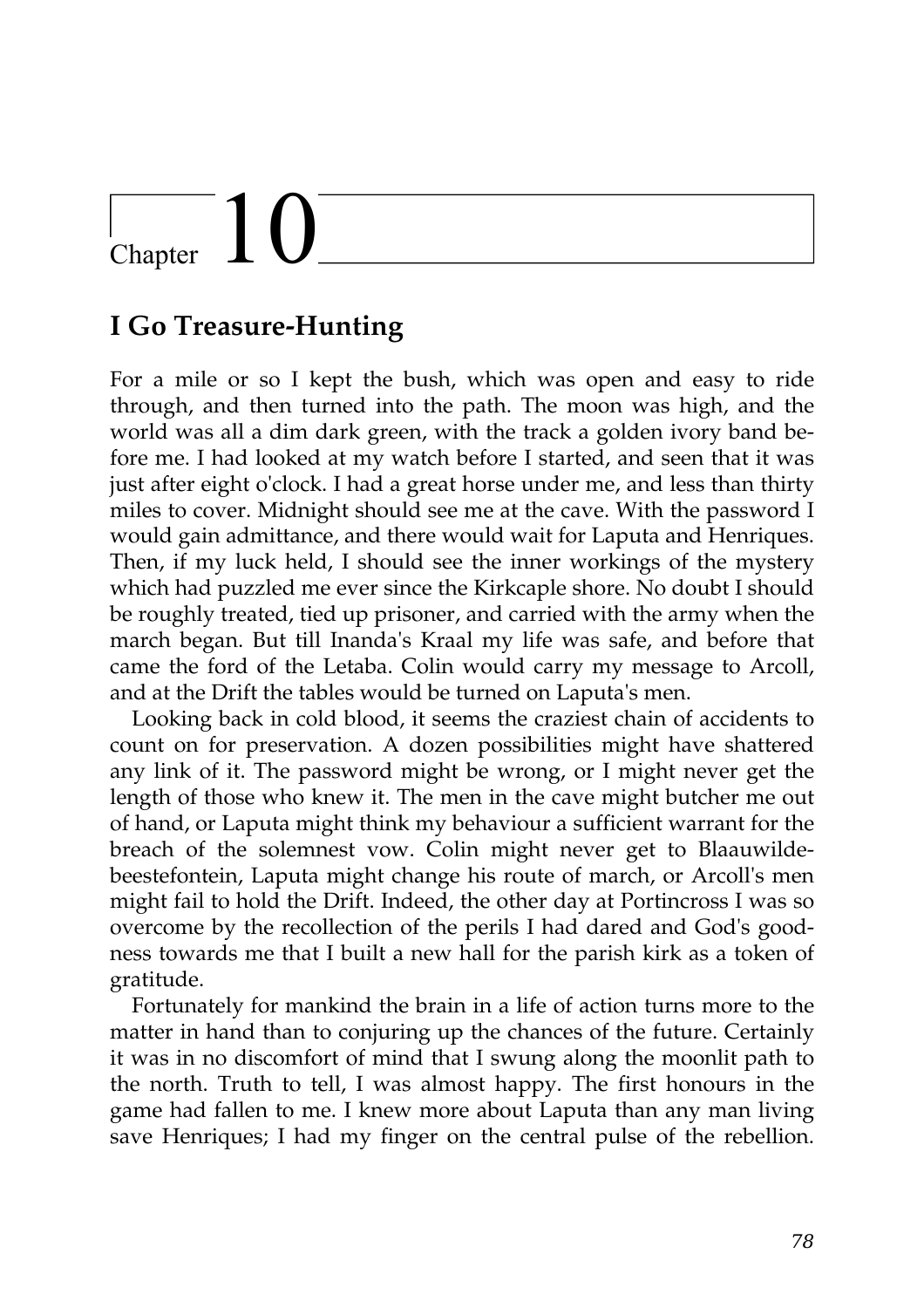There was hid treasure ahead of me - a great necklace of rubies, Henriques had said. Nay, there must be more, I argued. This cave of the Rooirand was the headquarters of the rising, and there must be stored their funds - diamonds, and the gold they had been bartered for. I believe that every man has deep in his soul a passion for treasure-hunting, which will often drive a coward into prodigies of valour. I lusted for that treasure of jewels and gold. Once I had been high-minded, and thought of my duty to my country, but in that night ride I fear that what I thought of was my duty to enrich David Crawfurd. One other purpose simmered in my head. I was devoured with wrath against Henriques. Indeed, I think that was the strongest motive for my escapade, for even before I heard Laputa tell of the vows and the purification, I had it in my mind to go at all costs to the cave. I am a peaceable man at most times, but I think I would rather have had the Portugoose's throat in my hands than the collar of Prester John.

But behind my thoughts was one master-feeling, that Providence had given me my chance and I must make the most of it. Perhaps the Calvinism of my father's preaching had unconsciously taken grip of my soul. At any rate I was a fatalist in creed, believing that what was willed would happen, and that man was but a puppet in the hands of his Maker. I looked on the last months as a clear course which had been mapped out for me. Not for nothing had I been given a clue to the strange events which were coming. It was foreordained that I should go alone to Umvelos', and in the promptings of my own fallible heart I believed I saw the workings of Omnipotence. Such is our moral arrogance, and yet without such a belief I think that mankind would have ever been content to bide sluggishly at home.

I passed the spot where on my former journey I had met the horses, and knew that I had covered more than half the road. My ear had been alert for the sound of pursuit, but the bush was quiet as the grave. The man who rode my pony would find him a slow traveller, and I pitied the poor beast bucketed along by an angry rider. Gradually a hazy wall of purple began to shimmer before me, apparently very far off. I knew the ramparts of the Rooirand, and let my Schimmel feel my knees in his ribs. Within an hour I should be at the cliff's foot.

I had trusted for safety to the password, but as it turned out I owed my life mainly to my horse. For, a mile or so from the cliffs, I came to the fringes of a great army. The bush was teeming with men, and I saw horses picketed in bunches, and a multitude of Cape-carts and light wagons. It was like a colossal gathering for naachtmaal<sup>11</sup> at a Dutch dorp, but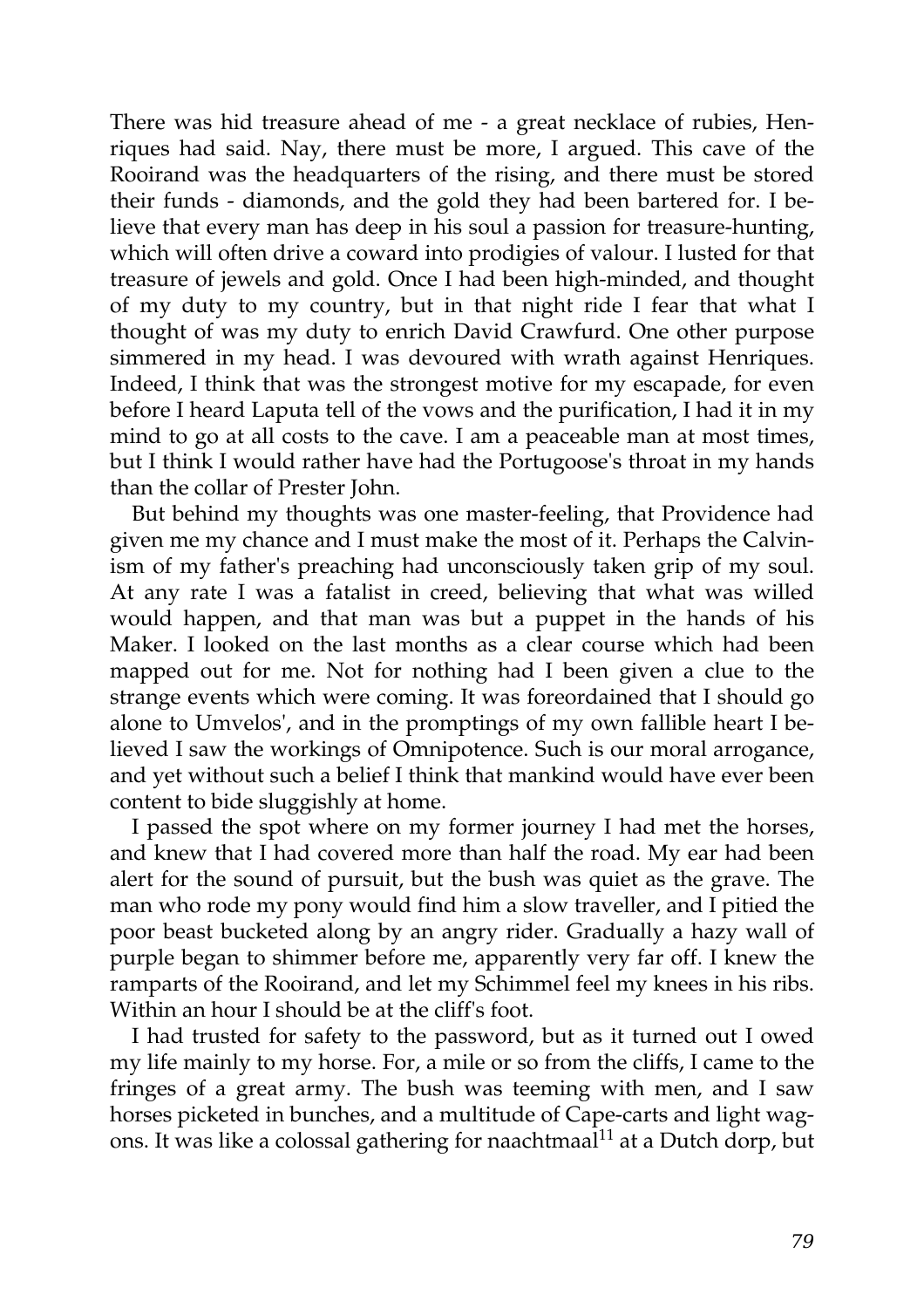every man was black. I saw through a corner of my eye that they were armed with guns, though many carried in addition their spears and shields. Their first impulse was to stop me. I saw guns fly to shoulders, and a rush towards the path. The boldest game was the safest, so I dug my heels into the schimmel and shouted for a passage. 'Make way!' I cried in Kaffir. 'I bear a message from the Inkulu.<sup>12</sup> Clear out, you dogs!'

They recognized the horse, and fell back with a salute. Had I but known it, the beast was famed from the Zambesi to the Cape. It was their king's own charger I rode, and who dared question such a warrant? I heard the word pass through the bush, and all down the road I got the salute. In that moment I fervently thanked my stars that I had got away first, for there would have been no coming second for me.

At the cliff-foot I found a double line of warriors who had the appearance of a royal guard, for all were tall men with leopard-skin cloaks. Their rifle-barrels glinted in the moon- light, and the sight sent a cold shiver down my back. Above them, among the scrub and along the lower slopes of the kranzes, I could see further lines with the same gleaming weapons. The Place of the Snake was in strong hands that night.

I dismounted and called for a man to take my horse. Two of the guards stepped forward in silence and took the bridle. This left the track to the cave open, and with as stiff a back as I could command, but a sadly fluttering heart, I marched through the ranks.

The path was lined with guards, all silent and rigid as graven images. As I stumbled over the stones I felt that my appearance scarcely fitted the dignity of a royal messenger. Among those splendid men-at-arms I shambled along in old breeches and leggings, hatless, with a dirty face, dishevelled hair, and a torn flannel shirt. My mind was no better than my body, for now that I had arrived I found my courage gone. Had it been possible I would have turned tail and fled, but the boats were burned behind me, and I had no choice. I cursed my rash folly, and wondered at my exhilaration of an hour ago. I was going into the black mysterious darkness, peopled by ten thousand cruel foes. My knees rubbed against each other, and I thought that no man had ever been in more deadly danger.

At the entrance to the gorge the guards ceased and I went on alone. Here there was no moonlight, and I had to feel my way by the sides. I moved very slowly, wondering how soon I should find the end my folly

<sup>11.</sup>The Communion Sabbath.

<sup>12.</sup>A title applied only to the greatest chiefs.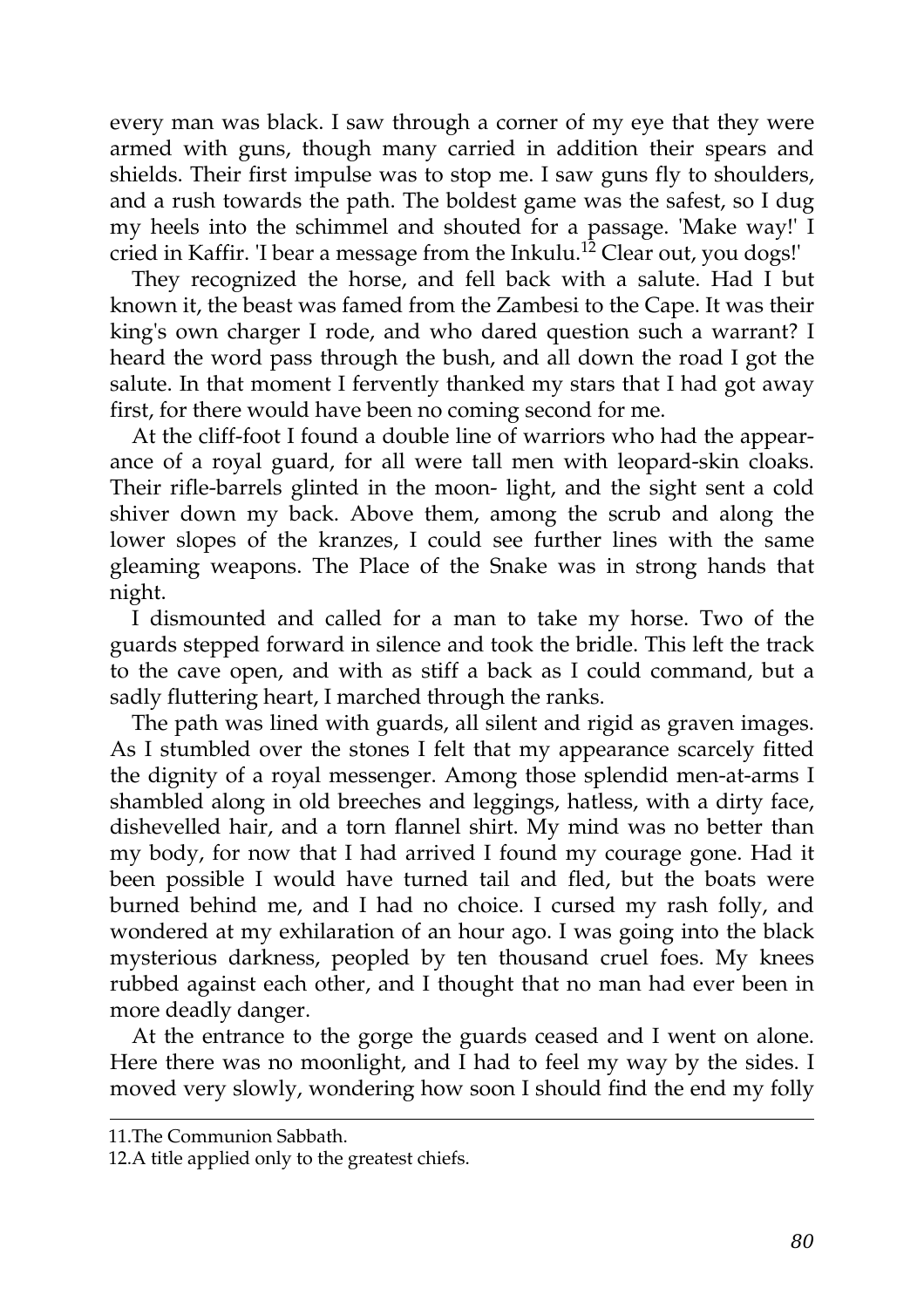demanded. The heat of the ride had gone, and I remember feeling my shirt hang clammily on my shoulders.

Suddenly a hand was laid on my breast, and a voice demanded, 'The word?'

'Immanuel,' I said hoarsely.

Then unseen hands took both my arms, and I was led farther into the darkness. My hopes revived for a second. The password had proved true, and at any rate I should enter the cave.

In the darkness I could see nothing, but I judged that we stopped before the stone slab which, as I remembered, filled the extreme end of the gorge. My guide did something with the right-hand wall, and I felt myself being drawn into a kind of passage. It was so narrow that two could not go abreast, and so low that the creepers above scraped my hair. Something clicked behind me like the turnstile at the gate of a show.

Then we began to ascend steps, still in utter darkness, and a great booming fell on my ear. It was the falling river which had scared me on my former visit, and I marvelled that I had not heard it sooner. Presently we came out into a gleam of moonlight, and I saw that we were inside the gorge and far above the slab. We followed a narrow shelf on its left side (or 'true right', as mountaineers would call it) until we could go no farther. Then we did a terrible thing. Across the gorge, which here was at its narrowest, stretched a slab of stone. Far, far below I caught the moonlight on a mass of hurrying waters. This was our bridge, and though I have a good head for crags, I confess I grew dizzy as we turned to cross it. Perhaps it was broader than it looked; at any rate my guides seemed to have no fear, and strode across it as if it was a highway, while I followed in a sweat of fright. Once on the other side, I was handed over to a second pair of guides, who led me down a high passage running into the heart of the mountain.

The boom of the river sank and rose as the passage twined. Soon I saw a gleam of light ahead which was not the moon. It grew larger, until suddenly the roof rose and I found myself in a gigantic chamber. So high it was that I could not make out anything of the roof, though the place was brightly lit with torches stuck round the wall, and a great fire which burned at the farther end. But the wonder was on the left side, where the floor ceased in a chasm. The left wall was one sheet of water, where the river fell from the heights into the infinite depth, below. The torches and the fire made the sheer stream glow and sparkle like the battlements of the Heavenly City. I have never seen any sight so beautiful or so strange, and for a second my breath stopped in admiration.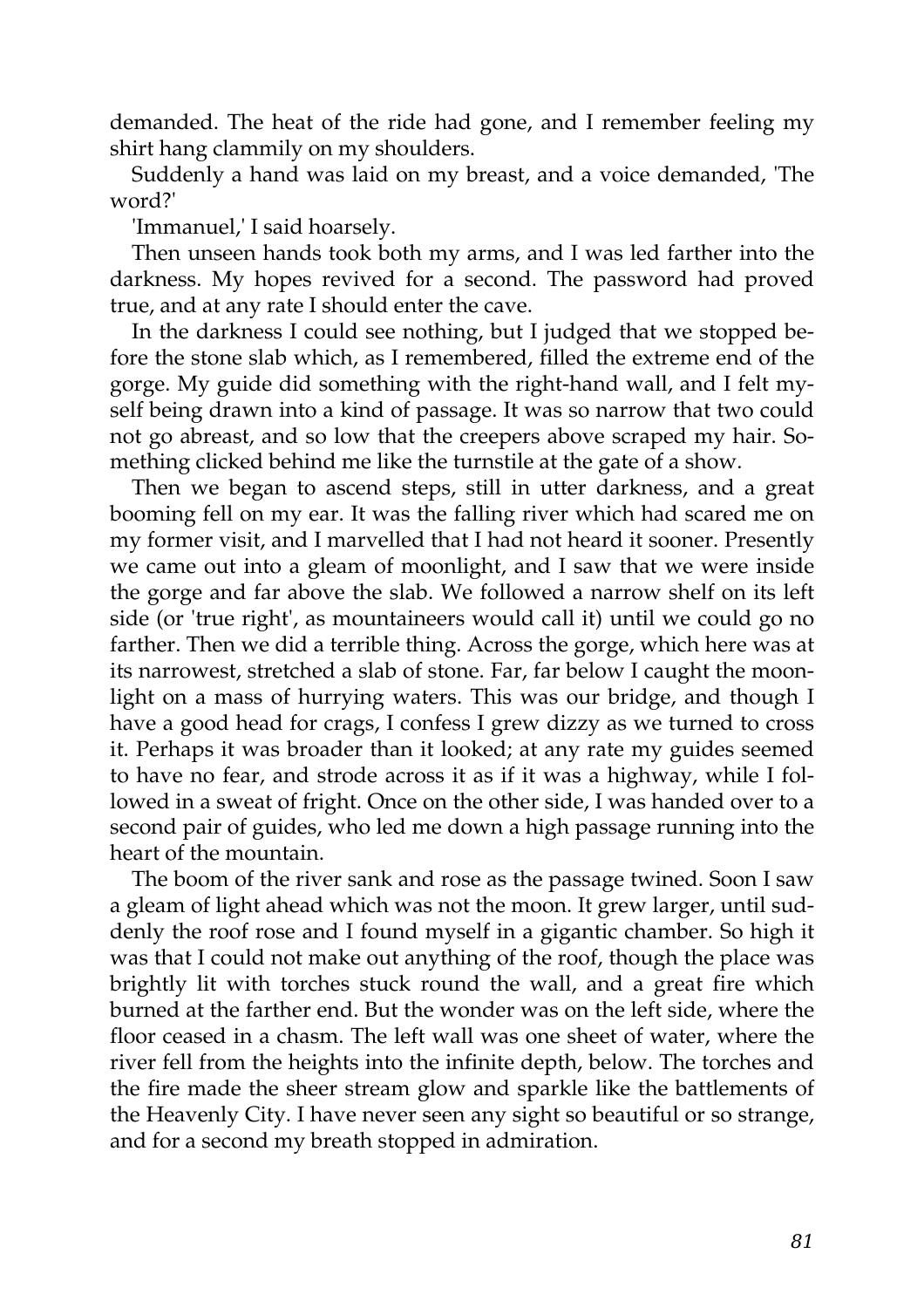There were two hundred men or more in the chamber, but so huge was the place that they seemed only a little company. They sat on the ground in a circle, with their eyes fixed on the fire and on a figure which stood before it. The glow revealed the old man I had seen on that morning a month before moving towards the cave. He stood as if in a trance, straight as a tree, with his arms crossed on his breast. A robe of some shining white stuff fell from his shoulders, and was clasped round his middle by a broad circle of gold. His head was shaven, and on his forehead was bound a disc of carved gold. I saw from his gaze that his old eyes were blind.

'Who comes?'he asked as I entered.

'A messenger from the Inkulu,' I spoke up boldly. 'He follows soon with the white man, Henriques.'

Then I sat down in the back row of the circle to await events. I noticed that my neighbour was the fellow 'Mwanga whom I had kicked out of the store. Happily I was so dusty that he could scarcely recognize me, but I kept my face turned away from him. What with the light and the warmth, the drone of the water, the silence of the folk, and my mental and physical stress, I grew drowsy and all but slept.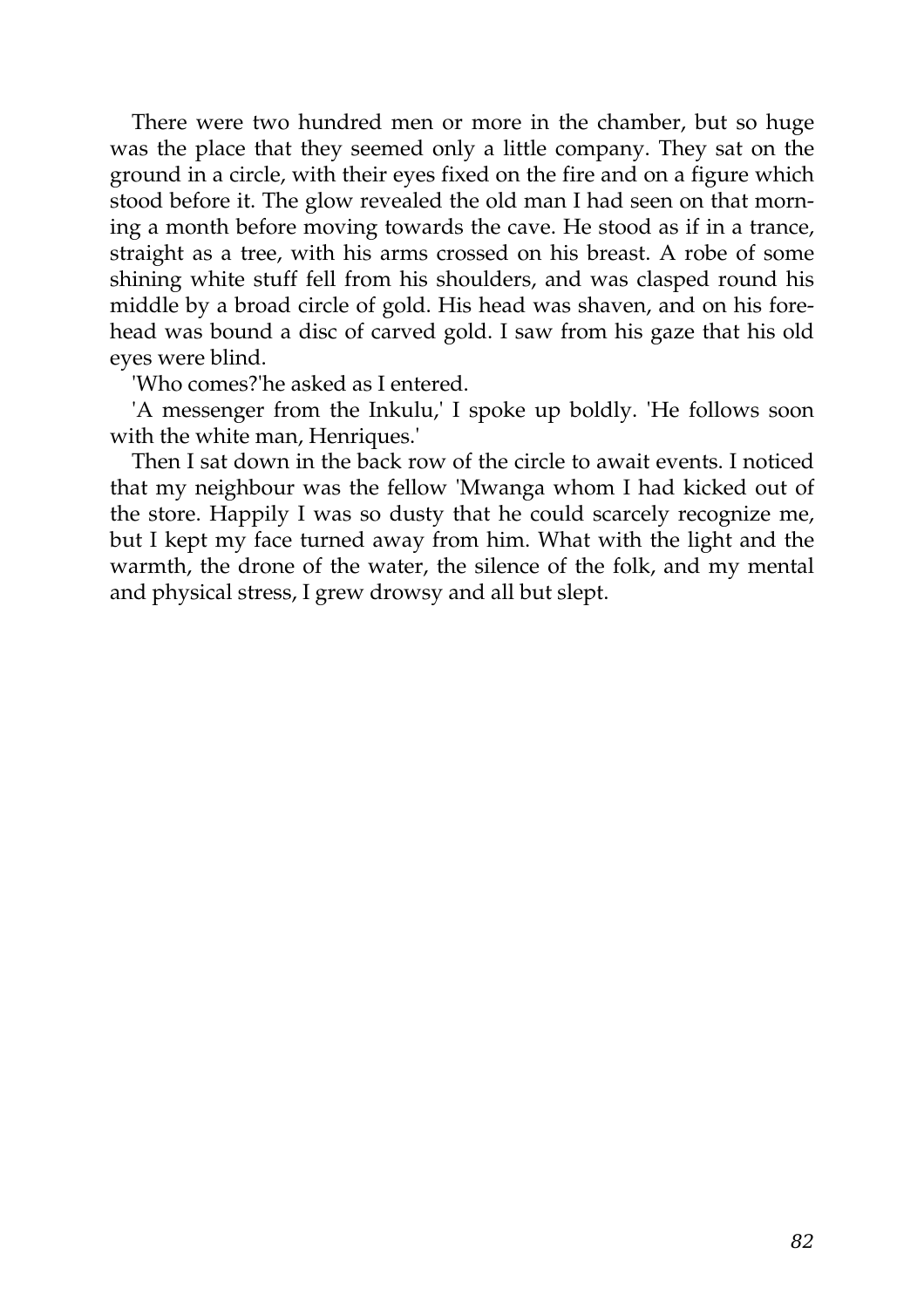### Chapter

#### **The Cave of the Rooirand**

I was roused by a sudden movement. The whole assembly stood up, and each man clapped his right hand to his brow and then raised it high. A low murmur of 'Inkulu' rose above the din of the water. Laputa strode down the hall, with Henriques limping behind him. They certainly did not suspect my presence in the cave, nor did Laputa show any ruffling of his calm. Only Henriques looked weary and cross. I guessed he had had to ride my pony.

The old man whom I took to be the priest advanced towards Laputa with his hands raised over his head. A pace before they met he halted, and Laputa went on his knees before him. He placed his hands on his head, and spoke some words which I could not understand. It reminded me, so queer are the tricks of memory, of an old Sabbath-school book I used to have which had a picture of Samuel ordaining Saul as king of Israel. I think I had forgotten my own peril and was enthralled by the majesty of the place - the wavering torches, the dropping wall of green water, above all, the figures of Laputa and the Keeper of the Snake, who seemed to have stepped out of an antique world.

Laputa stripped off his leopard skin till he stood stark, a noble form of a man. Then the priest sprinkled some herbs on the fire, and a thin smoke rose to the roof. The smell was that I had smelled on the Kirkcaple shore, sweet, sharp, and strange enough to chill the marrow. And round the fire went the priest in widening and contracting circles, just as on that Sabbath evening in spring.

Once more we were sitting on the ground, all except Laputa and the Keeper. Henriques was squatting in the front row, a tiny creature among so many burly savages. Laputa stood with bent head in the centre.

Then a song began, a wild incantation in which all joined. The old priest would speak some words, and the reply came in barbaric music. The words meant nothing to me; they must have been in some tongue long since dead. But the music told its own tale. It spoke of old kings and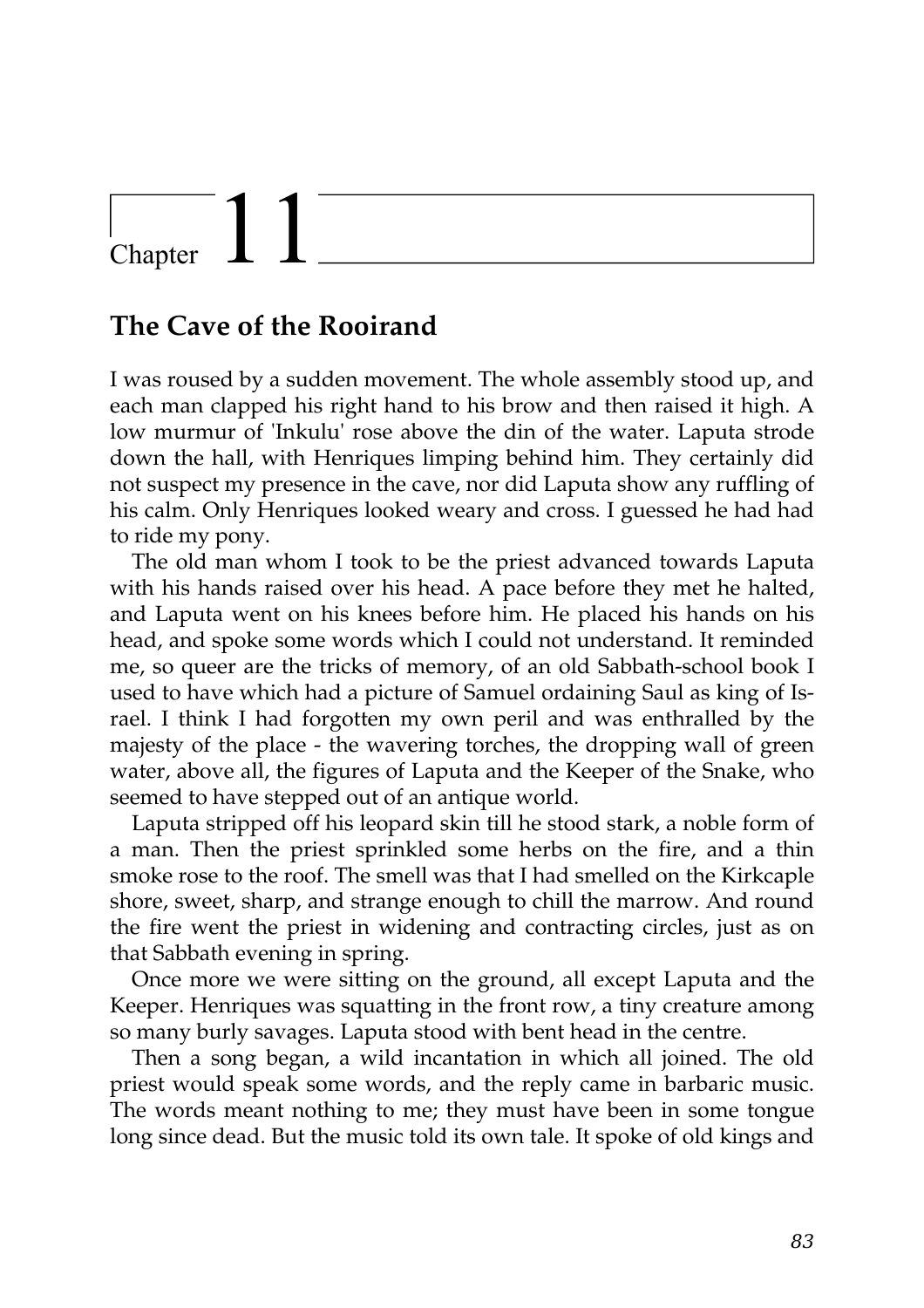great battles, of splendid palaces and strong battlements, of queens white as ivory, of death and life, love and hate, joy and sorrow. It spoke, too, of desperate things, mysteries of horror long shut to the world. No Kaffir ever forged that ritual. It must have come straight from Prester John or Sheba's queen, or whoever ruled in Africa when time was young.

I was horribly impressed. Devouring curiosity and a lurking nameless fear filled my mind. My old dread had gone. I was not afraid now of Kaffir guns, but of the black magic of which Laputa had the key.

The incantation died away, but still herbs were flung on the fire, till the smoke rose in a great cloud, through which the priest loomed misty and huge. Out of the smoke-wreaths his voice came high and strange. It was as if some treble stop had been opened in a great organ, as against the bass drone of the cataract.

He was asking Laputa questions, to which came answers in that rich voice which on board the liner had preached the gospel of Christ. The tongue I did not know, and I doubt if my neighbours were in better case. It must have been some old sacred language - Phoenician, Sabaean, I know not what - which had survived in the rite of the Snake.

Then came silence while the fire died down and the smoke eddied away in wreaths towards the river. The priest's lips moved as if in prayer: of Laputa I saw only the back, and his head was bowed.

Suddenly a rapt cry broke from the Keeper. 'God has spoken,' he cried. 'The path is clear. The Snake returns to the House of its Birth.'

An attendant led forward a black goat, which bleated feebly. With a huge antique knife the old man slit its throat, catching the blood in a stone ewer. Some was flung on the fire, which had burned small and low.

'Even so,' cried the priest, 'will the king quench in blood the hearthfires of his foes.'

Then on Laputa's forehead and bare breast he drew a bloody cross. 'I seal thee,' said the voice, 'priest and king of God's people.' The ewer was carried round the assembly, and each dipped his finger in it and marked his forehead. I got a dab to add to the other marks on my face.

'Priest and king of God's people,' said the voice again, 'I call thee to the inheritance of John. Priest and king was he, king of kings, lord of hosts, master of the earth. When he ascended on high he left to his son the sacred Snake, the ark of his valour, to be God's dower and pledge to the people whom He has chosen.'

I could not make out what followed. It seemed to be a long roll of the kings who had borne the Snake. None of them I knew, but at the end I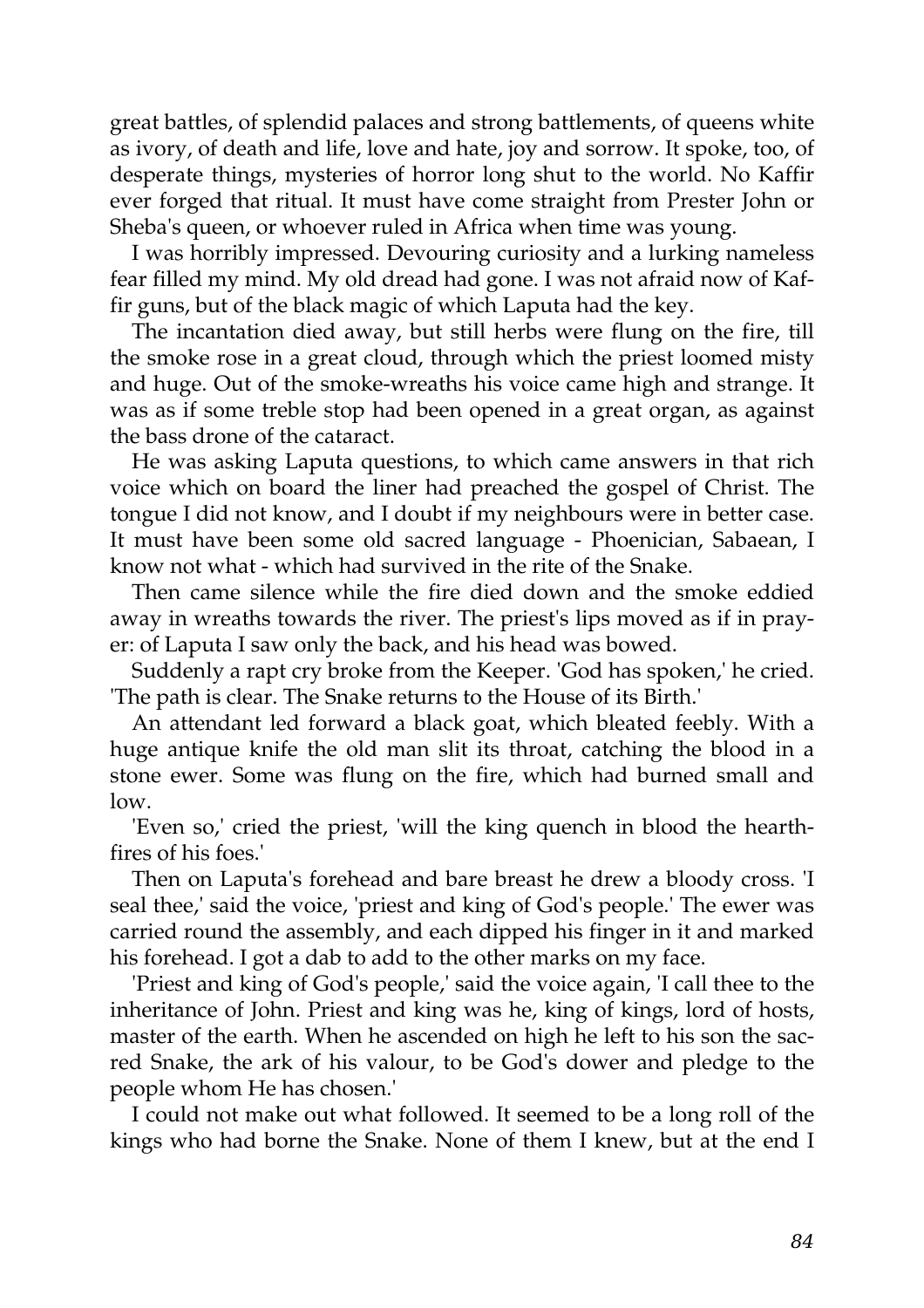thought I caught the name of Tchaka the Terrible, and I remembered Arcoll's tale.

The Keeper held in his arms a box of curiously wrought ivory, about two feet long and one broad. He was standing beyond the ashes, from which, in spite of the blood, thin streams of smoke still ascended. He opened it, and drew out something which swung from his hand like a cascade of red fire.

'Behold the Snake,' cried the Keeper, and every man in the assembly, excepting Laputa and including me, bowed his head to the ground and cried 'Ow.'

'Ye who have seen the Snake,' came the voice, on you is the vow of silence and peace. No blood shall ye shed of man or beast, no flesh shall ye eat till the vow is taken from you. From the hour of midnight till sunrise on the second day ye are bound to God. Whoever shall break the vow, on him shall the curse fall. His blood shall dry in his veins, and his flesh shrink on his bones. He shall be an outlaw and accursed, and there shall follow him through life and death the Avengers of the Snake. Choose ye, my people; upon you is the vow.'

By this time we were all flat on our faces, and a great cry of assent went up. I lifted my head as much as I dared to see what would happen next.

The priest raised the necklace till it shone above his head like a halo of blood. I have never seen such a jewel, and I think there has never been another such on earth. Later I was to have the handling of it, and could examine it closely, though now I had only a glimpse. There were fiftyfive rubies in it, the largest as big as a pigeon's egg, and the least not smaller than my thumbnail. In shape they were oval, cut on both sides en cabochon, and on each certain characters were engraved. No doubt this detracted from their value as gems, yet the characters might have been removed and the stones cut in facets, and these rubies would still have been the noblest in the world. I was no jewel merchant to guess their value, but I knew enough to see that here was wealth beyond human computation. At each end of the string was a great pearl and a golden clasp. The sight absorbed me to the exclusion of all fear. I, David Crawfurd, nineteen years of age, an assistant- storekeeper in a back-veld dorp, was privileged to see a sight to which no Portuguese adventurer had ever attained. There, floating on the smoke-wreaths, was the jewel which may once have burned in Sheba's hair. As the priest held the collar aloft, the assembly rocked with a strange passion. Foreheads were rubbed in the dust, and then adoring eyes would be raised, while a kind of sobbing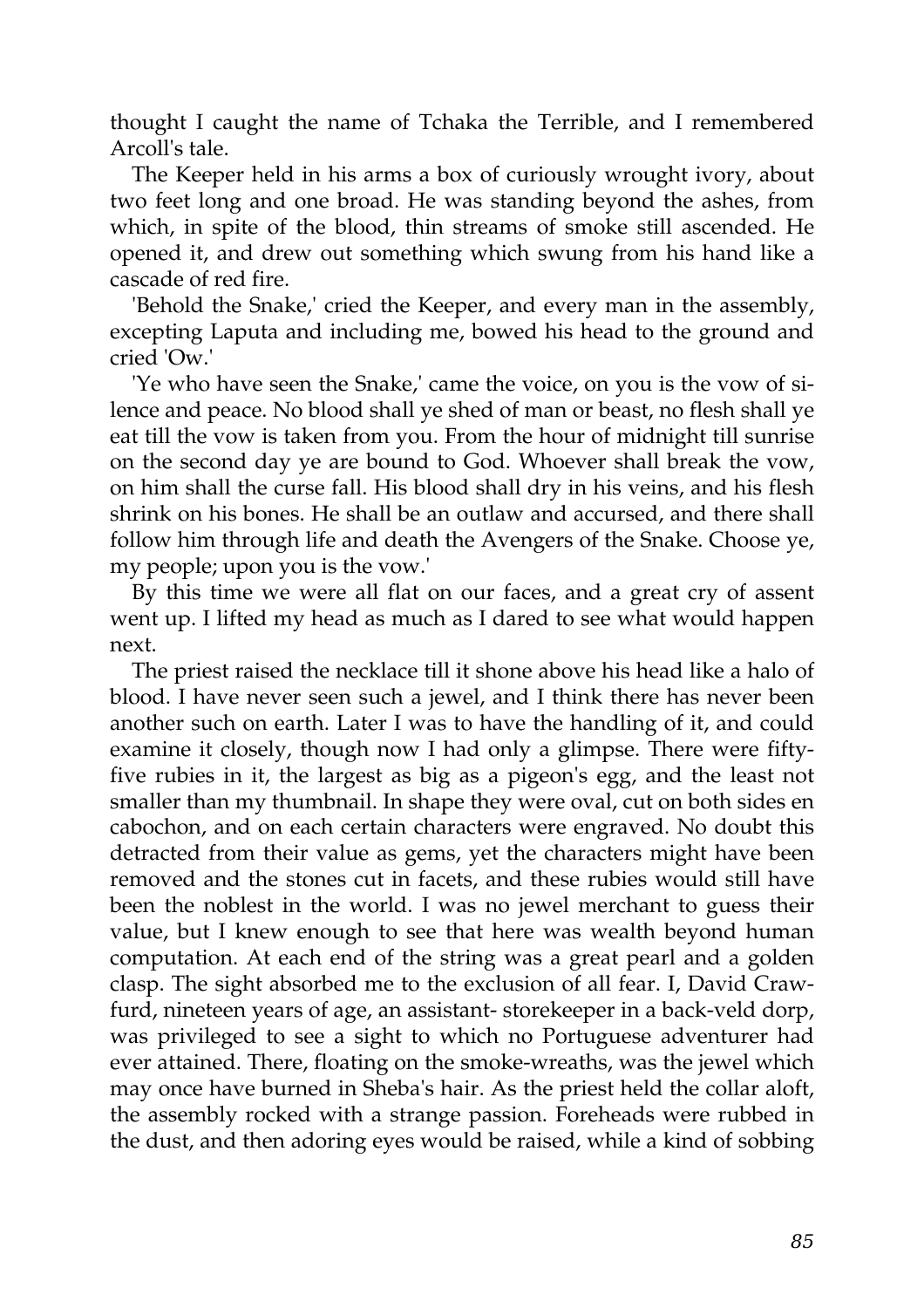shook the worshippers. In that moment I learned something of the secret of Africa, of Prester John's empire and Tchaka's victories.

, In the name of God,' came the voice, 'I deliver to the heir of John the Snake of John.'

Laputa took the necklet and twined it in two loops round his neck till the clasp hung down over his breast. The position changed. The priest knelt before him, and received his hands on his head. Then I knew that, to the confusion of all talk about equality, God has ordained some men to be kings and others to serve. Laputa stood naked as when he was born, The rubies were dulled against the background of his skin, but they still shone with a dusky fire. Above the blood-red collar his face had the passive pride of a Roman emperor. Only his great eyes gloomed and burned as he looked on his followers.

'Heir of John,' he said, 'I stand before you as priest and king. My kingship is for the morrow. Now I am the priest to make intercession for my people.'

He prayed - prayed as I never heard man pray before - and to the God of Israel! It was no heathen fetich he was invoking, but the God of whom he had often preached in Christian kirks. I recognized texts from Isaiah and the Psalms and the Gospels, and very especially from the two last chapters of Revelation. He pled with God to forget the sins of his people, to recall the bondage of Zion. It was amazing to hear these bloodthirsty savages consecrated by their leader to the meek service of Christ. An enthusiast may deceive himself, and I did not question his sincerity. I knew his heart, black with all the lusts of paganism. I knew that his purpose was to deluge the land with blood. But I knew also that in his eyes his mission was divine, and that he felt behind him all the armies of Heaven.

'Thou hast been a strength to the poor,' said the voice, 'a refuge from the storm, a shadow from the heat, when the blast of the Terrible Ones is as a storm against a wall.

'Thou shalt bring down the noise of strangers, as the heat in a dry place; the branch of the Terrible Ones shall be brought low.

'And in this mountain shall the Lord of Hosts make unto all people a feast of fat things, a feast of wines on the lees, of fat things full of marrow.

'And He will destroy in this mountain the face of the covering cast over all people, and the vail that is brought over all nations. 'And the rebuke of His people shall He take away from off all the earth; for the Lord hath spoken it.'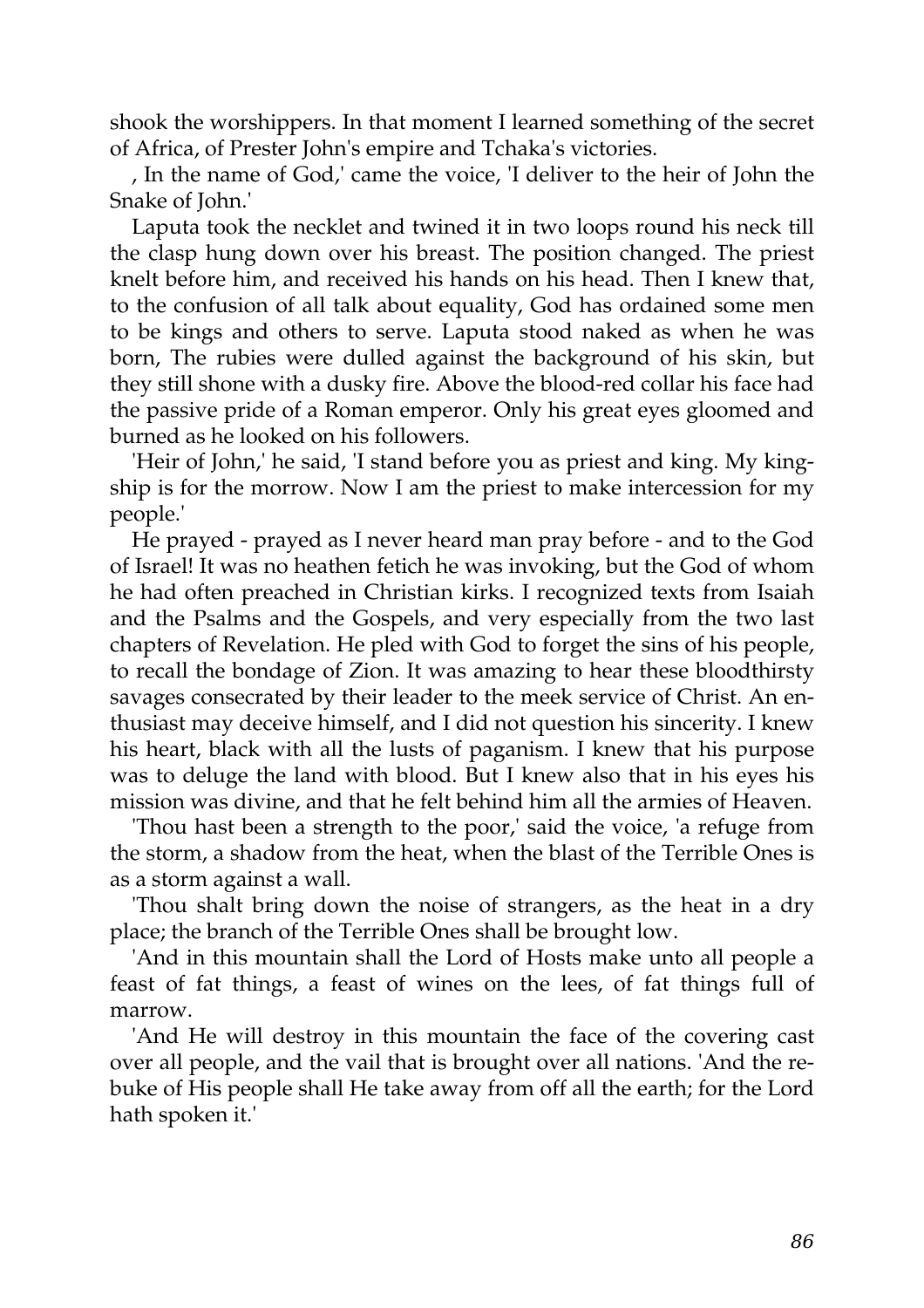I listened spellbound as he prayed. I heard the phrases familiar to me in my schooldays at Kirkcaple. He had some of the tones of my father's voice, and when I shut my eyes I could have believed myself a child again. So much he had got from his apprenticeship to the ministry. I wondered vaguely what the good folks who had listened to him in churches and halls at home would think of him now. But there was in the prayer more than the supplications of the quondam preacher. There was a tone of arrogant pride, the pride of the man to whom the Almighty is only another and greater Lord of Hosts. He prayed less as a suppliant than as an ally. A strange emotion tingled in my blood, half awe, half sympathy. As I have said, I understood that there are men born to kingship.

He ceased with a benediction. Then he put on his leopard- skin cloak and kilt, and received from the kneeling chief a spear and shield. Now he was more king than priest, more barbarian than Christian. It was as a king that he now spoke.

I had heard him on board the liner, and had thought his voice the most wonderful I had ever met with. But now in that great resonant hall the magic of it was doubled. He played upon the souls of his hearers as on a musical instrument. At will he struck the chords of pride, fury, hate, and mad joy. Now they would be hushed in breathless quiet, and now the place would echo with savage assent. I remember noticing that the face of my neighbour, 'Mwanga, was running with tears.

He spoke of the great days of Prester John, and a hundred names I had never heard of. He pictured the heroic age of his nation, when every man was a warrior and hunter, and rich kraals stood in the spots now desecrated by the white man, and cattle wandered on a thousand hills. Then he told tales of white infamy, lands snatched from their rightful possessors, unjust laws which forced the Ethiopian to the bondage of a despised caste, the finger of scorn everywhere, and the mocking word. If it be the part of an orator to rouse the passion of his hearers, Laputa was the greatest on earth. 'What have ye gained from the white man?' he cried. 'A bastard civilization which has sapped your manhood; a false religion which would rivet on you the chains of the slave. Ye, the old masters of the land, are now the servants of the oppressor. And yet the oppressors are few, and the fear of you is in their hearts. They feast in their great cities, but they see the writing on the wall, and their eyes are anxiously turning lest the enemy be at their gates.' I cannot hope in my prosaic words to reproduce that amazing discourse. Phrases which the hearers had heard at mission schools now suddenly appeared, not as the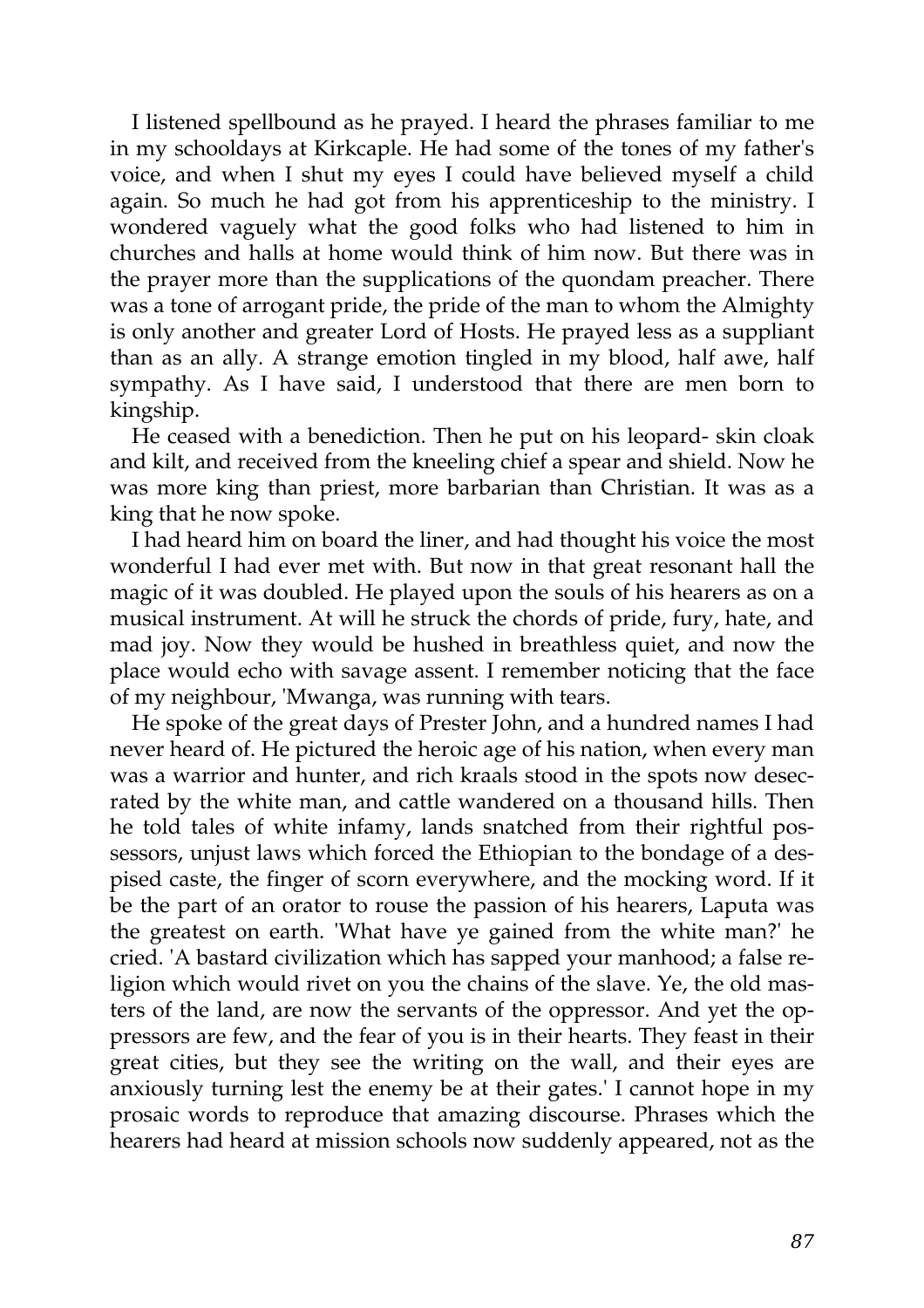white man's learning, but as God's message to His own. Laputa fitted the key to the cipher, and the meaning was clear. He concluded, I remember, with a picture of the overthrow of the alien, and the golden age which would dawn for the oppressed. Another Ethiopian empire would arise, so majestic that the white man everywhere would dread its name, so righteous that all men under it would live in ease and peace.

By rights, I suppose, my blood should have been boiling at this treason. I am ashamed to confess that it did nothing of the sort. My mind was mesmerized by this amazing man. I could not refrain from shouting with the rest. Indeed I was a convert, if there can be conversion when the emotions are dominant and there is no assent from the brain. I had a mad desire to be of Laputa's party. Or rather, I longed for a leader who should master me and make my soul his own, as this man mastered his followers. I have already said that I might have made a good subaltern soldier, and the proof is that I longed for such a general.

As the voice ceased there was a deep silence. The hearers were in a sort of trance, their eyes fixed glassily on Laputa's face. It was the quiet of tense nerves and imagination at white- heat. I had to struggle with a spell which gripped me equally with the wildest savage. I forced myself to look round at the strained faces, the wall of the cascade, the line of torches. It was the sight of Henriques that broke the charm. Here was one who had no part in the emotion. I caught his eye fixed on the rubies, and in it I read only a devouring greed. It flashed through my mind that Laputa had a foe in his own camp, and the Prester's collar a votary whose passion was not that of worship.

The next thing I remember was a movement among the first ranks. The chiefs were swearing fealty. Laputa took off the collar and called God to witness that it should never again encircle his neck till he had led his people to victory. Then one by one the great chiefs and indunas advanced, and swore allegiance with their foreheads on the ivory box. Such a collection of races has never been seen. There were tall Zulus and Swazis with ringkops and feather head-dresses. There were men from the north with heavy brass collars and anklets; men with quills in their ears, and earrings and nose-rings; shaven heads, and heads with wonderfully twisted hair; bodies naked or all but naked, and bodies adorned with skins and necklets. Some were light in colour, and some were black as coal; some had squat negro features, and some thin, high- boned Arab faces. But in all there was the air of mad enthusiasm. For a day they were forsworn from blood, but their wild eyes and twitching hands told their future purpose.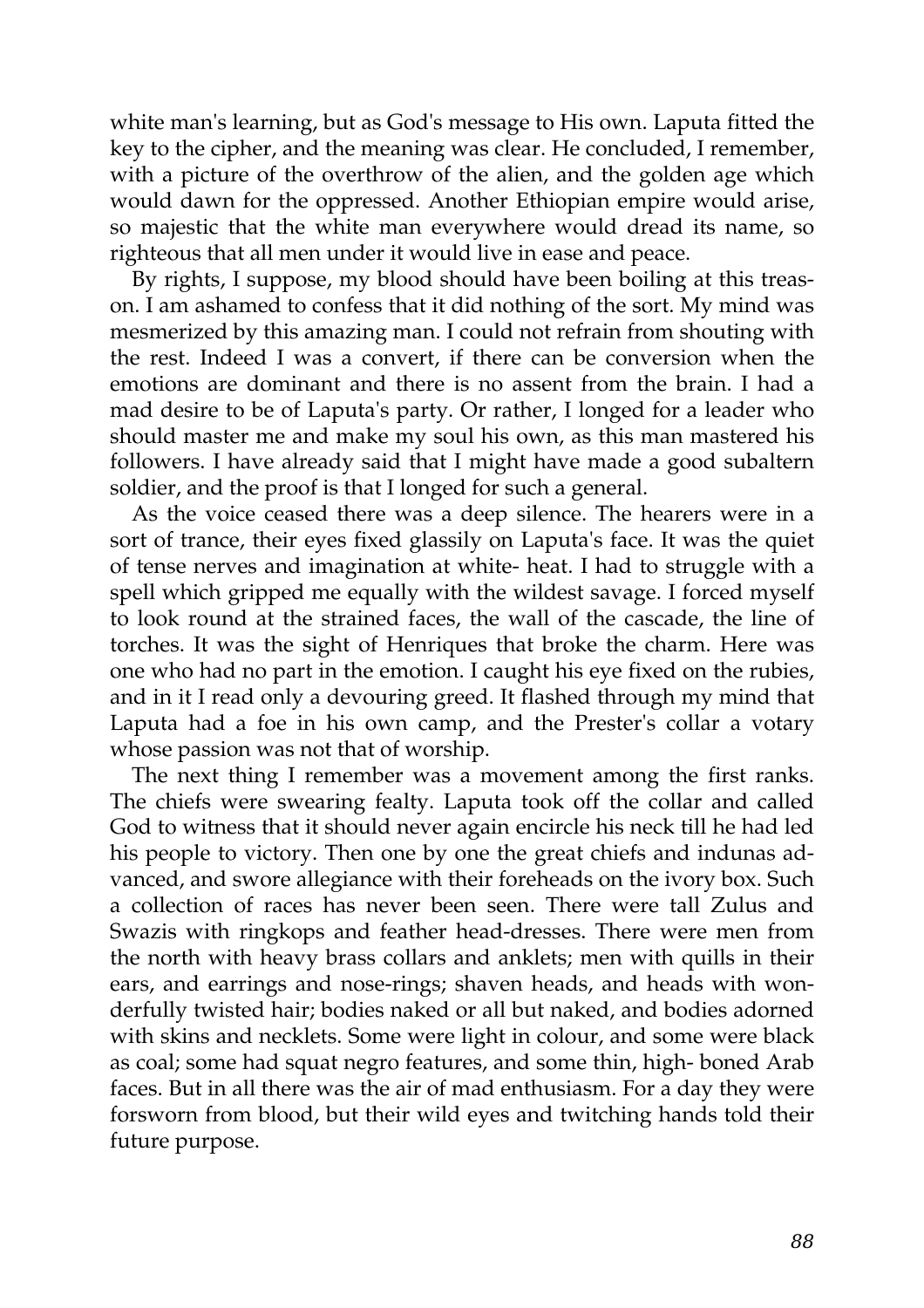For an hour or two I had been living in a dream-world. Suddenly my absorption was shattered, for I saw that my time to swear was coming. I sat in the extreme back row at the end nearest the entrance, and therefore I should naturally be the last to go forward. The crisis was near when I should be discovered, for there was no question of my shirking the oath.

Then for the first time since I entered the cave I realized the frightful danger in which I stood. My mind had been strung so high by the ritual that I had forgotten all else. Now came the rebound, and with shaky nerves I had to face discovery and certain punishment. In that moment I suffered the worst terror of my life. There was much to come later, but by that time my senses were dulled. Now they had been sharpened by what I had seen and heard, my nerves were already quivering and my fancy on fire. I felt every limb shaking as 'Mwanga went forward. The cave swam before my eyes, heads were multiplied giddily, and I was only dimly conscious when he rose to return.

Nothing would have made me advance, had I not feared Laputa less than my neighbours. They might rend me to pieces, but to him the oath was inviolable. I staggered crazily to my feet, and shambled forwards. My eye was fixed on the ivory box, and it seemed to dance before me and retreat.

Suddenly I heard a voice - the voice of Henriques - cry, 'By God, a spy!' I felt my throat caught, but I was beyond resisting.

It was released, and I was pinned by the arms. I must have stood vacantly, with a foolish smile, while unchained fury raged round me. I seemed to hear Laputa's voice saying, 'It is the storekeeper.' His face was all that I could see, and it was unperturbed. There was a mocking ghost of a smile about his lips.

Myriad hands seemed to grip me and crush my breath, but above the clamour I heard a fierce word of command. After that I fainted.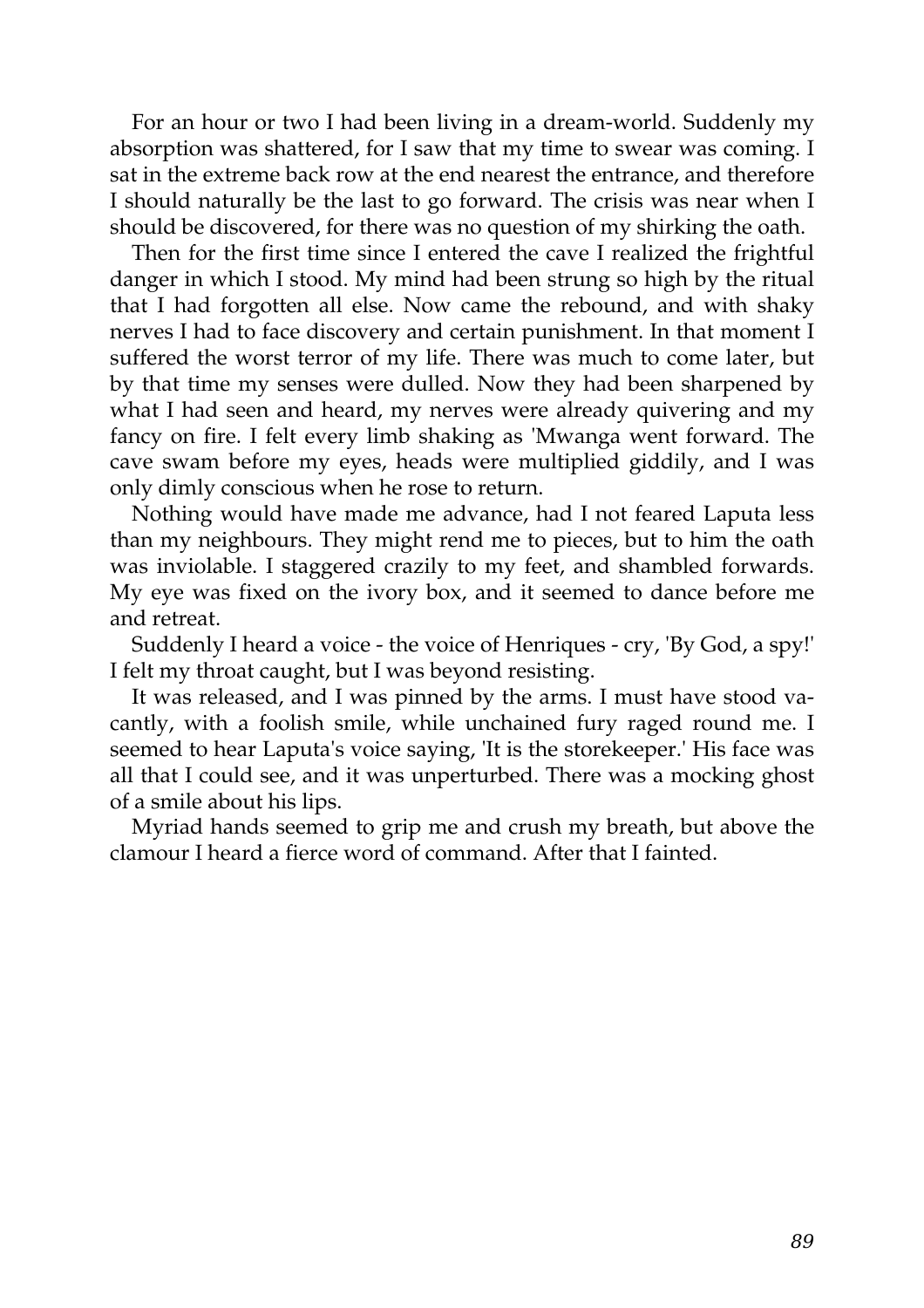## Chapter  $12$

#### **Captain Arcoll Sends a Message**

I once read - I think in some Latin writer - the story of a man who was crushed to a jelly by the mere repeated touch of many thousand hands. His murderers were not harsh, but an infinite repetition of the gentlest handling meant death. I do not suppose that I was very brutally manhandled in the cave. I was trussed up tight and carried out to the open, and left in the care of the guards. But when my senses returned I felt as if I had been cruelly beaten in every part. The raw-hide bonds chafed my wrists and ankle and shoulders, but they were the least part of my aches. To be handled by a multitude of Kaffirs is like being shaken by some wild animal. Their skins are insensible to pain, and I have seen a Zulu stand on a piece of red-hot iron without noticing it till he was warned by the smell of burning hide. Anyhow, after I had been bound by Kaffir hands and tossed on Kaffir shoulders, I felt as if I had been in a scrimmage of mad bulls. I found myself lying looking up at the moon. It was the edge of the bush, and all around was the stir of the army getting ready for the road. You know how a native babbles and chatters over any work he has to do. It says much for Laputa's iron hand that now everything was done in silence. I heard the nickering of horses and the jolt of carts as they turned from the bush into the path. There was the sound of hurried whispering, and now and then a sharp command. And all the while I lay, staring at the moon and wondering if I was going to keep my reason.

If he who reads this doubts the discomfort of bonds let him try them for himself. Let him be bound foot and hand and left alone, and in half an hour he will be screaming for release. The sense of impotence is stifling, and I felt as if I were buried in some landslip instead of lying under the open sky, with the night wind fanning my face. I was in the second stage of panic, which is next door to collapse. I tried to cry, but could only raise a squeak like a bat. A wheel started to run round in my head, and, when I looked at the moon, I saw that it was rotating in time.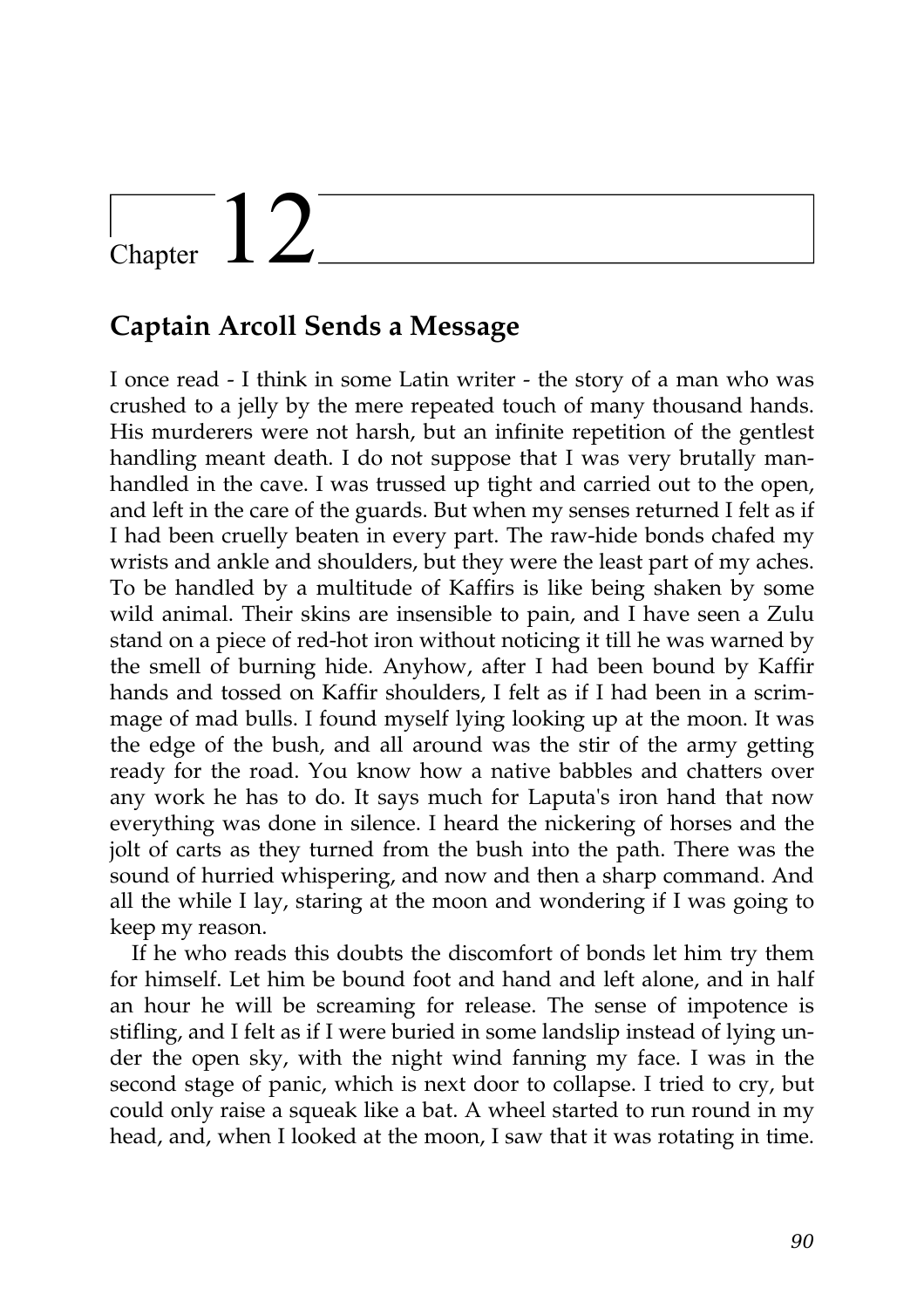Things were very bad with me. It was 'Mwanga who saved me from lunacy. He had been appointed my keeper, and the first I knew of it was a violent kick in the ribs. I rolled over on the grass down a short slope. The brute squatted beside me, and prodded me with his gun- barrel.

'Ha, Baas,' he said in his queer English. 'Once you ordered me out of your store and treated me like a dog. It is 'Mwanga's turn now. You are 'Mwanga's dog, and he will skin you with a sjambok soon.'

My wandering wits were coming back to me. I looked into his bloodshot eyes and saw what I had to expect. The cheerful savage went on to discuss just the kind of beating I should get from him. My bones were to be uncovered till the lash curled round my heart. Then the jackals would have the rest of me.

This was ordinary Kaffir brag, and it made me angry. But I thought it best to go cannily.

,if I am to be your slave,' I managed to say, 'it would be a pity to beat me so hard. You would get no more work out of me.'

'Mwanga grinned wickedly. 'You are my slave for a day and a night. After that we kill you - slowly. You will burn till your legs fall off and your knees are on the ground, and then you will be chopped small with knives.'

Thank God, my courage and common sense were coming back to me.

'What happens to me to-morrow,' I said, 'is the Inkulu's business, not yours. I am his prisoner. But if you lift your hand on me to-day so as to draw one drop of blood the Inkulu will make short work of you. The vow is upon you, and if you break it you know what happens.' And I repeated, in a fair imitation of the priest's voice, the terrible curse he had pronounced in the cave.

You should have seen the change in that cur's face. I had guessed he was a coward, as he was most certainly a bully, and now I knew it. He shivered, and drew his hand over his eyes.

'Nay, Baas,' he pleaded, 'it was but a joke. No harm shall come on you to-day. But tomorrow -' and his ugly face grew more cheerful.

'To-morrow we shall see what we shall see,' I said stoically, and a loud drum-beat sounded through the camp.

It was the signal for moving, for in the east a thin pale line of gold was beginning to show over the trees. The bonds at my knees and ankles were cut, and I was bundled on to the back of a horse. Then my feet were strapped firmly below its belly. The bridle of my beast was tied to 'Mwanga's, so that there was little chance of escape even if I had been unshackled.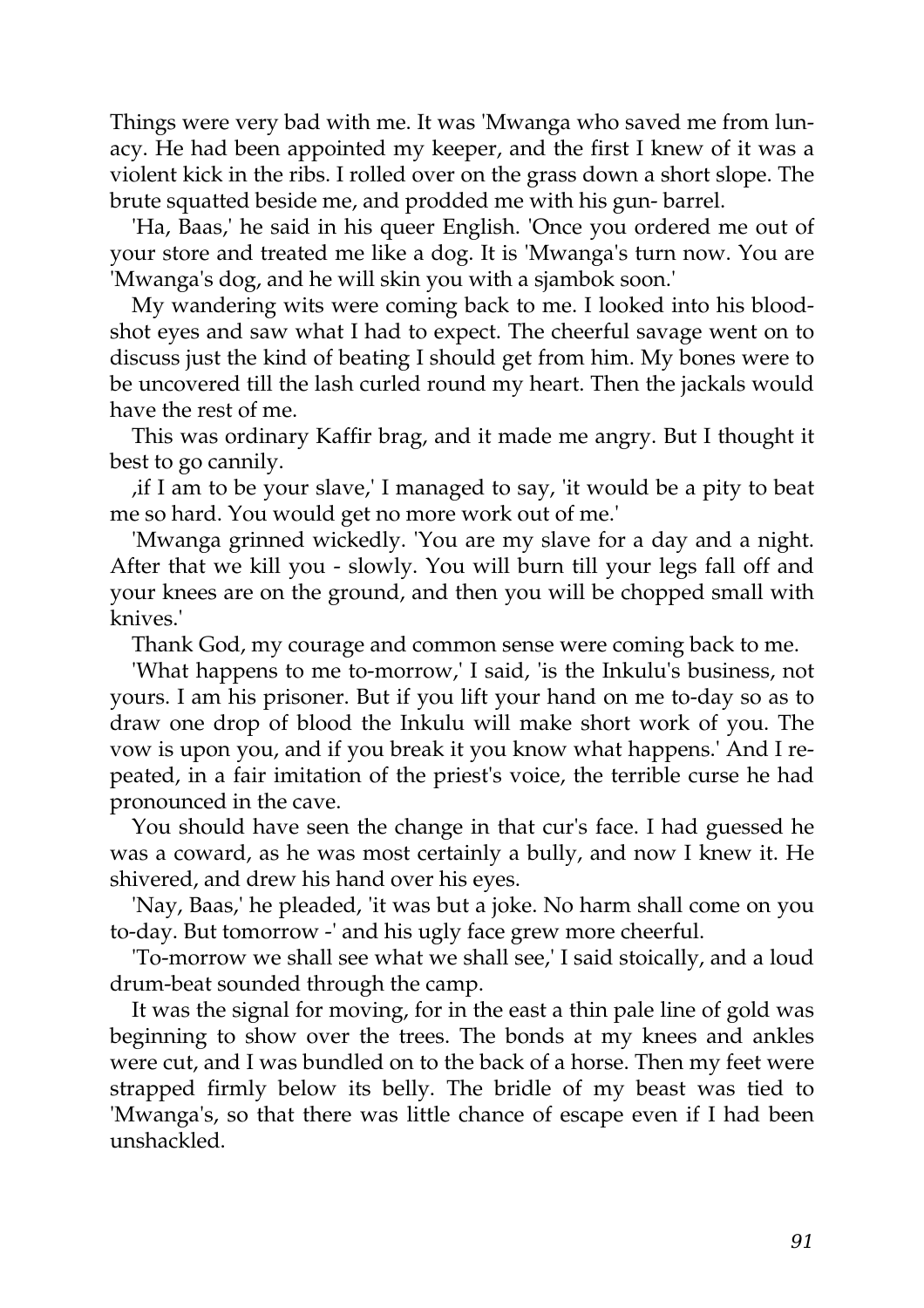My thoughts were very gloomy. So far all had happened as I planned, but I seemed to have lost my nerve, and I could not believe in my rescue at the Letaba, while I thought of Inanda's Kraal with sheer horror. Last night I had looked into the heart of darkness, and the sight had terrified me. What part should I play in the great purification? Most likely that of the Biblical scapegoat. But the dolour of my mind was surpassed by the discomfort of my body. I was broken with pains and weariness, and I had a desperate headache. Also, before we had gone a mile, I began to think that I should split in two. The paces of my beast were uneven, to say the best of it, and the bump- bump was like being on the rack. I remembered that the saints of the Covenant used to journey to prison this way, especially the great Mr Peden, and I wondered how they liked it. When I hear of a man doing a brave deed, I always want to discover whether at the time he was well and comfortable in body. That, I am certain, is the biggest ingredient in courage, and those who plan and execute great deeds in bodily weakness have my homage as truly heroic. For myself, I had not the spirit of a chicken as I jogged along at 'Mwanga's side. I wished he would begin to insult me, if only to distract my mind, but he kept obstinately silent. He was sulky, and I think rather afraid of me.

As the sun got up I could see something of the host around me. I am no hand at guessing numbers, but I should put the fighting men I saw at not less than twenty thousand. Every man of them was on this side his prime, and all were armed with good rifles and bandoliers. There were none of your old roers<sup>13</sup> and decrepit Enfields, which I had seen signs of in Kaffir kraals. These guns were new, serviceable Mausers, and the men who bore them looked as if they knew how to handle them. There must have been long months of training behind this show, and I marvelled at the man who had organized it. I saw no field-guns, and the little transport they had was evidently for food only. We did not travel in ranks like an orthodox column. About a third of the force was mounted, and this formed the centre. On each wing the infantry straggled far afield, but there was method in their disorder, for in the bush close ranks would have been impossible. At any rate we kept wonderfully well together, and when we mounted a knoll the whole army seemed to move in one piece. I was well in the rear of the centre column, but from the crest of a slope I sometimes got a view in front. I could see nothing of Laputa, who was probably with the van, but in the very heart of the force I saw the old priest of the Snake, with his treasure carried in the kind of litter

<sup>13.</sup>Boer elephant guns.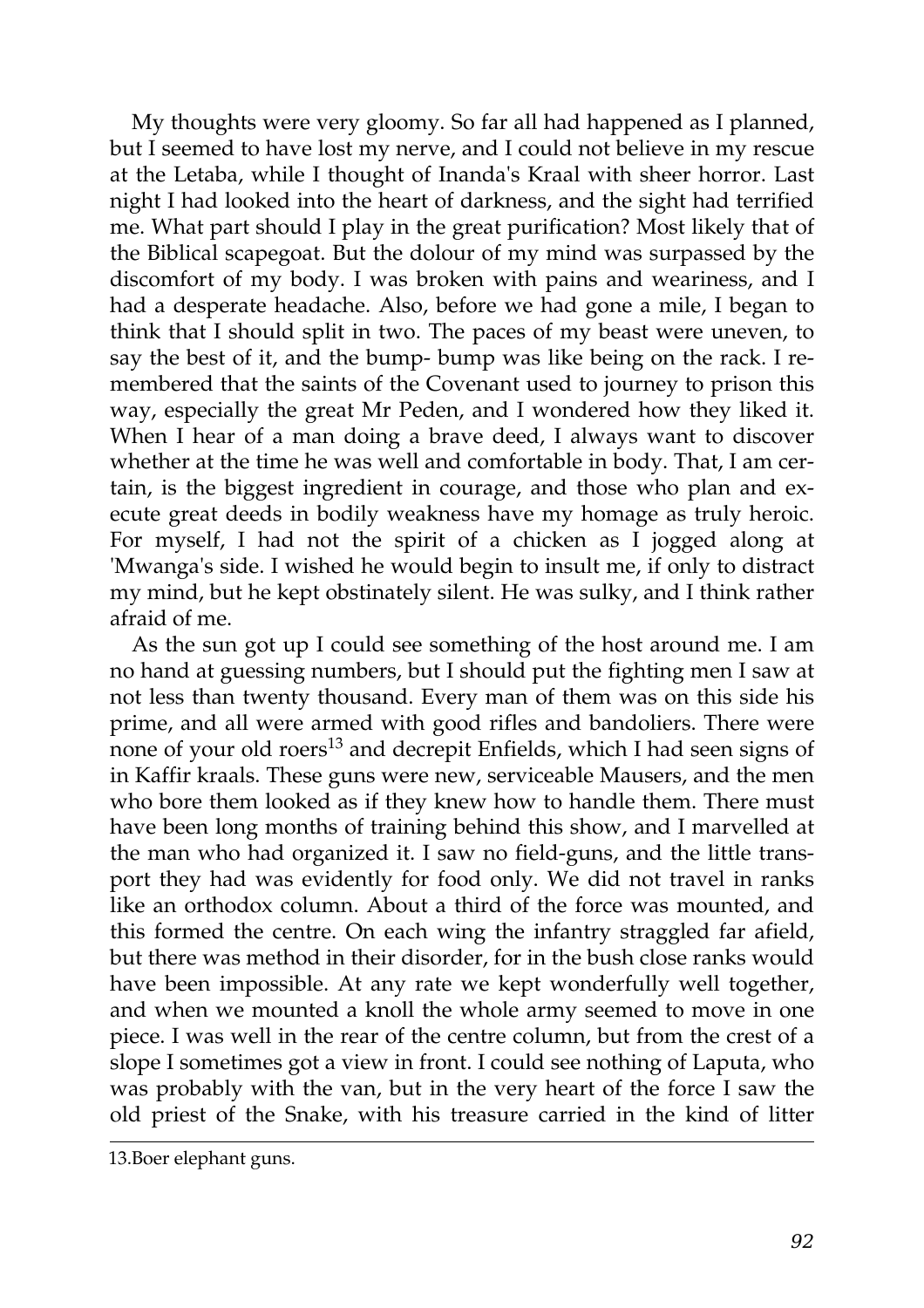which the Portuguese call a machila, between rows of guards. A white man rode beside him, whom I judged to be Henriques. Laputa trusted this fellow, and I wondered why. I had not forgotten the look on his face while he had stared at the rubies in the cave. I had a notion that the Portugoose might be an unsuspected ally of mine, though for blackguard reasons.

About ten o'clock, as far as I could judge by the sun, we passed Umvelos', and took the right bank of the Labongo. There was nothing in the store to loot, but it was overrun by Kaffirs, who carried off the benches for firewood. It gave me an odd feeling to see the remains of the meal at which I had entertained Laputa in the hands of a dozen warriors. I thought of the long sunny days when I had sat by my nachtmaal while the Dutch farmers rode in to trade. Now these men were all dead, and I was on my way to the same bourne.

Soon the blue line of the Berg rose in the west, and through the corner of my eye, as I rode, I could see the gap of the Klein Labongo. I wondered if Arcoll and his men were up there watching us. About this time I began to be so wretched in body that I ceased to think of the future. I had had no food for seventeen hours, and I was dropping from lack of sleep. The ache of my bones was so great that I found myself crying like a baby. What between pain and weakness and nervous exhaustion, I was almost at the end of my tether, and should have fainted dead away if a halt had not been called. But about midday, after we had crossed the track from Blaauwildebeestefontein to the Portuguese frontier, we came to the broad, shallow drift of the Klein Labongo. It is the way of the Kaffirs to rest at noon, and on the other side of the drift we encamped. I remember the smell of hot earth and clean water as my horse scrambled up the bank. Then came the smell of wood-smoke as fires were lit. It seemed an age after we stopped before my feet were loosed and I was allowed to fall over on the ground. I lay like a log where I fell, and was asleep in ten seconds. I awoke two hours later much refreshed, and with a raging hunger. My ankles and knees had been tied again, but the sleep had taken the worst stiffness out of my joints. The natives were squatting in groups round their fires, but no one came near me. I satisfied myself by straining at my bonds that this solitude gave no chance of escape. I wanted food, and I shouted on 'Mwanga, but he never came. Then I rolled over into the shadow of a wacht-en-beetje bush to get out of the glare.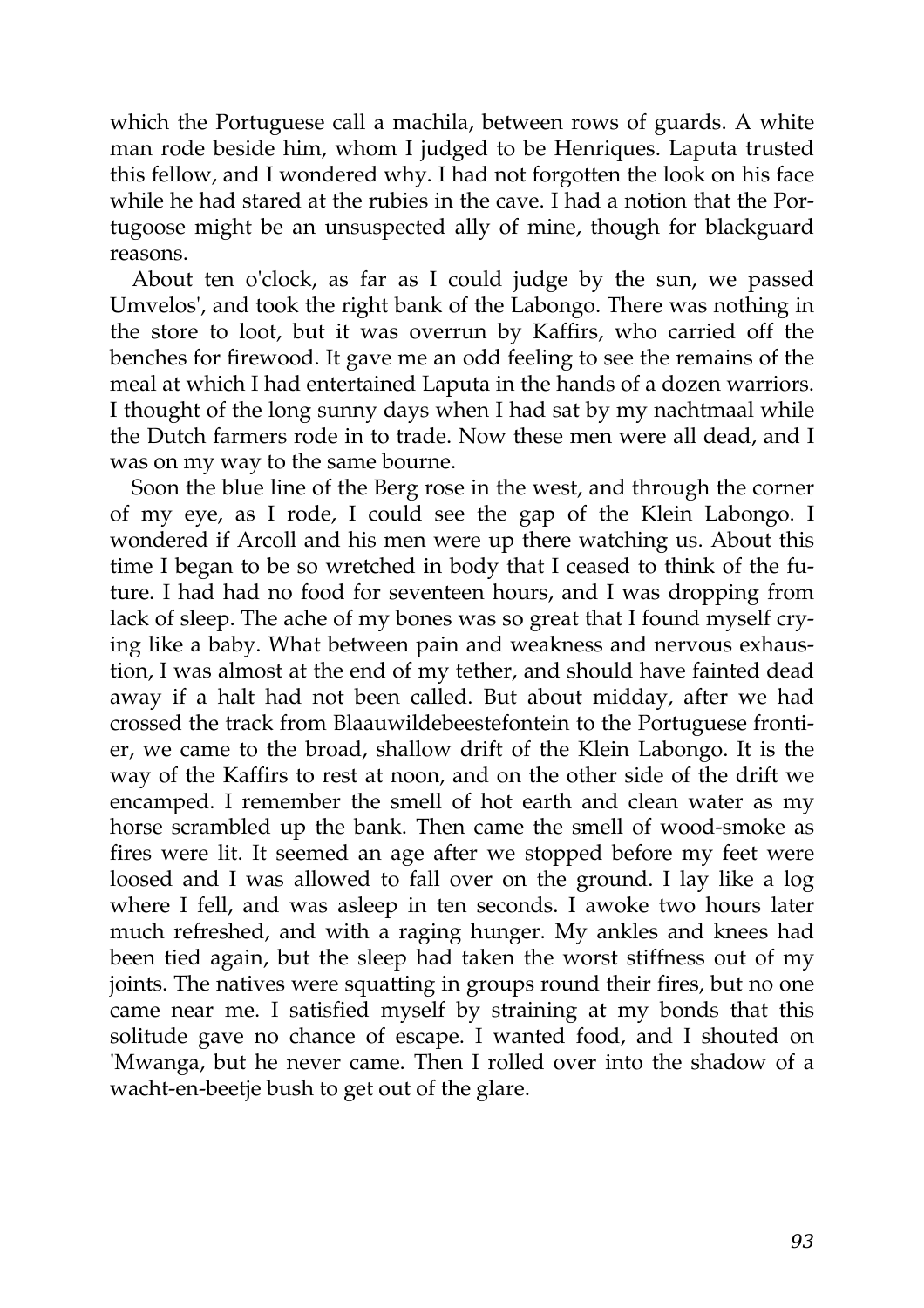I saw a Kaffir on the other side of the bush who seemed to be grinning at me. Slowly he moved round to my side, and stood regarding me with interest.

'For God's sake get me some food,' I said.

'ja, Baas,' was the answer; and he disappeared for a minute, and returned with a wooden bowl of hot mealie-meal porridge, and a calabash full of water.

I could not use my hands, so he fed me with the blade of his knife. Such porridge without salt or cream is beastly food, but my hunger was so great that I could have eaten a vat of it.

Suddenly it appeared that the Kaffir had something to say to me. As he fed me he began to speak in a low voice in English.

'Baas,' he said, 'I come from Ratitswan, and I have a message for you.'

I guessed that Ratitswan was the native name for Arcoll. There was no one else likely to send a message. 'Ratitswan says,' he went on, "'Look out for Dupree's Drift." I will be near you and cut your bonds; then you must swim across when Ratitswan begins to shoot.'

The news took all the weight of care from my mind. Colin had got home, and my friends were out for rescue. So volatile is the mood of 19 that I veered round from black despair to an unwarranted optimism. I saw myself already safe, and Laputa's rising scattered. I saw my hands on the treasure, and Henriques' ugly neck below my heel.

'I don't know your name,' I said to the Kaffir, 'but you are a good fellow. When I get out of this business I won't forget you.'

'There is another message, Baas,' he said. 'It is written on paper in a strange tongue. Turn your head to the bush, and see, I will hold it inside the bowl, that you may read it.'

I did as I was told, and found myself looking at a dirty half- sheet of notepaper, marked by the Kaffir's thumbs. Some words were written on it in Wardlaw's hand; and, characteristically, in Latin, which was not a bad cipher. I read - 'Henricus de Letaba transeunda apud Duprei vada jam nos certiores fecit.'<sup>14</sup>

I had guessed rightly. Henriques was a traitor to the cause he had espoused. Arcoll's message had given me new heart, but Wardlaw's gave me information of tremendous value. I repented that I had ever underrated the schoolmaster's sense. He did not come out of Aberdeen for nothing.

I asked the Kaffir how far it was to Dupree's Drift, and was told three hours' march. We should get there after the darkening. It seemed he had

<sup>14.&#</sup>x27;Henriques has already told us about the crossing at Dupree's Drift.'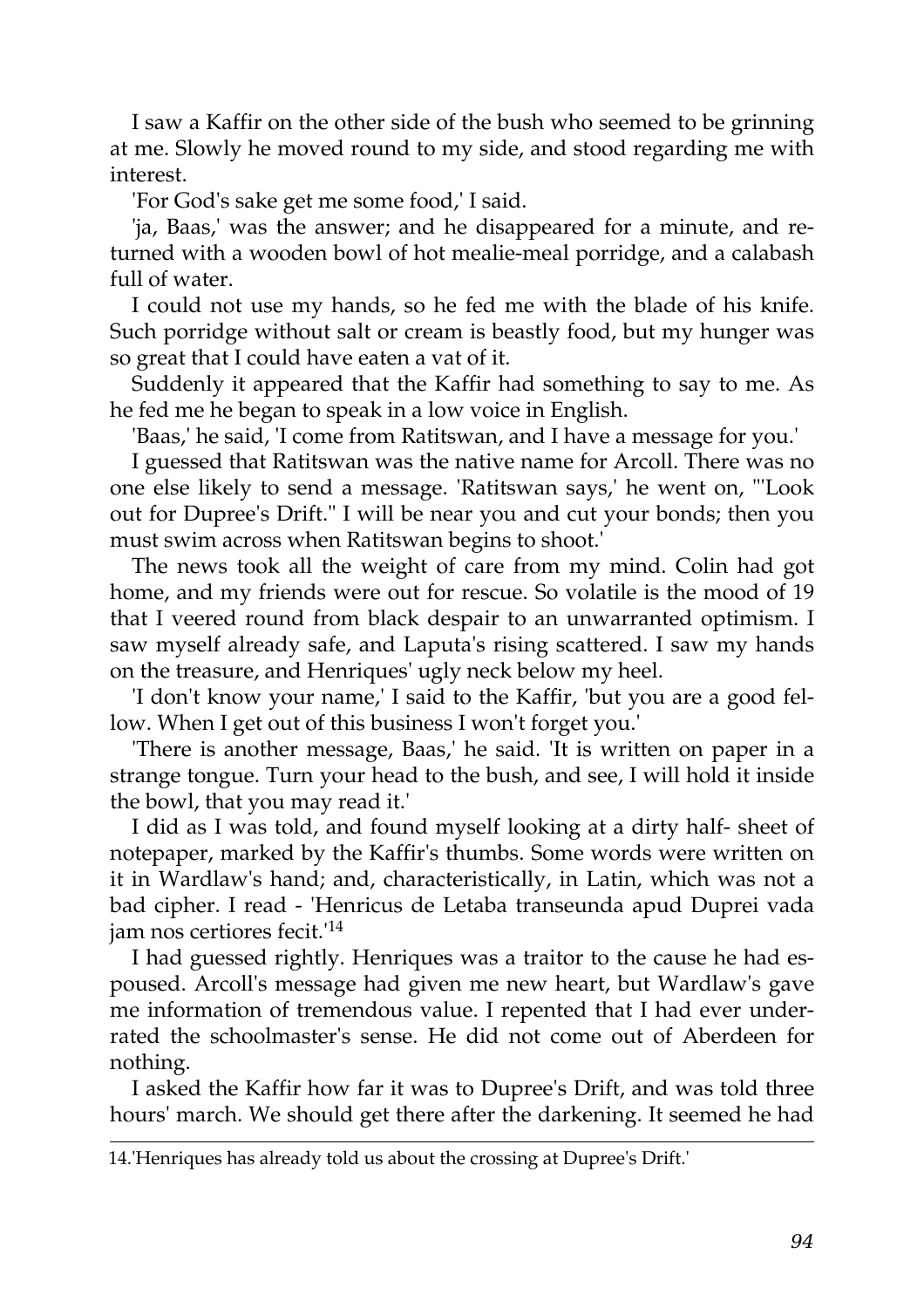permission to ride with me instead of 'Mwanga, who had no love for the job. How he managed this I do not know; but Arcoll's men had their own ways of doing things. He undertook to set me free when the first shot was fired at the ford. Meantime I bade him leave me, to avert suspicion.

There is a story of one of King Arthur's knights - Sir Percival, I think that once, riding through a forest, he found a lion fighting with a serpent. He drew his sword and helped the lion, for he thought it was the more natural beast of the two. To me Laputa was the lion, and Henriques the serpent; and though I had no good will to either, I was determined to spoil the serpent's game. He was after the rubies, as I had fancied; he had never been after anything else. He had found out about Arcoll's preparations, and had sent him a warning, hoping, no doubt, that, if Laputa's force was scattered on the Letaba, he would have a chance of getting off with the necklace in the confusion. If he succeeded, he would go over the Lebombo to Mozambique, and whatever happened afterwards in the rising would be no concern of Mr Henriques. I determined that he should fail; but how to manage it I could not see. Had I had a pistol, I think I would have shot him; but I had no weapon of any kind. I could not warn Laputa, for that would seal my own fate, even if I were believed. It was clear that Laputa must go to Dupree's Drift, for otherwise I could not escape; and it was equally clear that I must find the means of spoiling the Portugoose's game.

A shadow fell across the sunlight, and I looked up to see the man I was thinking of standing before me. He had a cigarette in his mouth, and his hands in the pockets of his riding- breeches. He stood eyeing me with a curious smile on his face.

'Well, Mr Storekeeper,' he said, 'you and I have met before under pleasanter circumstances.'

I said nothing, my mind being busy with what to do at the drift.

'We were shipmates, if I am not mistaken,' he said. 'I dare say you found it nicer work smoking on the after-deck than lying here in the sun.'

Still I said nothing. If the man had come to mock me, he would get no change out of David Crawfurd.

'Tut, tut, don't be sulky. You have no quarrel with me. Between ourselves,' and he dropped his voice, 'I tried to save you; but you had seen rather too much to be safe. What devil prompted you to steal a horse and go to the cave? I don't blame you for overhearing us; but if you had had the sense of a louse you would have gone off to the Berg with your news. By the way, how did you manage it? A cellar, I suppose.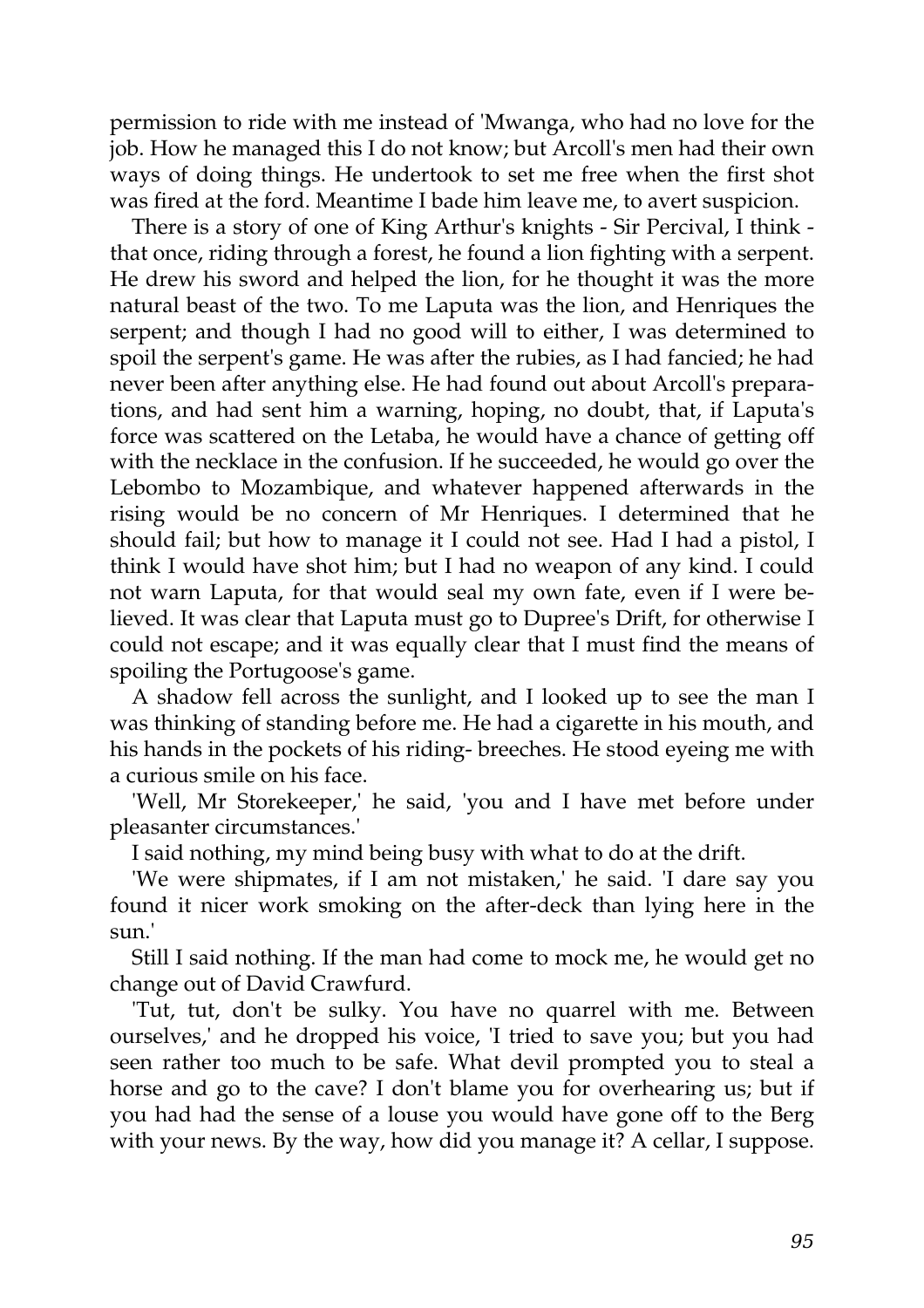Our friend Laputa was a fool not to take better precautions; but I must say you acted the drunkard pretty well.'

The vanity of 19 is an incalculable thing. I rose to the fly.

'I know the kind of precaution you wanted to take,' I muttered.

'You heard that too? Well, I confess I am in favour of doing a job thoroughly when I take it up.'

'In the Koodoo Flats, for example,' I said.

He sat down beside me, and laughed softly. 'You heard my little story? You are clever, Mr Storekeeper, but not quite clever enough. What if I can act a part as well as yourself?' And he thrust his yellow face close to mine.

I saw his meaning, and did not for a second believe him; but I had the sense to temporize.

'Do you mean to say that you did not kill the Dutchmen, and did not mean to knife me?'

'I mean to say that I am not a fool,' he said, lighting another cigarette.

'I am a white man, Mr Storekeeper, and I play the white man's game. Why do you think I am here? Simply because I was the only man in Africa who had the pluck to get to the heart of this business. I am here to dish Laputa, and by God I am going to do it.'

I was scarcely prepared for such incredible bluff. I knew every word was a lie, but I wanted to hear more, for the man fascinated me.

'I suppose you know what will happen to you,' he said, flicking the ashes from his cigarette. 'To-morrow at Inanda's Kraal, when the vow is over, they will give you a taste of Kaffir habits. Not death, my friend that would be simple enough - but a slow death with every refinement of horror. You have broken into their sacred places, and you will be sacrificed to Laputa's god. I have seen native torture before, and his own mother would run away shrieking from a man who had endured it.'

I said nothing, but the thought made my flesh creep.

'Well,' he went on, 'you're in an awkward plight, but I think I can help you. What if I can save your life, Mr Storekeeper? You are trussed up like a fowl, and can do nothing. I am the only man alive who can help you. I am willing to do it, too - on my own terms.'

I did not wait to hear those terms, for I had a shrewd guess what they would be. My hatred of Henriques rose and choked me. I saw murder and trickery in his mean eyes and cruel mouth. I could not, to be saved from the uttermost horror, have made myself his ally.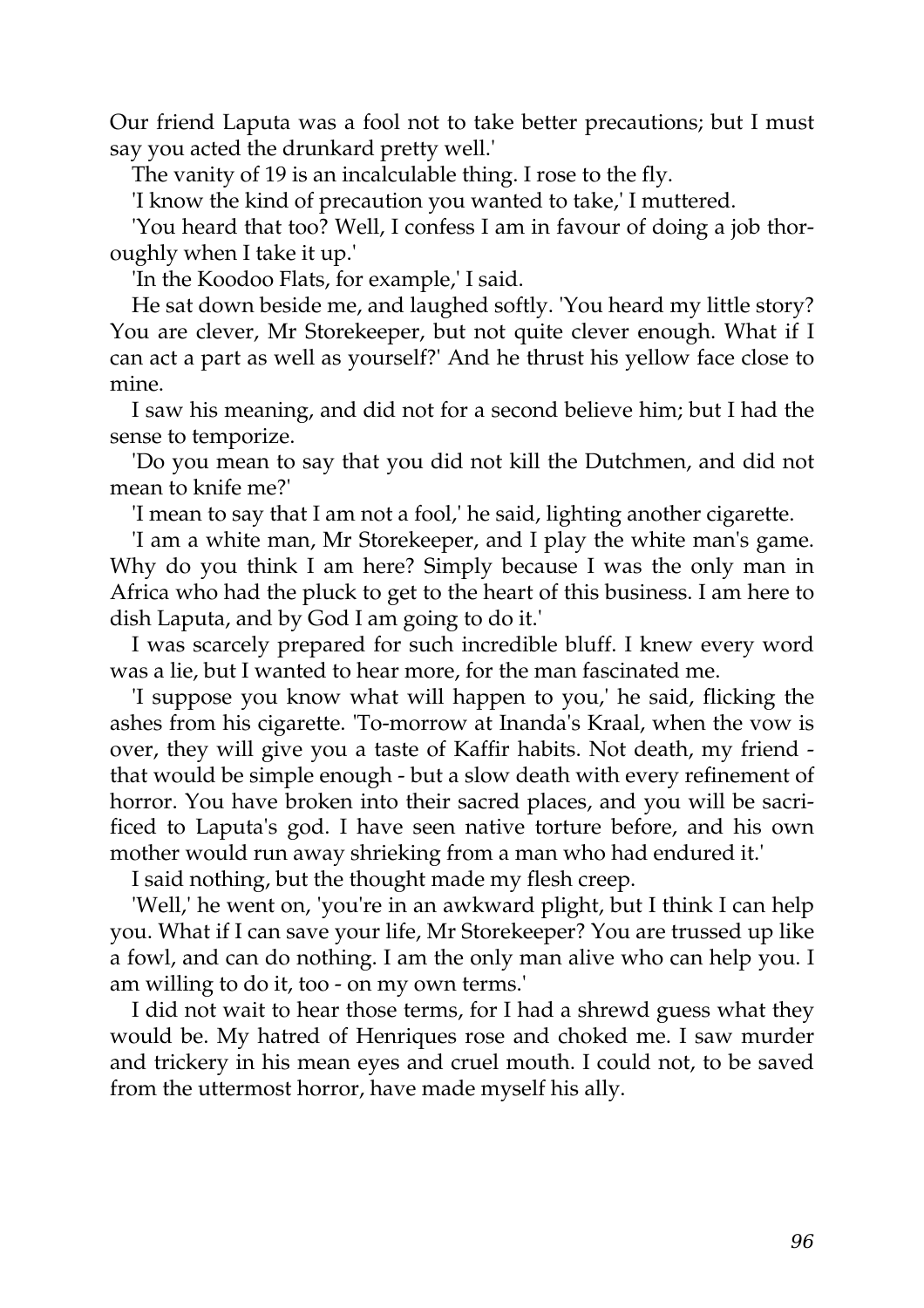'Now listen, Mr Portugoose,' I cried. 'You tell me you are a spy. What if I shout that through the camp? There will be short shrift for you if Laputa hears it.'

He laughed loudly. 'You are a bigger fool than I took you for. Who would believe you, my friend. Not Laputa. Not any man in this army. It would only mean tighter bonds for these long legs of yours.'

By this time I had given up all thought of diplomacy. 'Very well, you yellow-faced devil, you will hear my answer. I would not take my freedom from you, though I were to be boiled alive. I know you for a traitor to the white man's cause, a dirty I.D.B. swindler, whose name is a byword among honest men. By your own confession you are a traitor to this idiot rising. You murdered the Dutchmen and God knows how many more, and you would fain have murdered me. I pray to Heaven that the men whose cause you have betrayed and the men whose cause you would betray may join to stamp the life out of you and send your soul to hell. I know the game you would have me join in, and I fling your offer in your face. But I tell you one thing - you are damned yourself. The white men are out, and you will never get over the Lebombo. From black or white you will get justice before many hours, and your carcass will be left to rot in the bush. Get out of my sight, you swine.'

In that moment I was so borne up in my passion that I forgot my bonds and my grave danger. I was inspired like a prophet with a sense of approaching retribution. Henriques heard me out; but his smile changed to a scowl, and a flush rose on his sallow cheek.

'Stew in your own juice,' he said, and spat in my face. Then he shouted in Kaffir that I had insulted him, and demanded that I should be bound tighter and gagged.

It was Arcoll's messenger who answered his summons. That admirable fellow rushed at me with a great appearance of savagery. He made a pretence of swathing me up in fresh rawhide ropes, but his knots were loose and the thing was a farce. He gagged me with what looked like a piece of wood, but was in reality a chunk of dry banana. And all the while, till Henriques was out of hearing, he cursed me with a noble gift of tongues.

The drums beat for the advance, and once more I was hoisted on my horse, while Arcoll's Kaffir tied my bridle to his own. A Kaffir cannot wink, but he has a way of slanting his eyes which does as well, and as we moved on he would turn his head to me with this strange grimace.

Henriques wanted me to help him to get the rubies - that I presumed was the offer he had meant to make. Well, thought I, I will perish before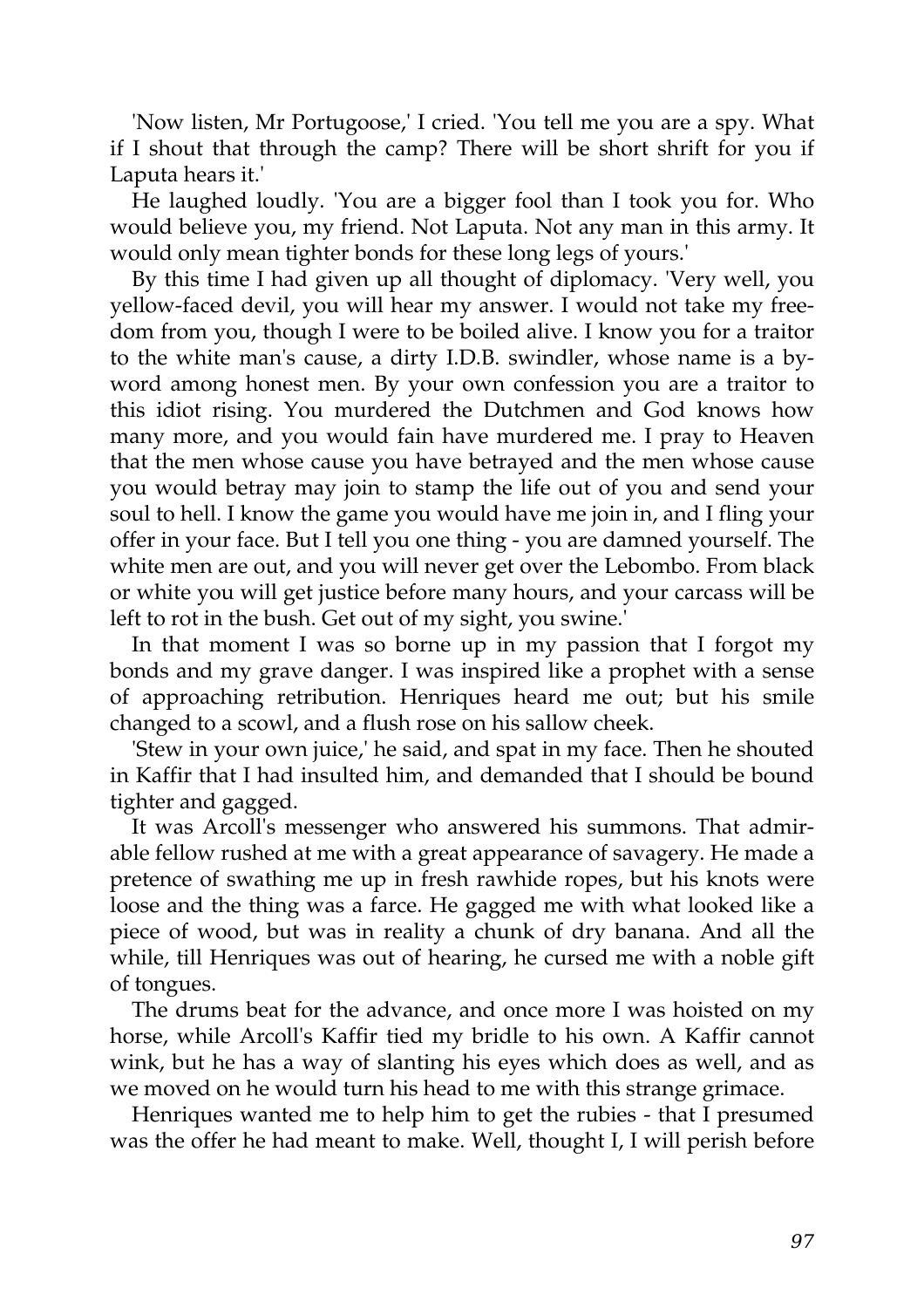the jewel reaches the Portuguese's hands. He hoped for a stampede when Arcoll opposed the crossing of the river, and in the confusion intended to steal the casket. My plan must be to get as near the old priest as possible before we reached the ford. I spoke to my warder and told him what I wanted. He nodded, and in the first mile we managed to edge a good way forward. Several things came to aid us. As I have said, we of the centre were not marching in close ranks, but in a loose column, and often it was possible by taking a short cut on rough ground to join the column some distance ahead. There was a vlei, too, which many circumvented, but we swam, and this helped our lead. In a couple of hours we were so near the priest's litter that I could have easily tossed a cricket ball on the head of Henriques who rode beside it.

Very soon the twilight of the winter day began to fall. The far hills grew pink and mulberry in the sunset, and strange shadows stole over the bush. Still creeping forward, we found ourselves not twenty yards behind the litter, while far ahead I saw a broad, glimmering space of water with a high woody bank beyond.

'Dupree's Drift;' whispered my warder. 'Courage, Inkoos;<sup>15</sup> in an hour's time you will be free.'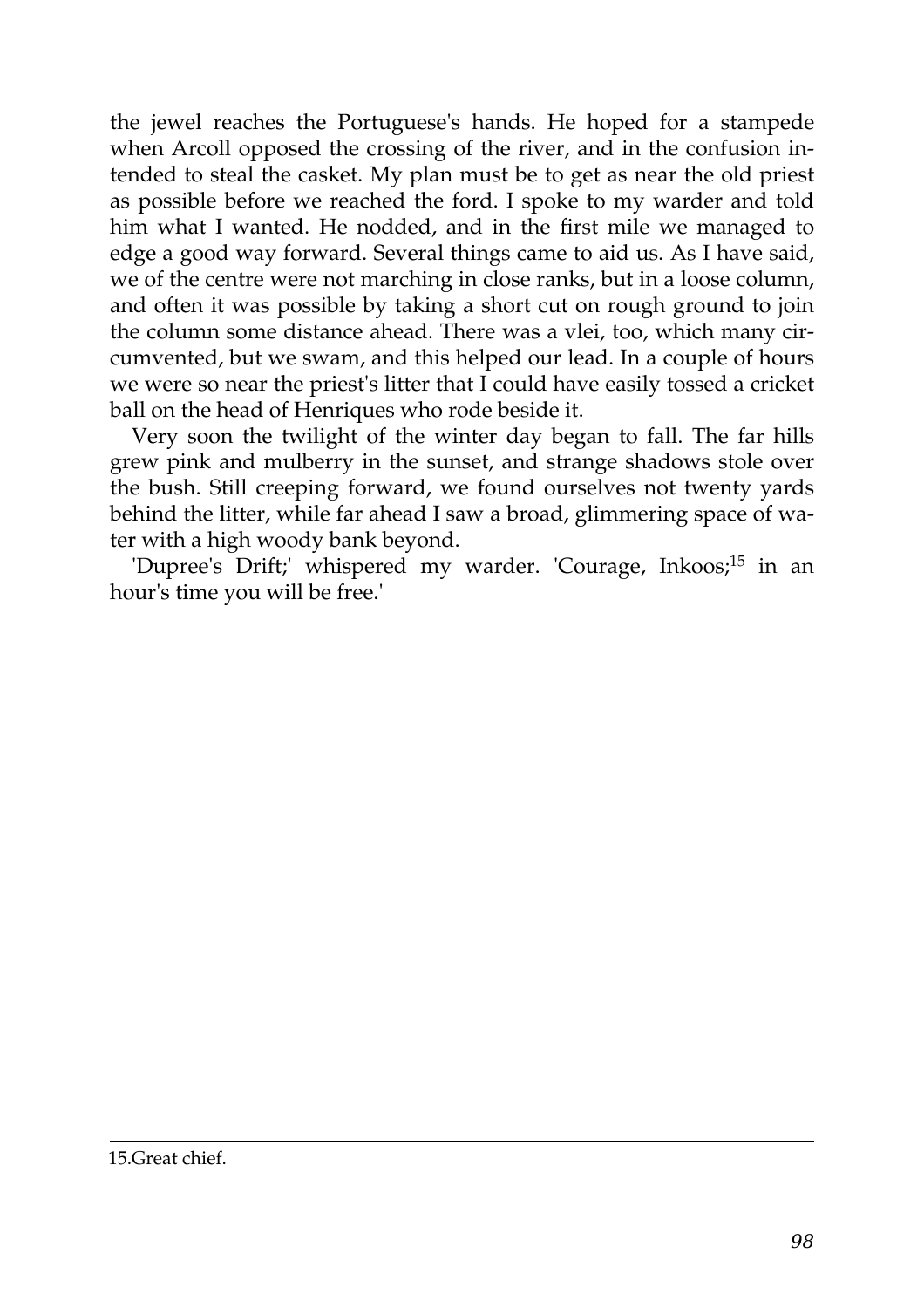# $\frac{1}{3}$

#### **The Drift of the Letaba**

The dusk was gathering fast as we neared the stream. From the stagnant reaches above and below a fine white mist was rising, but the long shallows of the ford were clear. My heart was beginning to flutter wildly, but I kept a tight grip on myself and prayed for patience. As I stared into the evening my hopes sank. I had expected, foolishly enough, to see on the far bank some sign of my friends, but the tall bush was dead and silent.

The drift slants across the river at an acute angle, roughly S.S.W. I did not know this at the time, and was amazed to see the van of the march turn apparently up stream. Laputa's great voice rang out in some order which was repeated down the column, and the wide flanks of the force converged on the narrow cart-track which entered the water. We had come to a standstill while the front ranks began the passage.

I sat shaking with excitement, my eyes straining into the gloom. Water holds the evening light for long, and I could make out pretty clearly what was happening. The leading horsemen rode into the stream with Laputa in front. The ford is not the best going, so they had to pick their way, but in five or ten minutes they were over. Then came some of the infantry of the flanks, who crossed with the water to their waists, and their guns held high above their heads. They made a portentous splashing, but not a sound came from their throats. I shall never know how Laputa imposed silence on the most noisy race on earth. Several thousand footmen must have followed the riders, and disappeared into the far bush. But not a shot came from the bluffs in front.

I watched with a sinking heart. Arcoll had failed, and there was to be no check at the drift. There remained for me only the horrors at Inanda's Kraal. I resolved to make a dash for freedom, at all costs, and was in the act of telling Arcoll's man to cut my bonds, when a thought occurred to me.

Henriques was after the rubies, and it was his interest to get Laputa across the river before the attack began. It was Arcoll's business to split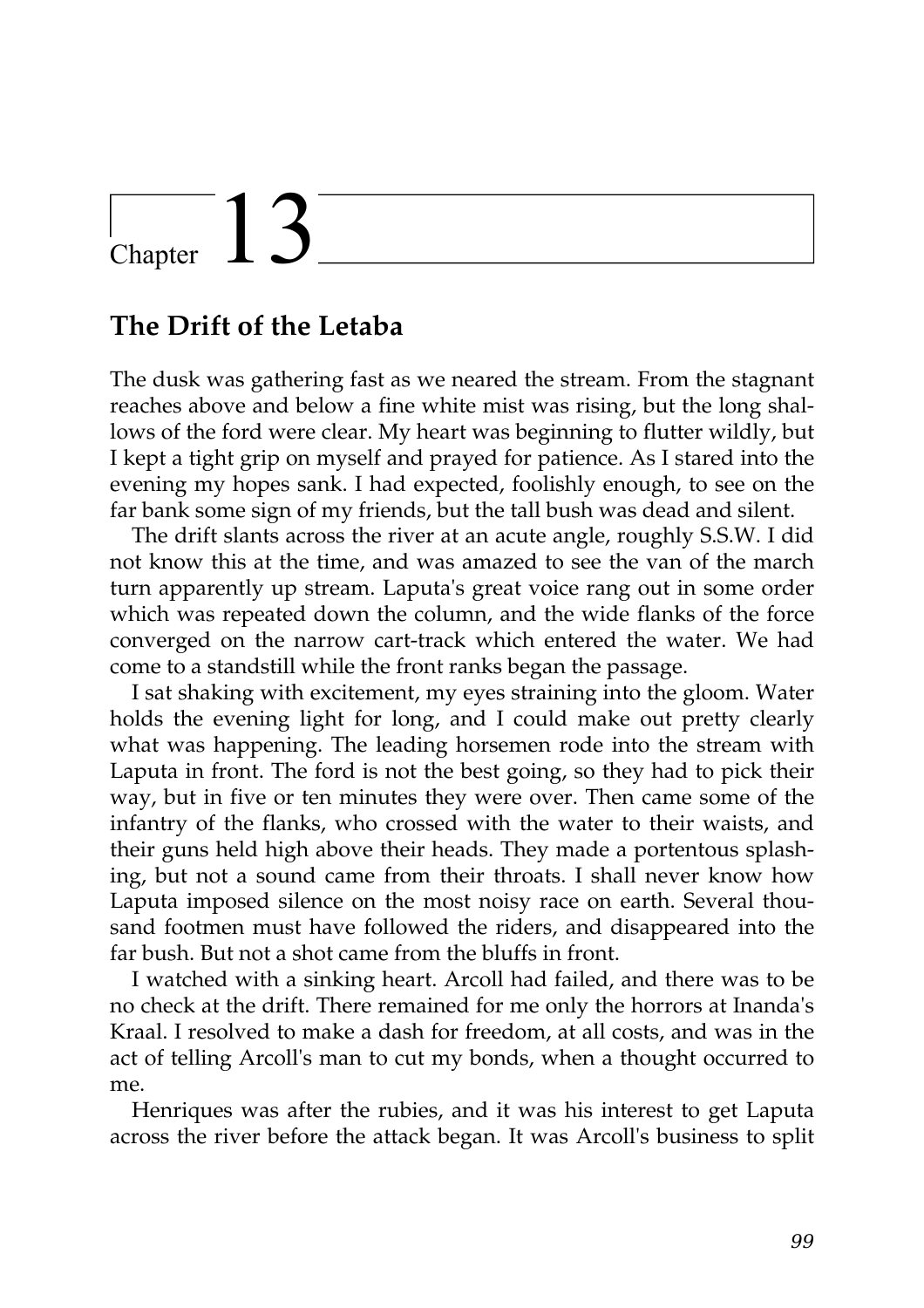the force, and above all to hold up the leader. Henriques would tell him, and for that matter he must have assumed himself, that Laputa would ride in the centre of the force. Therefore there would be no check till the time came for the priest's litter to cross.

It was well that I had not had my bonds cut. Henriques came riding towards me, his face sharp and bright as a ferret's. He pulled up and asked if I were safe. My Kaffir showed my strapped elbows and feet, and tugged at the cords to prove their tightness.

'Keep him well,' said Henriques, 'or you will answer to Inkulu. Forward with him now and get him through the water.' Then he turned and rode back.

My warder, apparently obeying orders, led me out of the column and into the bush on the right hand. Soon we were abreast of the litter and some twenty yards to the west of it. The water gleamed through the trees a few paces in front. I could see the masses of infantry converging on the drift, and the churning like a cascade which they made in the passage.

Suddenly from the far bank came an order. It was Laputa's voice, thin and high-pitched, as the Kaffir cries when he wishes his words to carry a great distance. Henriques repeated it, and the infantry halted. The riders of the column in front of the litter began to move into the stream.

We should have gone with them, but instead we pulled our horses back into the darkness of the bush. It seemed to me that odd things were happening around the priest's litter. Henriques had left it, and dashed past me so close that I could have touched him. From somewhere among the trees a pistol- shot cracked into the air.

As if in answer to a signal the high bluff across the stream burst into a sheet of fire. 'A sheet of fire' sounds odd enough for scientific warfare. I saw that my friends were using shot- guns and firing with black powder into the mob in the water. It was humane and it was good tactics, for the flame in the grey dusk had the appearance of a heavy battery of ordnance. Once again I heard Henriques' voice. He was turning the column to the right. He shouted to them to get into cover, and take the water higher up. I thought, too, that from far away I heard Laputa.

These were maddening seconds. We had left the business of cutting my bonds almost too late. In the darkness of the bush the strips of hide could only be felt for, and my Kaffir had a woefully blunt knife. Reims are always tough to sever, and mine had to be sawn through. Soon my arms were free, and I was plucking at my other bonds. The worst were those on my ankles below the horse's belly. The Kaffir fumbled away in the dark, and pricked my beast so that he reared and struck out. And all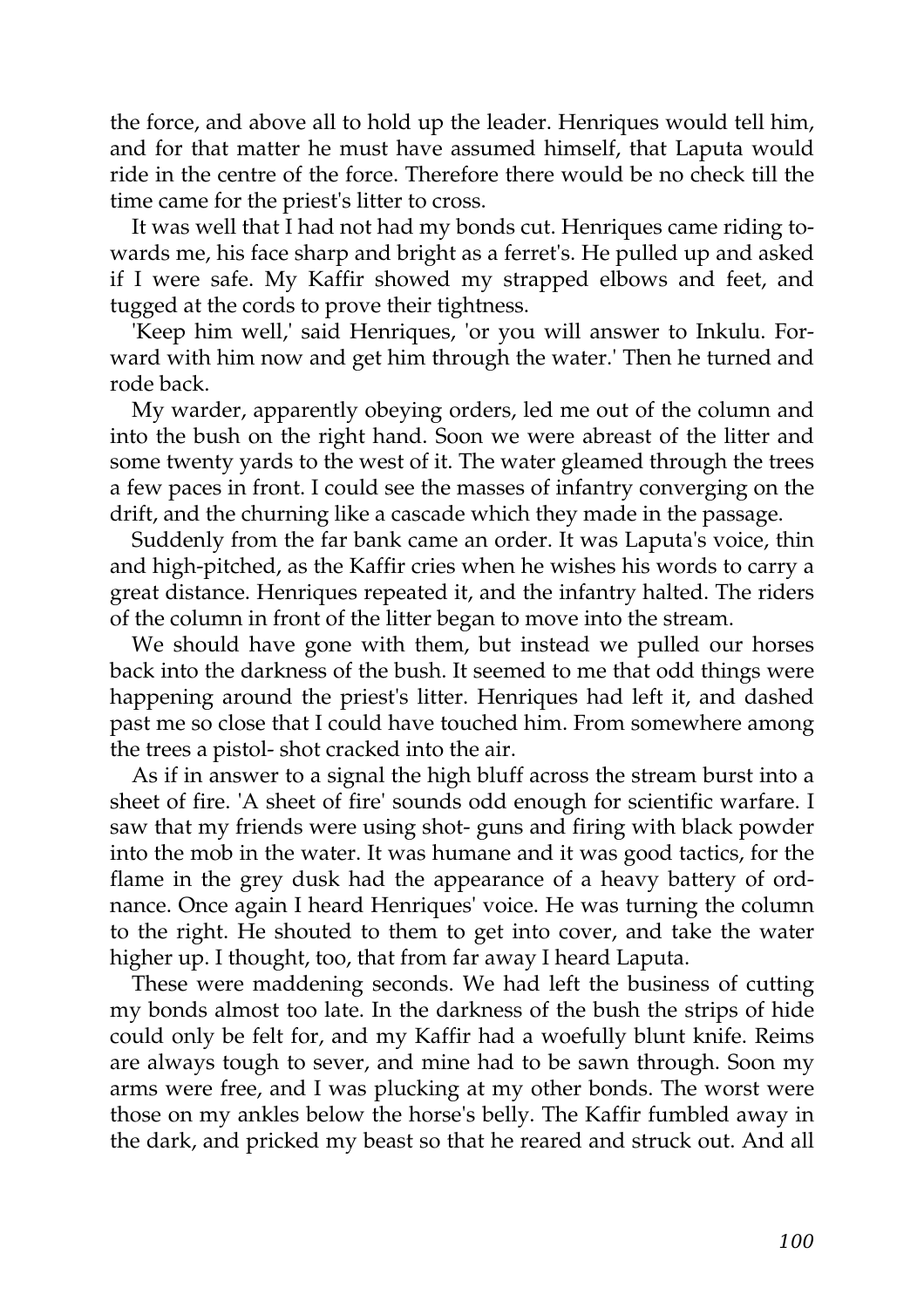the while I was choking with impatience, and gabbling prayers to myself.

The men on the other side had begun to use ball-cartridge. I could see through a gap the centre of the river, and it was filled with a mass of struggling men and horses'. I remember that it amazed me that no shot was fired in return. Then I remembered the vow, and was still more amazed at the power of a ritual on that savage horde.

The column was moving past me to the right. It was a disorderly rabble which obeyed Henriques' orders. Bullets began to sing through the trees, and one rider was hit in the shoulder and came down with a crash. This increased the confusion, for most of them dismounted and tried to lead their horses in the cover. The infantry coming in from the wings collided with them, and there was a struggle of excited beasts and men in the thickets of thorn and mopani. And still my Kaffir was trying to get my ankles loose as fast as a plunging horse would let him. At last I was free, and dropped stiffly to the ground. I fell prone on my face with cramp, and when I got up I rolled like a drunk man. Here I made a great blunder. I should have left my horse with my Kaffir, and bidden him follow me. But I was too eager to be cautious, so I let it go, and crying to the Kaffir to await me, I ran towards the litter.

Henriques had laid his plans well. The column had abandoned the priest, and by the litter were only the two bearers. As I caught sight of them one fell with a bullet in his chest. The other, wild with fright, kept turning his head to every quarter of the compass. Another bullet passed close to his head. This was too much for him, and with a yell he ran away.

As I broke through the thicket I looked to the quarter whence the bullets had come. These, I could have taken my oath, were not fired by my friends on the farther bank. It was close-quarter shooting, and I knew who had done it. But I saw nobody. The last few yards of the road were clear, and only out in the water was the struggling shouting mass of humanity. I saw a tall man on a big horse plunge into the river on his way back. It must be Laputa returning to command the panic.

My business was not with Laputa but with Henriques. The old priest in the litter, who had been sleeping, had roused himself, and was looking vacantly round him. He did not look long. A third bullet, fired from a dozen yards away, drilled a hole in his forehead. He fell back dead, and the ivory box, which lay on his lap, tilted forward on the ground.

I had no weapon of any kind, and I did not want the fourth bullet for myself. Henriques was too pretty a shot to trifle with. I waited quietly on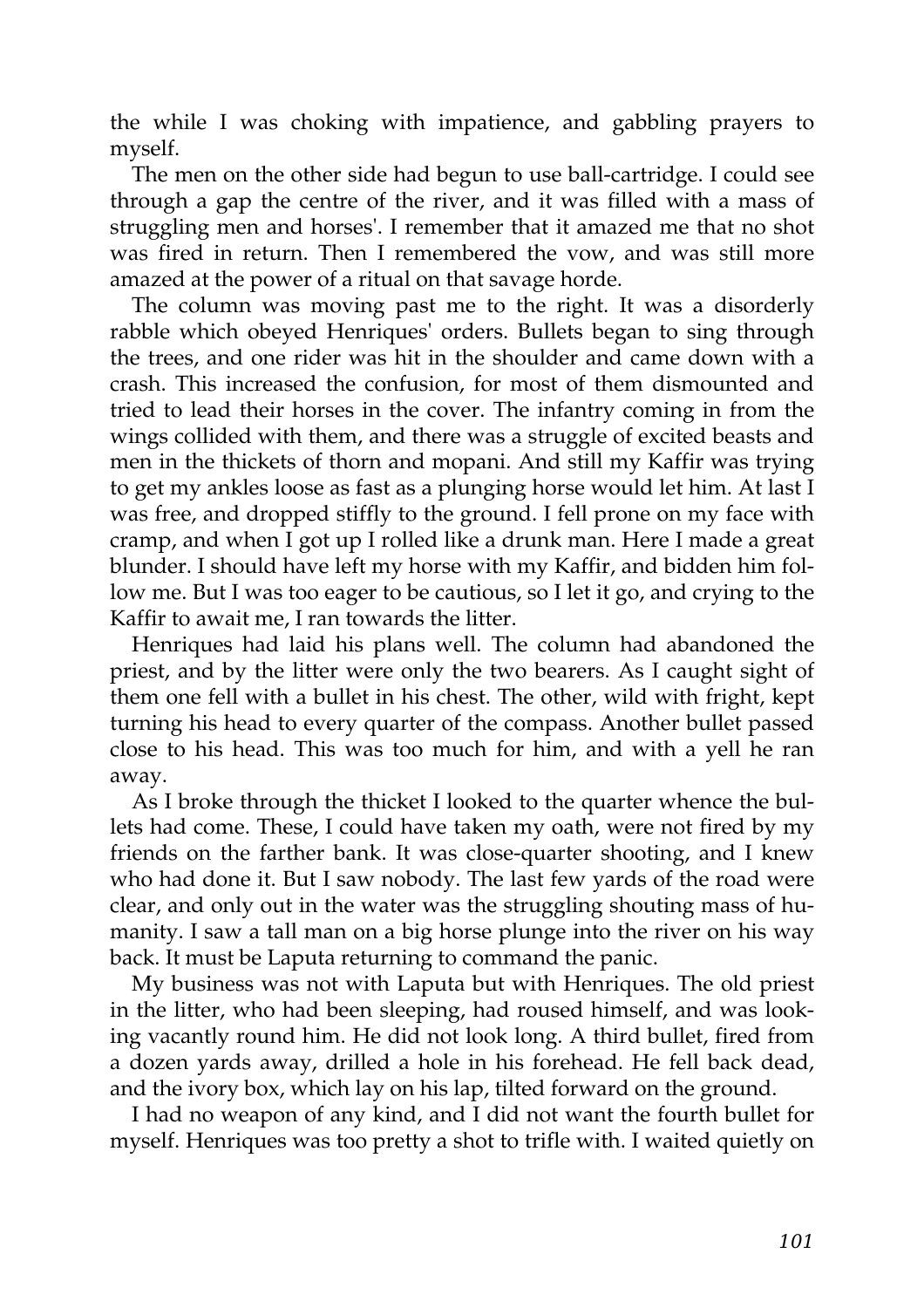the edge of the shade till the Portugoose came out of the thicket. I saw him running forward with a rifle in his hand. A whinny from a horse told me that somewhere near his beast was tied up. It was all but dark, but it seemed to me that I could see the lust of greed in his eyes as he rushed to the litter.

Very softly I stole behind him. He tore off the lid of the box, and pulled out the great necklace. For a second it hung in his hands, but only for a second. So absorbed was he that he did not notice me standing full before him. Nay, he lifted his head, and gave me the finest chance of my life. I was something of a boxer, and all my accumulated fury went into the blow. It caught him on the point of the chin, and his neck cricked like the bolt of a rifle. He fell limply on the ground and the jewels dropped from his hand.

I picked them up and stuffed them into my breeches pocket.

Then I pulled the pistol out of his belt. It was six- chambered, and I knew that only three had been emptied. I remembered feeling extraordinarily cool and composed, and yet my wits must have been wandering or I would have never taken the course I did.

The right thing to do - on Arcoll's instructions - was to make for the river and swim across to my friends. But Laputa was coming back, and I dreaded meeting him. Laputa seemed to my heated fancy omnipresent. I thought of him as covering the whole bank of the river, whereas I might easily have crossed a little farther down, and made my way up the other bank to my friends. It was plain that Laputa intended to evade the patrol, not to capture it, and there, consequently, I should be safe. The next best thing was to find Arcoll's Kaffir, who was not twenty yards away, get some sort of horse, and break for the bush. Long before morning we should have been over the Berg and in safety. Nay, if I wanted a mount, there was Henriques' whinnying a few paces off.

Instead I did the craziest thing of all. With the jewels in one pocket, and the Portugoose's pistol in the other, I started running back the road we had come.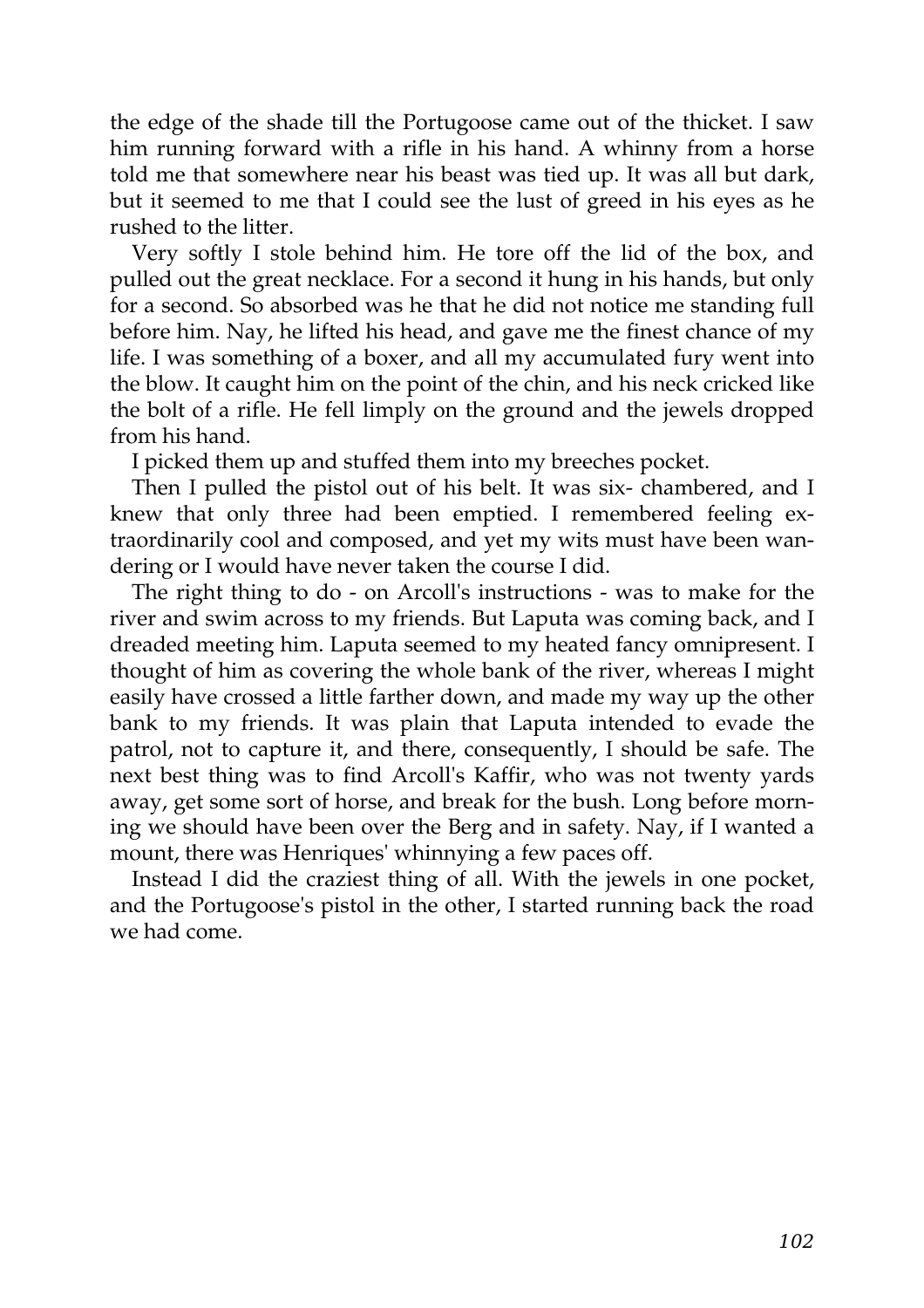# $\frac{1}{\text{Chapter}}$   $\frac{1}{\sqrt{2}}$

#### **I Carry the Collar of Prester John**

I ran till my breath grew short, for some kind of swift motion I had to have or choke. The events of the last few minutes had inflamed my brain. For the first time in my life I had seen men die by violence - nay, by brutal murder. I had put my soul into the blow which laid out Henriques, and I was still hot with the pride of it. Also I had in my pocket the fetich of the whole black world; I had taken their Ark of the Covenant, and soon Laputa would be on my trail. Fear, pride, and a blind exultation all throbbed in my veins. I must have run three miles before I came to my sober senses.

I put my ear to the ground, but heard no sound of pursuit. Laputa, I argued, would have enough to do for a little, shepherding his flock over the water. He might surround and capture the patrol, or he might evade it; the vow prevented him from fighting it. On the whole I was clear that he would ignore it and push on for the rendezvous. All this would take time, and the business of the priest would have to wait. When Henriques came to he would no doubt have a story to tell, and the scouts would be on my trail. I wished I had shot the Portugoose while I was at the business. It would have been no murder, but a righteous execution.

Meanwhile I must get off the road. The sand had been disturbed by an army, so there was little fear of my steps being traced. Still it was only wise to leave the track which I would be assumed to have taken, for Laputa would guess I had fled back the way to Blaauwildebeestefontein. I turned into the bush, which here was thin and sparse like whins on a common.

The Berg must be my goal. Once on the plateau I would be inside the white man's lines. Down here in the plains I was in the country of my enemies. Arcoll meant to fight on the uplands when it came to fighting. The black man might rage as he pleased in his own flats, but we stood to defend the gates of the hills. Therefore over the Berg I must be before morning, or there would be a dead man with no tales to tell.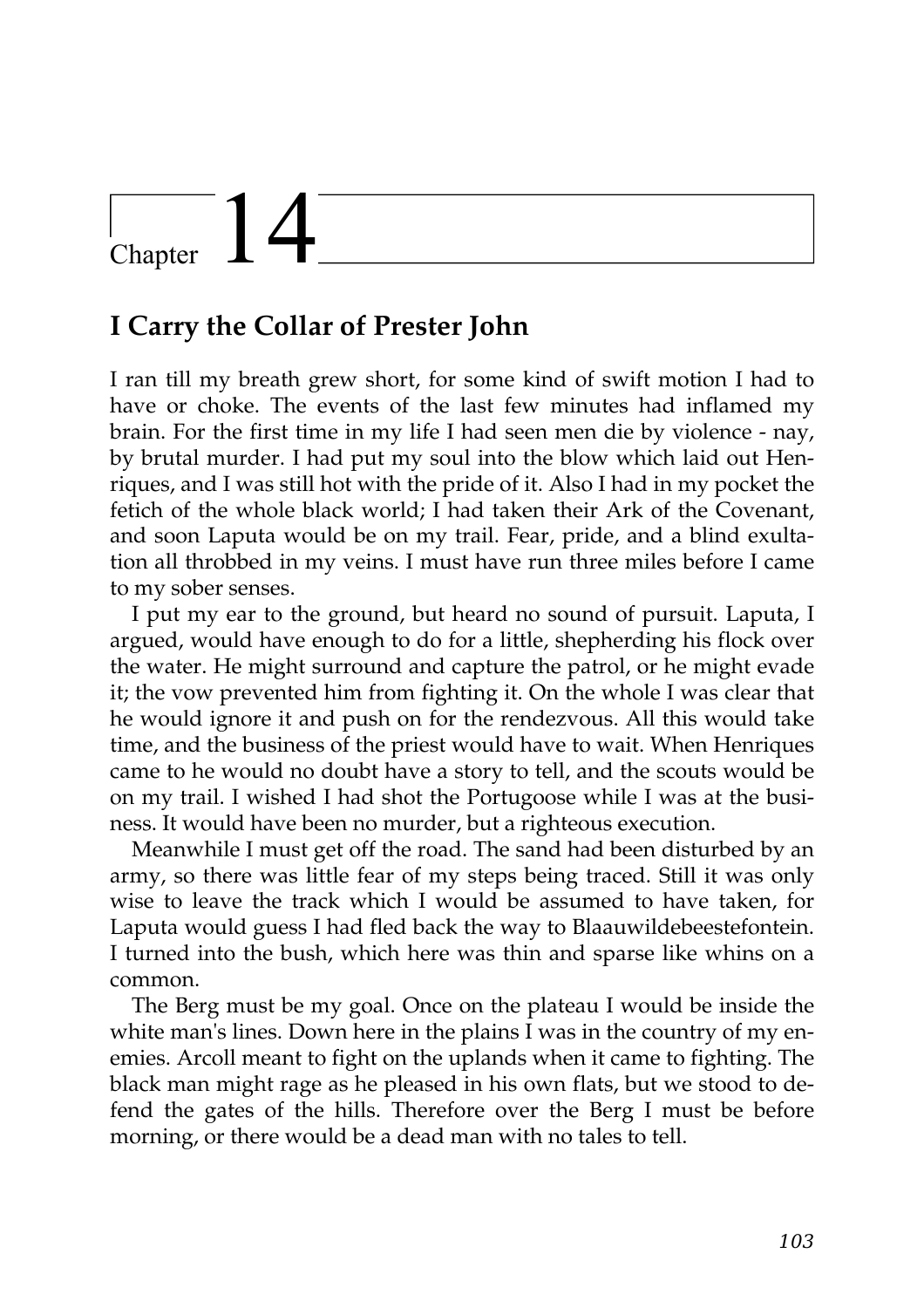I think that even at the start of that night's work I realized the exceeding precariousness of my chances. Some twenty miles of bush and swamp separated me from the foot of the mountains. After that there was the climbing of them, for at the point opposite where I now stood the Berg does not descend sharply on the plain, but is broken into foothills around the glens of the Klein Letaba and the Letsitela. From the spot where these rivers emerge on the flats to the crown of the plateau is ten miles at the shortest. I had a start of an hour or so, but before dawn I had to traverse thirty miles of unknown and difficult country. Behind me would follow the best trackers in Africa, who knew every foot of the wilderness. It was a wild hazard, but it was my only hope. At this time I was feeling pretty courageous. For one thing I had Henriques' pistol close to my leg, and for another I still thrilled with the satisfaction of having smitten his face.

I took the rubies, and stowed them below my shirt and next my skin. I remember taking stock of my equipment and laughing at the humour of it. One of the heels was almost twisted off my boots, and my shirt and breeches were old at the best and ragged from hard usage. The whole outfit would have been dear at five shillings, or seven-and-six with the belt thrown in. Then there was the Portugoose's pistol, costing, say, a guinea; and last, the Prester's collar, worth several millions.

What was more important than my clothing was my bodily strength. I was still very sore from the bonds and the jog of that accursed horse, but exercise was rapidly suppling my joints. About five hours ago I had eaten a filling, though not very sustaining, meal, and I thought I could go on very well till morning. But I was still badly in arrears with my sleep, and there was no chance of my snatching a minute till I was over the Berg. It was going to be a race against time, and I swore that I would drive my body to the last ounce of strength.

Moonrise was still an hour or two away, and the sky was bright with myriad stars. I knew now what starlight meant, for there was ample light to pick my way by. I steered by the Southern Cross, for I was aware that the Berg ran north and south, and with that constellation on my left hand I was bound to reach it sooner or later. The bush closed around me with its mysterious dull green shades, and trees, which in the daytime were thin scrub, now loomed like tall timber. It was very eerie moving, a tiny fragment of mortality, in that great wide silent wilderness, with the starry vault, like an impassive celestial audience, watching with many eyes. They cheered me, those stars. In my hurry and fear and passion they spoke of the old calm dignities of man. I felt less alone when I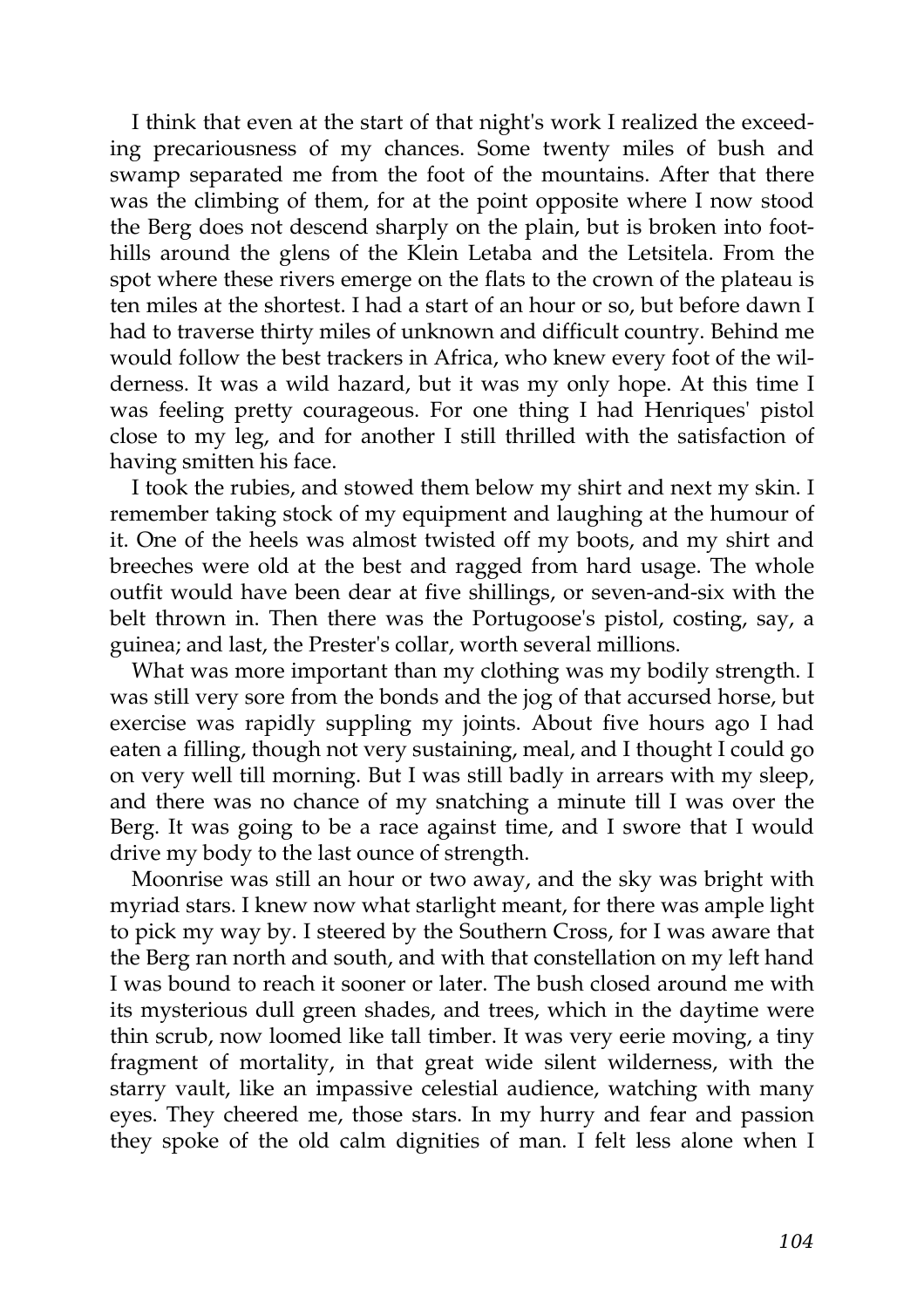turned my face to the lights which were slanting alike on this uncanny bush and on the homely streets of Kirkcaple.

The silence did not last long. First came the howl of a wolf, to be answered by others from every quarter of the compass. This serenade went on for a bit, till the jackals chimed in with their harsh bark. I had been caught by darkness before this when hunting on the Berg, but I was not afraid of wild beasts. That is one terror of the bush which travellers' tales have put too high. It was true that I might meet a hungry lion, but the chance was remote, and I had my pistol. Once indeed a huge animal bounded across the road a little in front of me. For a moment I took him for a lion, but on reflection I was inclined to think him a very large bushpig.

By this time I was out of the thickest bush and into a piece of parkland with long, waving tambuki grass, which the Kaffirs would burn later. The moon was coming up, and her faint rays silvered the flat tops of the mimosa trees. I could hear and feel around me the rustling of animals. Once or twice a big buck - an eland or a koodoo - broke cover, and at the sight of me went off snorting down the slope. Also there were droves of smaller game - rhebok and springbok and duikers - which brushed past at full gallop without even noticing me.

The sight was so novel that it set me thinking. That shy wild things should stampede like this could only mean that they had been thoroughly scared. Now obviously the thing that scared them must be on this side of the Letaba. This must mean that Laputa's army, or a large part of it, had not crossed at Dupree's Drift, but had gone up the stream to some higher ford. If that was so, I must alter my course; so I bore away to the right for a mile or two, making a line due north-west.

In about an hour's time the ground descended steeply, and I saw before me the shining reaches of a river. I had the chief features of the countryside clear in my mind, both from old porings over maps, and from Arcoll's instructions. This stream must be the Little Letaba, and I must cross it if I would get to the mountains. I remembered that Majinje's kraal stood on its left bank, and higher up in its valley in the Berg 'Mpefu lived. At all costs the kraals must be avoided. Once across it I must make for the Letsitela, another tributary of the Great Letaba, and by keeping the far bank of that stream I should cross the mountains to the place on the plateau of the Wood Bush which Arcoll had told me would be his headquarters.

It is easy to talk about crossing a river, and looking to-day at the slender streak on the map I am amazed that so small a thing should have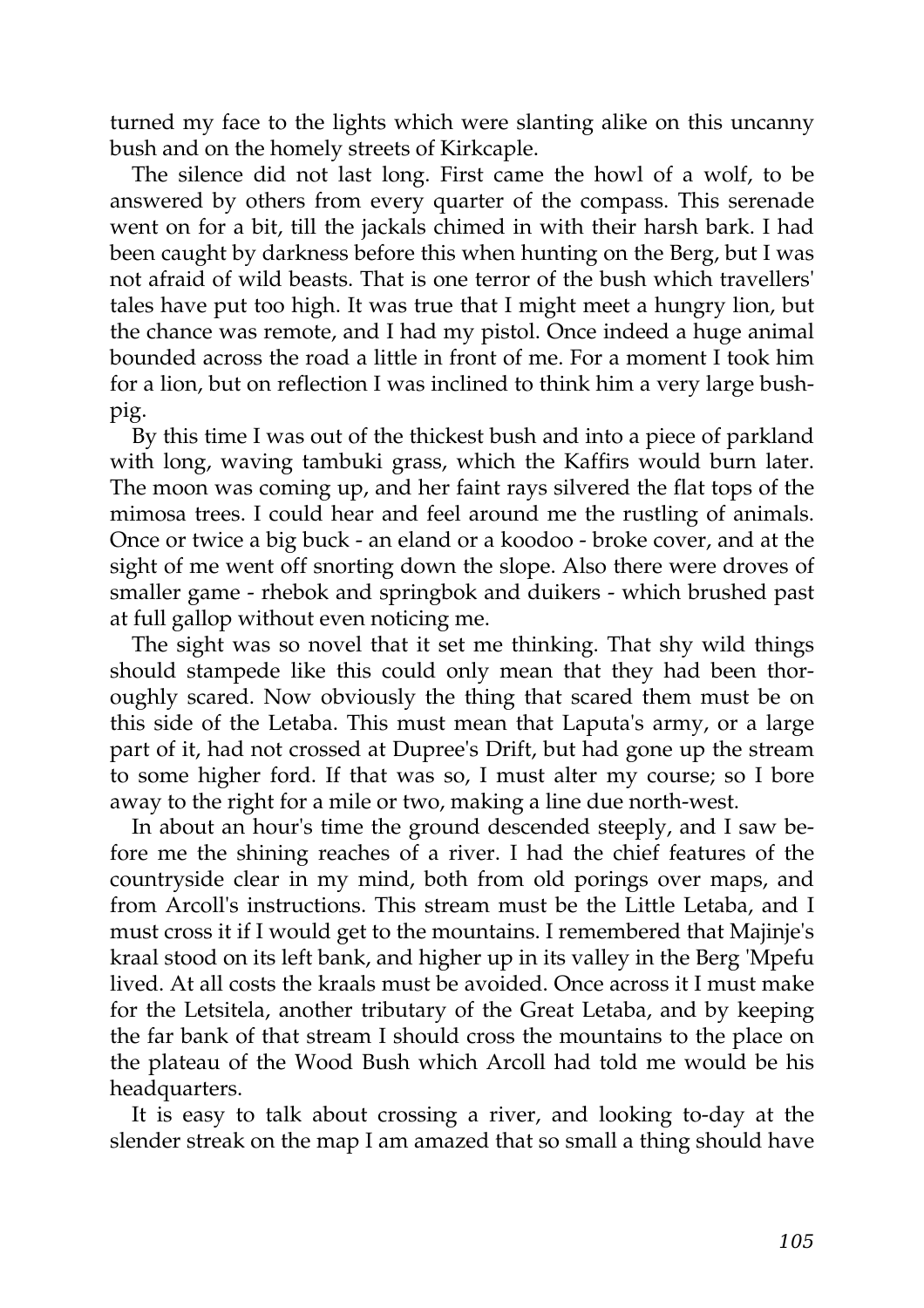given me such ugly tremors. Yet I have rarely faced a job I liked so little. The stream ran yellow and sluggish under the clear moon. On the near side a thick growth of bush clothed the bank, but on the far side I made out a swamp with tall bulrushes. The distance across was no more than fifty yards, but I would have swum a mile more readily in deep water. The place stank of crocodiles. There was no ripple to break the oily flow except where a derelict branch swayed with the current. Something in the stillness, the eerie light on the water, and the rotting smell of the swamp made that stream seem unhallowed and deadly.

I sat down and considered the matter. Crocodiles had always terrified me more than any created thing, and to be dragged by iron jaws to death in that hideous stream seemed to me the most awful of endings. Yet cross it I must if I were to get rid of my human enemies. I remembered a story of an escaped prisoner during the war who had only the Komati River between him and safety. But he dared not enter it, and was recaptured by a Boer commando. I was determined that such cowardice should not be laid to my charge. If I was to die, I would at least have given myself every chance of life. So I braced myself as best I could, and looked for a place to enter.

The veld-craft I had mastered had taught me a few things. One was that wild animals drink at night, and that they have regular drinking places. I thought that the likeliest place for crocodiles was at or around such spots, and, therefore, I resolved to take the water away from a drinking place. I went up the bank, noting where the narrow bush-paths emerged on the water-side. I scared away several little buck, and once the violent commotion in the bush showed that I had frightened some bigger animal, perhaps a hartebeest. Still following the bank I came to a reach where the undergrowth was unbroken and the water looked deeper.

Suddenly - I fear I must use this adverb often, for all the happenings on that night were sudden - I saw a biggish animal break through the reeds on the far side. It entered the water and, whether wading or swimming I could not see, came out a little distance. Then some sense must have told it of my presence, for it turned and with a grunt made its way back.

I saw that it was a big wart-hog, and began to think. Pig, unlike other beasts, drink not at night, but in the daytime. The hog had, therefore, not come to drink, but to swim across. Now, I argued, he would choose a safe place, for the wart-hog, hideous though he is, is a wise beast. What was safe for him would, therefore, in all likelihood be safe for me.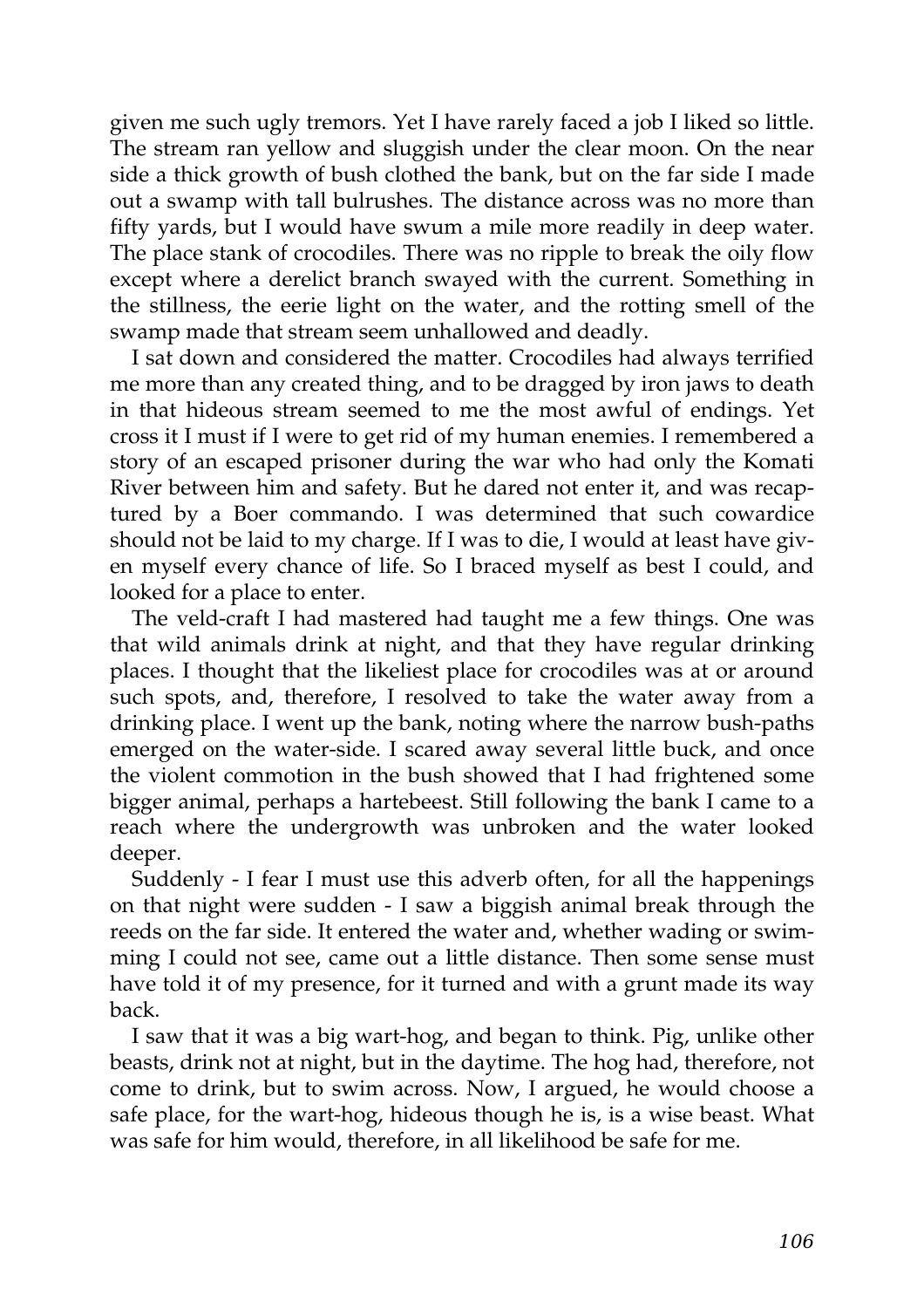With this hope to comfort me I prepared to enter. My first care was the jewels, so, feeling them precarious in my shirt, I twined the collar round my neck and clasped it. The snake- clasp was no flimsy device of modern jewellery, and I had no fear but that it would hold. I held the pistol between my teeth, and with a prayer to God slipped into the muddy waters.

I swam in the wild way of a beginner who fears cramp. The current was light and the water moderately warm, but I seemed to go very slowly, and I was cold with apprehension. In the middle it suddenly shallowed, and my breast came against a mudshoal. I thought it was a crocodile, and in my confusion the pistol dropped from my mouth and disappeared.

I waded a few steps and then plunged into deep water again. Almost before I knew, I was among the bulrushes, with my feet in the slime of the bank. With feverish haste I scrambled through the reeds and up through roots and undergrowth to the hard soil. I was across, but, alas, I had lost my only weapon.

The swim and the anxiety had tired me considerably, and though it meant delay, I did not dare to continue with the weight of water-logged clothes to impede me. I found a dry sheltered place in the bush and stripped to the skin. I emptied my boots and wrung out my shirt and breeches, while the Prester's jewels were blazing on my neck. Here was a queer counterpart to Laputa in the cave!

The change revived me, and I continued my way in better form. So far there had been no sign of pursuit. Before me the Letsitela was the only other stream, and from what I remembered of its character near the Berg I thought I should have little trouble. It was smaller than the Klein Letaba, and a rushing torrent where shallows must be common.

I kept running till I felt my shirt getting dry on my back. Then I restored the jewels to their old home, and found their cool touch on my breast very comforting. The country was getting more broken as I advanced. Little kopjes with thickets of wild bananas took the place of the dead levels. Long before I reached the Letsitela, I saw that I was right in my guess. It ran, a brawling mountain stream, in a narrow rift in the bush. I crossed it almost dry-shod on the boulders above a little fall, stopping for a moment to drink and lave my brow.

After that the country changed again. The wood was now getting like that which clothed the sides of the Berg. There were tall timber-trees yellowwood, sneezewood, essenwood, stinkwood - and the ground was carpeted with thick grass and ferns. The sight gave me my first earnest of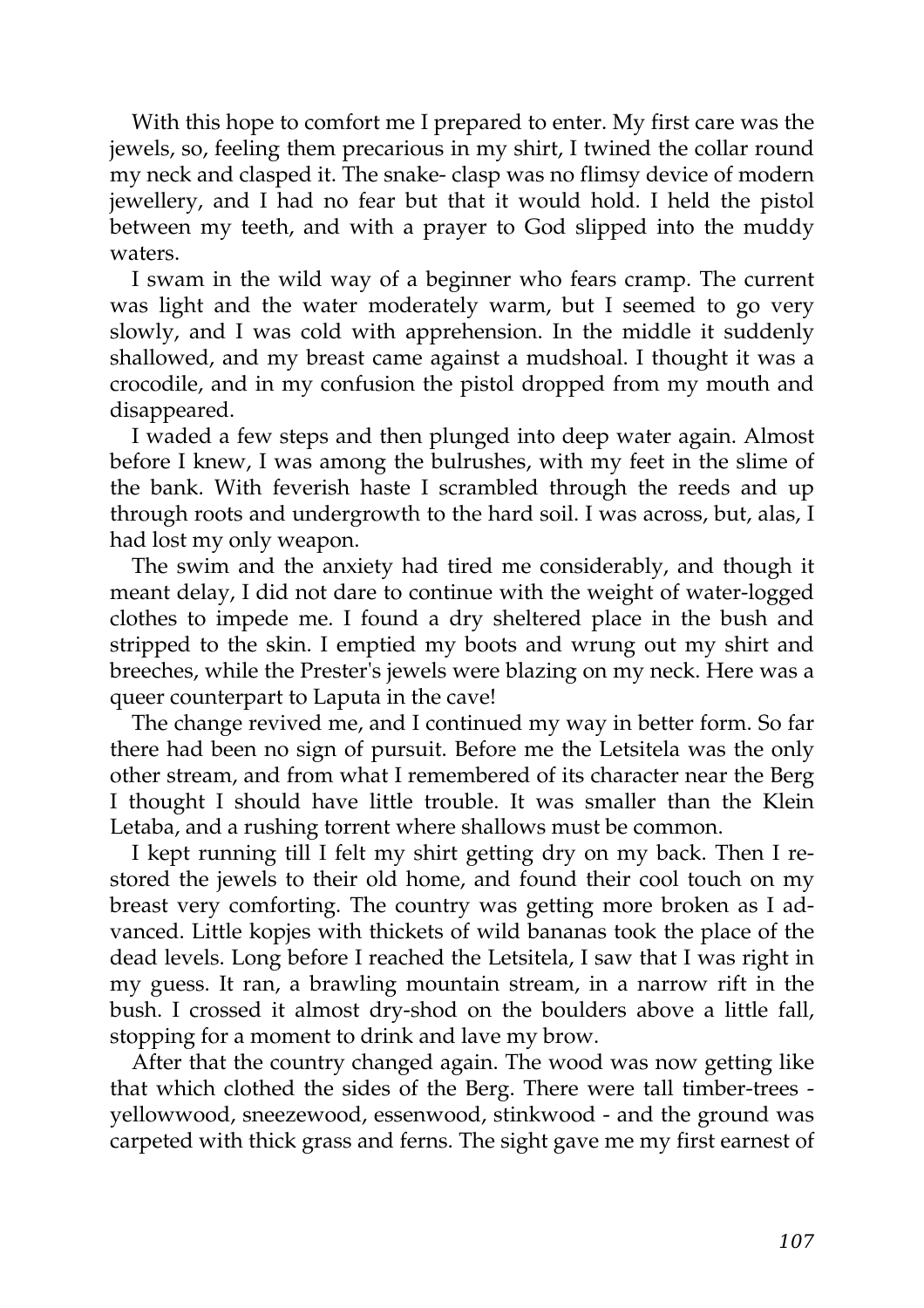safety. I was approaching my own country. Behind me was heathendom and the black fever flats. In front were the cool mountains and bright streams, and the guns of my own folk.

As I struggled on - for I was getting very footsore and weary - I became aware of an odd sound in my rear. It was as if something were following me. I stopped and listened with a sudden dread. Could Laputa's trackers have got up with me already? But the sound was not of human feet. It was as if some heavy animal were plunging through the undergrowth. At intervals came the soft pad of its feet on the grass.

It must be the hungry lion of my nightmare, and Henriques' pistol was in the mud of the Klein Letaba! The only thing was a tree, and I had sprung for one and scrambled wearily into the first branches when a great yellow animal came into the moonlight.

Providence had done kindly in robbing me of my pistol. The next minute I was on the ground with Colin leaping on me and baying with joy. I hugged that blessed hound and buried my head in his shaggy neck, sobbing like a child. How he had traced me I can never tell. The secret belongs only to the Maker of good and faithful dogs.

With him by my side I was a new man. The awesome loneliness had gone. I felt as if he were a message from my own people to take me safely home. He clearly knew the business afoot, for he padded beside me with never a glance to right or left. Another time he would have been snowking in every thicket; but now he was on duty, a serious, conscientious dog with no eye but for business.

The moon went down, and the starry sky was our only light. The thick gloom which brooded over the landscape pointed to the night being far gone. I thought I saw a deeper blackness ahead which might be the line of the Berg. Then came that period of utter stillness when every bush sound is hushed and the world seems to swoon. I felt almost impious hurrying through that profound silence, when not even the leaves stirred or a frog croaked.

Suddenly as we came over a rise a little wind blew on the back of my head, and a bitter chill came into the air. I knew from nights spent in the open that it was the precursor of dawn. Sure enough, as I glanced back, far over the plain a pale glow was stealing upwards into the sky. In a few minutes the pall melted into an airy haze, and above me I saw the heavens shot with tremors of blue light. Then the foreground began to clear, and there before me, with their heads still muffled in vapour, were the mountains.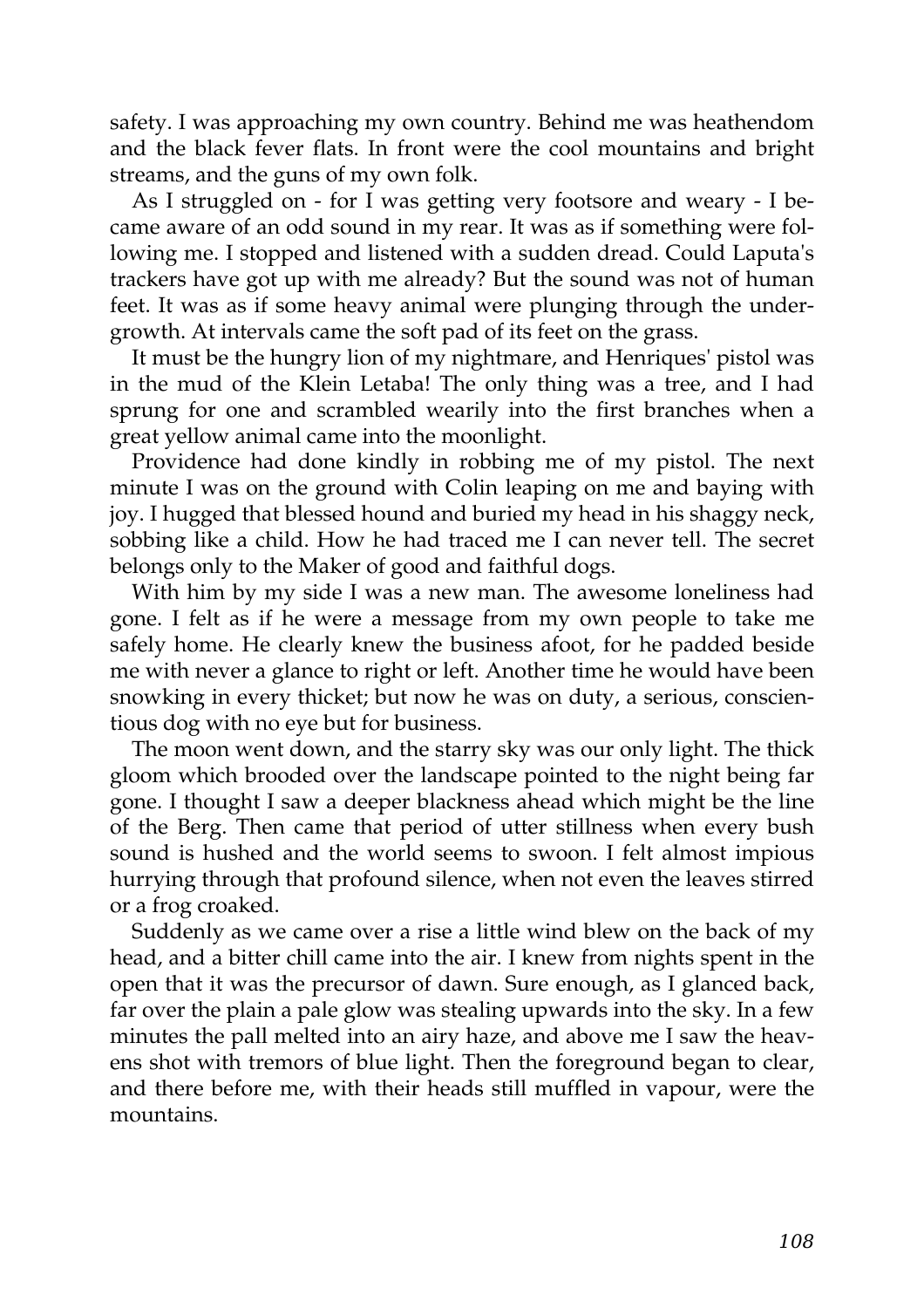Xenophon's Ten Thousand did not hail the sea more gladly than I welcomed those frowning ramparts of the Berg.

Once again my weariness was eased. I cried to Colin, and together we ran down into the wide, shallow trough which lies at the foot of the hills. As the sun rose above the horizon, the black masses changed to emerald and rich umber, and the fleecy mists of the summits opened and revealed beyond shining spaces of green. Some lines of Shakespeare ran in my head, which I have always thought the most beautiful of all poetry:

'Night's candles are burned out, and jocund day Walks tiptoe on the misty mountain tops.'

Up there among the clouds was my salvation. Like the Psalmist, I lifted my eyes to the hills from whence came my aid.

Hope is a wonderful restorative. To be near the hills, to smell their odours, to see at the head of the glens the lines of the plateau where were white men and civilization - all gave me new life and courage. Colin saw my mood, and spared a moment now and then to inspect a hole or a covert. Down in the shallow trough I saw the links of a burn, the Machudi, which flowed down the glen it was my purpose to ascend. Away to the north in the direction of Majinje's were patches of Kaffir tillage, and I thought I discerned the smoke from fires. Majinje's womankind would be cooking their morning meal. To the south ran a thick patch of forest, but I saw beyond it the spur of the mountain over which runs the highroad to Wesselsburg. The clear air of dawn was like wine in my blood. I was not free, but I was on the threshold of freedom. If I could only reach my friends with the Prester's collar in my shirt, I would have performed a feat which would never be forgotten. I would have made history by my glorious folly. Breakfastless and footsore, I was yet a proud man as I crossed the hollow to the mouth of Machudi's glen.

My chickens had been counted too soon, and there was to be no hatching. Colin grew uneasy, and began to sniff up wind. I was maybe a quarter of a mile from the glen foot, plodding through the long grass of the hollow, when the behaviour of the dog made me stop and listen. In that still air sounds carry far, and I seemed to hear the noise of feet brushing through cover. The noise came both from north and south, from the forest and from the lower course of the Machudi.

I dropped into shelter, and running with bent back got to the summit of a little bush-clad knoll. It was Colin who first caught sight of my pursuers. He was staring at a rift in the trees, and suddenly gave a short bark. I looked and saw two men, running hard, cross the grass and dip into the bed of the stream. A moment later I had a glimpse of figures on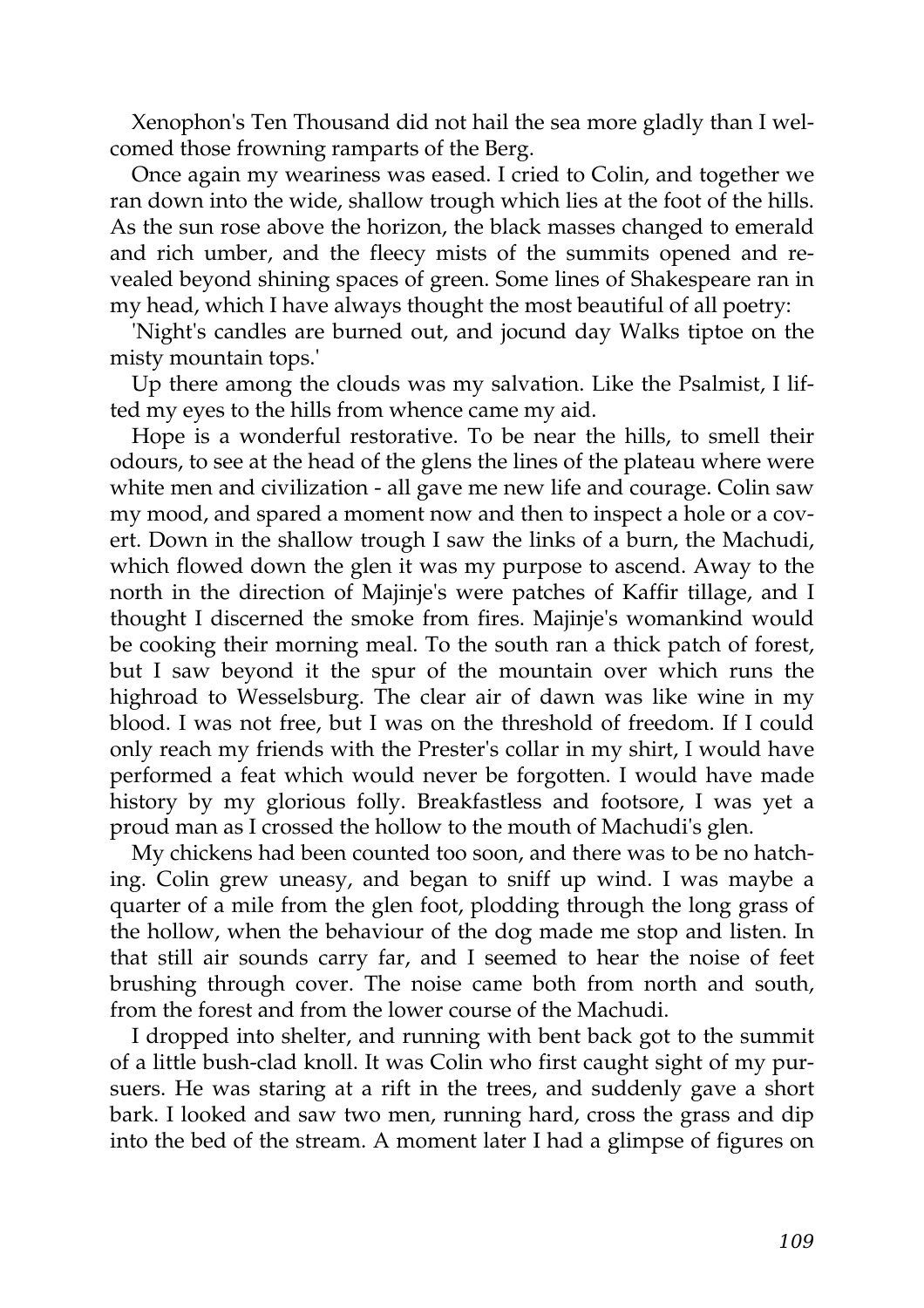the edge of the forest, moving fast to the mouth of the glen. The pursuit had not followed me; it had waited to cut me off. Fool that I was, I had forgotten the wonders of Kaffir telegraphy. It had been easy for Laputa to send word thirty miles ahead to stop any white man who tried to cross the Berg.

And then I knew that I was very weary.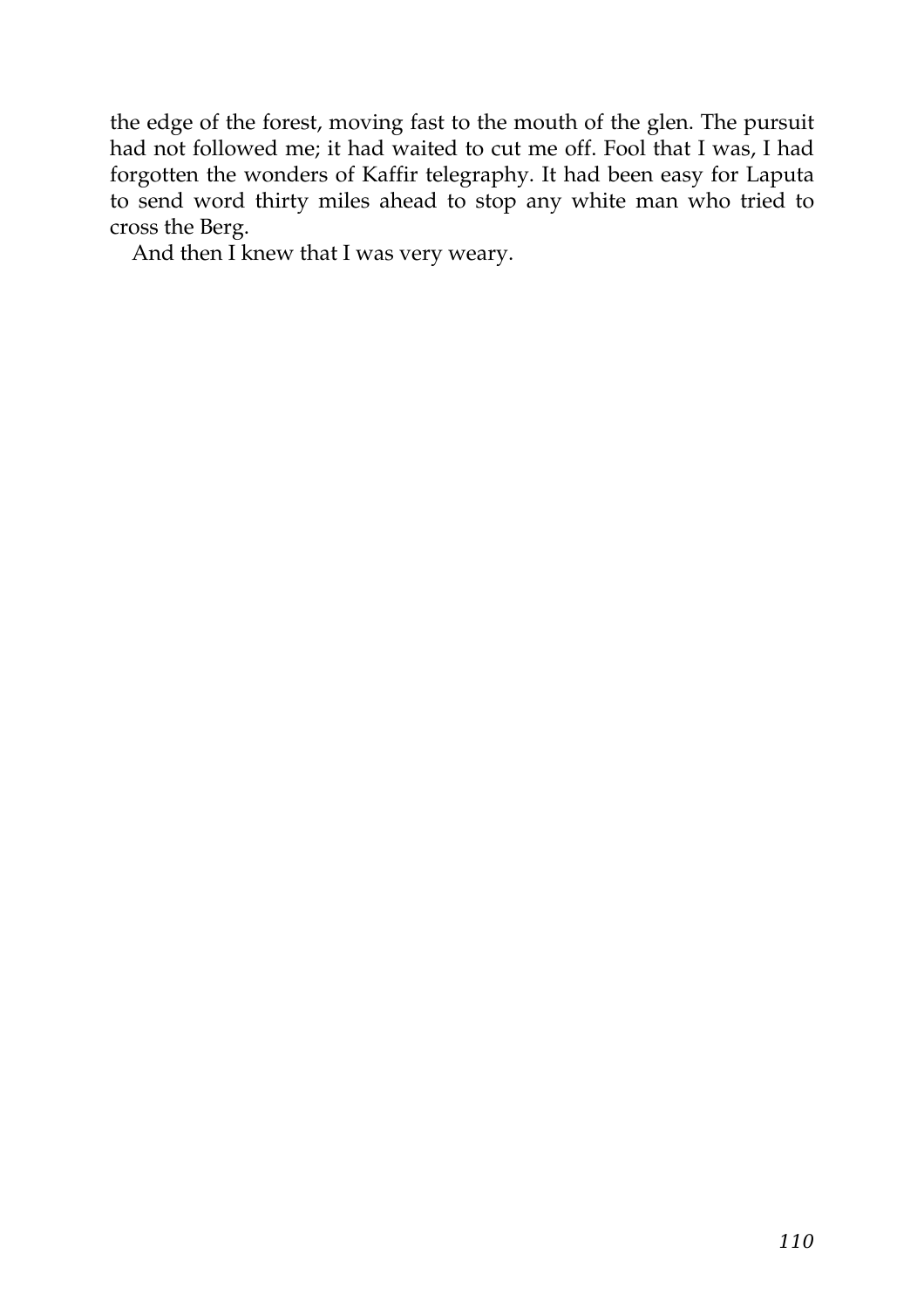## Chapter  $15$

#### **Morning in the Berg**

I was perhaps half a mile the nearer to the glen, and was likely to get there first. And after that? I could see the track winding by the waterside and then crossing a hill-shoulder which diverted the stream. It was a road a man could scarcely ride, and a tired man would have a hard job to climb. I do not think that I had any hope. My exhilaration had died as suddenly as it had been born. I saw myself caught and carried off to Laputa, who must now be close on the rendezvous at Inanda's Kraal. I had no weapon to make a fight for it. My foemen were many and untired. It must be only a matter of minutes till I was in their hands.

More in a dogged fury of disappointment than with any hope of escape I forced my sore legs up the glen. Ten minutes ago I had been exulting in the glories of the morning, and now the sun was not less bright or the colours less fair, but the heart had gone out of the spectator. At first I managed to get some pace out of myself, partly from fear and partly from anger. But I soon found that my body had been tried too far. I could plod along, but to save my life I could not have hurried. Any healthy savage could have caught me in a hundred yards.

The track, I remember, was overhung with creepers, and often I had to squeeze through thickets of tree-ferns. Countless little brooks ran down from the hillside, threads of silver among the green pastures. Soon I left the stream and climbed up on the shoulder, where the road was not much better than a precipice. Every step was a weariness. I could hardly drag one foot after the other, and my heart was beating like the fanners of a mill, I had spasms of acute sickness, and it took all my resolution to keep me from lying down by the roadside.

At last I was at the top of the shoulder and could look back. There was no sign of anybody on the road so far as I could see. Could I have escaped them? I had been in the shadow of the trees for the first part, and they might have lost sight of me and concluded that I had avoided the glen or tried one of the faces. Before me, I remember, there stretched the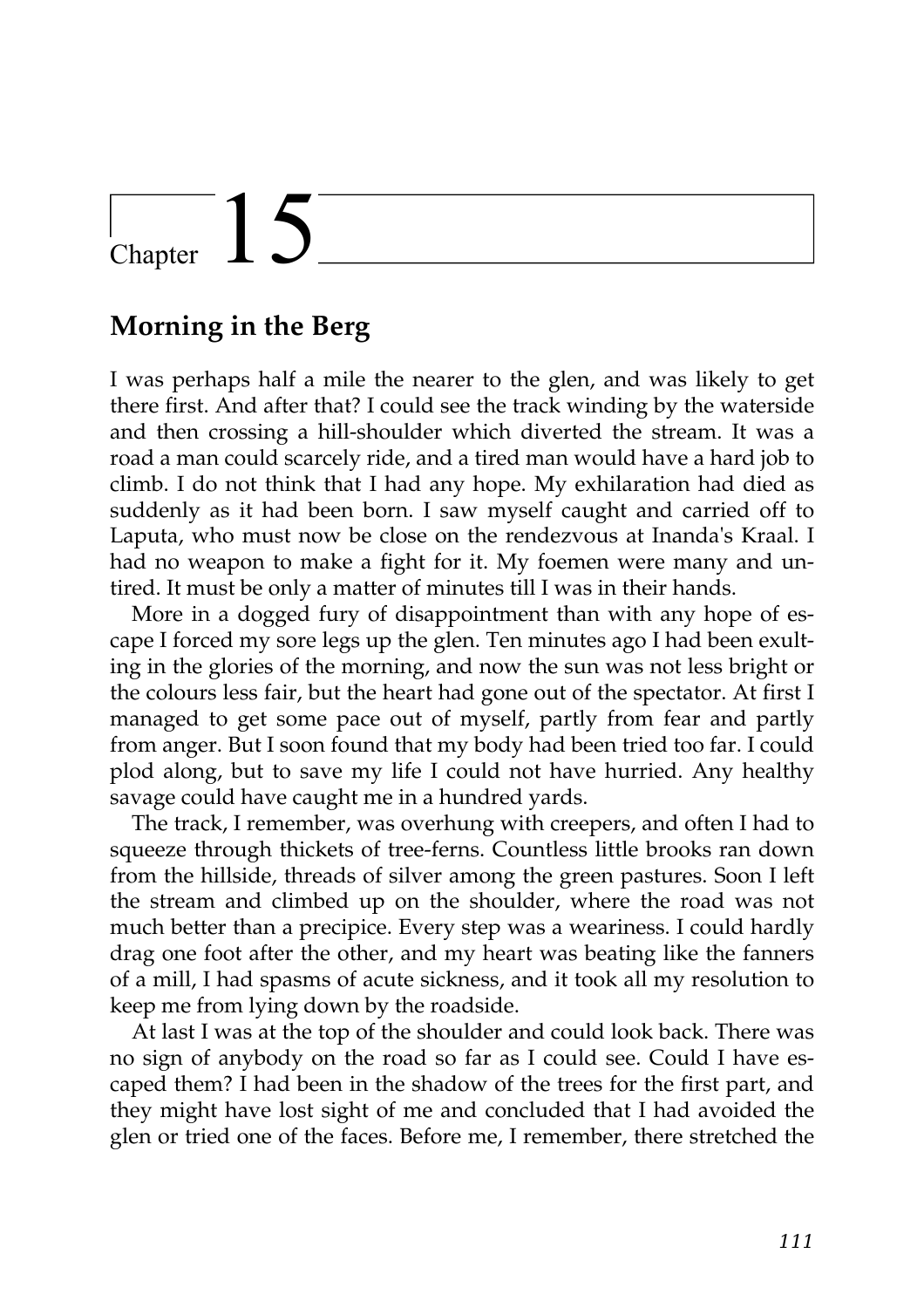upper glen, a green cup-shaped hollow with the sides scarred by ravines. There was a high waterfall in one of them which was white as snow against the red rocks. My wits must have been shaky, for I took the fall for a snowdrift, and wondered sillily why the Berg had grown so Alpine.

A faint spasm of hope took me into that green cup. The bracken was as thick as on the Pentlands, and there was a multitude of small lovely flowers in the grass. It was like a water-meadow at home, such a place as I had often in boyhood searched for moss-cheepers' and corncrakes' eggs. Birds were crying round me as I broke this solitude, and one small buck - a klipspringer - rose from my feet and dashed up one of the gullies. Before me was a steep green wall with the sky blue above it. Beyond it was safety, but as my sweat-dimmed eyes looked at it I knew that I could never reach it.

Then I saw my pursuers. High up on the left side, and rounding the rim of the cup, were little black figures. They had not followed my trail, but, certain of my purpose, had gone forward to intercept me. I remember feeling a puny weakling compared with those lusty natives who could make such good going on steep mountains. They were certainly no men of the plains, but hillmen, probably some remnants of old Machudi's tribe who still squatted in the glen. Machudi was a blackguard chief whom the Boers long ago smashed in one of their native wars. He was a fierce old warrior and had put up a good fight to the last, till a hired impi of Swazis had surrounded his hiding-place in the forest and destroyed him. A Boer farmer on the plateau had his skull, and used to drink whisky out of it when he was merry.

The sight of the pursuit was the last straw. I gave up hope, and my intentions were narrowed to one frantic desire - to hide the jewels. Patriotism, which I had almost forgotten, flickered up in that crisis. At any rate Laputa should not have the Snake. If he drove out the white man, he should not clasp the Prester's rubies on his great neck.

There was no cover in the green cup, so I turned up the ravine on the right side. The enemy, so far as I could judge, were on the left and in front, and in the gully I might find a pot-hole to bury the necklet in. Only a desperate resolution took me through the tangle of juniper bushes into the red screes of the gully. At first I could not find what I sought. The stream in the ravine slid down a long slope like a mill-race, and the sides were bare and stony. Still I plodded on, helping myself with a hand on Colin's back, for my legs were numb with fatigue. By-and-by the gully narrowed, and I came to a flat place with a long pool. Beyond was a little fall, and up this I climbed into a network of tiny cascades. Over one pool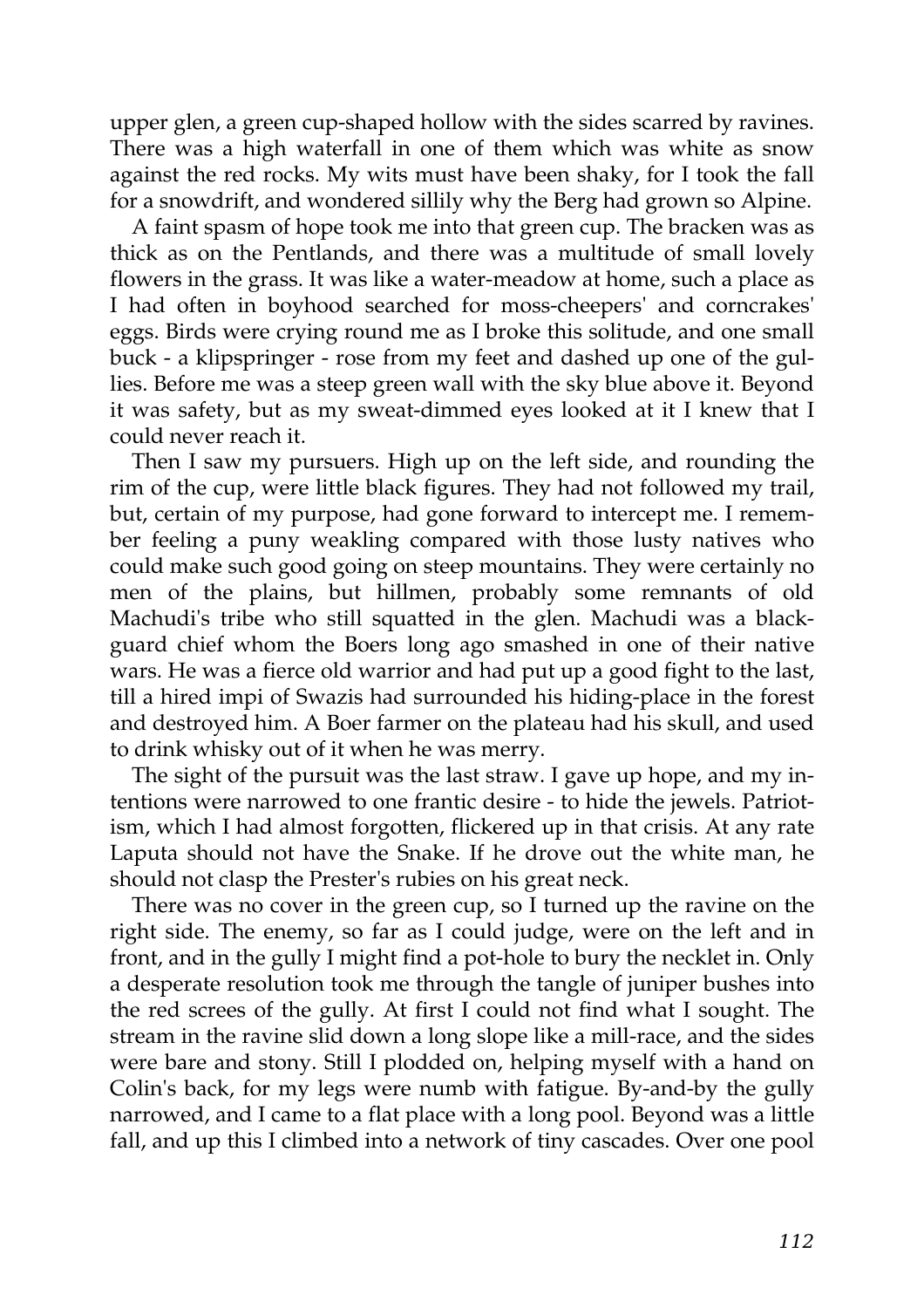hung a dead tree-fern, and a bay from it ran into a hole of the rock. I slipped the jewels far into the hole, where they lay on the firm sand, showing odd lights through the dim blue water. Then I scrambled down again to the flat space and the pool, and looked round to see if any one had reached the edge of the ravine. There was no sign as yet of the pursuit, so I dropped limply on the shingle and waited. For I had suddenly conceived a plan.

As my breath came back to me my wits came back from their wandering. These men were not there to kill me, but to capture me. They could know nothing of the jewels, for Laputa would never have dared to make the loss of the sacred Snake public. Therefore they would not suspect what I had done, and would simply lead me to Laputa at Inanda's Kraal. I began to see the glimmerings of a plan for saving my life, and by God's grace, for saving my country from the horrors of rebellion. The more I thought the better I liked it. It demanded a bold front, and it might well miscarry, but I had taken such desperate hazards during the past days that I was less afraid of fortune. Anyhow, the choice lay between certain death and a slender chance of life, and it was easy to decide.

Playing football, I used to notice how towards the end of a game I might be sore and weary, without a kick in my body; but when I had a straight job of tackling a man my strength miraculously returned. It was even so now. I lay on my side, luxuriating in being still, and slowly a sort of vigour crept back into my limbs. Perhaps a half-hour of rest was given me before, on the lip of the gully, I saw figures appear. Looking down I saw several men who had come across from the opposite side of the valley, scrambling up the stream. I got to my feet, with Colin bristling beside me, and awaited them with the stiffest face I could muster.

As I expected, they were Machudi's men. I recognized them by the red ochre in their hair and their copper-wire necklets. Big fellows they were, long-legged and deep in the chest, the true breed of mountaineers. I admired their light tread on the slippery rock. It was hopeless to think of evading such men in their own hills.

The men from the side joined the men in front, and they stood looking at me from about twelve yards off. They were armed only with knobkerries, and very clearly were no part of Laputa's army. This made their errand plain to me.

'Halt!' I said in Kaffir, as one of them made a hesitating step to advance. 'Who are you and what do you seek?'

There was no answer, but they looked at me curiously. Then one made a motion with his stick. Colin gave a growl, and would have been on him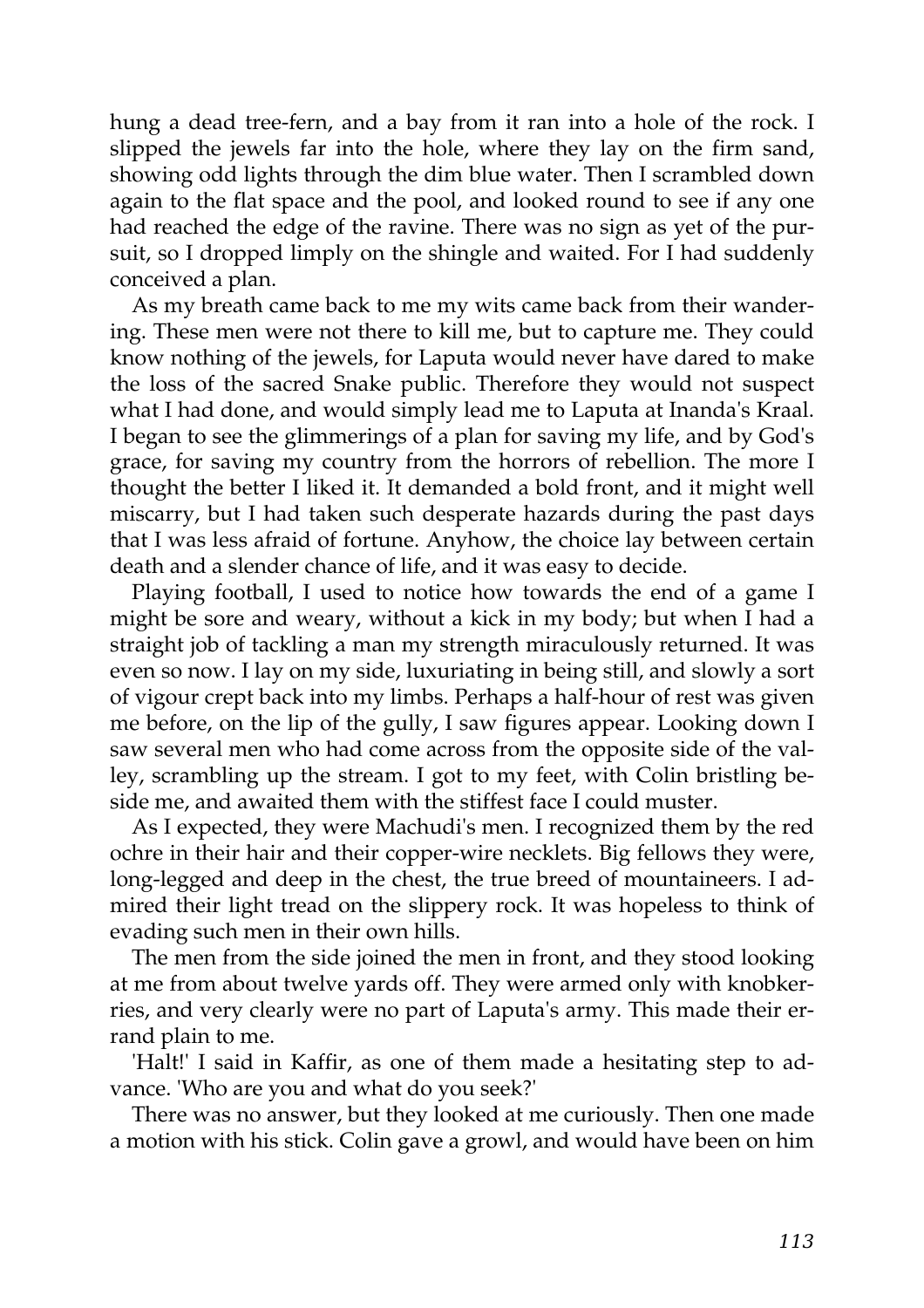if I had not kept a hand on his collar. The rash man drew back, and all stood stiff and perplexed.

'Keep your hands by your side,' I said, 'or the dog, who has a devil, will devour you. One of you speak for the rest and tell me your purpose.'

For a moment I had a wild notion that they might be friends, some of Arcoll's scouts, and out to help me. But the first words shattered the fancy.

'We are sent by Inkulu,' the biggest of them said. 'He bade us bring you to him.'

'And what if I refuse to go?'

'Then, Baas, we must take you to him. We are under the vow of the Snake.'

'Vow of fiddlestick!' I cried. 'Who do you think is the bigger chief, the Inkulu or Ratitswan? I tell you Ratitswan is now driving Inkulu before him as a wind drives rotten leaves. It will be well for you, men of Machudi, to make peace with Ratitswan and take me to him on the Berg. If you bring me to him, I and he will reward you; but if you do Inkulu's bidding you will soon be hunted like buck out of your hills.'

They grinned at one another, but I could see that my words had no effect. Laputa had done his business too well.

The spokesman shrugged his shoulders in the way the Kaffirs have. 'We wish you no ill, Baas, but we have been bidden to take you to Inkulu. We cannot disobey the command of the Snake.'

My weakness was coming on me again, and I could talk no more. I sat down plump on the ground, almost falling into the pool. 'Take me to Inkulu,' I stammered with a dry throat, 'I do not fear him;' and I rolled half-fainting on my back.

These clansmen of Machudi were decent fellows. One of them had some Kaffir beer in a calabash, which he gave me to drink. The stuff was thin and sickly, but the fermentation in it did me good. I had the sense to remember my need of sleep. 'The day is young,' I said, 'and I have come far. I ask to be allowed to sleep for an hour.'

The men made no difficulty, and with my head between Colin's paws I slipped into dreamless slumber.

When they wakened me the sun was beginning to climb the sky, I judged it to be about eight o'clock. They had made a little fire and roasted mealies. Some of the food they gave me, and I ate it thankfully. I was feeling better, and I think a pipe would have almost completed my cure.

But when I stood up I found that I was worse than I had thought. The truth is, I was leg-weary, which you often see in horses, but rarely in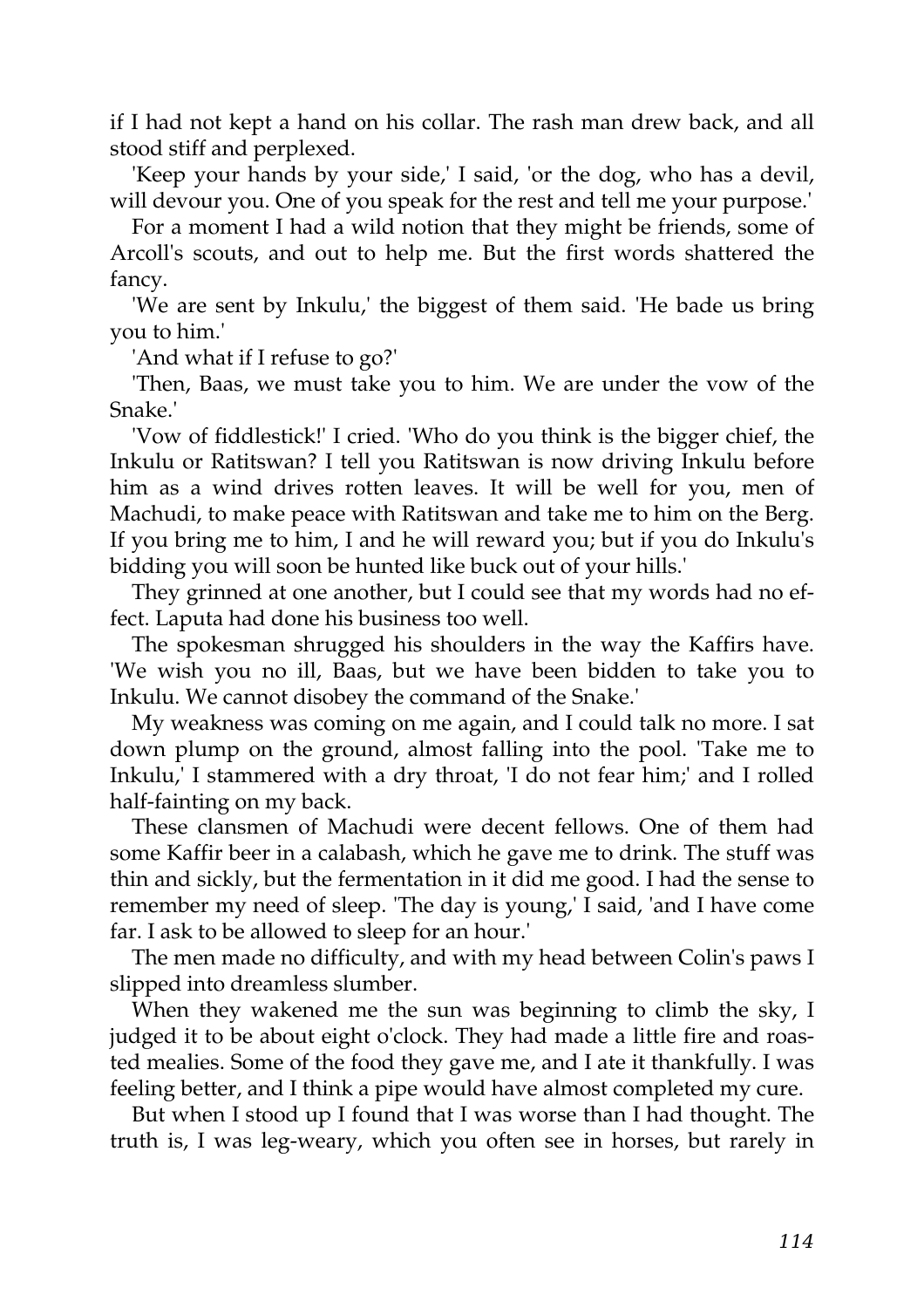men. What the proper explanation is I do not know, but the muscles simply refuse to answer the direction of the will. I found my legs sprawling like a child's who is learning to walk.

'If you want me to go to the Inkulu, you must carry me,' I said, as I dropped once more on the ground.

The men nodded, and set to work to make a kind of litter out of their knobkerries and some old ropes they carried. As they worked and chattered I looked idly at the left bank of the ravine - that is, the left as you ascend it. Some of Machudi's men had come down there, and, though the place looked sheer and perilous, I saw how they had managed it. I followed out bit by bit the track upwards, not with any thought of escape, but merely to keep my mind under control. The right road was from the foot of the pool up a long shelf to a clump of juniper. Then there was an easy chimney; then a piece of good hand-and-foot climbing; and last, another ledge which led by an easy gradient to the top. I figured all this out as I have heard a condemned man will count the windows of the houses on his way to the scaffold.

Presently the litter was ready, and the men made signs to me to get into it. They carried me down the ravine and up the Machudi burn to the green walls at its head. I admired their bodily fitness, for they bore me up those steep slopes with never a halt, zigzagging in the proper style of mountain transport. In less than an hour we had topped the ridge, and the plateau was before me.

It looked very homelike and gracious, rolling in gentle undulations to the western horizon, with clumps of wood in its hollows. Far away I saw smoke rising from what should be the village of the Iron Kranz. It was the country of my own people, and my captors behoved to go cautiously. They were old hands at veld-craft, and it was wonderful the way in which they kept out of sight even on the bare ridges. Arcoll could have taught them nothing in the art of scouting. At an incredible pace they hurried me along, now in a meadow by a stream side, now through a patch of forest, and now skirting a green shoulder of hill.

Once they clapped down suddenly, and crawled into the lee of some thick bracken. Then very quietly they tied my hands and feet, and, not urgently, wound a dirty length of cotton over my mouth. Colin was meantime held tight and muzzled with a kind of bag strapped over his head. To get this over his snapping jaws took the whole strength of the party. I guessed that we were nearing the highroad which runs from the plateau down the Great Letaba valley to the mining township of Wesselsburg, away out on the plain. The police patrols must be on this road,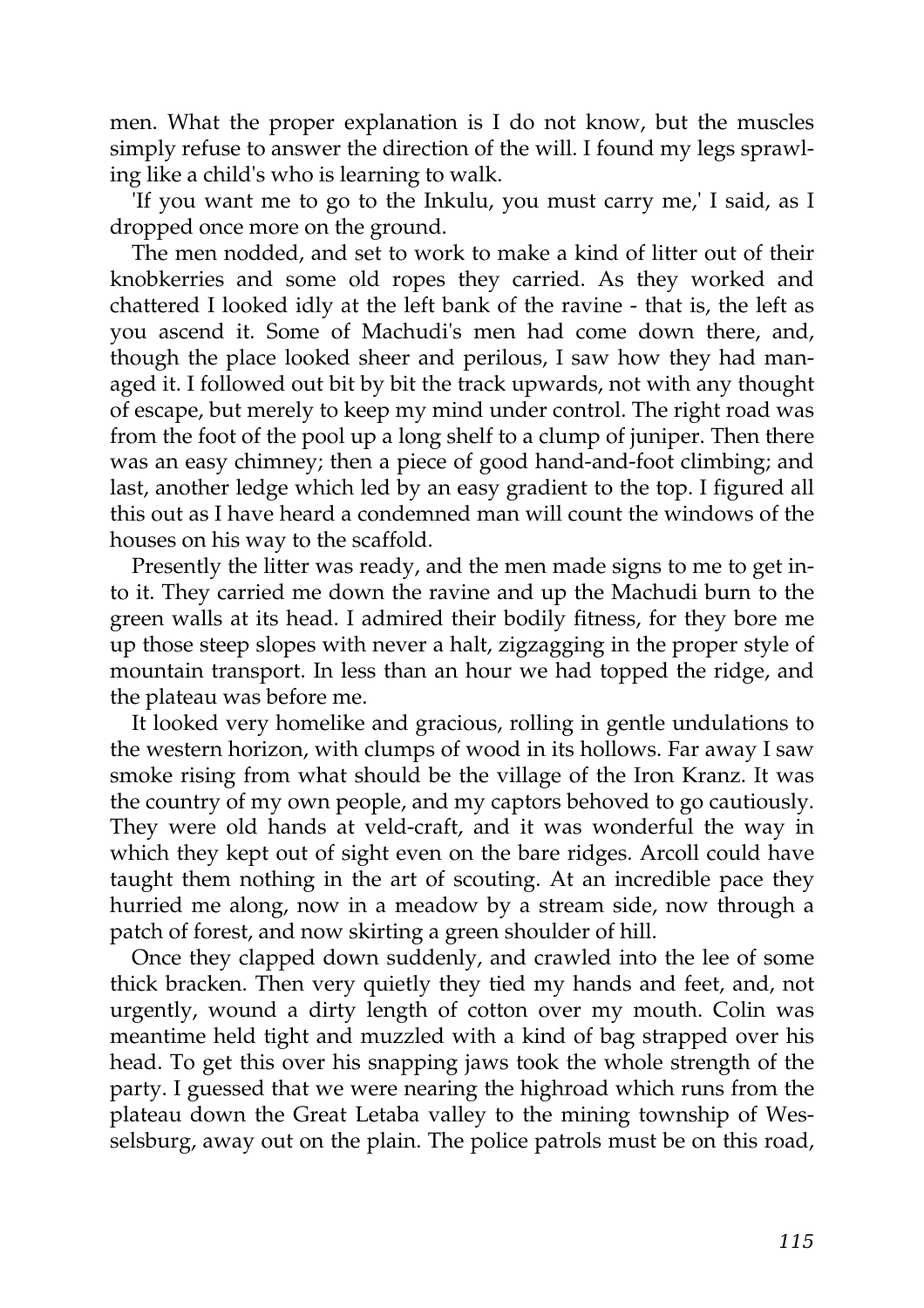and there was risk in crossing. Sure enough I seemed to catch a jingle of bridles as if from some company of men riding in haste.

We lay still for a little till the scouts came back and reported the coast clear. Then we made a dart for the road, crossed it, and got into cover on the other side, where the ground sloped down to the Letaba glen. I noticed in crossing that the dust of the highway was thick with the marks of shod horses. I was very near and yet very far from my own people.

Once in the rocky gorge of the Letaba we advanced with less care. We scrambled up a steep side gorge and came on to the small plateau from which the Cloud Mountains rise. After that I was so tired that I drowsed away, heedless of the bumping of the litter. We went up and up, and when I next opened my eyes we had gone through a pass into a hollow of the hills. There was a flat space a mile or two square, and all round it stern black ramparts of rock. This must be Inanda's Kraal, a strong place if ever one existed, for a few men could defend all the approaches. Considering that I had warned Arcoll of this rendezvous, I marvelled that no attempt had been made to hold the entrance. The place was impregnable unless guns were brought up to the heights. I remember thinking of a story I had heard - how in the war Beyers took his guns into the Wolkberg, and thereby saved them from our troops. Could Arcoll be meditating the same exploit?

Suddenly I heard the sound of loud voices, and my litter was dropped roughly on the ground. I woke to clear consciousness in the midst of pandemonium.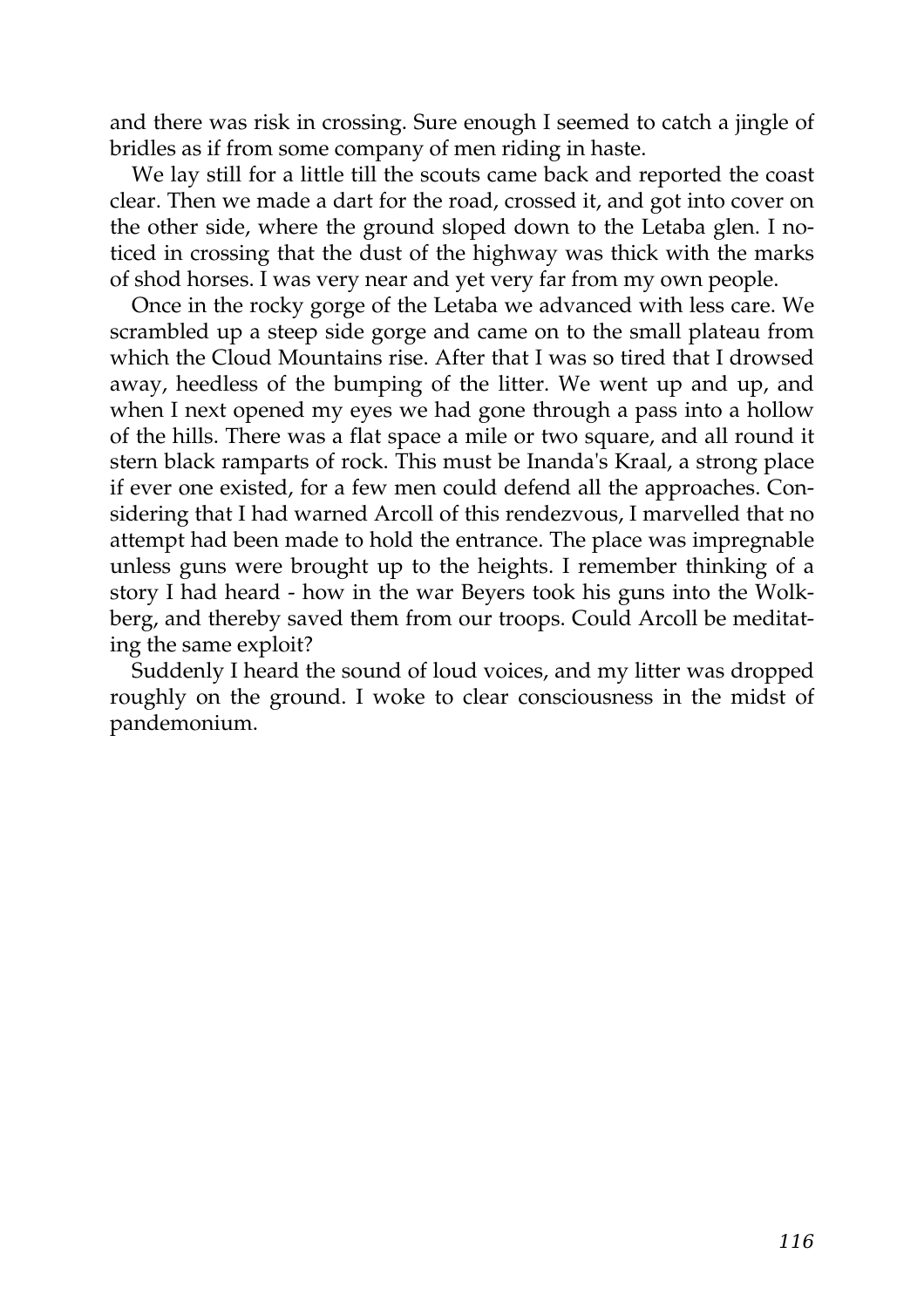# $\frac{1}{2}$ Chapter  $16$

#### **Inanda's Kraal**

The vow was at an end. In place of the silent army of yesterday a mob of maddened savages surged around me. They were chanting a wild song, and brandishing spears and rifles to its accompaniment. From their bloodshot eyes stared the lust of blood, the fury of conquest, and all the aboriginal passions on which Laputa had laid his spell. In my mind ran a fragment from Laputa's prayer in the cave about the 'Terrible Ones.' Machudi's men - stout fellows, they held their ground as long as they could - were swept out of the way, and the wave of black savagery seemed to close over my head.

I thought my last moment had come. Certainly it had but for Colin. The bag had been taken from his head, and the fellow of Machudi's had dropped the rope round his collar. In a red fury of wrath the dog leaped at my enemies. Though every man of them was fully armed, they fell back, for I have noticed always that Kaffirs are mortally afraid of a white man's dog. Colin had the sense to keep beside me. Growling like a thunderstorm he held the ring around my litter.

The breathing space would not have lasted long, but it gave me time to get to my feet. My wrists and feet had been unbound long before, and the rest had cured my leg-weariness. I stood up in that fierce circle with the clear knowledge that my life hung by a hair.

'Take me to Inkulu,' I cried. 'Dogs and fools, would you despise his orders? If one hair of my head is hurt, he will flay you alive. Show me the way to him, and clear out of it.'

I dare say there was a break in my voice, for I was dismally frightened, but there must have been sufficient authority to get me a hearing. Machudi's men closed up behind me, and repeated my words with flourishes and gestures. But still the circle held. No man came nearer me, but none moved so as to give me passage.

Then I screwed up my courage, and did the only thing possible. I walked straight into the circle, knowing well that I was running no light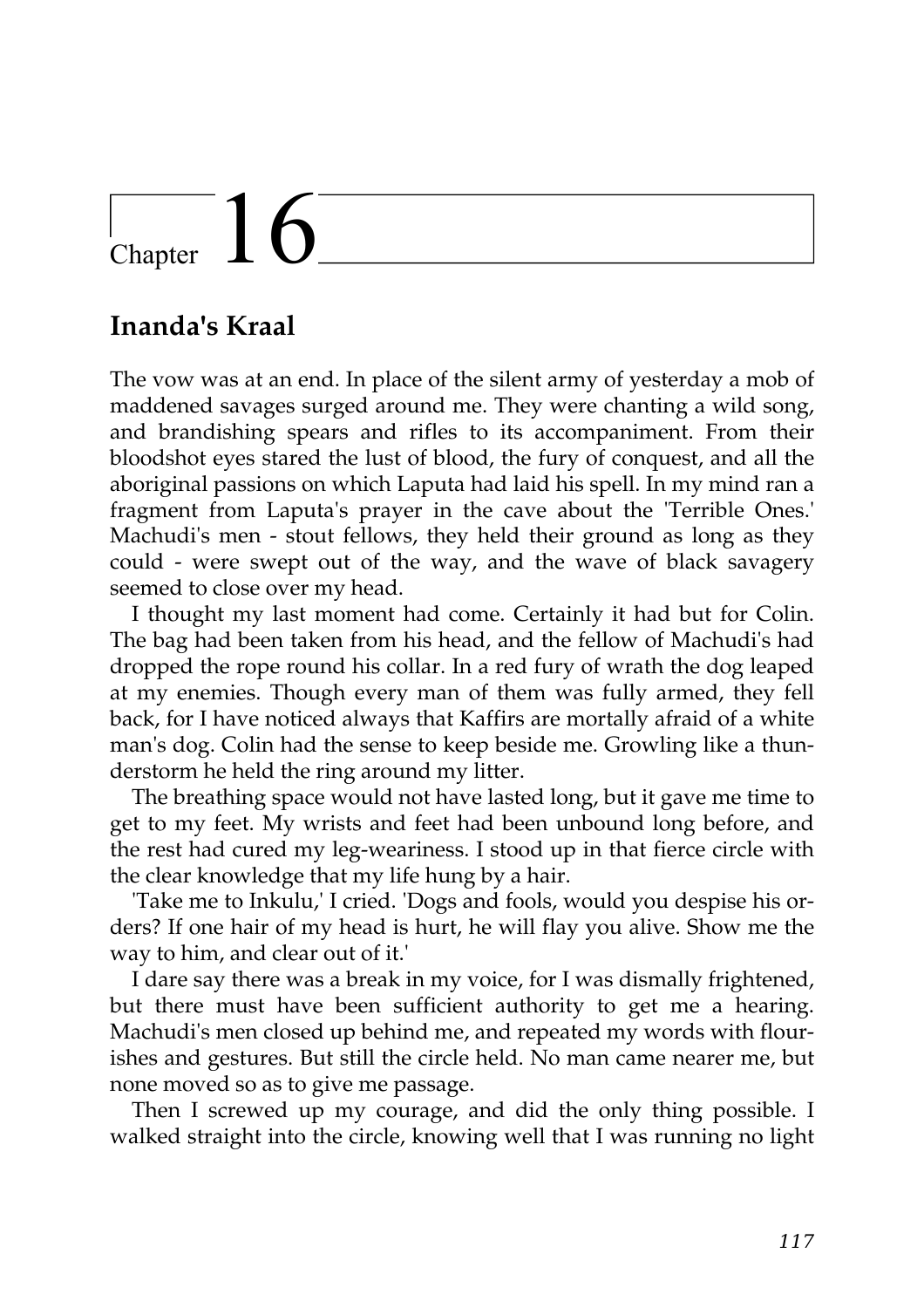risk. My courage, as I have already explained, is of little use unless I am doing something. I could not endure another minute of sitting still with those fierce eyes on me.

The circle gave way. Sullenly they made a road for me, closing up behind on my guards, so that Machudi's men were swallowed in the mob, Alone I stalked forward with all that huge yelling crowd behind me.

I had not far to go. Inanda's Kraal was a cluster of kyas and rondavels, shaped in a half-moon, with a flat space between the houses, where grew a big merula tree. All around was a medley of little fires, with men squatted beside them. Here and there a party had finished their meal, and were swaggering about with a great shouting. The mob into which I had fallen was of this sort, and I saw others within the confines of the camp. But around the merula tree there was a gathering of chiefs, if I could judge by the comparative quiet and dignity of the men, who sat in rows on the ground. A few were standing, and among them I caught sight of Laputa's tall figure. I strode towards it, wondering if the chiefs would let me pass.

The hubbub of my volunteer attendants brought the eyes of the company round to me. In a second it seemed every man was on his feet. I could only pray that Laputa would get to me before his friends had time to spear me. I remember I fixed my eyes on a spur of hill beyond the kraal, and walked on with the best resolution I could find. Already I felt in my breast some of the long thin assegais of Umbooni's men.

But Laputa did not intend that I should be butchered. A word from him brought his company into order, and the next thing I knew I was facing him, where he stood in front of the biggest kya, with Henriques beside him, and some of the northern indunas. Henriques looked ghastly in the clear morning light, and he had a linen rag bound round his head and jaw, as if he suffered from toothache. His face was more livid, his eyes more bloodshot, and at the sight of me his hand went to his belt, and his teeth snapped. But he held his peace, and it was Laputa who spoke. He looked straight through me, and addressed Machudi's men.

'You have brought back the prisoner. That is well, and your service will be remembered. Go to 'Mpefu's camp on the hill there, and you will be given food.'

The men departed, and with them fell away the crowd which had followed me. I was left, very giddy and dazed, to confront Laputa and his chiefs. The whole scene was swimming before my eyes. I remember there was a clucking of hens from somewhere behind the kraal, which called up ridiculous memories. I was trying to remember the plan I had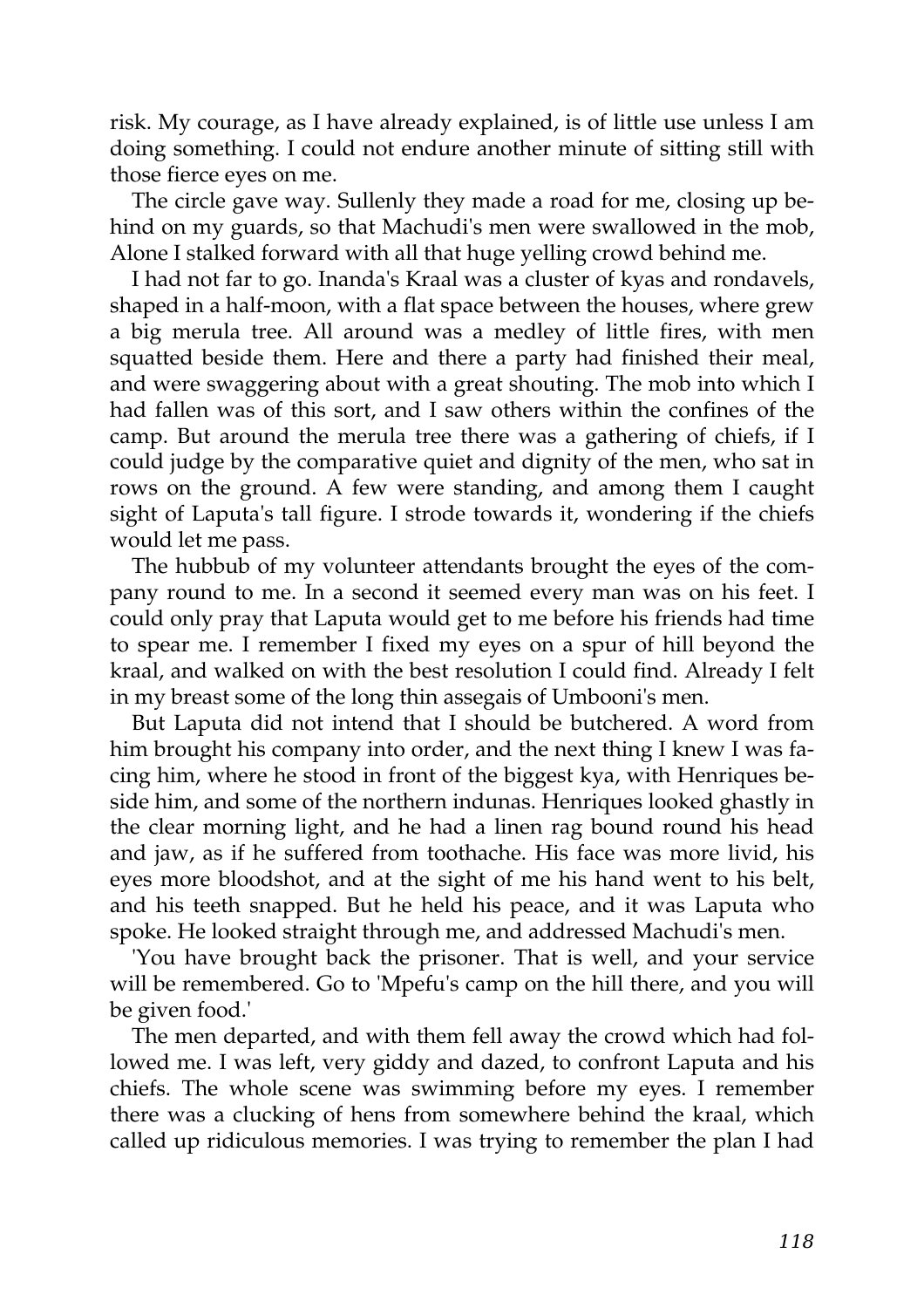made in Machudi's glen. I kept saying to myself like a parrot: 'The army cannot know about the jewels. Laputa must keep his loss secret. I can get my life from him if I offer to give them back.' It had sounded a good scheme three hours before, but with the man's hard face before me, it seemed a frail peg to hang my fate on.

Laputa's eye fell on me, a clear searching eye with a question in it.

There was something he was trying to say to me which he dared not put into words. I guessed what the something was, for I saw his glance run over my shirt and my empty pockets.

'You have made little of your treachery,' he said. 'Fool, did you think to escape me? I could bring you back from the ends of the earth.'

'There was no treachery,' I replied. 'Do you blame a prisoner for trying to escape? When shooting began I found myself free, and I took the road for home. Ask Machudi's men and they will tell you that I came quietly with them, when I saw that the game was up.'

He shrugged his shoulders. 'It matters very little what you did. You are here now. - Tie him up and put him in my kya,' he said to the bodyguard. 'I have something to say to him before he dies.'

As the men laid hands on me, I saw the exultant grin on Henriques' face. It was more than I could endure.

'Stop,' I said. 'You talk of traitors, Mr Laputa. There is the biggest and blackest at your elbow. That man sent word to Arcoll about your crossing at Dupree's Drift. At our outspan at noon yesterday he came to me and offered me my liberty if I would help him. He told me he was a spy, and I flung his offer in his face. It was he who shot the Keeper by the river side, and would have stolen the Snake if I had not broken his head. You call me a traitor, and you let that thing live, though he has killed your priest and betrayed your plans. Kill me if you like, but by God let him die first.'

I do not know how the others took the revelation, for my eyes were only for the Portugoose. He made a step towards me, his hands twitching by his sides.

'You lie,' he screamed in that queer broken voice which much fever gives. 'It was this English hound that killed the Keeper, and felled me when I tried to save him. The man who insults my honour is dead.' And he plucked from his belt a pistol.

A good shot does not miss at two yards. I was never nearer my end than in that fraction of time while the weapon came up to the aim. It was scarcely a second, but it was enough for Colin. The dog had kept my side, and had stood docilely by me while Laputa spoke. The truth is, he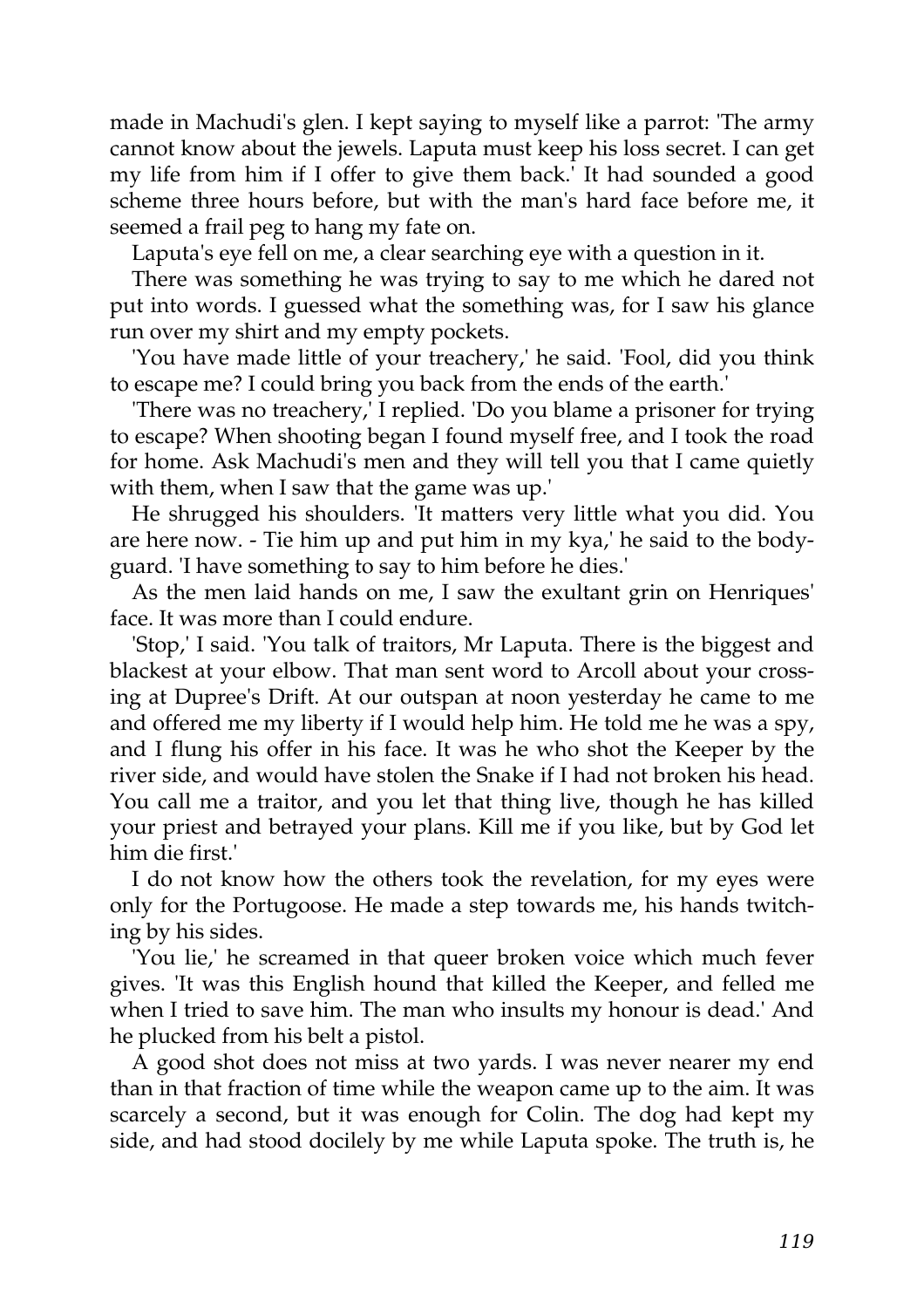must have been as tired as I was. As the Kaffirs approached to lay hands on me he had growled menacingly, but when I spoke again he had stopped. Henriques' voice had convinced him of a more urgent danger, and so soon as the trigger hand of the Portugoose rose, the dog sprang. The bullet went wide, and the next moment dog and man were struggling on the ground.

A dozen hands held me from going to Colin's aid, but oddly enough no one stepped forward to help Henriques. The ruffian kept his head, and though the dog's teeth were in his shoulder, he managed to get his right hand free. I saw what would happen, and yelled madly in my apprehension. The yellow wrist curved, and the pistol barrel was pressed below the dog's shoulder. Thrice he fired, the grip relaxed, and Colin rolled over limply, fragments of shirt still hanging from his jaw. The Portugoose rose slowly with his hand to his head, and a thin stream of blood dripping from his shoulder. As I saw the faithful eyes glazing in death, and knew that I had lost the best of all comrades, I went clean berserk mad. The cluster of men round me, who had been staring open-eyed at the fight, were swept aside like reeds. I went straight for the Portugoose, determined that, pistol or no pistol, I would serve him as he had served my dog.

For my years I was a well-set-up lad, long in the arms and deep in the chest. But I had not yet come to my full strength, and in any case I could not hope to fight the whole of Laputa's army. I was flung back and forwards like a shuttlecock. They played some kind of game with me, and I could hear the idiotic Kaffir laughter. It was blind man's buff, so far as I was concerned, for I was blind with fury. I struck out wildly left and right, beating the air often, but sometimes getting in a solid blow on hard black flesh. I was soundly beaten myself, pricked with spears, and made to caper for savage sport. Suddenly I saw Laputa before me, and hurled myself madly at his chest. Some one gave me a clout on the head, and my senses fled.

When I came to myself, I was lying on a heap of mealie-stalks in a dark room. I had a desperate headache, and a horrid nausea, which made me fall back as soon as I tried to raise myself. A voice came out of the darkness as I stirred - a voice speaking English.

'Are you awake, Mr Storekeeper?'

The voice was Laputa's, but I could not see him. The room was pitch dark, except for a long ray of sunlight on the floor.

'I'm awake,' I said. 'What do you want with me?'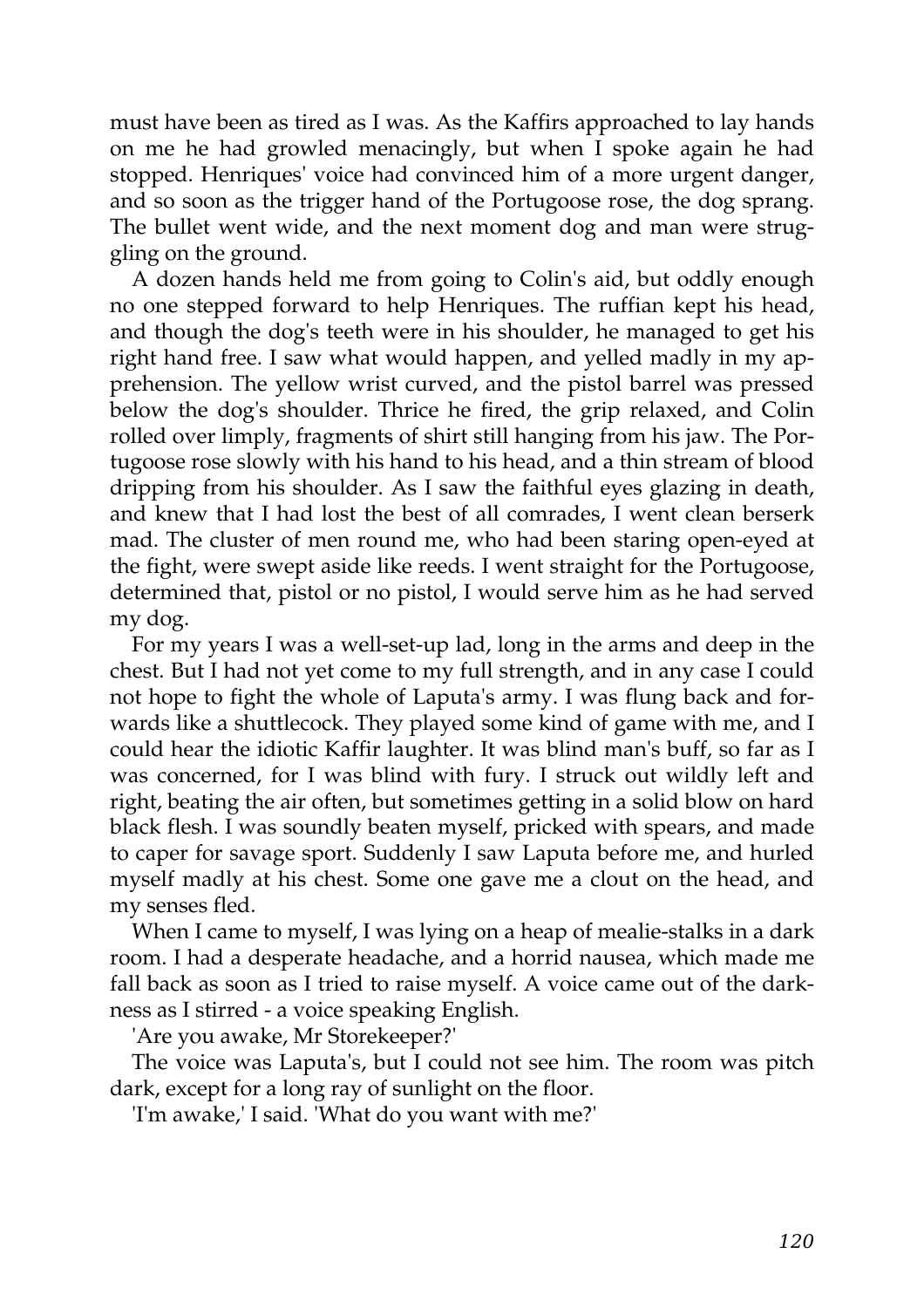Some one stepped out of the gloom and sat down near me. A naked black foot broke the belt of light on the floor.

'For God's sake get me a drink,' I murmured. The figure rose and fetched a pannikin of water from a pail. I could hear the cool trickle of the drops on the metal. A hand put the dish to my mouth, and I drank water with a strong dash of spirits. This brought back my nausea, and I collapsed on the mealie-stalks till the fit passed. Again the voice spoke, this time from close at hand.

'You are paying the penalty of being a fool, Mr Storekeeper. You are young to die, but folly is common in youth. In an hour you will regret that you did not listen to my advice at Umvelos'.'

I clawed at my wits and strove to realize what he was saying. He spoke of death within an hour. If it only came sharp and sudden, I did not mind greatly. The plan I had made had slipped utterly out of my mind. My body was so wretched, that I asked only for rest. I was very lighthearted and foolish at that moment.

'Kill me if you like,' I whispered. 'Some day you will pay dearly for it all. But for God's sake go away and leave me alone.'

Laputa laughed. It was a horrid sound in the darkness.

'You are brave, Mr Storekeeper, but I have seen a brave man's courage ebb very fast when he saw the death which I have arranged for you. Would you like to hear something of it by way of preparation?'

In a low gentle voice he began to tell me mysteries of awful cruelty. At first I scarcely heard him, but as he went on my brain seemed to wake from its lethargy. I listened with freezing blood. Not in my wildest nightmares had I imagined such a fate. Then in despite of myself a cry broke from me.

'It interests you?' Laputa asked. 'I could tell you more, but something must be left to the fancy. Yours should be an active one,' and his hand gripped my shaking wrist and felt my pulse.

'Henriques will see that the truth does not fall short of my forecast,' he went on. 'For I have appointed Henriques your executioner.'

The name brought my senses back to me.

'Kill me,' I said, 'but for God's sake kill Henriques too. If you did justice you would let me go and roast the Portugoose alive. But for me the Snake would be over the Lebombo by this time in Henriques' pocket.'

'But it is not, my friend. It was stolen by a storekeeper, who will shortly be wishing he had died in his mother's womb.'

My plan was slowly coming back to me.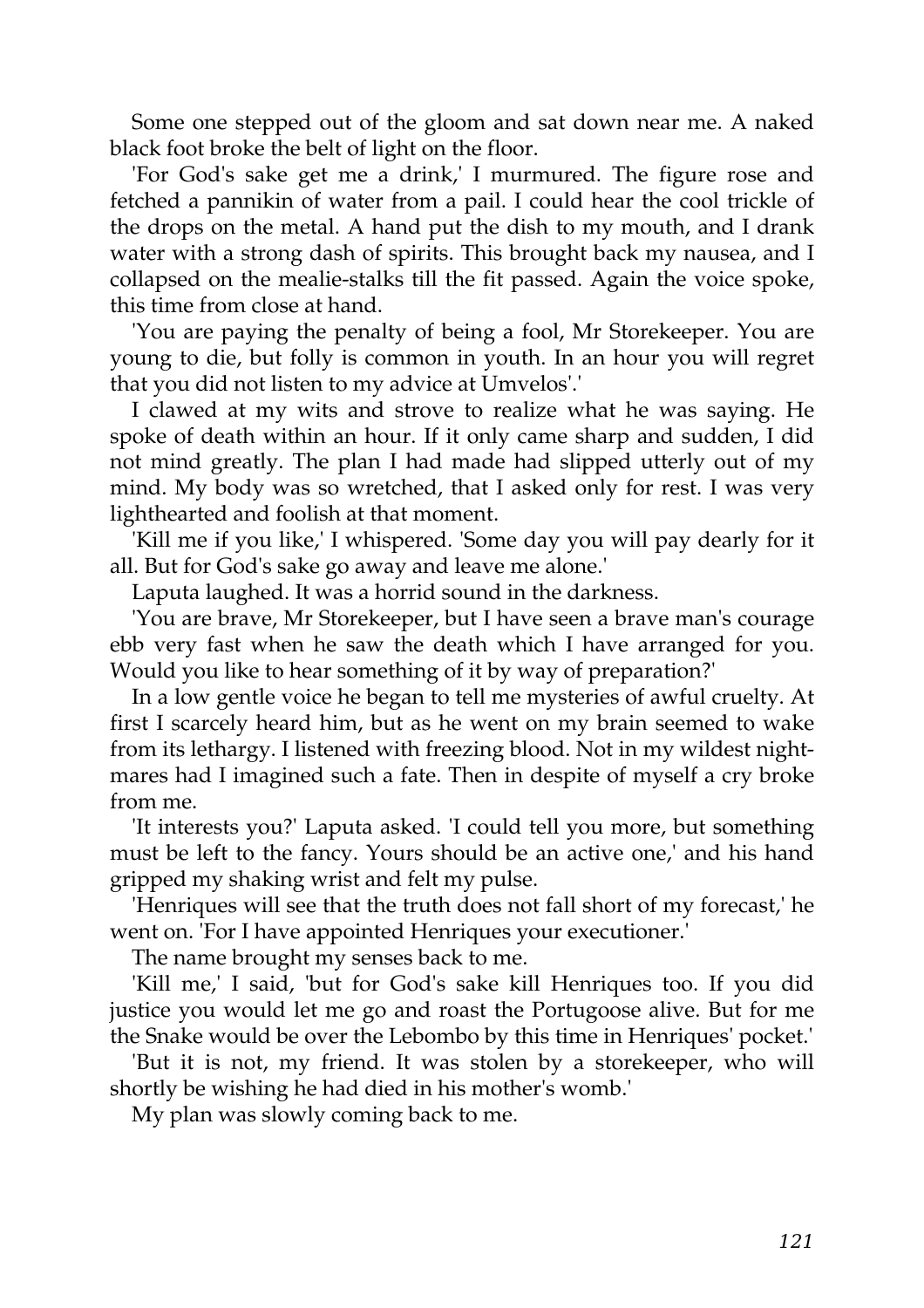'If you value Prester John's collar, you will save my life. What will your rising be without the Snake? Would they follow you a yard if they suspected you had lost it?'

'So you would threaten me,' Laputa said very gently. Then in a burst of wrath he shouted, 'They will follow me to hell for my own sake. Imbecile, do you think my power is built on a trinket? When you are in your grave, I will be ruling a hundred millions from the proudest throne on earth.'

He sprang to his feet, and pulled back a shutter of the window, letting a flood of light into the hut. In that light I saw that he had in his hands the ivory box which had contained the collar.

'I will carry the casket through the wars,' he cried, 'and if I choose never to open it, who will gainsay me? You besotted fool, to think that any theft of yours could hinder my destiny!' He was the blustering savage again, and I preferred him in the part. All that he said might be true, but I thought I could detect in his voice a keen regret, and in his air a touch of disquiet. The man was a fanatic, and like all fanatics had his superstitions.

'Yes,' I said, 'but when you mount the throne you speak of, it would be a pity not to have the rubies on your neck after all your talk in the cave.'

I thought he would have throttled me. He glowered down at me with murder in his eyes. Then he dashed the casket on the floor with such violence that it broke into fragments.

'Give me back the Ndhlondhlo,' he cried, like a petted child. 'Give me back the collar of John.'

This was the moment I had been waiting for.

'Now see here, Mr Laputa,' I said. 'I am going to talk business. Before you started this rising, you were a civilized man with a good education. Well, just remember that education for a minute, and look at the matter in a sensible light. I'm not like the Portugoose. I don't want to steal your rubies. I swear to God that what I have told you is true. Henriques killed the priest, and would have bagged the jewels if I had not laid him out. I ran away because I was going to be killed to-day, and I took the collar to keep it out of Henriques' hands. I tell you I would never have shot the old man myself. Very well, what happened? Your men overtook me, and I had no choice but to surrender. Before they reached me, I hid the collar in a place I know of. Now, I am going to make you a fair and square business proposition. You may be able to get on without the Snake, but I can see you want it back. I am in a tight place and want nothing so much as my life. I offer to trade with you. Give me my life, and I will take you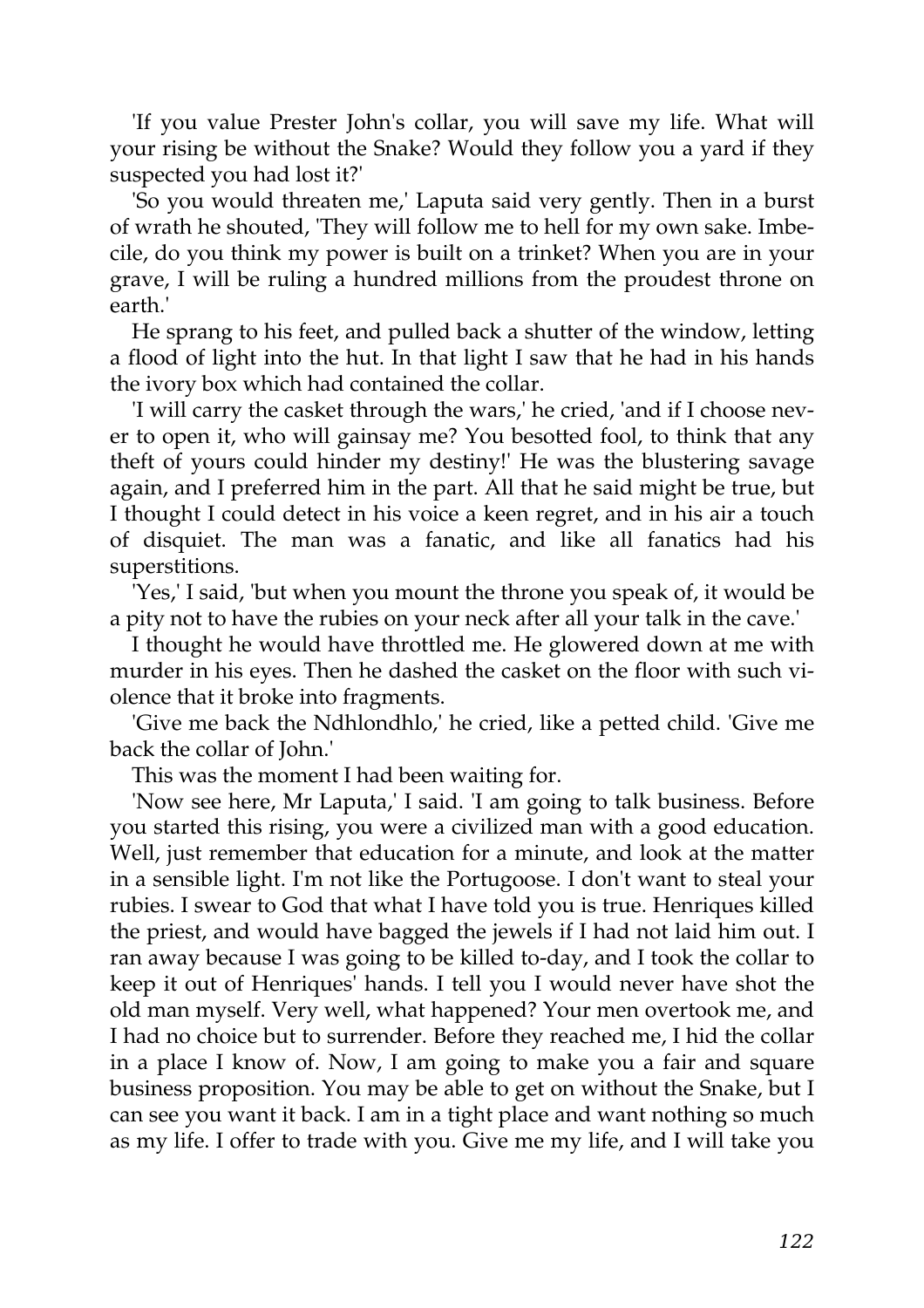to the place and put the jewels in your hand. Otherwise you may kill me, but you will never see the collar of John again.'

I still think that was a pretty bold speech for a man to make in a predicament like mine. But it had its effect. Laputa ceased to be the barbarian king, and talked like a civilized man.

'That is, as you call it, a business proposition. But supposing I refuse it? Supposing I take measures here - in this kraal - to make you speak, and then send for the jewels.'

'There are several objections,' I said, quite cheerfully, for I felt that I was gaining ground. 'One is that I could not explain to any mortal soul how to find the collar. I know where it is, but I could not impart the knowledge. Another is that the country between here and Machudi's is not very healthy for your people. Arcoll's men are all over it, and you cannot have a collection of search parties rummaging about in the glen for long. Last and most important, if you send any one for the jewels, you confess their loss. No, Mr Laputa, if you want them back, you must go yourself and take me with you.'

He stood silent for a little, with his brows knit in thought. Then he opened the door and went out. I guessed that he had gone to discover from his scouts the state of the country between Inanda's Kraal and Machudi's glen. Hope had come back to me, and I sat among the mealiestalks trying to plan the future. If he made a bargain I believed he would keep it. Once set free at the head of Machudi's, I should be within an hour or two of Arcoll's posts. So far, I had done nothing for the cause. My message had been made useless by Henriques' treachery, and I had stolen the Snake only to restore it. But if I got off with my life, there would be work for me to do in the Armageddon which I saw approaching. Should I escape, I wondered. What would hinder Laputa from setting his men to follow me, and seize me before I could get into safety? My only chance was that Arcoll might have been busy this day, and the countryside too full of his men to let Laputa's Kaffirs through. But if this was so, Laputa and I should be stopped, and then Laputa would certainly kill me. I wished - and yet I did not wish - that Arcoll should hold all approaches. As I reflected, my first exhilaration died away. The scales were still heavily weighted against me.

Laputa returned, closing the door behind him.

'I will bargain with you on my own terms. You shall have your life, and in return you will take me to the place where you hid the collar, and put it into my hands. I will ride there, and you will run beside me, tied to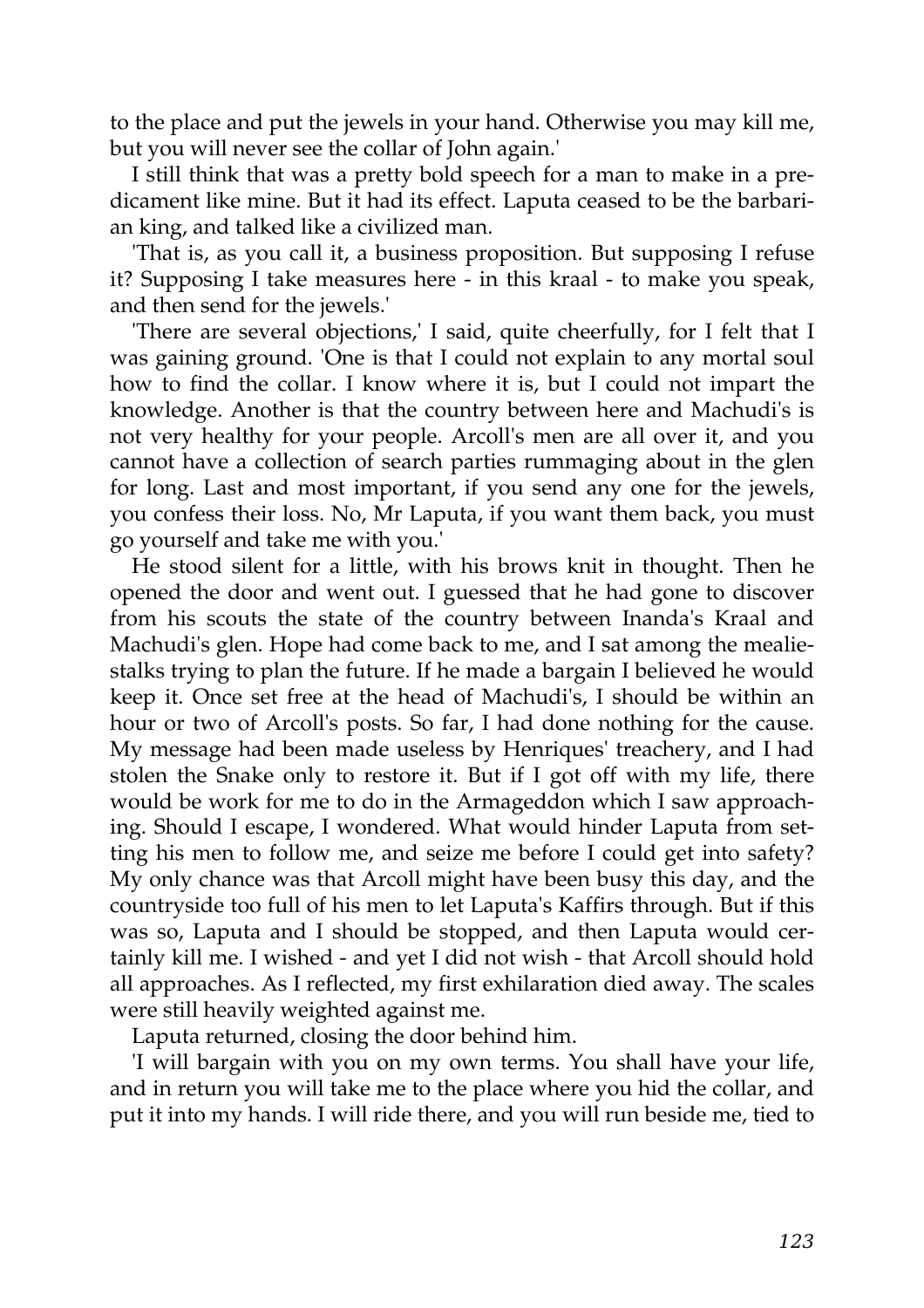my saddle. If we are in danger from the white men, I will shoot you dead. Do you accept?'

'Yes,' I said, scrambling to my feet, and ruefully testing my shaky legs. 'But if you want me to get to Machudi's you must go slowly, for I am nearly foundered.'

Then he brought out a Bible, and made me swear on it that I would do as I promised.

'Swear to me in turn,' I said, 'that you will give me my life if I restore the jewels.'

He swore, kissing the book like a witness in a police-court. I had forgotten that the man called himself a Christian.

'One thing more I ask,' I said. 'I want my dog decently buried.' 'That has been already done,' was the reply. 'He was a brave animal, and my people honour bravery.'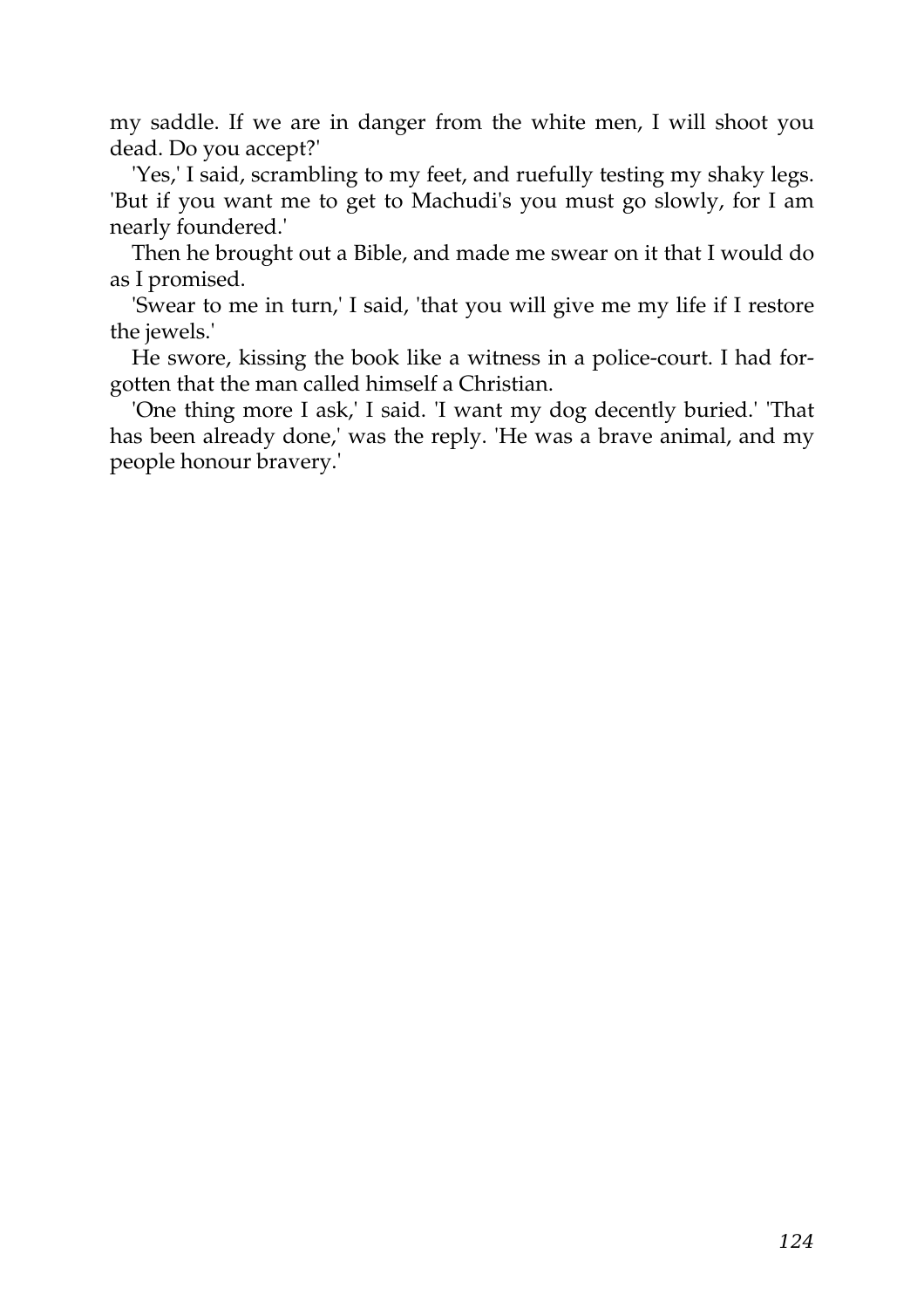## Chapter  $\frac{1}{\sqrt{2}}$

#### **A Deal and Its Consequences**

My eyes were bandaged tight, and a thong was run round my right wrist and tied to Laputa's saddle-bow. I felt the glare of the afternoon sun on my head, and my shins were continually barked by stones and trees; but these were my only tidings of the outer world. By the sound of his paces Laputa was riding the Schimmel, and if any one thinks it easy to go blindfold by a horse's side I hope he will soon have the experience. In the darkness I could not tell the speed of the beast. When I ran I overshot it and was tugged back; when I walked my wrist was dislocated with the tugs forward.

For an hour or more I suffered this breakneck treatment. We were descending. Often I could hear the noise of falling streams, and once we splashed through a mountain ford. Laputa was taking no risks, for he clearly had in mind the possibility of some accident which would set me free, and he had no desire to have me guiding Arcoll to his camp.

But as I stumbled and sprawled down these rocky tracks I was not thinking of Laputa's plans. My whole soul was filled with regret for Colin, and rage against his murderer. After my first mad rush I had not thought about my dog. He was dead, but so would I be in an hour or two, and there was no cause to lament him. But at the first revival of hope my grief had returned. As they bandaged my eyes I was wishing that they would let me see his grave. As I followed beside Laputa I told myself that if ever I got free, when the war was over I would go to Inanda's Kraal, find the grave, and put a tombstone over it in memory of the dog that saved my life. I would also write that the man who shot him was killed on such and such a day at such and such a place by Colin's master. I wondered why Laputa had not the wits to see the Portugoose's treachery and to let me fight him. I did not care what were the weapons knives or guns, or naked fists - I would certainly kill him, and afterwards the Kaffirs could do as they pleased with me. Hot tears of rage and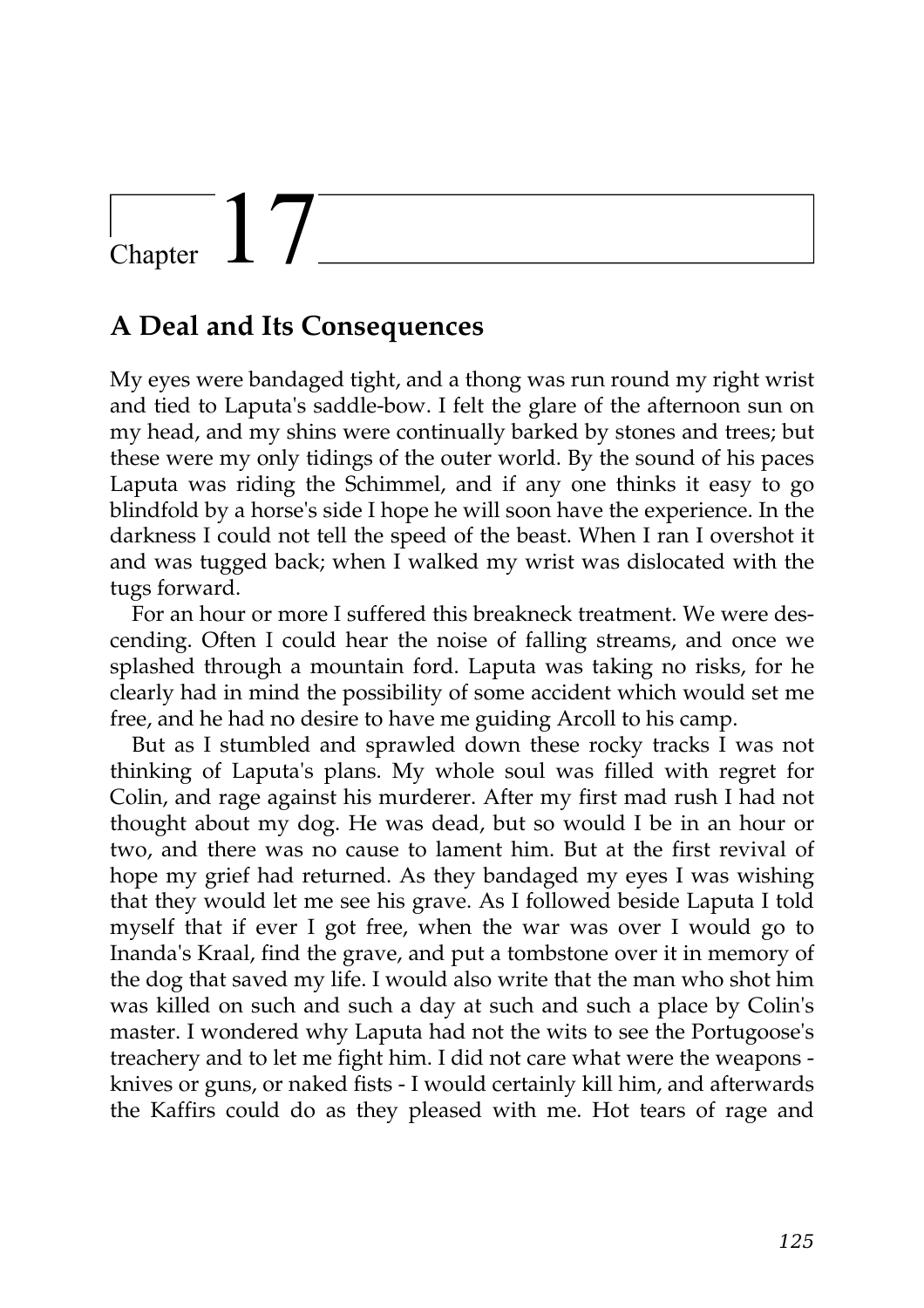weakness wet the bandage on my eyes, and the sobs which came from me were not only those of weariness.

At last we halted. Laputa got down and took off the bandage, and I found myself in one of the hill-meadows which lie among the foothills of the Wolkberg. The glare blinded me, and for a little I could only see the marigolds growing at my feet. Then I had a glimpse of the deep gorge of the Great Letaba below me, and far to the east the flats running out to the hazy blue line of the Lebombo hills. Laputa let me sit on the ground for a minute or two to get my breath and rest my feet. 'That was a rough road,' he said. 'You can take it easier now, for I have no wish to carry you.' He patted the Schimmel, and the beautiful creature turned his mild eyes on the pair of us. I wondered if he recognized his rider of two nights ago.

I had seen Laputa as the Christian minister, as the priest and king in the cave, as the leader of an army at Dupree's Drift, and at the kraal we had left as the savage with all self- control flung to the winds. I was to see this amazing man in a further part. For he now became a friendly and rational companion. He kept his horse at an easy walk, and talked to me as if we were two friends out for a trip together. Perhaps he had talked thus to Arcoll, the half-caste who drove his Cape-cart.

The wooded bluff above Machudi's glen showed far in front. He told me the story of the Machudi war, which I knew already, but he told it as a saga. There had been a stratagem by which one of the Boer leaders - a Grobelaar, I think - got some of his men into the enemy's camp by hiding them in a captured forage wagon.

'Like the Trojan horse,' I said involuntarily.

'Yes,' said my companion, 'the same old device,' and to my amazement he quoted some lines of Virgil.

'Do you understand Latin?' he asked.

I told him that I had some slight knowledge of the tongue, acquired at the university of Edinburgh. Laputa nodded. He mentioned the name of a professor there, and commented on his scholarship.

'O man!' I cried, 'what in God's name are you doing in this business? You that are educated and have seen the world, what makes you try to put the clock back? You want to wipe out the civilization of a thousand years, and turn us all into savages. It's the more shame to you when you know better.'

'You misunderstand me,' he said quietly. 'It is because I have sucked civilization dry that I know the bitterness of the fruit. I want a simpler and better world, and I want that world for my own people. I am a Christian, and will you tell me that your civilization pays much attention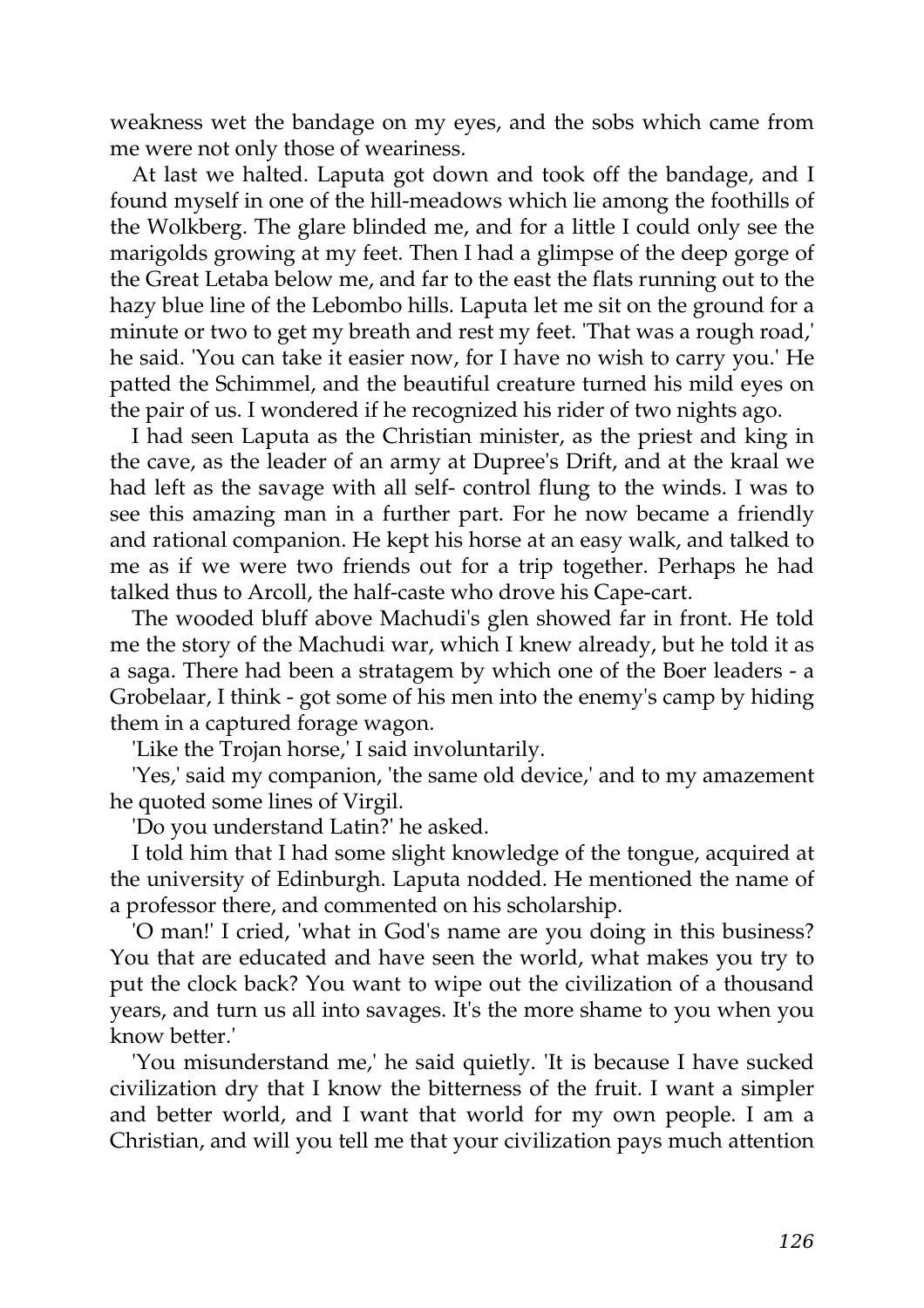to Christ? You call yourself a patriot? Will you not give me leave to be a patriot in turn?'

'If you are a Christian, what sort of Christianity is it to deluge the land with blood?'

'The best,' he said. 'The house must be swept and garnished before the man of the house can dwell in it. You have read history, Such a purging has descended on the Church at many times, and the world has awakened to a new hope. It is the same in all religions. The temples grow tawdry and foul and must be cleansed, and, let me remind you, the cleanser has always come out of the desert.'

I had no answer, being too weak and forlorn to think. But I fastened on his patriotic plea.

'Where are the patriots in your following? They are all red Kaffirs crying for blood and plunder. Supposing you were Oliver Cromwell you could make nothing out of such a crew.'

'They are my people,' he said simply.

By this time we had forded the Great Letaba, and were making our way through the clumps of forest to the crown of the plateau. I noticed that Laputa kept well in cover, preferring the tangle of wooded undergrowth to the open spaces of the water-meadows. As he talked, his wary eyes were keeping a sharp look-out over the landscape. I thrilled with the thought that my own folk were near at hand.

Once Laputa checked me with his hand as I was going to speak, and in silence we crossed the kloof of a little stream. After that we struck a long strip of forest and he slackened his watch.

'if you fight for a great cause,' I said, 'why do you let a miscreant like Henriques have a hand in it? You must know that the man's only interest in you is the chance of loot. I am for you against Henriques, and I tell you plain that if you don't break the snake's back it will sting you.'

Laputa looked at me with an odd, meditative look.

'You misunderstand again, Mr Storekeeper. The Portuguese is what you call a "mean white." His only safety is among us. I am campaigner enough to know that an enemy, who has a burning grievance against my other enemies, is a good ally. You are too hard on Henriques. You and your friends have treated him as a Kaffir, and a Kaffir he is in everything but Kaffir virtues. What makes you so anxious that Henriques should not betray me?'

'I'm not a mean white,' I said, 'and I will speak the truth. I hope, in God's name, to see you smashed; but I want it done by honest men, and not by a yellow devil who has murdered my dog and my friends. Sooner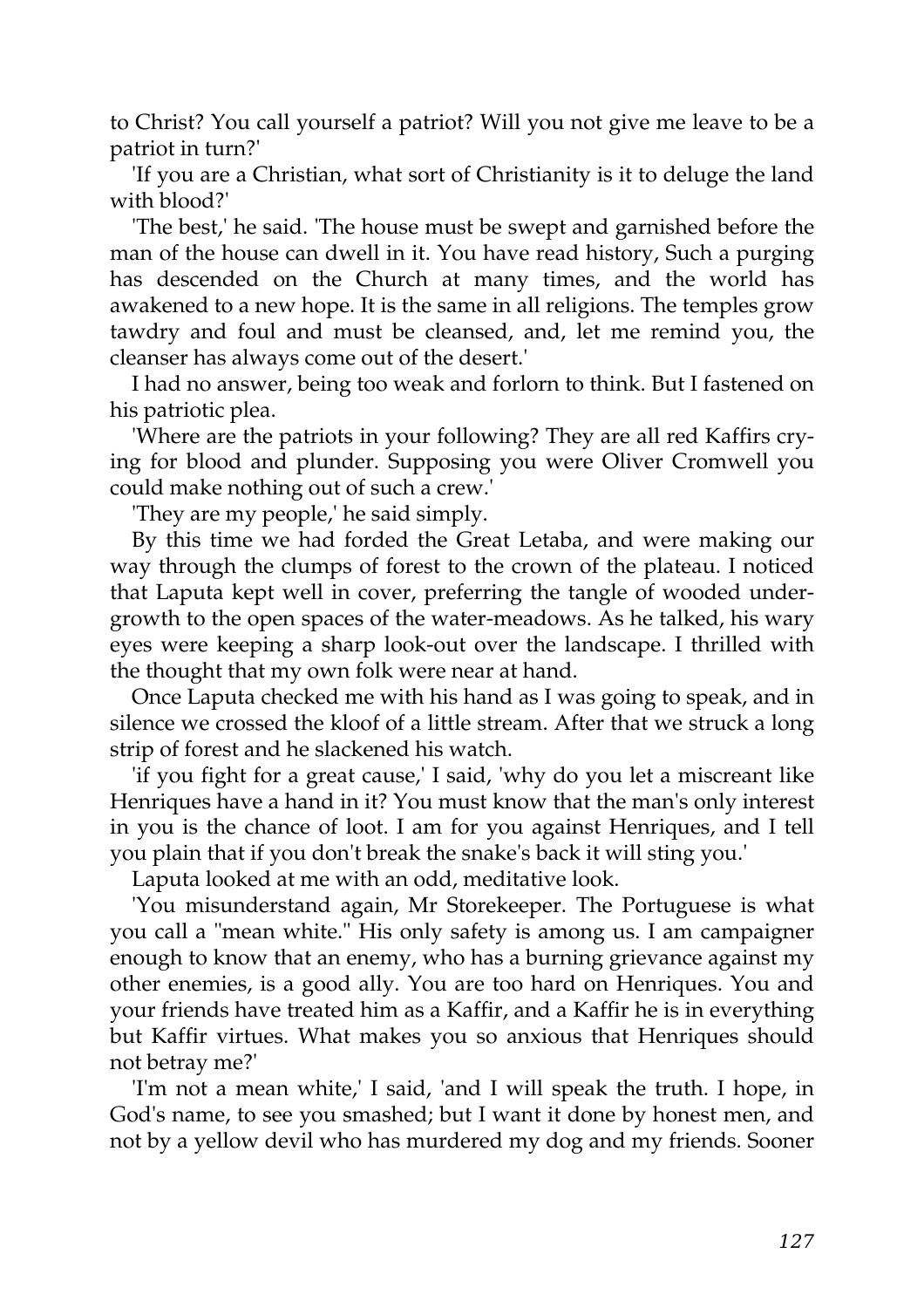or later you will find him out; and if he escapes you, and there's any justice in heaven, he won't escape me.'

'Brave words,' said Laputa, with a laugh, and then in one second he became rigid in the saddle. We had crossed a patch of meadow and entered a wood, beyond which ran the highway. I fancy he was out in his reckoning, and did not think the road so near. At any rate, after a moment he caught the sound of horses, and I caught it too. The wood was thin, and there was no room for retreat, while to recross the meadow would bring us clean into the open. He jumped from his horse, untied with amazing quickness the rope halter from its neck, and started to gag me by winding the thing round my jaw.

I had no time to protest that I would keep faith, and my right hand was tethered to his pommel. In the grip of these great arms I was helpless, and in a trice was standing dumb as a lamp-post; while Laputa, his left arm round both of mine, and his right hand over the schimmel's eyes, strained his ears like a sable antelope who has scented danger.

There was never a more brutal gagging. The rope crushed my nose and drove my lips down on my teeth, besides gripping my throat so that I could scarcely breathe. The pain was so great that I became sick, and would have fallen but for Laputa. Happily I managed to get my teeth apart, so that one coil slipped between, and eased the pain of the jaws. But the rest was bad enough to make me bite frantically on the tow, and I think in a little my sharp front teeth would have severed it. All this discomfort prevented me seeing what happened. The wood, as I have said, was thin, and through the screen of leaves I had a confused impression of men and horses passing interminably. There can only have been a score at the most; but the moments drag if a cord is gripping your throat. When Laputa at length untied me, I had another fit of nausea, and leaned helplessly against a tree.

Laputa listened till the sound of the horses had died away; then silently we stole to the edge of the road, across, and into the thicker evergreen bush on the far side. At a pace which forced me to run hard, we climbed a steepish slope, till ahead of us we saw the bald green crown of the meadowlands. I noticed that his face had grown dark and sullen again. He was in an enemy's country, and had the air of the hunted instead of the hunter. When I stopped he glowered at me, and once, when I was all but overcome with fatigue, he lifted his hand in a threat. Had he carried a sjambok, it would have fallen on my back.

If he was nervous, so was I. The fact that I was out of the Kaffir country and in the land of my own folk was a kind of qualified liberty. At any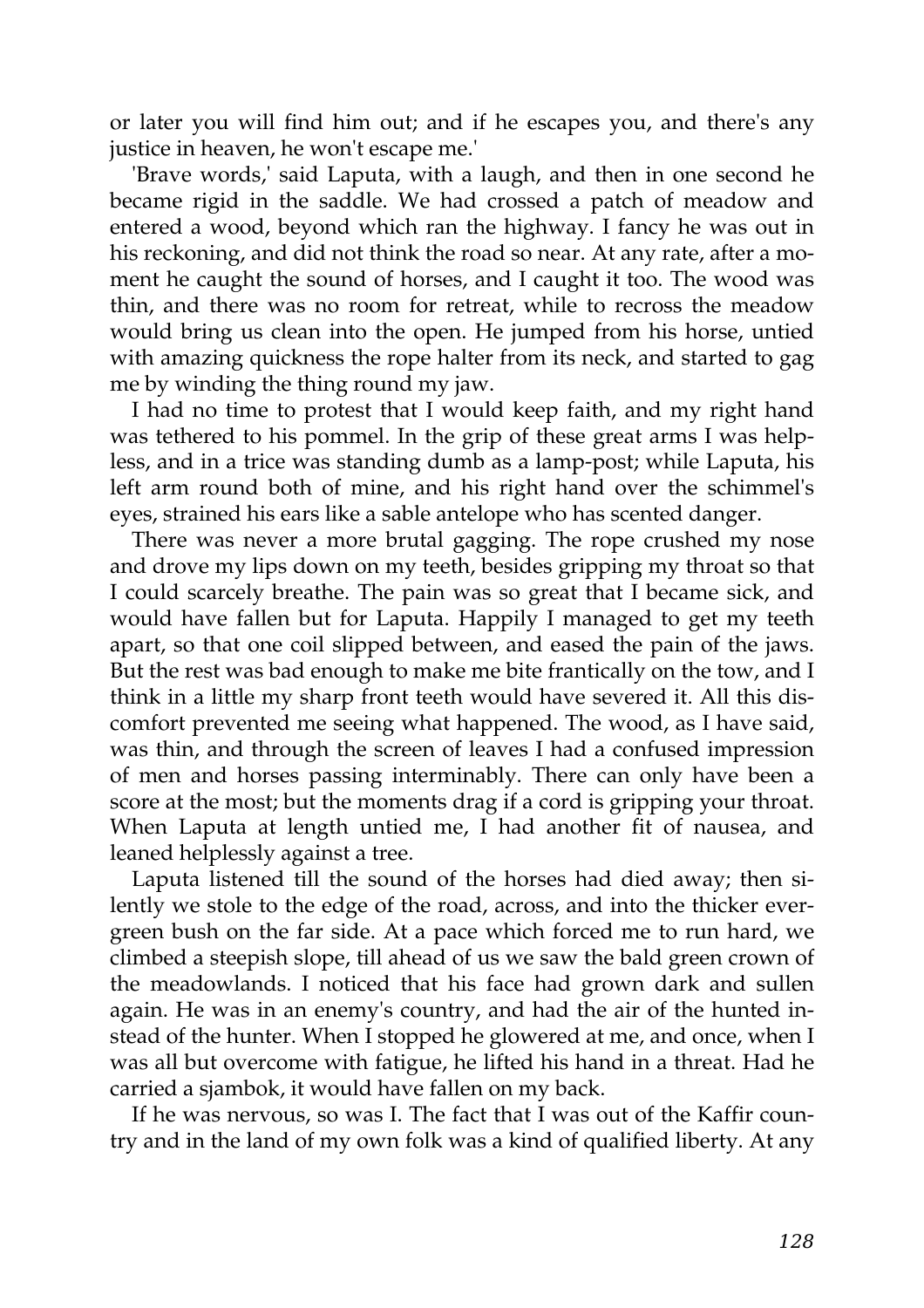moment, I felt, Providence might intervene to set me free. It was in the bond that Laputa should shoot me if we were attacked; but a pistol might miss. As far as my shaken wits would let me, I began to forecast the future. Once he got the jewels my side of the bargain was complete. He had promised me my life, but there had been nothing said about my liberty; and I felt assured that Laputa would never allow one who had seen so much to get off to Arcoll with his tidings. But back to that unhallowed kraal I was resolved I would not go. He was armed, and I was helpless; he was strong, and I was dizzy with weakness; he was mounted, and I was on foot: it seemed a poor hope that I should get away. There was little chance from a wandering patrol, for I knew if we were followed I should have a bullet in my head, while Laputa got off on the Schimmel. I must wait and bide events. At the worst, a clean shot on the hillside in a race for life was better than the unknown mysteries of the kraal. I prayed earnestly to God to show me His mercy, for if ever man was sore bested by the heathen it was I.

To my surprise, Laputa chose to show himself on the green hillshoulder. He looked towards the Wolkberg and raised his hands. It must have been some signal. I cast my eyes back on the road we had come, and I thought I saw some figures a mile back, on the edge of the Letaba gorge. He was making sure of my return.

By this time it was about four in the afternoon, and as heavenly weather as the heart of man could wish. The meadows were full of aromatic herbs, which, as we crushed them, sent up a delicate odour. The little pools and shallows of the burns were as clear as a Lothian trout-stream. We were now going at a good pace, and I found that my earlier weariness was growing less. I was being keyed up for some great crisis, for in my case the spirit acts direct on the body, and fatigue grows and ebbs with hope. I knew that my strength was not far from breaking-point; but I knew also that so long as a chance was left me I should have enough for a stroke.

Before I realized where we were we had rounded the hill, and were looking down on the green cup of the upper Machudi's glen. Far down, I remember, where the trees began, there was a cloud of smoke. Some Kaffir - or maybe Arcoll - had fired the forest. The smoke was drifting away under a light west wind over the far plains, so that they were seen through a haze of opal.

Laputa bade me take the lead. I saw quite clear the red kloof on the far side, where the collar was hid. To get there we might have ridden straight into the cup, but a providential instinct made me circle round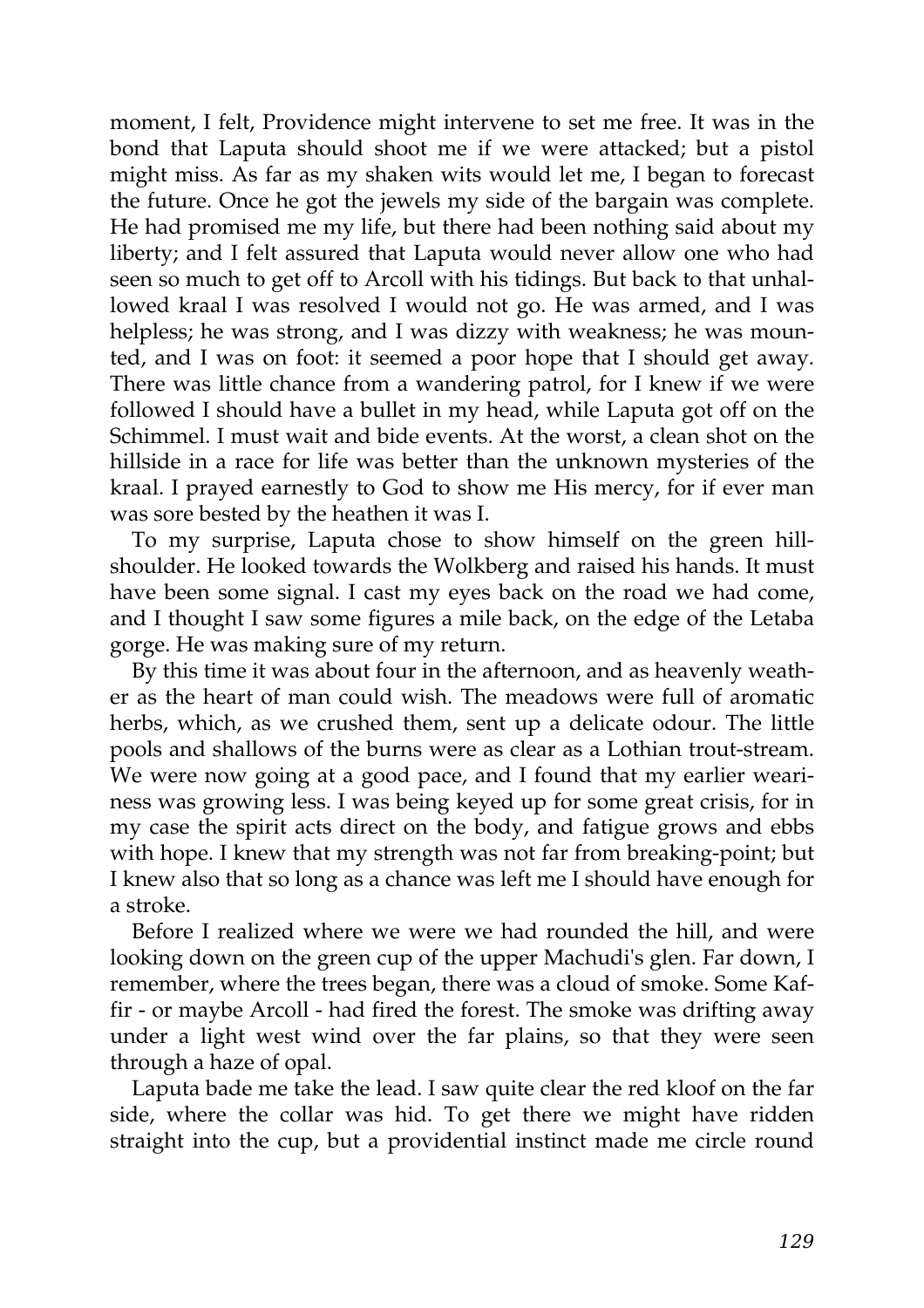the top till we were on the lip of the ravine. This was the road some of Machudi's men had taken, and unthinkingly I followed them. Twenty minutes' riding brought us to the place, and all the while I had no kind of plan of escape. I was in the hands of my Maker, watching, like the Jews of old, for a sign.

Laputa dismounted and looked down into the gorge.

'There is no road there,' I said. 'We must go down to the foot and come up the stream-side. It would be better to leave your horse here.' He started down the cliff, which from above looks a sheer precipice. Then he seemed to agree with me, took the rope from the schimmel's neck, and knee-haltered his beast. And at that moment I had an inspiration.

With my wrist-rope in his hand, he preceded me down the hill till we got to the red screes at the foot of the kloof. Then, under my guidance, we turned up into the darkness of the gorge. As we entered I looked back, and saw figures coming over the edge of the green cup - Laputa's men, I guessed. What I had to do must be done quickly.

We climbed up the burn, over the succession of little cataracts, till we came to the flat space of shingle and the long pool where I had been taken that morning. The ashes of the fire which Machudi's men had made were plain on the rock. After that I had to climb a waterfall to get to the rocky pool where I had bestowed the rubies.

'You must take off this thong,' I said. 'I must climb to get the collar. Cover me with a pistol if you like. I won't be out of sight.'

Laputa undid the thong and set me free. From his belt he took a pistol, cocked it, and held it over his left hand. I had seen this way of shooting adopted by indifferent shots, and it gave me a wild hope that he might not be much of a marksman.

It did not take me long to find the pool, close against the blackened stump of a tree-fern. I thrust in my hand and gathered up the jewels from the cool sand. They came out glowing like living fires, and for a moment I thrilled with a sense of reverence. Surely these were no common stones which held in them the very heart of hell. Clutching them tightly, I climbed down to Laputa.

At the sight of the great Snake he gave a cry of rapture. Tearing it from me, he held it at arm's length, his face lit with a passionate joy. He kissed it, he raised it to the sky; nay, he was on his knees before it. Once more he was the savage transported in the presence of his fetich. He turned to me with burning eyes.

'Down on your knees,' he cried, 'and reverence the Ndhlondhlo. Down, you impious dog, and seek pardon for your sacrilege.'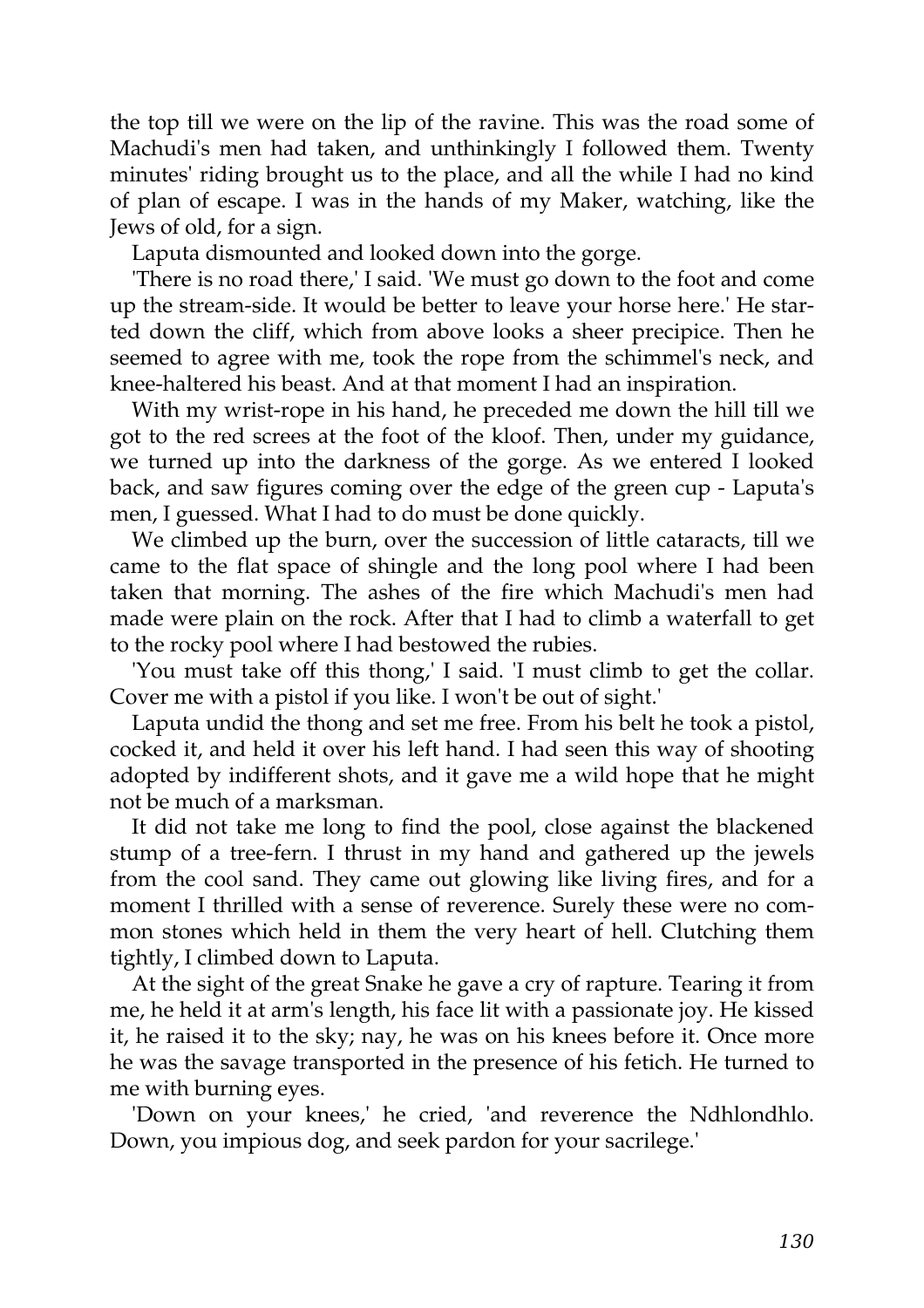'I won't,' I said. 'I won't bow to any heathen idol.'

He pointed his pistol at me.

'In a second I shoot where your head is now. Down, you fool, or perish.'

'You promised me my life,' I said stubbornly, though Heaven knows why I chose to act thus.

He dropped the pistol and flung himself on me. I was helpless as a baby in his hands. He forced me to the ground and rolled my face in the sand; then he pulled me to my feet and tossed me backward, till I almost staggered into the pool. I saved myself, and staggered instead into the shallow at the foot of it, close under the ledge of the precipice.

That morning, when Machudi's men were cooking breakfast, I had figured out a route up the cliff. This route was now my hope of escape. Laputa had dropped his pistol, and the collar had plunged him in an ecstasy of worship. Now, if ever, was my time. I must get on the shelf which ran sideways up the cliff, and then scramble for dear life.

I pretended to be dazed and terrified.

'You promised me my life,' I whimpered.

'Your life,' he cried. 'Yes, you shall have your life; and before long you will pray for death.'

'But I saved the Collar,' I pleaded. 'Henriques would have stolen it. I brought it safe here, and now you have got it.'

Meantime I was pulling myself up on the shelf, and loosening with one hand a boulder which overhung the pool.

'You have been repaid,' he said savagely. 'You will not die.'

'But my life is no use without liberty,' I said, working at the boulder till it lay loose in its niche.

He did not answer, being intent on examining the Collar to see if it had suffered any harm.

'I hope it isn't scratched,' I said. 'Henriques trod on it when I hit him.'

Laputa peered at the gems like a mother at a child who has had a fall. I saw my chance and took it. With a great heave I pulled the boulder down into the pool. It made a prodigious splash, sending a shower of spray over Laputa and the Collar. In cover of it I raced up the shelf, straining for the shelter of the juniper tree.

A shot rang out and struck the rock above me. A second later I had reached the tree and was scrambling up the crack beyond it.

Laputa did not fire again. He may have distrusted his shooting, or seen a better way of it. He dashed through the stream and ran up the shelf like a klipspringer after me. I felt rather than saw what was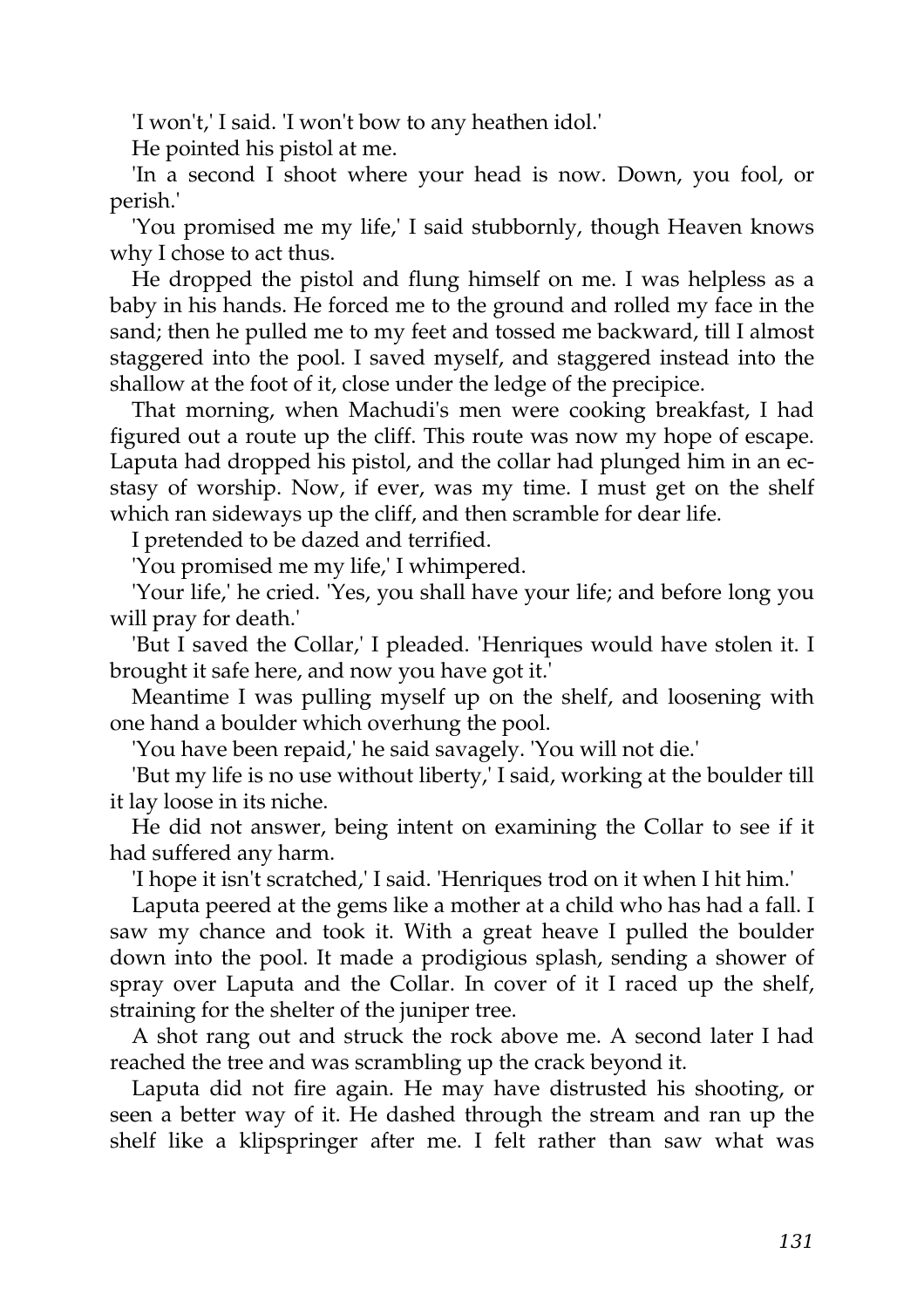happening, and with my heart in my mouth I gathered my dregs of energy for the last struggle.

You know the nightmare when you are pursued by some awful terror, and, though sick with fear, your legs have a strange numbness, and you cannot drag them in obedience to the will. Such was my feeling in the crack above the juniper tree. In truth, I had passed the bounds of my endurance. Last night I had walked fifty miles, and all day I had borne the torments of a dreadful suspense. I had been bound and gagged and beaten till the force was out of my limbs. Also, and above all, I had had little food, and I was dizzy with want of sleep. My feet seemed leaden, my hands had no more grip than putty. I do not know how I escaped falling into the pool, for my head was singing and my heart thumping in my throat. I seemed to feel Laputa's great hand every second clawing at my heels.

I had reason for my fears. He had entered the crack long before I had reached the top, and his progress was twice as fast as mine. When I emerged on the topmost shelf he was scarcely a yard behind me. But an overhang checked his bulky figure and gave me a few seconds' grace. I needed it all, for these last steps on the shelf were the totterings of an old man. Only a desperate resolution and an extreme terror made me drag one foot after the other. Blindly I staggered on to the top of the ravine, and saw before me the Schimmel grazing in the light of the westering sun.

I forced myself into a sort of drunken run, and crawled into the saddle. Behind me, as I turned, I could see Laputa's shoulders rising over the edge. I had no knife to cut the knee- halter, and the horse could not stir.

Then the miracle happened. When the rope had gagged me, my teeth must have nearly severed it at one place, and this Laputa had not noticed when he used it as a knee-halter. The shock of my entering the saddle made the Schimmel fling up his head violently, and the rope snapped. I could not find the stirrups, but I dug my heels into his sides, and he leaped forward.

At the same moment Laputa began to shoot. It was a foolish move, for he might have caught me by running, since I had neither spurs nor whip, and the horse was hampered by the loose end of rope at his knee. In any case, being an indifferent shot, he should have aimed at the Schimmel, not at me; but I suppose he wished to save his charger. One bullet sang past my head; a second did my business for me. It passed over my shoulder, as I lay low in the saddle, and grazed the beast's right ear. The pain maddened him, and, rope-end and all, he plunged into a wild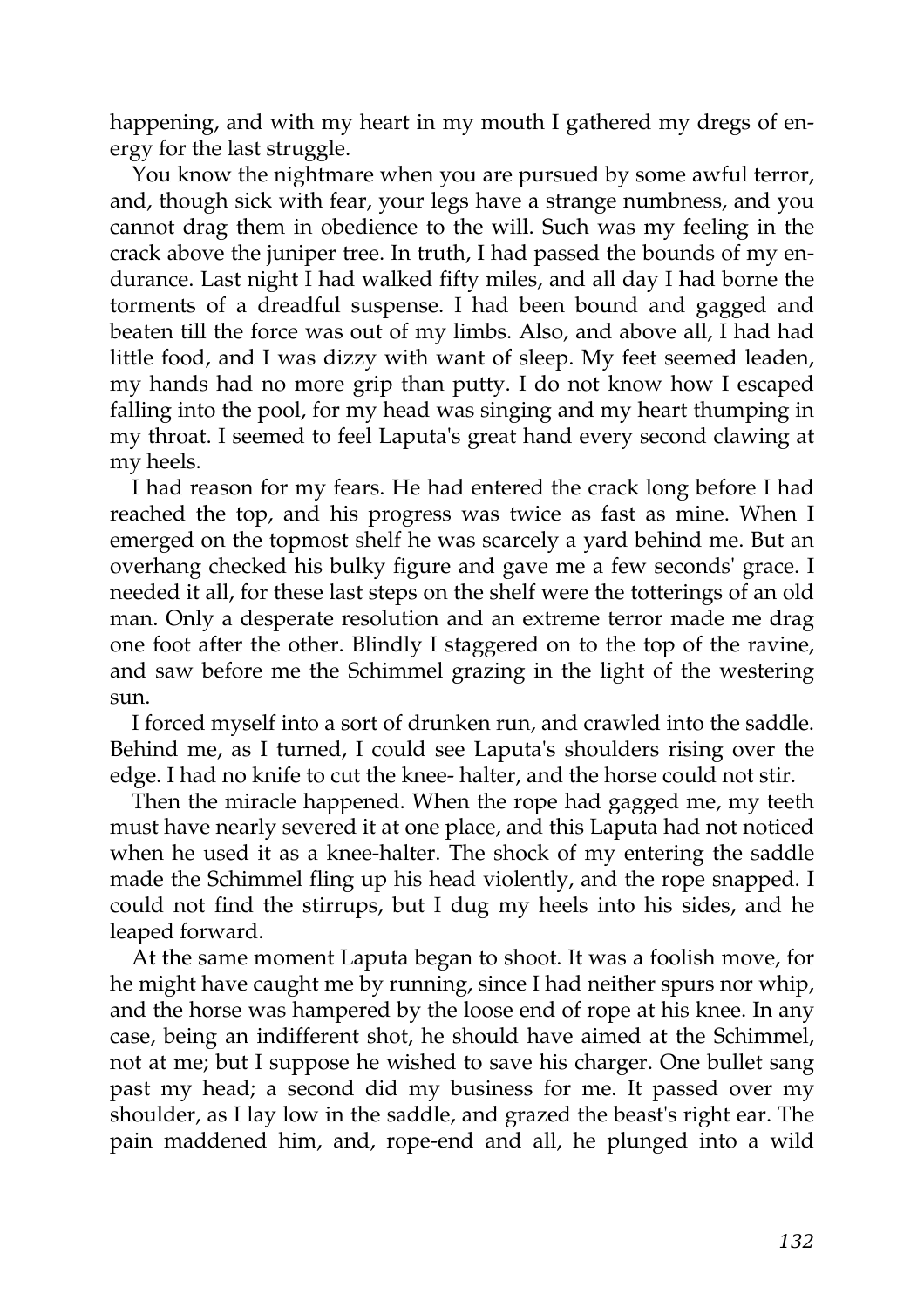gallop. Other shots came, but they fell far short. I saw dimly a native or two - the men who had followed us - rush to intercept me, and I think a spear was flung. But in a flash we were past them, and their cries faded behind me. I found the bridle, reached for the stirrups, and galloped straight for the sunset and for freedom.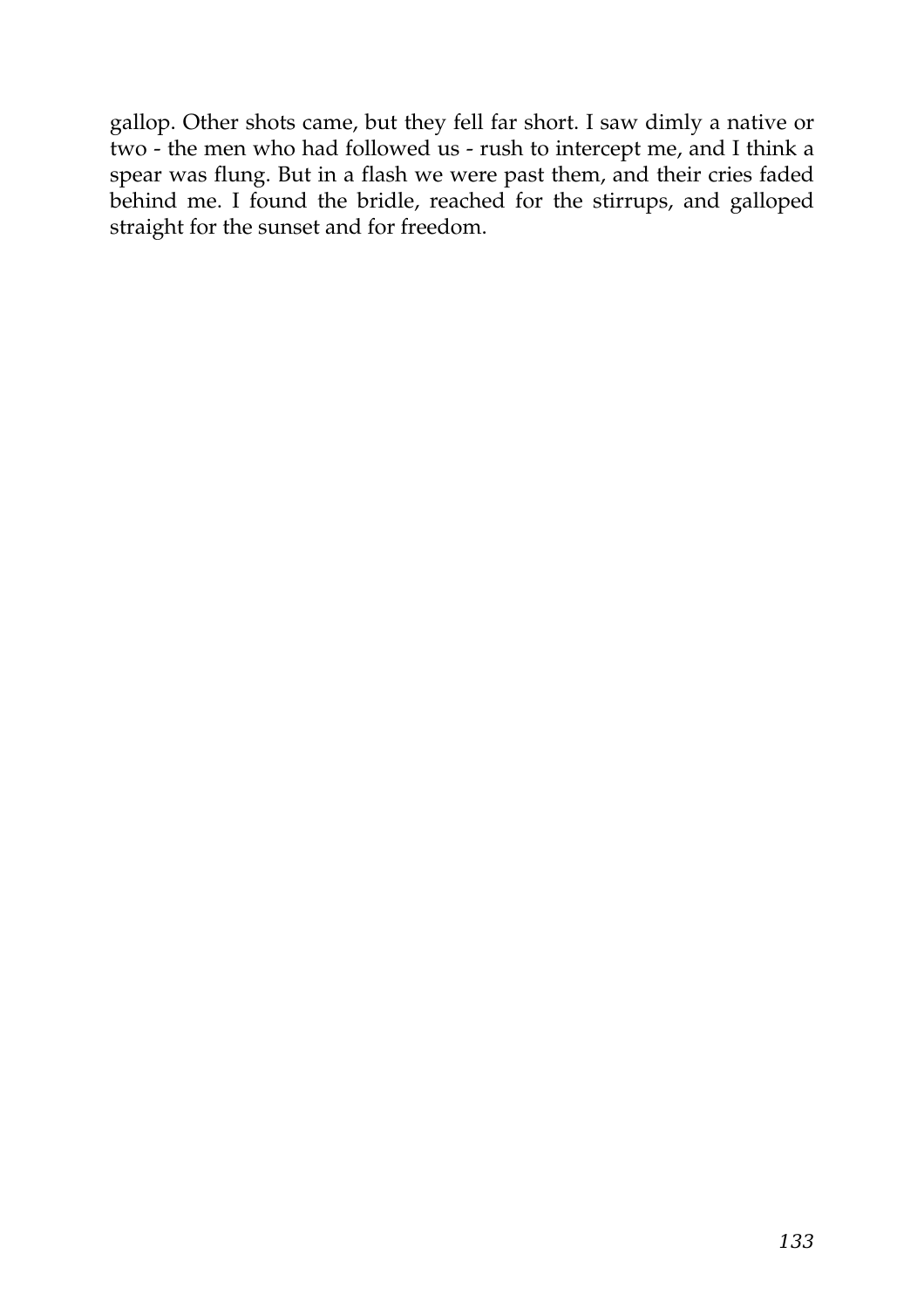## $\frac{1}{2}$  Chapter  $18$

#### **How a Man May Sometimes Put His Trust in a Horse**

I had long passed the limit of my strength. Only constant fear and wild alternations of hope had kept me going so long, and now that I was safe I became light-headed in earnest. The wonder is that I did not fall off. Happily the horse was good and the ground easy, for I was powerless to do any guiding. I simply sat on his back in a silly glow of comfort, keeping a line for the dying sun, which I saw in a nick of the Iron Crown Mountain. A sort of childish happiness possessed me. After three days of imminent peril, to be free was to be in fairyland. To be swishing through the long bracken or plunging among the breast-high flowers of the meadowlands in a world of essential lights and fragrances, seemed scarcely part of mortal experience. Remember that I was little more than a lad, and that I had faced death so often of late that my mind was all adrift. To be able to hope once more, nay, to be allowed to cease both from hope and fear, was like a deep and happy opiate to my senses. Spent and frail as I was, my soul swam in blessed waters of ease.

The mood did not last long. I came back to earth with a shock, as the schimmel stumbled at the crossing of a stream. I saw that the darkness was fast falling, and with the sight panic returned to me. Behind me I seemed to hear the sound of pursuit. The noise was in my ears, but when I turned it ceased, and I saw only the dusky shoulders of hills.

I tried to remember what Arcoll had told me about his headquarters, but my memory was wiped clean. I thought they were on or near the highway, but I could not remember where the highway was. Besides, he was close to the enemy, and I wanted to get back into the towns, far away from the battle- line. If I rode west I must come in time to villages, where I could hide myself. These were unworthy thoughts, but my excuse must be my tattered nerves. When a man comes out of great danger, he is apt to be a little deaf to the call of duty.

Suddenly I became ashamed. God had preserved me from deadly perils, but not that I might cower in some shelter. I had a mission as clear as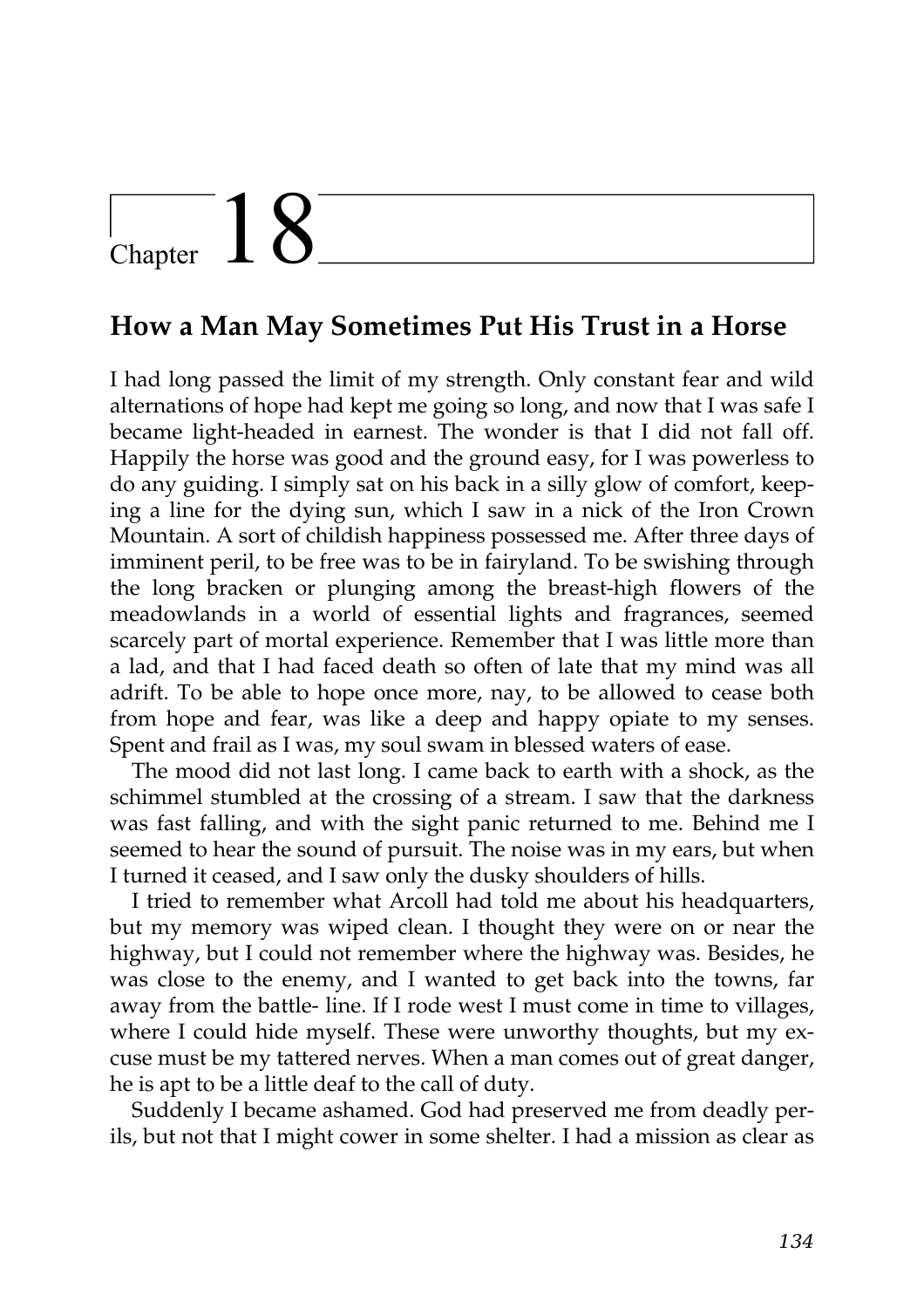Laputa's. For the first time I became conscious to what a little thing I owed my salvation. That matter of the broken halter was like the finger of Divine Providence. I had been saved for a purpose, and unless I fulfilled that purpose I should again be lost. I was always a fatalist, and in that hour of strained body and soul I became something of a mystic. My panic ceased, my lethargy departed, and a more manly resolution took their place. I gripped the Schimmel by the head and turned him due left. Now I remembered where the highroad ran, and I remembered something else.

For it was borne in on me that Laputa had fallen into my hands. Without any subtle purpose I had played a master game. He was cut off from his people, without a horse, on the wrong side of the highroad which Arcoll's men patrolled. Without him the rising would crumble. There might be war, even desperate war, but we should fight against a leaderless foe. If he could only be shepherded to the north, his game was over, and at our leisure we could mop up the scattered concentrations.

I was now as eager to get back into danger as I had been to get into safety. Arcoll must be found and warned, and that at once, or Laputa would slip over to Inanda's Kraal under cover of dark. It was a matter of minutes, and on these minutes depended the lives of thousands. It was also a matter of ebbing strength, for with my return to common sense I saw very clearly how near my capital was spent. If I could reach the highroad, find Arcoll or Arcoll's men, and give them my news, I would do my countrymen a service such as no man in Africa could render. But I felt my head swimming, I was swaying crazily in the saddle, and my hands had scarcely the force of a child's. I could only lie limply on the horse's back, clutching at his mane with trembling fingers. I remember that my head was full of a text from the Psalms about not putting one's trust in horses. I prayed that this one horse might be an exception, for he carried more than Caesar and his fortunes.

My mind is a blank about those last minutes. In less than an hour after my escape I struck the highway, but it was an hour which in the retrospect unrolls itself into unquiet years. I was dimly conscious of scrambling through a ditch and coming to a ghostly white road. The schimmel swung to the right, and the next I knew some one had taken my bridle and was speaking to me.

At first I thought it was Laputa and screamed. Then I must have tottered in the saddle, for I felt an arm slip round my middle. The rider uncorked a bottle with his teeth and forced some brandy down my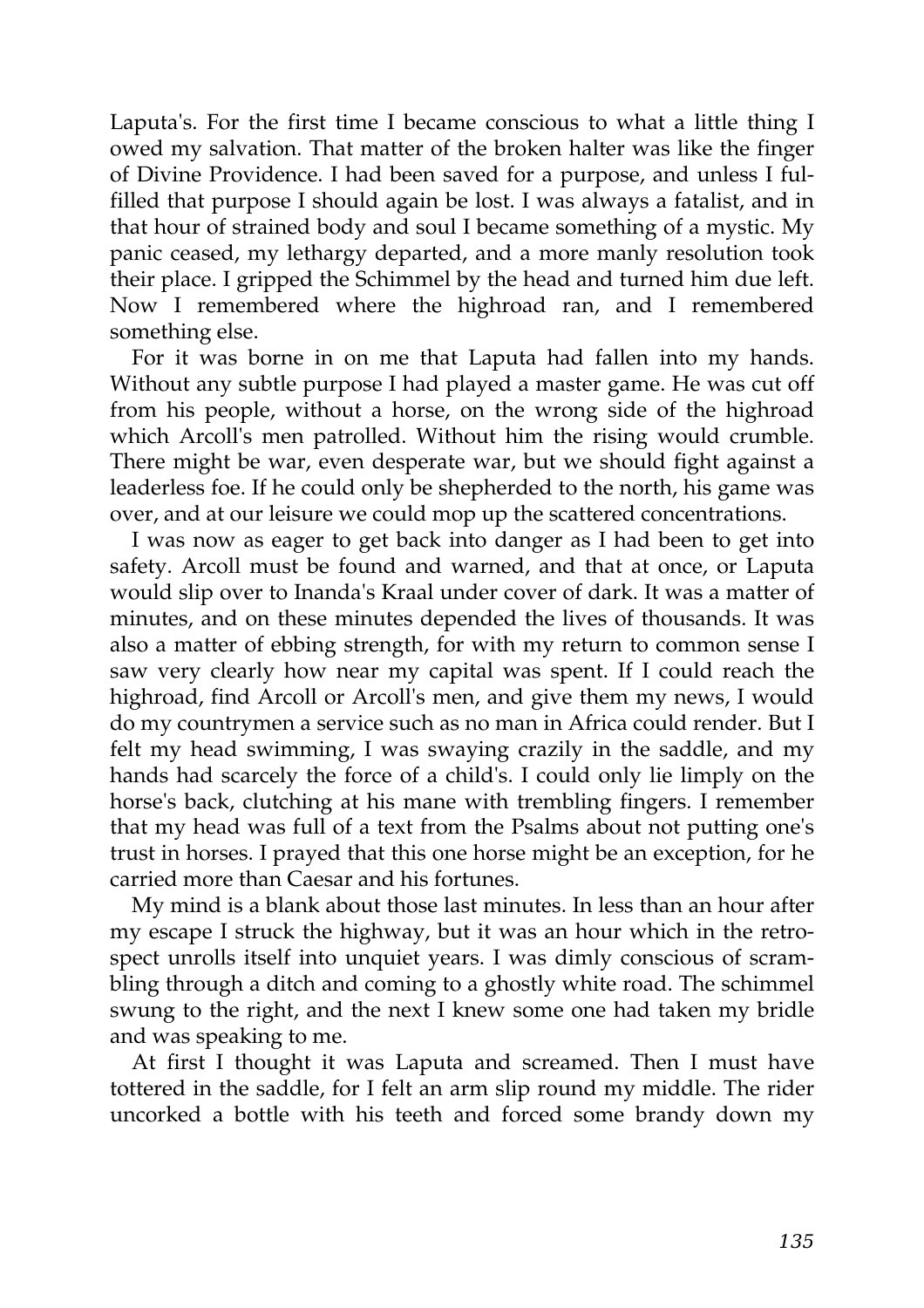throat. I choked and coughed, and then looked up to see a white policeman staring at me. I knew the police by the green shoulder-straps.

'Arcoll,' I managed to croak. 'For God's sake take me to Arcoll.'

The man whistled shrilly on his fingers, and a second rider came cantering down the road. As he came up I recognized his face, but could not put a name to it. 'Losh, it's the lad Crawfurd,' I heard a voice say. 'Crawfurd, man, d'ye no mind me at Lourenco Marques? Aitken?'

The Scotch tongue worked a spell with me. It cleared my wits and opened the gates of my past life. At last I knew I was among my own folk.

'I must see Arcoll. I have news for him - tremendous news. O man, take me to Arcoll and ask me no questions. Where is he? Where is he?'

'As it happens, he's about two hundred yards off,' Aitken said. 'That light ye see at the top of the brae is his camp.'

They helped me up the road, a man on each side of me, for I could never have kept in the saddle without their support. My message to Arcoll kept humming in my head as I tried to put it into words, for I had a horrid fear that my wits would fail me and I should be dumb when the time came. Also I was in a fever of haste. Every minute I wasted increased Laputa's chance of getting back to the kraal. He had men with him every bit as skilful as Arcoll's trackers. Unless Arcoll had a big force and the best horses there was no hope. Often in looking back at this hour I have marvelled at the strangeness of my behaviour. Here was I just set free from the certainty of a hideous death, and yet I had lost all joy in my security. I was more fevered at the thought of Laputa's escape than I had been at the prospect of David Crawfurd's end.

The next thing I knew I was being lifted off the Schimmel by what seemed to me a thousand hands. Then came a glow of light, a great moon, in the centre of which I stood blinking. I was forced to sit down on a bed, while I was given a cup of hot tea, far more reviving than any spirits. I became conscious that some one was holding my hands, and speaking very slowly and gently.

'Davie,' the voice said, 'you're back among friends, my lad. Tell me, where have you been?'

'I want Arcoll,' I moaned. 'Where is Ratitswan?' There were tears of weakness running down my cheeks.

'Arcoll is here,' said the voice; 'he is holding your hands, Davie. Quiet, lad, quiet. Your troubles are all over now.'

I made a great effort, found the eyes to which the voice belonged, and spoke to them.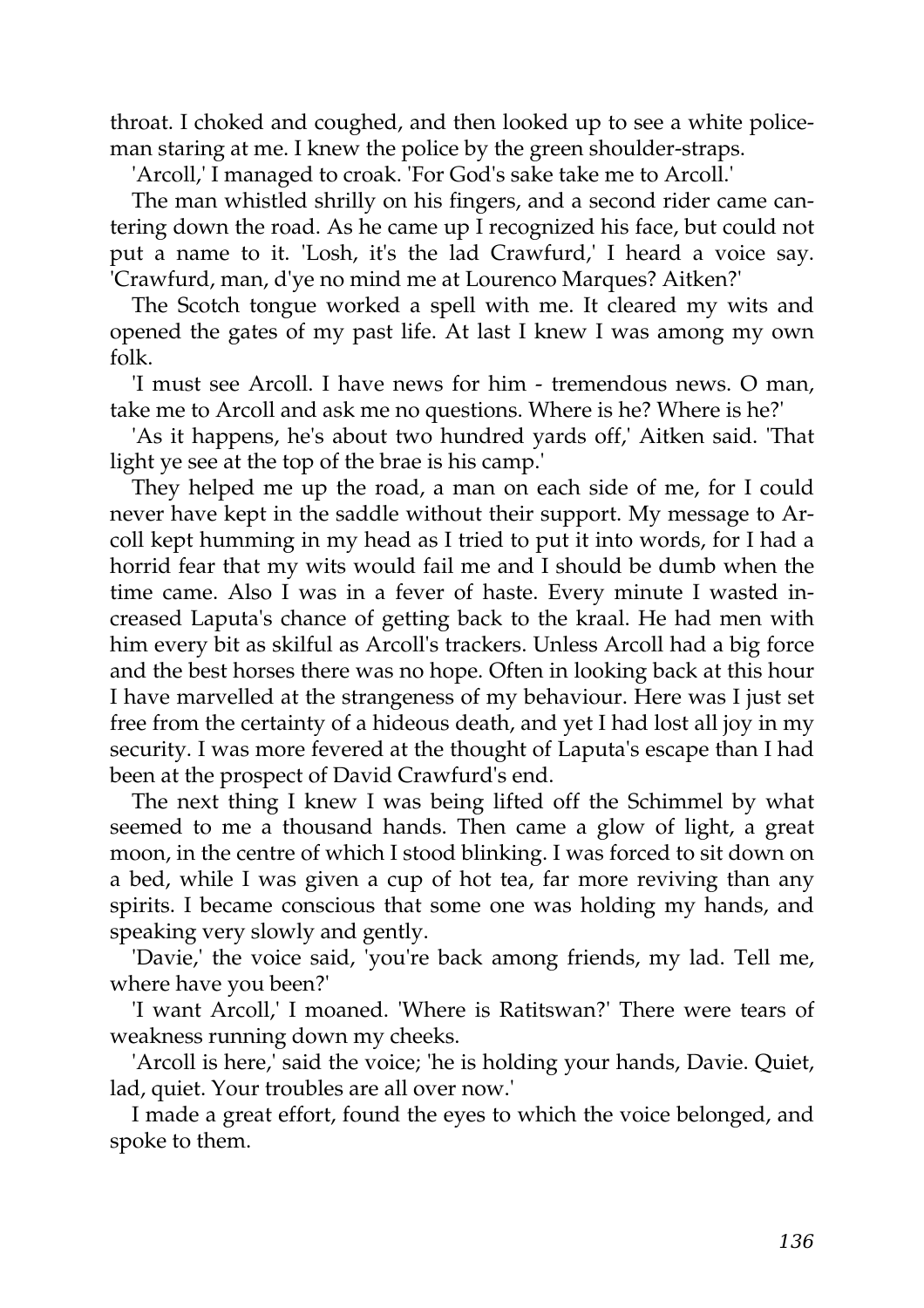'Listen. I stole the collar of Prester John at Dupree's Drift. I was caught in the Berg and taken to the kraal - I forget its name - but I had hid the rubies.'

'Yes,' the voice said, 'you hid the rubies, - and then?'

'Inkulu wanted them back, so I made a deal with him. I took him to Machudi's and gave him the collar, and then he fired at me and I climbed and climbed … I climbed on a horse,' I concluded childishly.

I heard the voice say 'Yes?' again inquiringly, but my mind ran off at a tangent.

'Beyers took guns up into the Wolkberg,' I cried shrilly. 'Why the devil don't you do the same? You have the whole Kaffir army in a trap.'

I saw a smiling face before me.

'Good lad. Colles told me you weren't wanting in intelligence. What if we have done that very thing, Davie?'

But I was not listening. I was trying to remember the thing I most wanted to say, and that was not about Beyers and his guns. Those were nightmare minutes. A speaker who has lost the thread of his discourse, a soldier who with a bayonet at his throat has forgotten the password - I felt like them, and worse. And to crown all I felt my faintness coming back, and my head dropping with heaviness. I was in a torment of impotence.

Arcoll, still holding my hands, brought his face close to mine, so that his clear eyes mastered and constrained me.

'Look at me, Davie,' I heard him say. 'You have something to tell me, and it is very important. It is about Laputa, isn't it? Think, man. You took him to Machudi's and gave him the collar. He has gone back with it to Inanda's Kraal. Very well, my guns will hold him there.'

I shook my head. 'You can't. You may split the army, but you can't hold Laputa. He will be over the Olifants before you fire a shot.' 'We will hunt him down before he crosses. And if not, we will catch him at the railway.'

'For God's sake, hurry then,' I cried. 'In an hour he will be over it and back in the kraal.'

'But the river is a long way.'

'River?' I repeated hazily. 'What river? The Letaba is not the place. It is the road I mean.'

Arcoll's hands closed firmly on my wrists.

'You left Laputa at Machudi's and rode here without stopping. That would take you an hour. Had Laputa a horse?'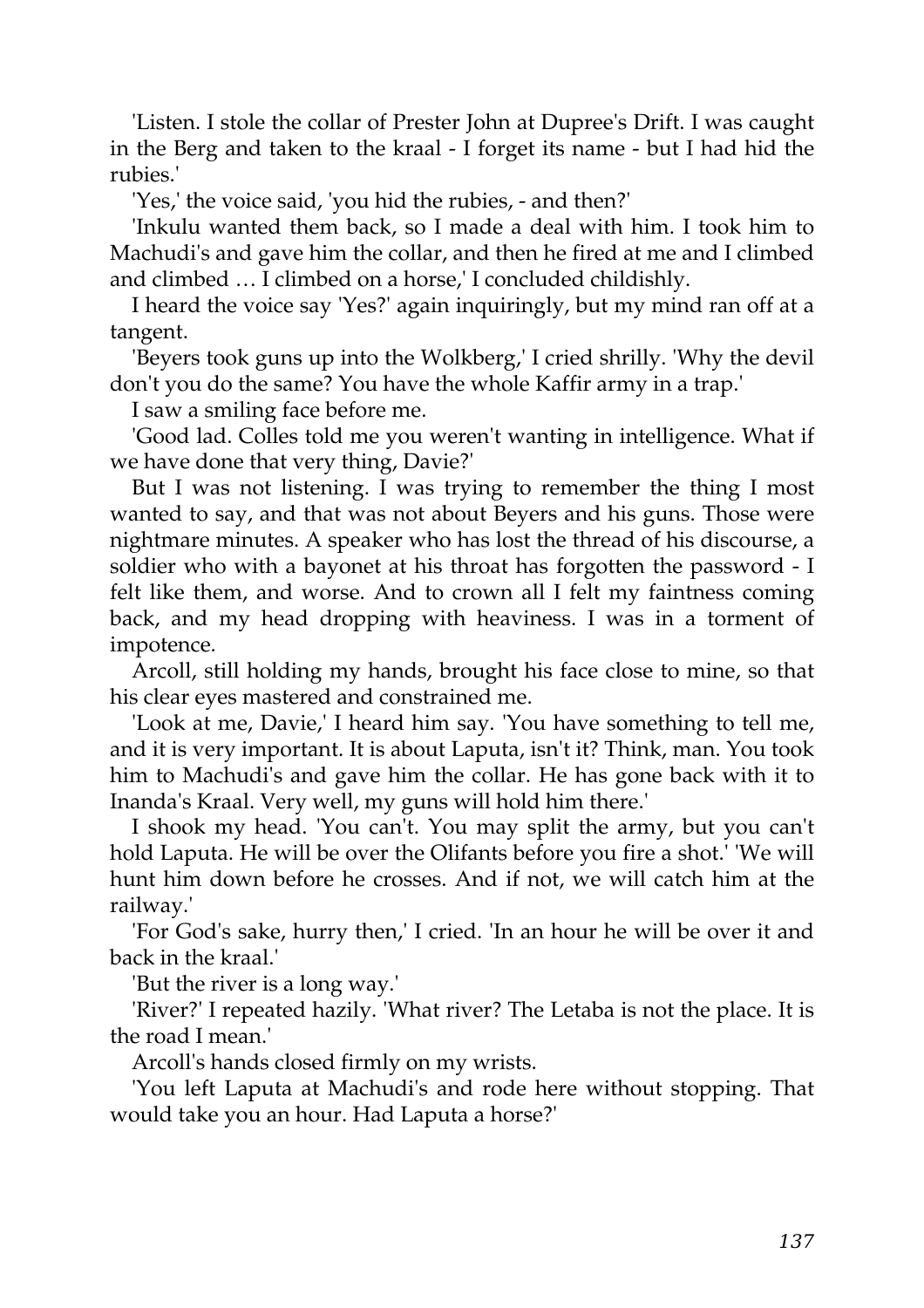'Yes; but I took it,' I stammered. 'You can see it behind me.' Arcoll dropped my hands and stood up straight.

'By God, we've got him!' he said, and he spoke to his companions. A man turned and ran out of the tent.

Then I remembered what I wanted to say. I struggled from the bed and put my hands on his shoulders.

'Laputa is our side of the highroad. Cut him off from his men, and drive him north - north - away up to the Rooirand. Never mind the Wolkberg and the guns, for they can wait. I tell you Laputa is the Rising, and he has the collar. Without him you can mop up the Kaffirs at your leisure. Line the high- road with every man you have, for he must cross it or perish. Oh, hurry, man, hurry; never mind me. We're saved if we can chivy Laputa till morning. Quick, or I'll have to go myself.'

The tent emptied, and I lay back on the bed with a dim feeling that my duty was done and I could rest. Henceforth the affair was in stronger hands than mine. I was so weak that I could not lift my legs up to the bed, but sprawled half on and half off.

Utter exhaustion defeats sleep. I was in a fever, and my eyes would not close. I lay and drowsed while it seemed to me that the outside world was full of men and horses. I heard voices and the sound of hoofs and the jingle of bridles, but above all I heard the solid tramp of an army. The whole earth seemed to be full of war. Before my mind was spread the ribbon of the great highway. I saw it run white through the meadows of the plateau, then in a dark corkscrew down the glen of the Letaba, then white again through the vast moonlit bush of the plains, till the shanties of Wesselsburg rose at the end of it. It seemed to me to be less a road than a rampart, built of shining marble, the Great Wall of Africa. I saw Laputa come out of the shadows and try to climb it, and always there was the sound of a rifle-breech clicking, a summons, and a flight. I began to take a keen interest in the game. Down in the bush were the dark figures of the hunted, and on the white wall were my own people horse, foot, and artillery, the squadrons of our defence. What a general Arcoll was, and how great a matter had David Crawfurd kindled!

A man came in - I suppose a doctor. He took off my leggings and boots, cutting them from my bleeding feet, but I knew no pain. He felt my pulse and listened to my heart. Then he washed my face and gave me a bowl of hot milk. There must have been a drug in the milk, for I had scarcely drunk it before a tide of sleep seemed to flow over my brain. The white rampart faded from my eyes and I slept.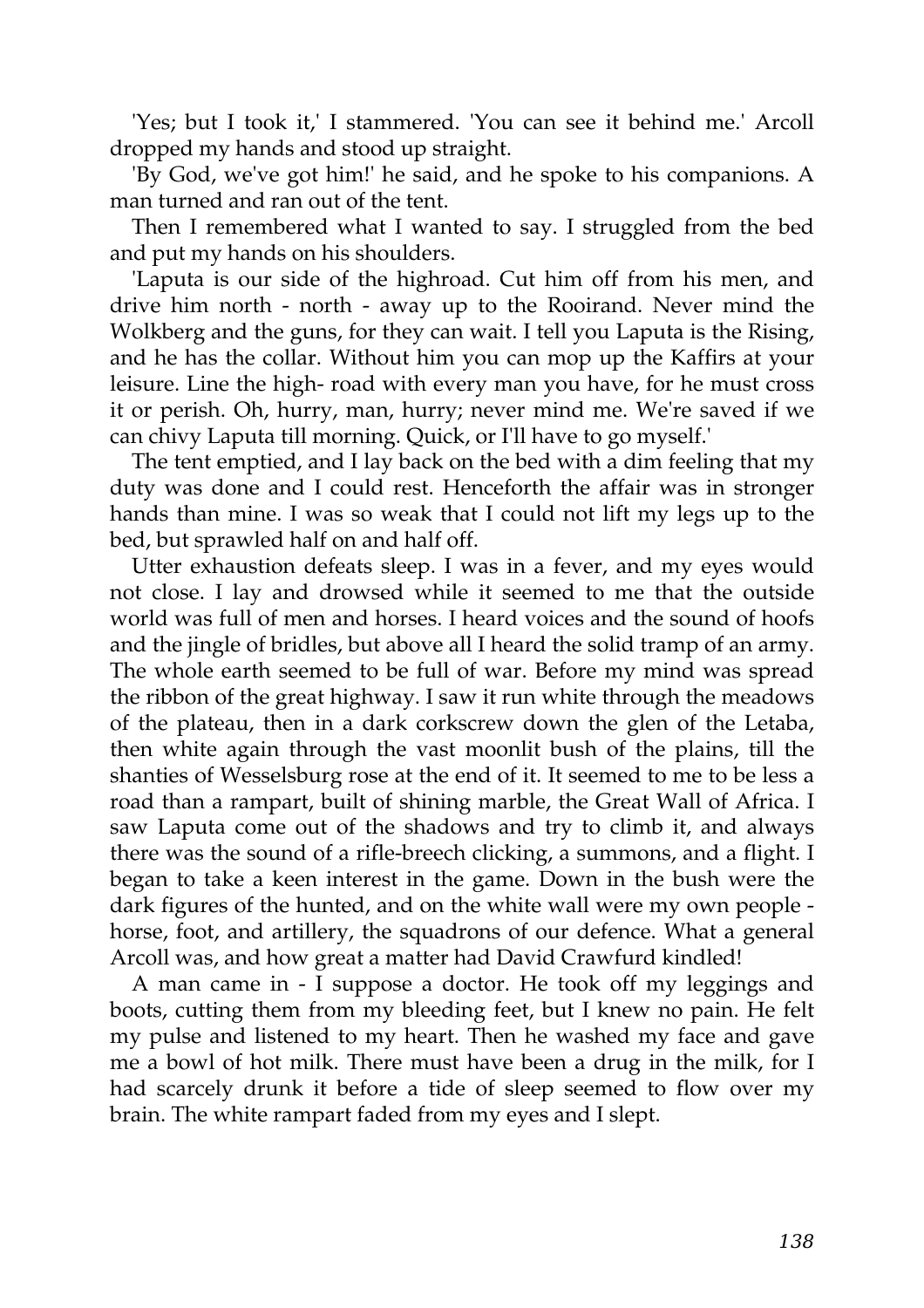## $\begin{matrix} \end{matrix}$  Chapter  $\begin{matrix} 1 \end{matrix}$

### **Arcoll's Shepherding**

While I lay in a drugged slumber great things were happening. What I have to tell is no experience of my own, but the story as I pieced it together afterwards from talks with Arcoll and Aitken. The history of the Rising has been compiled. As I write I see before me on the shelves two neat blue volumes in which Mr Alexander Upton, sometime correspondent of the Times, has told for the edification of posterity the tale of the war between the Plains and the Plateau. To him the Kaffir hero is Umbooni, a half-witted ruffian, whom we afterwards caught and hanged. He mentions Laputa only in a footnote as a renegade Christian who had something to do with fomenting discontent. He considers that the word 'Inkulu,' which he often heard, was a Zulu name for God. Mr Upton is a picturesque historian, but he knew nothing of the most romantic incident of all. This is the tale of the midnight shepherding of the 'heir of John' by Arcoll and his irregulars.

At Bruderstroom, where I was lying unconscious, there were two hundred men of the police; sixty-three Basuto scouts under a man called Stephen, who was half native in blood and wholly native in habits; and three commandoes of the farmers, each about forty strong. The commandoes were really companies of the North Transvaal Volunteers, but the old name had been kept and something of the old loose organization. There were also two four-gun batteries of volunteer artillery, but these were out on the western skirts of the Wolkberg following Beyers's historic precedent. Several companies of regulars were on their way from Pietersdorp, but they did not arrive till the next day. When they came they went to the Wolkberg to join the artillery. Along the Berg at strategic points were pickets of police with native trackers, and at Blaauwildebeestefontein there was a strong force with two field guns, for there was some fear of a second Kaffir army marching by that place to Inanda's Kraal. At Wesselsburg out on the plain there was a biggish police patrol, and a system of small patrols along the road, with a fair number of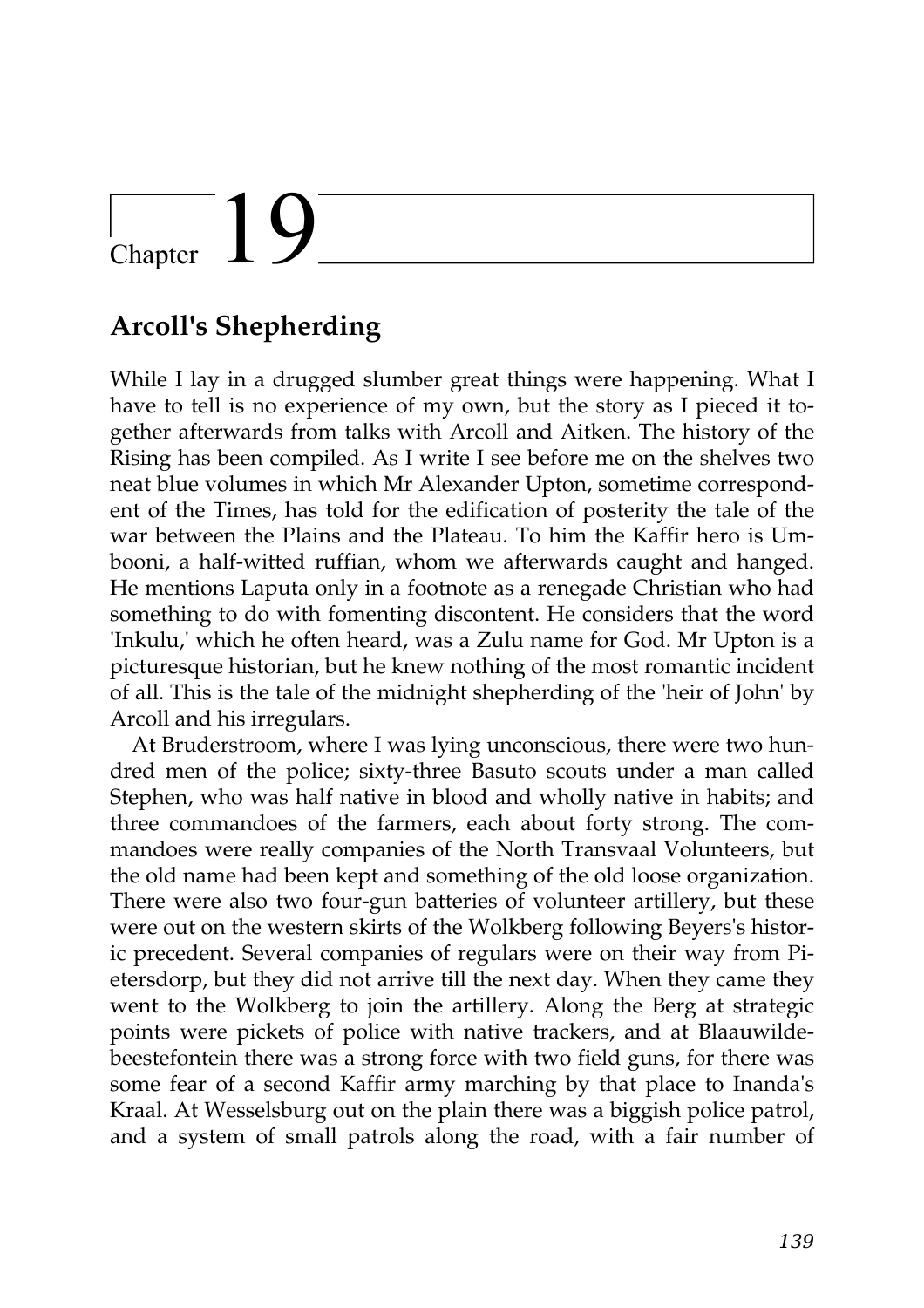Basuto scouts. But the road was picketed, not held; for Arcoll's patrols were only a branch of his Intelligence Department. It was perfectly easy, as I had found myself, to slip across in a gap of the pickets.

Laputa would be in a hurry, and therefore he would try to cross at the nearest point. Hence it was Arcoll's first business to hold the line between the defile of the Letaba and the camp at Bruderstroom. A detachment of the police who were well mounted galloped at racing speed for the defile, and behind them the rest lined out along the road. The farmers took a line at right angles to the road, so as to prevent an escape on the western flank. The Basutos were sent into the woods as a sort of advanced post to bring tidings of any movement there. Finally a body of police with native runners at their stirrups rode on to the drift where the road crosses the Letaba. The place is called Main Drift, and you will find it on the map. The natives were first of all to locate Laputa, and prevent him getting out on the south side of the triangle of hill and wood between Machudi's, the road, and the Letaba. If he failed there, he must try to ford the Letaba below the drift, and cross the road between the drift and Wesselsburg. Now Arcoll had not men enough to watch the whole line, and therefore if Laputa were once driven below the drift, he must shift his men farther down the road. Consequently it was of the first importance to locate Laputa's whereabouts, and for this purpose the native trackers were sent forward. There was just a chance of capturing him, but Arcoll knew too well his amazing veld-craft and great strength of body to build much hope on that.

We were none too soon. The advance men of the police rode into one of the Kaffirs from Inanda's Kraal, whom Laputa had sent forward to see if the way was clear. In two minutes more he would have been across and out of our power, for we had no chance of overtaking him in the woody ravines of the Letaba. The Kaffir, when he saw us, dived back into the grass on the north side of the road, which made it clear that Laputa was still there.

After that nothing happened for a little. The police reached their drift, and all the road west of that point was strongly held. The flanking commandoes joined hands with one of the police posts farther north, and moved slowly to the scarp of the Berg. They saw nobody; from which Arcoll could deduce that his man had gone down the Berg into the forests.

Had the Basutos been any good at woodcraft we should have had better intelligence. But living in a bare mountain country they are apt to find themselves puzzled in a forest. The best men among the trackers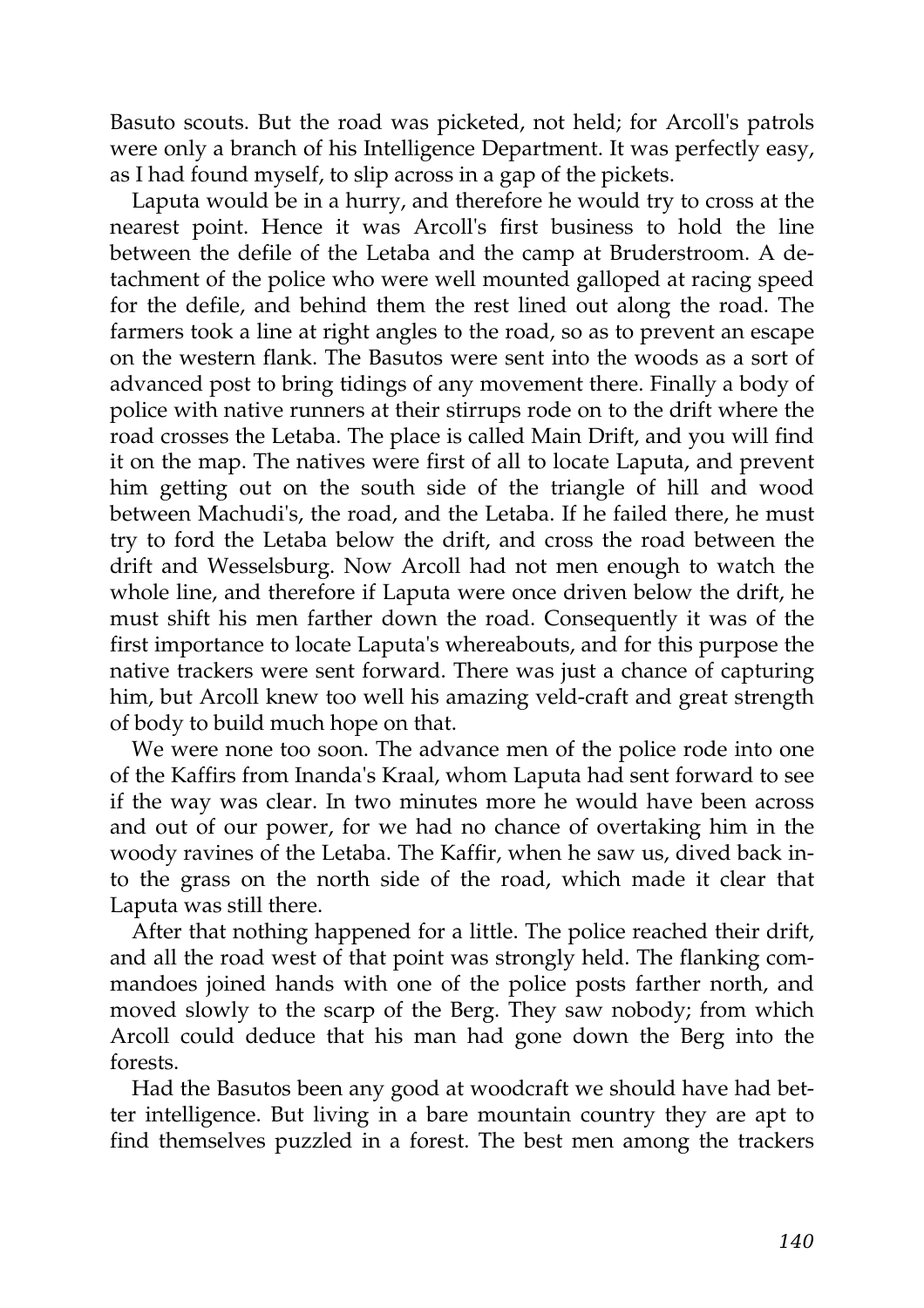were some renegades of 'Mpefu, who sent back word by a device known only to Arcoll that five Kaffirs were in the woods a mile north of Main Drift. By this time it was after ten o'clock, and the moon was rising. The five men separated soon after, and the reports became confused. Then Laputa, as the biggest of the five, was located on the banks of the Great Letaba about two miles below Main Drift.

The question was as to his crossing. Arcoll had assumed that he would swim the river and try to get over the road between Main Drift and Wesselsburg. But in this assumption he underrated the shrewdness of his opponent. Laputa knew perfectly well that we had not enough men to patrol the whole countryside, but that the river enabled us to divide the land into two sections and concentrate strongly on one or the other. Accordingly he left the Great Letaba unforded and resolved to make a long circuit back to the Berg. One of his Kaffirs swam the river, and when word of this was brought Arcoll began to withdraw his posts farther down the road. But as the men were changing 'Mpefu's fellows got wind of Laputa's turn to the left, and in great haste Arcoll countermanded the move and waited in deep perplexity at Main Drift.

The salvation of his scheme was the farmers on the scarp of the Berg. They lit fires and gave Laputa the notion of a great army. Instead of going up the glen of Machudi or the Letsitela he bore away to the north for the valley of the Klein Letaba. The pace at which he moved must have been amazing. He had a great physique, hard as nails from long travelling, and in his own eyes he had an empire at stake. When I look at the map and see the journey which with vast fatigue I completed from Dupree's Drift to Machudi's, and then look at the huge spaces of country over which Laputa's legs took him on that night, I am lost in admiration of the man.

About midnight he must have crossed the Letsitela. Here he made a grave blunder. If he had tried the Berg by one of the faces he might have got on to the plateau and been at Inanda's Kraal by the dawning. But he over-estimated the size of the commandoes, and held on to the north, where he thought there would be no defence. About one o'clock Arcoll, tired of inaction and conscious that he had misread Laputa's tactics, resolved on a bold stroke. He sent half his police to the Berg to reinforce the commandoes, bidding them get into touch with the post at Blaauwildebeestefontein.

A little after two o'clock a diversion occurred. Henriques succeeded in crossing the road three miles east of Main Drift. He had probably left the kraal early in the night and had tried to cross farther west, but had been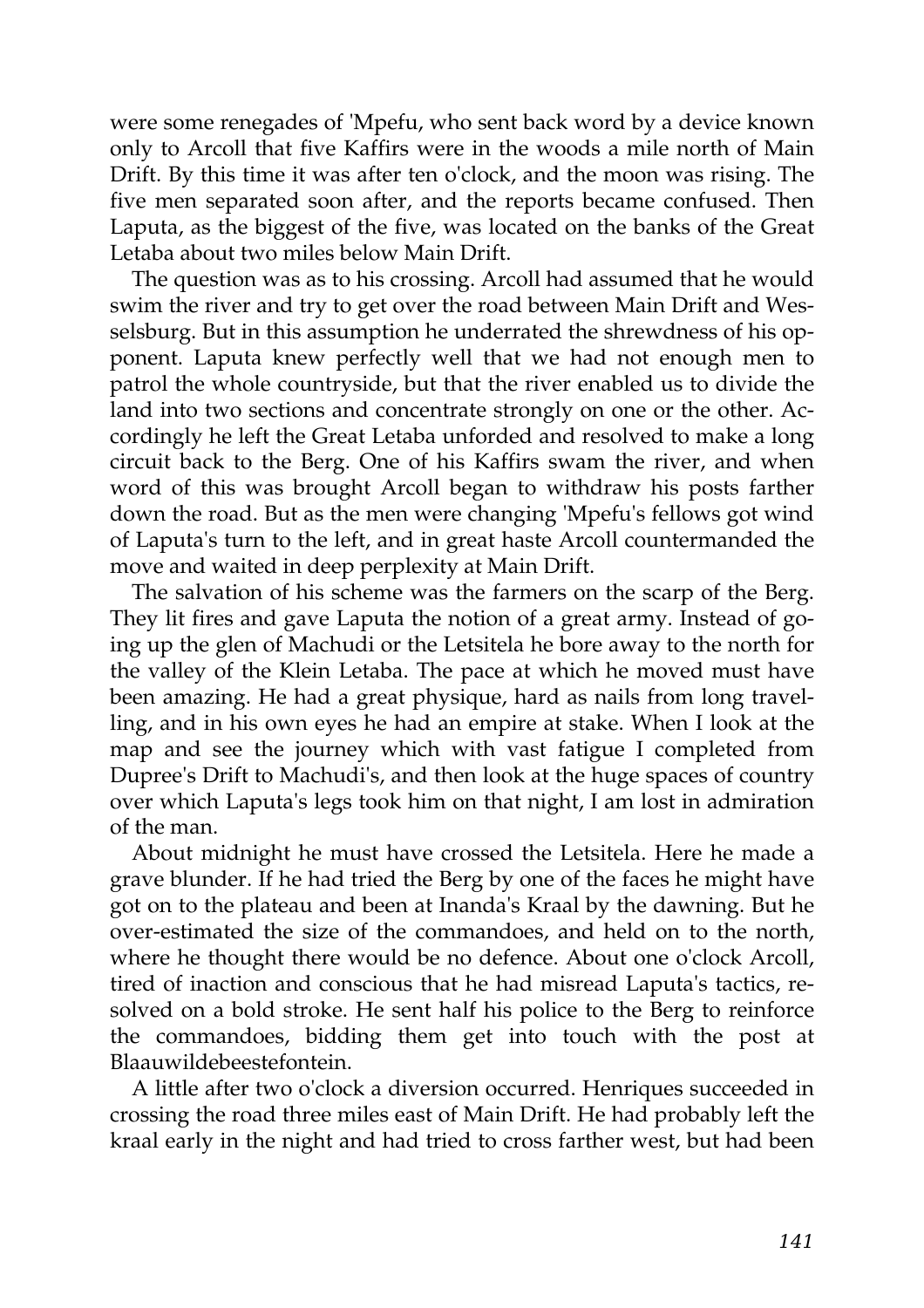deterred by the patrols. East of Main Drift, where the police were fewer, he succeeded; but he had not gone far till he was discovered by the Basuto scouts. The find was reported to Arcoll, who guessed at once who this traveller was. He dared not send out any of his white men, but he bade a party of the scouts follow the Portugoose's trail. They shadowed him to Dupree's Drift, where he crossed the Letaba. There he lay down by the roadside to sleep, while they kept him company. A hard fellow Henriques was, for he could slumber peacefully on the very scene of his murder.

Dawn found Laputa at the head of the Klein Letaba glen, not far from 'Mpefu's kraal. He got food at a hut, and set off at once up the wooded hill above it, which is a promontory of the plateau. By this time he must have been weary, or he would not have blundered as he did right into a post of the farmers. He was within an ace of capture, and to save himself was forced back from the scarp. He seems, to judge from reports, to have gone a little way south in the thicker timber, and then to have turned north again in the direction of Blaauwildebeestefontein. After that his movements are obscure. He was seen on the Klein Labongo, but the sight of the post at Blaauwildebeestefontein must have convinced him that a korhaan could not escape that way. The next we heard of him was that he had joined Henriques. After daybreak Arcoll, having got his reports from the plateau, and knowing roughly the direction in which Laputa was shaping, decided to advance his lines. The farmers, reinforced by three more commandoes from the Pietersdorp district, still held the plateau, but the police were now on the line of the Great Letaba. It was Arcoll's plan to hold that river and the long neck of land between it and the Labongo. His force was hourly increasing, and his mounted men would be able to prevent any escape on the flank to the east of Wesselsburg.

So it happened that while Laputa was being driven east from the Berg, Henriques was travelling north, and their lines intersected. I should like to have seen the meeting. It must have told Laputa what had always been in the Portugoose's heart. Henriques, I fancy, was making for the cave in the Rooirand. Laputa, so far as I can guess at his mind, had a plan for getting over the Portuguese border, fetching a wide circuit, and joining his men at any of the concentrations between there and Amsterdam.

The two were seen at midday going down the road which leads from Blaauwildebeestefontein to the Lebombo. Then they struck Arcoll's new front, which stretched from the Letaba to the Labongo. This drove them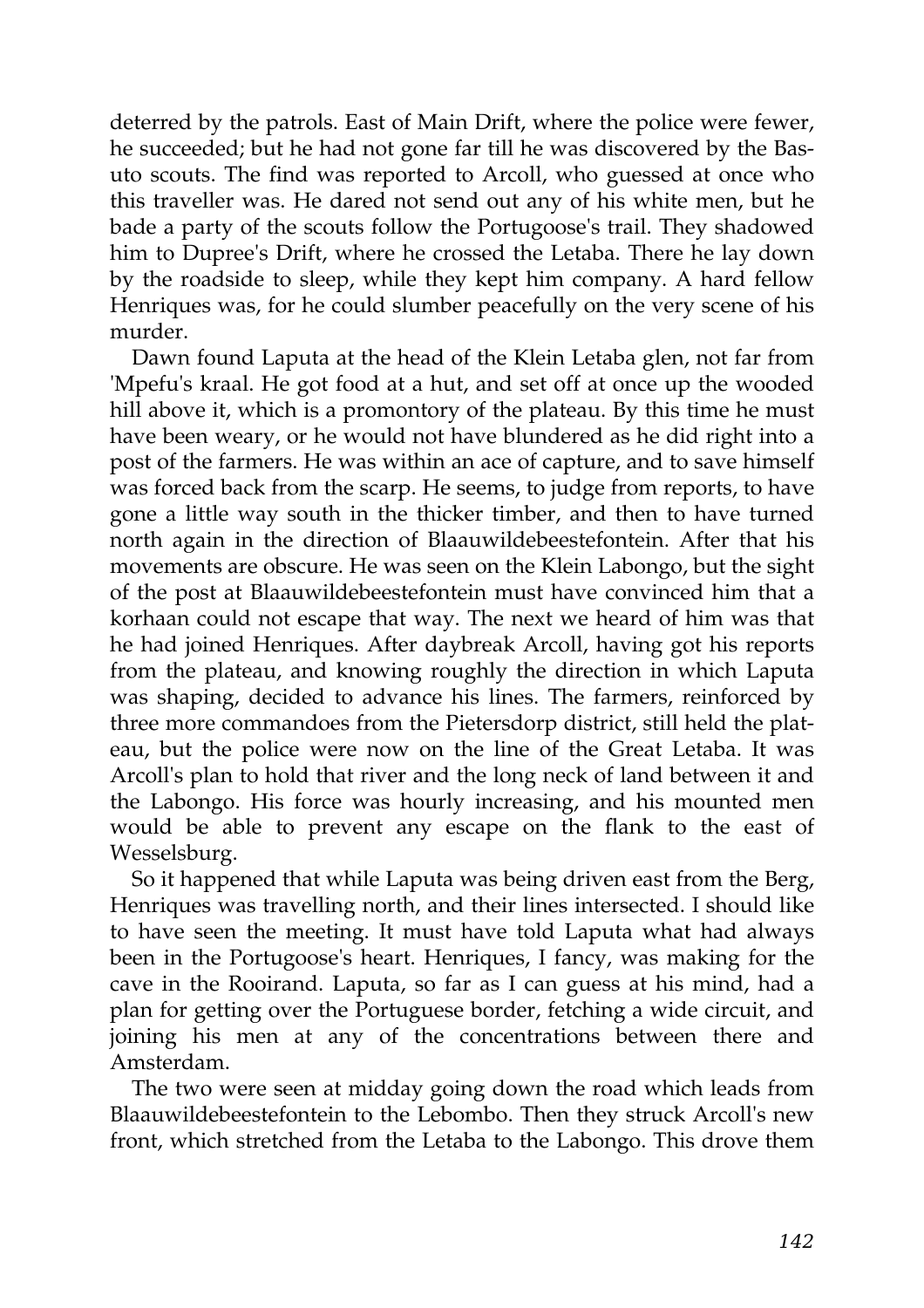north again, and forced them to swim the latter stream. From there to the eastern extremity of the Rooirand, which is the Portuguese frontier, the country is open and rolling, with a thin light scrub in the hollows. It was bad cover for the fugitives, as they found to their cost. For Arcoll had purposely turned his police into a flying column. They no longer held a line; they scoured a country. Only Laputa's incomparable veld-craft and great bodily strength prevented the two from being caught in half an hour. They doubled back, swam the Labongo again, and got into the thick bush on the north side of the Blaauwildebeestefontein road. The Basuto scouts were magnificent in the open, but in the cover they were again at fault. Laputa and Henriques fairly baffled them, so that the pursuit turned to the west in the belief that the fugitives had made for Majinje's kraal. In reality they had recrossed the Labongo and were making for Umvelos'.

All this I heard afterwards, but in the meantime I lay in Arcoll's tent in deep unconsciousness. While my enemies were being chased like partridges, I was reaping the fruits of four days' toil and terror. The hunters had become the hunted, the wheel had come full circle, and the woes of David Crawfurd were being abundantly avenged.

I slept till midday of the next day. When I awoke the hot noontide sun had made the tent like an oven. I felt better, but very stiff and sore, and I had a most ungovernable thirst. There was a pail of water with a tin pannikin beside the tent pole, and out of this I drank repeated draughts. Then I lay down again, for I was still very weary.

But my second sleep was not like my first. It was haunted by wild nightmares. No sooner had I closed my eyes than I began to live and move in a fantastic world. The whole bush of the plains lay before me, and I watched it as if from some view-point in the clouds. It was midday, and the sandy patches shimmered under a haze of heat. I saw odd little movements in the bush - a buck's head raised, a paauw stalking solemnly in the long grass, a big crocodile rolling off a mudbank in the river. And then I saw quite clearly Laputa's figure going east.

In my sleep I did not think about Arcoll's manoeuvres. My mind was wholly set upon Laputa. He was walking wearily, yet at a good pace, and his head was always turning, like a wild creature snuffing the wind. There was something with him, a shapeless shadow, which I could not see clearly. His neck was bare, but I knew well that the collar was in his pouch.

He stopped, turned west, and I lost him. The bush world for a space was quite silent, and I watched it eagerly as an aeronaut would watch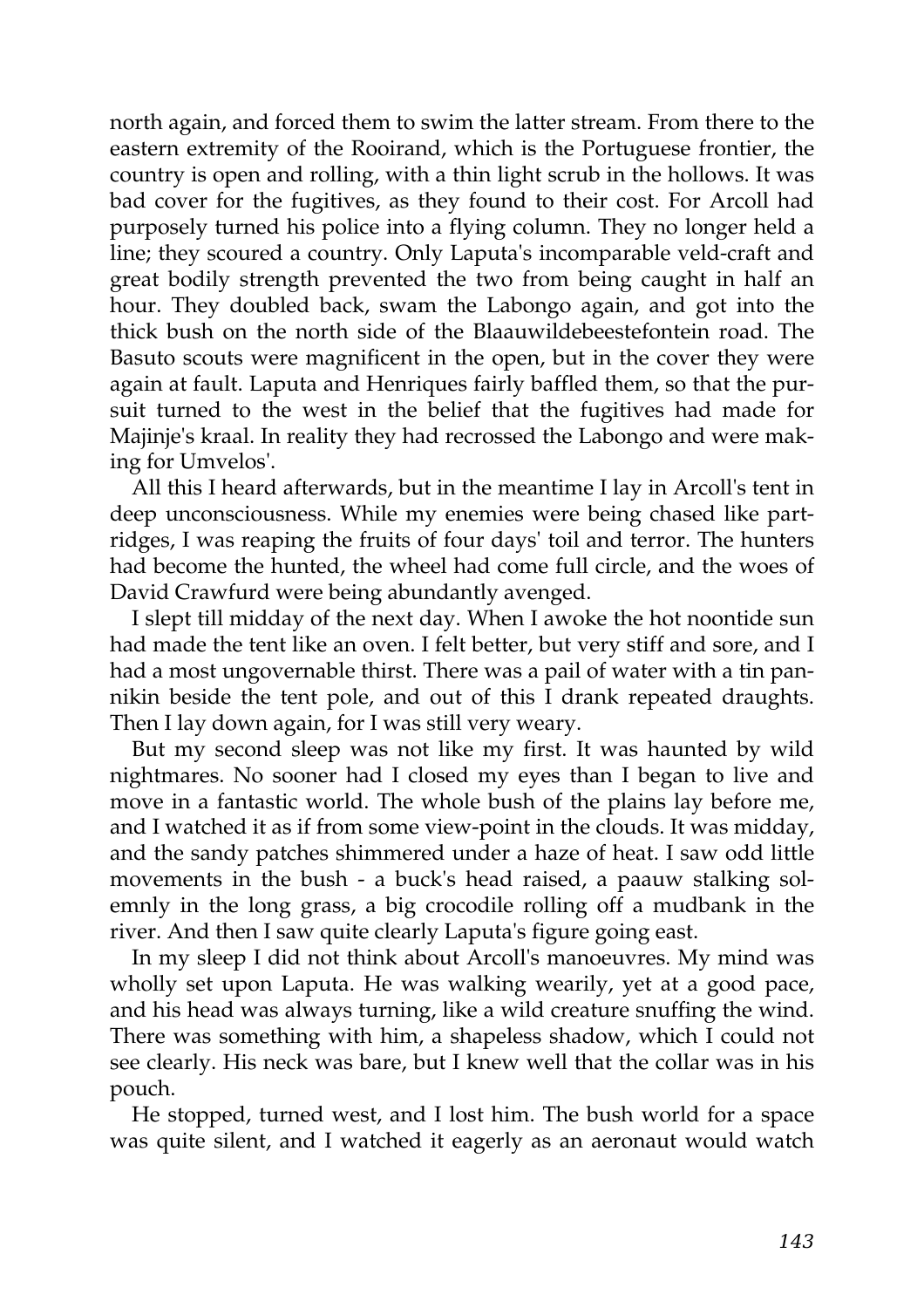the ground for a descent. For a long time I could see nothing. Then in a wood near a river there seemed to be a rustling. Some guinea-fowl flew up as if startled, and a stembok scurried out. I knew that Laputa must be there.

Then, as I looked at the river, I saw a head swimming. Nay, I saw two, one some distance behind the other. The first man landed on the far bank, and I recognized Laputa. The second was a slight short figure, and I knew it was Henriques.

I remember feeling very glad that these two had come together. It was certain now that Henriques would not escape. Either Laputa would find out the truth and kill him, or I would come up with him and have my revenge. In any case he was outside the Kaffir pale, adventuring on his own.

I watched the two till they halted near a ruined building. Surely this was the store I had built at Umvelos'. The thought gave me a horrid surprise. Laputa and Henriques were on their way to the Rooirand!

I woke with a start to find my forehead damp with sweat. There was some fever on me, I think, for my teeth were chattering. Very clear in my mind was the disquieting thought that Laputa and Henriques would soon be in the cave.

One of two things must happen - either Henriques would kill Laputa, get the collar of rubies, and be in the wilds of Mozambique before I could come up with his trail; or Laputa would outwit him, and have the handling himself of the treasure of gold and diamonds which had been laid up for the rising. If he thought there was a risk of defeat, I knew he would send my gems to the bottom of the Labongo, and all my weary work would go for nothing. I had forgotten all about patriotism. In that hour the fate of the country was nothing to me, and I got no satisfaction from the thought that Laputa was severed from his army. My one idea was that the treasure would be lost, the treasure for which I had risked my life.

There is a kind of courage which springs from bitter anger and disappointment. I had thought that I had bankrupted my spirit, but I found that there was a new passion in me to which my past sufferings taught no lesson. My uneasiness would not let me rest a moment longer. I rose to my feet, holding on by the bed, and staggered to the tent pole. I was weak, but not so very weak that I could not make one last effort. It maddened me that I should have done so much and yet fail at the end.

From a nail on the tent pole hung a fragment of looking- glass which Arcoll used for shaving. I caught a glimpse of my face in it, white and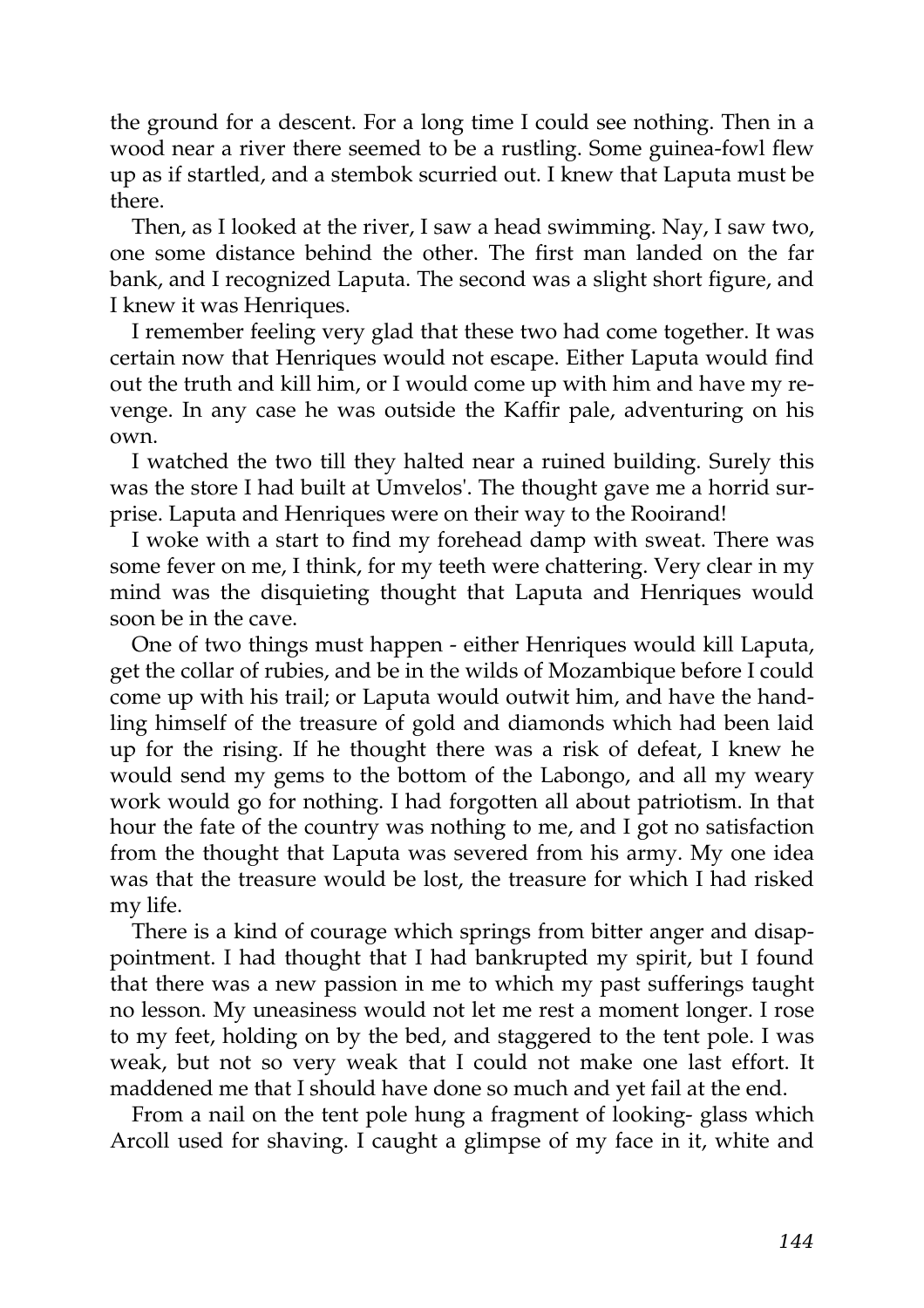haggard and lined, with blue bags below the eyes. The doctor the night before had sponged it, but he had not got rid of all the stains of travel. In particular there was a faint splash of blood on the left temple. I remembered that this was what I had got from the basin of goat's blood that night in the cave. I think that the sight of that splash determined me. Whether I willed it or not, I was sealed of Laputa's men. I must play the game to the finish, or never again know peace of mind on earth. These last four days had made me very old.

I found a pair of Arcoll's boots, roomy with much wearing, into which I thrust my bruised feet. Then I crawled to the door, and shouted for a boy to bring my horse. A Basuto appeared, and, awed by my appearance, went off in a hurry to see to the schimmel. It was late afternoon, about the same time of day as had yesterday seen me escaping from Machudi's. The Bruderstroom camp was empty, though sentinels were posted at the approaches. I beckoned the only white man I saw, and asked where Arcoll was. He told me that he had no news, but added that the patrols were still on the road as far as Wesselsburg. From this I gathered that Arcoll must have gone far out into the bush in his chase. I did not want to see him; above all, I did not want him to find Laputa. It was my private business that I rode on, and I asked for no allies.

Somebody brought me a cup of thick coffee, which I could not drink, and helped me into the saddle. The Schimmel was fresh, and kicked freely as I cantered off the grass into the dust of the highroad. The whole world, I remember, was still and golden in the sunset.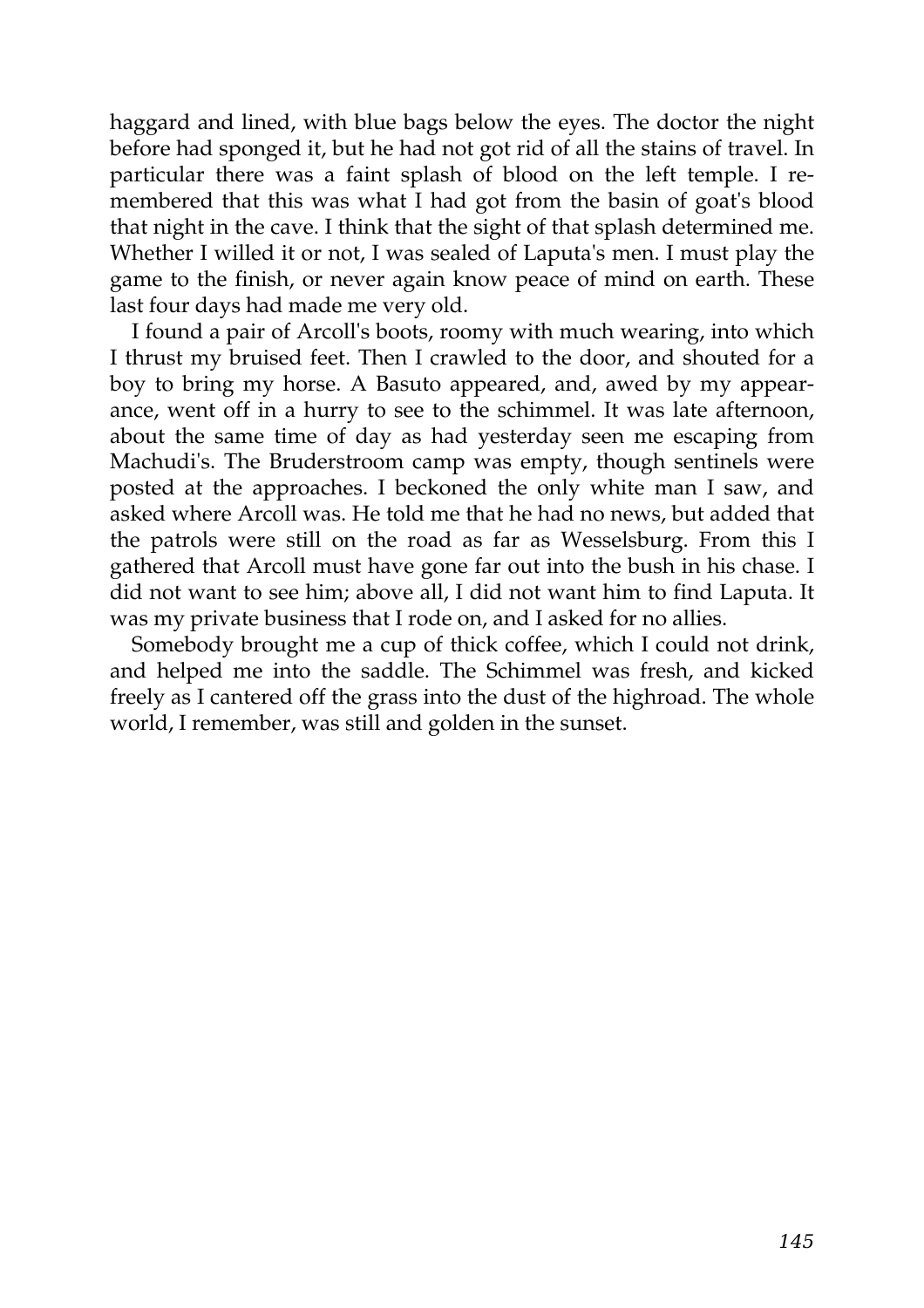# Chapter  $20$

### **My Last Sight of the Reverend John Laputa**

It was dark before I got into the gorge of the Letaba. I passed many patrols, but few spoke to me, and none tried to stop me. Some may have known me, but I think it was my face and figure which tied their tongues. I must have been pale as death, with tangled hair and fever burning in my eyes. Also on my left temple was the splash of blood.

At Main Drift I found a big body of police holding the ford. I splashed through and stumbled into one of their camp-fires. A man questioned me, and told me that Arcoll had got his quarry. 'He's dead, they say. They shot him out on the hills when he was making for the Limpopo.' But I knew that this was not true. It was burned on my mind that Laputa was alive, nay, was waiting for me, and that it was God's will that we should meet in the cave.

A little later I struck the track of the Kaffirs' march. There was a broad, trampled way through the bush, and I followed it, for it led to Dupree's Drift. All this time I was urging the Schimmel with all the vigour I had left in me. I had quite lost any remnant of fear. There were no terrors left for me either from Nature or man. At Dupree's Drift I rode the ford without a thought of crocodiles. I looked placidly at the spot where Henriques had slain the Keeper and I had stolen the rubies. There was no interest or imagination lingering in my dull brain. My nerves had suddenly become things of stolid, untempered iron. Each landmark I passed was noted down as one step nearer to my object. At Umvelos' I had not the leisure to do more than glance at the shell which I had built. I think I had forgotten all about that night when I lay in the cellar and heard Laputa's plans. Indeed, my doings of the past days were all hazy and trivial in my mind. I only saw one sight clearly - two men, one tall and black, the other little and sallow, slowly creeping nearer to the Rooirand, and myself, a midget on a horse, spurring far behind through the bush on their trail. I saw the picture as continuously and clearly as if I had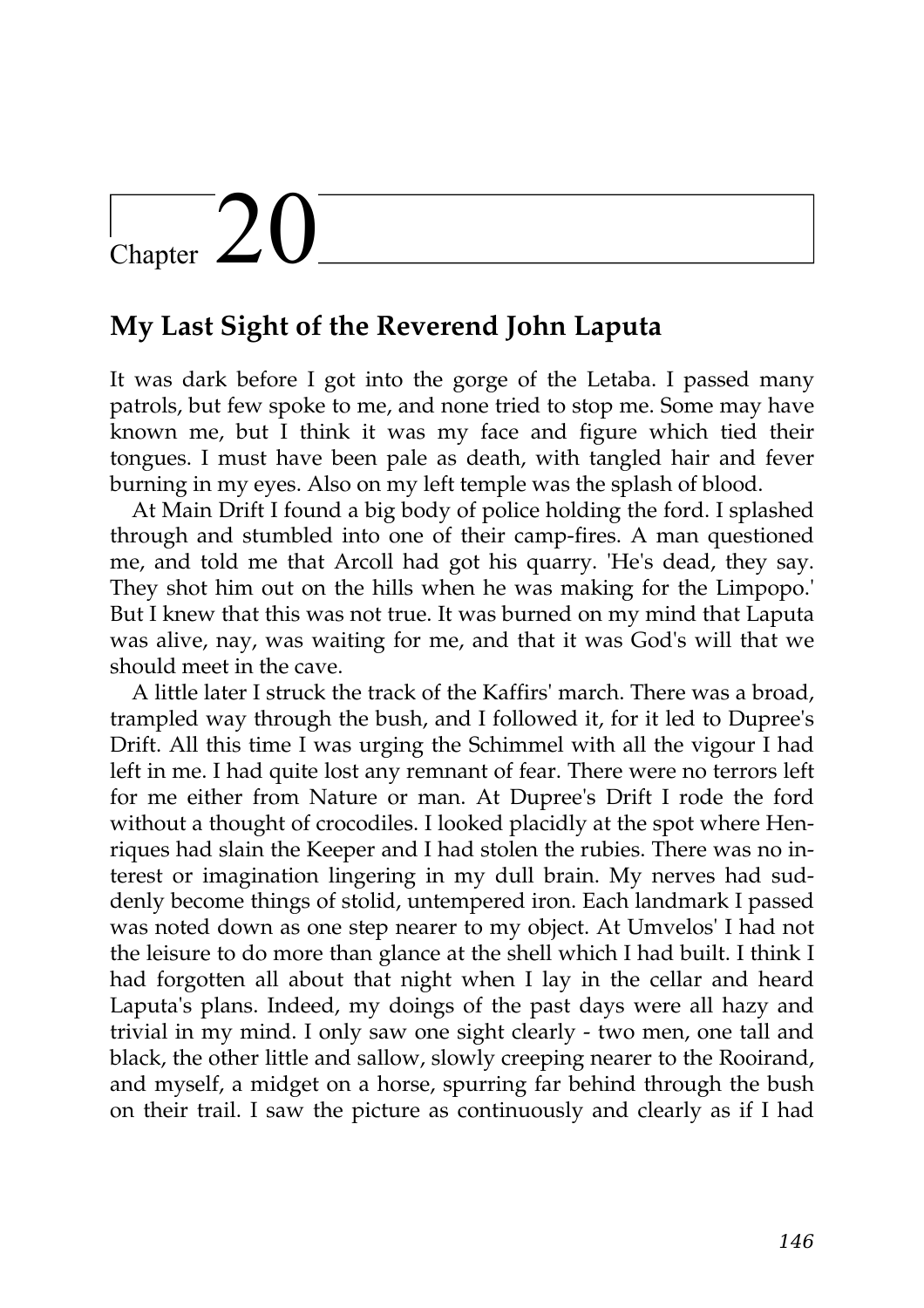been looking at a scene on the stage. There was only one change in the setting; the three figures seemed to be gradually closing together.

I had no exhilaration in my quest. I do not think I had even much hope, for something had gone numb and cold in me and killed my youth. I told myself that treasure-hunting was an enterprise accursed of God, and that I should most likely die. That Laputa and Henriques would die I was fully certain. The three of us would leave our bones to bleach among the diamonds, and in a little the Prester's collar would glow amid a little heap of human dust. I was quite convinced of all this, and quite apathetic. It really did not matter so long as I came up with Laputa and Henriques, and settled scores with them. That mattered everything in the world, for it was my destiny.

I had no means of knowing how long I took, but it was after midnight before I passed Umvelos', and ere I got to the Rooirand there was a fluttering of dawn in the east. I must have passed east of Arcoll's men, who were driving the bush towards Majinje's. I had ridden the night down and did not feel so very tired. My horse was stumbling, but my own limbs scarcely pained me. To be sure I was stiff and nerveless as if hewn out of wood, but I had been as bad when I left Bruderstroom. I felt as if I could go on riding to the end of the world.

At the brink of the bush I dismounted and turned the Schimmel loose. I had brought no halter, and I left him to graze and roll. The light was sufficient to let me see the great rock face rising in a tower of dim purple. The sky was still picked out with stars, but the moon had long gone down, and the east was flushing. I marched up the path to the cave, very different from the timid being who had walked the same road three nights before. Then my terrors were all to come: now I had conquered terror and seen the other side of fear. I was centuries older.

But beside the path lay something which made me pause. It was a dead body, and the head was turned away from me. I did not need to see the face to know who it was. There had been only two men in my vision, and one of them was immortal.

I stopped and turned the body over. There was no joy in my heart, none of the lust of satisfied vengeance or slaked hate. I had forgotten about the killing of my dog and all the rest of Henriques' doings. It was only with curiosity that I looked down on the dead face, swollen and livid in the first light of morning.

The man had been strangled. His neck, as we say in Scotland, was 'thrawn', and that was why he had lain on his back yet with his face turned away from me. He had been dead probably since before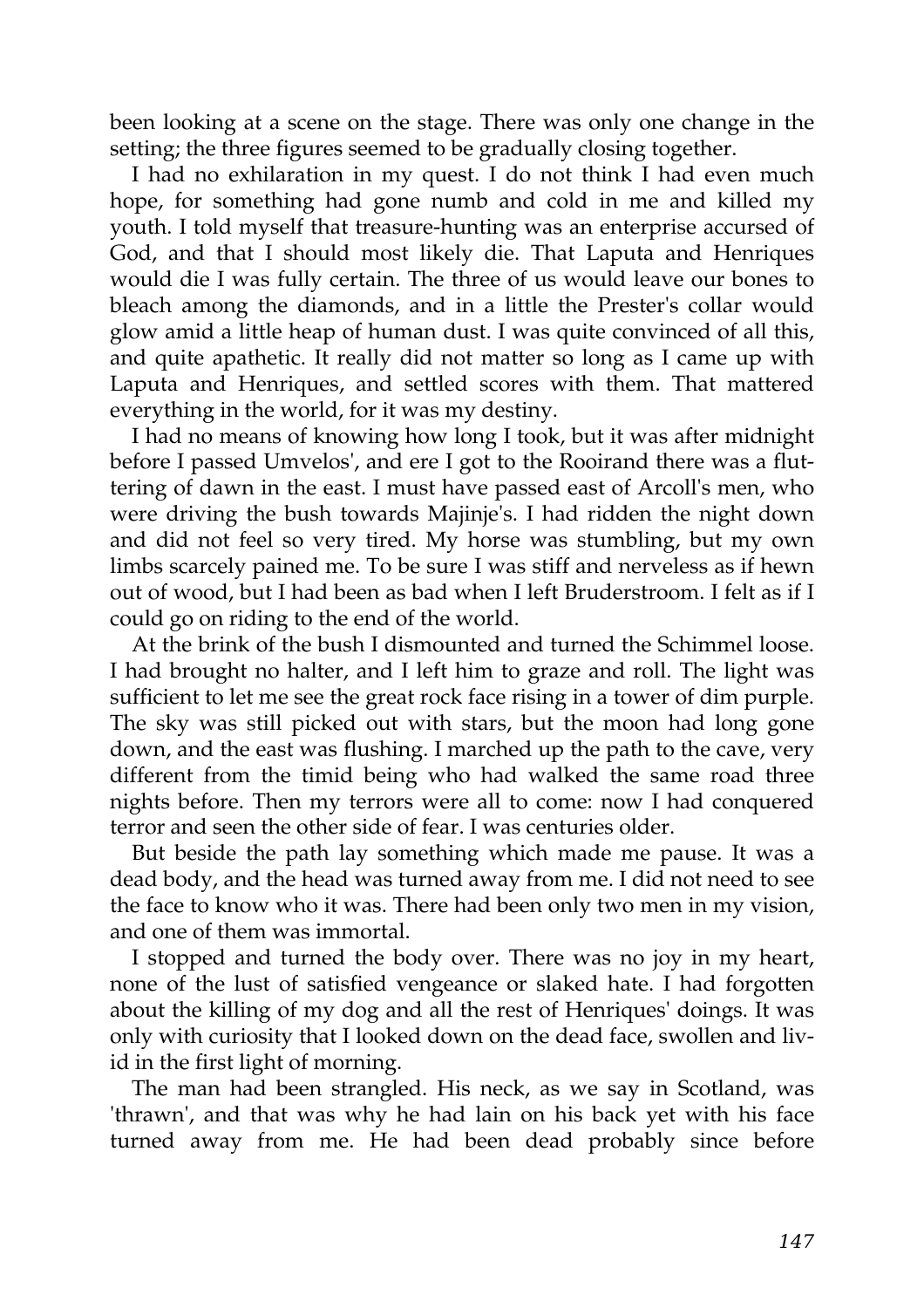midnight. I looked closer, and saw that there was blood on his shirt and hands, but no wound. It was not his blood, but some other's. Then a few feet off on the path I found a pistol with two chambers empty.

What had happened was very plain. Henriques had tried to shoot Laputa at the entrance of the cave for the sake of the collar and the treasure within. He had wounded him - gravely, I thought, to judge from the amount of blood - but the quickness and marksmanship of the Portuguese had not availed to save his life from those terrible hands. After two shots Laputa had got hold of him and choked his life out as easily as a man twists a partridge's neck. Then he had gone into the cave.

I saw the marks of blood on the road, and hastened on. Laputa had been hours in the cave, enough to work havoc with the treasure. He was wounded, too, and desperate. Probably he had come to the Rooirand looking for sanctuary and rest for a day or two, but if Henriques had shot straight he might find a safer sanctuary and a longer rest. For the third time in my life I pushed up the gully between the straight high walls of rock, and heard from the heart of the hills the thunder of the imprisoned river.

There was only the faintest gleam of light in the cleft, but it sufficed to show me that the way to the cave was open. The hidden turnstile in the right wall stood ajar; I entered, and carelessly swung it behind me. The gates clashed into place with a finality which told me that they were firmly shut. I did not know the secret of them, so how should I get out again?

These things troubled me less than the fact that I had no light at all now. I had to go on my knees to ascend the stair, and I could feel that the steps were wet. It must be Laputa's blood.

Next I was out on the gallery which skirted the chasm. The sky above me was growing pale with dawn, and far below the tossing waters were fretted with light. A light fragrant wind was blowing on the hills, and a breath of it came down the funnel. I saw that my hands were all bloody with the stains on the steps, and I rubbed them on the rock to clean them. Without a tremor I crossed the stone slab over the gorge, and plunged into the dark alley which led to the inner chamber.

As before, there was a light in front of me, but this time it was a pinpoint and not the glare of many torches. I felt my way carefully by the walls of the passage, though I did not really fear anything. It was by the stopping of these lateral walls that I knew I was in the cave, for the place had only one single speck of light. The falling wall of water stood out grey green and ghostly on the left, and I noticed that higher up it was lit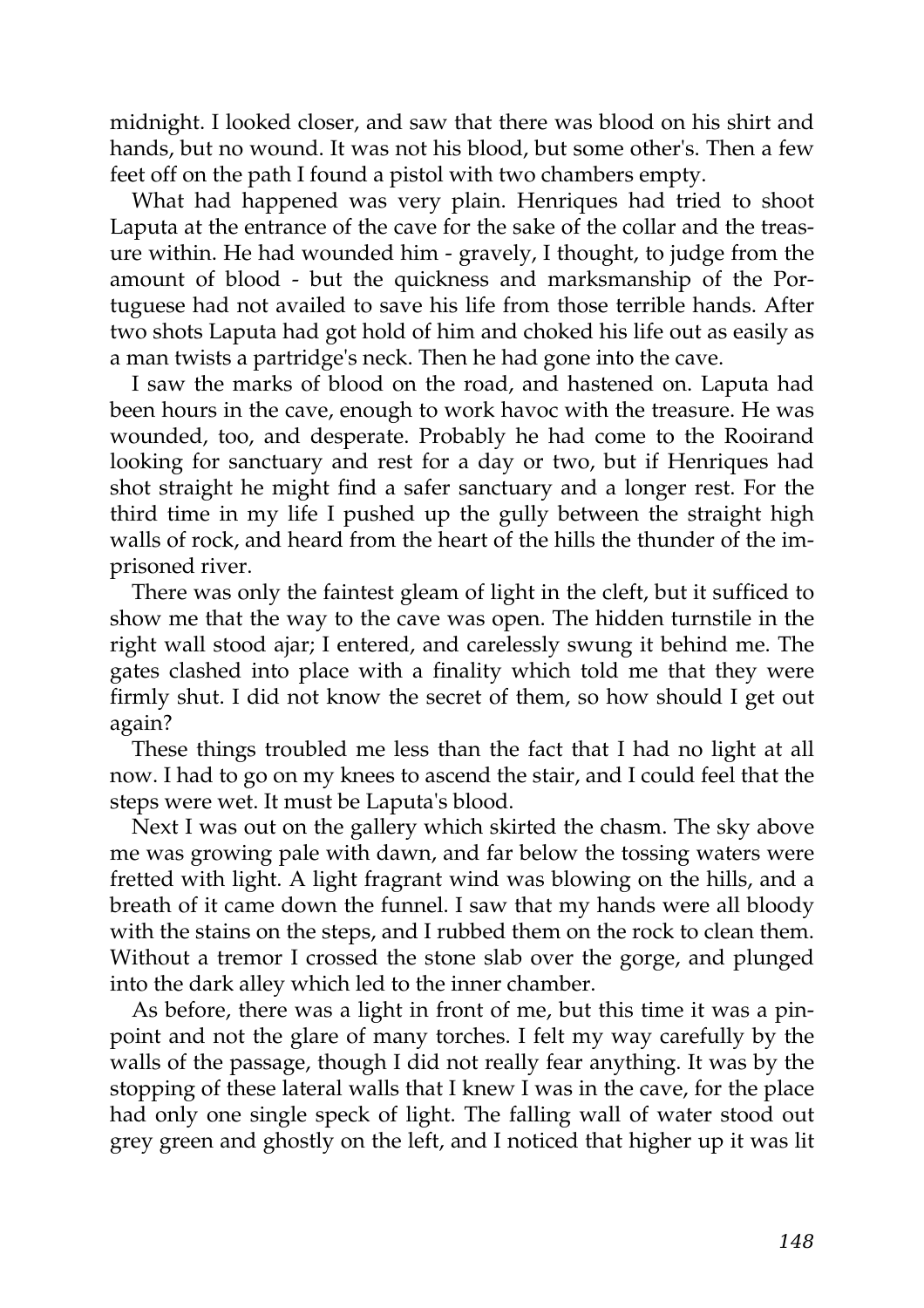as if from the open air. There must be a great funnel in the hillside in that direction. I walked a few paces, and then I made out that the spark in front was a lantern.

My eyes were getting used to the half-light, and I saw what was beside the lantern. Laputa knelt on the ashes of the fire which the Keeper had kindled three days before. He knelt before, and half leaned on, a rude altar of stone. The lantern stood by him on the floor, and its faint circle lit something which I was not unprepared for. Blood was welling from his side, and spreading in a dark pool over the ashes.

I had no fear, only a great pity - pity for lost romance, for vain endeavour, for fruitless courage. 'Greeting, Inkulu!' I said in Kaffir, as if I had been one of his indunas.

He turned his head and slowly and painfully rose to his feet. The place, it was clear, was lit from without, and the daylight was growing. The wall of the river had become a sheet of jewels, passing from pellucid diamond above to translucent emerald below. A dusky twilight sought out the extreme corners of the cave. Laputa's tall figure stood swaying above the white ashes, his hand pressed to his side.

'Who is it?' he said, looking at me with blind eyes.

'It is the storekeeper from Umvelos',' I answered.

'The storekeeper of Umvelos',' he repeated. 'God has used the weak things of the world to confound the strong. A king dies because a pedlar is troublesome. What do they call you, man? You deserve to be remembered.'

I told him 'David Crawfurd.'

'Crawfurd,' he repeated, 'you have been the little reef on which a great vessel has foundered. You stole the collar and cut me off from my people, and then when I was weary the Portuguese killed me.'

'No,' I cried, 'it was not me. You trusted Henriques, and you got your fingers on his neck too late. Don't say I didn't warn you.'

'You warned me, and I will repay you. I will make you rich, Crawfurd. You are a trader, and want money. I am a king, and want a throne. But I am dying, and there will be no more kings in Africa.'

The mention of riches did not thrill me as I had expected, but the last words awakened a wild regret. I was hypnotized by the man. To see him going out was like seeing the fall of a great mountain.

He stretched himself, gasping, and in the growing light I could see how broken he was. His cheeks were falling in, and his sombre eyes had shrunk back in their sockets. He seemed an old worn man standing there among the ashes, while the blood, which he made no effort to staunch,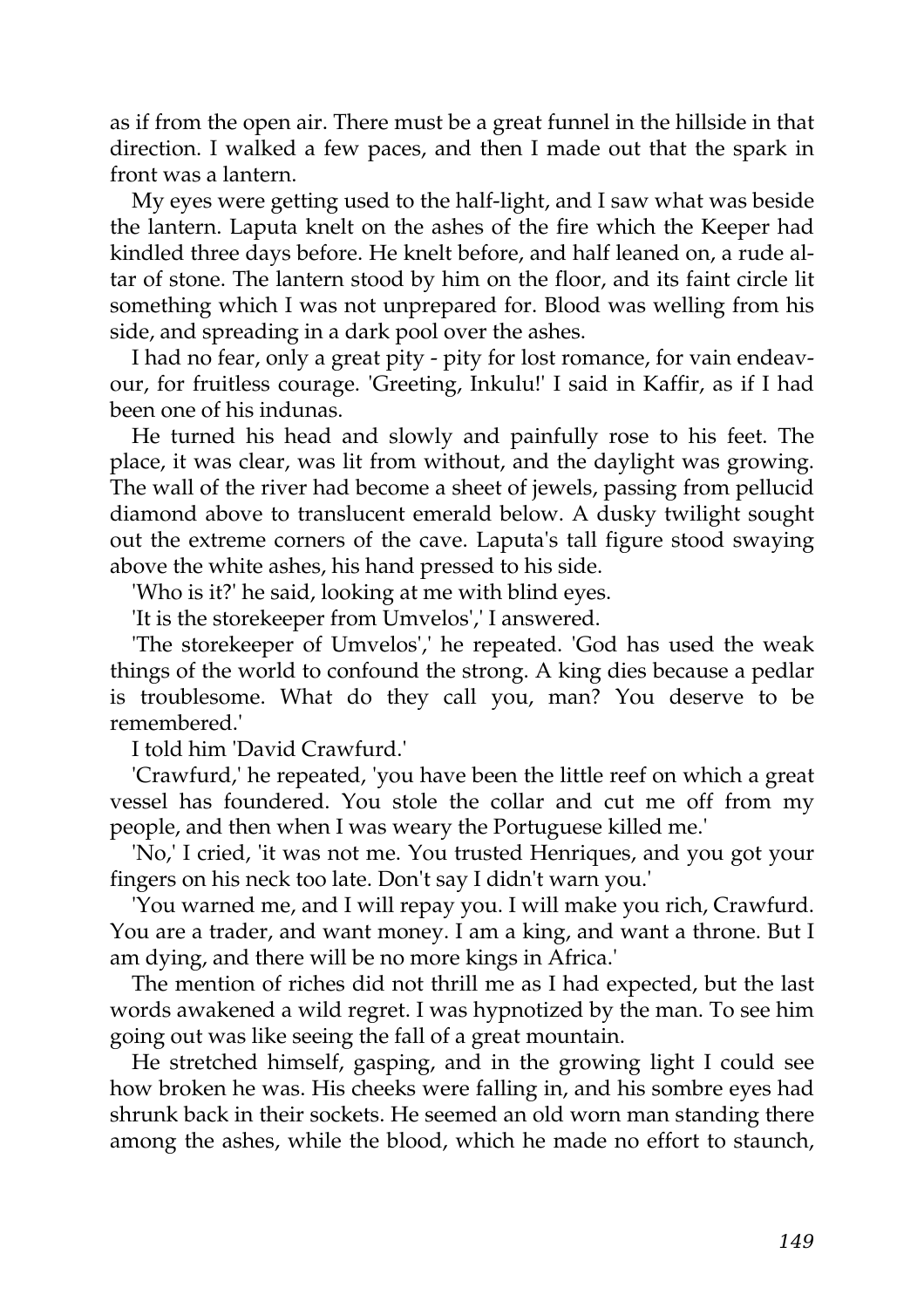trickled down his side till it dripped on the floor. He had ceased to be the Kaffir king, or the Christian minister, or indeed any one of his former parts. Death was stripping him to his elements, and the man Laputa stood out beyond and above the characters he had played, something strange, and great, and moving, and terrible.

'We met for the first time three days ago,' he said, 'and now you will be the last to see the Inkulu.'

'Umvelos' was not our first meeting,' said I. 'Do you mind the Sabbath eight years since when you preached in the Free Kirk at Kirkcaple? I was the boy you chased from the shore, and I flung the stone that blacked your eye. Besides, I came out from England with you and Henriques, and I was in the boat which took you from Durban to Delagoa Bay. You and I have been long acquaint, Mr Laputa.'

'It is the hand of God,' he said solemnly. 'Your fate has been twisted with mine, and now you will die with me.'

I did not understand this talk about dying. I was not mortally wounded like him, and I did not think Laputa had the strength to kill me even if he wished. But my mind was so impassive that I scarcely regarded his words.

'I will make you rich,' he cried. 'Crawfurd, the storekeeper, will be the richest man in Africa. We are scattered, and our wealth is another's. He shall have the gold and the diamonds - all but the Collar, which goes with me.'

He staggered into a dark recess, one of many in the cave, and I followed him. There were boxes there, tea chests, cartridge cases, and old brass-ribbed Portuguese coffers. Laputa had keys at his belt, and unlocked them, his fingers fumbling with weakness. I peered in and saw gold coin and little bags of stones.

'Money and diamonds,' he cried. 'Once it was the war chest of a king, and now it will be the hoard of a trader. No, by the Lord! The trader's place is with the Terrible Ones.' An arm shot out, and my shoulder was fiercely gripped.

'You stole my horse. That is why I am dying. But for you I and my army would be over the Olifants. I am going to kill you, Crawfurd,' and his fingers closed in to my shoulder blades.

Still I was unperturbed. 'No, you are not. You cannot. You have tried to and failed. So did Henriques, and he is lying dead outside. I am in God's keeping, and cannot die before my time.'

I do not know if he heard me, but at any rate the murderous fit passed. His hand fell to his side and his great figure tottered out into the cave.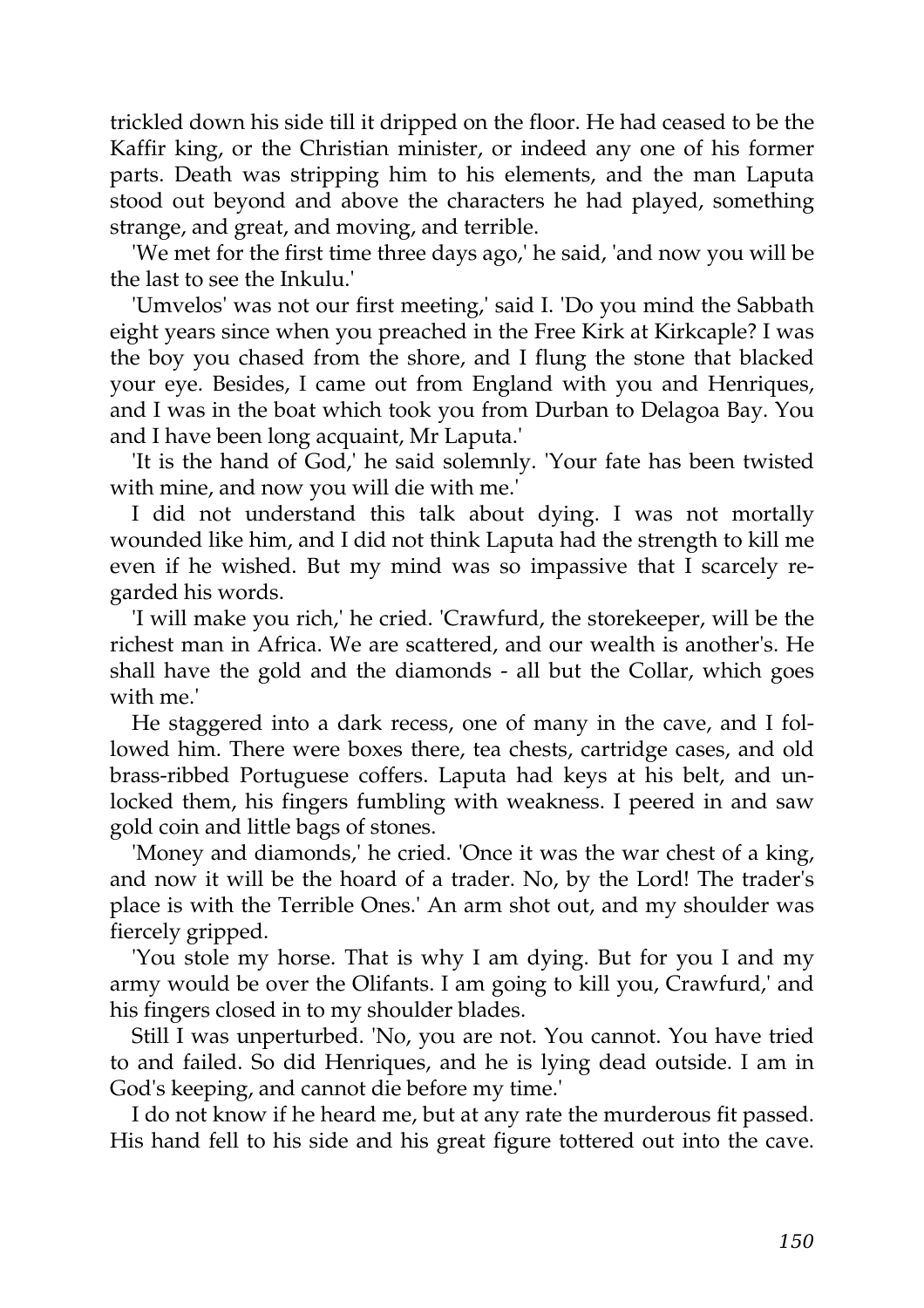He seemed to be making for the river, but he turned and went through the door I had entered by. I heard him slipping in the passage, and then there was a minute of silence.

Suddenly there came a grinding sound, followed by the kind of muffled splash which a stone makes when it falls into a deep well. I thought Laputa had fallen into the chasm, but when I reached the door his swaying figure was coming out of the corridor. Then I knew what he had done. He had used the remnant of his giant strength to break down the bridge of stone across the gorge, and so cut off my retreat.

I really did not care. Even if I had got over the bridge I should probably have been foiled by the shut turnstile. I had quite forgotten the meaning of fear of death.

I found myself giving my arm to the man who had tried to destroy me.

'I have laid up for you treasure in heaven,' he said. 'Your earthly treasure is in the boxes, but soon you will be seeking incorruptible jewels in the deep deep water. It is cool and quiet down there, and you forget the hunger and pain.'

The man was getting very near his end. The madness of despair came back to him, and he flung himself among the ashes.

'We are going to die together, Crawfurd,' he said. 'God has twined our threads, and there will be only one cutting. Tell me what has become of my army.'

'Arcoll has guns on the Wolkberg,' I said. 'They must submit or perish.'

'I have other armies … No, no, they are nothing. They will all wander and blunder and fight and be beaten. There is no leader anywhere … And I am dying.'

There was no gainsaying the signs of death. I asked him if he would like water, but he made no answer. His eyes were fixed on vacancy, and I thought I could realize something of the bitterness of that great regret. For myself I was as cold as a stone. I had no exultation of triumph, still less any fear of my own fate. I stood silent, the half-remorseful spectator of a fall like the fall of Lucifer.

'I would have taught the world wisdom.' Laputa was speaking English in a strange, thin, abstracted voice. 'There would have been no king like me since Charlemagne,' and he strayed into Latin which I have been told since was an adaptation of the Epitaph of Charles the Great. 'Sub hoc conditorio,' he crooned, 'situm est corpus Joannis, magni et orthodoxi Imperatoris, qui imperium Africanum nobiliter ampliavit, et multos per annos mundum feliciter rexit.'<sup>16</sup> He must have chosen this epitaph long ago.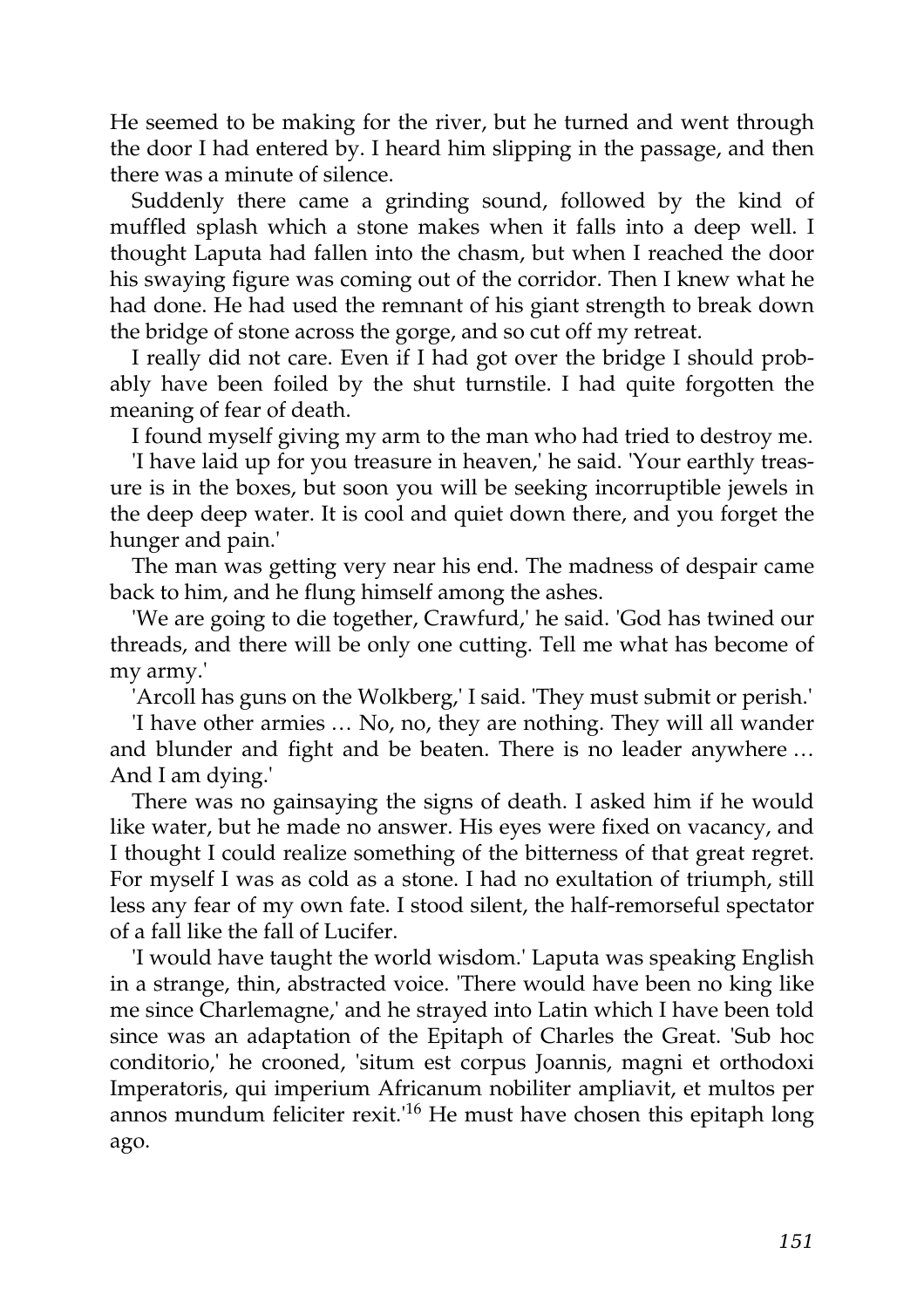He lay for a few seconds with his head on his arms, his breast heaving with agony.

'No one will come after me. My race is doomed, and in a little they will have forgotten my name. I alone could have saved them. Now they go the way of the rest, and the warriors of John become drudges and slaves.'

Something clicked in his throat, he gasped and fell forward, and I thought he was dead. Then he struggled as if to rise. I ran to him, and with all my strength aided him to his feet.

'Unarm, Eros,' he cried. 'The long day's task is done.' With the strange power of a dying man he tore off his leopard-skin and belt till he stood stark as on the night when he had been crowned. From his pouch he took the Prester's Collar. Then he staggered to the brink of the chasm where the wall of green water dropped into the dark depth below.

I watched, fascinated, as with the weak hands of a child he twined the rubies round his neck and joined the clasp. Then with a last effort he stood straight up on the brink, his eyes raised to the belt of daylight from which the water fell. The light caught the great gems and called fires from them, the flames of the funeral pyre of a king.

Once more his voice, restored for a moment to its old vigour, rang out through the cave above the din of the cascade. His words were those which the Keeper had used three nights before. With his hands held high and the Collar burning on his neck he cried, 'The Snake returns to the House of its Birth.'

'Come,' he cried to me. 'The Heir of John is going home.' Then he leapt into the gulf. There was no sound of falling, so great was the rush of water. He must have been whirled into the open below where the bridge used to be, and then swept into the underground deeps, where the Labongo drowses for thirty miles. Far from human quest he sleeps his last sleep, and perhaps on a fragment of bone washed into a crevice of rock there may hang the jewels that once gleamed in Sheba's hair.

<sup>16.&#</sup>x27;Under this stone is laid the body of John, the great and orthodox Emperor, who nobly enlarged the African realm, and for many years happily ruled the world.'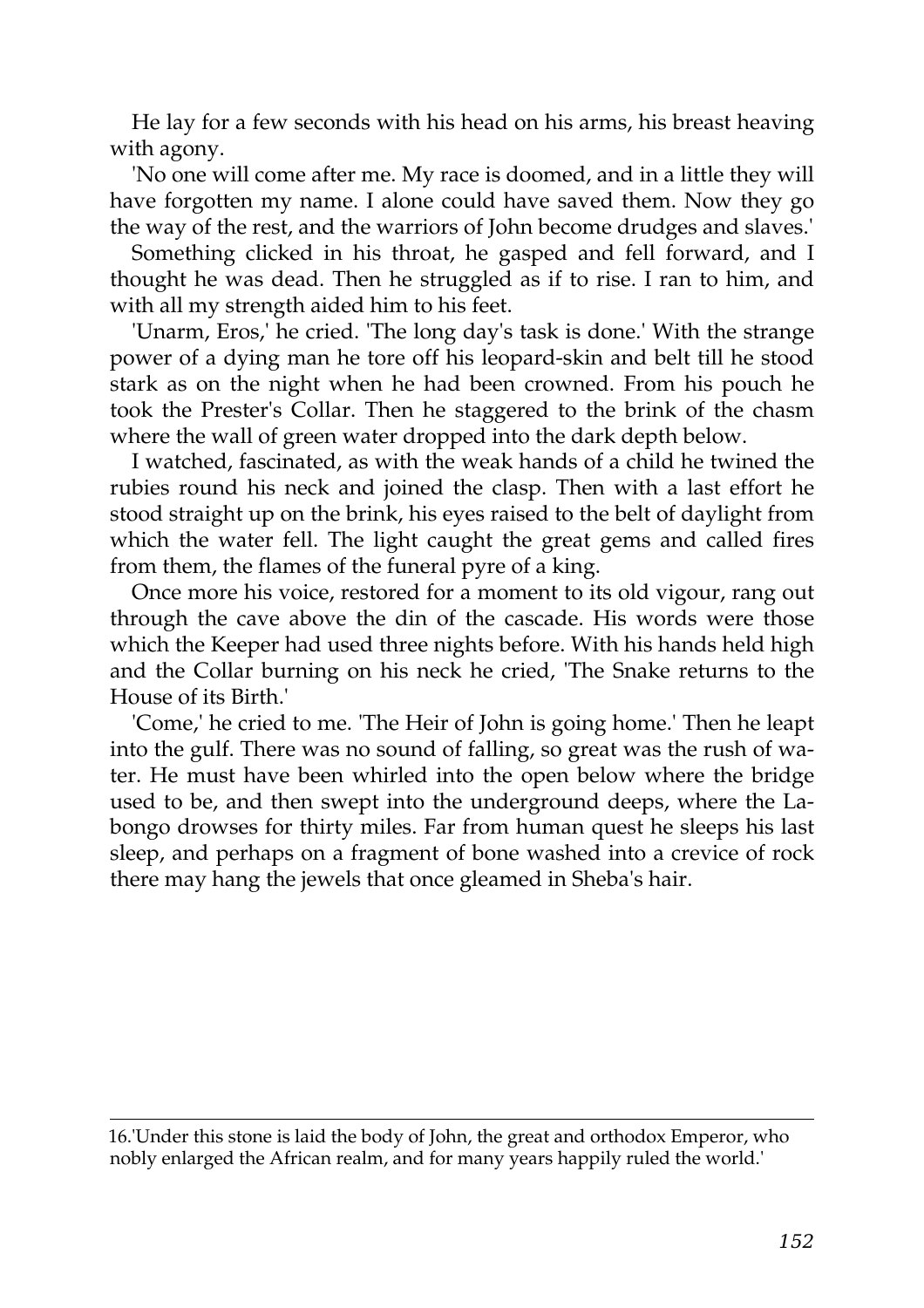## $\sum$

### **I Climb the Crags a Second Time**

I remember that I looked over the brink into the yeasty abyss with a mind hovering between perplexity and tears. I wanted to sit down and cry - why, I did not know, except that some great thing had happened. My brain was quite clear as to my own position. I was shut in this place, with no chance of escape and with no food. In a little I must die of starvation, or go mad and throw myself after Laputa. And yet I did not care a rush. My nerves had been tried too greatly in the past week. Now I was comatose, and beyond hoping or fearing.

I sat for a long time watching the light play on the fretted sheet of water and wondering where Laputa's body had gone. I shivered and wished he had not left me alone, for the darkness would come in time and I had no matches. After a little I got tired of doing nothing, and went groping among the treasure chests. One or two were full of coin - British sovereigns, Kruger sovereigns, Napoleons, Spanish and Portuguese gold pieces, and many older coins ranging back to the Middle Ages and even to the ancients. In one handful there was a splendid gold stater, and in another a piece of Antoninus Pius. The treasure had been collected for many years in many places, contributions of chiefs from ancient hoards as well as the cash received from I.D.B. I untied one or two of the little bags of stones and poured the contents into my hands. Most of the diamonds were small, such as a labourer might secrete on his person. The larger ones - and some were very large - were as a rule discoloured, looking more like big cairngorms. But one or two bags had big stones which even my inexperienced eye told me were of the purest water. There must be some new pipe, I thought, for these could not have been stolen from any known mine.

After that I sat on the floor again and looked at the water. It exercised a mesmeric influence on me, soothing all care. I was quite happy to wait for death, for death had no meaning to me. My hate and fury were both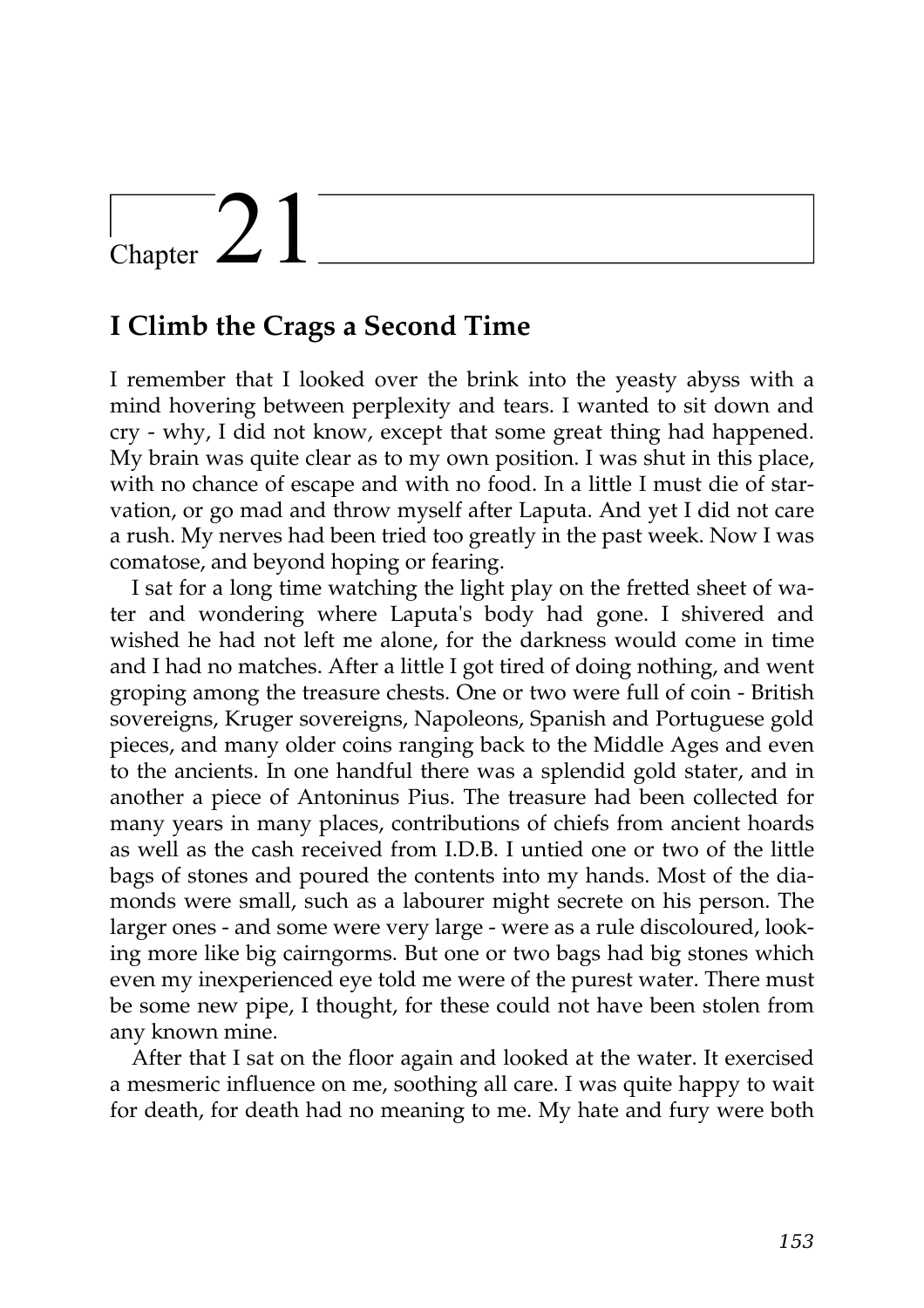lulled into a trance, since the passive is the next stage to the overwrought.

It must have been full day outside now, for the funnel was bright with sunshine, and even the dim cave caught a reflected radiance. As I watched the river I saw a bird flash downward, skimming the water. It turned into the cave and fluttered among its dark recesses. I heard its wings beating the roof as it sought wildly for an outlet. It dashed into the spray of the cataract and escaped again into the cave. For maybe twenty minutes it fluttered, till at last it found the way it had entered by. With a dart it sped up the funnel of rock into light and freedom.

I had begun to watch the bird in idle lassitude, I ended in keen excitement. The sight of it seemed to take a film from my eyes. I realized the zest of liberty, the passion of life again. I felt that beyond this dim underworld there was the great joyous earth, and I longed for it. I wanted to live now. My memory cleared, and I remembered all that had befallen me during the last few days. I had played the chief part in the whole business, and I had won. Laputa was dead and the treasure was mine, while Arcoll was crushing the Rising at his ease. I had only to be free again to be famous and rich. My hopes had returned, but with them came my fears. What if I could not escape? I must perish miserably by degrees, shut in the heart of a hill, though my friends were out for rescue. In place of my former lethargy I was now in a fever of unrest.

My first care was to explore the way I had come. I ran down the passage to the chasm which the slab of stone had spanned. I had been right in my guess, for the thing was gone. Laputa was in truth a Titan, who in the article of death could break down a bridge which would have taken any three men an hour to shift. The gorge was about seven yards wide, too far to risk a jump, and the cliff fell sheer and smooth to the imprisoned waters two hundred feet below. There was no chance of circuiting it, for the wall was as smooth as if it had been chiselled. The hand of man had been at work to make the sanctuary inviolable.

It occurred to me that sooner or later Arcoll would track Laputa to this place. He would find the bloodstains in the gully, but the turnstile would be shut and he would never find the trick of it. Nor could he have any kaffirs with him who knew the secret of the Place of the Snake. Still if Arcoll knew I was inside he would find some way to get to me even though he had to dynamite the curtain of rock. I shouted, but my voice seemed to be drowned in the roar of the water. It made but a fresh chord in the wild orchestra, and I gave up hopes in that direction.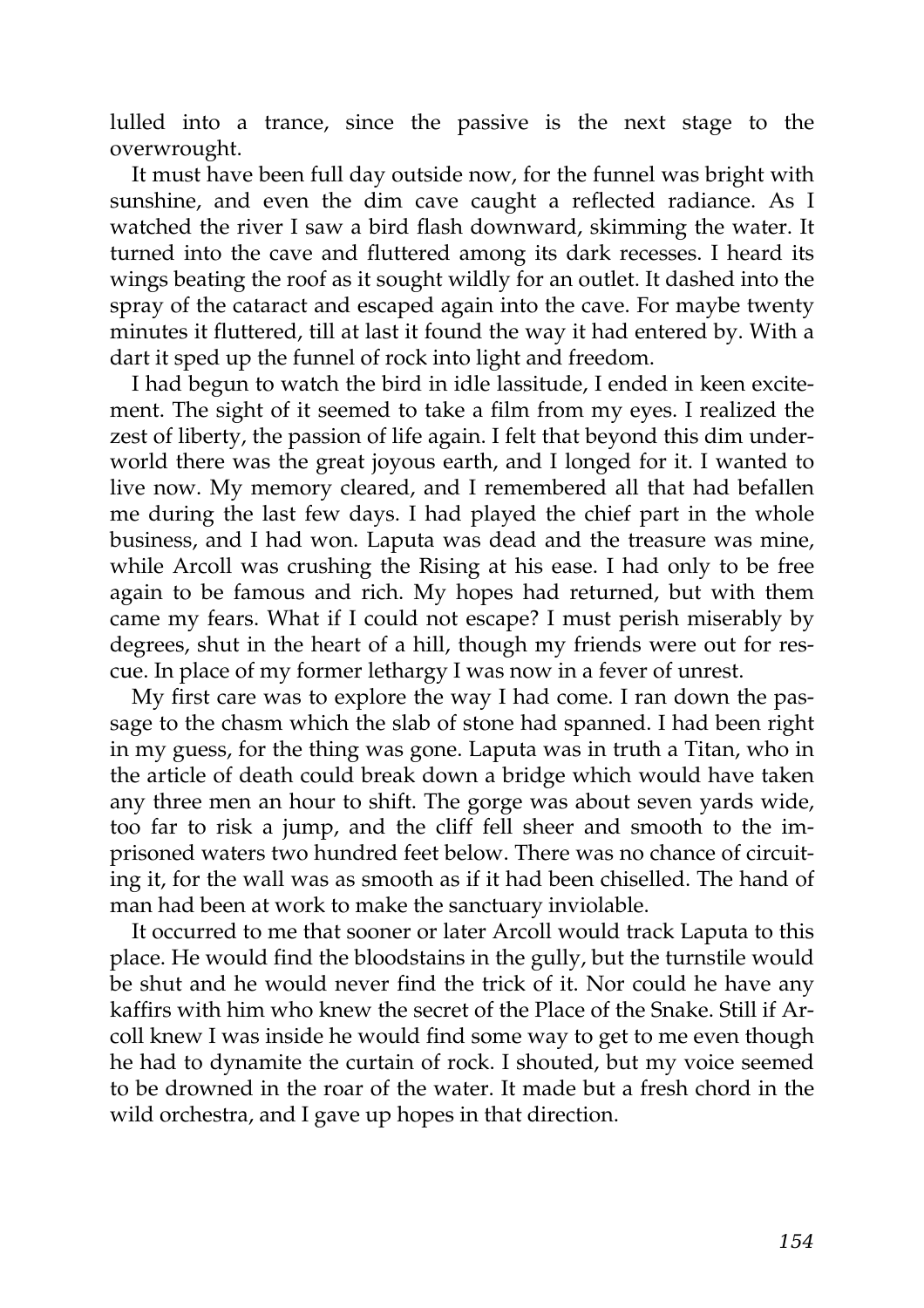Very dolefully I returned to the cave. I was about to share the experience of all treasure-hunters - to be left with jewels galore and not a bite to sustain life. The thing was too commonplace to be endured. I grew angry, and declined so obvious a fate. 'Ek sal 'n plan maak,' I told myself in the old Dutchman's words. I had come through worse dangers, and a way I should find. To starve in the cave was no ending for David Crawfurd. Far better to join Laputa in the depths in a manly hazard for liberty.

My obstinacy and irritation cheered me. What had become of the lacklustre young fool who had mooned here a few minutes back. Now I was as tense and strung for effort as the day I had ridden from Blaauwildebeestefontein to Umvelos'. I felt like a runner in the last lap of a race. For four days I had lived in the midst of terror and darkness. Daylight was only a few steps ahead, daylight and youth restored and a new world.

There were only two outlets from that cave - the way I had come, and the way the river came. The first was closed, the second a sheer staring impossibility. I had been into every niche and cranny, and there was no sign of a passage. I sat down on the floor and looked at the wall of water. It fell, as I have already explained, in a solid sheet, which made up the whole of the wall of the cave. Higher than the roof of the cave I could not see what happened, except that it must be the open air, for the sun was shining on it. The water was about three yards distant from the edge of the cave's floor, but it seemed to me that high up, level with the roof, this distance decreased to little more than a foot.

I could not see what the walls of the cave were like, but they looked smooth and difficult. Supposing I managed to climb up to the level of the roof close to the water, how on earth was I to get outside on to the wall of the ravine? I knew from my old days of rock-climbing what a complete obstacle the overhang of a cave is.

While I looked, however, I saw a thing which I had not noticed before. On the left side of the fall the water sluiced down in a sheet to the extreme edge of the cave, almost sprinkling the floor with water. But on the right side the force of water was obviously weaker, and a little short of the level of the cave roof there was a spike of rock which slightly broke the fall. The spike was covered, but the covering was shallow, for the current flowed from it in a rose-shaped spray. If a man could get to that spike and could get a foot on it without being swept down, it might be possible - just possible - to do something with the wall of the chasm above the cave. Of course I knew nothing about the nature of that wall. It might be as smooth as a polished pillar.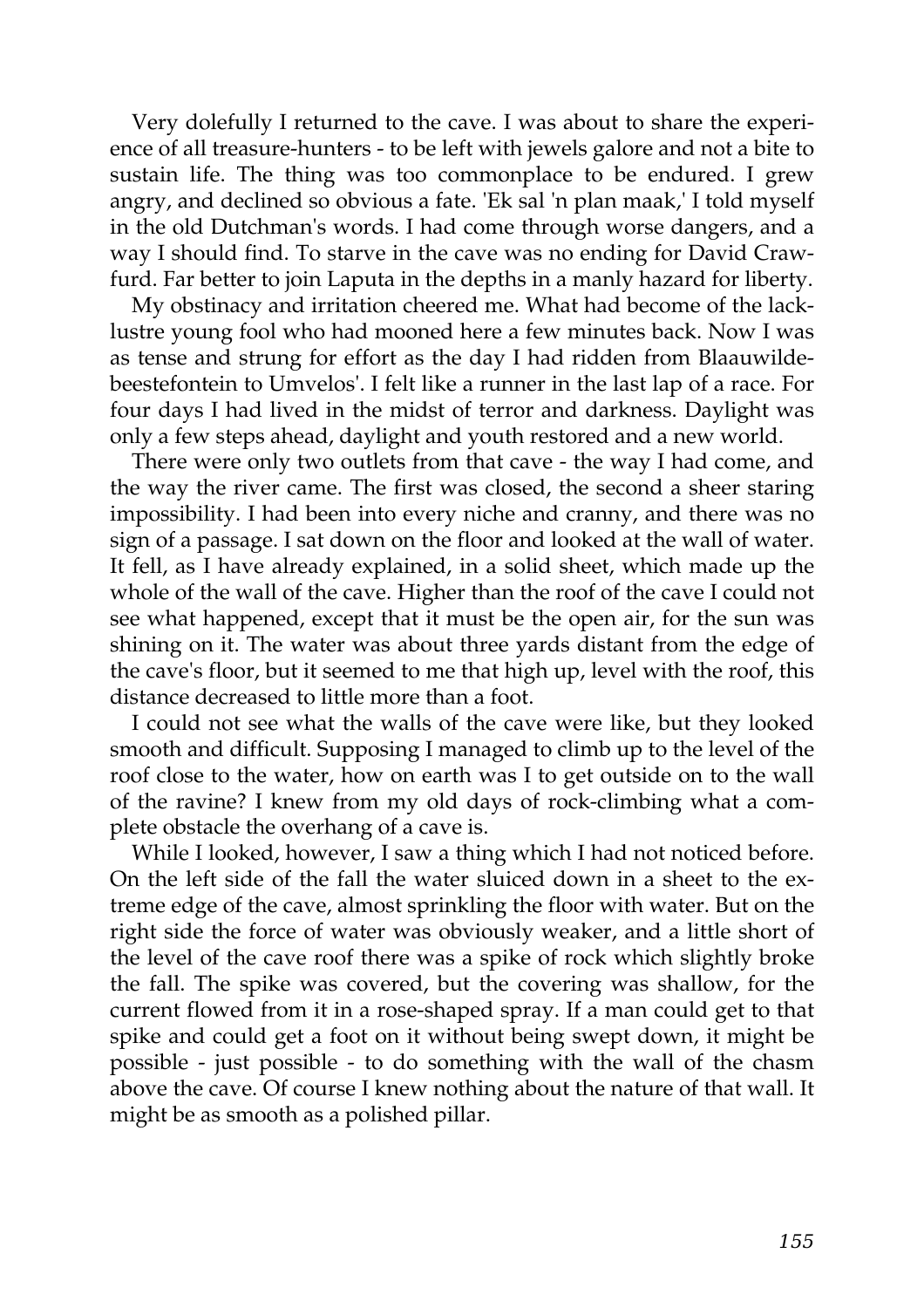The result of these cogitations was that I decided to prospect the right wall of the cave close to the waterfall. But first I went rummaging in the back part to see if I could find anything to assist me. In one corner there was a rude cupboard with some stone and metal vessels. Here, too, were the few domestic utensils of the dead Keeper. In another were several locked coffers on which I could make no impression. There were the treasure-chests too, but they held nothing save treasure, and gold and diamonds were no manner of use to me. Other odds and ends I found spears, a few skins, and a broken and notched axe. I took the axe in case there might be cutting to do.

Then at the back of a bin my hand struck something which brought the blood to my face. It was a rope, an old one, but still in fair condition and forty or fifty feet long. I dragged it out into the light and straightened its kinks. With this something could be done, assuming I could cut my way to the level of the roof.

I began the climb in my bare feet, and at the beginning it was very bad. Except on the very edge of the abyss there was scarcely a handhold. Possibly in floods the waters may have swept the wall in a curve, smoothing down the inner part and leaving the outer to its natural roughness. There was one place where I had to hang on by a very narrow crack while I scraped with the axe a hollow for my right foot. And then about twelve feet from the ground I struck the first of the iron pegs.

To this day I cannot think what these pegs were for. They were old square-headed things which had seen the wear of centuries. They cannot have been meant to assist a climber, for the dwellers of the cave had clearly never contemplated this means of egress. Perhaps they had been used for some kind of ceremonial curtain in a dim past. They were rusty and frail, and one of them came away in my hand, but for all that they marvellously assisted my ascent.

I had been climbing slowly, doggedly and carefully, my mind wholly occupied with the task; and almost before I knew I found my head close under the roof of the cave. It was necessary now to move towards the river, and the task seemed impossible. I could see no footholds, save two frail pegs, and in the corner between the wall and the roof was a rough arch too wide for my body to jam itself in. Just below the level of the roof - say two feet - I saw the submerged spike of rock. The waters raged around it, and could not have been more than an inch deep on the top. If I could only get my foot on that I believed I could avoid being swept down, and stand up and reach for the wall above the cave.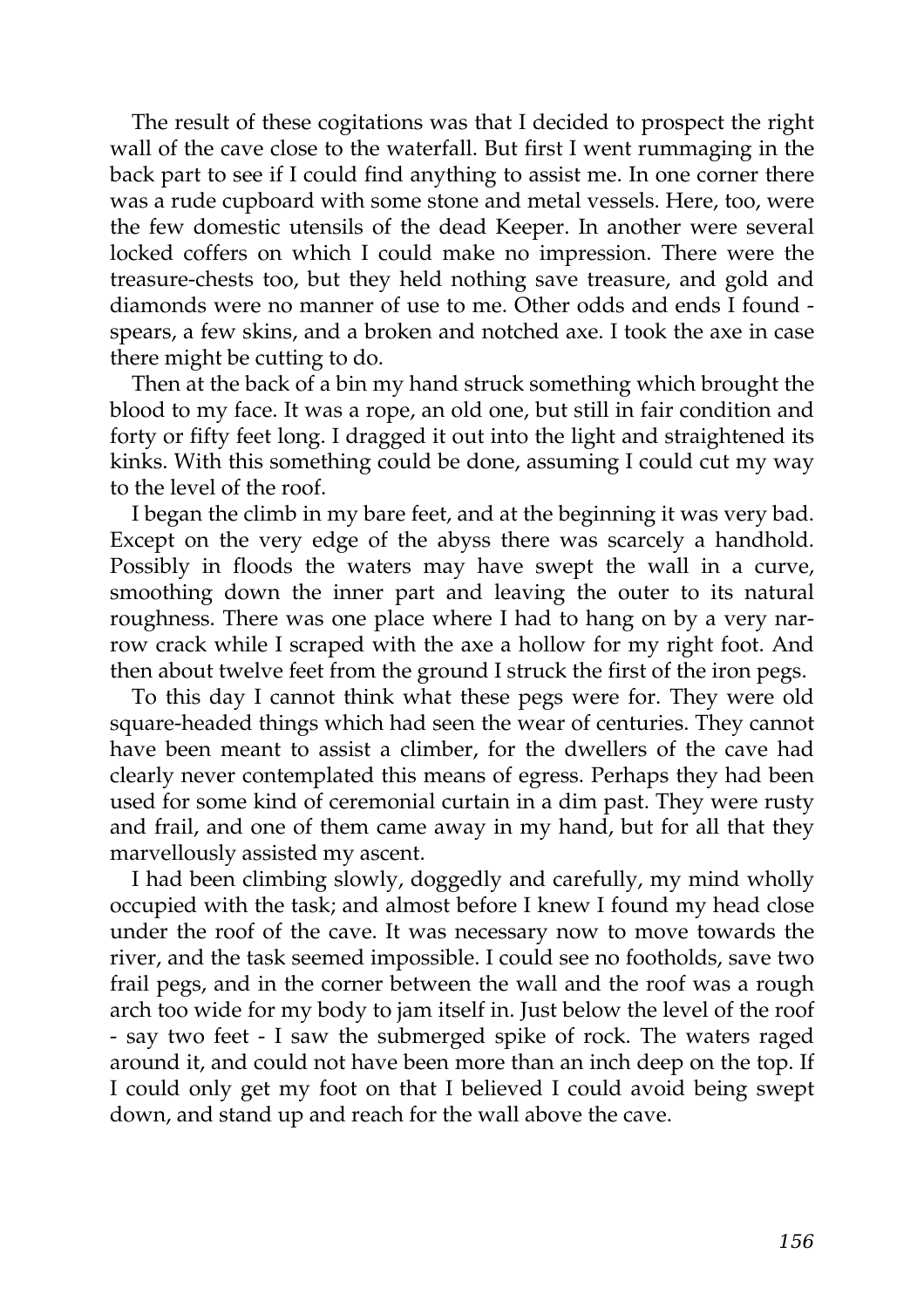But how to get to it? It was no good delaying, for my frail holds might give at any moment. In any case I would have the moral security of the rope, so I passed it through a fairly staunch pin close to the roof, which had an upward tilt that almost made a ring of it. One end of the rope was round my body, the other was loose in my hand, and I paid it out as I moved. Moral support is something. Very gingerly I crawled like a fly along the wall, my fingers now clutching at a tiny knob, now clawing at a crack which did little more than hold my nails. It was all hopeless insanity, and yet somehow I did it. The rope and the nearness of the roof gave me confidence and balance. Then the holds ceased altogether a couple of yards from the water. I saw my spike of rock a trifle below me. There was nothing for it but to risk all on a jump. I drew the rope out of the hitch, twined the slack round my waist, and leaped for the spike.

It was like throwing oneself on a line of spears. The solid wall of water hurled me back and down, but as I fell my arms closed on the spike. There I hung while my feet were towed outwards by the volume of the stream as if they had been dead leaves. I was half-stunned by the shock of the drip on my head, but I kept my wits, and presently got my face outside the falling sheet and breathed.

To get to my feet and stand on the spike while all the fury of water was plucking at me was the hardest physical effort I have ever made. It had to be done very circumspectly, for a slip would send me into the abyss. If I moved an arm or leg an inch too near the terrible dropping wall I knew I should be plucked from my hold. I got my knees on the outer face of the spike, so that all my body was removed as far as possible from the impact of the water. Then I began to pull myself slowly up.

I could not do it. If I got my feet on the rock the effort would bring me too far into the water, and that meant destruction. I saw this clearly in a second while my wrists were cracking with the strain. But if I had a wall behind me I could reach back with one hand and get what we call in Scotland a 'stelf.' I knew there was a wall, but how far I could not judge. The perpetual hammering of the stream had confused my wits.

It was a horrible moment, but I had to risk it. I knew that if the wall was too far back I should fall, for I had to let my weight go till my hand fell on it. Delay would do no good, so with a prayer I flung my right hand back, while my left hand clutched the spike.

I found the wall - it was only a foot or two beyond my reach. With a heave I had my foot on the spike, and turning, had both hands on the opposite wall. There I stood, straddling like a Colossus over a waste of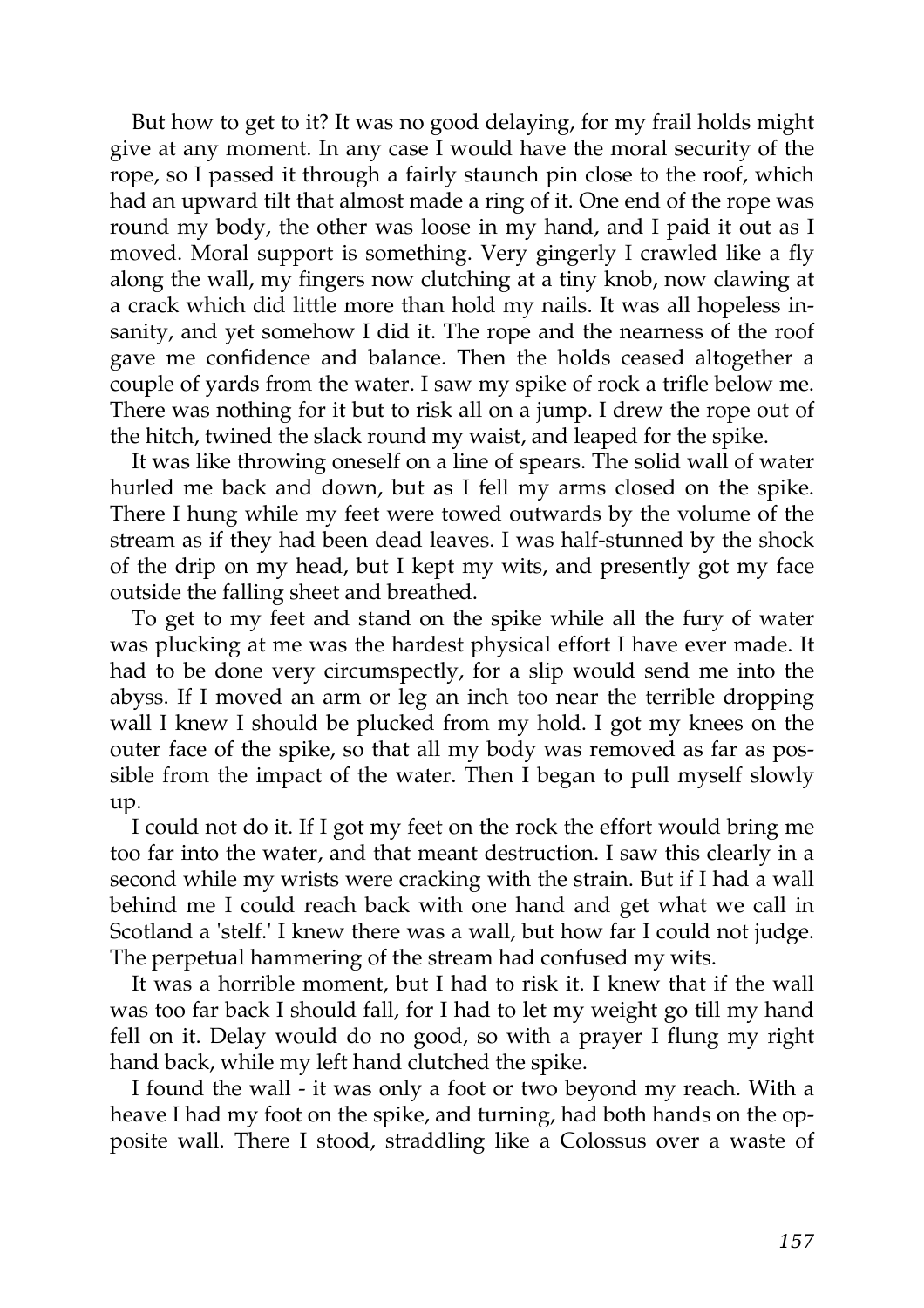white waters, with the cave floor far below me in the gloom, and my discarded axe lying close to a splash of Laputa's blood.

The spectacle made me giddy, and I had to move on or fall. The wall was not quite perpendicular, but as far as I could see a slope of about sixty degrees. It was ribbed and terraced pretty fully, but I could see no ledge within reach which offered standing room. Once more I tried the moral support of the rope, and as well as I could dropped a noose on the spike which might hold me if I fell. Then I boldly embarked on a hand traverse, pulling myself along a little ledge till I was right in the angle of the fall. Here, happily, the water was shallower and less violent, and with my legs up to the knees in foam I managed to scramble into a kind of corner. Now at last I was on the wall of the gully, and above the cave. I had achieved by amazing luck one of the most difficult of all mountaineering operations. I had got out of a cave to the wall above.

My troubles were by no means over, for I found the cliff most difficult to climb. The great rush of the stream dizzied my brain, the spray made the rock damp, and the slope steepened as I advanced. At one overhang my shoulder was almost in the water again. All this time I was climbing doggedly, with terror somewhere in my soul, and hope lighting but a feeble lamp. I was very distrustful of my body, for I knew that at any moment my weakness might return. The fever of three days of peril and stress is not allayed by one night's rest.

By this time I was high enough to see that the river came out of the ground about fifty feet short of the lip of the gully, and some ten feet beyond where I stood. Above the hole whence the waters issued was a loose slope of slabs and screes. It looked an ugly place, but there I must go, for the rock-wall I was on was getting unclimbable.

I turned the corner a foot or two above the water, and stood on a slope of about fifty degrees, running from the parapet of stone to a line beyond which blue sky appeared. The first step I took the place began to move. A boulder crashed into the fall, and tore down into the abyss with a shattering thunder. I lay flat and clutched desperately at every hold, but I had loosened an avalanche of earth, and not till my feet were sprayed by the water did I get a grip of firm rock and check my descent. All this frightened me horribly, with the kind of despairing angry fear which I had suffered at Bruderstroom, when I dreamed that the treasure was lost. I could not bear the notion of death when I had won so far.

After that I advanced, not by steps, but by inches. I felt more poised and pinnacled in the void than when I had stood on the spike of rock, for I had a substantial hold neither for foot nor hand. It seemed weeks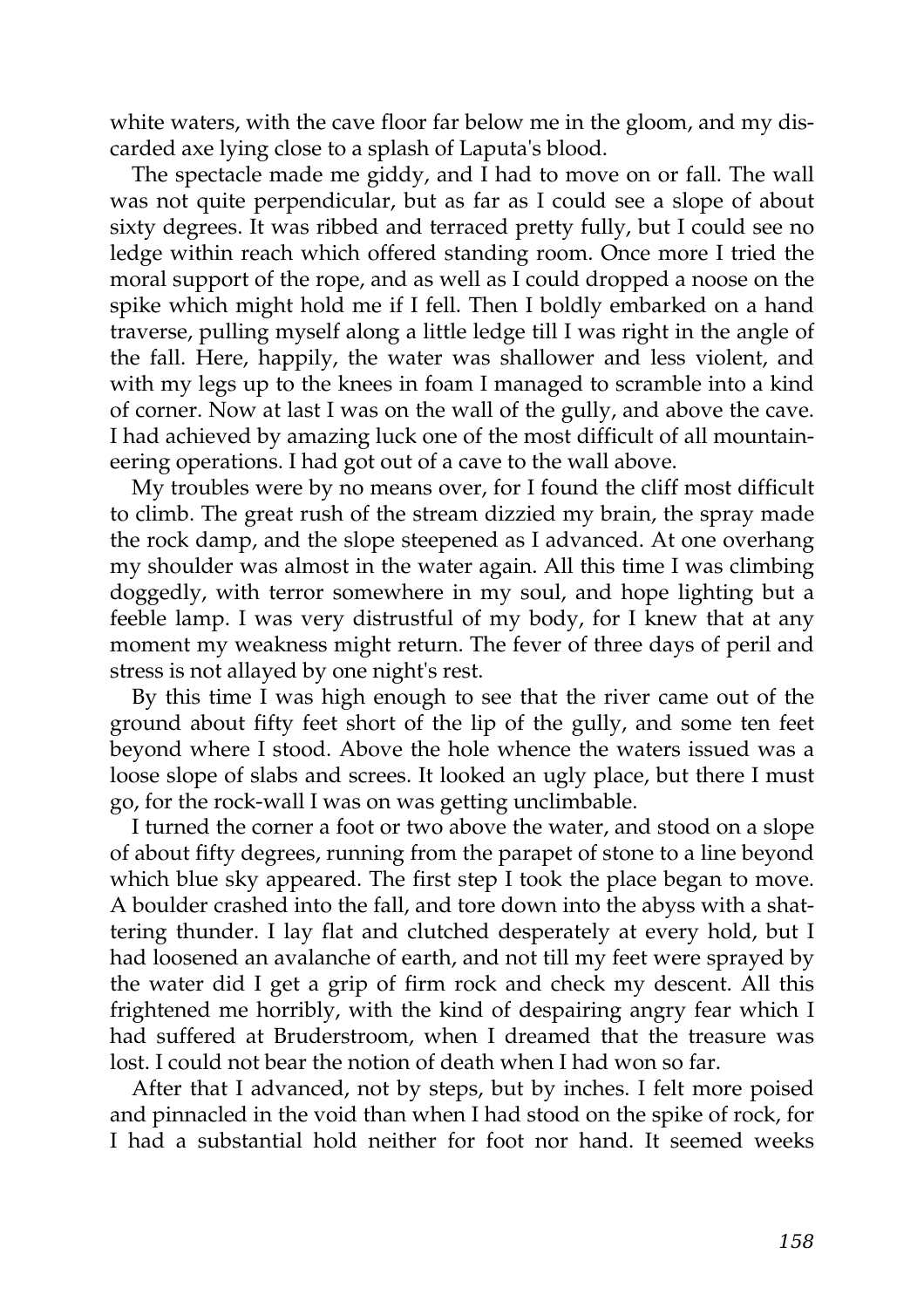before I made any progress away from the lip of the waterhole. I dared not look down, but kept my eyes on the slope before me, searching for any patch of ground which promised stability. Once I found a scrog of juniper with firm roots, and this gave me a great lift. A little further, however, I lit on a bank of screes which slipped with me to the right, and I lost most of the ground the bush had gained me. My whole being, I remember, was filled with a devouring passion to be quit of this gully and all that was in it.

Then, not suddenly as in romances, but after hard striving and hope long deferred, I found myself on a firm outcrop of weathered stone. In three strides I was on the edge of the plateau. Then I began to run, and at the same time to lose the power of running. I cast one look behind me, and saw a deep cleft of darkness out of which I had climbed. Down in the cave it had seemed light enough, but in the clear sunshine of the top the gorge looked a very pit of shade. For the first and last time in my life I had vertigo. Fear of falling back, and a mad craze to do it, made me acutely sick. I managed to stumble a few steps forward on the mountain turf, and then flung myself on my face.

When I raised my head I was amazed to find it still early morning. The dew was yet on the grass, and the sun was not far up the sky. I had thought that my entry into the cave, my time in it, and my escape had taken many hours, whereas at the most they had occupied two. It was little more than dawn, such a dawn as walks only on the hilltops. Before me was the shallow vale with its bracken and sweet grass, and farther on the shining links of the stream, and the loch still grey in the shadow of the beleaguering hills. Here was a fresh, clean land, a land for homesteads and orchards and children. All of a sudden I realized that at last I had come out of savagery. The burden of the past days slipped from my shoulders. I felt young again, and cheerful and brave. Behind me was the black night, and the horrid secrets of darkness. Before me was my own country, for that loch and that bracken might have been on a Scotch moor. The fresh scent of the air and the whole morning mystery put song into my blood. I remembered that I was not yet twenty. My first care was to kneel there among the bracken and give thanks to my Maker, who in very truth had shown me 'His goodness in the land of the living.'

After a little I went back to the edge of the cliff. There where the road came out of the bush was the body of Henriques, lying sprawled on the sand, with two dismounted riders looking hard at it. I gave a great shout, for in the men I recognized Aitken and the schoolmaster Wardlaw.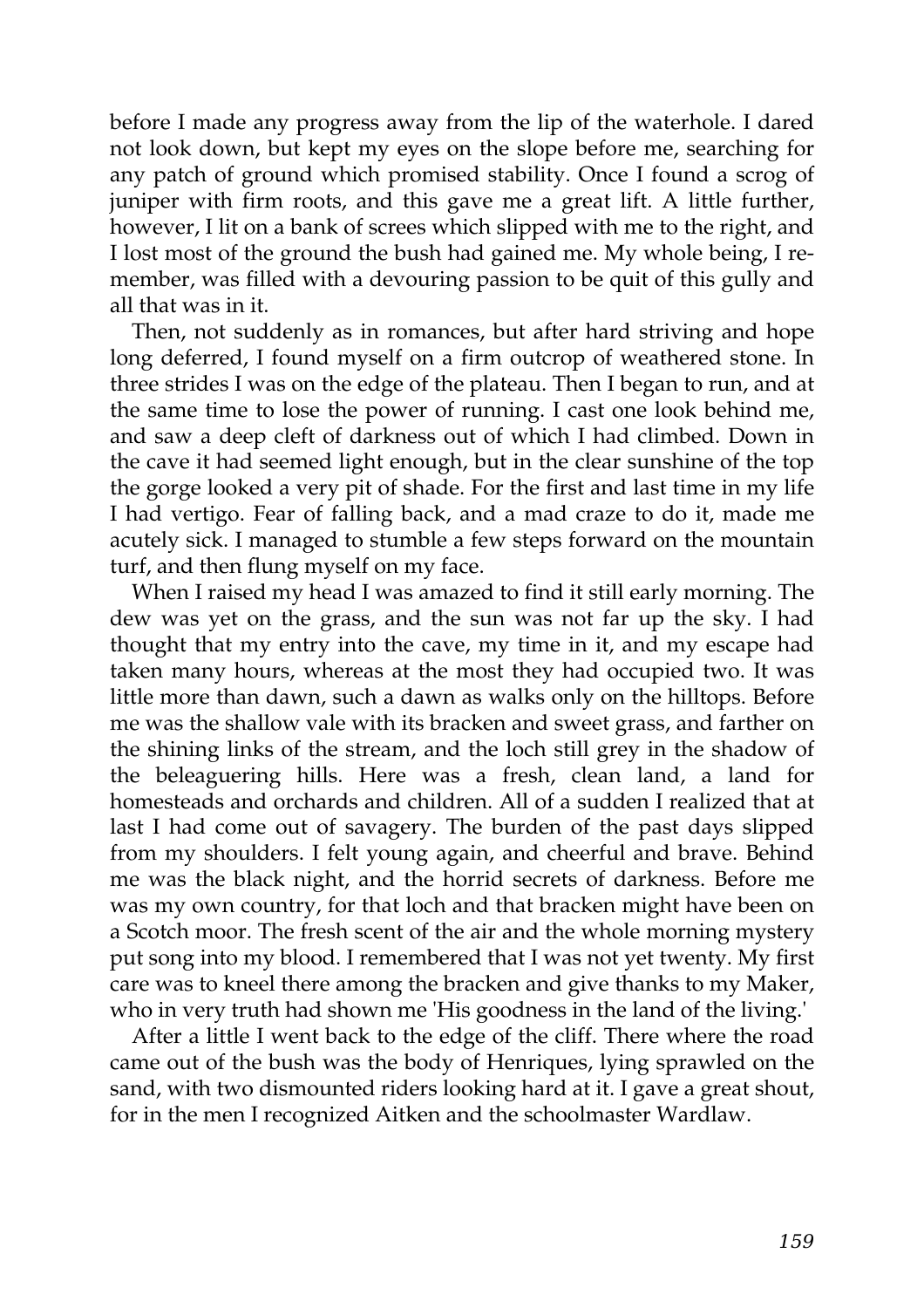## Chapter  $22$

### **A Great Peril and a Great Salvation**

I must now take up some of the ragged ends which I have left behind me. It is not my task, as I have said, to write the history of the great Rising. That has been done by abler men, who were at the centre of the business, and had some knowledge of strategy and tactics; whereas I was only a raw lad who was privileged by fate to see the start. If I could, I would fain make an epic of it, and show how the Plains found at all points the Plateau guarded, how wits overcame numbers, and at every pass which the natives tried the great guns spoke and the tide rolled back. Yet I fear it would be an epic without a hero. There was no leader left when Laputa had gone. There were months of guerrilla fighting, and then months of reprisals, when chief after chief was hunted down and brought to trial. Then the amnesty came and a clean sheet, and white Africa drew breath again with certain grave reflections left in her head. On the whole I am not sorry that the history is no business of mine. Romance died with 'the heir of John,' and the crusade became a sorry mutiny. I can fancy how differently Laputa would have managed it all had he lived; how swift and sudden his plans would have been; how under him the fighting would not have been in the mountain glens, but far in the high-veld among the dorps and townships. With the Inkulu alive we warred against odds; with the Inkulu dead the balance sank heavily in our favour. I leave to others the marches and strategy of the thing, and hasten to clear up the obscure parts in my own fortunes.

Arcoll received my message from Umvelos' by Colin, or rather Wardlaw received it and sent it on to the post on the Berg where the leader had gone. Close on its heels came the message from Henriques by a Shangaan in his pay. It must have been sent off before the Portugoose got to the Rooirand, from which it would appear that he had his own men in the bush near the store, and that I was lucky to get off as I did. Arcoll might have disregarded Henriques' news as a trap if it had come alone, but my corroboration impressed and perplexed him. He began to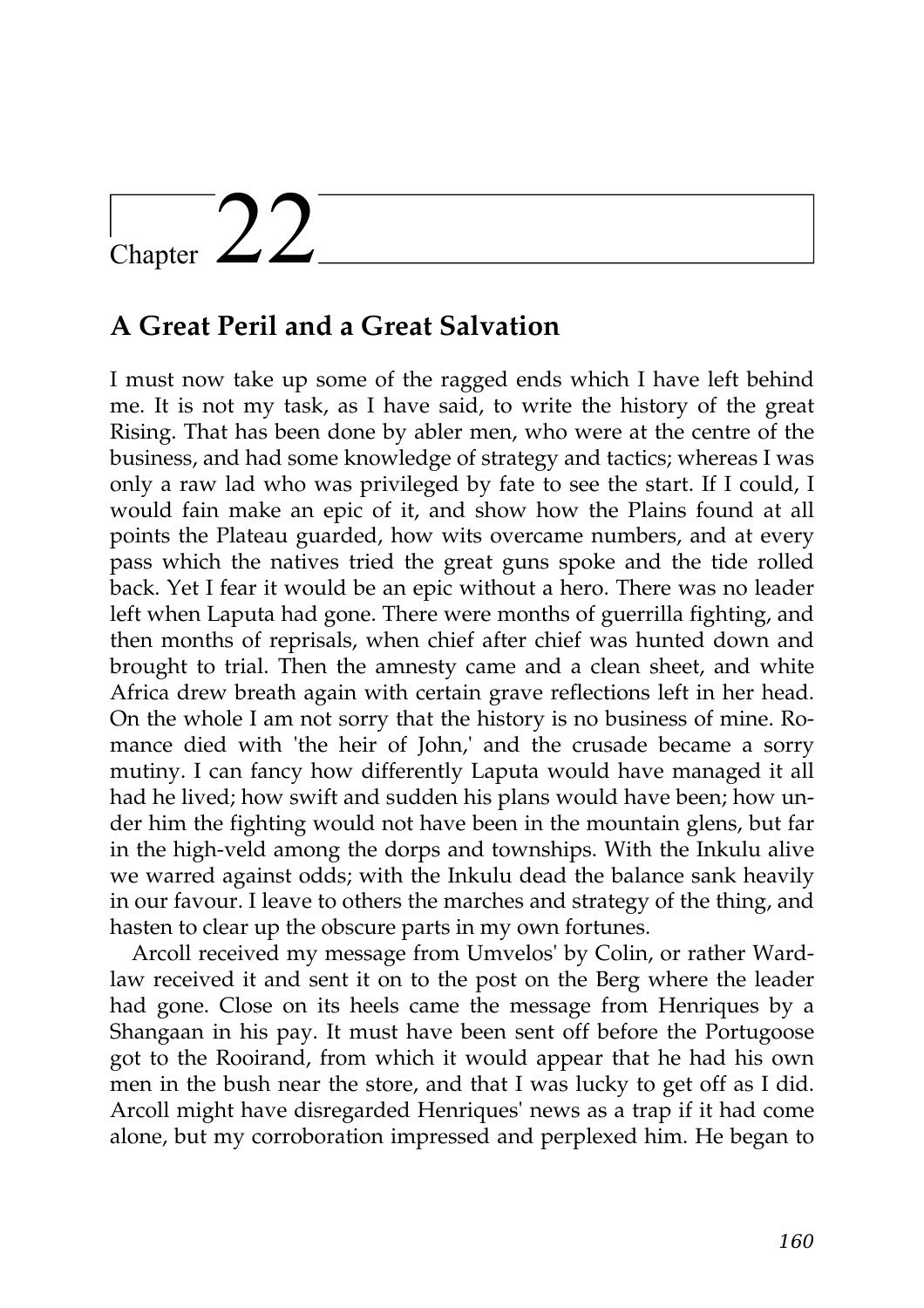credit the Portugoose with treachery, but he had no inclination to act on his message, since it conflicted with his plans. He knew that Laputa must come into the Berg sooner or later, and he had resolved that his strategy must be to await him there. But there was the question of my life. He had every reason to believe that I was in the greatest danger, and he felt a certain responsibility for my fate. With the few men at his disposal he could not hope to hold up the great Kaffir army, but there was a chance that he might by a bold stand effect my rescue. Henriques had told him of the vow, and had told him that Laputa would ride in the centre of the force. A body of men well posted at Dupree's Drift might split the army at the crossing, and under cover of the fire I might swim the river and join my friends. Still relying on the vow, it might be possible for wellmounted men to evade capture. Accordingly he called for volunteers, and sent off one of his Kaffirs to warn me of his design. He led his men in person, and of his doings the reader already knows the tale. But though the crossing was flung into confusion, and the rear of the army was compelled to follow the northerly bank of the Letaba, there was no sign of me anywhere. Arcoll searched the river-banks, and crossed the drift to where the old Keeper was lying dead. He then concluded that I had been murdered early in the march, and his Kaffir, who might have given him news of me, was carried up the stream in the tide of the disorderly army. Therefore, he and his men rode back with all haste to the Berg by way of Main Drift, and reached Bruderstroom before Laputa had crossed the highway.

My information about Inanda's Kraal decided Arcoll's next move. Like me he remembered Beyers's performance, and resolved to repeat it. He had no hope of catching Laputa, but he thought that he might hold up the bulk of his force if he got guns on the ridge above the kraal. A message had already been sent for guns, and the first to arrive got to Bruderstroom about the hour when I was being taken by Machudi's men in the kloof. The ceremony of the purification prevented Laputa from keeping a good look-out, and the result was that a way was made for the guns on the north-western corner of the rampart of rock. It was the way which Beyers had taken, and indeed the enterprise was directed by one of Beyers's old commandants. All that day the work continued, while Laputa and I were travelling to Machudi's. Then came the evening when I staggered into camp and told my news. Arcoll, who alone knew how vital Laputa was to the success of the insurrection, immediately decided to suspend all other operations and devote himself to shepherding the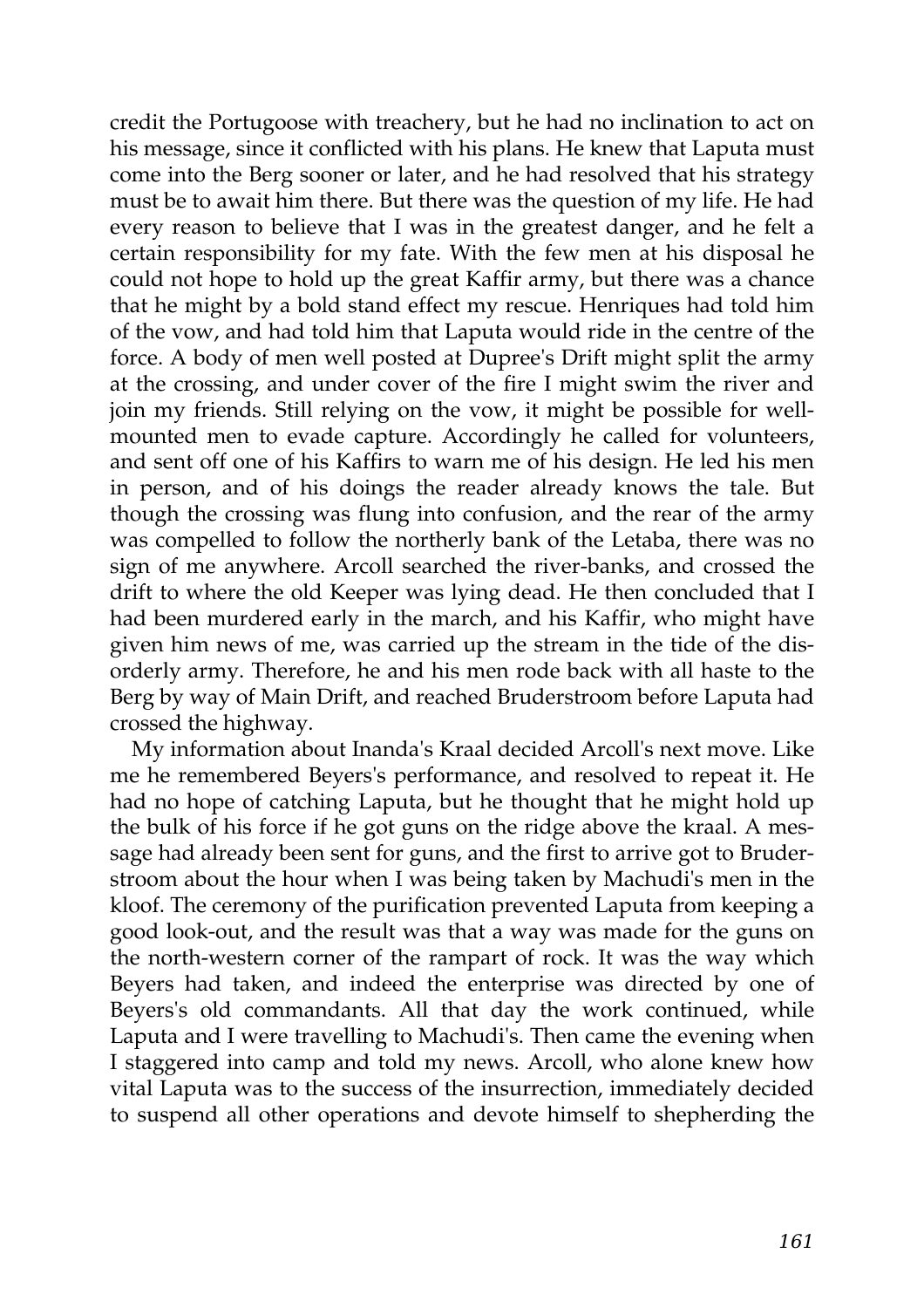leader away from his army. How the scheme succeeded and what befell Laputa the reader has already been told.

Aitken and Wardlaw, when I descended from the cliffs, took me straight to Blaauwildebeestefontein. I was like a man who is recovering from bad fever, cured, but weak and foolish, and it was a slow journey which I made to Umvelos', riding on Aitken's pony. At Umvelos' we found a picket who had captured the Schimmel by the roadside. That wise beast, when I turned him loose at the entrance to the cave, had trotted quietly back the way he had come. At Umvelos' Aitken left me, and next day, with Wardlaw as companion, I rode up the glen of the Klein Labongo, and came in the afternoon to my old home. The store was empty, for japp some days before had gone off post-haste to Pietersdorp; but there was Zeeta cleaning up the place as if war had never been heard of. I slept the night there, and in the morning found myself so much recovered that I was eager to get away. I wanted to see Arcoll about many things, but mainly about the treasure in the cave.

It was an easy journey to Bruderstroom through the meadows of the plateau. The farmers' commandoes had been recalled, but the ashes of their camp fires were still grey among the bracken. I fell in with a police patrol and was taken by them to a spot on the Upper Letaba, some miles west of the camp, where we found Arcoll at late breakfast. I had resolved to take him into my confidence, so I told him the full tale of my night's adventure. He was very severe with me, I remember, for my daft-like ride, but his severity relaxed before I had done with my story.

The telling brought back the scene to me, and I shivered at the picture of the cave with the morning breaking through the veil of water and Laputa in his death throes. Arcoll did not speak for some time.

'So he is dead,' he said at last, half-whispering to himself. 'Well, he was a king, and died like a king. Our job now is simple, for there is none of his breed left in Africa.'

Then I told him of the treasure.

'It belongs to you, Davie,' he said, 'and we must see that you get it. This is going to be a long war, but if we survive to the end you will be a rich man.'

'But in the meantime?' I asked. 'Supposing other Kaffirs hear of it, and come back and make a bridge over the gorge? They may be doing it now.'

'I'll put a guard on it,' he said, jumping up briskly. 'It's maybe not a soldier's job, but you've saved this country, Davie, and I'm going to make sure that you have your reward.'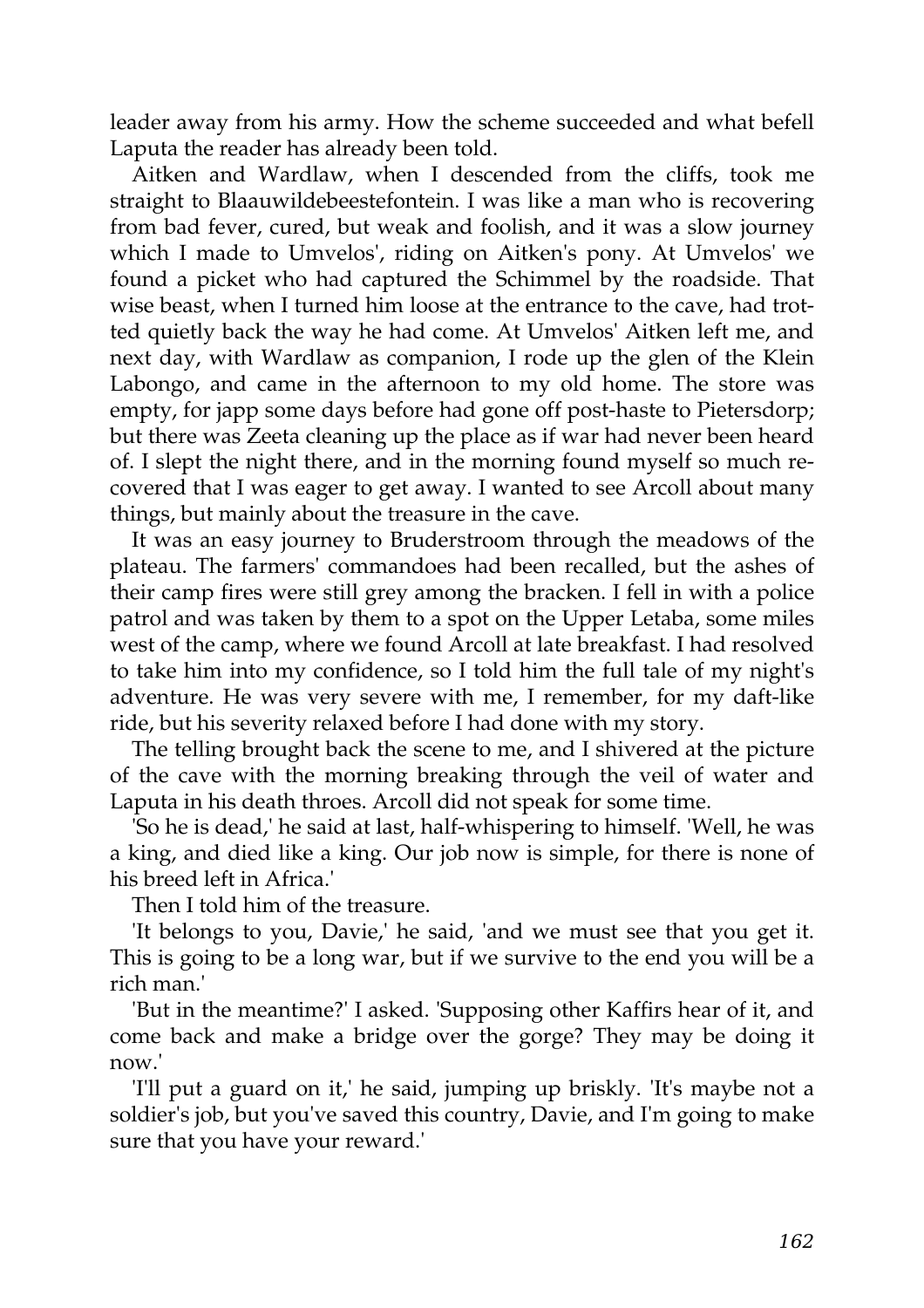After that I went with Arcoll to Inanda's Kraal. I am not going to tell the story of that performance, for it occupies no less than two chapters in Mr Upton's book. He makes one or two blunders, for he spells my name with an 'o,' and he says we walked out of the camp on our perilous mission 'with faces white and set as a Crusader's.' That is certainly not true, for in the first place nobody saw us go who could judge how we looked, and in the second place we were both smoking and feeling quite cheerful. At home they made a great fuss about it, and started a newspaper cry about the Victoria Cross, but the danger was not so terrible after all, and in any case it was nothing to what I had been through in the past week.

I take credit to myself for suggesting the idea. By this time we had the army in the kraal at our mercy. Laputa not having returned, they had no plans. It had been the original intention to start for the Olifants on the following day, so there was a scanty supply of food. Besides, there were the makings of a pretty quarrel between Umbooni and some of the north- country chiefs, and I verily believe that if we had held them tight there for a week they would have destroyed each other in faction fights. In any case, in a little they would have grown desperate and tried to rush the approaches on the north and south. Then we must either have used the guns on them, which would have meant a great slaughter, or let them go to do mischief elsewhere. Arcoll was a merciful man who had no love for butchery; besides, he was a statesman with an eye to the future of the country after the war. But it was his duty to isolate Laputa's army, and at all costs, it must be prevented from joining any of the concentrations in the south.

Then I proposed to him to do as Rhodes did in the Matoppos, and go and talk to them. By this time, I argued, the influence of Laputa must have sunk, and the fervour of the purification be half-forgotten. The army had little food and no leader. The rank and file had never been fanatical, and the chiefs and indunas must now be inclined to sober reflections. But once blood was shed the lust of blood would possess them. Our only chance was to strike when their minds were perplexed and undecided.

Arcoll did all the arranging. He had a message sent to the chiefs inviting them to an indaba, and presently word was brought back that an indaba was called for the next day at noon. That same night we heard that Umbooni and about twenty of his men had managed to evade our ring of scouts and got clear away to the south. This was all to our advantage,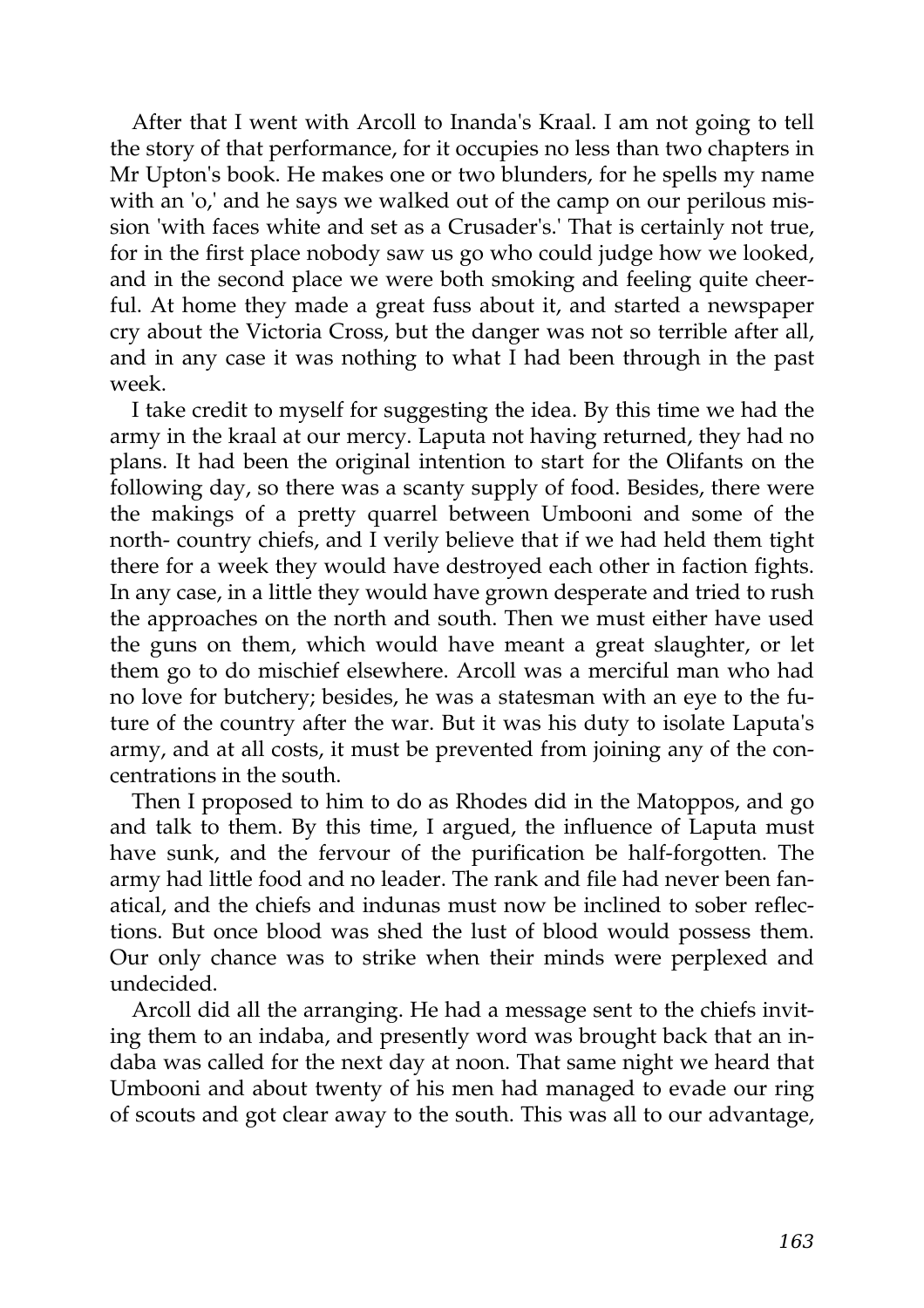as it removed from the coming indaba the most irreconcilable of the chiefs.

That indaba was a queer business. Arcoll and I left our escort at the foot of a ravine, and entered the kraal by the same road as I had left it. It was a very bright, hot winter's day, and try as I might, I could not bring myself to think of any danger. I believed that in this way most temerarious deeds are done; the doer has become insensible to danger, and his imagination is clouded with some engrossing purpose. The first sentries received us gloomily enough, and closed behind us as they had done when Machudi's men haled me thither. Then the job became eerie, for we had to walk across a green flat with thousands of eyes watching us. Byand-by we came to the merula tree opposite the kyas, and there we found a ring of chiefs, sitting with cocked rifles on their knees.

We were armed with pistols, and the first thing Arcoll did was to hand them to one of the chiefs. 'We come in peace,' he said. 'We give you our lives.'

Then the indaba began, Arcoll leading off. It was a fine speech he made, one of the finest I have ever listened to. He asked them what their grievances were; he told them how mighty was the power of the white man; he promised that what was unjust should be remedied, if only they would speak honestly and peacefully; he harped on their old legends and songs, claiming for the king of England the right of their old monarchs. It was a fine speech, and yet I saw that it did not convince them. They listened moodily, if attentively, and at the end there was a blank silence.

Arcoll turned to me. 'For God's sake, Davie,' he said, 'talk to them about Laputa. It's our only chance.'

I had never tried speaking before, and though I talked their tongue I had not Arcoll's gift of it. But I felt that a great cause was at stake, and I spoke up as best I could.

I began by saying that Inkulu had been my friend, and that at Umvelos' before the rising he had tried to save my life. At the mention of the name I saw eyes brighten. At last the audience was hanging on my words. I told them of Henriques and his treachery. I told them frankly and fairly of the doings at Dupree's Drift. I made no secret of the part I played. 'I was fighting for my life,' I said. 'Any man of you who is a man would have done the like.'

Then I told them of my last ride, and the sight I saw at the foot of the Rooirand. I drew a picture of Henriques lying dead with a broken neck, and the Inkulu, wounded to death, creeping into the cave.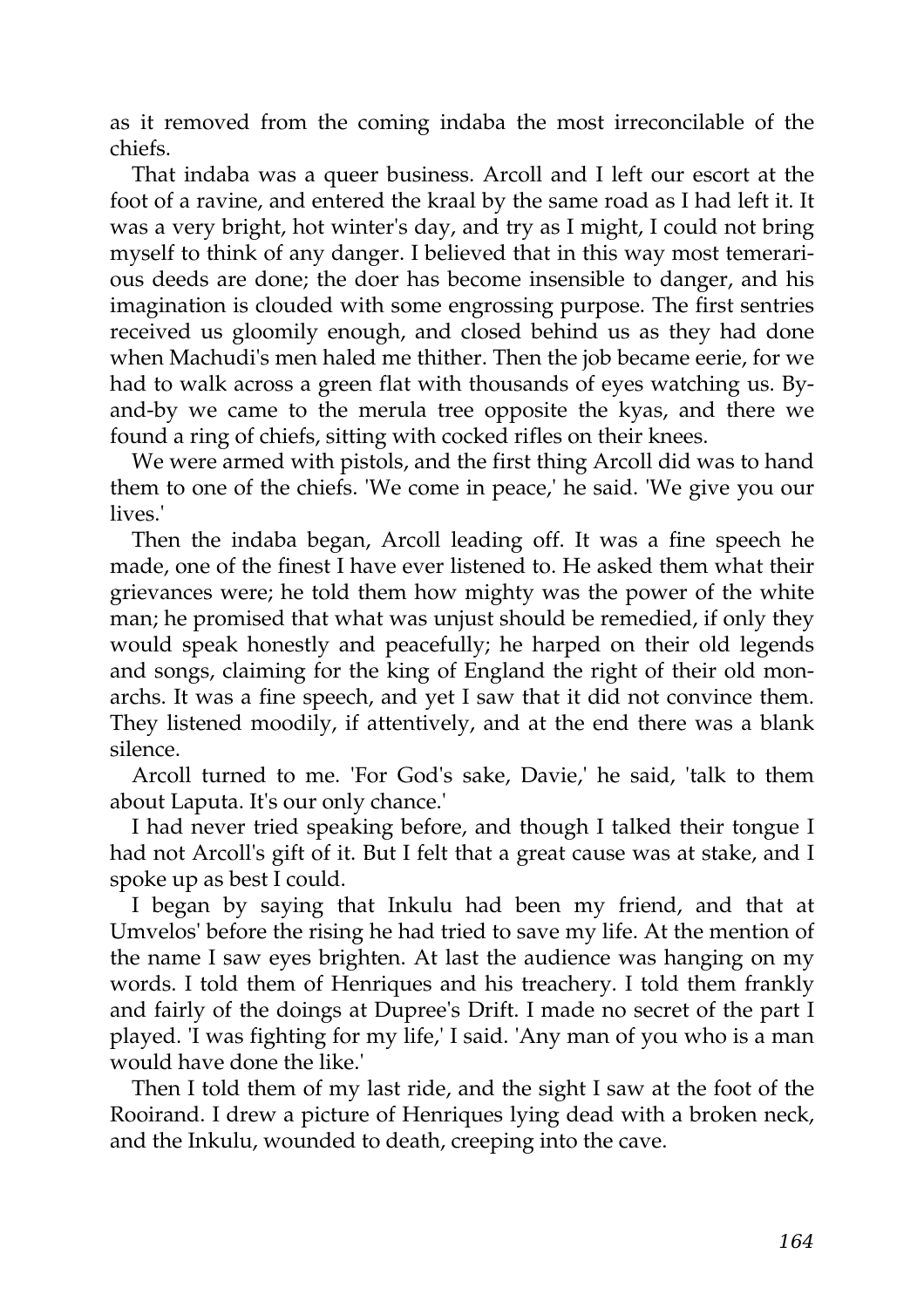In moments of extremity I suppose every man becomes an orator. In that hour and place I discovered gifts I had never dreamed of. Arcoll told me afterwards that I had spoken like a man inspired, and by a fortunate chance had hit upon the only way to move my hearers. I told of that last scene in the cave, when Laputa had broken down the bridge, and had spoken his dying words - that he was the last king in Africa, and that without him the rising was at an end. Then I told of his leap into the river, and a great sigh went up from the ranks about Me.

'You see me here,' I said, 'by the grace of God. I found a way up the fall and the cliffs which no man has ever travelled before or will travel again. Your king is dead. He was a great king, as I who stand here bear witness, and you will never more see his like. His last words were that the Rising was over. Respect that word, my brothers. We come to you not in war but in peace, to offer a free pardon, and the redress of your wrongs. If you fight you fight with the certainty of failure, and against the wish of the heir of John. I have come here at the risk of my life to tell you his commands. His spirit approves my mission. Think well before you defy the mandate of the Snake, and risk the vengeance of the Terrible Ones.'

After that I knew that we had won. The chiefs talked among themselves in low whispers, casting strange looks at me. Then the greatest of them advanced and laid his rifle at my feet.

'We believe the word of a brave man,' he said. 'We accept the mandate of the Snake.'

Arcoll now took command. He arranged for the disarmament bit by bit, companies of men being marched off from Inanda's Kraal to stations on the plateau where their arms were collected by our troops, and food provided for them. For the full history I refer the reader to Mr Upton's work. It took many days, and taxed all our resources, but by the end of a week we had the whole of Laputa's army in separate stations, under guard, disarmed, and awaiting repatriation.

Then Arcoll went south to the war which was to rage around the Swaziland and Zululand borders for many months, while to Aitken and myself was entrusted the work of settlement. We had inadequate troops at our command, and but for our prestige and the weight of Laputa's dead hand there might any moment have been a tragedy. The task took months, for many of the levies came from the far north, and the job of feeding troops on a long journey was difficult enough in the winter season when the energies of the country were occupied with the fighting in the south. Yet it was an experience for which I shall ever be grateful, for it turned me from a rash boy into a serious man. I knew then the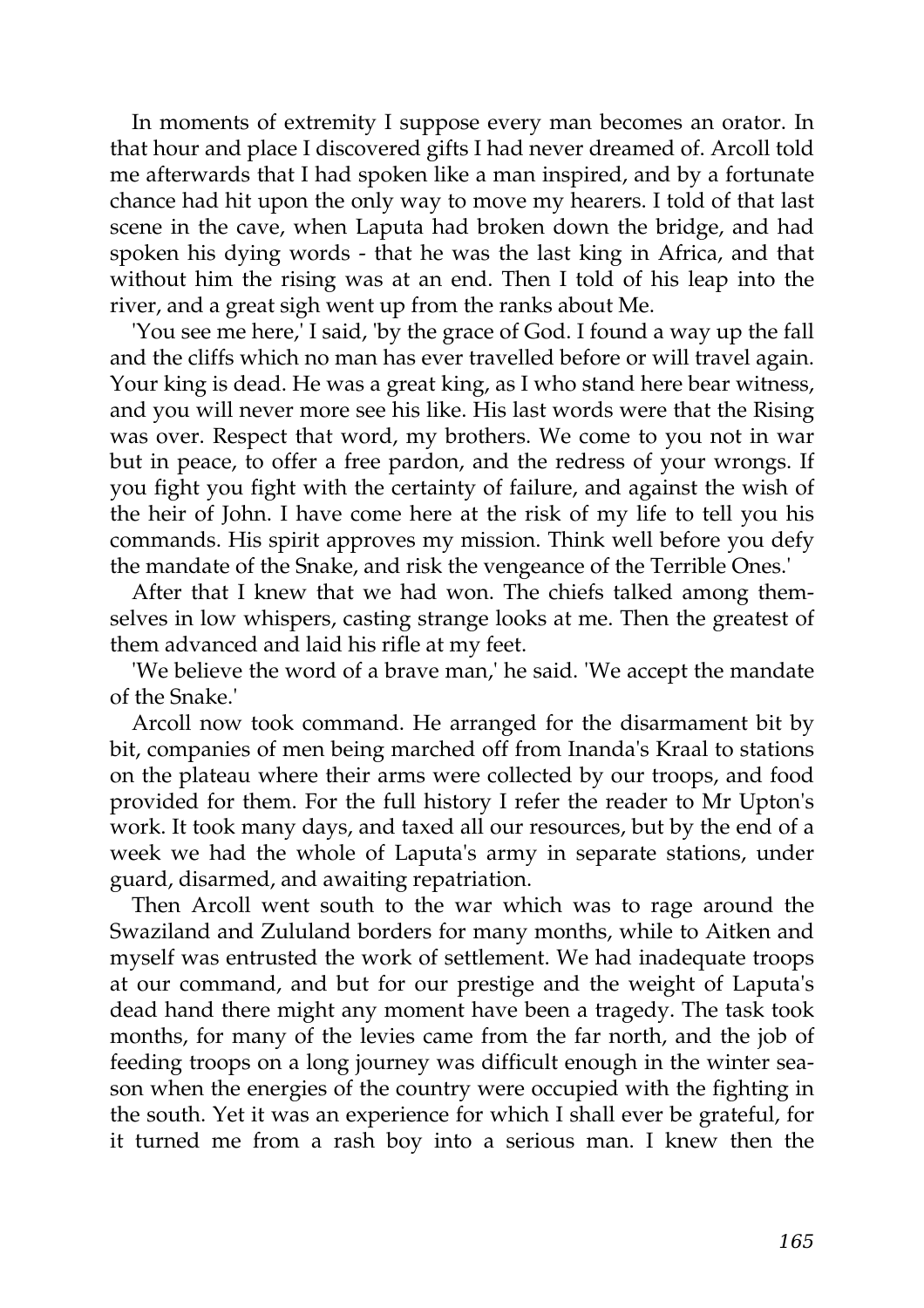meaning of the white man's duty. He has to take all risks, recking nothing of his life or his fortunes, and well content to find his reward in the fulfilment of his task. That is the difference between white and black, the gift of responsibility, the power of being in a little way a king; and so long as we know this and practise it, we will rule not in Africa alone but wherever there are dark men who live only for the day and their own bellies. Moreover, the work made me pitiful and kindly. I learned much of the untold grievances of the natives, and saw something of their strange, twisted reasoning. Before we had got Laputa's army back to their kraals, with food enough to tide them over the spring sowing, Aitken and I had got sounder policy in our heads than you will find in the towns, where men sit in offices and see the world through a mist of papers.

By this time peace was at hand, and I went back to Inanda's Kraal to look for Colin's grave. It was not a difficult quest, for on the sward in front of the merula tree they had buried him. I found a mason in the Iron Kranz village, and from the excellent red stone of the neighbourhood was hewn a square slab with an inscription. It ran thus: 'Here lies buried the dog Colin, who was killed in defending D. Crawfurd, his master. To him it was mainly due that the Kaffir Rising failed.' I leave those who have read my tale to see the justice of the words.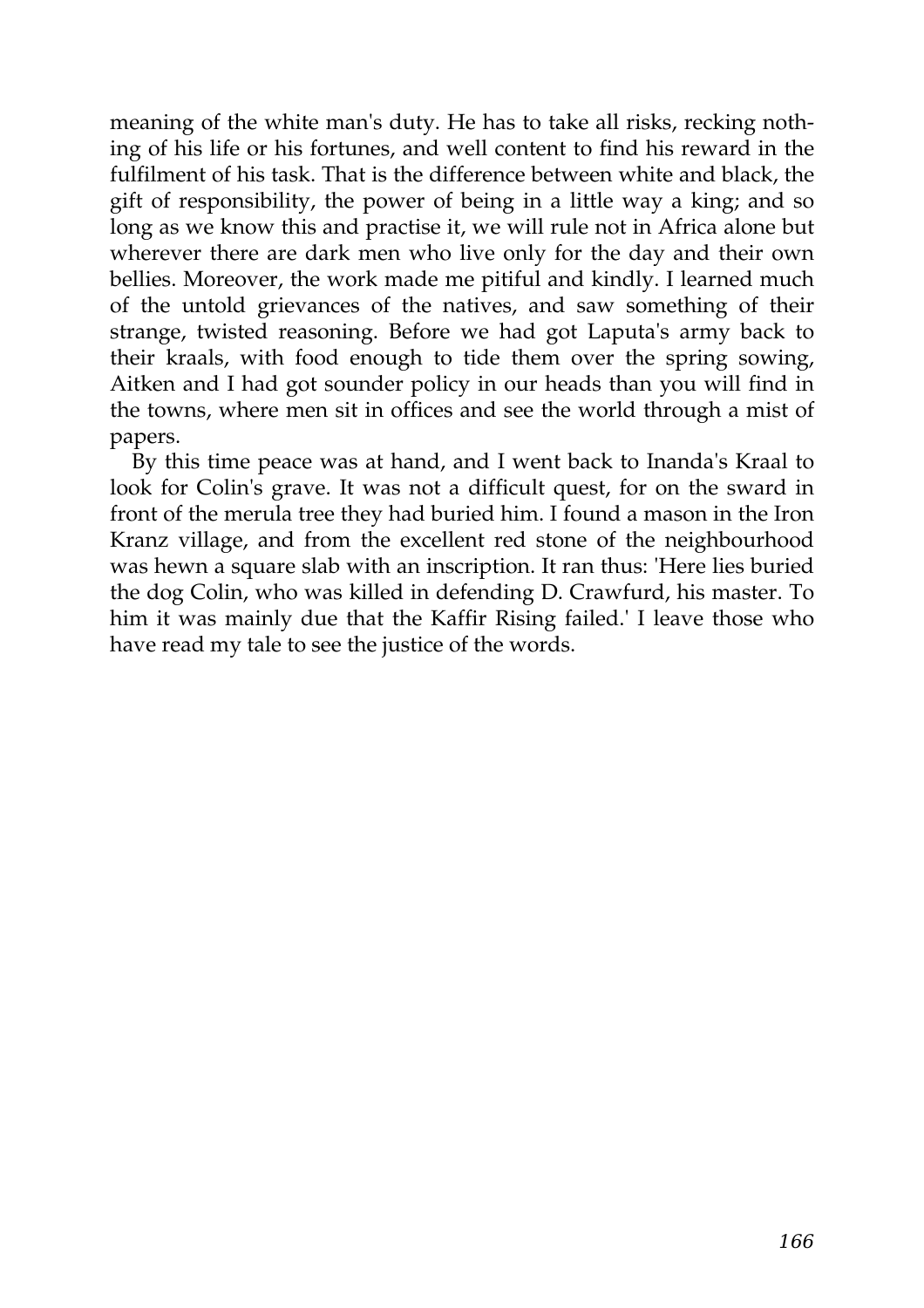# Chapter  $23$

### **My Uncle's Gift Is Many Times Multiplied**

We got at the treasure by blowing open the turnstile. It was easy enough to trace the spot in the rock where it stood, but the most patient search did not reveal its secret. Accordingly we had recourse to dynamite, and soon laid bare the stone steps, and ascended to the gallery. The chasm was bridged with planks, and Arcoll and I crossed alone. The cave was as I had left it. The bloodstains on the floor had grown dark with time, but the ashes of the sacramental fire were still there to remind me of the drama I had borne a part in. When I looked at the way I had escaped my brain grew dizzy at the thought of it. I do not think that all the gold on earth would have driven me a second time to that awful escalade. As for Arcoll, he could not see its possibility at all.

'Only a madman could have done it,' he said, blinking his eyes at the green linn. 'Indeed, Davie, I think for about four days you were as mad as they make. It was a fortunate thing, for your madness saved the country.'

With some labour we got the treasure down to the path, and took it under a strong guard to Pietersdorp. The Government were busy with the settling up after the war, and it took many weeks to have our business disposed of. At first things looked badly for me. The Attorney-General set up a claim to the whole as spoils of war, since, he argued, it was the war-chest of the enemy we had conquered. I do not know how the matter would have gone on legal grounds, though I was advised by my lawyers that the claim was a bad one. But the part I had played in the whole business, more especially in the visit to Inanda's Kraal, had made me a kind of popular hero, and the Government thought better of their first attitude. Besides, Arcoll had great influence, and the whole story of my doings, which was told privately by him to some of the members of the Government, disposed them to be generous. Accordingly they agreed to treat the contents of the cave as ordinary treasure trove, of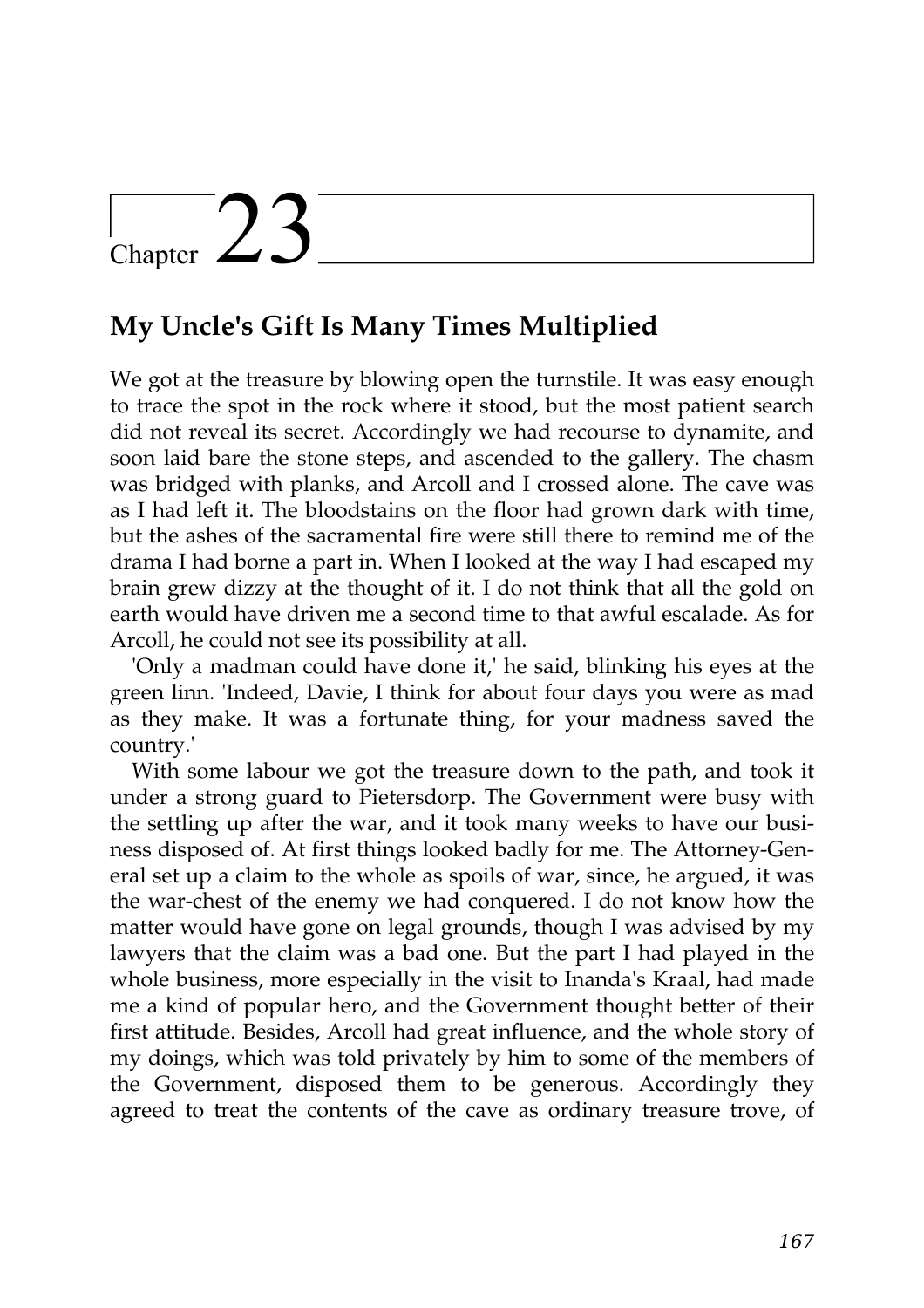which, by the law, one half went to the discoverer and one half to the Crown.

This was well enough so far as the gold was concerned, but another difficulty arose about the diamonds; for a large part of these had obviously been stolen by labourers from the mines, and the mining people laid claim to them as stolen goods. I was advised not to dispute this claim, and consequently we had a great sorting-out of the stones in the presence of the experts of the different mines. In the end it turned out that identification was not an easy matter, for the experts quarrelled furiously among themselves. A compromise was at last come to, and a division made; and then the diamond companies behaved very handsomely, voting me a substantial sum in recognition of my services in recovering their property. What with this and with my half share of the gold and my share of the unclaimed stones, I found that I had a very considerable fortune. The whole of my stones I sold to De Beers, for if I had placed them on the open market I should have upset the delicate equipoise of diamond values. When I came finally to cast up my accounts, I found that I had secured a fortune of a trifle over a quarter of a million pounds.

The wealth did not dazzle so much as it solemnized me. I had no impulse to spend any part of it in a riot of folly. It had come to me like fairy gold out of the void; it had been bought with men's blood, almost with my own. I wanted to get away to a quiet place and think, for of late my life had been too crowded with drama, and there comes a satiety of action as well as of idleness. Above all things I wanted to get home. They gave me a great send-off, and sang songs, and good fellows shook my hand till it ached. The papers were full of me, and there was a banquet and speeches. But I could not relish this glory as I ought, for I was like a boy thrown violently out of his bearings. Not till I was in the train nearing Cape Town did I recover my equanimity. The burden of the past seemed to slip from me suddenly as on the morning when I had climbed the linn. I saw my life all lying before me; and already I had won success. I thought of my return to my own country, my first sight of the grey shores of Fife, my visit to Kirkcaple, my meeting with my mother. I was a rich man now who could choose his career, and my mother need never again want for comfort. My money seemed pleasant to me, for if men won theirs by brains or industry, I had won mine by sterner methods, for I had staked against it my life. I sat alone in the railway carriage and cried with pure thankfulness. These were comforting tears, for they brought me back to my old common- place self.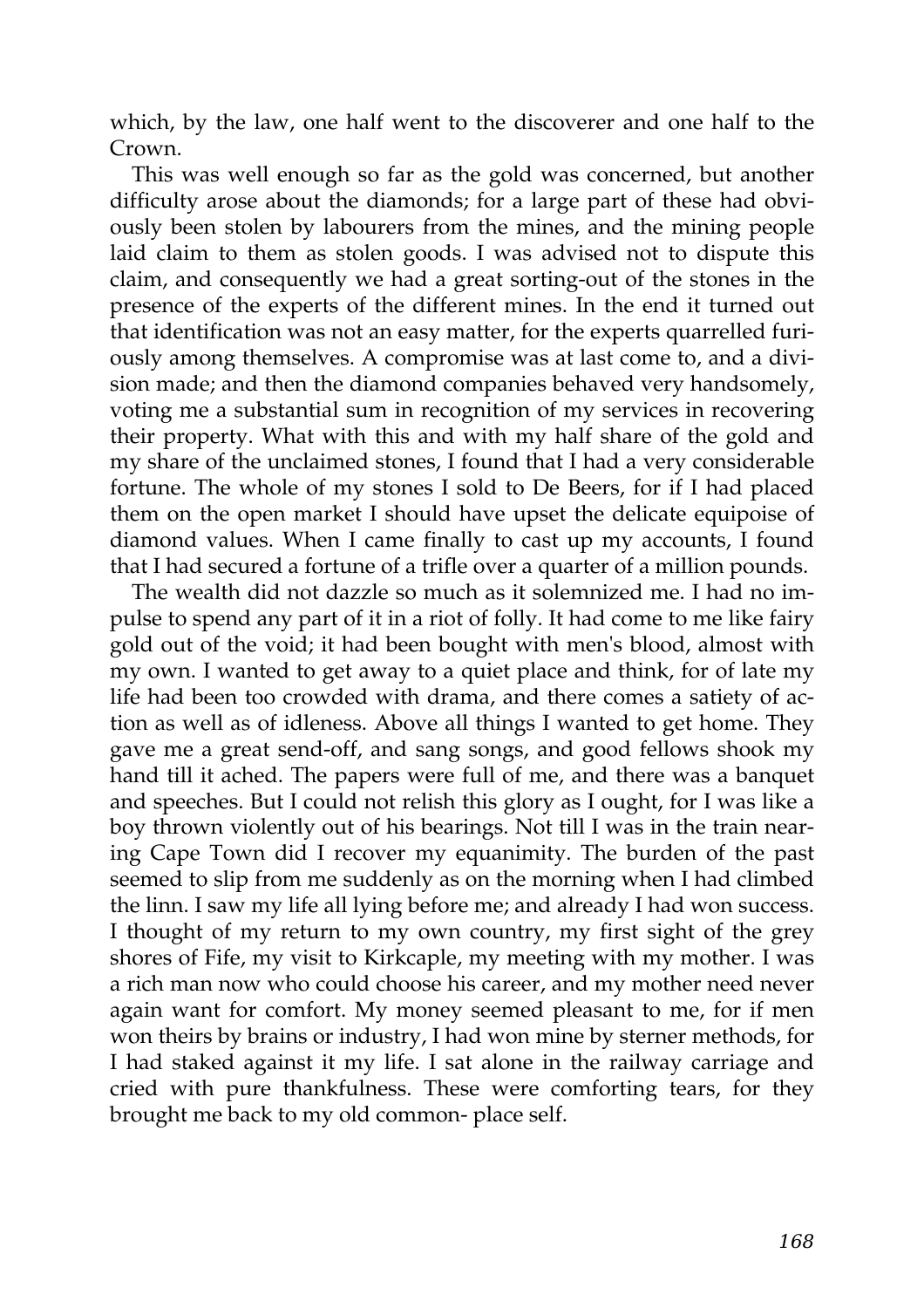My last memory of Africa is my meeting with Tam Dyke. I caught sight of him in the streets of Cape Town, and running after him, clapped him on the shoulder. He stared at me as if he had seen a ghost.

'Is it yourself, Davie?' he cried. 'I never looked to see you again in this world. I do nothing but read about you in the papers. What for did ye not send for me? Here have I been knocking about inside a ship and you have been getting famous. They tell me you're a millionaire, too.'

I had Tam to dinner at my hotel, and later, sitting smoking on the terrace and watching the flying-ants among the aloes, I told him the better part of the story I have here written down.

'Man, Davie,' he said at the end, 'you've had a tremendous time. Here are you not eighteen months away from home, and you're going back with a fortune. What will you do with it?' I told him that I proposed, to begin with, to finish my education at Edinburgh College. At this he roared with laughter.

'That's a dull ending, anyway. It's me that should have the money, for I'm full of imagination. You were aye a prosaic body, Davie.'

'Maybe I am,' I said; 'but I am very sure of one thing. If I hadn't been a prosaic body, I wouldn't be sitting here to-night.'

Two years later Aitken found the diamond pipe, which he had always believed lay in the mountains. Some of the stones in the cave, being unlike any ordinary African diamonds, confirmed his suspicions and set him on the track. A Kaffir tribe to the north-east of the Rooirand had known of it, but they had never worked it, but only collected the overspill. The closing down of one of the chief existing mines had created a shortage of diamonds in the world's markets, and once again the position was the same as when Kimberley began. Accordingly he made a great fortune, and to-day the Aitken Proprietary Mine is one of the most famous in the country. But Aitken did more than mine diamonds, for he had not forgotten the lesson we had learned together in the work of resettlement. He laid down a big fund for the education and amelioration of the native races, and the first fruit of it was the establishment at Blaauwildebeestefontein itself of a great native training college. It was no factory for making missionaries and black teachers, but an institution for giving the Kaffirs the kind of training which fits them to be good citizens of the state. There you will find every kind of technical workshop, and the finest experimental farms, where the blacks are taught modern agriculture. They have proved themselves apt pupils, and to-day you will see in the glens of the Berg and in the plains Kaffir tillage which is as scientific as any in Africa. They have created a huge export trade in tobacco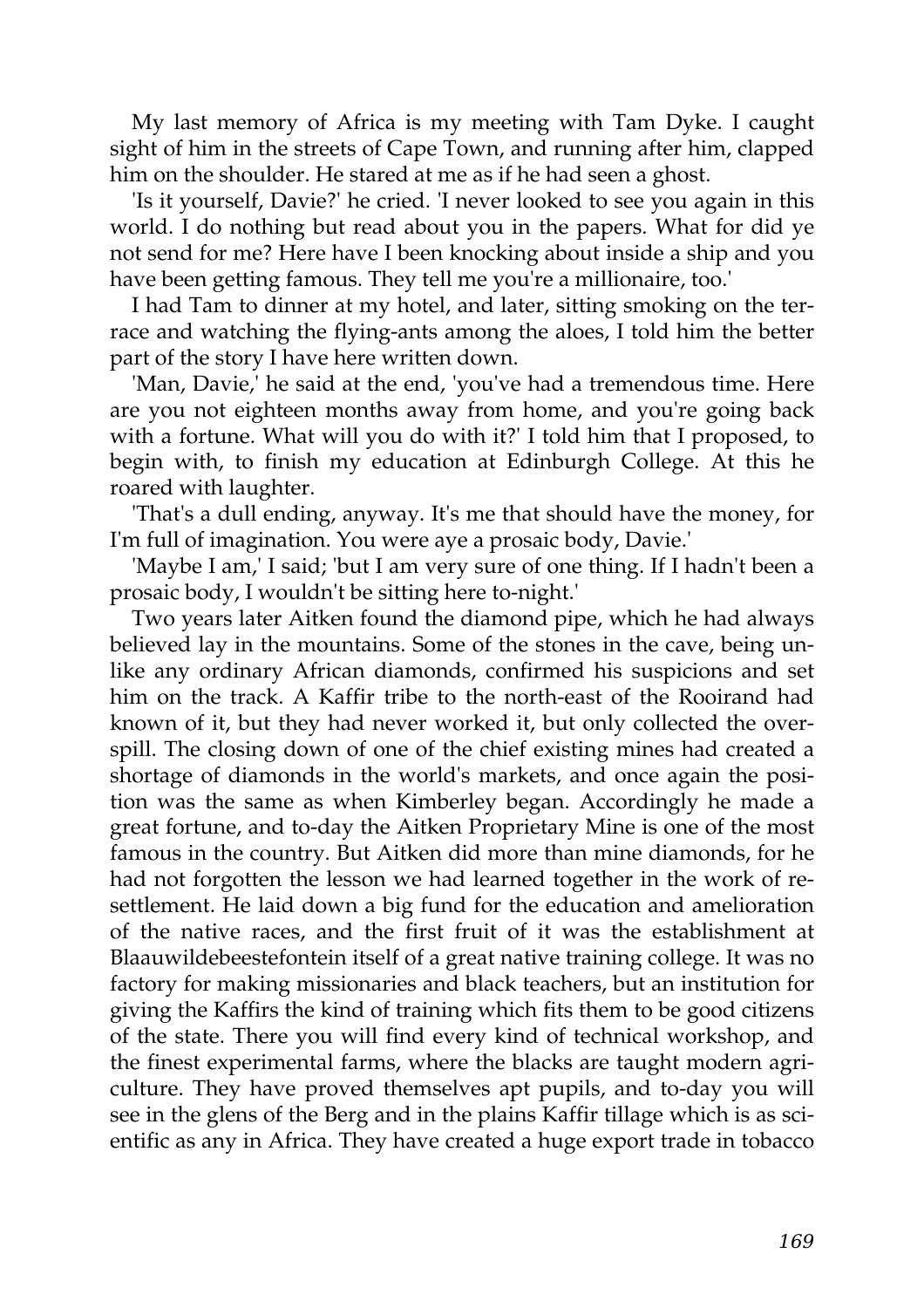and fruit; the cotton promises well; and there is talk of a new fibre which will do wonders. Also along the river bottoms the india-rubber business is prospering.

There are playing-fields and baths and reading-rooms and libraries just as in a school at home. In front of the great hall of the college a statue stands, the figure of a black man shading his eyes with his hands and looking far over the plains to the Rooirand. On the pedestal it is lettered 'Prester John,' but the face is the face of Laputa. So the last of the kings of Africa does not lack his monument.

Of this institution Mr Wardlaw is the head. He writes to me weekly, for I am one of the governors, as well as an old friend, and from a recent letter I take this passage: -

'I often cast my mind back to the afternoon when you and I sat on the stoep of the schoolhouse, and talked of the Kaffirs and our future. I had about a dozen pupils then, and now I have nearly three thousand; and in place of a tin-roofed shanty and a yard, I have a whole countryside. You laughed at me for my keenness, Davie, but I've seen it justified. I was never a man of war like you, and so I had to bide at home while you and your like were straightening out the troubles. But when it was all over my job began, for I could do what you couldn't do - I was the physician to heal wounds. You mind how nervous I was when I heard the drums beat. I hear them every evening now, for we have made a rule that all the Kaffir farms on the Berg sound a kind of curfew. It reminds me of old times, and tells me that though it is peace nowadays we mean to keep all the manhood in them that they used to exercise in war. It would do your eyes good to see the garden we have made out of the Klein Labongo glen. The place is one big orchard with every kind of tropical fruit in it, and the irrigation dam is as full of fish as it will hold. Out at Umvelos' there is a tobacco-factory, and all round Sikitola's we have square miles of mealie and cotton fields. The loch on the Rooirand is stocked with Lochleven trout, and we have made a bridle-path up to it in a gully east of the one you climbed. You ask about Machudi's. The last time I was there the place was white with sheep, for we have got the edge of the plateau grazed down, and sheep can get the short bite there. We have cleaned up all the kraals, and the chiefs are members of our county council, and are as fond of hearing their own voices as an Aberdeen bailie. It's a queer transformation we have wrought, and when I sit and smoke my pipe in the evening, and look over the plains and then at the big black statue you and Aitken set up, I thank the Providence that has guided me so far. I hope and trust that, in the Bible words, "the wilderness and the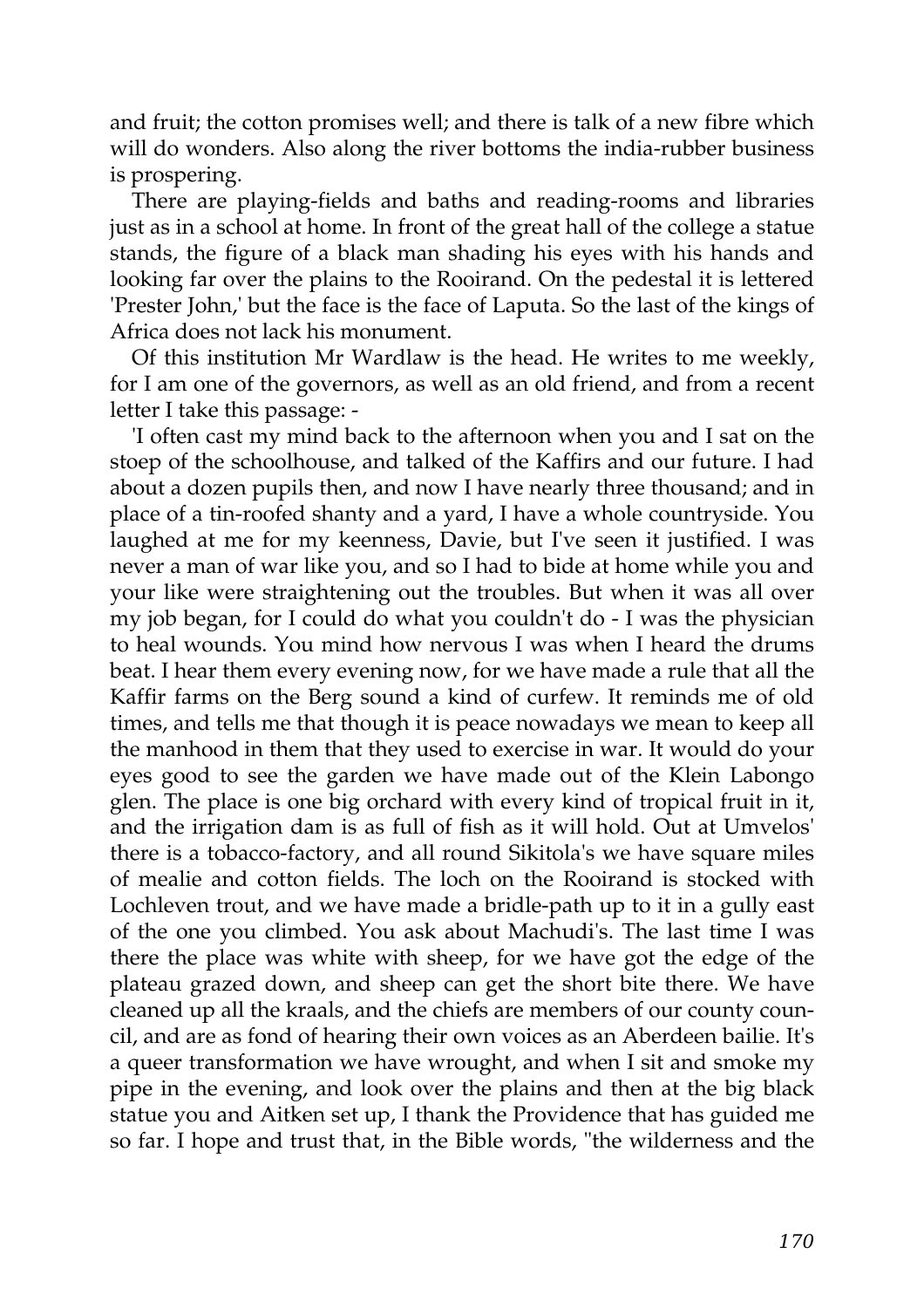solitary place are glad for us." At any rate it will not be my fault if they don't "blossom as the rose". Come out and visit us soon, man, and see the work you had a hand in starting… .'

I am thinking seriously of taking Wardlaw's advice.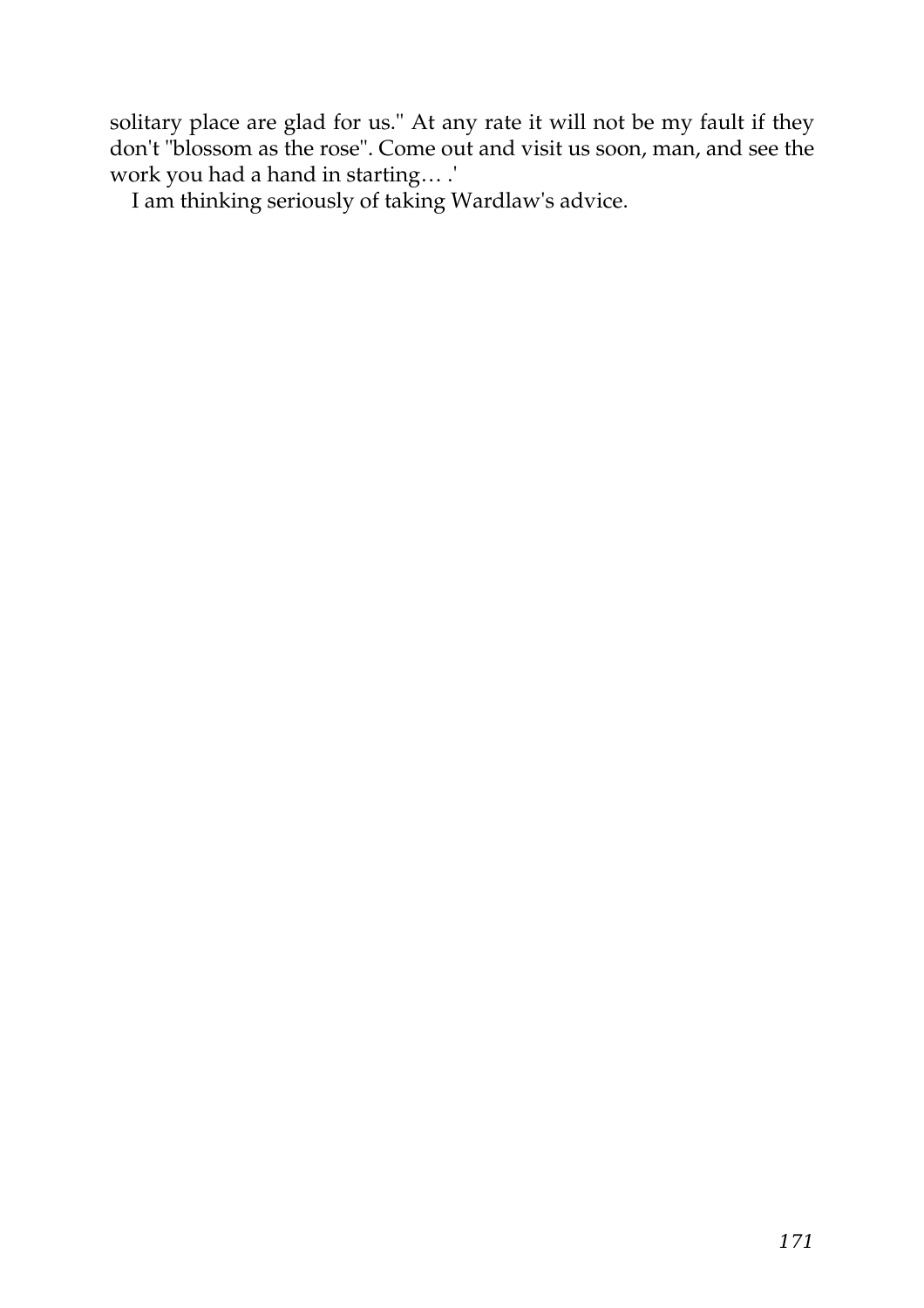#### **Loved this book ? Similar users also downloaded**

John Buchan

| The Path of the King                                             |
|------------------------------------------------------------------|
| John Buchan                                                      |
| Huntingtower                                                     |
| John Buchan                                                      |
| Mr Standfast                                                     |
| The third part of a trilogy which begins with The Thirty-Nine    |
| Steps and Greenmantle.                                           |
| John Buchan                                                      |
| Midwinter                                                        |
| John Buchan                                                      |
| Greenmantle                                                      |
| A classic espionage and adventure novel set during The Great     |
| War, featuring the reckless Richard Hannay. Tasked with unravel- |
| ing a mysterious message, Hannay travels through Germany and     |
| the Middle East, searching for the elusive religious leader      |
| "Greenmantle". Sequel to The Thirty-Nine Steps and precursor to  |
| Mr. Standfast.                                                   |
|                                                                  |

John Buchan

*[The Island of Sheep](http://generation.feedbooks.com/book/1211.pdf)*

John Buchan

*[The Thirty-Nine Steps](http://generation.feedbooks.com/book/41.pdf)*

Hanney, an expatriated Scot, returns from a long stay in South Africa to his flat in London. One night he is buttonholed by an American who appears to know of an anarchist plot to destabilise Europe, and claims to be in fear for his life. Hannay lets the American hide in his flat, and returns later to find that another man has been found shot dead in the same building, apparently a suicide. Four days later Hannay finds the American stabbed to death...

John Buchan

*[The Three Hostages](http://generation.feedbooks.com/book/1184.pdf)*

John Buchan

*[Witch Wood](http://generation.feedbooks.com/book/1191.pdf)*

Set amidst the religious struggles of the 17th century, this is the story of a young minister's return to the town of his birth. There he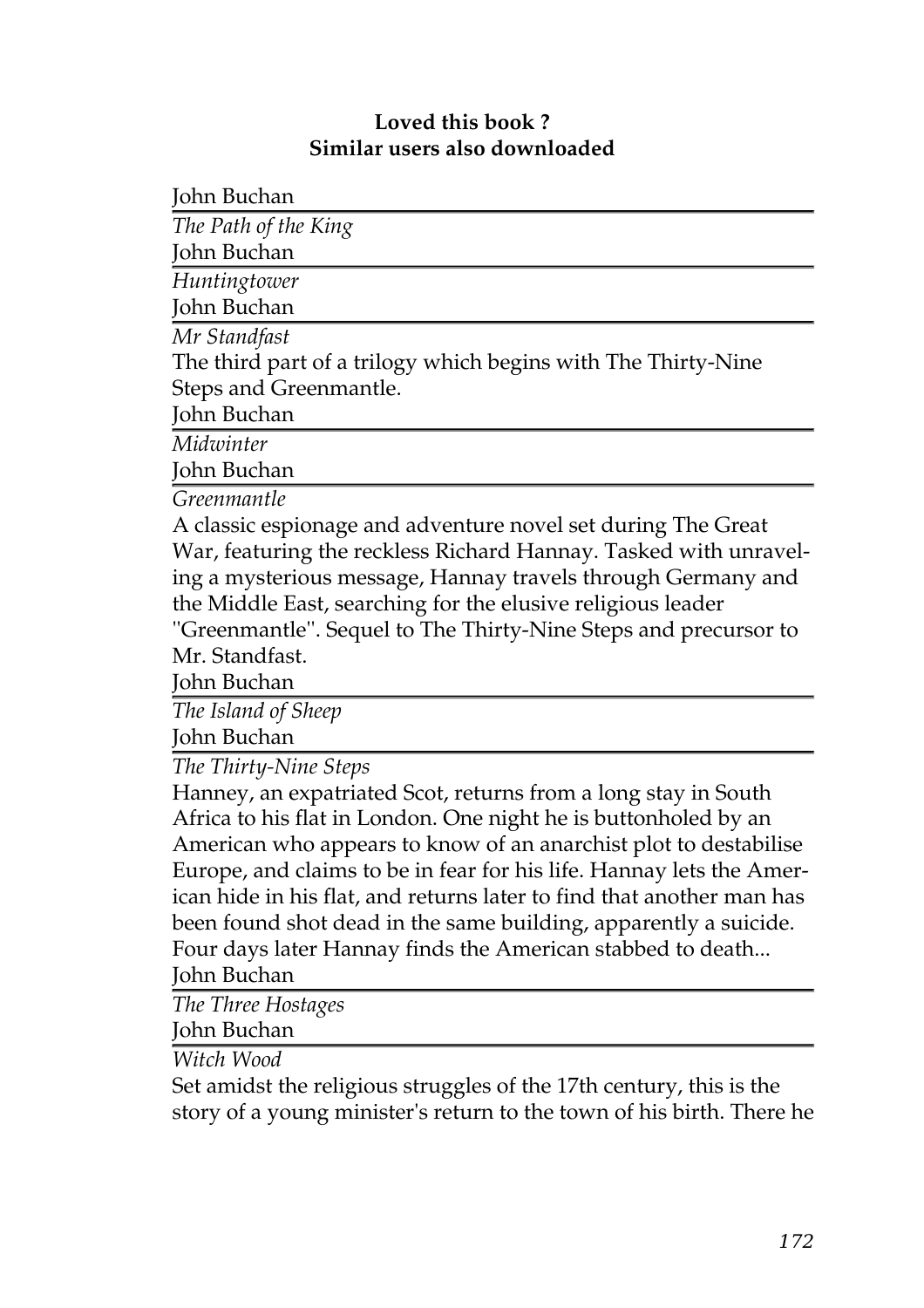finds a coven of Satan worshippers and falls deeply in love with one of their victims in a struggle for right and wrong. John Buchan

*[Castle Gay](http://generation.feedbooks.com/book/1192.pdf)*